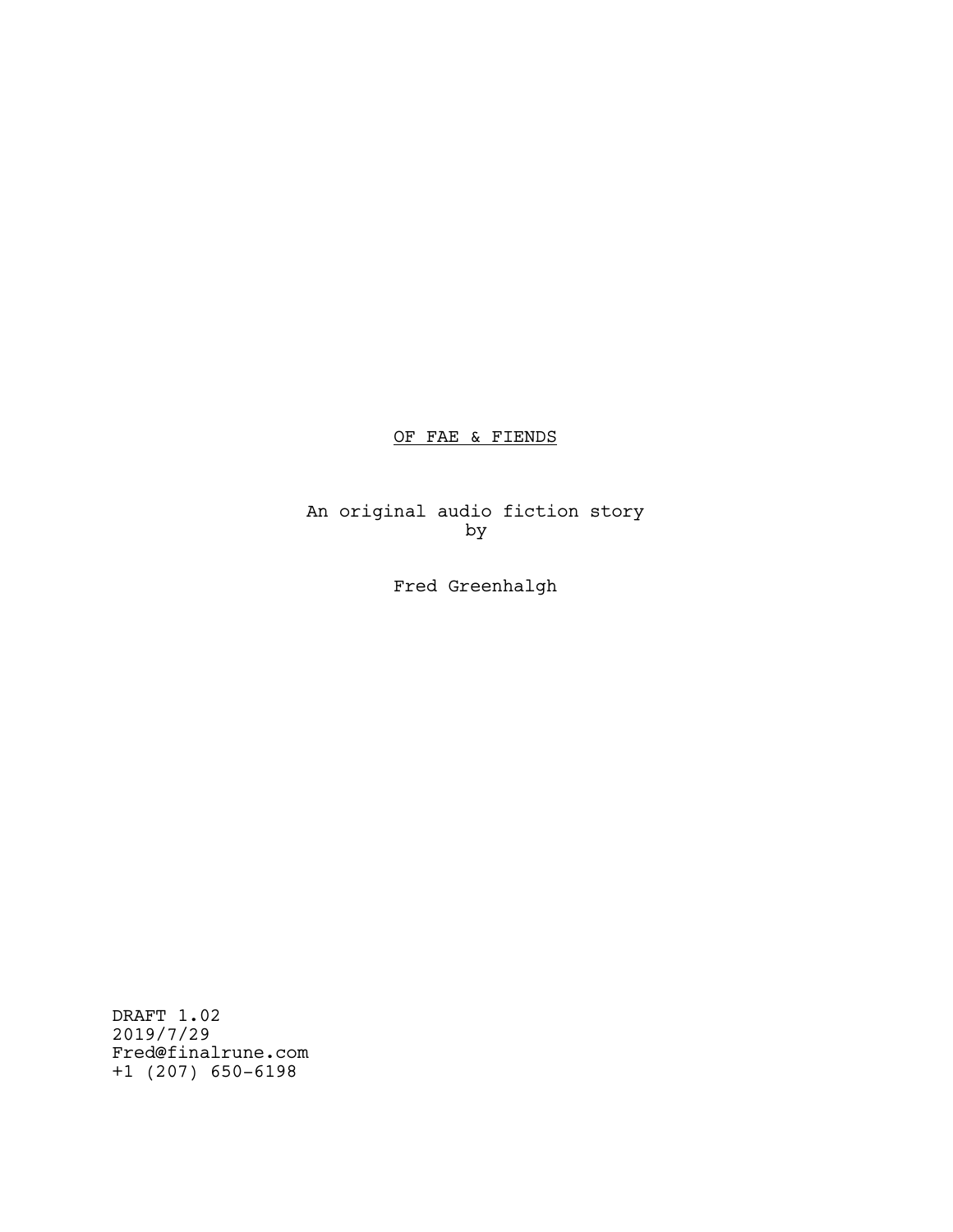# 1 INT. THE OLD BOX ATTIC, FARMHOUSE - PRESENT DAY 1

The story begins with a tape recording of JACK, the main character's grandfather, recording on a scratchy cassette in the early 1990s, aged early 60s at the time. Jack has a Downeast accent, of the kind rarely heard anymore, and the terror of what happened when he was a boy shines through his matter-of-fact telling of the story.

SOUND DESIGN throughout to accompany action. As well as offstage shouts, e.g. the boys saying "Hey, come on!" And a shrike when the FAE QUEEN is struck down.

### JACK

Ayuh, so true as I can remember, this is the story of Carlow and I, what happened to us when we were boys. How he went missing. The newspaper says the boy was lost in the woods, but the folks who know much about the Greenways and the Bechels know that there's more to the story. The wood out behind the family farm has always had weird ways about it.

The old timers, they knew. My grandpa told me some of the old time wisdom, the ways people had of crossing the veil between worlds:

"Run widdershins round the great oak tree nine times on the full moon"

For instance. Or maybe:

"Put together a circle of rocks near the old quarry and light a candle with the hair of a horse that only ever walked on three legs"

That sort of thing. Oh, there were sightings, too. Odd creatures in the dark, mist that seemed to come alive, chuckling voices, all that stuff. Most of it was people's overactive imaginations, but some of it... (pause) Some of it was real.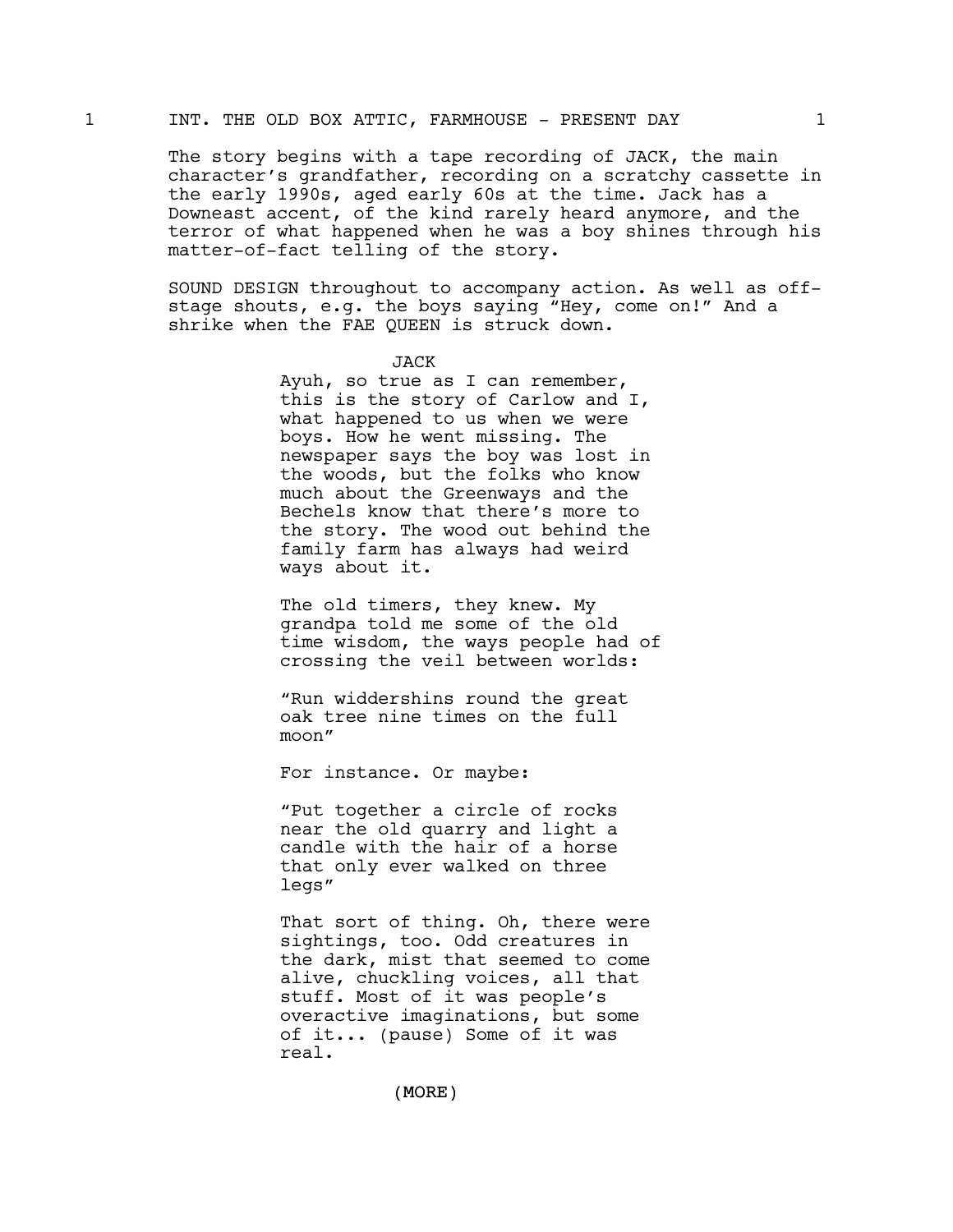## JACK (CONT'D)

Now we was boys just then, Carlow and I, and we were born six months apart to the day, me on the height of summer and him on the height of winter. We were cousins, but we may as well been twins, we looked so much alike and we were that tied together. We ran amok together nearly every day. There were other kids in the village but in those days there weren't too many cars so the village felt far away. Carlow's place was only a little walk through the woods, though, he always came my way and never the opposite. Carlow's family wasn't as well to do as ours, his daddy was a fisherman, and a mean one at that, and his mom spent her days being quiet and letting him go do whatever he wanted to do. So just about every morning in summer Carlow would come by... we'd find him in the barn looking around or poking into the root cellar or even just sitting down at our dining room table. We never thought much of it. We loved Carlow, he was family.

So it was on account of this that I never really noticed the gleam in his eyes. The way Carlow always seemed to be on the lookout for something just out of sight. How he seemed to think things that other people had ought to belong to himself.

Carlow, like others, had heard the stories about the creatures who lived in the woods, but I guess he never had much luck tracking them down. It's why he needed me.

He needed me to show him all the haunts in the forest and the ways of knowing my family always had... The things we did for good luck, the places we laid out treats for the fae folk, the special places in the woods where something just a little extraordinary might come to pass.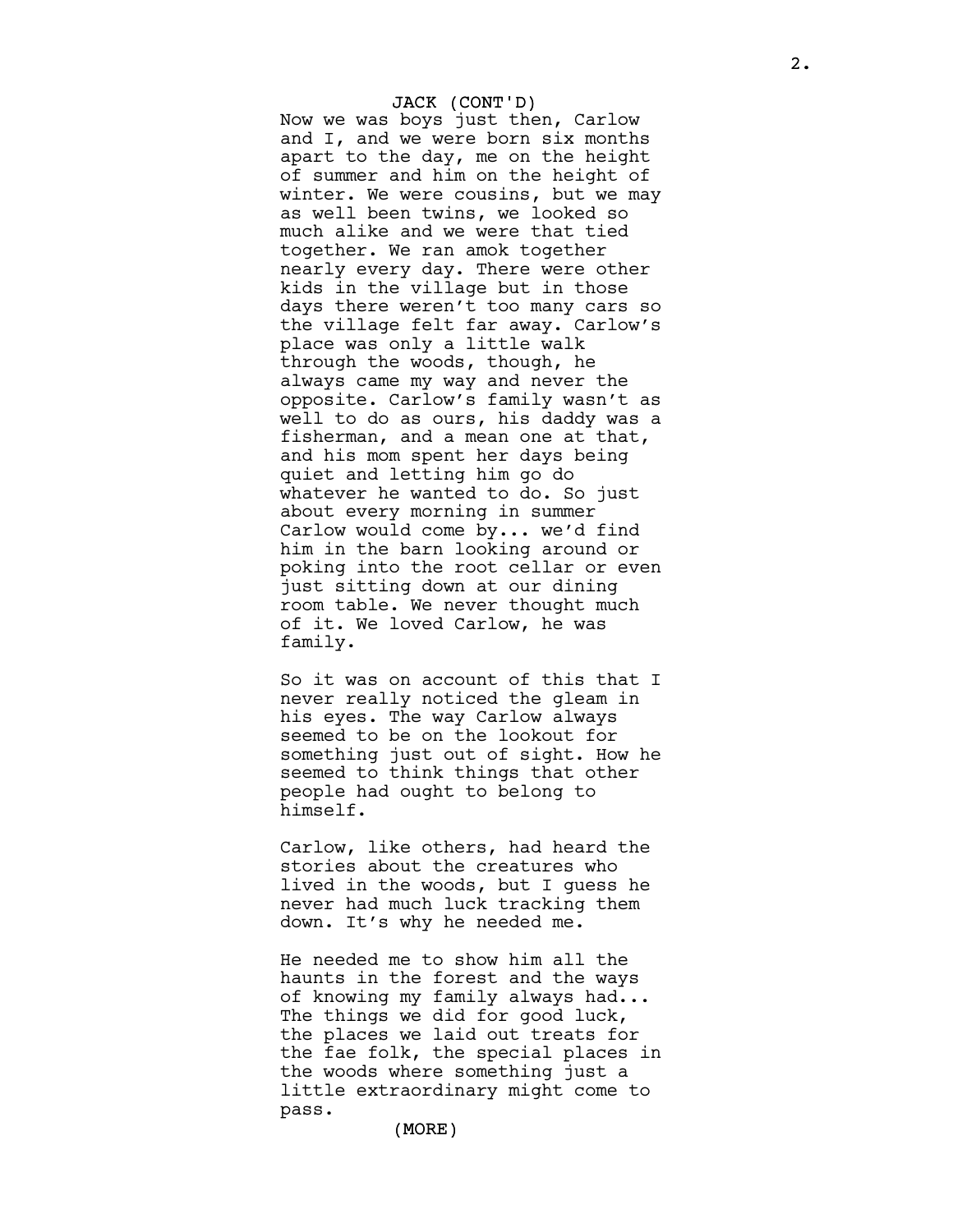## JACK (CONT'D)

On the evening of my tenth birthday, which just happened to be the full moon, Carlow and I took to exploring down by the Greenway spring. Now, you probably know the Greenway spring is just an empty pit, now, the water drained out the year after this happened and never came back. But that night, it was full.

My grandpa told me, just like I'm telling you, about how on some special nights that if you sat quietly at the spring's bank and let the water go flat, and the moon come up and grace its surface, that the water might fall out and a doorway would open to the land of Fae.

Creatures might come through then, usually something trivial like a shapeshifting squirrel or an enchanted rabbit but maybe, every once in a blue moon if you were lucky, a faerie would come, and if you asked in just the right way, she might deign to grant you a wish.

Carlow knew this, I suppose, and he insisted he come along with me on the journey that night. I lay in bed, after Mama Rae sang me to sleep  $-$  or so she thought  $-$  when in actual fact I lay wide-eyed with anticipation until I heard a plink! Then another. Carlow was down below, throwing pebbles at my bedroom window.

I snuck out the window onto the landing that's above the summer kitchen, then a quick hop over to the maple tree and a shimmy down and I was on the ground next to him, sneaking out to the wellspring by the light of the full moon.

3.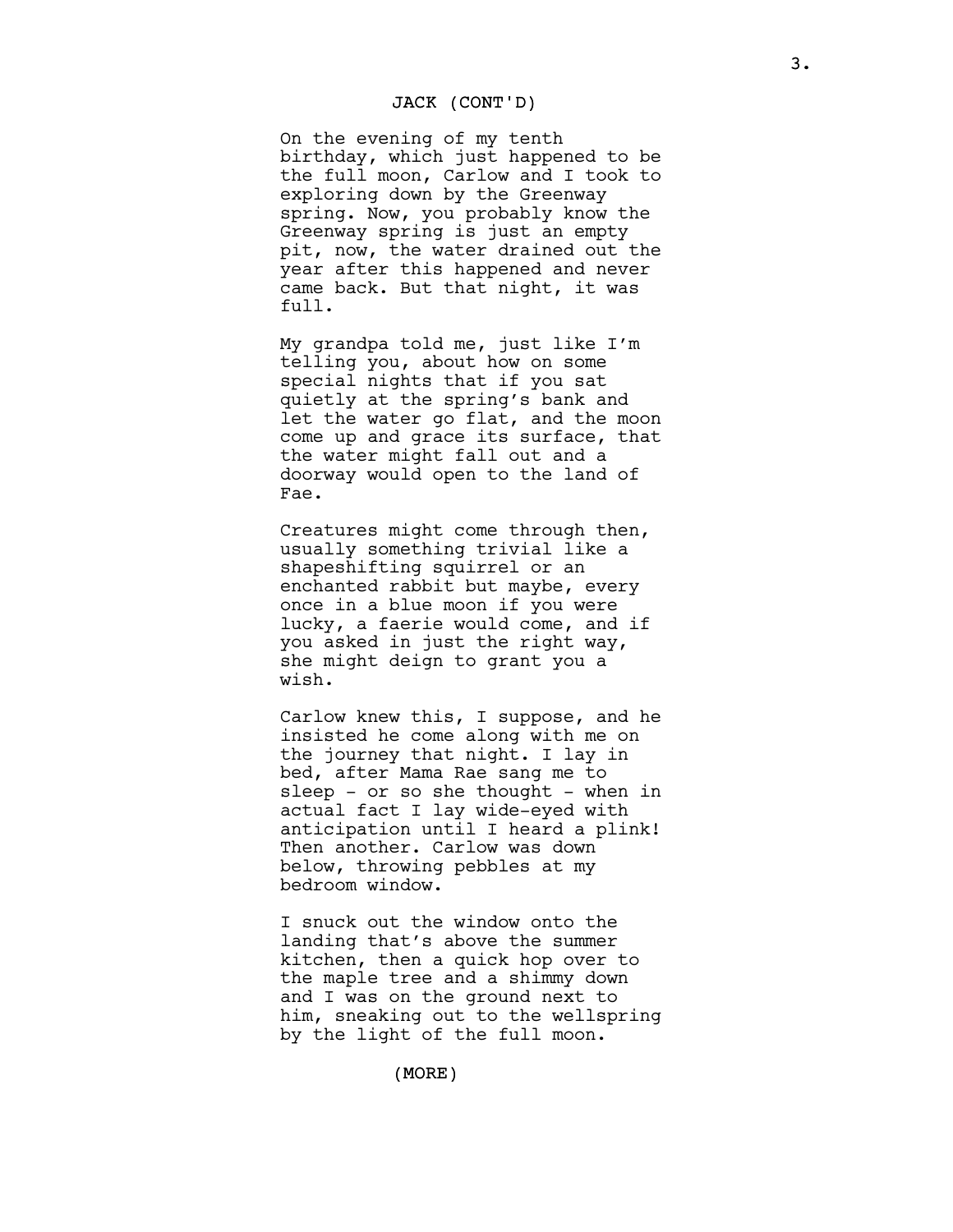JACK (CONT'D) We made quick work of it, hardly speaking a word the whole time, and maybe if I had, I'd have had a better idea what Carlow was really thinking.

We arrived at the well maybe  $-$  I'd guess 10, 11 at night? We sat quietly for the longest time, staring into the rippling water and waiting for the moon to rise. I had a wind-up wristwatch, and I listened intently to the second hand. Tick. Tick. Tick. A minute would creep by, and then another. All the while staring at the moon, waiting for...

And then it happened. At the stroke of midnight, the rippling water went stock-still and slowly, ever so slowly, something came out. A faerie... And not just any faerie, but the queen of faerie herself. I don't know how I knew that, I just did... knew it in my bones as true as my own name as soon as I laid eyes on her.

Now there was one rule, my granddaddy said, and that was to never move, lest you spook whatever came through. It was like meeting up with a wild animal, you didn't want to startle it, or it'd run away or even attack you -- but if it say you, and acknowledged you, then you should go ahead and converse. But never make the first move. And never, ever think about hurting the creature. There were powerful forces in faerie and with one curse, a creature might ruin you and all your descendants in a single breath.

(pauses, licks lips)

So you can imagine my horror when Carlow springs like a beast from his crouched position, and muckles on to the queen of faerie like a front lineman breaking through and tackling the quarterback.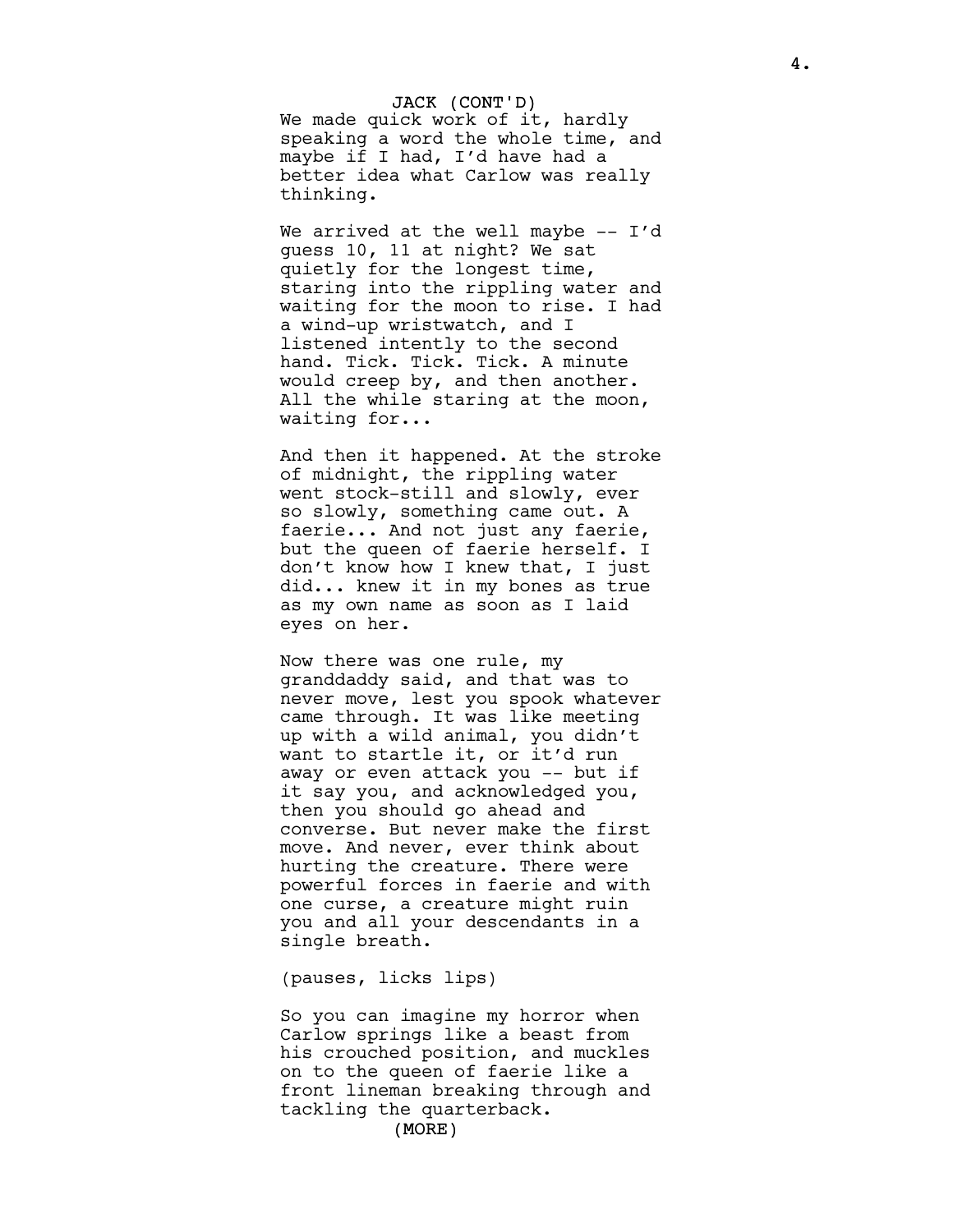### JACK (CONT'D)

I catch the merest glimpse of her, we lock eyes and the stare she gives me ripples down like lightning to the bottom of my spine. And then, splash. They're in the water, sinking so deep and fast that by the time my muscles work to stand, the surface of the water has already covered them both over and settled in like nothing ever happened. It was just a still night again; the warbling water, and the ripples of the moons reflection, glowing in there like the water trapped its soul.

I ran like hell back to the farm and raised a ruckus. Pa came running with me back to the spring while ma went raising a search party. We dragged up half the village that night with lanterns and flashlights, searching the great woods far and wide. The search went on for seven days straight, we even made the state paper, but no one ever laid eyes on Carlow again.

The ones who really knew, knew we were wasting our time to start. Carlow wasn't in our world anymore. He crossed over into Fae.

(licks his lips, unsure if he's ready to continue)

No one's seen Carlow since that day, except, no I get a feeling in my bones that he's coming soon. It's coming up on forty years to the day of what happened. I got a feeling something --

FX - Clack! The cassette tape stops midway through Grandpa's sentence.

# 2 INT. ATTIC, FARMHOUSE, DAY 2

POV shift to LIZZIE, 10, who has been listening to this old recording of her grandfather in the attic of the 1800s family farmhouse in rural Maine. It's modern day (2019'ish).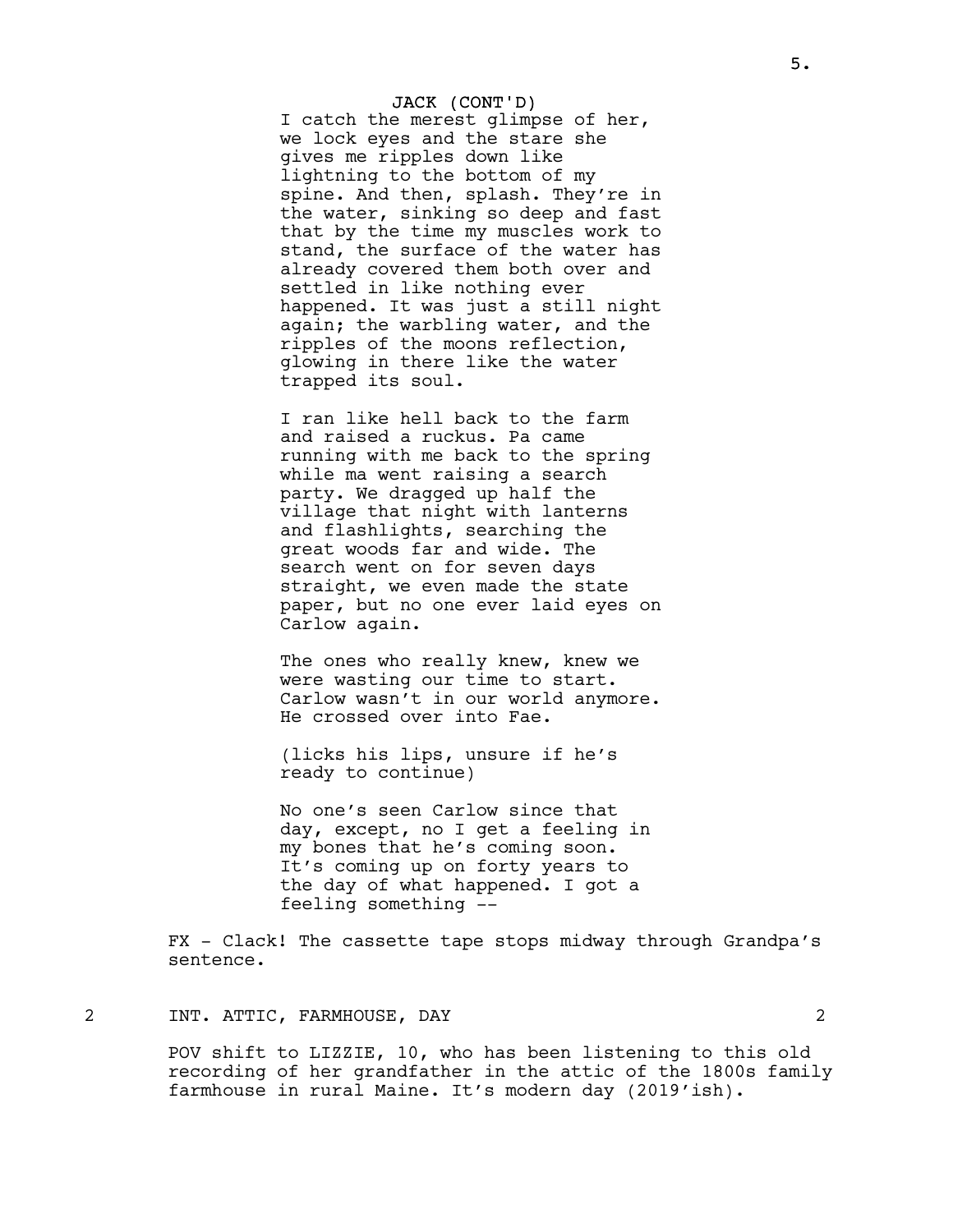Her mom, CHERIE (30s) catches her listening to the tapes, and freaks out. Everything to do with her dad (Jack) is clouded in a trauma she won't talk about.

FX - Attic door pushed open.

Lizzie jumps.

**CHERIE** 

Lizzie! I told you not to go in the attic! There's loose floorboards in here and -- what's that you're playing with?

LIZZIE

Tapes, mom.

CHERIE

Tapes?

LIZZIE It was grandpa --

CHERIE Give me those!

Cherie steps forward, grabs the tapes, starts stuffing them into the box.

> CHERIE (CONT'D) Grandpa was sick, Lizzie, that's how he ended up breaking his neck --

LIZZIE He said there were faeries --

CHERIE Stop. Jeez, in this house for less than four hours and already talking about faeries. Go downstairs.

LIZZIE I can help clean up --

CHERIE DownSTAIRS, Lizzie!

Lizzie reluctantly agrees.

LIZZIE

Okay.

Lizzie heads over to the stairs, walks down. Waiting downstairs is her grandmother, NORAH (60s).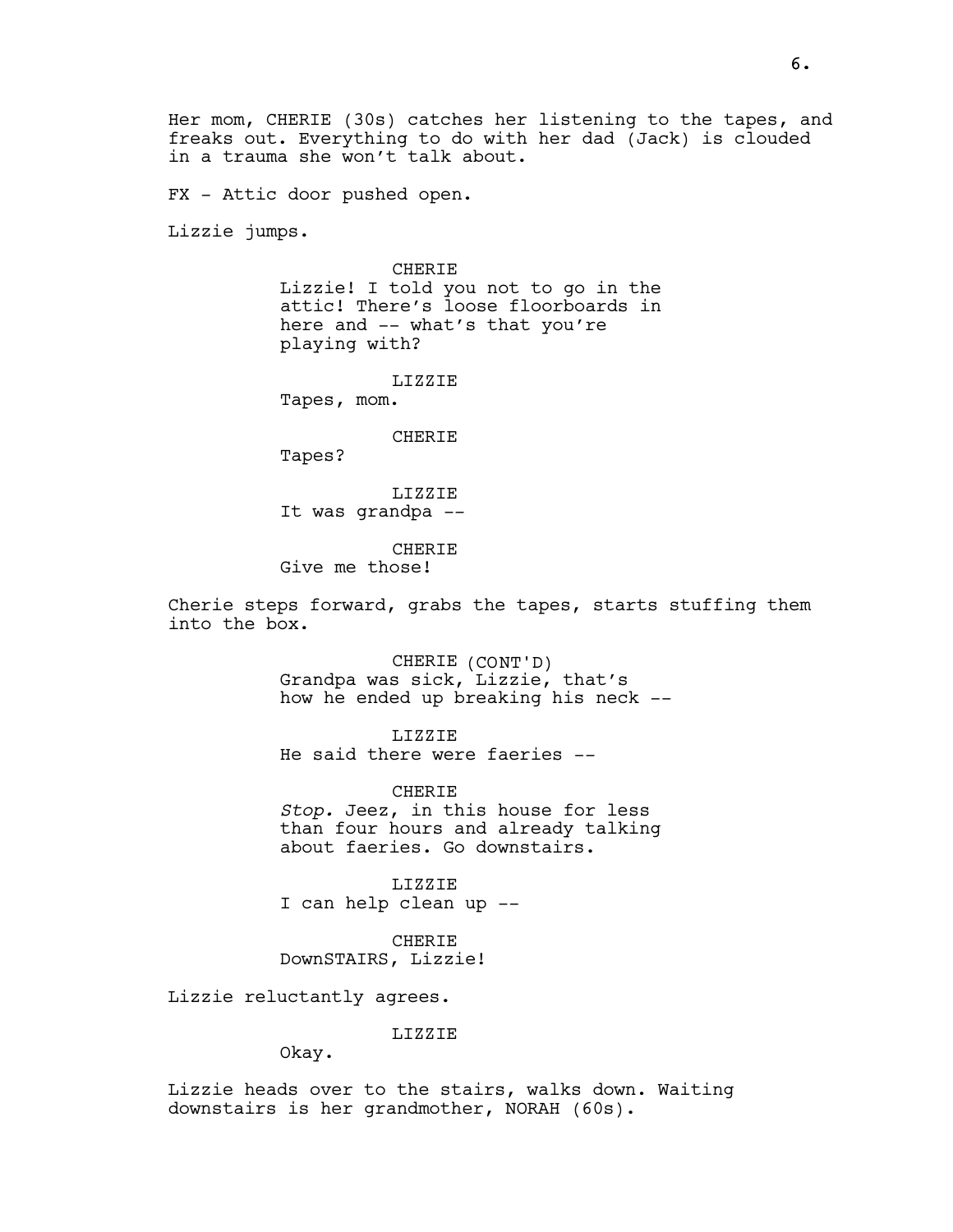NORAH It's okay, Lizzie.

LIZZIE (sniffs) Hi, grandma. I was only looking at old stuff...

NORAH I'll go talk to her.

LIZZIE Is that okay? Mom says you have a bad hip.

NORAH

I'll be fine.

Norah goes upstairs. We hear this conversation off-mic, from Lizzie's perspective.

> NORAH (CONT'D) You shouldn't yell at her, Cherie.

CHERIE Mom?! What are you doing up here? Doctor Bronson said those stairs aren't safe --

NORAH

I'm trying to calm down my only daughter.

CHERIE

Calm me down, oh now that's rich. If you want me to "Calm Down" how about you stick to your promises, mom?

NORAH She asked me about him, I couldn't lie.

CHERIE We talked about all this. I only agreed to come up here for you, not to go prying the lids off family secrets --

NORAH It's been thirty-years to the day, sweetie --

**CHERIE** Don't call me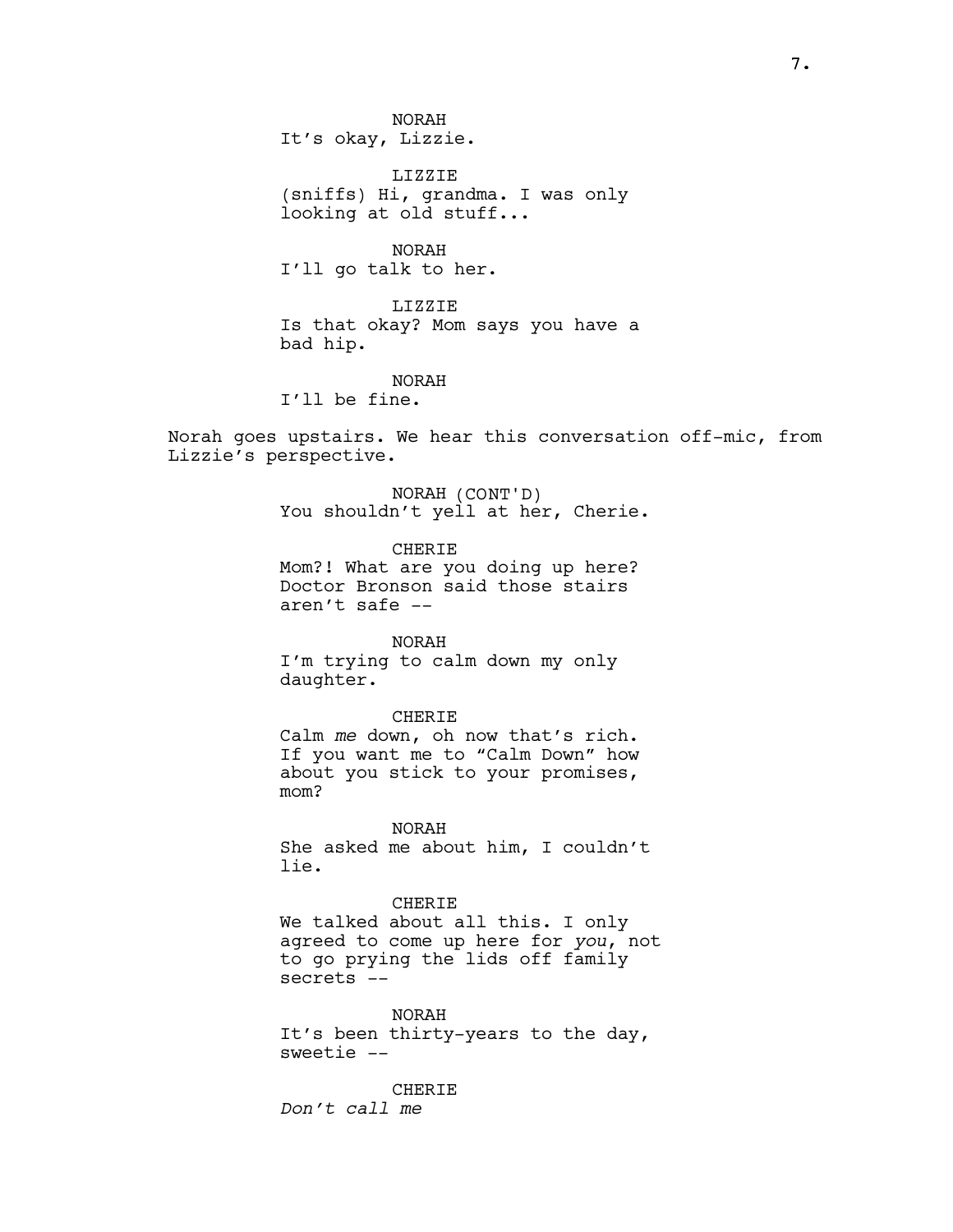NORAH -- and I think it's time we remember him. Try to fix what happened.

#### CHERIE

Fix. What are you even talking about?!? Don't you get it? THIS IS WHAT I MEAN!

#### NORAH

Cherie, I know it hurts. You always blamed yourself but it wasn't your fault --

CHERIE Oh and now you're my therapist, is that how it is, mom?!

NORAH We can make things right, Cherie ---

CHERIE No! Do you how many years with Doctor Stark it's taken me to get my head straight after what

happened?! I will not have that for my little girl!

#### NORAH

She needs to be prepared, Cherie! It's her right to know!

FX - Someone KNOCKS on the nearby farmhouse door.

It's Great-Aunt DEBBIE (60s). A seemingly sweet old lady who turns out to be quite sinister. She is the sister of the late CARLOW.

The argument with Norah/Cherie continues in BG as Lizzie approaches the farmhouse front door.

# LIZZIE

Hello?

DEBBIE Oh, well, hello there. You must be little Lizzie.

LIZZIE

Uh, hi?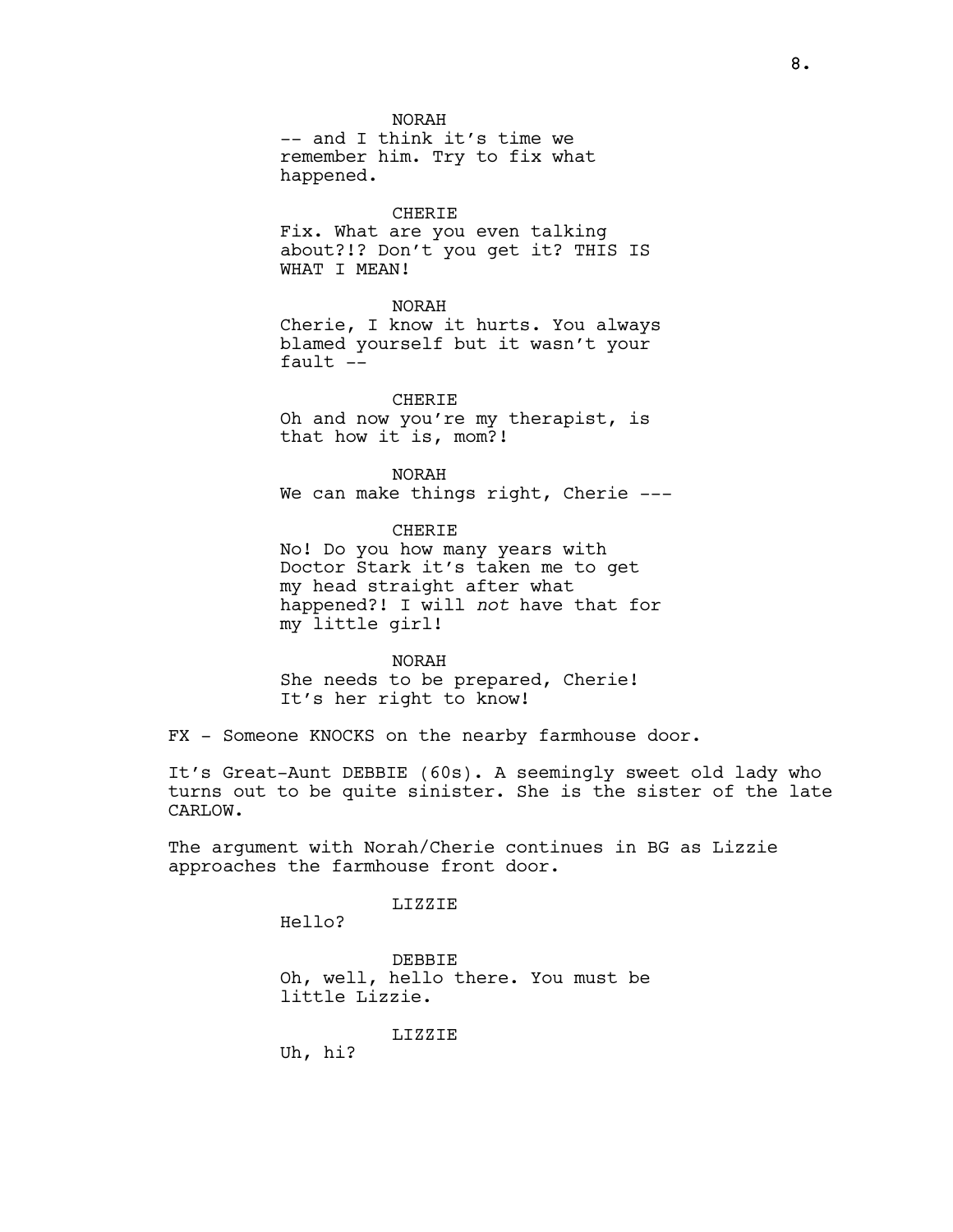DEBBIE

I'm your Great-Aunt Debbie. Your grandma told me all about you. Can I come in?

LIZZIE

(confused) How'd you know we were here?

## DEBBIE

(smiling) Well how many other cars with New York license plates show up in Spencer Village? Besides. It's the anniversary of a very big day. I had a feeling you and your mom might come visit.

LIZZIE

Oh.

DEBBIE So can I come in?

LIZZIE I don't know, my gram and mom are upstairs --

DEBBIE (brightly) And it's just them I want to say hello to! Do you mind? We're family, after all.

## LIZZIE

Okay.

Debbie crossses the threshold. Unbeknownst to Lizzie, Debbie is a foe of her family and an enchantment has kept their family from harm for all these years. No more.

#### DEBBIE

(peering around) Ah, so this is the Greenway Farmhouse kitchen. Ma always said how fanciful it was, how you all ate on the finest china plates and fine silver. (sniffs, disgusted) Now I see you eat takeout Chinese with plastic forks.

LIZZIE

What?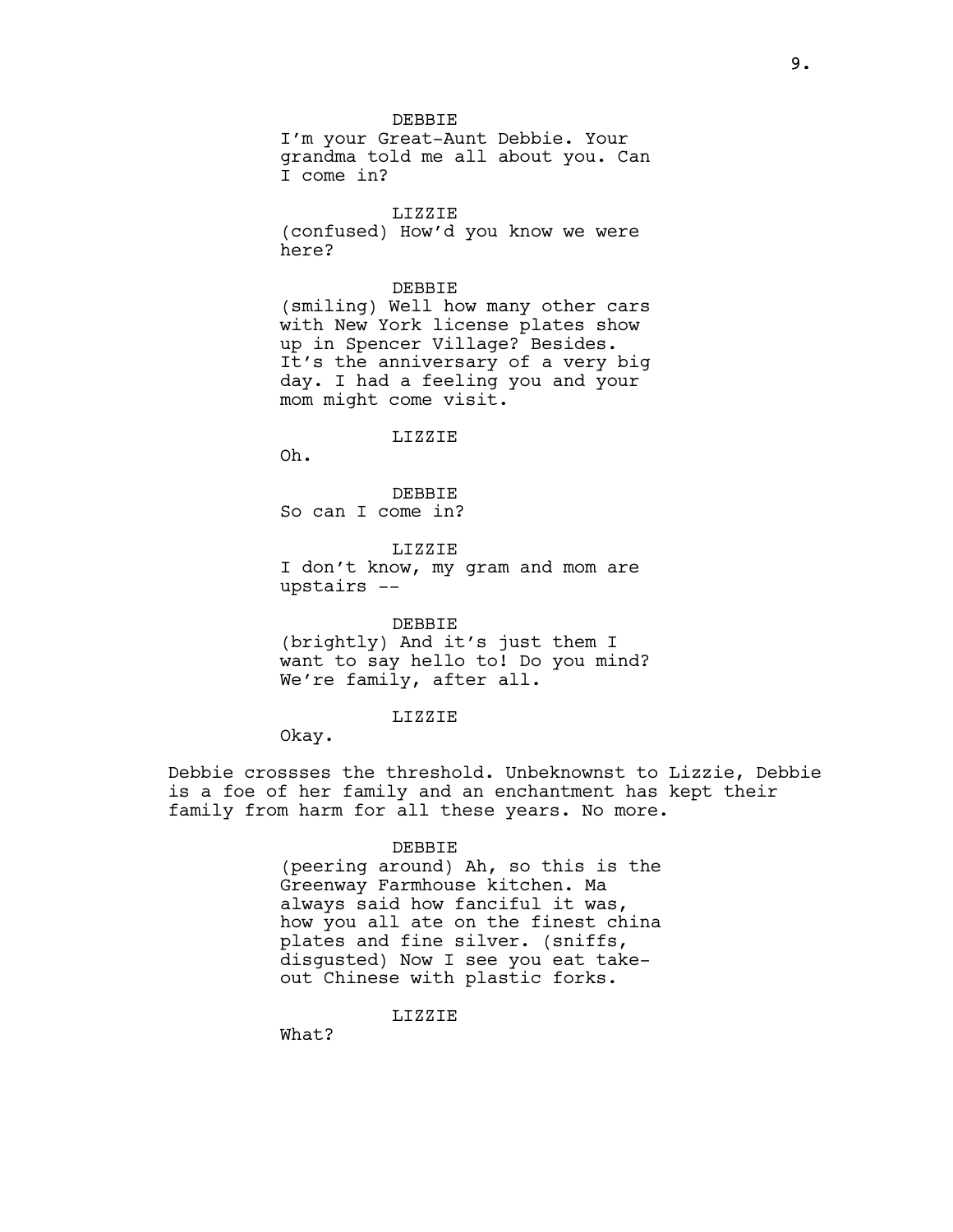DEBBIE (raises voice) Hey Norah! Norah Greenway! Your kissing cousin has come calling!

Debbie walks through the farmhouse kitchen, to the living room, approaching the stairway up where we hear snatches of the ongoing argument.

> NORAH You're part of this, Cherie, like it or not --

CHERIE I should've known, every other promise you've made to me you've broken, why not this one --

NORAH We can make it  $right$  --

CHERIE I'm out of here, mom!

Cherie storms down the stairs.

CHERIE (CONT'D) Lizzie, grab your things, we're leavi--what? Who the hell are you?

She stops stone cold to look at Debbie.

DEBBIE Don't I look familiar? I'm your Aunt Debbie.

Debbie should look familiar to Cherie. She's been haunting her dreams. But Cherie's mind is so denying of magic that she refuses to consciously understand the connection.

> DEBBIE (CONT'D) Your dad, and my brother were cousins.

CHERIE My (thinks through the relationship) Carlow. The boy that went missing.

DEBBIE That's right. Sixty years to the day since that happened. And thirty years since your dad had the same thing --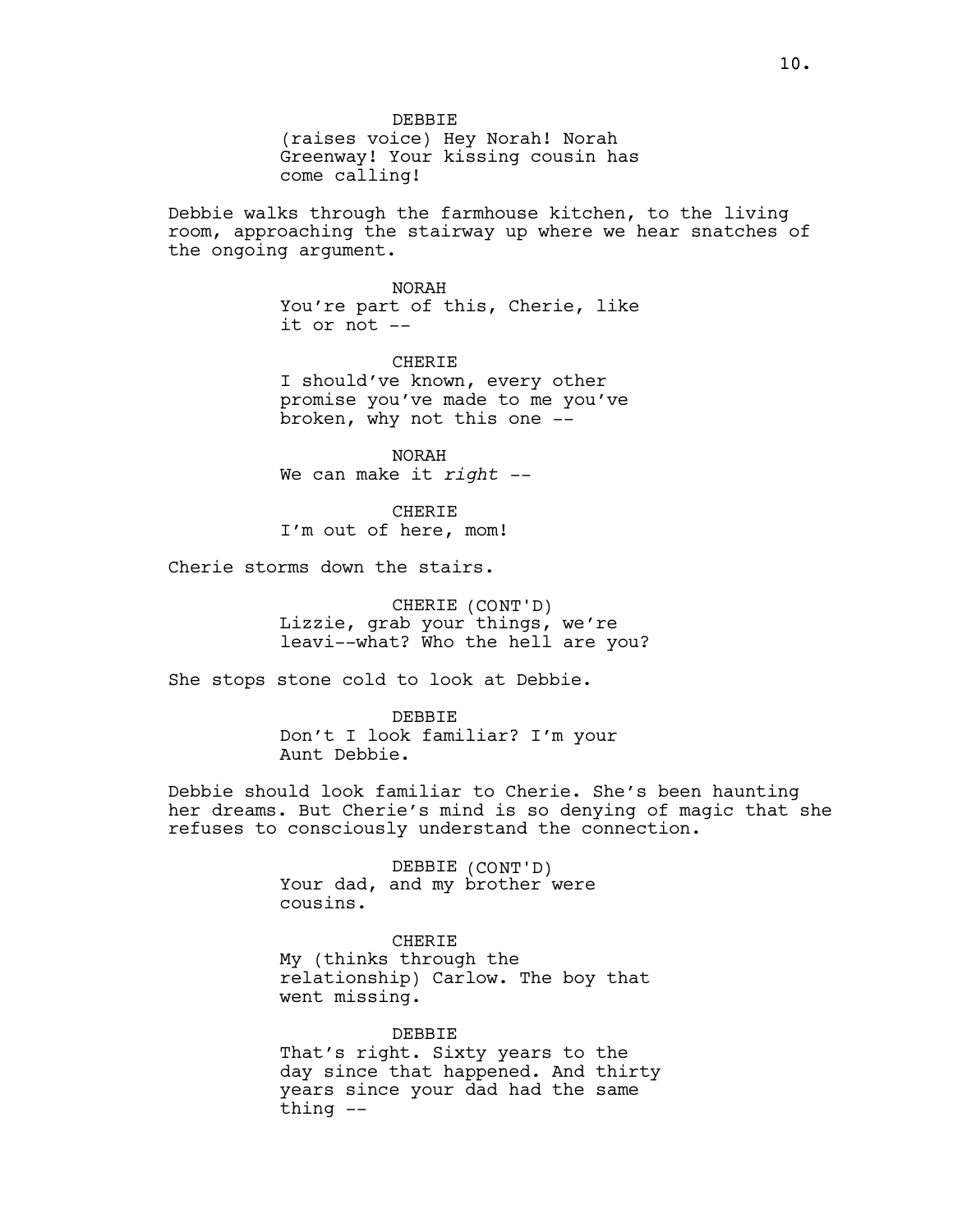CHERIE (briskly) I do remember that thank you. What are you doing in my house?

DEBBIE Your little Lizzie let me in. We're family, Cherie.

NORAH (alarmed) Cherie? Who's here?

DEBBIE And there's your mom. I just mean to have a word with her.

CHERIE Have a word with... ?

Cherie knows she should do something, but is so puzzled, she stands still. Debbie approaches the stairwell.

NORAH

(hissed) Debbie.

DEBBIE Norah! Norah Greenway! Are you up in that attic again?! You know what I've told you about your bad hip!

NORAH Now why don't y --- aaahhhkkkk!

In a gruesome cacophony, Norah tumbles down the stairs.

CHERIE

MOM!!!

LIZZIE

Grandma!

Cherie rushes to her mom.

CHERIE Oh mom, mom, mom!!! Holy holy holy mom... mom...

NORAH

(groans)

CHERIE Oh Jeez, Jeez, Jeez... Need to... need to call 9-11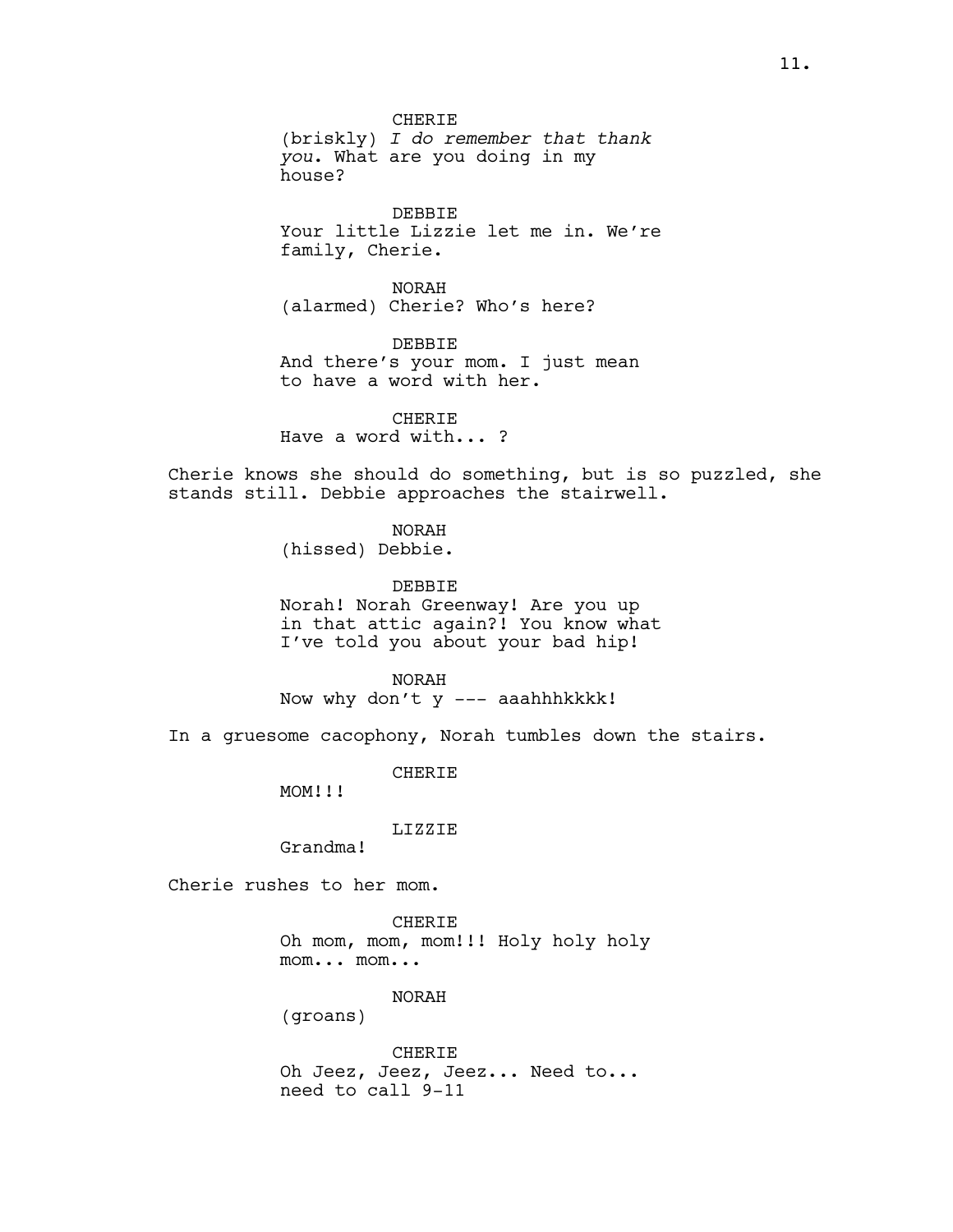Cherie digs up her phone, plugs in 9-1-1.

CHERIE (CONT'D) Come on, come on!

Phone gives an error sound

CHERIE (CONT'D) (vexed) No service! STUPID! Stupid boondocks!

DEBBIE Sssssh calm, Cherie. I've got the landline.

We hear off-mic a cordless phone dial. Barely hear the 9-11 operator.

> 9-11 9-11, please state your emergency.

DEBBIE We've have a terrible fall at the Greenway farmhouse, on the Simpson Falls road. Yes. It was Norah. Okay.

Debbie hangs up.

DEBBIE (CONT'D) They're on their way. They say not to move her.

CHERIE

Okay... Okay... Oh mom... Mom... Please... you... (trying to stay calm) Thank you, Debbie.

DEBBIE Don't think anything of it, Cherie. After all, we're family.

3 INT. FARMHOUSE, MOMENTS LATER 3

MUSIC - Up opening THEME

In the VO, its GROWNUP LIZZIE (age 40) recounts her story. Initially she presents as a new character and holds back the 'reveal' that young Lizzie and the older narrator are one and the same.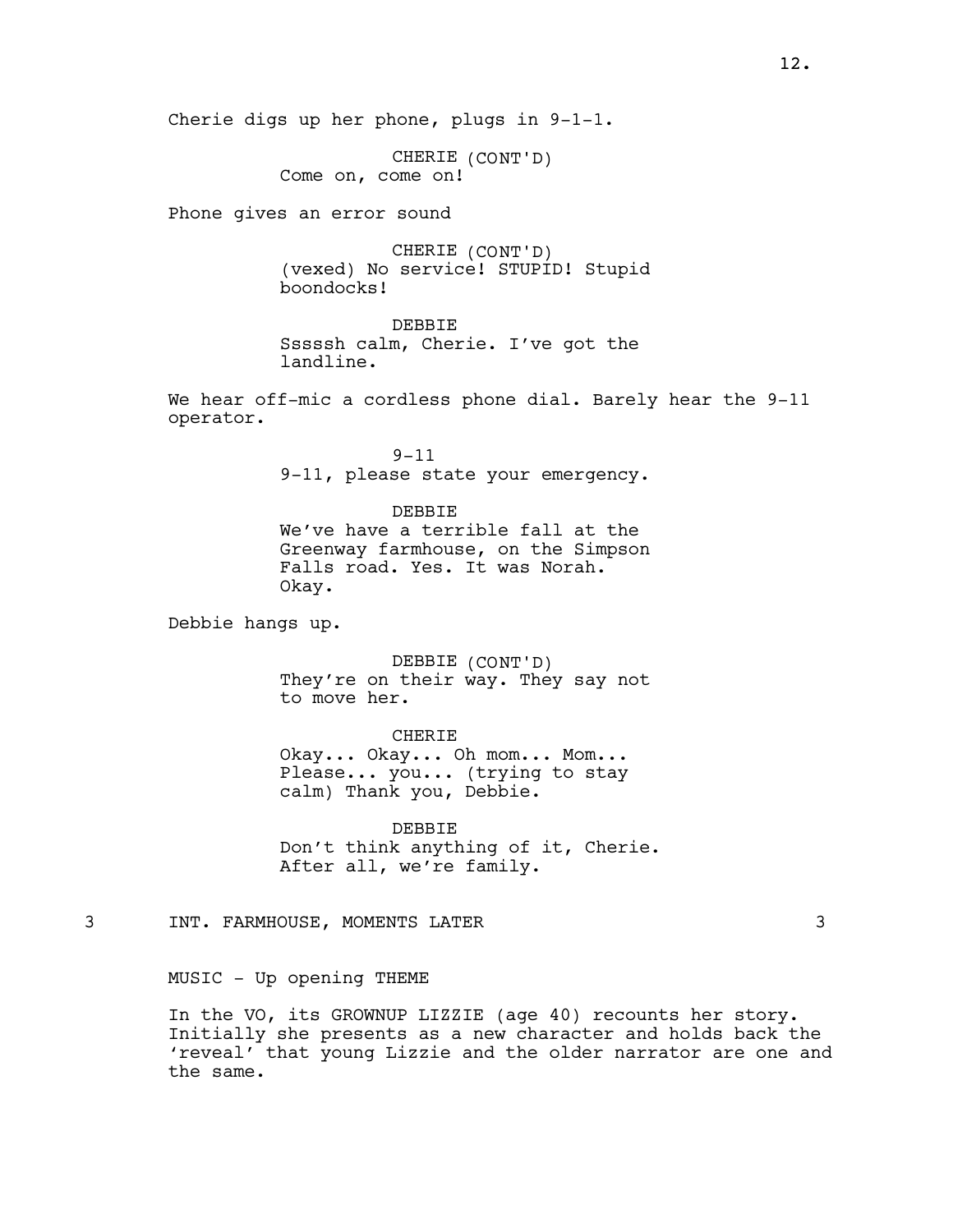GROWNUP LIZZIE (V.O.) Once upon a nearby time, there was a girl named Lizzie, who lived in a place called New York City but came to Maine with her mom to mark an important anniversary. But, things didn't go as they planned. Lizzie's grandma Norah got hurt, and two men and a lady came in a flashing red ambulance to take grandma away.

Sound design of WHOOSHING ambulance, crackle of radio, etc. Cherie is hysterical, the medics are matter of fact/brushing her off.

> **CHERIE** Is she going to be okay?

MEDIC Please, move aside, ma'am

CHERIE IS SHE GOING TO BE OKAY?!

MEDIC You can follow the ambulance --

MEDIC 2 Mike, she can ride with me.

MEDIC

You sure?

MEDIC 2 Would that work for you, ma'am?

CHERIE But my daughter, my daughter Lizzie --

DEBBIE She can stay with me.

CHERIE

What?

DEBBIE The hospital is a scary place for a little girl.

MEDIC 2 Your aunt's right. You can run her out to the hospital later, right, Debs?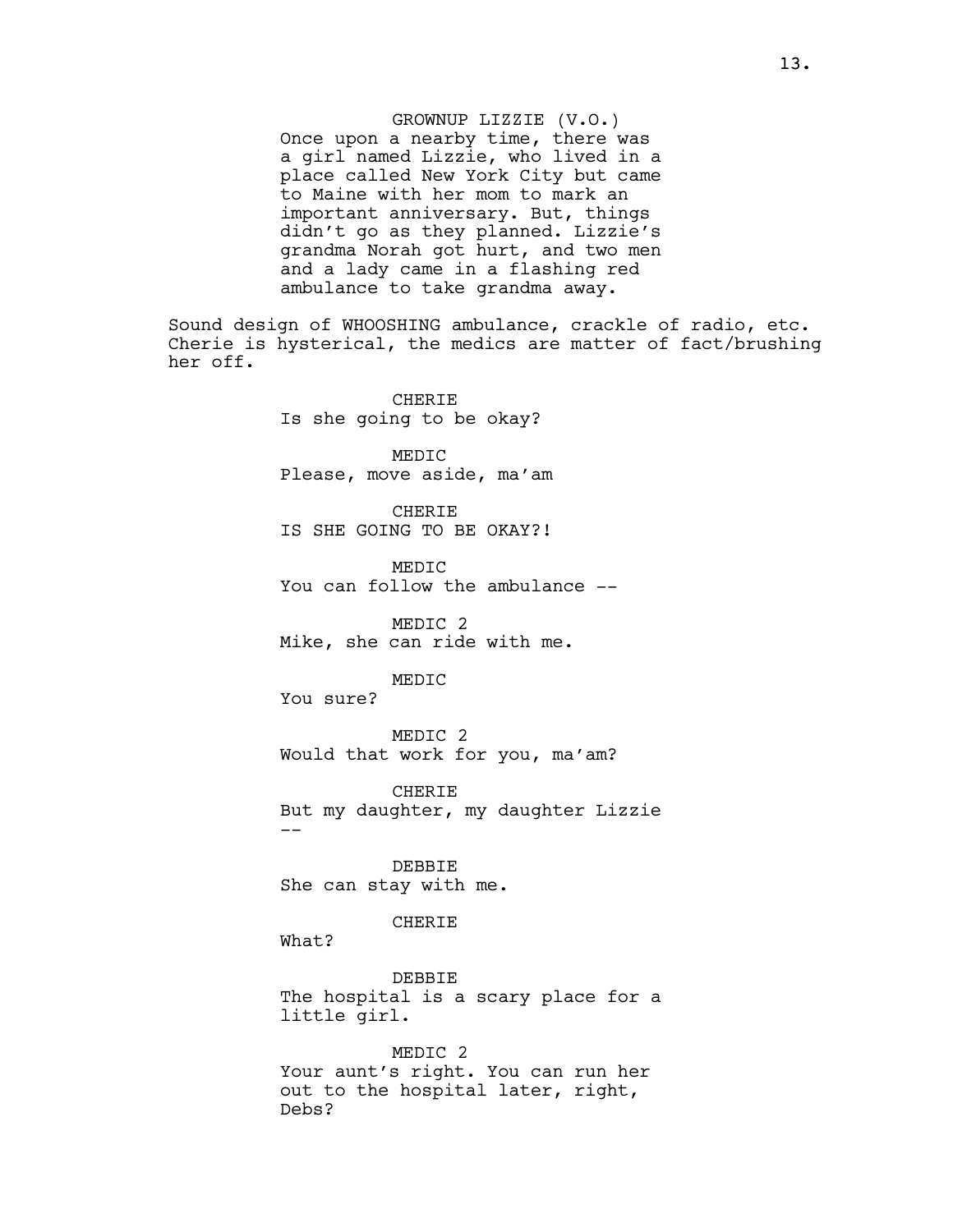DEBBIE

Of course.

MEDIC Alright, we need to hurry, Doc Bronson is already on his way!

CHERIE Ah, yes. Okay. Sure. Lizzie. You take care.

LIZZIE

Sure, mom.

They kiss.

#### CHERIE

Whatever you do. Don't go exploring around this old house. It's dangerous.

LIZZIE Okay, mom. I promise.

CHERIE You still have your phone on you?

LIZZIE

 $Yes --$ 

# CHERIE

Shoot it's not going to do any good, is it? There's no service around here. Tell you what. I'll call on the landline phone. You know what that is?

LIZZIE (eye roll) Yes, mom.

CHERIE

Love you.

LIZZIE Love you too.

## MEDIC

Got to go!

Ambulance packs up, drives off, sirens wail.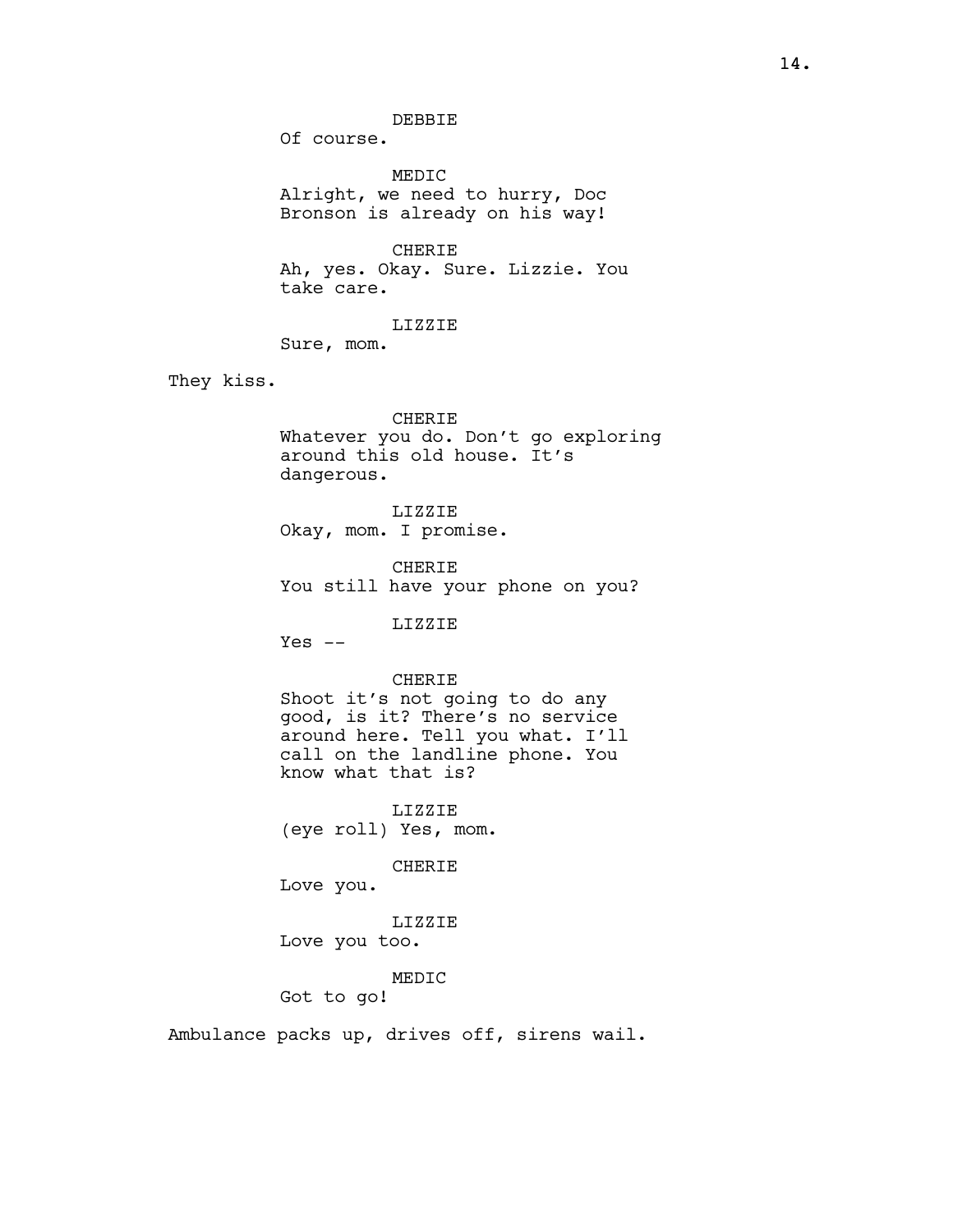## 4 INT. FARMHOUSE, MOMENTS LATER 4

GROWNUP LIZZIE (V.O.) Lizzie's mom told her not to go exploring... But that was impossible, right? How could a little girl from New York not go exploring all the gigantic rooms of that huge big house? Especially with her Great Aunt Debbie egging her on?

MUSIC - Mysterious transition

LIZZIE What's this room? (beat) It's full of books!

DEBBIE

That's the Greenway family for you: so wealthy they have a whole room with nothing but books in it.

# LIZZIE

And a piano!

Lizzie presses some keys. The piano is horribly out of tune!

DEBBIE Maybe not the piano, dear.

LIZZIE I take lessons.

DEBBIE Mmm sure you do. Well that's a player piano. Look here.

Debbie fiddles with the piano, it starts playing, horrendously off-key, "IT'S A SMALL WORLD AFTER ALL"

## LIZZIE

Neat.

DEBBIE So many treasures they have, those Greenways.

LIZZIE Why do you keep saying "Those" aren't you family?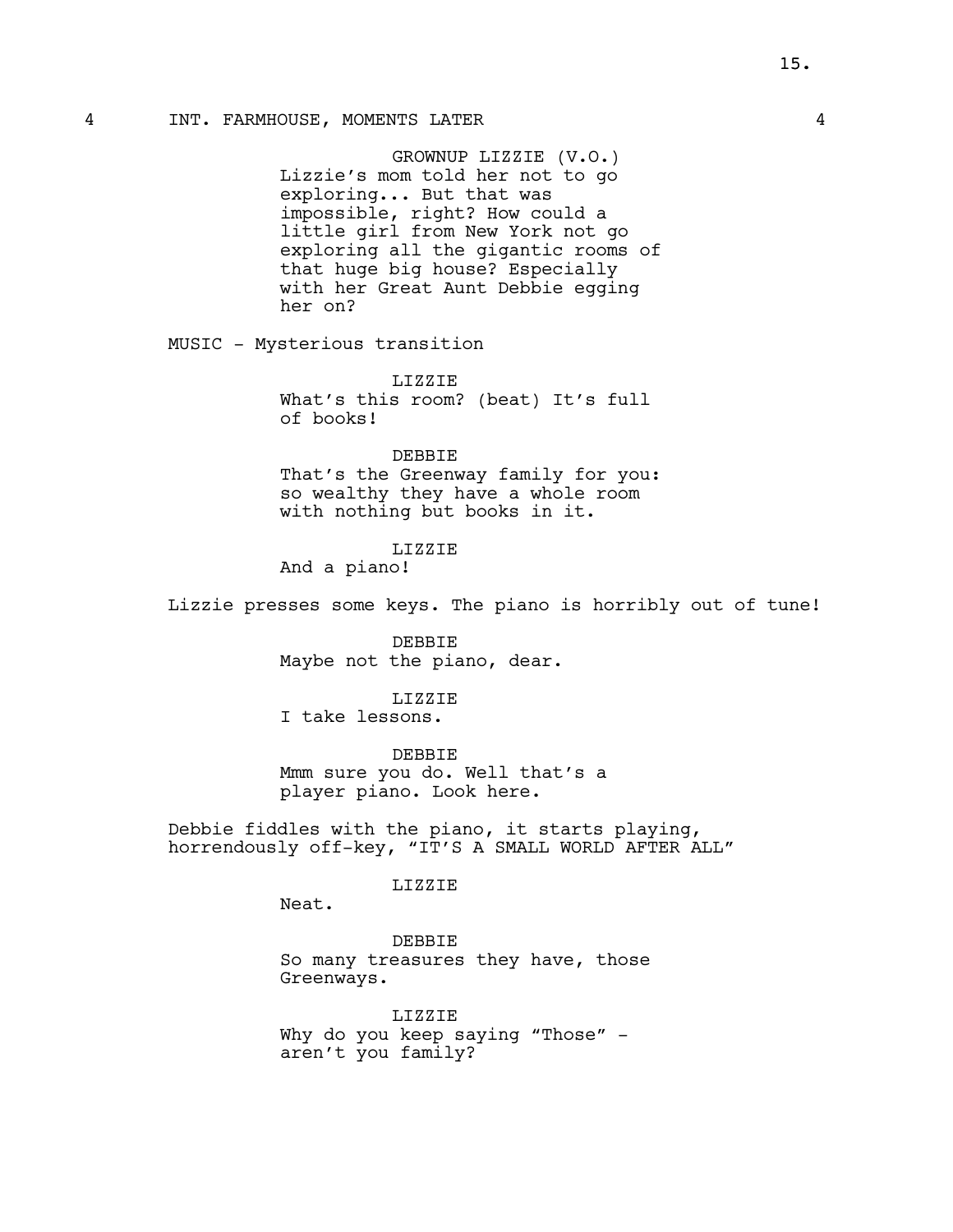DEBBIE A different line, sweetie. My family has a farmhouse on the other side of the wood. It's not like this one at all.

# LIZZIE

Yeah? What makes it different?

### DEBBIE

Our fields have never grown so rich as yours, for one. We've never had such fortune. Terrible things happen to us.

#### LIZZIE

Like what?

### DEBBIE

(seemingly changing the subject) Lizzie, how old are you?

# LIZZIE

Ten.

### DEBBIE

Ten. See, that's the age my brother went playing in the woods, and never came back.

LIZZIE (meekly) Oh. Was his name Carlow?

### DEBBIE

It was. How do you know that? Wait. I'll guess. \*You\* found some tapes hiding in the old box attic.

## LIZZIE

Yeah.

### DEBBIE

Mm no wonder your mom was in such a state. She never forgave herself for what happened to her dad - your granddad.

LIZZIE She never talks about it.

(MORE) DEBBIE Guilt will do that to you. Just like it did to her dad.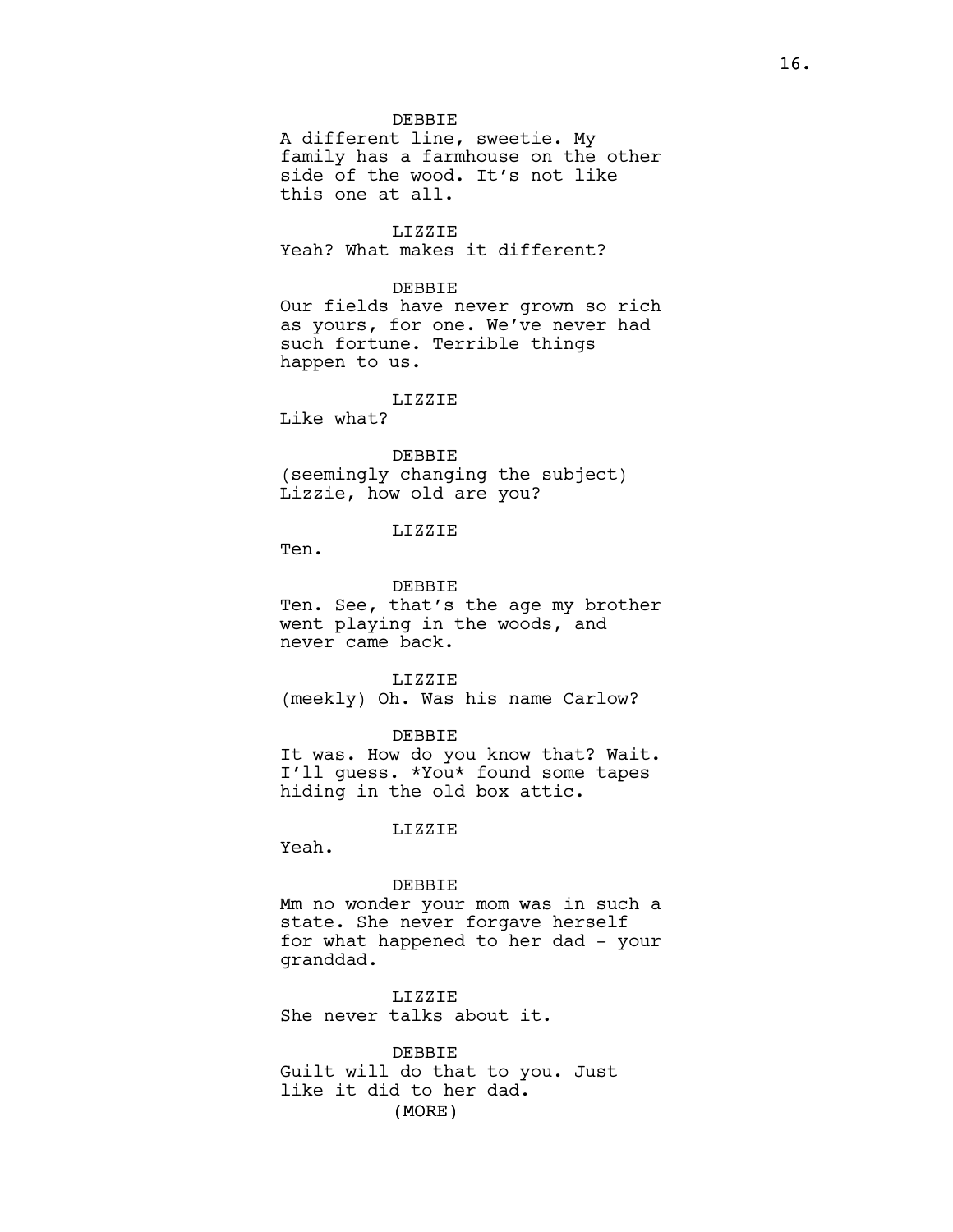## DEBBIE (CONT'D)

My folks suspected he never forgave himself for what happened when he was a boy. How Carlow went missing.

LIZZIE Do you think that?

DEBBIE It was an accident, sweetie.

LIZZIE Like how grandma fell down the stairs?

Debbie knows full well it was not an accident.

DEBBIE Exactly. (beat) Now, are you ready to go find the goat?

LIZZIE

(brightens) Wait. What? Grandma has a goat?!

DEBBIE Oh yes! And he is a most extraordinary goat.

LIZZIE Why's that?

DEBBIE Because he showed up when your mom was about your age, and he hasn't aged a day.

LIZZIE (laughs) Silly. Goats don't live that long. Even I know that.

### DEBBIE

Do you now? Let's show and tell you then. (Debbie starts leaving) Are you coming?

LIZZIE

Mom said to stay near the telephone, to let me know what happened to grandma.

#### DEBBIE

We'll only be a minute, dear. It'll be over before you know it.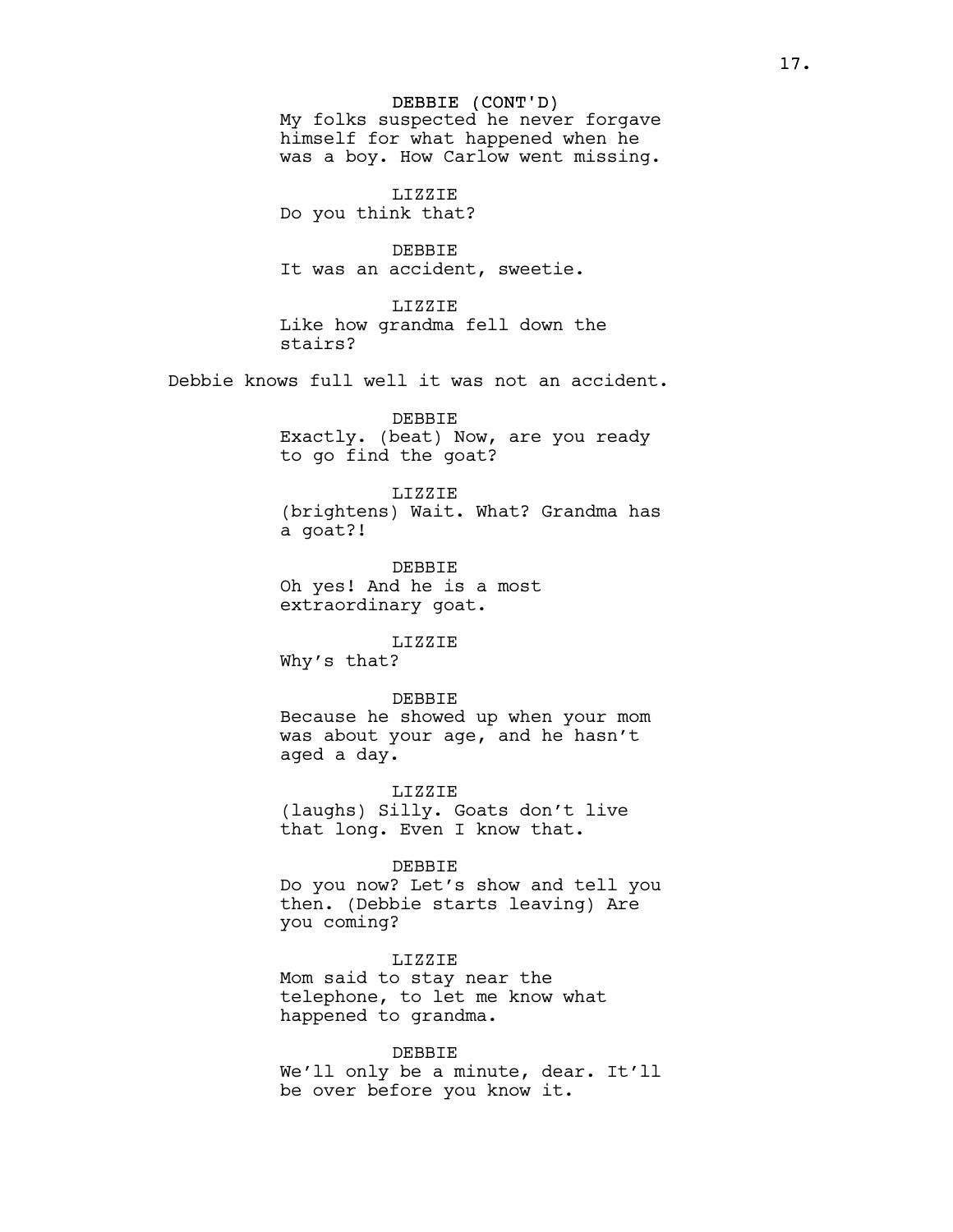# 5 EXT. OUTSIDE FARMHOUSE, OUR WORLD - DAY 5

GROWNUP LIZZIE (V.O.) Maybe Lizzie should have said no, but grownups have quite a lot of power over kids and so instead of saying any of the thoughts that were on her mind, Lizzie just nodded, and followed Aunt Debbie out of the room with all of the books, through the farmhouse kitchen and out a back door into a narrow passageway filled with piles and piles of old stuff. Lizzie was full of all kinds of funny feelings, bad ones, because of what happened to grandma, but also curious ones, because she was trying to understand what was going on.

LIZZIE Aunt Debbie?

DEBBIE

Yes, dear.

#### LIZZIE

Where did the goat come from?

#### DEBBIE

(smirks) What kind of question is that? From a mommy and daddy goat, of course.

LIZZIE

But why would my mom never tell me about him,, if she had him her whole life?

#### DEBBIE

You're asking the wrong person, dear --

# LIZZIE

But  $--$ 

# DEBBIE

--but if I were to guess, it's because he showed up the day your granddad died.

18.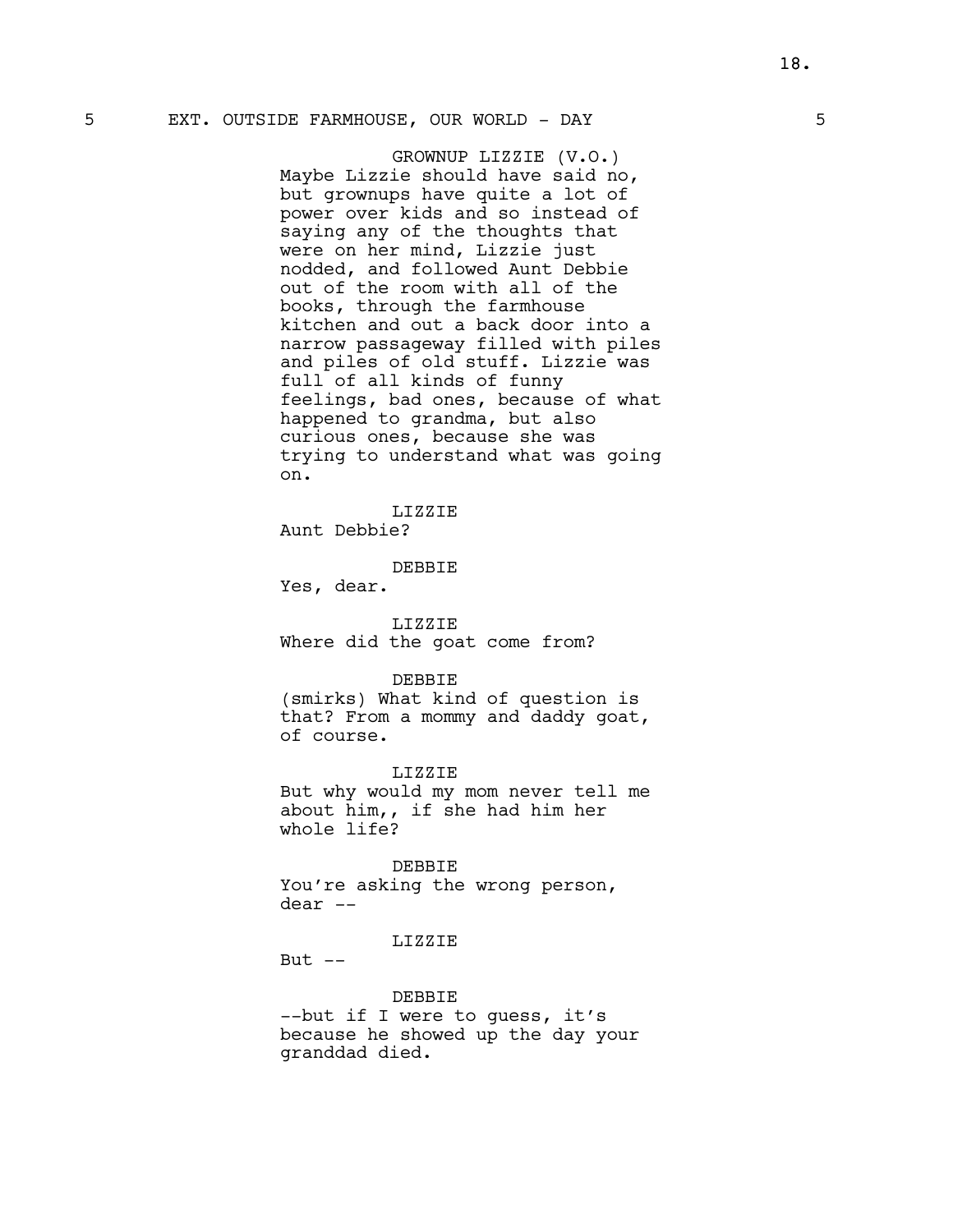# LIZZIE

(stops, confused) Wait, the goat had something to do with granddad?

DEBBIE You sure do ask a lot of questions, dear. How about you be a good girl and help me catch him? Then you'll have all the answers you ever need to know.

6 INT. INSIDE BARN, OUR WORLD - DAY 6

#### Door opens, CREEEAAAAKKKK

#### GROWNUP LIZZIE

The passage ends with a regularsized door, an old one, that opens up into the goat barn. It's dark in there, the only light coming in from a window way up top where the full moon is flooding in, catching on old farm tools and making shadows that look like monsters.

It smells like hay and poop. Lizzie is about to say that, but then, Aunt Debbie starts acting even weirder. First sign: Aunt Debbie grabs a shovel.

FX - clink! Shovel picked up

#### DEBBIE

As I suspected, he broke right out of his pen. Good thing I locked the barn doors now, isn't it? Couldn't have gone too far... (raises voice) Hey! Hey little goat goat! (attempts to make goat sound) Brrrrrraaah! Brrraaaaahh! Come on... Come on little buddy, I'm not here to hurt you. (low, fast) You'll hardly feel anything. (aside) Lizzie, darling, make yourself useful. Grab that coffee can and fill it with grain.

GROWNUP LIZZIE (V.O.) Sign number two: Debbie's not holding a shovel the way you hold a shovel to dig things.

(MORE)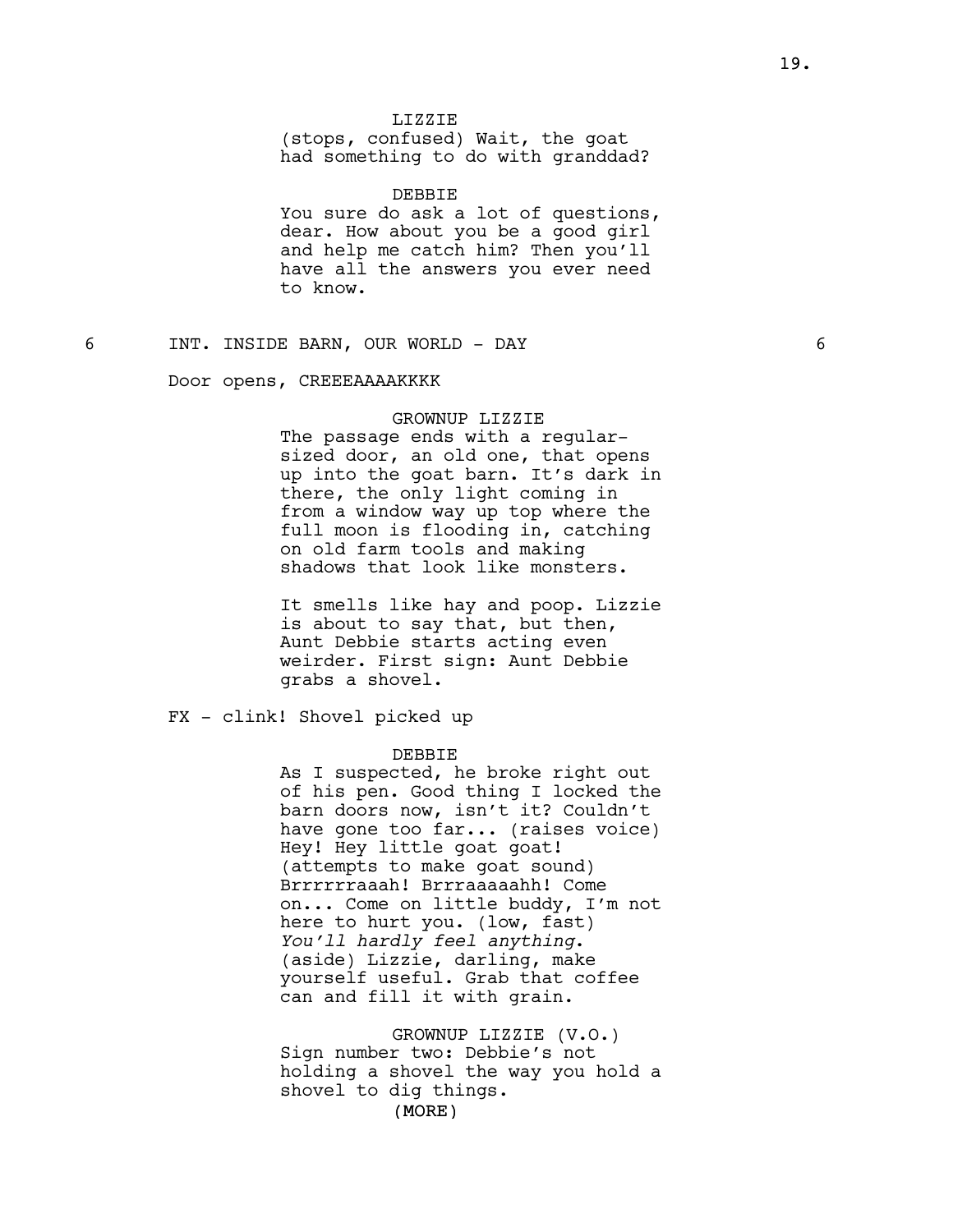GROWNUP LIZZIE (V.O.) (CONT'D) She's holding it like a weapon, the sharp edge of the spade facing the ceiling.

Lizzie complies, walking over to a grain bin.

LIZZIE You want what's in here?

DEBBIE

Yes, that's the grain bin. Go on. (whistling) Hey goat! Hey goaty goat goat! I've got a real, authentic Greenway girl here for you! She's going to give you your supper!

GROWNUP LIZZIE (V.O.) Sign number three: there's a look in Aunt Debbie's eyes. A bad look. Lizzie has seen that look before. It comes right before bad things happen.

And that's when she hears it.

Inside a goat barn. The goat BRAYS.

GROWNUP LIZZIE (V.O.) Now, Aunt Debbie, all she hears is the "Braaaahhh" of the Goat. But little Lizzie, she hears something else:

Repeat of Goat BRAY, but this time it's superimposed with English:

> **GOAT** (now in Lizzie's head) Gettttttt outttt!

LIZZIE Huh? What?!

GROWNUP LIZZIE (V.O.) Lizzie staggers back, dropping the can of goat food.

DEBBIE What did you ?! Lizzie ? What's wrong with you girl?

Goat brays again.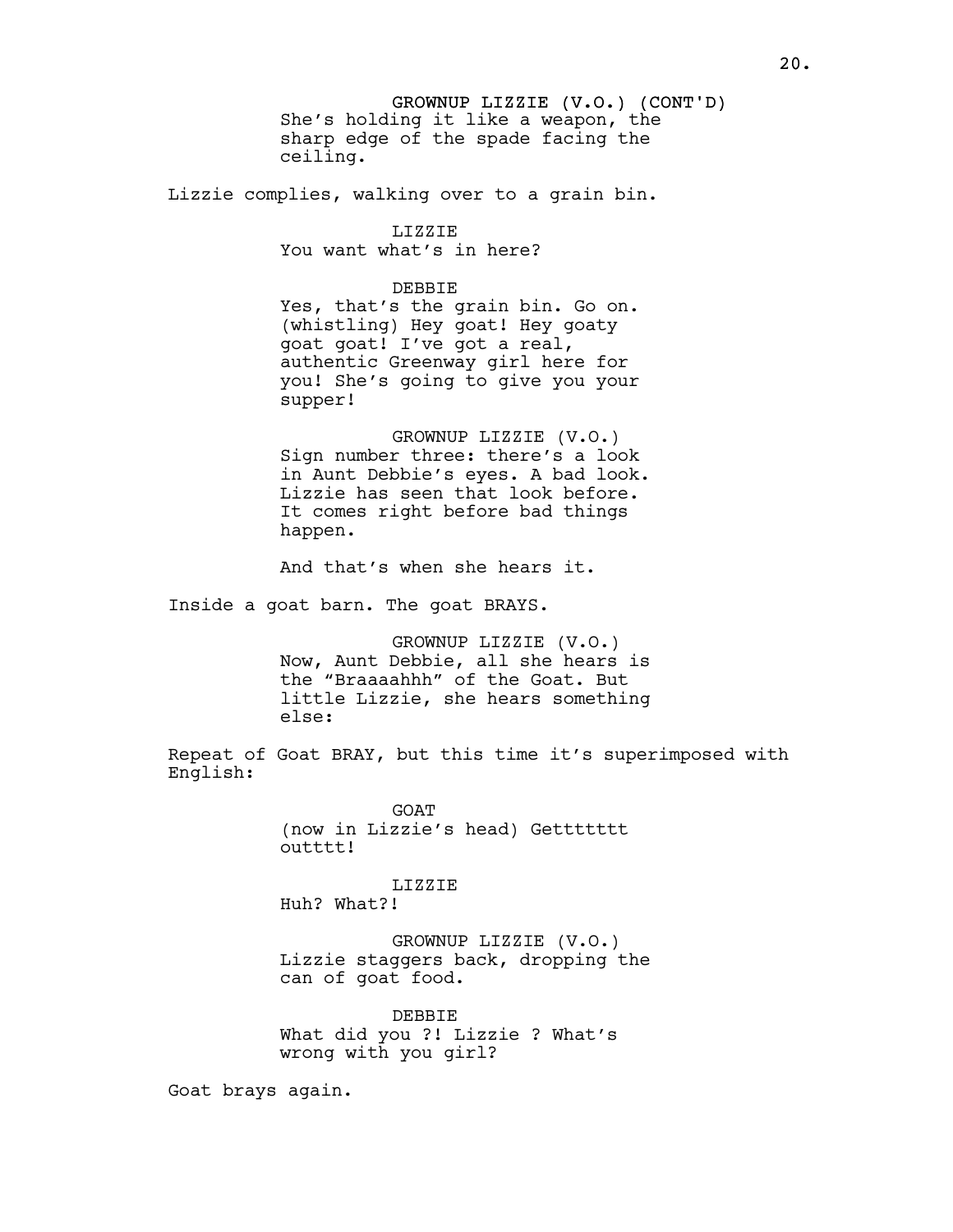GOAT Gettttt meeee outtttt!!!

LIZZIE But where? Where are you?!!

DEBBIE Hey! Lizzie! He's talking to you, isn't he?! What's he saying?!

LIZZIE

He wants out.

DEBBIE We can help him with that, can't we?

LIZZIE I don't know. This is so confusing.

Goat brays.

GOAT

DDDooooorrrr!!!

DEBBIE

Come on out Goaty Goat! Lizzie and I would LOVE to get you on your way. Wouldn't we, dear?

LIZZIE B-b-b-b-b-but... Goats don't talk.

DEBBIE

This one does. (raises voice, getting sinister) Come on! Show your face, Kylindrian! Time to get this show on the road!

GROWNUP LIZZIE (V.O.) This is when Lizzie notices a glimmer out of the corner of the barn, a little bit of moonlight catching in the eye of a living creature: the goat. And then the strangest thing seems to happen. The goat winks at her. Like it's the most obvious thing, like he isn't an animal at all, but a person, just like her. Aunt Debbie glances over, sees where Lizzie's staring, and then she rushes forward with the shovel!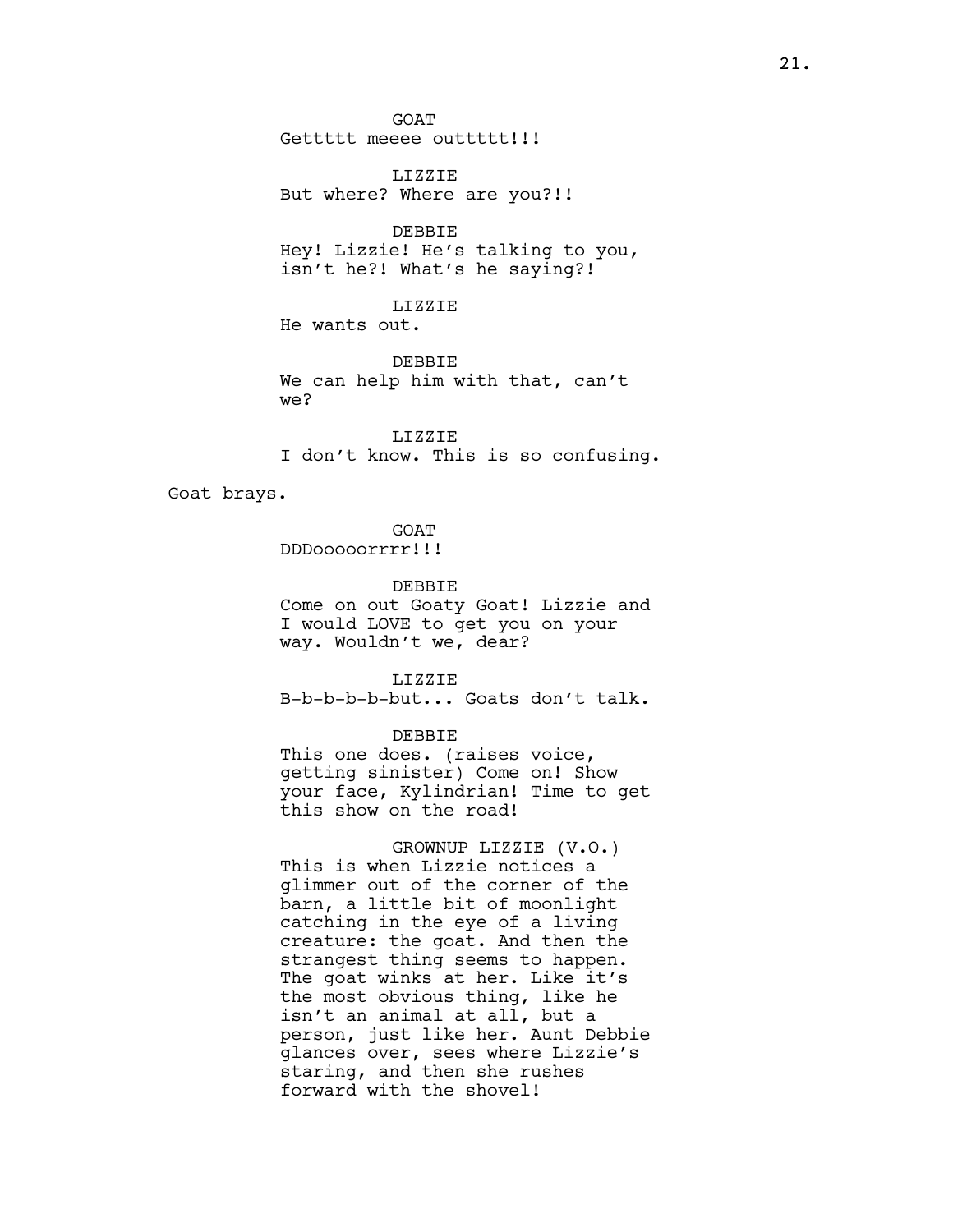# DEBBIE

Alright, enough of that!

GROWNUP LIZZIE (V.O.) Lizzie raises her hands to her mouth, about to shriek, to warn the goat about her crazy Aunt, but no! The goat moves quickly, he jumps back on his hind legs then launches forward at Debbie!

Goat leap attacks, Maaaaahhh'ing loudly, knocking Debbie sprawling!

> DEBBIE Unngggfff!! You rotten bugger!

**GOAT** Baaaaaaaaccckkk!!!

DEBBIE Get back here! Lizzie - Help me catch him!

BOOM! Goat beats at one of the doors, desperate to escape the barn.

> GOAT Ffffooollllooowwww !!! Ffffooolllooowwww !!!

DEBBIE Lizzie! You don't know what he'll do if he gets loose!

GOAT Quuuiccckkk!!!

GROWNUP LIZZIE (V.O.) Lizzie wonders why the goat's not running away, but then remembers what Aunt Debbie said. The big front doors of the barn are closed, locked from the outside. The goat bashes as he might, but he can't get them open. And Debbie is rushing at him again!

GOAT

Heeellllllppp!

DEBBIE This ends tonight, Kylindrial, like you always knew it would!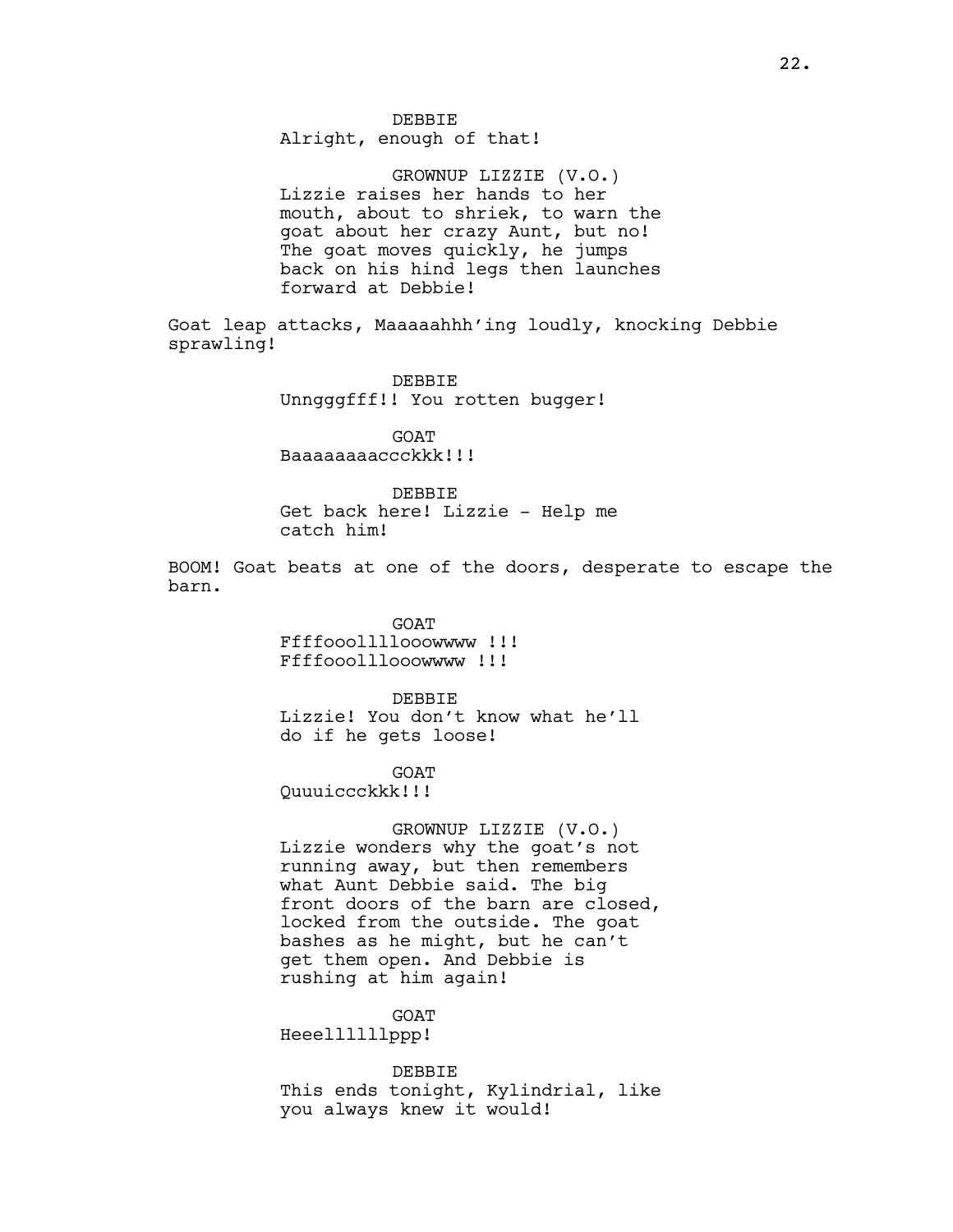No!

# GROWNUP LIZZIE (V.O.)

Without thinking of what she's doing, Lizzie shoves over the grain bin, which whacks into Debbie's knees and sends goat food flying everywhere. Debbie slips and falls!

DEBBIE

(howls) Auuuggggkkk!!!

GROWNUP LIZZIE (V.O.) And Lizzie runs forward to the opposite side of the barn -- not to the big sliding barn doors, but to the small doorway they used to come in from the farmhouse.

LIZZIE

This way!

GROWNUP LIZZIE (V.O.) It seems crazy, to Lizzie, this idea of talking to a goat, but she doesn't even stop to look back and see if he's following. She just shoves the door open and starts running.

# 7 INT. FARMHOUSE HALLWAY, OUR WORLD 7

Lizzie and goat go barrelling through the farmhouse.

LIZZIE

This way!

GOAT Coooommmmminnngggg!

GROWNUP LIZZIE (V.O.) She's only been through there once but the layout of the house is easy enough to remember. The connecting hallway brings them from the barn to the kitchen. It's only a quick run from the kitchen to the front door, but something freezes Lizzie in her tracks.

FX - RINNNNNNGGG!!! An old fashioned rotary phone rings.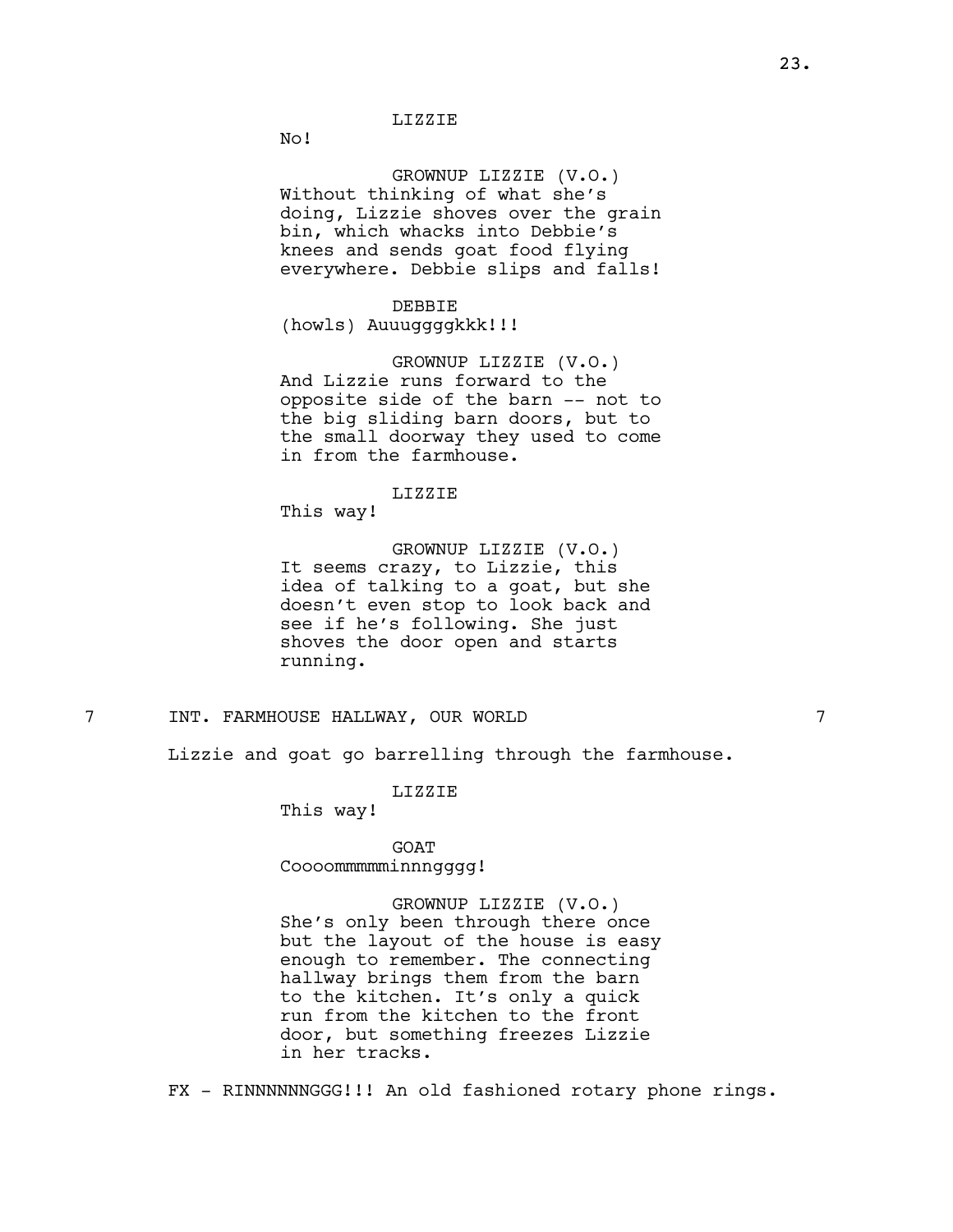GOAT Cooommmmeeee onnnnn... We need to gooooooo

Phone rings again. Beat. Again.

LIZZIE I can't. It's about grandma.

GROWNUP LIZZIE (V.O.) How long has the phone been ringing? For how much longer will it ring? Lizzie knows they need to escape. But she can't not know.

Lizzie picks up the phone.

LIZZIE

M<sub>O</sub>m?

Mom is completely strung out.

CHERIE What took you so long Lizzie you nearly gave me a heart attack --

LIZZIE

I was out in the barn, mom, with Aunt Debbie, looking for your goat.

CHERIE My (confused) Goat? What goat? Lizzie what are you --

LIZZIE Nevermind! How is grandma?!

CHERIE (freezes) Not good.

LIZZIE

Is. She.

Lizzie can't bring herself to say it.

**CHERIE** She's alive, Lizzie. She's asleep. She's in a deep sleep, she's not talking. They don't know how long she'll be asleep like this. It's probably...

(MORE)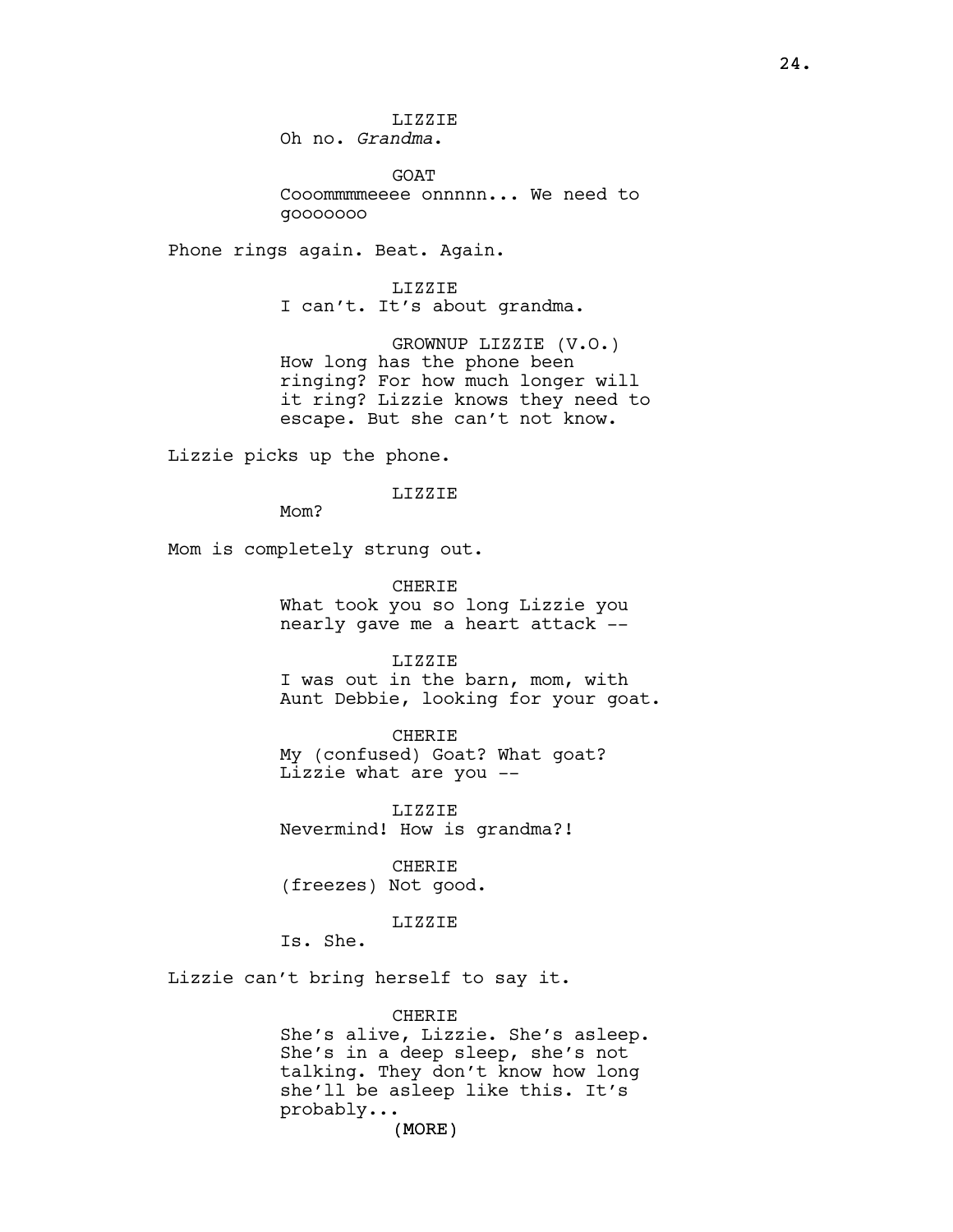CHERIE (CONT'D) You should get over here. Can you have your Aunt Debbie drive you?

At this point, we hear the THUMP THUMP THUMP off Aunt Debbie charging through the hallway toward them.

> LIZZIE (scared) No! Sorry. Mom. I gotta go.

CHERIE You gotta, what?! Lizzie --

Lizzie slams down the phone.

LIZZIE

Now!

BOOM! The door swings open!

DEBBIE I was trying to be nice but not anymore!

GROWNUP LIZZIE (V.O.) Debbie doesn't have a shovel anymore. She has a sickle, the old fashioned curved blade they used to use to cut down wheat. The blade might be old but it's still very sharp.

DEBBIE Someone's dying tonight. Who'll be first?

GROWNUP LIZZIE (V.O.) Faster than they know what's happening, Debbie spins around the table and is between Lizzie and the front door. The goat stands with his back to the front porch. He could easily turn around and run, but he doesn't.

GOAT Stttoooopppp!!!

GROWNUP LIZZIE (V.O.) Aunt Debbie looks left, then right, weighing whether to go after Lizzie or the goat. Lizzie decides to force her to choose.

(MORE)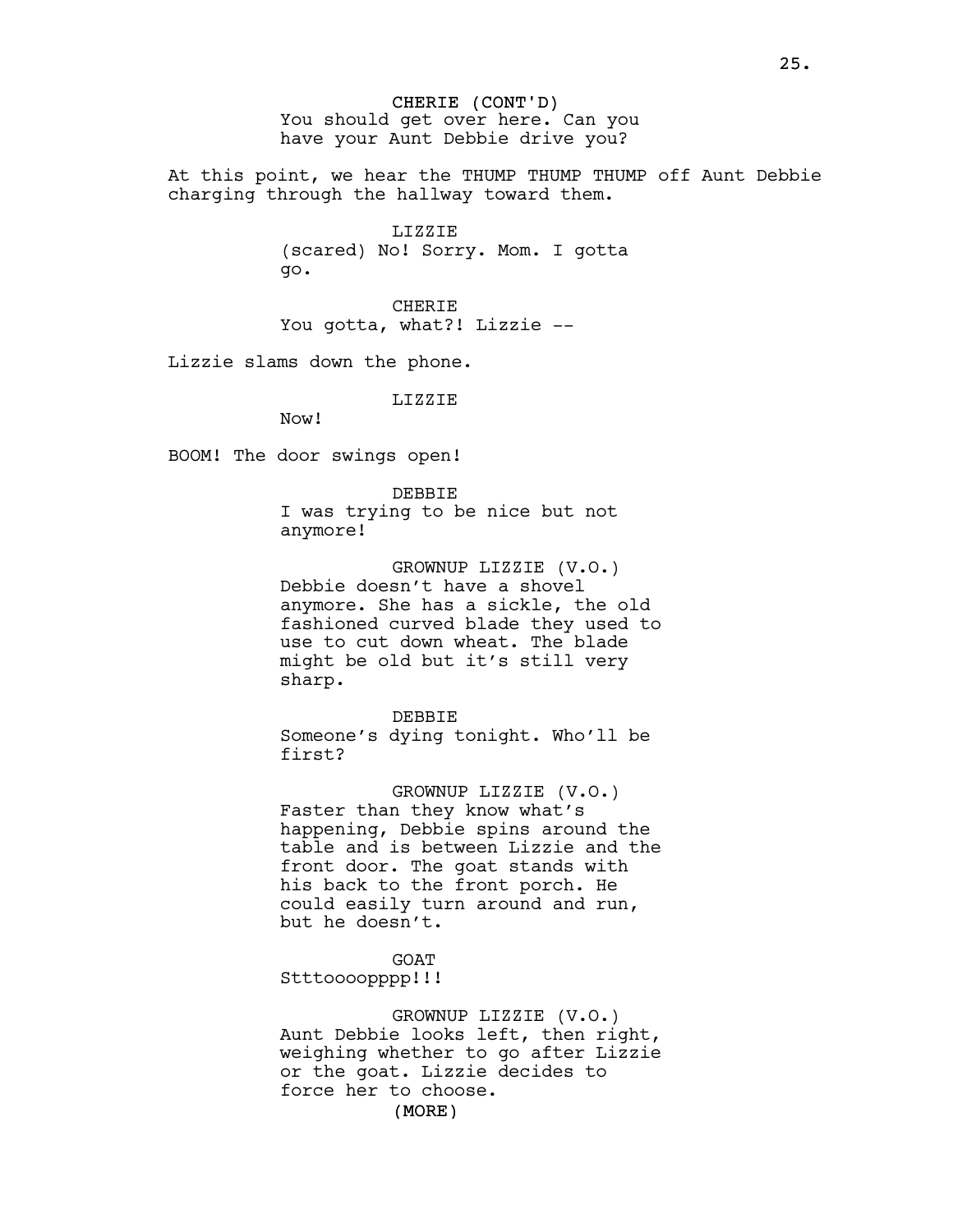# GROWNUP LIZZIE (V.O.) (CONT'D) She turns around and darts off -not toward the porch or back to the barn, but instead to the living room, deeper into the farmhouse. Debbie's decision is soon clear - she's after Lizzie!

DEBBIE Don't you be a nasty little girl! Come to your Auntie!

GROWNUP LIZZIE (V.O.) Lizzie has only a vague idea what she's doing, but, finds herself relying on something that is not really thought, but something deeper. She realizes that, even though this is her very first night in this house, she knows the map of it perfectly in her brain. It's like she's been here a thousand times, lived a thousand lives in it. And its that sense, that vague, deeper thing inside of her, that guides her into the room with all the books again, and to the player piano, where she plays a very simple melody, that comes to her as if from a dream.

## 8 INT. READING ROOM, FARMHOUSE 8

LIZZIE (panting) Mary had a little lamb, little lamb --

FX - Shhttthhunnnnnkkkk!!! Creaking sounds as piano transforms into a staircase.

> GROWNUP LIZZIE (V.O.) The piano keys roll up into themselves, spin around into disappearing, and leave behind a stairway. Lizzie wastes no time rushing down them... And out into the yard behind the farmhouse!

9 EXT. OUTSIDE FARMHOUSE, OUR WORLD 9

Nighttime in midsummer. Crickets, etc.

26.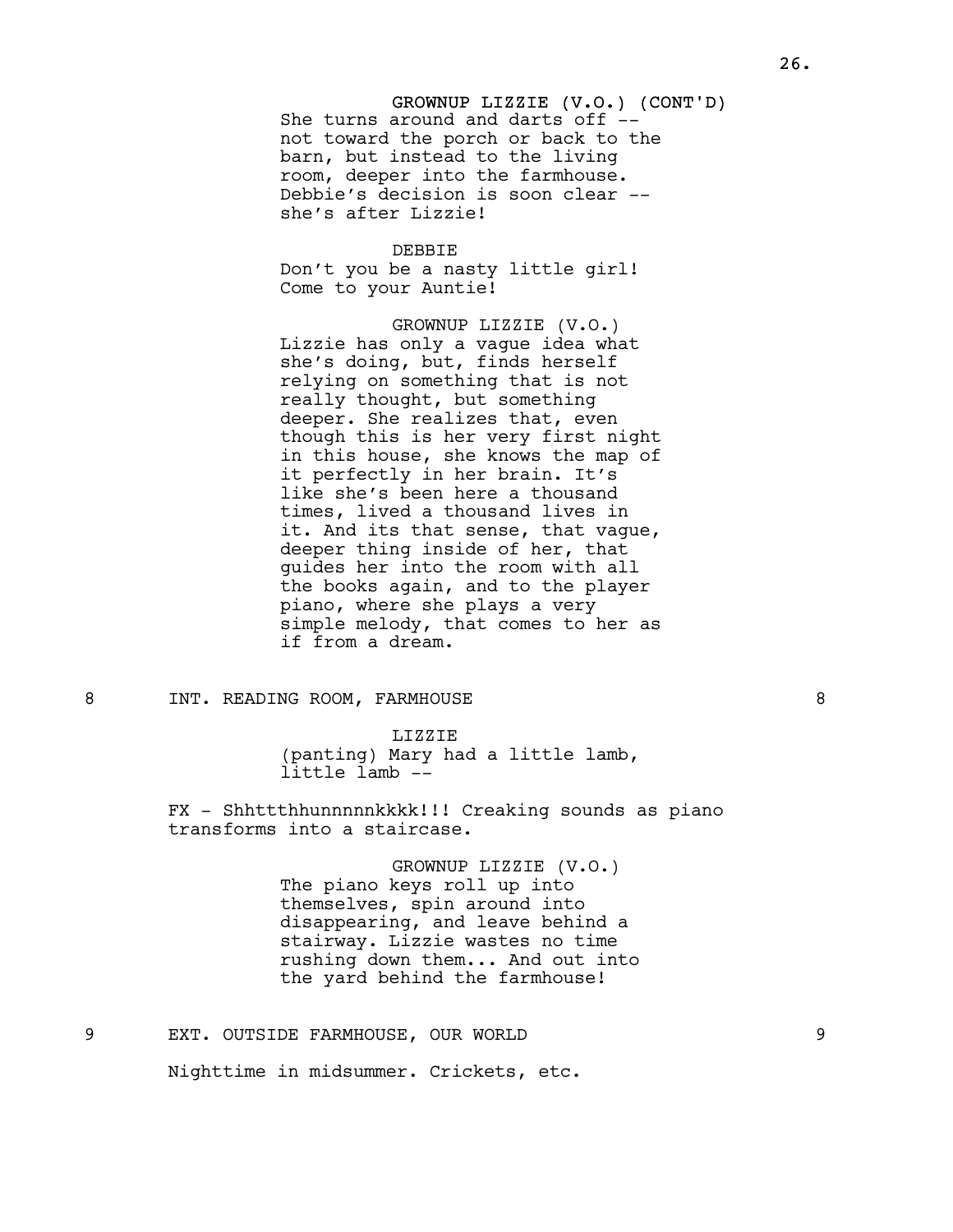LIZZIE (panting) Hello?! Hello!?

**GOAT** Over heeerrreeee!!

GROWNUP LIZZIE (V.O.) Lizzie locks eyes with the goat's - eyes which seem to glimmer with moonlight again -- and runs toward him. The goat bows slightly, and Lizzie, hardly realizing what she's doing, leaps upon his back.

GOAT Tttimmeee to gooo!!!!

GROWNUP LIZZIE (V.O.) They're off! The goat starts running like all the hounds of hell are after him, a sneaking path that goes out from behind the barn, crosses a rotting fence into a paddock, overgrown with grass so thick it pulls at Lizzie like fingers as they run through them. Strangely, she's not scared. Her fingers hold the goat's fur tight, and it's so warm, it gives her comfort, she feels that so long as she's riding the goat, nothing bad can happen. But they're not out of the woods yet. In fact, they're just entering the woods.

To signal scene change, we now hear a big HOOOT HOOOT HOOOOT HOOOT of a Great Horned Owl.

> LIZZIE (whispered) Where are we going?

GOAT Juusssttt about to figure that out.

Now, the goat has to start communicating with a flying squirrel, so this next sequence sounds quite odd (a goat trying to sound like a squirrel)

> GOAT (CONT'D) Brraaahh hbaabrraaahh barrraaahhh bbraaahhh baarrrraaaahhh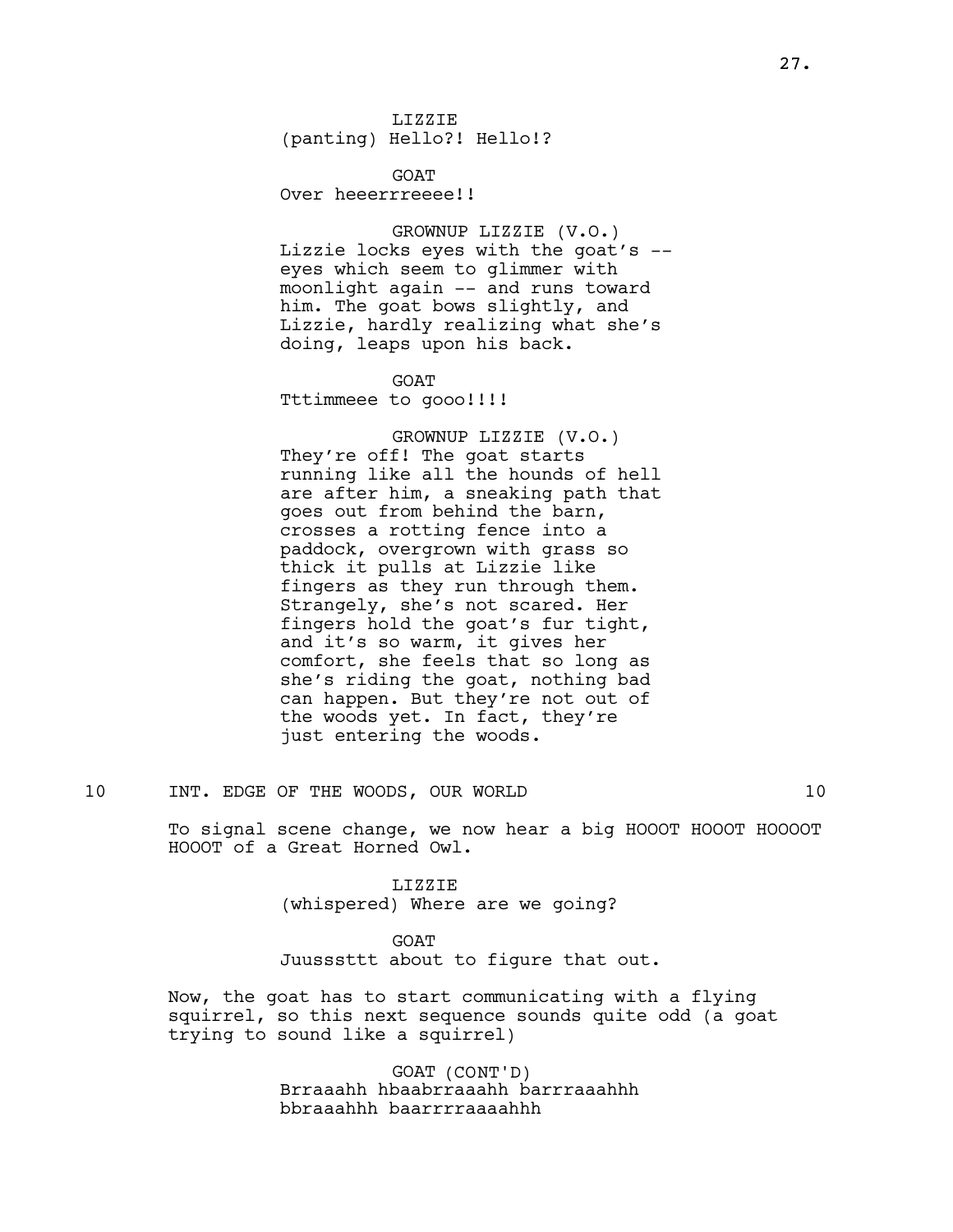LIZZIE What are you --

GOAT

Sssssh!

A moment of just quite, crickets etc. then. A squirrel responds.

> **SOUIRREL** Chitter chitter chitter. Chitter chitter chitter. Squeak! Chitter chitter.

> > **GOAT**

(undertanding) Brraaahhh braaaah SQUEAK brraaahhh braaaaahhh. (beat) Thank you brother Squirrel. So, things have moved around a bit since I was here last. The woods are dying, and overgrown, but squirrel assures me there's another path, other than the wellspring which haaaaa believe you me we do not want to use unless we want your Great-Uncle to catch us instantaneously. So I uh. Hm. I think it's over here. Darn. Uhhh Lizzie, you know which direction is North?

LIZZIE You don't know which way is North?

GOAT Your directions are always a little opposite-ish from my world. It's confusing.

LIZZIE Oh! Hey my mom left me my phone, it'll tell us.

Lizzie pulls out her phone, uses Compass app.

LIZZIE (CONT'D) It's... uh... That way.

GOAT Cool! That's a very strange looking magic wand.

LIZZIE It's not a magic wand.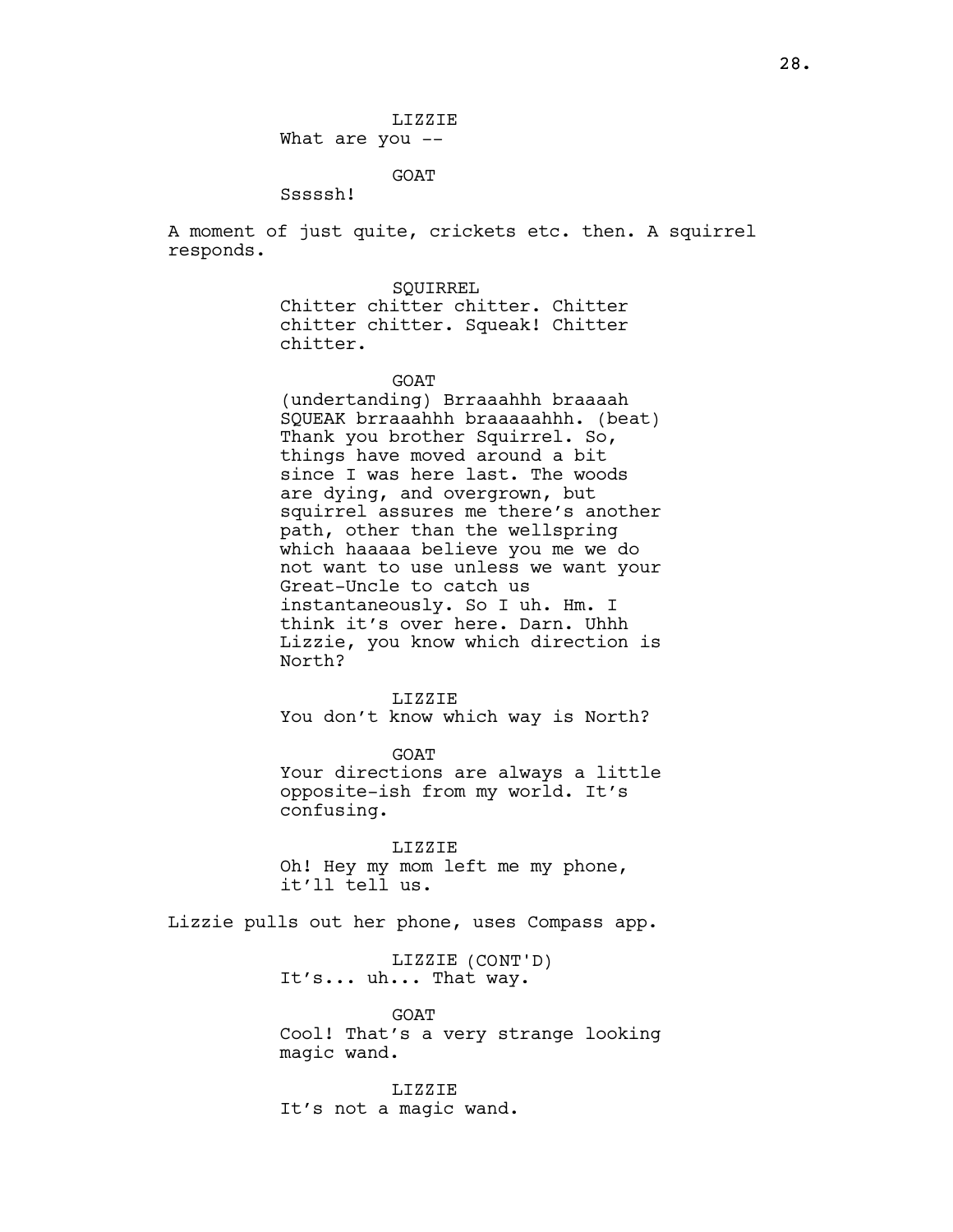GOAT Okay. Whatever you say. Let's keep going!

## 11 EXT. DEEPER IN THE FOREST, OUR WORLD 11

GROWNUP LIZZIE (V.O.) Lizzie and the goat ride further into the forest, their way lit by the full moon, the great, big, fat full moon of midsummer, illuminating all the massive trees around them, which, Lizzie thinks, would impress her more and make her think that she is certainly in the biggest and largest forest she has ever been in, so much different from anything she ever felt in New York City, but she doesn't have time to process any of this, even just as she's starting to wrap her head around any of what's happening they stop.

GOAT

(winded) Okkayyy! That's it! Now just nine times widdershins.

LIZZIE

Widder... What?

**GOAT** 

You have to do it too! Get off my back!

GROWNUP LIZZIE (V.O.) Lizzie drops down, the goat takes off, and Lizzie starts running after... doing circles around the tree.

LIZZIE

One... Two...

DEBBIE (off) I'll get you yet! My brother will have your head!

LIZZIE

Aunt Debbie!

**GOAT** Keep running!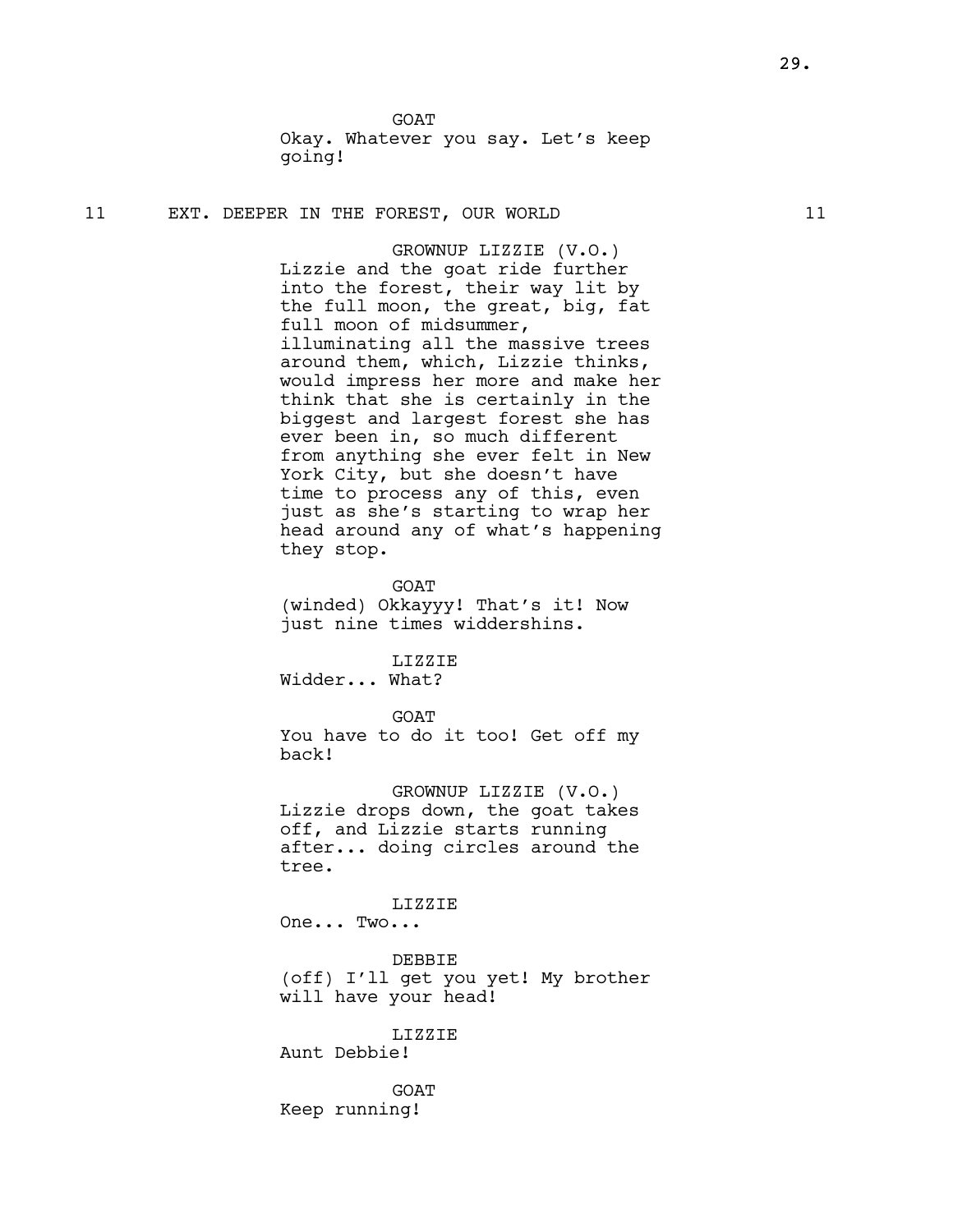(off) You can't stop the coming of the Goblin King!

LIZZIE

Five, six...

DEBBIE (off) And if you think the King is bad, wait until you meet the Queen!

LIZZIE Seven, eight...

DEBBIE Come on, little girl! I just need your little heart!

LIZZIE

Nine!!!

FX - Magical SWOOOOSSSHHH!!! As Lizzie and the goat go tumbling into the land of faerie. The forest sounds and Debbie all immediately cease.

12 INT. INTERSTITIAL ZONE, FAE 12

MUSIC - Magical interlude, under.

GROWNUP LIZZIE (V.O.) It's hard to put into words what happens next. It's like fireworks going off at the fourth of July, and maybe flying, all at the same time, but flying in a falling kind of way, tumbling, as the world around Lizzie seems to find a new shape for itself, and suddenly...

FX - With a great bending CREEEAAAAAKKK the roots between worlds grow awkward

> LIZZIE (shouting over magical noise) What's happening?!?!

**GOAT** The tree roots aren't as strong as they're supposed to be... They're bending...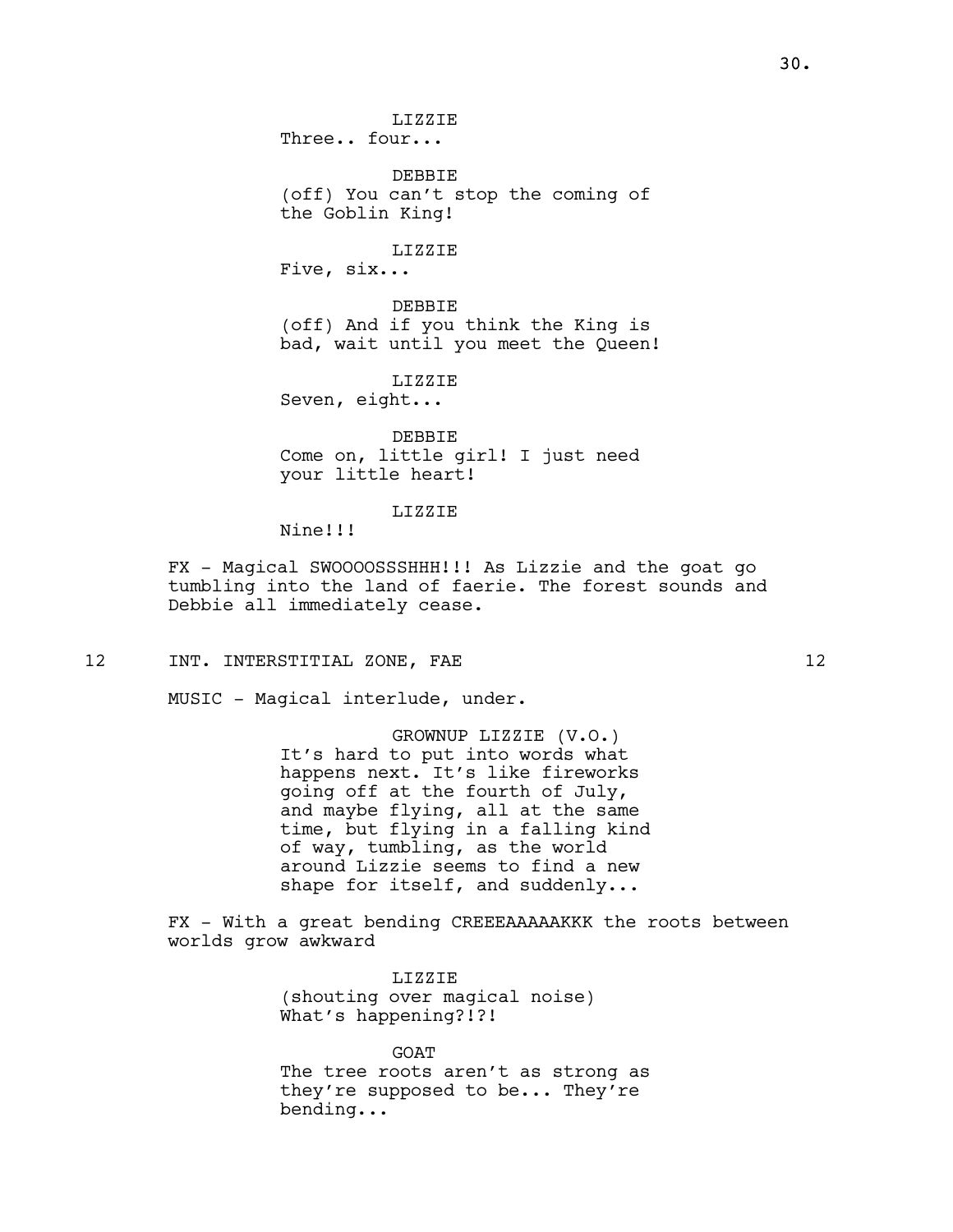LIZZIE What does that mean?

**GOAT** It means we're not going exactly where I wanted us to -  $q$ 00000000!!!!

FX - Crack ! Crack ! Snap ! Snap ! Snap !

Portals from our world to faerie are made by enchanted trees whose roots are strong enough to connect between the veil between worlds. Well, after decades of neglect, the tree roots of the portal Lizzie and Goat have gone through, snap!

FX - CrrrrRRrrrrrunnnhccccchhhh!!!

As of the breaking of a massive, ancient tree, the roots break and Lizzie and the Goat are hurled out of the faerie portal and NOT into the great enchanted wood, home of the fae, but instead into the edge of the badlands, a land laid barren by the machinations of the goblins.

13 EXT. EDGE OF ENT-LAND, FAE 13

Lizzie and the Goat fly out of the faerie portal and crash land into the dusty, barren environs of the badlands.

> LIZZIE Oof! Oww!!! Unnggffff

**GOAT** (coughs) Ow, yeah. That hurt...

A moment. Dust settles. Goat groans and gets up. He surveys the landscape, which is a dusty, barren badland abutting a twisted forest of undead trees.

> GOAT (CONT'D) Wow. So much damage in so few years... (sighs) Well. There's good news and bad news.

LIZZIE Yeah? Let's start with good news.

**GOAT** Good News: Your Aunt won't be following us with her sickle.

LIZZIE Great. And the bad news?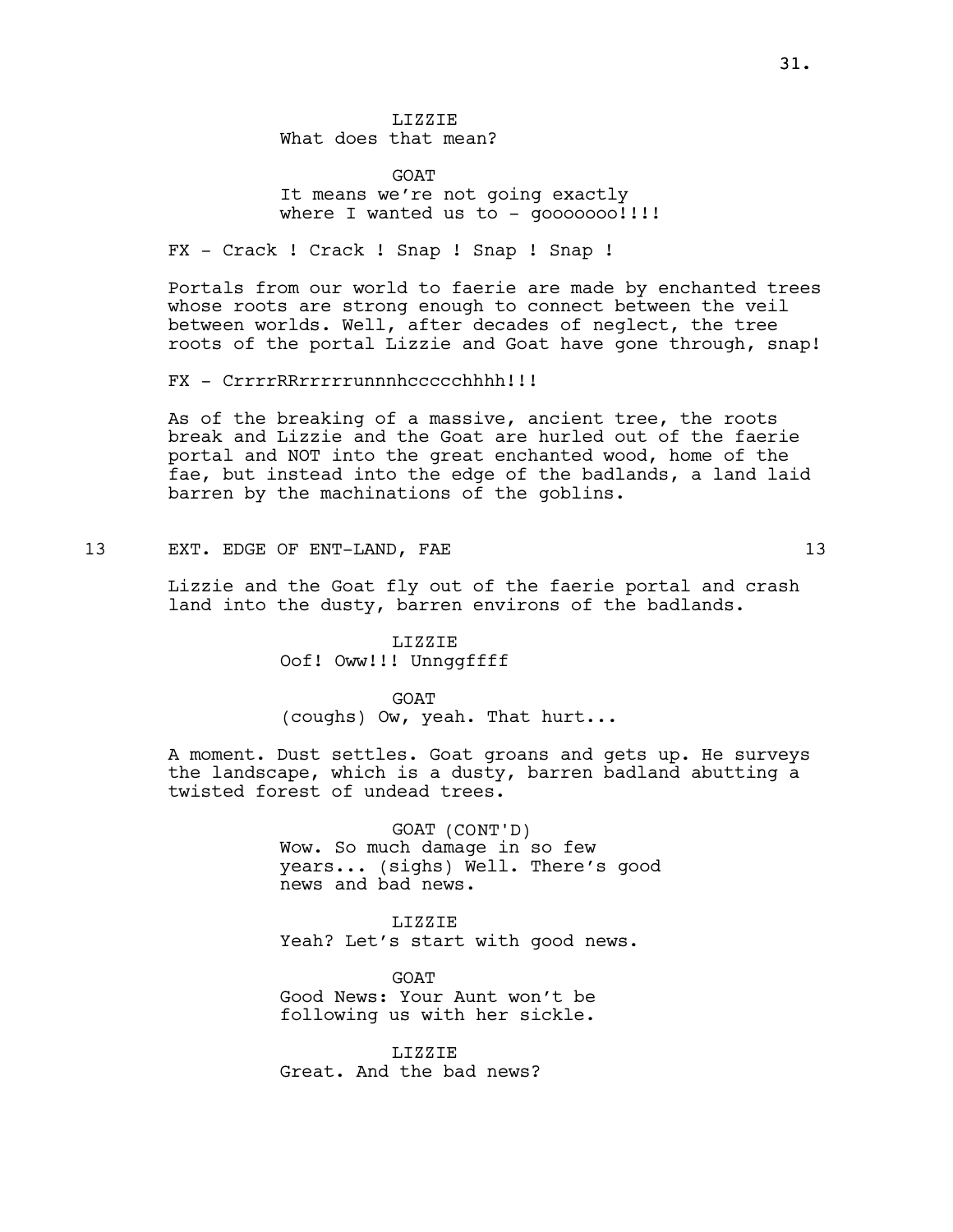#### **GOAT**

Much of Fae has turned to badlands in the years since I was here. When I left, this was still part of the Great Forest, and now the Great Forest has receded to... (peers) I can't even see it from here.

## LIZZIE

Badlands? What's a -- (peers around) It kind of looks like New Mexico.

GOAT New Mexico?

#### LIZZIE

A place I went with my mom once. Lots of desert and plateaus and stuff.

#### GOAT

Uh-huh. "Desert" is close enough. Magic is our water here, and as magic grows weaker, the forest recedes like water in a drought.

LIZZIE But there are trees all around us.

**GOAT** That's the really bad news. These aren't living trees, Lizzie, look at them. They're Ghoul-Trees.

LIZZIE Ghoul-Trees. That sounds bad.

GOAT

It is.

With a great, gravelly creak, a tree branch snaps around the legs of both goat and Lizzie.

> LIZZIE Ayuuukkk! Something grabbed me.

GOAT They do that. If we're lucky, one thing won't have happened.

LIZZIE

(scared) What?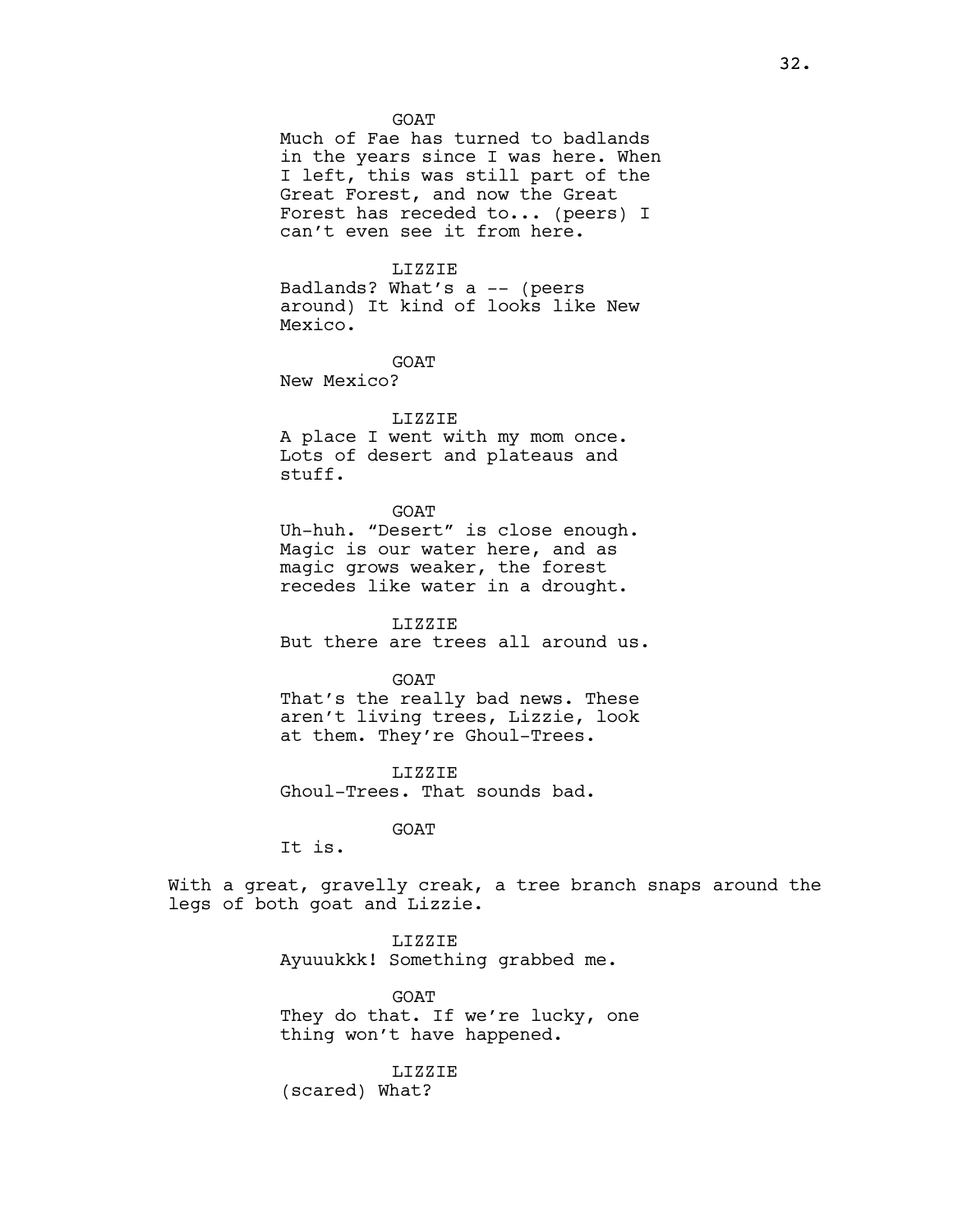GOAT

They won't have attracted a troll.

GHOUL TREE (wickedly cackles) Did I hear someone who wants to meet our troll?!

# LIZZIE

(shrieks!)

GHOUL TREE Welcome to the Ghoul Tree forest, little girl! Widdershins will be most delighted to have you... (smiling) just after he finishes his goat appetizer! (evil cackling)

MUSIC - Dramatic rise up, over, out.

# END PART 1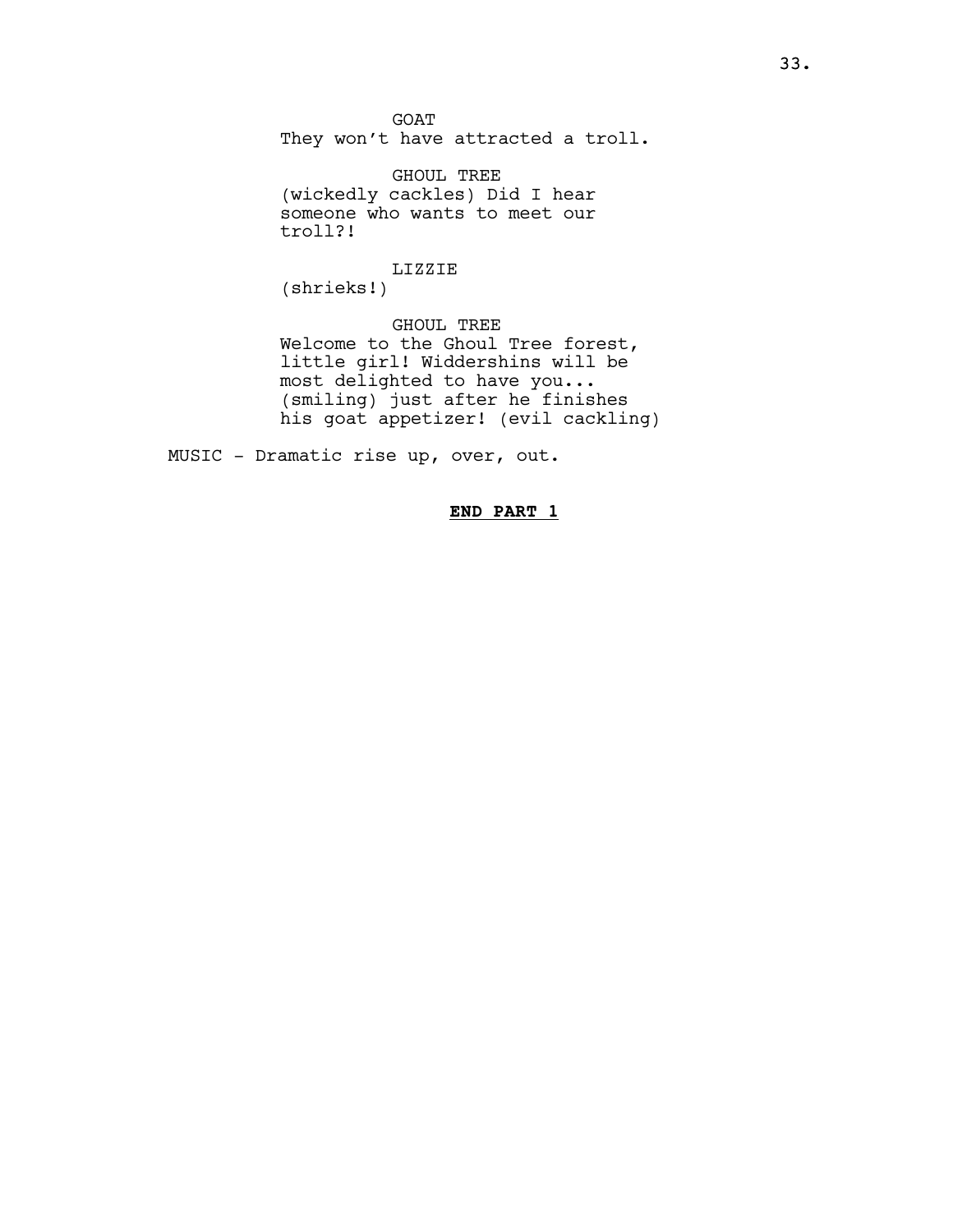# BEGIN PART 2

## 14 EXT. BADLANDS, DEAD ENT FOREST 14

GROWNUP LIZZIE (V.O.) Things had gotten very strange for Lizzie ever since she went with her mother on a trip to Maine. They discovered the old farmhouse. Her grandma got hurt. Her Aunt Debbie tried to kill her. She escaped with a goat that could for some reason talk, not just to humans but also to squirrels. And if that wasn't strange enough, now she met a talking tree. And not a very nice one. In fact, the ghoul tree with its snaky vine-like branches strung Lizzie and the goat up by their legs, leaving them to hang with all the blood rushing to their heads.

Wind whips across the badlands. With a low moaning creak, creak, Lizzie and Goat hang from the ghoul trees, awaiting their fate.

> LIZZIE (dizzy) I feel woozy.

GOAT Hanging from your head will do that.

LIZZIE What's going to happen to us?

GOAT You probably don't want me to tell you that part.

LIZZIE I'm mad at you, Goat.

GOAT Hey. That's not fair. I saved your life.

LIZZIE That's not how I remember it. I remember ME saving YOU.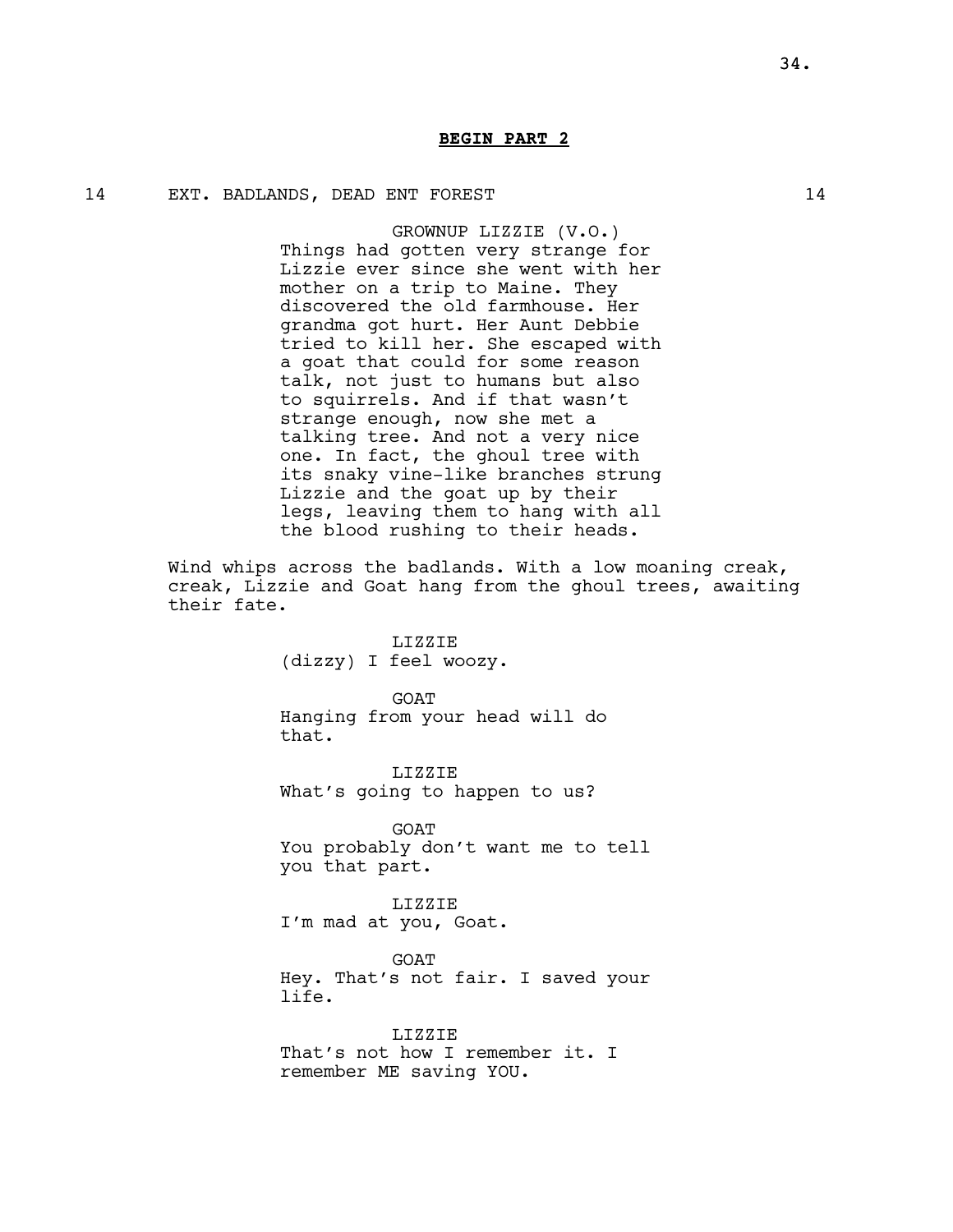GOAT Call it a tie then. What do you think your Aunt's plan was? LIZZIE To do something mean to \*you\*. GOAT Only because my magic protects \*you\*, and your family, from her brother. LIZZIE Her brother... You mean my granddad's cousin Carlow? GOAT Sssh! LIZZIE What? GOAT You shouldn't speak his name here? LIZZIE Who, Carlow? GOAT Yes! No! No! Yes! At the mention of Carlow there is a magical BANG. The tree branches shiver. GHOUL TREE Do not speak his name, you fool! LIZZIE Why not? Carlow, Carlow, CARLOW! Bang. Bang. BANG! GHOUL TREE

(shrieks!)

The tree is terrified, and drops Lizzie to the ground. THUD!

LIZZIE Ha! Look at that, I --

GOAT Lizzie! I'm sorry I should have warned you --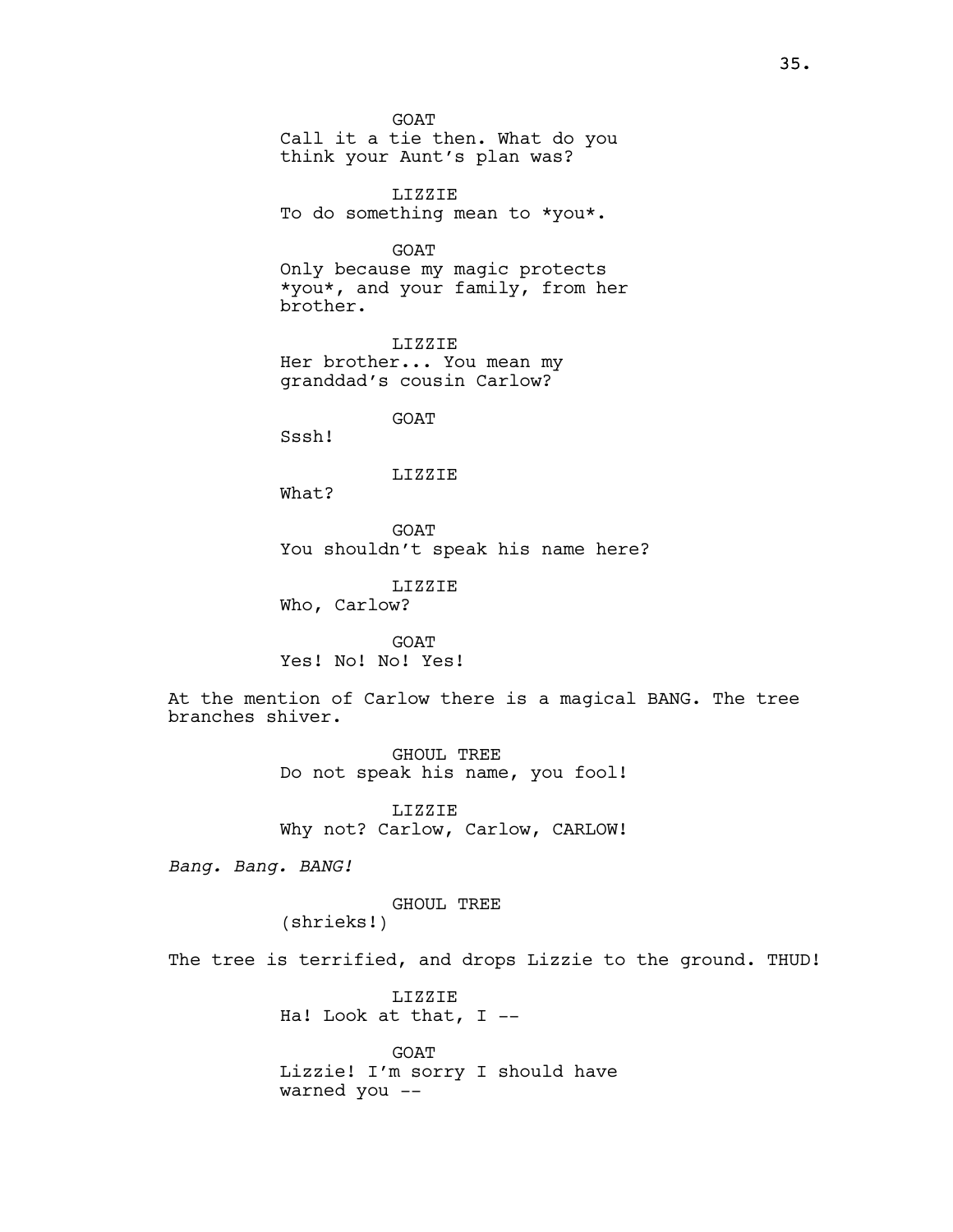GHOUL TREE (hisses) Run. Now. Go as fast as you can from this place.

LIZZIE

Why?  $I$  --

GHOUL TREE

GO!

LIZZIE Not without my Goat!

GHOUL TREE (hiss) Widdershins will not be deprived!

LIZZIE CARLOW ! CARLOW ! CARLOW !

GHOUL TREE (howling) Okay! Okay! Go! Go! Go! Run! Be gone!

THUMPF! The ghoul tree drops Goat to the ground.

GOAT (panting) Yeah, seriously, let's go.

LIZZIE That's awesome! I scared off the ghoul tree!

GOAT And you invited great destruction upon us. Come on!

Goat starts bounding off.

LIZZIE What are you talking about?

From the distance, a great shrieking HOWL from the approaching WORGS... Powerful canids enlisted by Carlow/The Goblins for hunting... Hunting things like goats.

> GOAT We have to get away, as far away as we can -- (shouts) Lizzie! Climb up on my back!

LIZZIE What's happening?!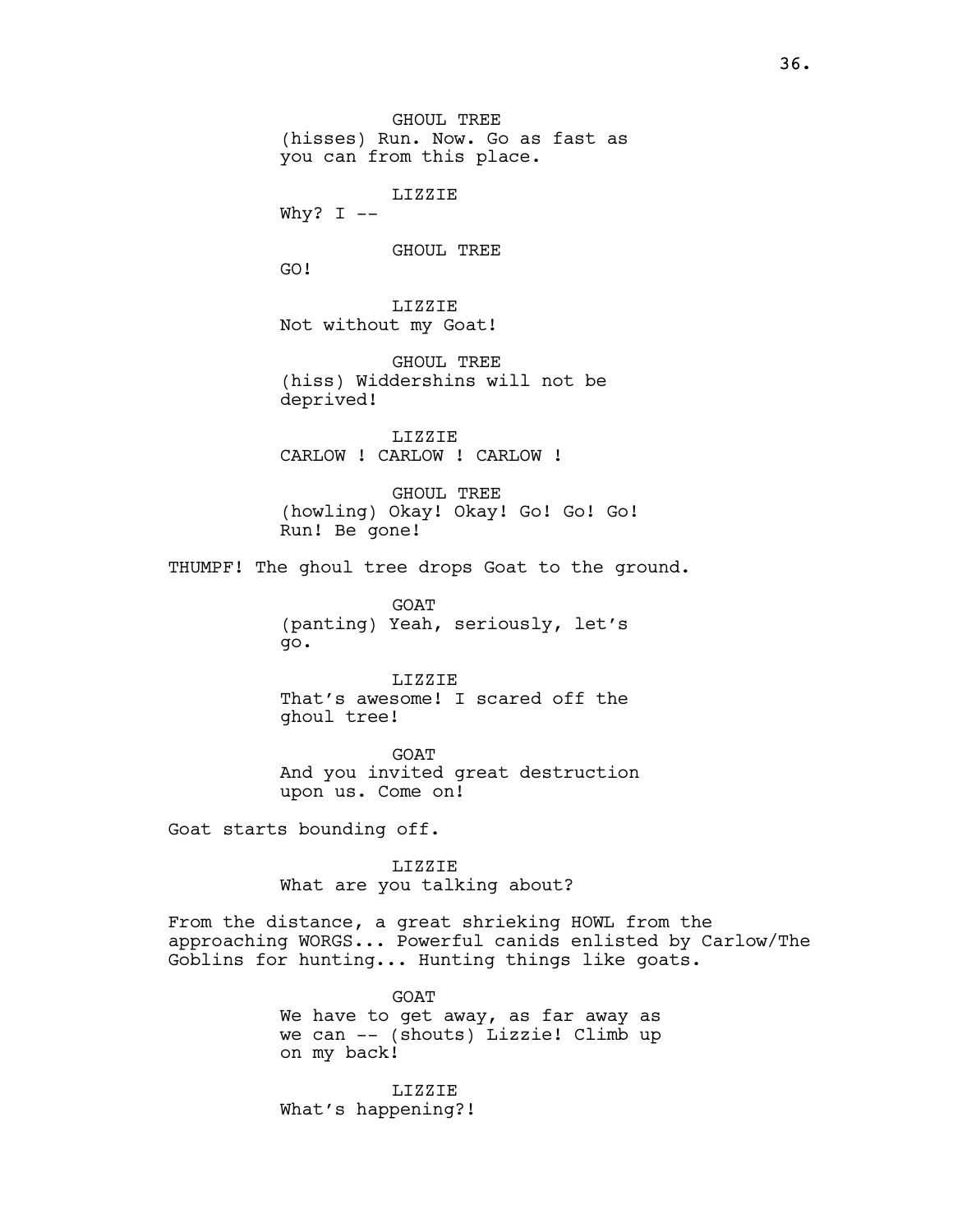GOAT Speaking a warlock's name has great power! You brought us to Carlow's attention!

The snarling, howling wolves let loose another cacophony.

GOAT (CONT'D) And he's sent worgs!

MUSIC - Dramatic, terror-inducing.

GROWNUP LIZZIE (V.O.) The goat doesn't tell Lizzie what "Worgs" are, but she doesn't have to wonder long. In seconds, a wolf the size of a small pickup truck leaps out from behind a boulder and blocks their path. A moment later, there's another. And another!

Worgs, in stereo, surround us, snarling.

GOAT

(as brave as he can muster) You back off. All of you! You hear me! Lizzie here is a descendant of the Greenway Clan!

WORG

(chuckles) Greenway? Their name has no power here. The only one with any power is CARLOW. You wish us to fear you, you sad creature? What are you, even?

LIZZIE He's a goat! Listen to what he said!

WORG

A goat? Were it only that. At least if you were a goat, you'd be content, complete in your form. But you are nothing of the sort. You are missing something, aren't you? Just look at that stump on the front of your face.

The worgs all cackle evilly.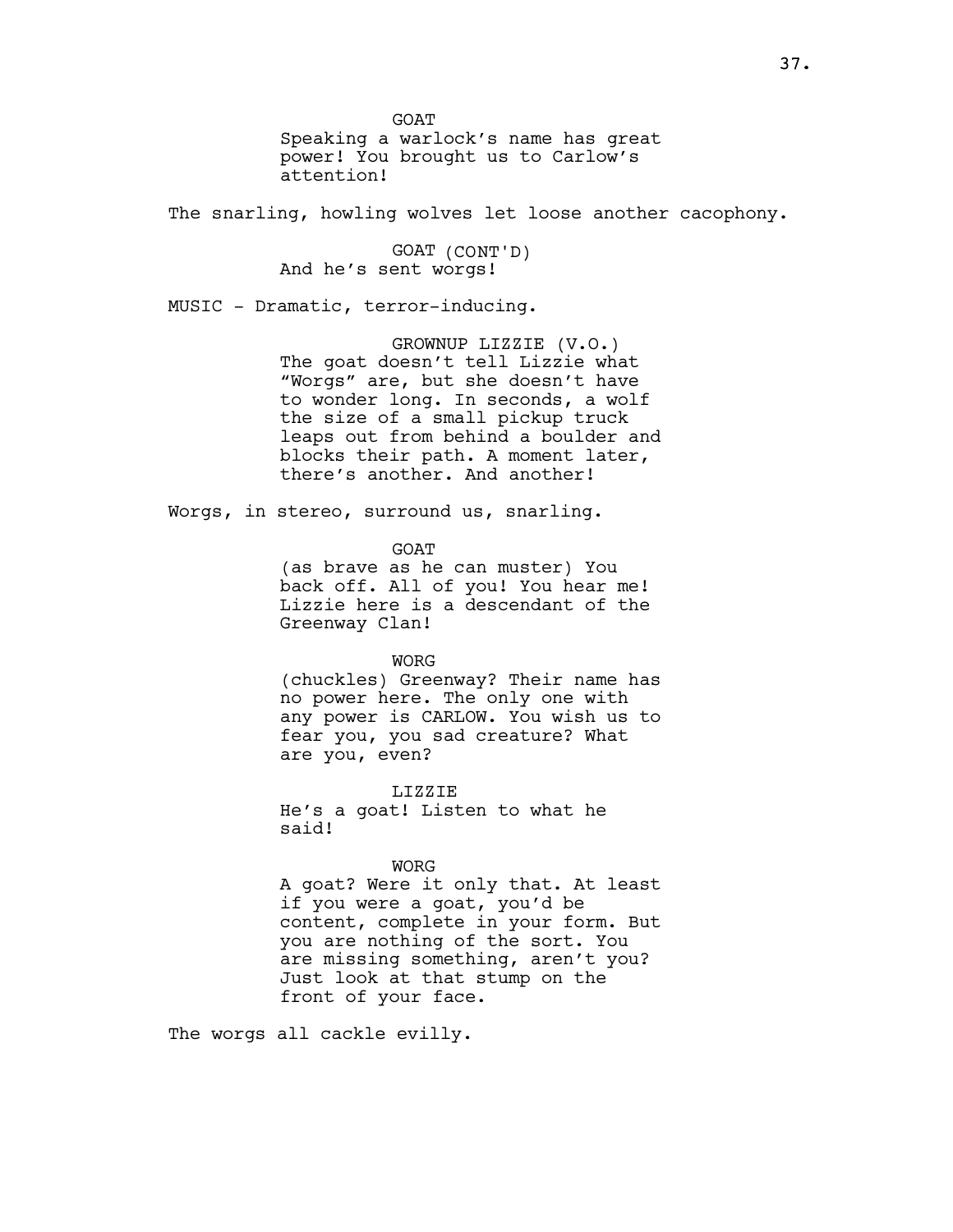GROWNUP LIZZIE (V.O.) Lizzie twists her nose up at the mean words from the worg, but she did have the same question. She's a city girl, true, but even she knows that goats are supposed to have \*two\* horns, on either side of their heads, not one horn in the middle. Now, the goat \*doesn't\*, in fact, have a horn in the middle of his head, but he has a stump where a horn might be. And he shakes said head while making a mean look right back at the worgs.

**GOAT** 

(snarls) I may be missing my horn, but I still have magic!

**WORG** 

Maybe what's left of you can be considered magic in the world of the humans, but over here, you are nothing but worg-food. Pack! It is time to eat! Save the girl for our master, but rip apart the goat! A limb for each of you!

**GOAT** (bleating in low, guttural way, the closest thing a goat has to a snarl)

GROWNUP LIZZIE (V.O.) The worgs move in, as if evaluating which piece of the Goat they want to take first. They spin in the center of them, helpless. The first one moves to strike, then --

FX - Bleeeeeeeeeeoooopppppppffff!!!

The blare of a great horn rings out. Worgs, goat, Lizzie, are all startled and astonished!

> GROWNUP LIZZIE (V.O.) Someone blasts a hunting horn. The worgs all step back. The horn rings out again!

FX - Bleeeeoooooooppppppfffff!!!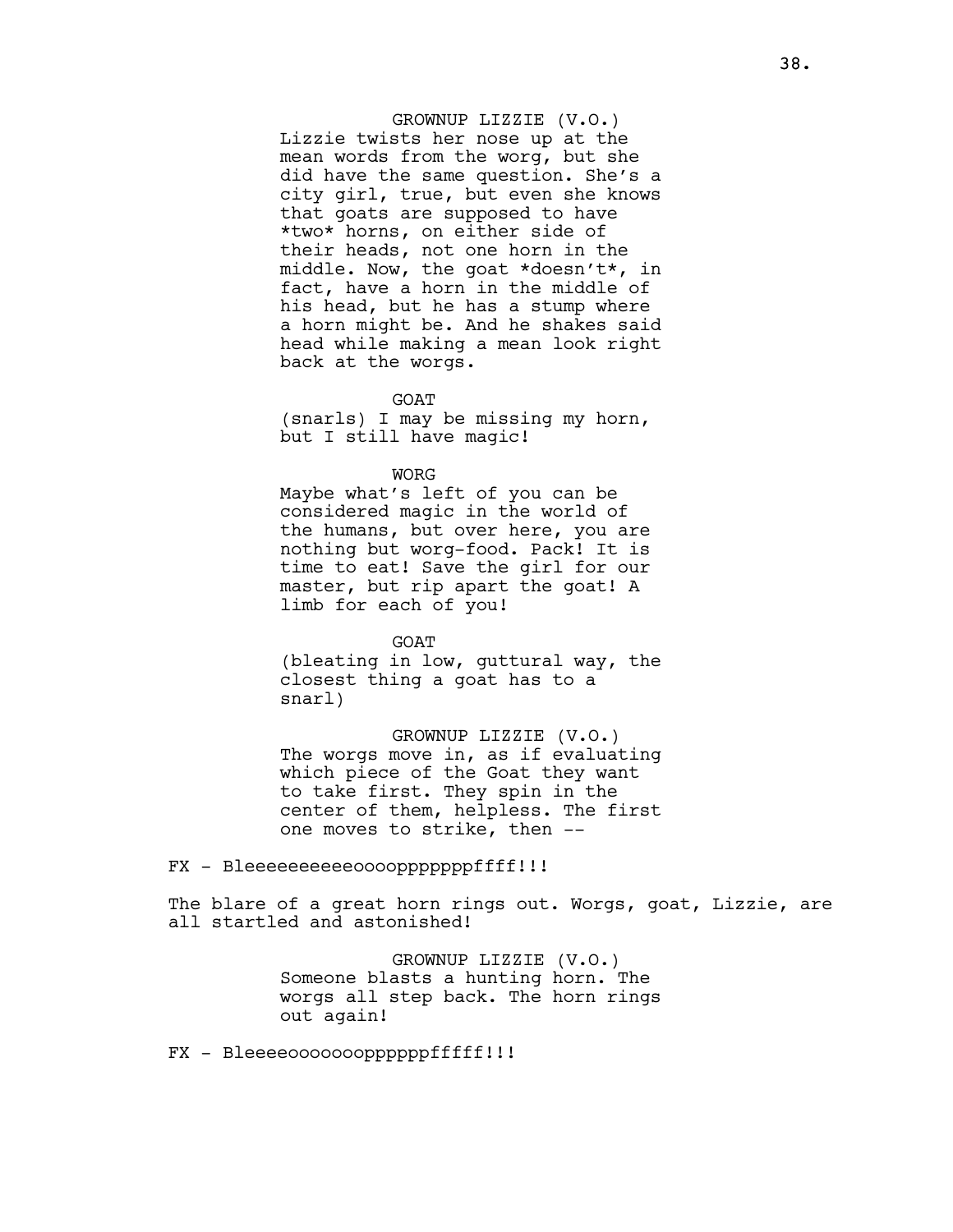# GROWNUP LIZZIE (V.O.)

And the worgs leap back, whining, as a strange figure strides towards them, tall and gangly, with barklike skin and a great mane of hair. They wear a ring of bones around their neck and carry a set of huge scissors in one hand, a hunting horn in the other.

**GOAT** (under breath) Widdershins!

GROWNUP LIZZIE (V.O.) It is Widdershins the Troll. Now in all the tales you've heard, trolls are the enemies of people, and perhaps this is true, but they are also stewards, in their way. What life is left in the ghoul tree forest, he supervises. He keeps what's left from decaying into oblivion, and strange carnivorous trees are better than wasting away to nothing at all.

WIDDERSHINS, the timeless troll, is not about to be robbed of a decent meal. He SNIPS and SNAPS with his grotesque scissors as he confronts the Worgs.

#### WIDDERSHINS

How now! Who are you and what are you doing in my woods?

WORG (snarling) We come in service of his Lord Carlow.

# WIDDERSHINS

(snarls back) I don't recall Carlow having any domain in the Dead-Ent Forest.

WORG If you are wise, you would respect the great warlock.

#### WIDDERSHINS

If Carlow were wise he wouldn't go sending goons along to collect my supper. Off with ya now.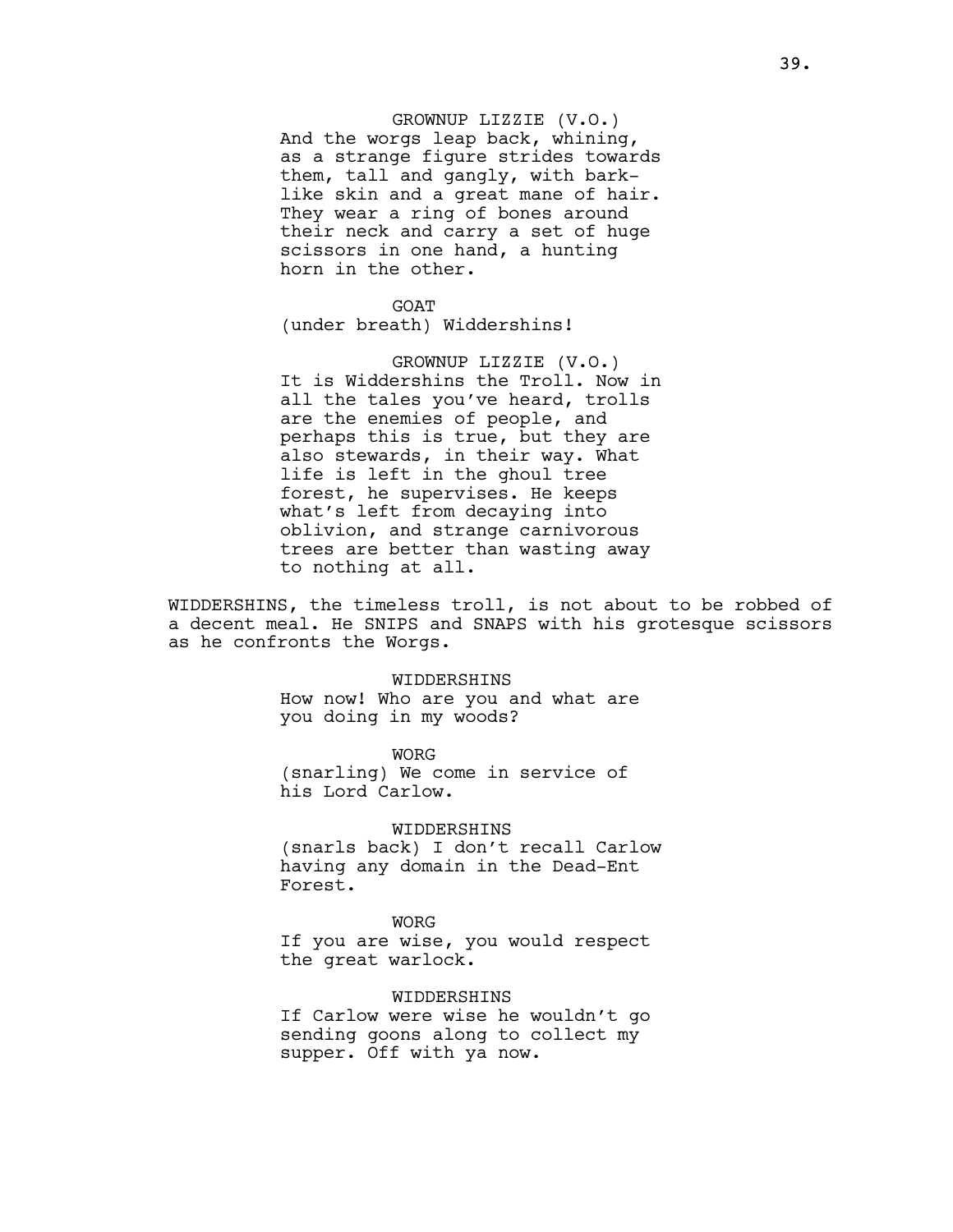WORG No! We will not leave without our prize.

## WIDDERSHINS

I said, GIT!!!

With a braying WHOOOOOOOOOOOOOTTTT!! Widdershins bleats again on the hunting horn, sending the worgs barrelling backwards, tails between their legs.

> WIDDERSHINS (CONT'D) Yep! Run away now! Just like I told you to! If Carlow wants something in my woods, you just send him up to collect it personally!

> > WORG

(yelling) You'll pay for this, Widdershins! Carlow will have his tribute!

The worgs are gone.

LIZZIE

(ebullient) Oh thank you so much Mr. Widdershins, you saved us!

# WIDDERSHINS

(chuckles) Save you? I expect to do just like I told those worgs I would. Eat you for supper!

# LIZZIE

You. What?!

WIDDERSHINS Ghoul Trees. Snag them!

The ghoul trees lash out, grabbing Lizzie and Goat

LIZZIE / GOAT Gaauuuuuggghhh!

#### WIDDERSHINS

(raising voice, addressing the trees) And don't you let me catch you letting good food go again! (snarls) Mighty hard to find a bite to eat around here.

MUSIC - Shimmer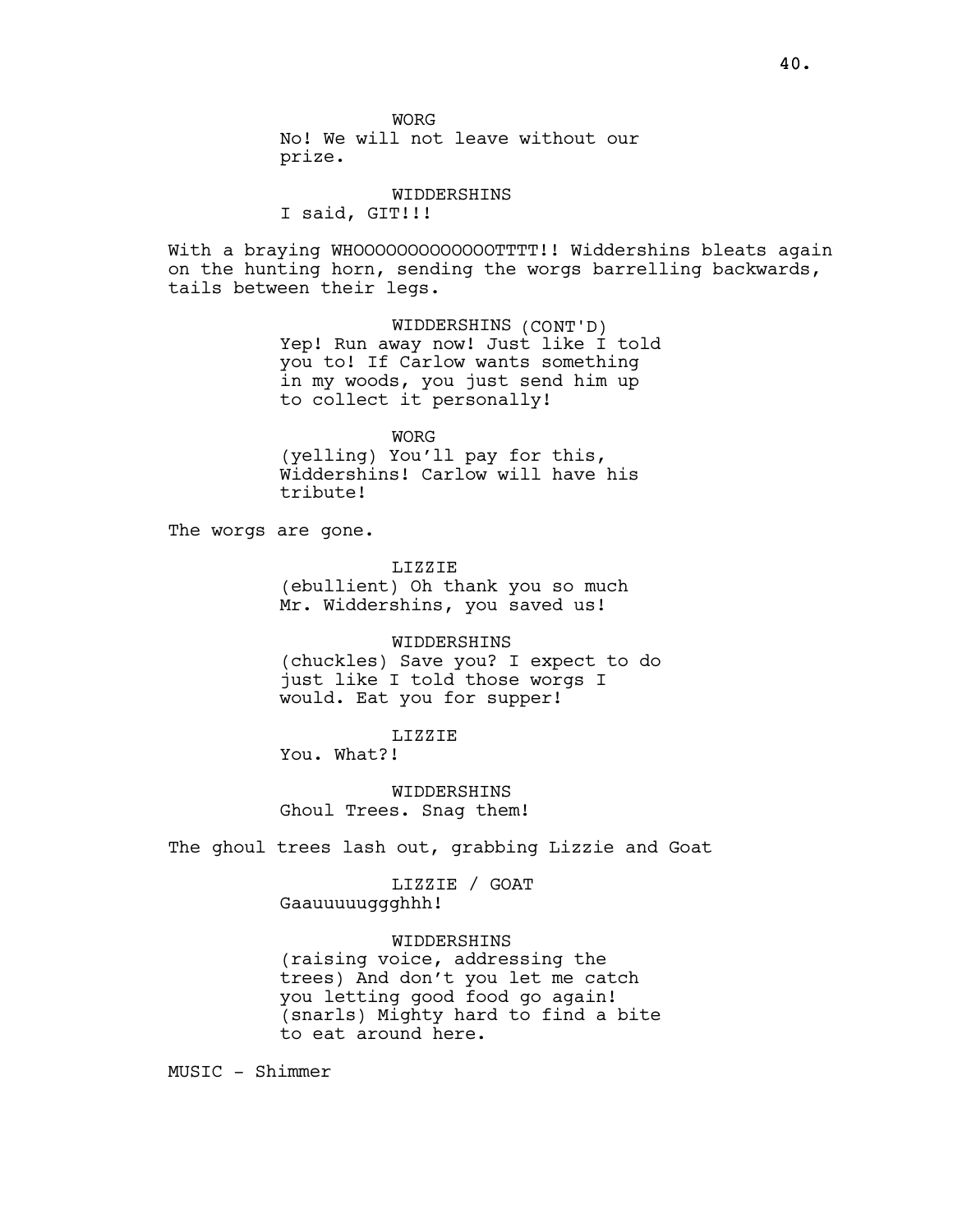# 15 EXT. WIDDERSHINS CAMP, A FEW HOURS LATER 15

GROWNUP LIZZIE (V.O.) Lizzie and Kyle were trapped again, this time at the Troll Widdershin's campsite instead of beneath a ghoul tree.

FX - A crackling campfire. Whatever magical ghoul equivalent of crickets are.

Widdershins moves about preparing his supper. Clanking of pots and pans, etc. Lizzie and the goat are chained to a tree. Widdershins whistles happily, snipping his scissor hands all the while.

# WIDDERSHINS

(sing-songey) Cooking the stew, cooking the stew, heating the kettle, so I can cook you... (whistling continues, under) A little bit of garlic dust, squirrel brain and pigeon rust... Hmm dee doo doo doo... (more Widdershins under)

Widdershins continues in BG as Lizzie/Goat palaver.

LIZZIE

What do we do now?

**GOAT** 

You're the one who invoked disaster by speaking the name of a warlock, whose minions could only be stopped by the intervention of a hungry troll. Getting out of this situation falls on you.

#### LIZZIE

That's not fair! I don't know anything about where we are, what we're doing and why we're here! How can I know what I'm supposed to do and not do?

#### GOAT

(sighs) You have a point. I just assumed your family would have taught you more. The Greenways have managed that enchanted forest for three-hundred years. But now, it seems, no longer. Not since what happened to your mom and me.

(MORE)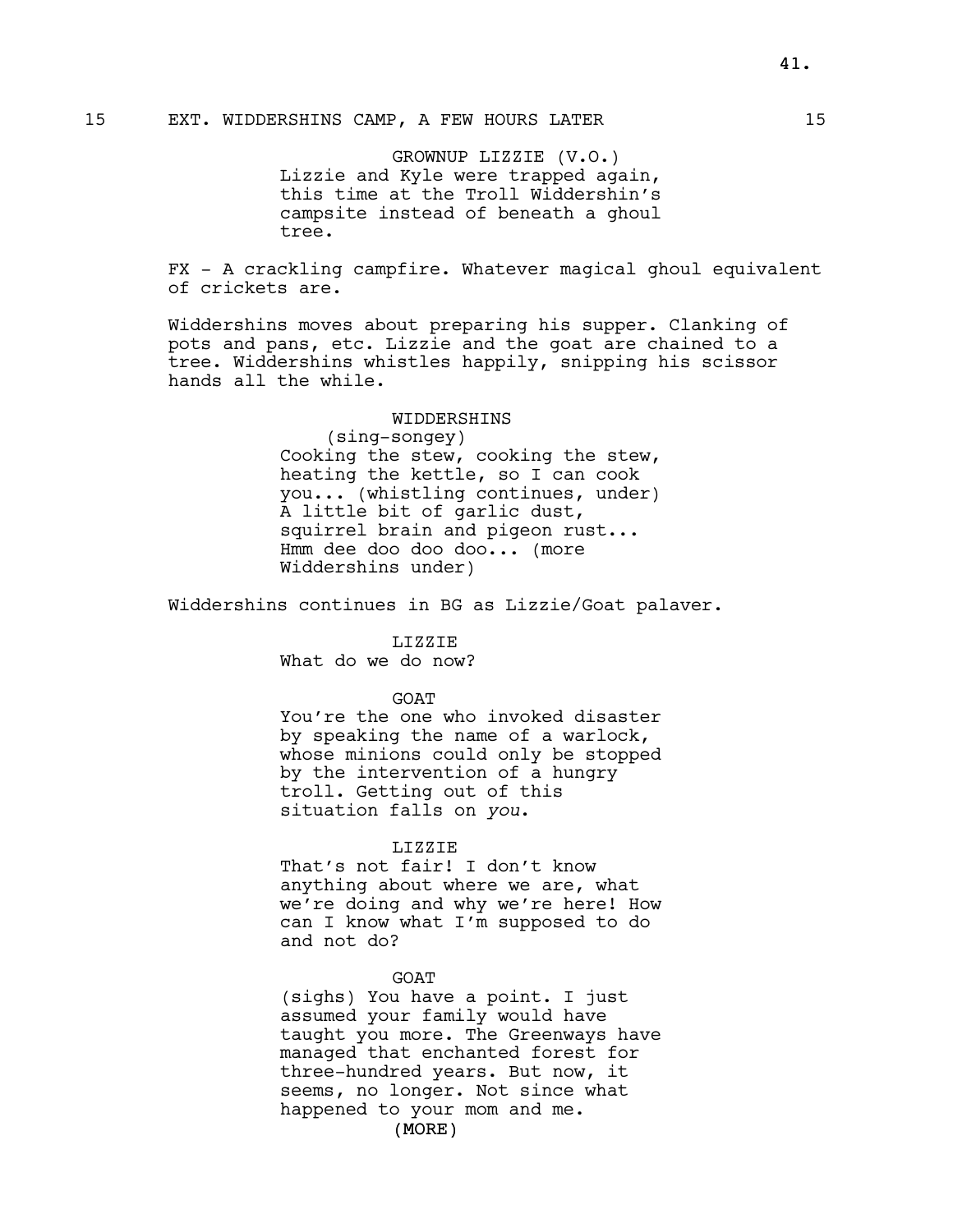Okay... think... think Kylindrial think... Aha! I got something. (whistles) Widdershins! Come parlay!

## WIDDERSHINS

(grunts) Thank you, but I don't take to conversing with my dinner. Gives me indigestion.

#### GOAT

If you're worried about digestion problems, you REALLY shouldn't eat me, then.

This gives Widdershins pause.

# WIDDERSHINS

What are you getting at? (shakes head) Never mind, just trying to trick me...

GOAT

Oh, that's fine, I'm not the one who's deathly allergic to unicorns.

WIDDERSHINS Huhn? Unicorn? What's this talk about unicorns? (spits) Unicorns are all wiped out.

GOAT (Beat) What?!

WIDDERSHINS Wish I'd thought of it first, actually...

This news bombshell shocks Goat, but he tries to push on.

#### GOAT

W-w-w-w-well regardless of what you THINK happened, I am, in fact, a unicorn. Just. Well a warlock took my horn. A warlcok who if you recall our earlier conversation we were \*just\* talking about!

# WIDDERSHINS

(MORE) Hmh? Carlow got at you? You mean -- (nearly drops the spoon) -- nah you're making up stories, you silly goat, stop trying to distract me.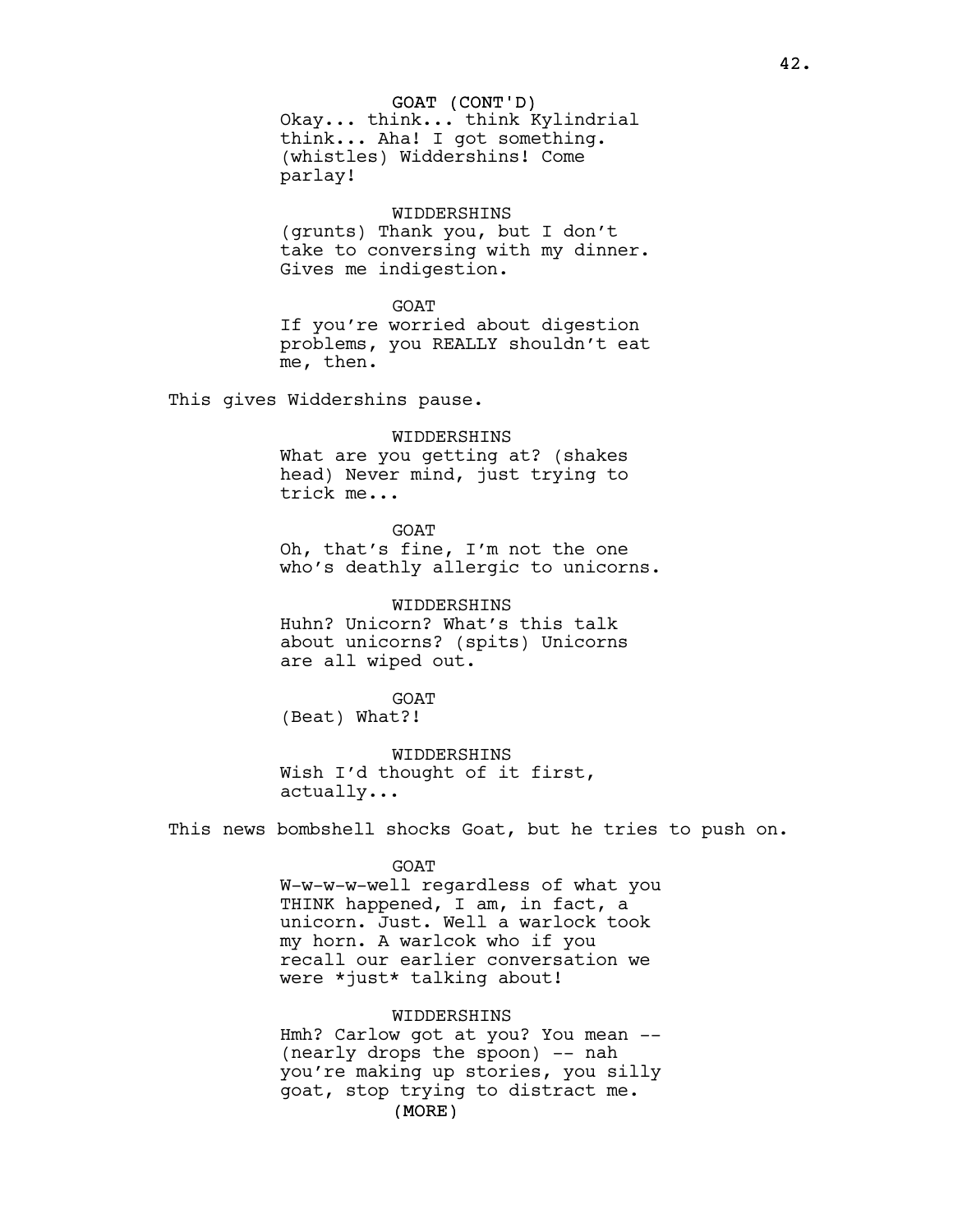## WIDDERSHINS (CONT'D)

Next thing I know, you'll be trying to get out of this by playing a guessing game.

GOAT

Could we?

WIDDERSHINS Could we what?

**GOAT** Could we play a guessing game?

WIDDERSHINS Now what would be the point of that?

**GOAT** To prove to you that I'm a unicorn.

WIDDERSHINS And why does it matter to me one whit or the other, whether you're a unicorn or not?

GOAT Because trolls are deathly allergic to unicorn meat.

WIDDERSHINS Bah! I never heard any such thing!

GOAT

So you'd risk dying of unicorn poisoning?

WIDDERSHINS I'll risk my supper getting away if I keep palavering with you! Now shush!

Goat tries a different angle.

GOAT

Lizzie, dear. You know all about unicorn poisoning right?

#### LIZZIE

(MORE) Me? No, I uh -- (goat kicks her in the ribs) Uhhhhhhhhnnnoofff course! Yeah my fifth grade teacher, Ms. Janice, she just finished a workshop with us on, um, troll and unicorn biology.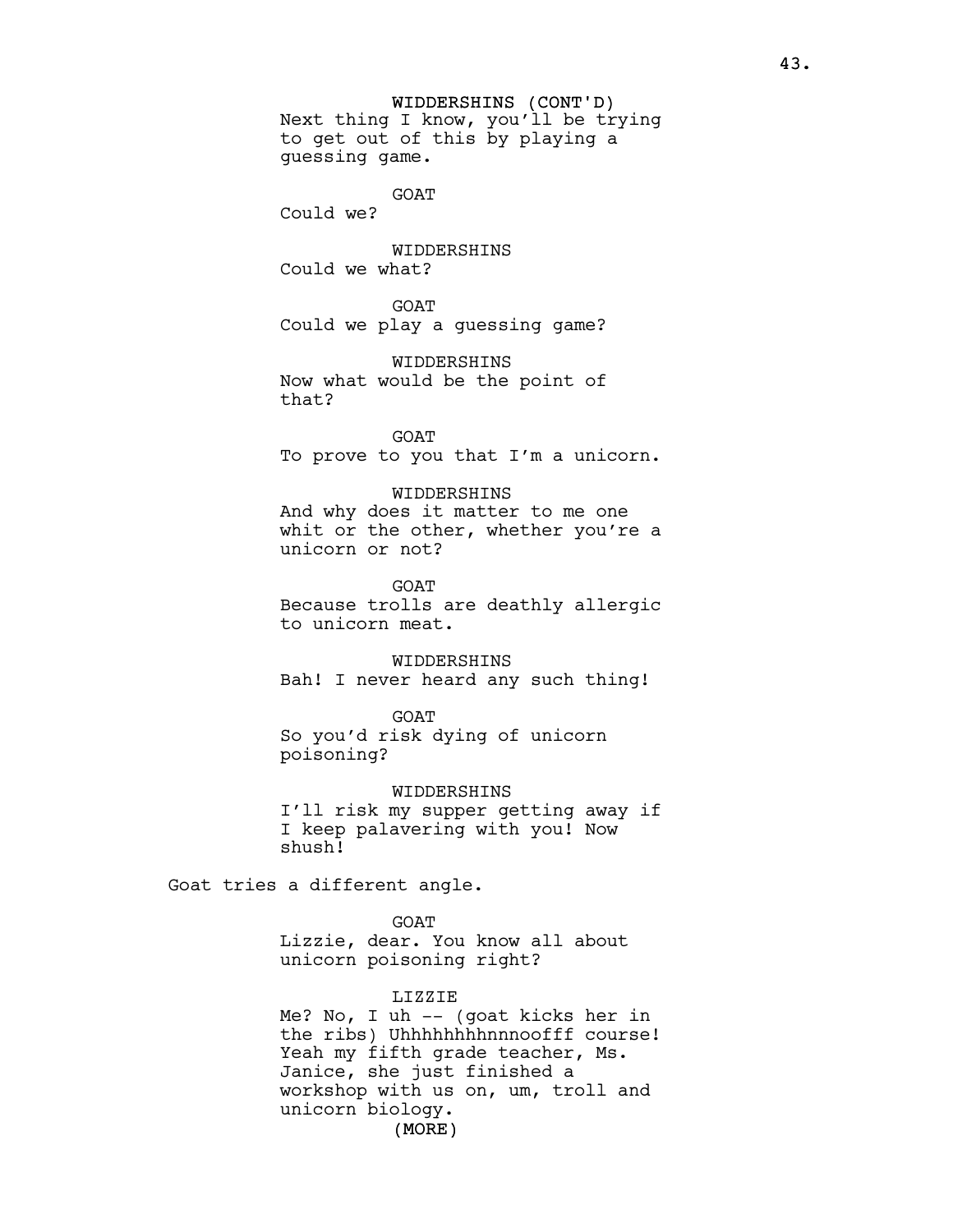## LIZZIE (CONT'D)

Trolls have something in their uhhh small intestine, OK? That's allergic to unicorn, um, things. Meat! Unicorn meat! Very deadly.

# GOAT

How deadly?

# LIZZIE It kills them.

GOAT

(nudging Lizzie) In a nice way, or a not-very-nice way?

# LIZZIE

Oh, it kills them in the worst! Most, worst, terriblest way you can imagine. It um... It starts by melting their feet.

# WIDDERSHINS

(grunts) What?!

#### LIZZIE

Melting their feet so then all the blood starts draining out of their bodies, and, um, it makes their blood drain slower so it takes a really, really long time, and they know it's happening the whole time!!!

WIDDERSHINS / UNICORN That's horrible!

### LIZZIE

Yep! Her advice was that, if we ever get into a situation where you met a troll who planned on eating a unicorn, you tell them to let the unicorn go as quickly as possible.

#### WIDDERSHINS

Fine! Fine! You want to be free you wretched goat - unicorn - whatever you are, then you get!

Widdershins unlocks Goat and sets him free.

WIDDERSHINS (CONT'D) Go on, at least I still got me one scrumptious human child to eat!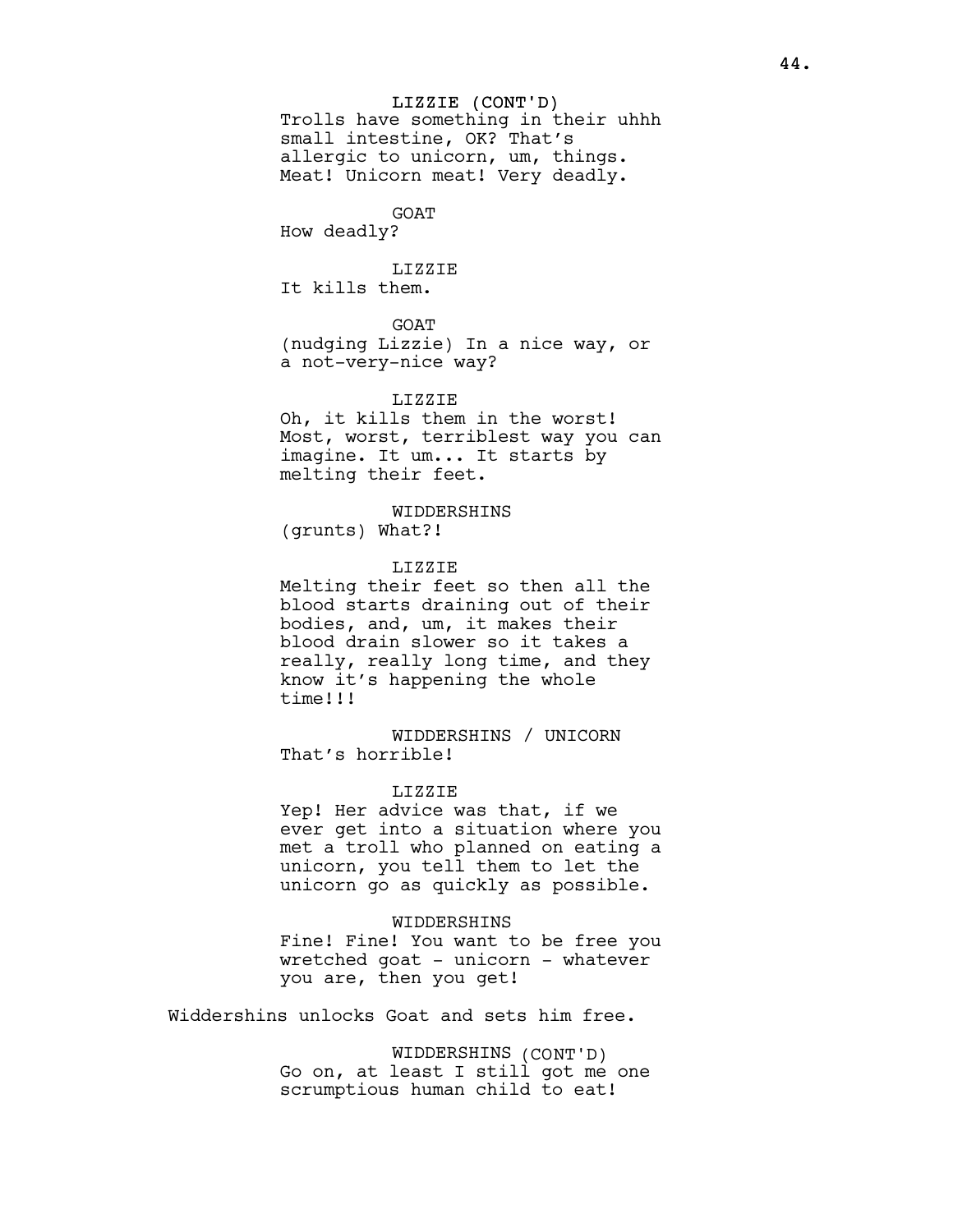GROWNUP LIZZIE (V.O.) Lizzie looks on in terror as it looks like the Goat is about to saunter off, leaving her to be devoured by Widdershins.

**GOAT** Sorry, Lizzie.

LIZZIE

B-b-b-but. Goat...

WIDDERSHINS (cackles) And that teaches you to put your trust in magical beings, little lass!

GROWNUP LIZZIE (V.O.) Widdershins comes at Lizzie, slashing and gnashing with his gargantuan scissors as he goes. Lizzie looks at the troll in terror; before glancing just to the side to look at the goat, one more time, to show her betrayal. But the goat is gone. (beat) Or is he?

GOAT Heeeeyaaaauuggghhh!!!

SMACK!

WIDDERSHINS

Oww!!!

GROWNUP LIZZIE (V.O.) In all of three seconds the goat snuck up to the top of one of the ghoul trees, just so he could dive down on top of Widdershins, knocking the troll to the ground and sending the scissors flying!

GOAT

And it's time to teach \*you\* that Unicorns learn all the troll pressure points in Unicorn-school! Heee-yaww!

SMACK! Goat cracks Widdershins in the kneecaps.

WIDDERSHINS AAuuuunnnkkk!!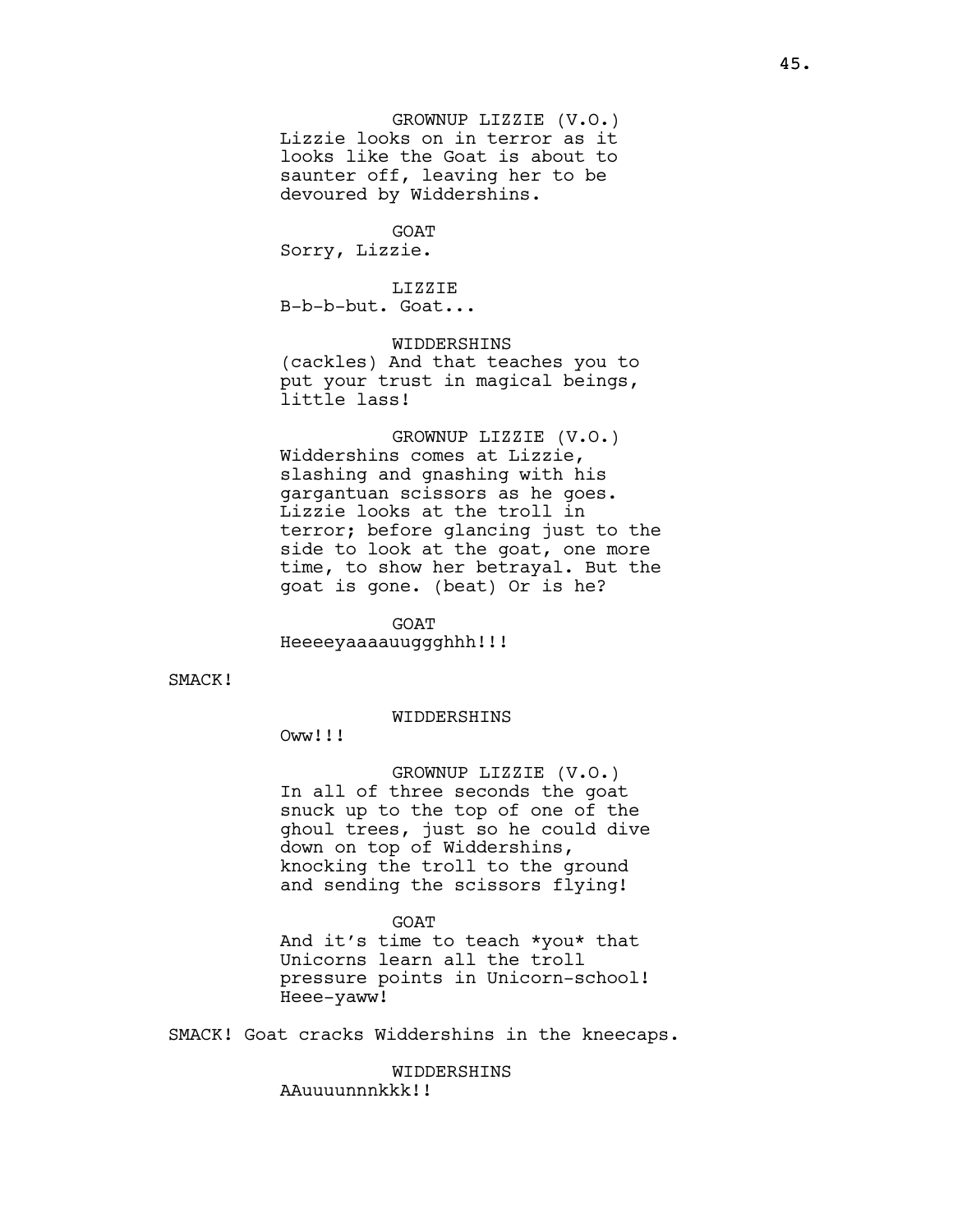# GROWNUP LIZZIE (V.O.)

As Widdershins staggers back, the keys to Lizzie's shackles fall from their belt. The goat dashes in, hooking the keys on the stump on the front of his head and flinging the keys towards Lizzie.

# **GOAT**

Quick, Lizzie!

GROWNUP LIZZIE (V.O.) Lizzie reaches for the flying set of keys but she can't quite make it! They keys land on the ground within inches of her fingers. She leans, stretches, grabbing at the dirt.

### LIZZIE

Come on... Coooommme on... Commmmeeee ON!

# GROWNUP LIZZIE

Then she has them! She wastes no time grabbing the keys and shoving them into her cuffs, flicking them open just as Widdershins stands back up and charges the Goat.

#### WIDDERSHINS

(bellowing) I will not be without my supper!

GROWNUP LIZZIE (V.O.) But without his supper, the troll will be! The goat darts between Widdershin's legs and then is on the other side, rushing toward Lizzie.

GOAT

Up you go!

GROWNUP LIZZIE (V.O.) Lizzie hops onto the Goat's back as fast she can, and then they're off! Running, leaping, dashing and dodging through the Ghoul Tree Forest.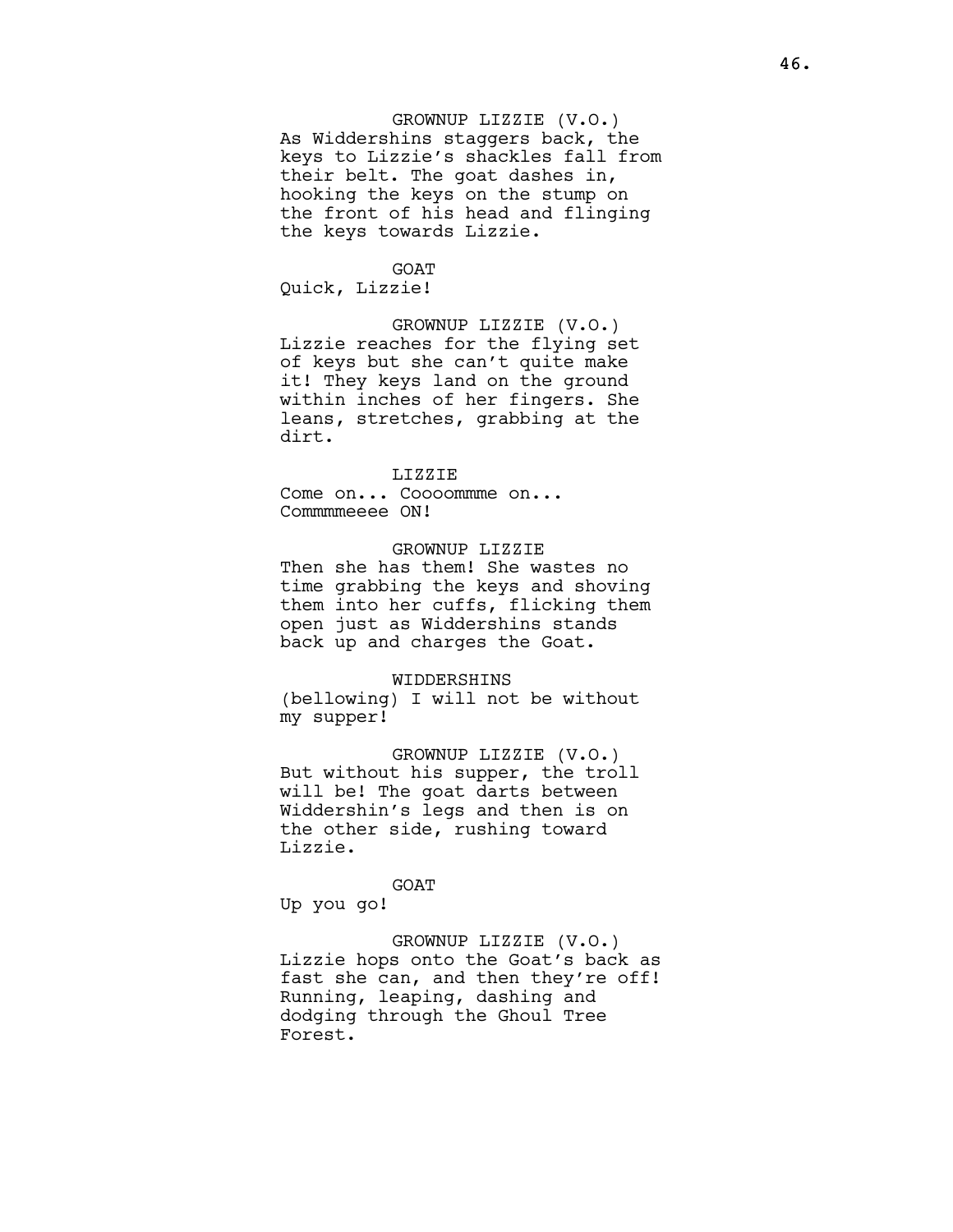Intense, escape the woods music

GROWNUP LIZZIE (V.O.) Before, most of the trees in the Ghoul Tree Forest were dead looking things, hollowed out and black. But now, they're alive, and they have teeth!

GHOUL TREES (Hissss!! Harrrrrrffff!!!)

GROWNUP LIZZIE (V.O.) The trees lash out with angry branches, and the goat ducks under. The roots spike up and the goat ducks over. Left, right, under, over, center, the goat dodges it all!

WIDDERSHINS (bellowing) Catch them! Catch my supper!

GHOUL TREES (Hissss!!! Harrrrrnnnnnggggg!!!)

GROWNUP LIZZIE (V.O.) The ghoul trees get thicker, and Lizzie suddenly realizes with a deep cold terror in her heart... They can walk! They're closing in on them!

GHOUL TREES (very close to ear) Ssnnnnarrrrrrr! Scchhharrrrrkkkkkkffffffffff!!!

GROWNUP LIZZIE (V.O.) Lizzie feels their branches scraping up against her skin, like bony fingers. They've got the sleeve of her shirt, trying to pull her arm, ripping the shirt instead!

LIZZIE They're grabbing me!

GOAT Just hold on, Lizzie! We're almost... There!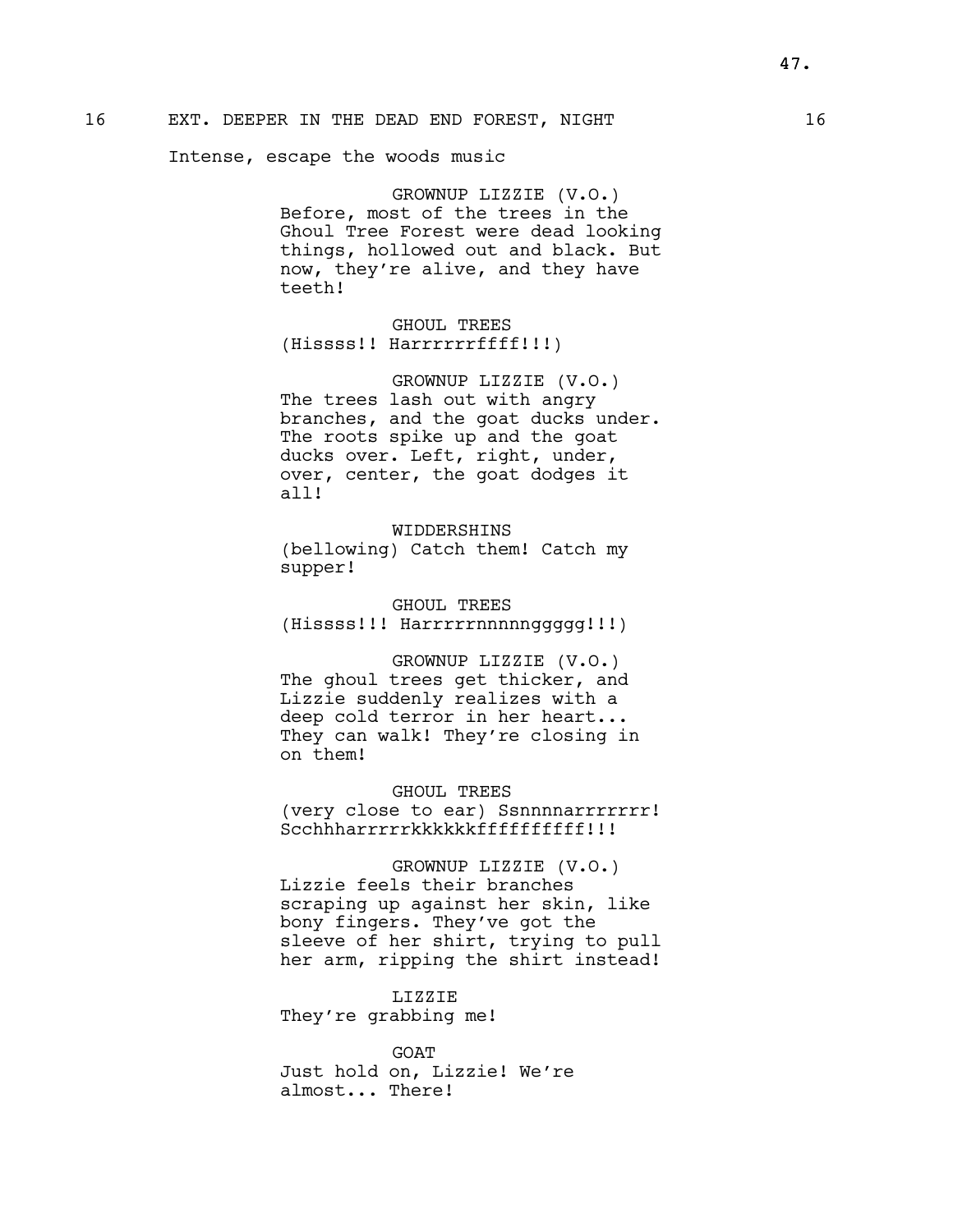The ghoulish tree howling hits a peak:

GHOUL TREES SSSKKARRRRRR SKAAAAARRRRHFFFFFF!!!

GROWNUP LIZZIE (V.O.) The dead-ents nearly have Lizzie, their boney branch fingers clawing into her clothes, poking into her skin, tugging her, pulling her off the goat as hard as they can and her fingers start to slip, But then! The Goat brays triumphantly, and they're free!

**GOAT** 

(happy bleat!)

Just as Goat and Lizzie break free! Now the Ghoul Trees are mournful.

> GHOUL TREES (wailing) Skkkkarrrrrrrr Skkrrraaakkkk! Skkrrrraaaakkkk!!

They keep hustling a little bit further, before the goat crashes down.

17 EXT. OUTSIDE THE ENT FOREST, NIGHT 17

GROWNUP LIZZIE (V.O.) The delight doesn't last long, as Lizzie looks down to see the bright red streaks all across her skin, and the chunks of fur and flesh missing from the goat. He's bleeding in lots of places. After a couple more steps, the goat collapses to his knees.

GOAT (panting) That was... That was... Close...

LIZZIE You're hurt!

GOAT

So are you.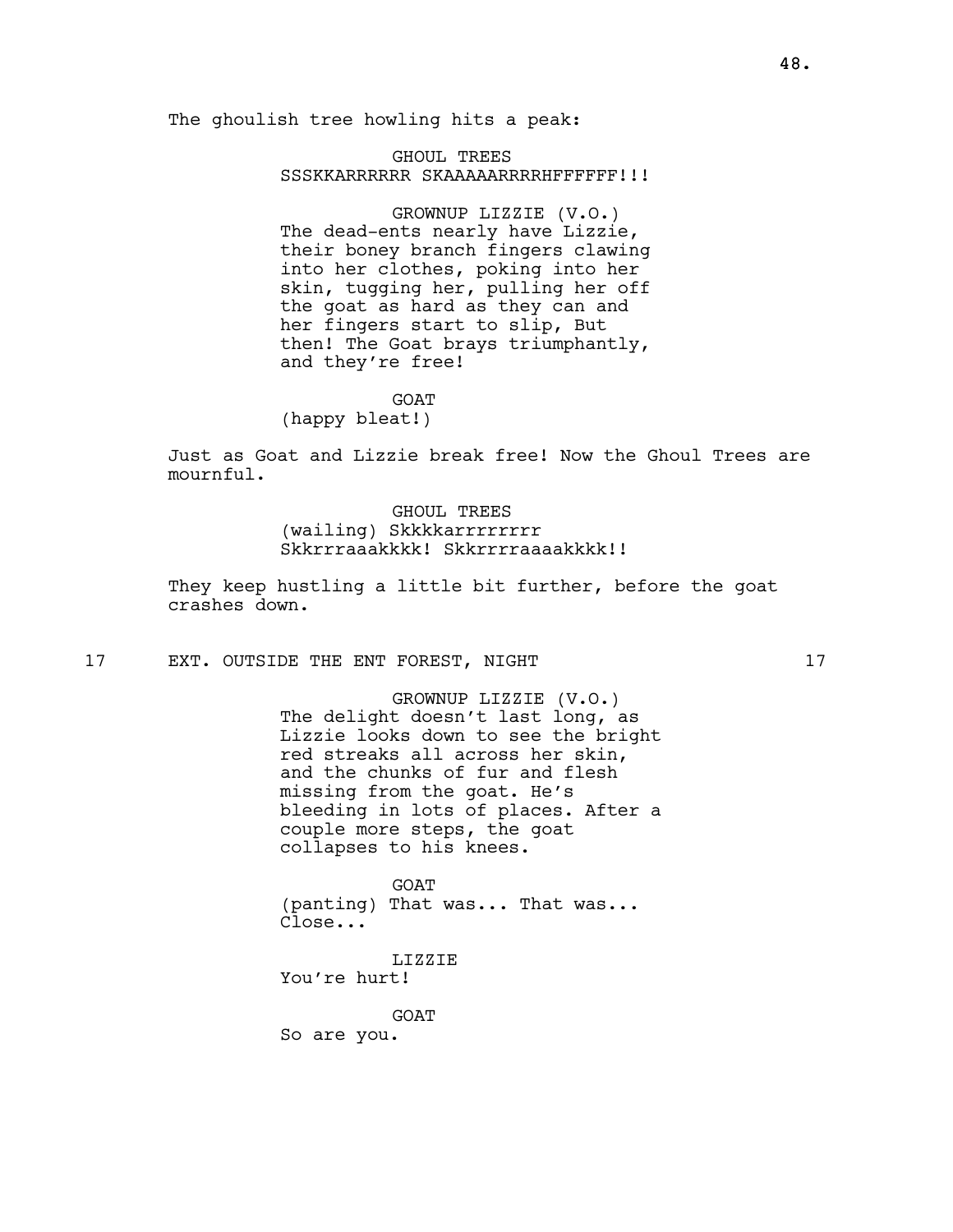LIZZIE We should get you to... uh... I... uh... I don't know much about goat medical care.

GOAT

Don't worry about me. I'm not a goat. I'm a unicorn. Haven't you been paying attention

LIZZIE

Oh. Yeah. Of course. I mean. This is all a lot for me to take in.

**GOAT** I suppose it would be. Here. Can you put your hands on my horn stub?

LIZZIE

What?

**GOAT** Yeah I know it sounds kind of weird, sorry. It's just... I need some energy from someone pure of heart to get the magic flowing.

LIZZIE

Okay...

Lizzie places her hands on the goat's horn. A soft glow of magic envelops them. Gets stronger and stronger with Lizzie's touch.

> GROWNUP LIZZIE (V.O.) Lizzie touches the Goat's stubby horn, which is first cold to the touch, but then, it has an inner warmth, and Lizzie can sort of see through the horn into the Goat's mind and they connect, and she imagines a river, and how water flows down the river, and the horn gets warmer to the touch, and suddenly she is feeling better. The gashes from the ghoul trees go away, the goat's fur starts mending back up, the horn gets warmer and warmer and --

LIZZIE Yeeoooowwwcchhh!!!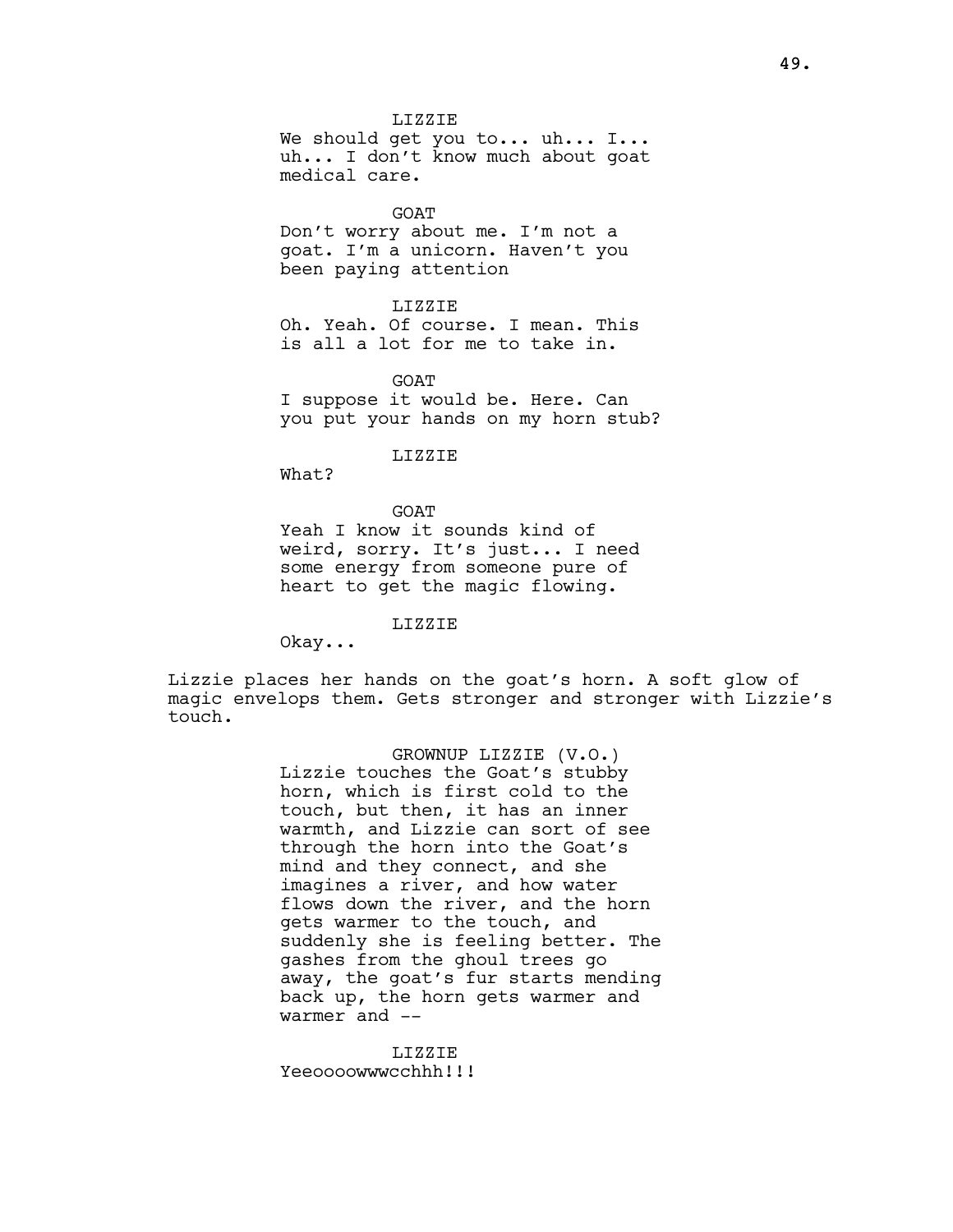#### GOAT

(laughs) Okay! Okay! That's good... Mmm... Thanks, the healing magic worked. Good, Lizzie. You're definitely from the Greenway family.

#### LIZZIE

But I don't know about my family at all! I grew up in the big city. My mom never wanted to come home to Maine.

## GOAT

I always told your grandma, she didn't have to stay and look after me, that I could keep your uncle away myself. But. She insisted. (gloomy) And now she's hurt.

#### LIZZIE

Hey. Goat. I mean, unicorn. I mean. (confused) What's your name? (tries to say his namely, poorly pronounced) KILL - in -DREE - ALL?

#### GOAT

(chuckles, snorts) That's good, that's that's! (recovers from laughing) Yes, Kylindrial, but, you can just call me Kyle, that's my nickname.

### LIZZIE

Hi, Kyle. Nice to meet you.

GOAT Nice to meet you too, Lizzie.

## LIZZIE

Kyle. Can you tell me a bit about my grandma?

## GOAT

Sure. Where to start. Hmmm... She talks about you all the time, for one.

#### LIZZIE

She does?!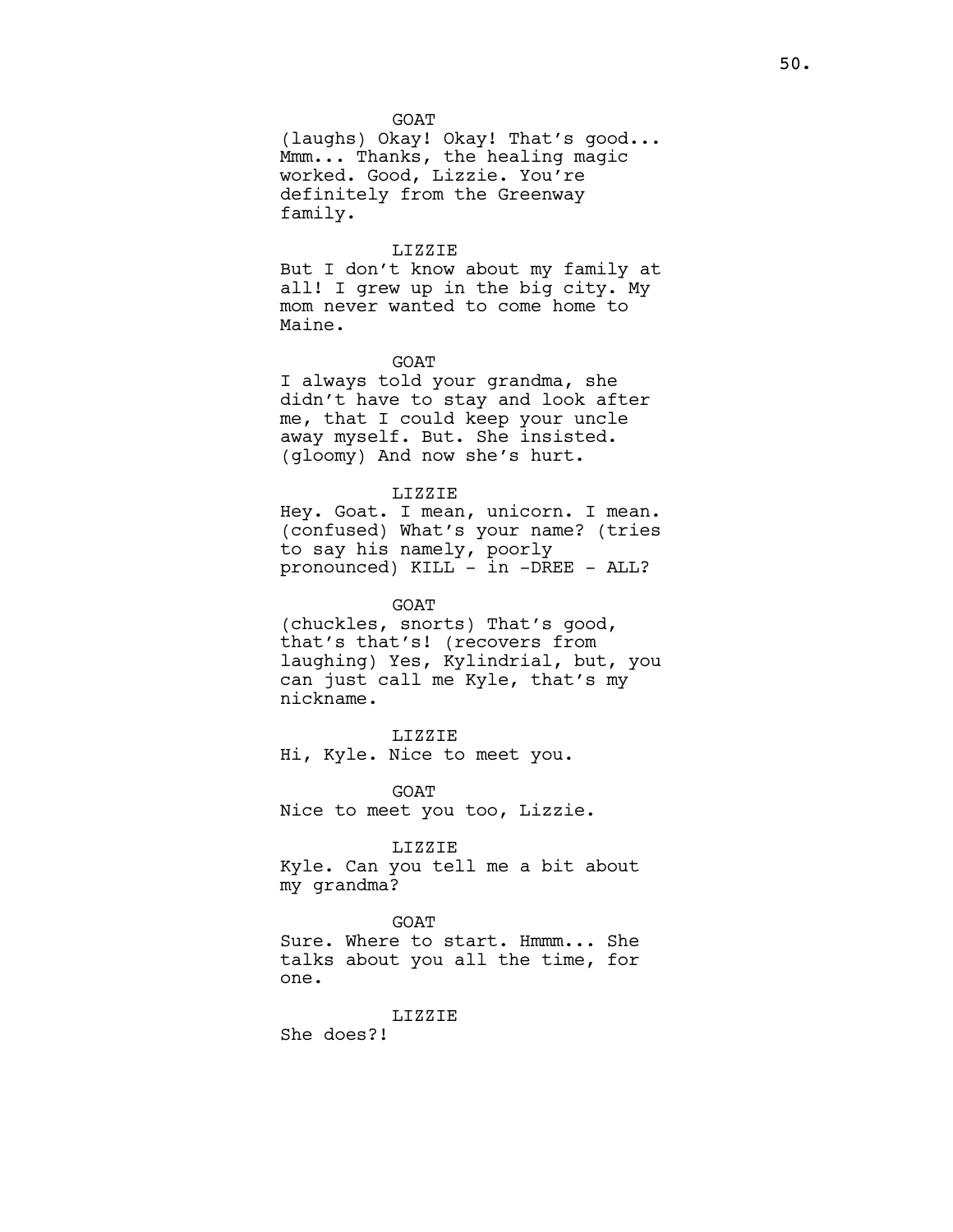GOAT

Oh yes. Every time she comes to feed me, she says, "Lizzie's up to this grade now," or, "Lizzie just did this." She's very proud of you.

LIZZIE

What about my mom then? Why don't they like each other?

#### GOAT

(Confused) They love each other, Lizzie. Your grandma adores your mother.

LIZZIE Then why do they always fight?!

GOAT

It's complicated, Lizzie. Your mom went through a lot when she was your age. I think she blames her mom for it. Or, more likely, she blames herself, but takes it out on your grandma.

LIZZIE

She doesn't tell me any of it! If I ask, all she says is she "keeps it locked up in a box."

GOAT (nodding) If only that worked for all of us.

LIZZIE What? Why? Were you there?

GOAT

Yeah.

MUSIC - Glimmer. A realization!

# LIZZIE

Does this have something to do with how you lost your horn?

GOAT

Yes. There was a night, when I crossed from my world into yours. I responded to your mother.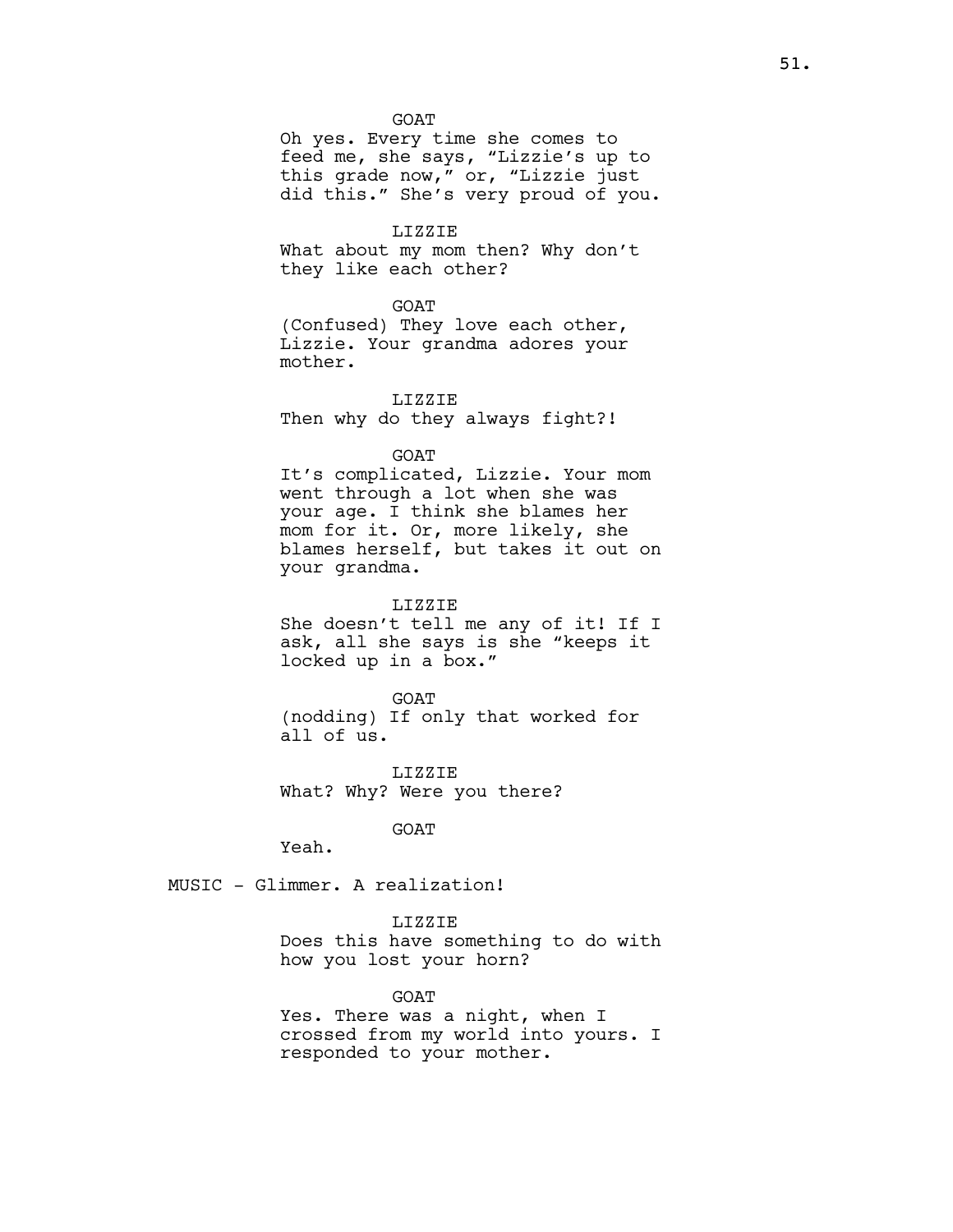Now on the outskirts of the terrifying ent forest, there's a placid, peaceful quality to this edge of the badlands.

> GROWNUP LIZZIE (V.O.) Something changes in Kyle's eyes. Lizzie is used to him looking very present, like he's paying attention very closely to what's in front of him. But now he looks like he's staring at something a hundred thousand miles away.

> > LIZZIE

What do you mean, "responded to my mother?"

GOAT

I told you how your family, the Greenways, have been stewards over their piece of forest. Do you know what I mean?

#### LIZZIE

No... Well, maybe? There was a tape from my grandpa. He said how he and the people in town knew about magic things that happened in the forest.

**GOAT** Including his cousin.

LIZZIE

Yes, Carl--- (clears throat) The guy who's now a Warlock.

**GOAT** 

Here, let me cast a warding spell.

FX - Shimmer.

GOAT (CONT'D)

There. That will keep his name from getting outside our circle. (looks around) I think we're safe here. Safe-ish. There is nowhere in Fae that is immune from magical beasts. I think by the light of the stars... Hm... we have at least a few hours before the cockatrice wakes.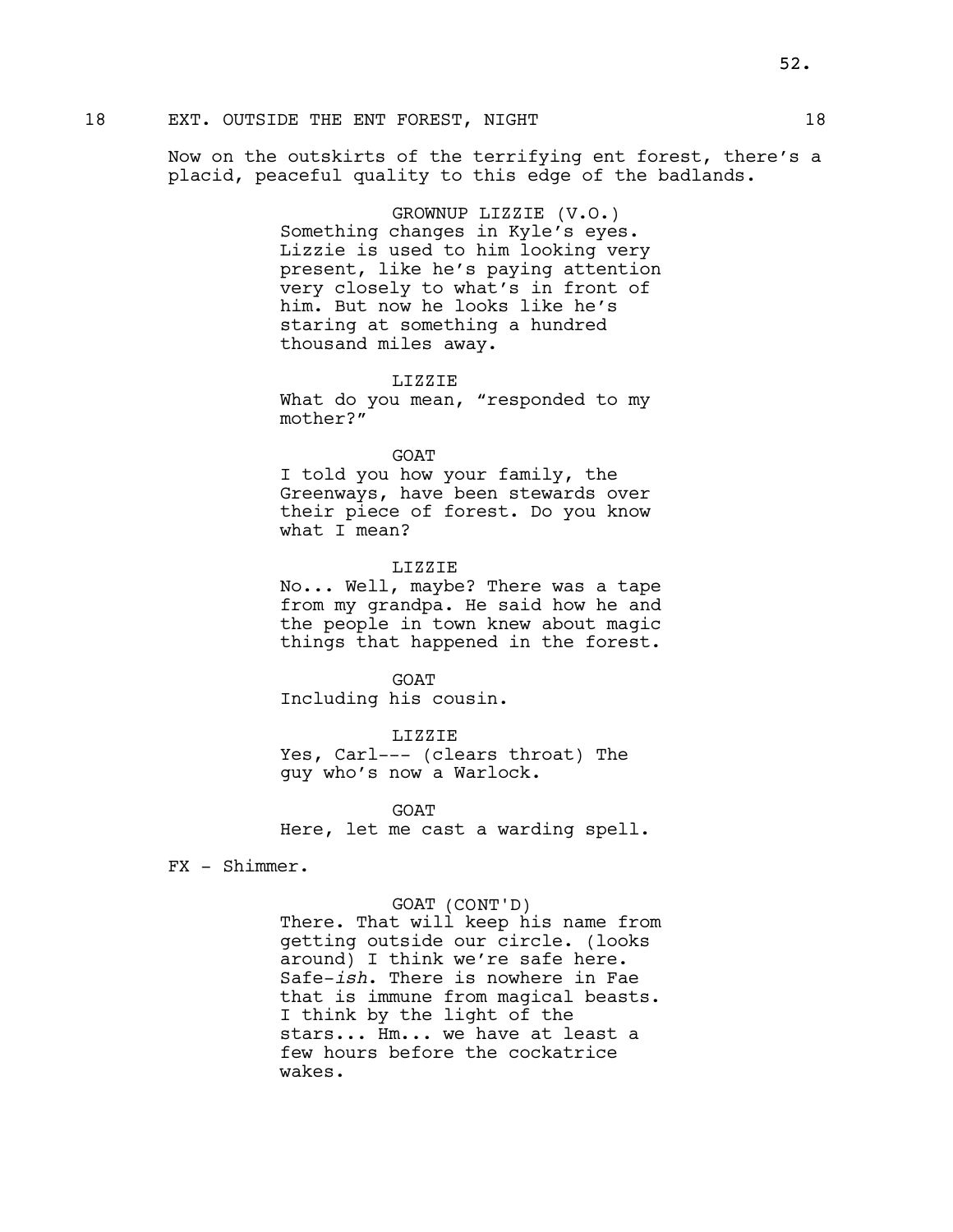LIZZIE The cocka-wha?

**GOAT** 

Let's just keep talking. Now, to the matter of Carlow. I suppose it's your right to know a little about him. He was -- is -- your Grandpa's cousin.

LIZZIE

He's still alive?!

GOAT

Unfortunately, he is. When your Grandpa was your age, something terrible happened, something that made things not right in Fae.

LIZZIE Carlow attacked the Faerie Queen.

The idea of attacking the Faerie Queen is so disturbing, it shakes the goat to this day.

Enchanting music and SFX follows the Goat's narration.

GOAT He did. After it happened, Carlow and the queen tumbled back here into Fae.

They landed at the base of the World Tree, the Fae Queen's seat of power, the tree whose roots are so strong that they connect all worlds, the tree whose energy feeds the Great Enchanted Forest.

She is, to us fae folk, nothing less than a goddess. So the thought that someone might mean her violence.... (shudders at the thought)

(MORE) The Faerie Queen looked upon Carlow, and she could have turned him to ash upon the spot. Or perhaps a toad, or a wart on a toad. Or perhaps a barnacle stuck at the highest reach of the reversing falls, with the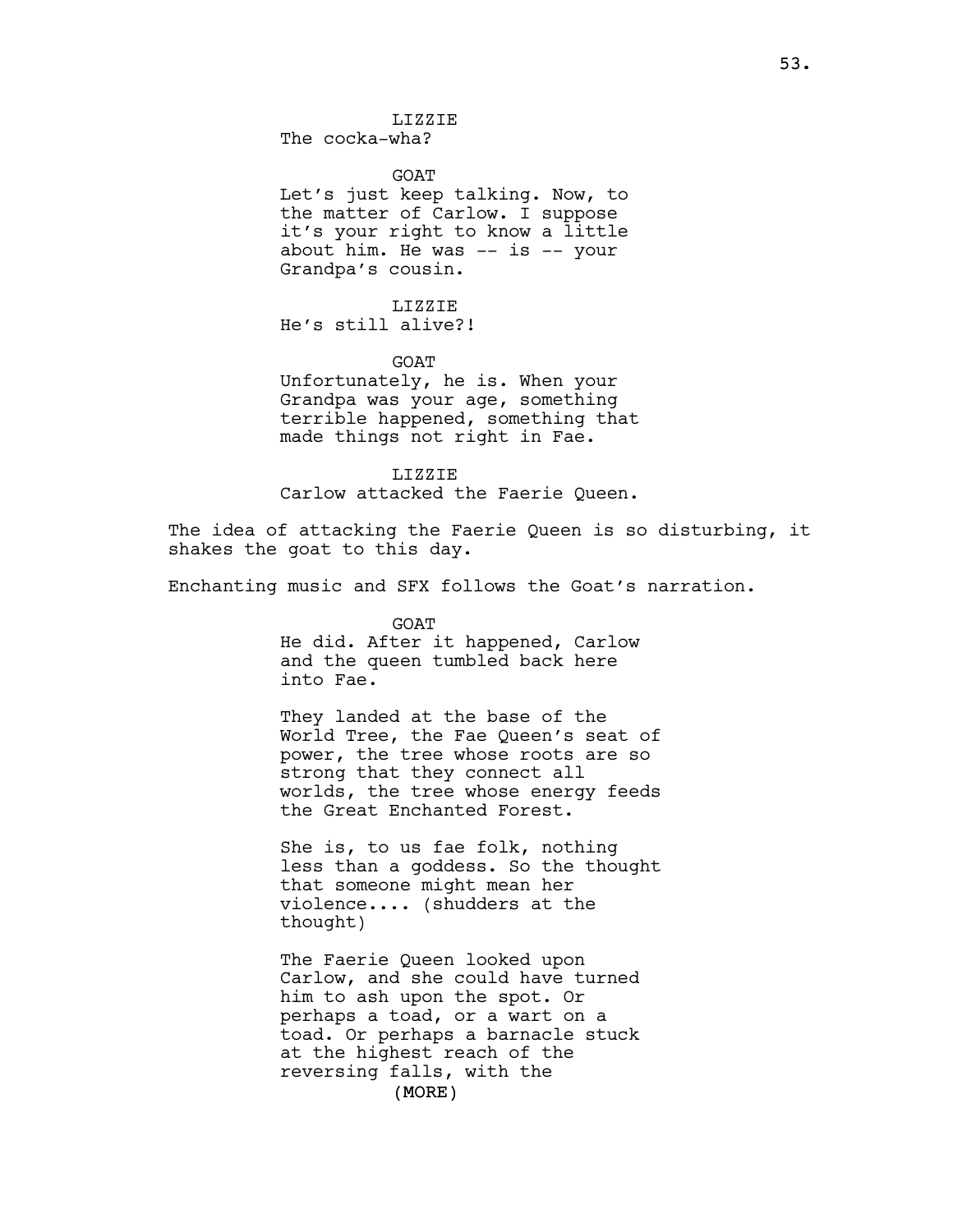rushing water constantly coursing his face, desperately thirsty, but only able to drink saltwater, from now until the end of eternity.

But, seeing how he was so young, she took pity on him, and sent him across the Great Chasm to the furthest reaches of the land of goblins, to see if perhaps the goblins would take him in. And they did.

He was found by a family who lived in the mountain foothills. Carlow had nearly drowned in his journey through the magic spring, and so they spent their first few days nursing him back to health.

Carlow started to learn the ways of the goblins, how to survive in the badlands. What is good food to eat, which plants are used as medicine and which as poisons. Indeed, as he grew older, and proved a quick study, the elder goblin taught Carlow some of the lesser magics known to goblin-kind. The ways to move silently through the badlands, to capture the moon in your fist so you could have light, the magic to bend one's shape into another form.

Carlow learned this with a hunger that gave pause to the goblin elder. The goblin was not well versed in humans but knew of their tendency to take more than is their share. To continue to take, and take, until something is gone. The elder saw this gleam in Carlow's eyes, and refused to teach Carlow any more magic.

This enraged Carlow, and he responded by stabbing his elder the goblin who had taken him in and raised him as their own child - and burning their small house to the ground, with all the other members of his elder's family inside of it.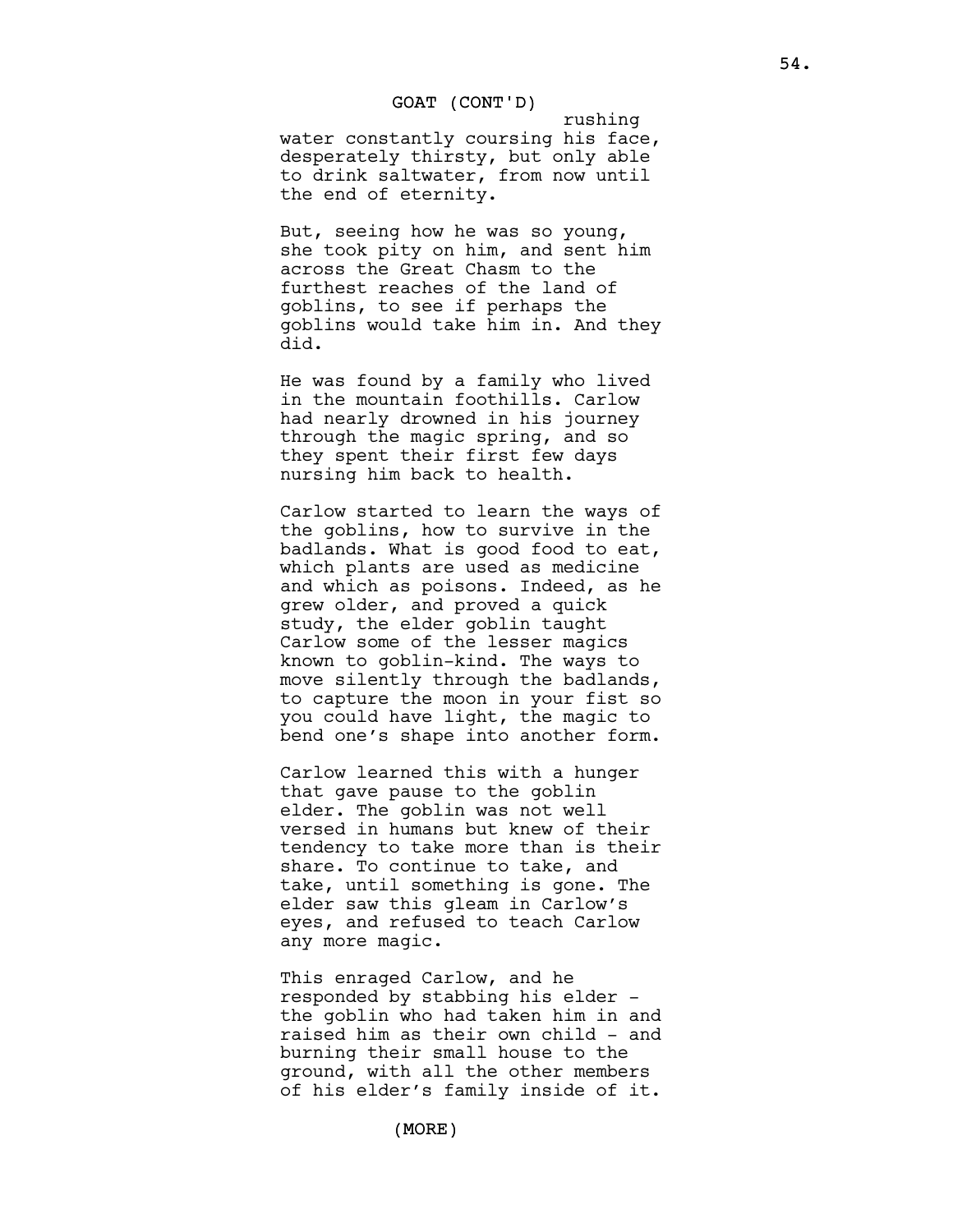Carlow took the goblin elder's spear and hiked across the badlands to Pike Mountain, the seat of the goblin king, to see if in the capitol he might find another instructor more willing to teach him the ways of magic.

But try as he might, Carlow could not get the Goblin King to offer him an audience. In time, others, disloyal agents in the lower court, recognized the gleam in Carlow's eyes and invited him to their secret meetings.

The goat pauses in his story.

#### LIZZIE

Then what happened?

#### GOAT

Here, Carlow first learned of the plot to rise up against the faerie queen. A plot cooked up by goblins infected with a brain worm.

LIZZIE A brain worm? What's that?

### **GOAT**

The very worst kind of fiend, a worm that's attracted to minds where corrupt ideas have taken hold. The worm gradually takes over the victim's mind, and grows those corrupt ideas so big they turn into terrible actions.

Aside, in dreamy Sound design VO, goblins chanting

#### GOBLINS

Make Goblin-Land Great Again! Make Goblin-Land Great!

GOAT The Goblins in these secret meetings carried an ancient grudge against the Fae, and used this grudge to justify their fiendish plot... this was the source of the worm.

## (MORE)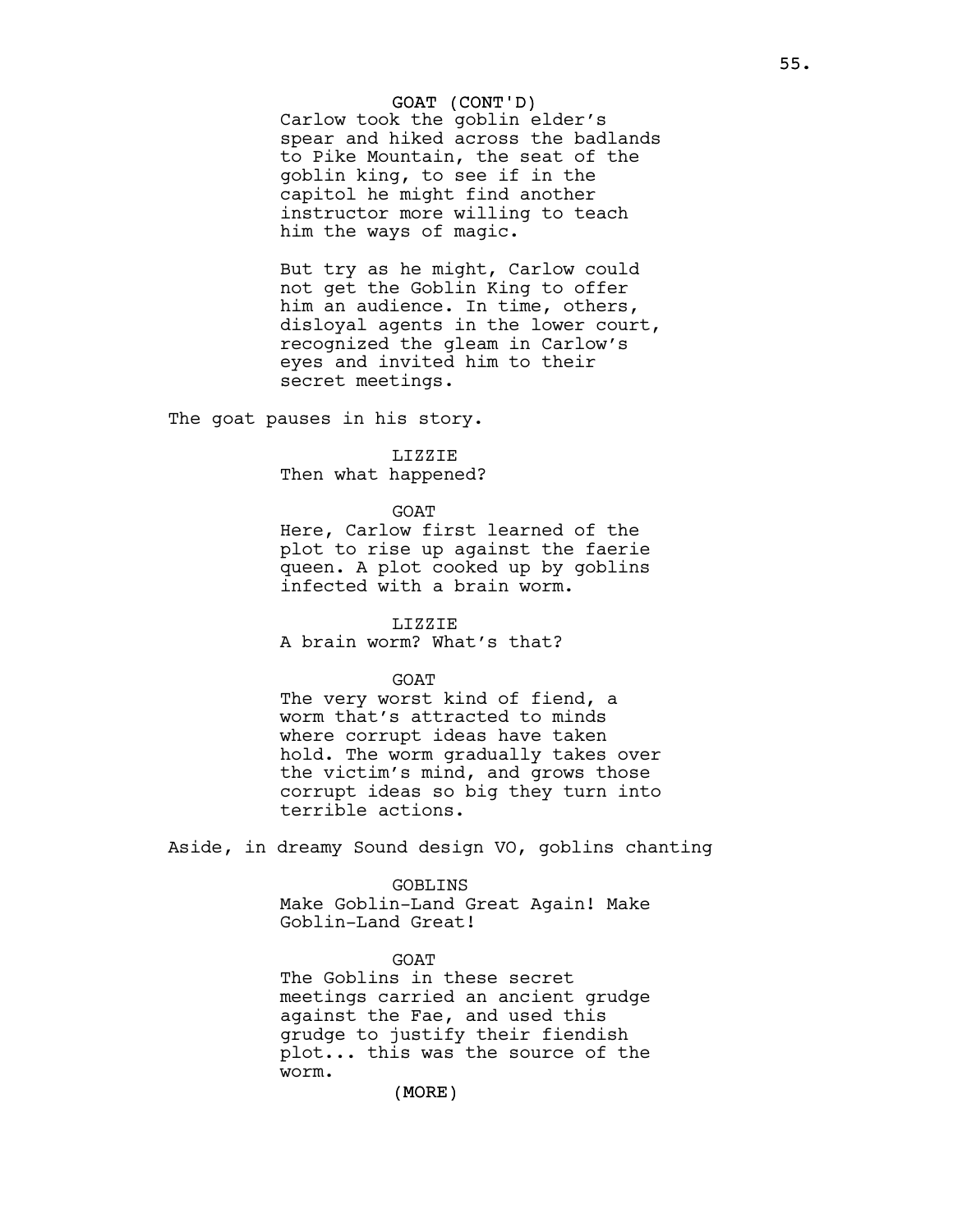Even so, the worm may have stayed in these secret meetings forever had it not been for Carlow, who realized he could feed the worm, and twist its ends to grow his own power.

You see, while there is violence and strangeness in all of Fae, there is also harmony amongst the many magical species. All have their place and their home. There are those who play tricks, and those who kill for sport, but those are balanced by those who levy kindness, by those who give of themselves.

Those afflicted by the brainworm sought to upset this balance. The worm made their thinking go like this: if only the goblins could take the Great Forest for their own, the Goblins would be able to claim their place as the rulers of all Fae, and make the faeries, and all the fae folk, their servants.

Before this plot could be realized, they would first need to replace the current Goblin King. Carlow soon convinced the infected goblins that it should be he, Carlow, on the throne.

#### LIZZIE

(gulp) Did that happen?

#### GOAT

I'll spare you the details, Lizzie, but it did. Carlow took the throne, and learned from the greatest wizards in the goblin court, all that was known about goblin magic. Carlow made sure the brainworm spread far and wide throughout the kingdom, and soon goblins from the Pike mountains to the edge of the starry sea were frothing at the mouth, gone mad by the sickness of the brainworm and eager to draw Faerie blood.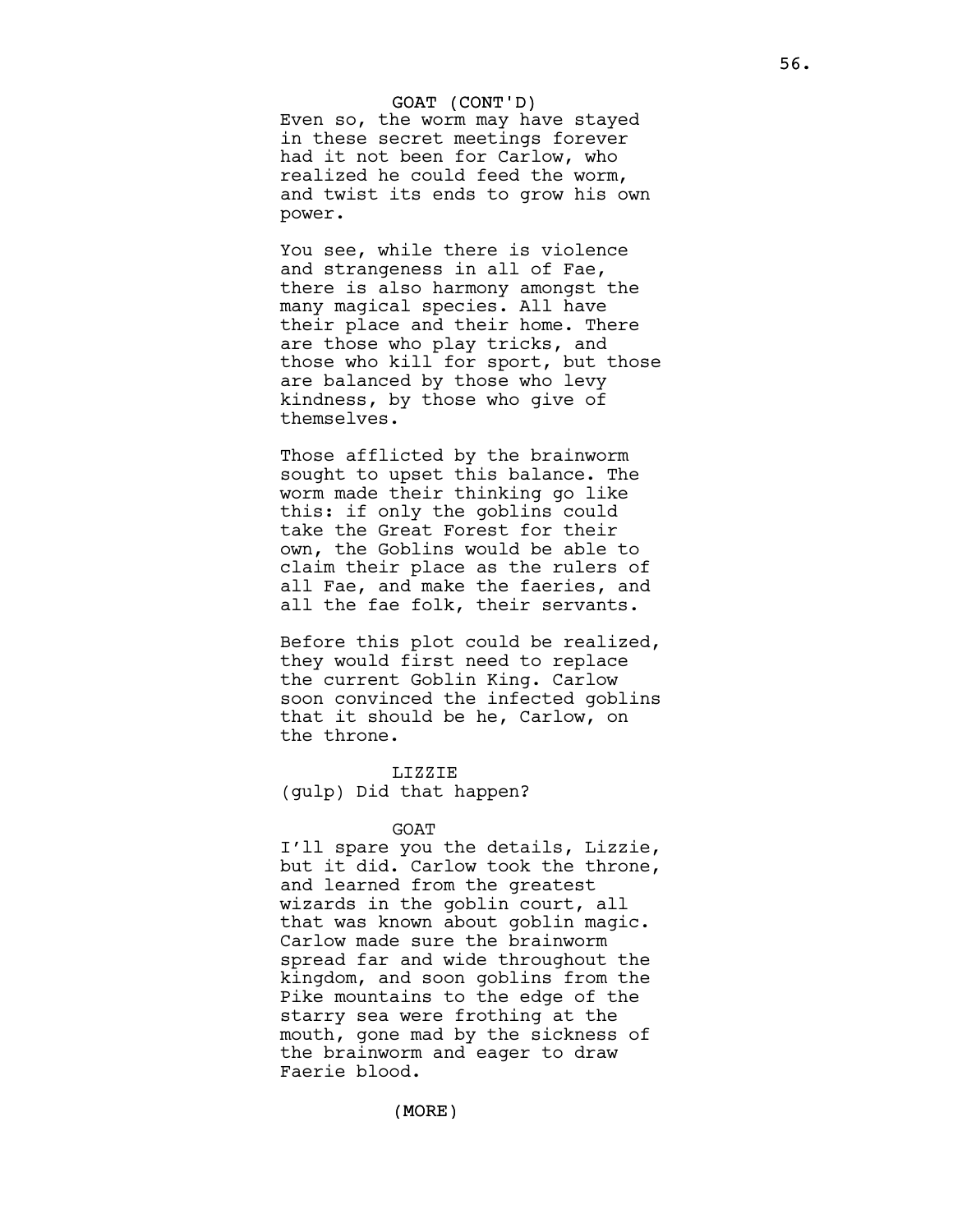Yet, Carlow could not deliver on the brainworm's promise. For the great forest of the Fae Queen has a most powerful enchantment, which stops invading armies from entering it. Carlow had promised a way to shatter this enchantment, and all the great goblin magi knew of only one, which he did not have.

The horn of the unicorn and the blood of a human child.

## LIZZIE

(gasps) No!

GOAT

Carlow knew just where to look: his sweet, innocent niece. He started visiting her in her dreams.

## 19 INT. FARMHOUSE, 1989 - FLASHBACK 19

GROWNUP LIZZIE (V.O.) Lizzie can see it clearly in her mind's eye, her mother, a young girl now, asleep in her bedroom in the old farmhouse, a "New Kids on the Block" poster on the wall, My Little Pony dolls piled high on the four-poster bed, and suddenly there is rattle on the window, a tip-taptap that might be the wind blowing through the massive oak tree on the front lawn. Or the fingers of her Uncle Carlow tapping on the window.

CARLOW Cherie. Cherie, darling.

YOUNG CHERIE (drowsy) Huh, what? (yawns) Who's there?

CARLOW It's your Uncle Carlow.

YOUNG CHERIE (rolls over) What do you want?

(MORE) CARLOW Don't listen to your grandfather, Cherie, the woods are your domain.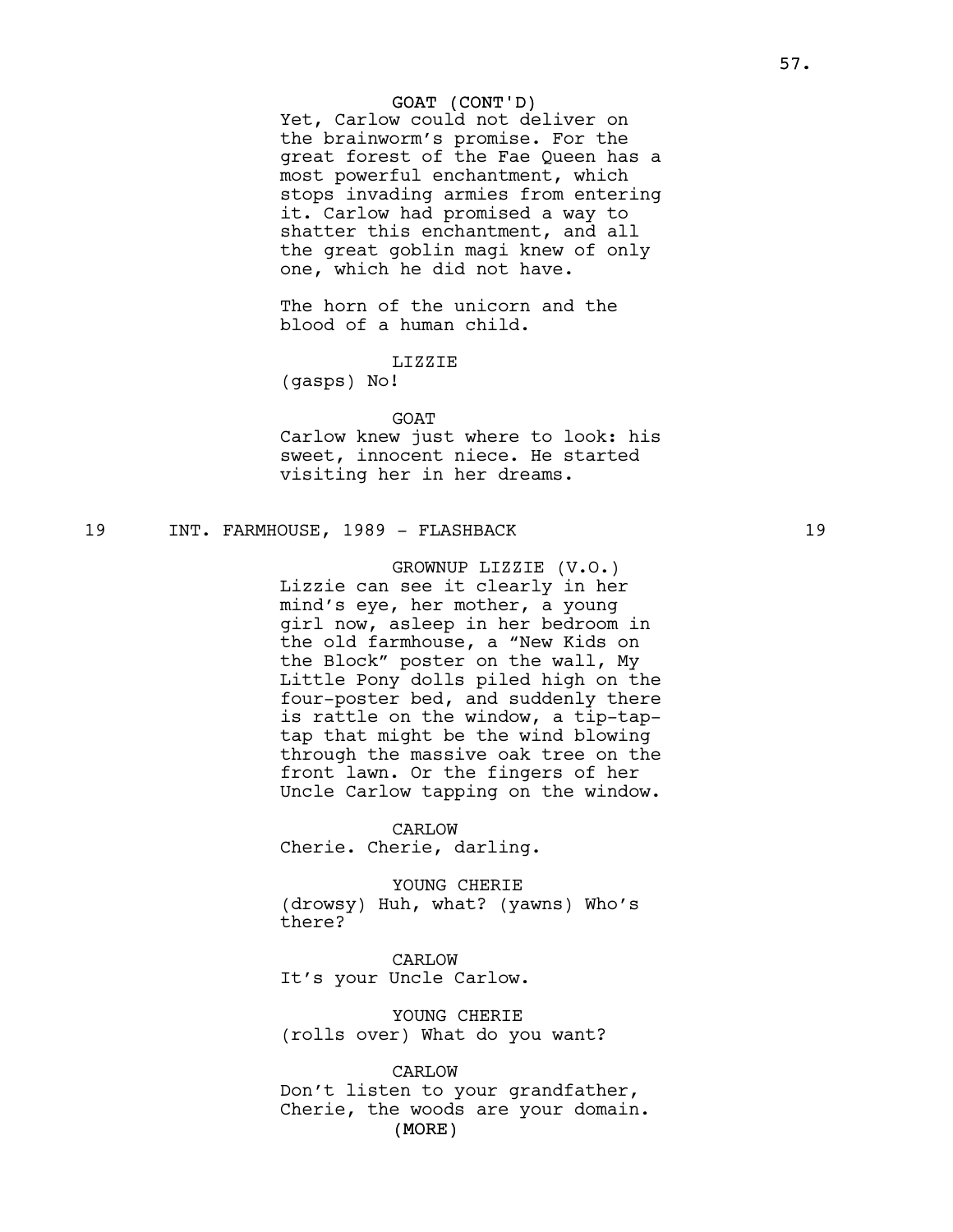#### CARLOW (CONT'D)

He is a mean old man not to let you go play in the woods, to tell you there are dangerous things out there. You should play deeper in the forest. In fact, you should go out to the old empty wellspring. Do you know where that is? I can show you.

# YOUNG CHERIE

What? Why would I?

# CARLOW

You love unicorns, don't you, Cherie? Wouldn't you love to meet a real, live unicorn? I could help you meet one. Your mean old father won't let you. But your sweet Uncle Carlow? He can help you out.

Go there on the night of the full moon, and I will make all of your dreams come true.

20 EXT. OUTSIDE THE ENT FOREST, NIGHT 20

#### GOAT

Your mother, like you, comes from a long line of the Greenway family, a family who has been entrusted with protecting the enchanted woods with its doorways to Fae. So when a Greenway child makes a request to the denizens of Fae... Be they faeries, elves, dwarf or unicorn... They take their request seriously.

I was so young then, merely onehundred-twenty, and I left my brothers and sisters to follow the call of your mother.

I crept down into the hollow beneath the World Tree, and followed the snaking passage until I arrived at the bottom of the empty well, the very place where Carlow had sprung on the faerie queen all those years before.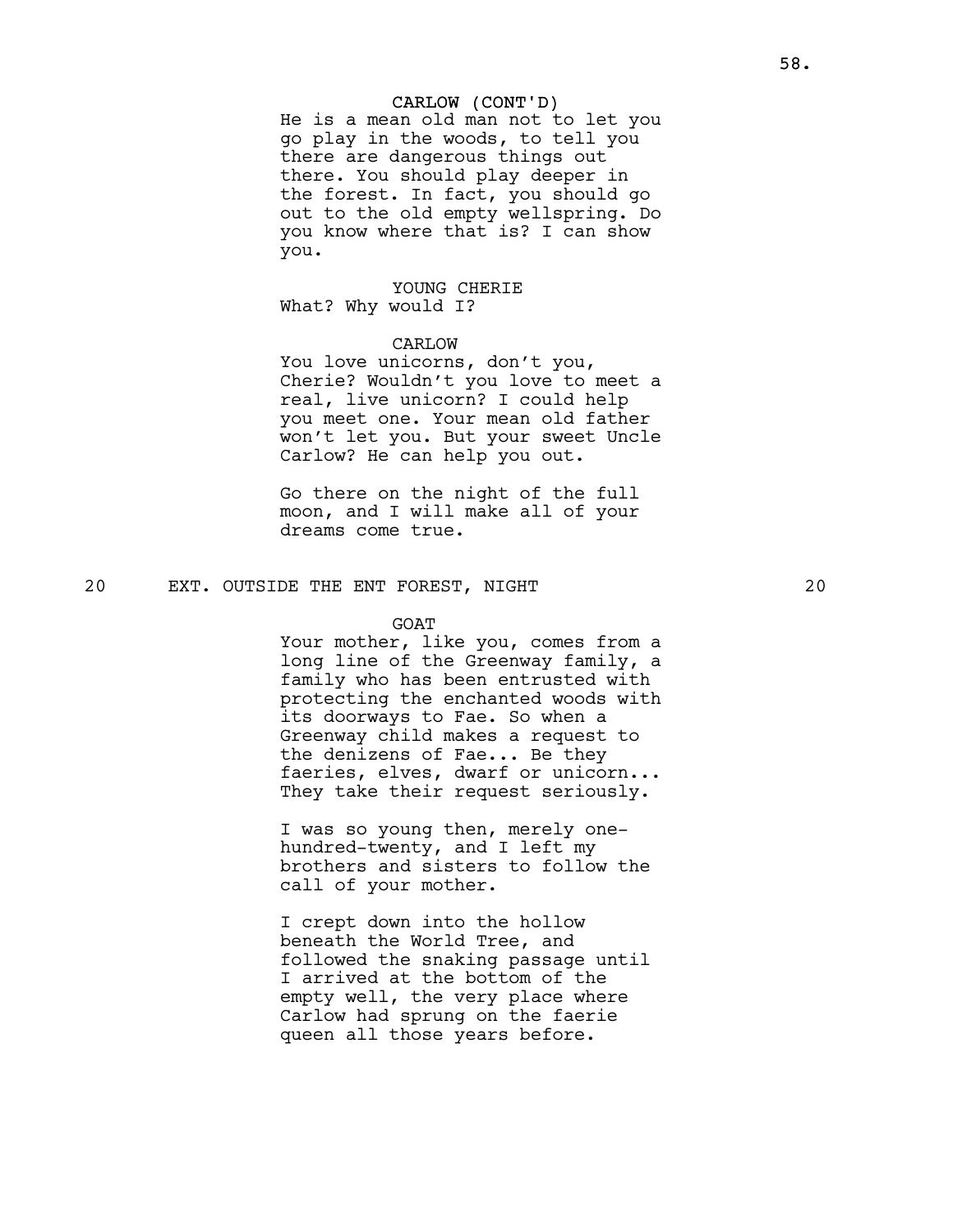We cut to a scene that took place 30 years ago, interspersed with VO from modern-scene.

Unlike the tired old Goat, Kyle in this scene is chipper and full of life (if a bit confused as to the request).

> **GOAT** (as unicorn) Hello? Hello? Dear Cherie Greenway, you called to me?

YOUNG CHERIE Hello? ... Are you... (struck in awe) You're a unicorn!

GOAT You called to me, Cherie, and I came.

GOAT (V.O.) Your mother stared at me, and I at her, each not sure what to do next, or who should make the first move. But then. Someone else moved.

CARLOW

Haaaaaaa!!!

GOAT (V.O.) It was your Great-Uncle Carlow. Your mom froze in place, and... and...

GROWNUP LIZZIE (V.O.) The goat can't bring himself to say the next part. But Lizzie knows.

#### LIZZIE

He attacked you.

Cuts back to the flashback. Carlow is astride the unicorn, who is flailing madly. Carlow produces a blade to saw the horn off.

> GOAT (in scene) Get off of me!

CARLOW (struggling) Not... until... I have... your... HORN!

With a gruesome SHLACK! the blade cuts through the horn, which comes apart.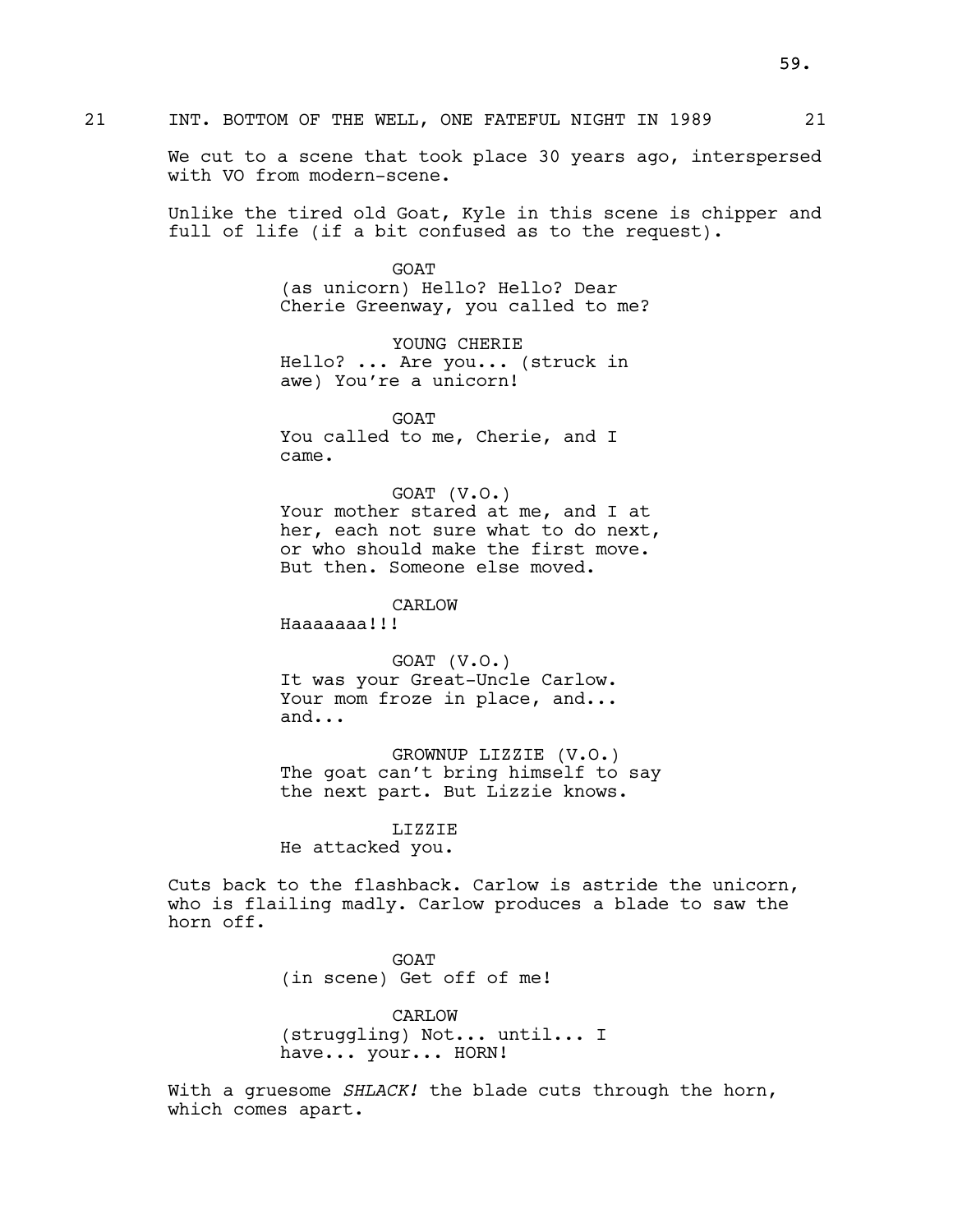GOAT (howls in terror)

Goat shrieks, sound design up and above.

GROWNUP LIZZIE (V.O.) The goat continues staring out into space, farther than ever. For a minute, Lizzie thinks the story is over. She's about to say something, but then he goes on.

#### GOAT

I didn't have much time to think about what Carlow did to me, because in the next moment, he went running towards your mother. And that's when I realized what he meant to do. He meant to stab her right through the heart with my stolen horn.

Cuts back to the past.

YOUNG CHERIE

No! No! Uncle Carlow! Go away! Go away!

#### CARLOW

It will hurt only for a moment, Cherie, and then, I will live on, forever and ever and ever. Come on, make your Uncle Proud.

GOAT (V.O.)

I intended to charge him, to fight, but I was scared. I was weak. Carlow would have killed your mother, except, your grandpa showed up.

**JACK** She Said. Get. Away!

# GOAT (V.O.)

You grandpa leapt onto Carlow, who held the unicorn horn in one hand and a vicious toothed blade in the other.

Carlow lashed out at him, aiming for the throat, but your grandpa had pinned him, Carlow sunk to his knees, flailing wildly.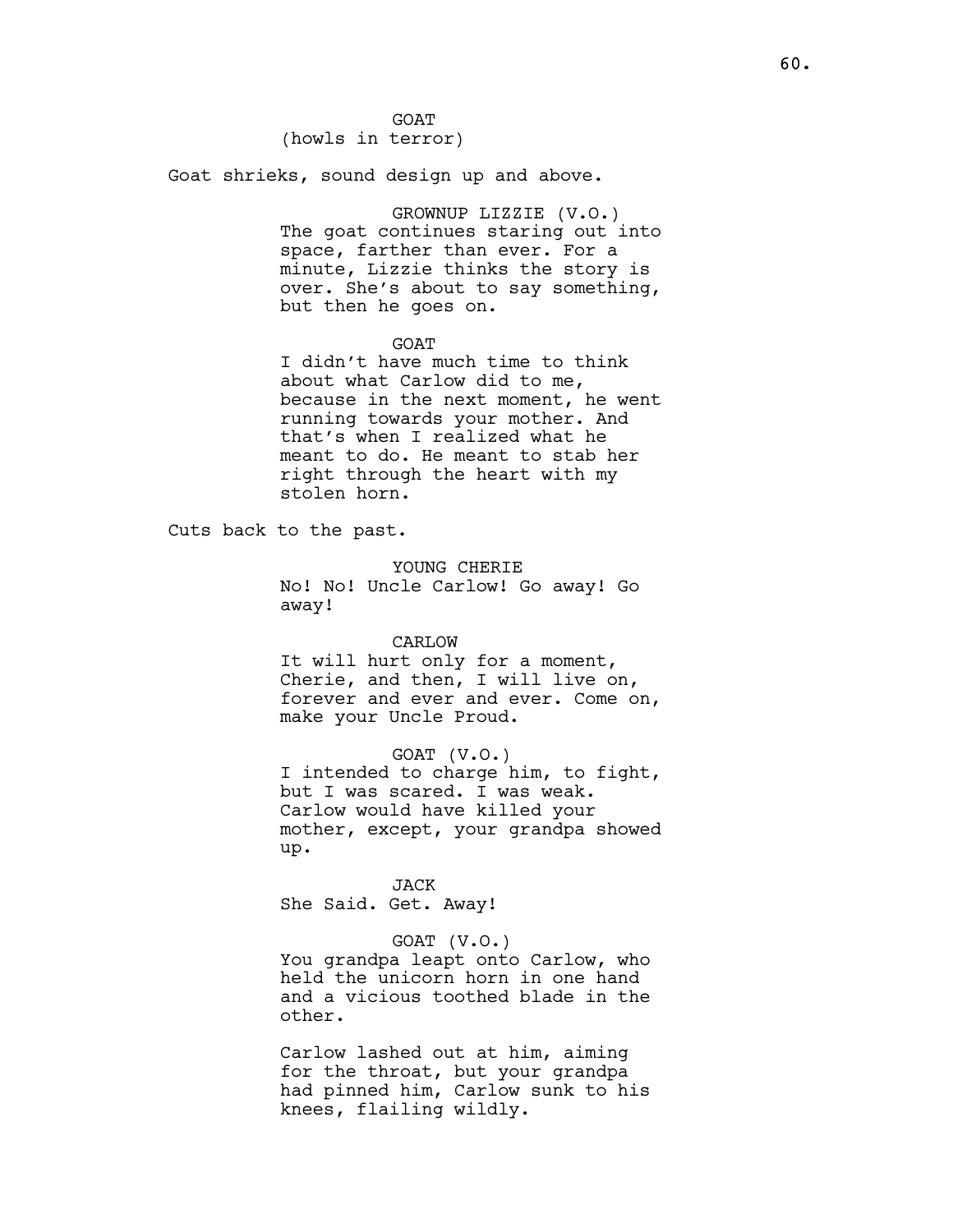JACK Run, Cherie! Get out of here!

GOAT (V.O.) Your mom stood still, aghast at the scene. And it was weird. Time doesn't flow in Fae like it does in your world. Though Carlow had experienced over a hundred years, he still looked like a teenager - it looked strange, your grandfather, a grown man in his 30s at the time, attacking what looked like a teenage version of himself. Your mother stared on, screaming and screaming and screaming, right up until Carlow pulled free of your granddad and stabbed him in the chest with the unicorn horn.

JACK (gulps) Aaauuuccckkk!!!

YOUNG CHERIE Daaadddddyyy!!!

GOAT (V.O.) Finally, my fear broke and I was able to move again. I charged

forward, knocking her onto my back as I started bounding up from the bottom of the dry well.

Carlow was behind us, howling in rage, but a unicorn is faster than any human and by the time we reached the top of the well, the portal to Fae had closed. Carlow was gone, and your grandfather lay dead at the top of the portal.

There was no wound, no sign of the battle on your grandpa at all. His eyes were closed and his mouth was twisted, almost in a smile. But your mom... She was not fooled. When she saw his body lying there, she screamed, and she would not stop screaming.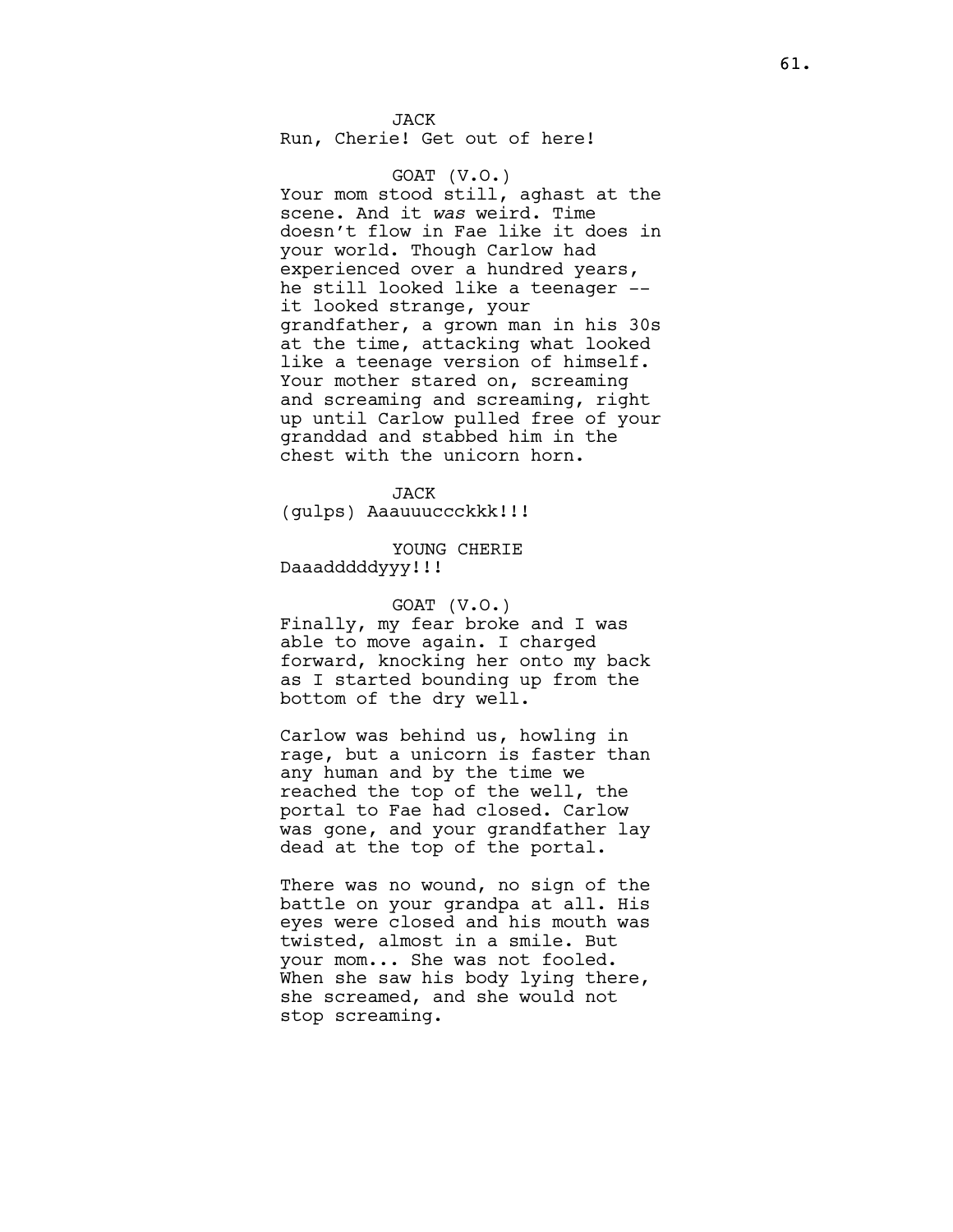# 22 EXT. OUTSIDE THE ENT FOREST, NIGHT 22

GROWNUP LIZZIE (V.O.) And now, Kyle's story really is at an end. He stares out into space for a long long while, and so does Lizzie, until an earth-shuddering howl shakes them out of it.

With a great HOWL, we hear the waking of the COCKATRICE, a rooster-serpent hybrid that turns its prey to stone before devouring them. It sounds like a mix of T-Rex and Velociraptor.

> **GOAT** And that's the wailing of the cockatrice. Storytime is over.

> > LIZZIE

Over. Wait. I don't understand. What do we do? How do we stop Carlow?

GOAT

Stop? Lizzie have you heard anything I've said? You are in grave danger. If you should fall into Carlow's hands, then nothing in Fae will be able to stop him and the army of the infected. We must get you to the Faerie Queen's protection!

LIZZIE

And then what?! What about my world?! What about my mom?!

**GOAT** The Queen may be able to help with all that.

LIZZIE

"May" ???

GOAT

The roots between worlds are weak, the road we used to take here is brittle --

## LIZZIE

You mean I'm stuck here?! With my great-uncle who wants to kill me?!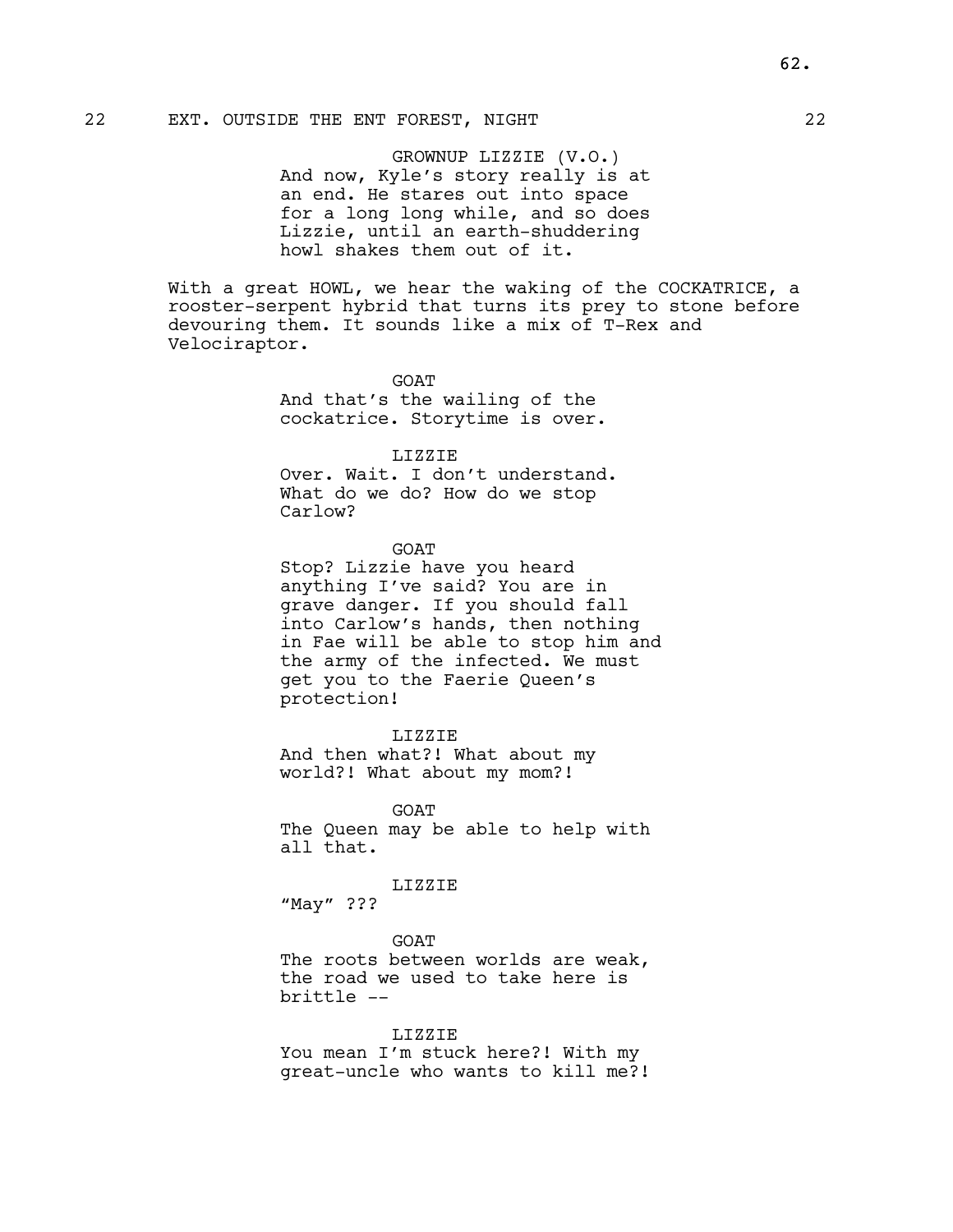GOAT Come on, Lizzie, we have to go.

The Cockatrice howls again.

#### LIZZIE

Why didn't I get a choice in this?! I followed you! I trusted you!

GOAT Lizzie, we don't always get a choice in our fate. We only have a choice in how we handle it.

The cockatrice roars again, closer.

GOAT (CONT'D) And right now, our fate will be turned to stone and devoured by the cockatrice if we don't get a move on!

LIZZIE Why does everything here want to eat us?!

GOAT Law of the jungle. Quick, on my back.

COCKATRICE (very close now) Haaaaiiiiissssss!!!

GOAT And whatever you do: DON'T LOOK AT IT!

(MORE) GROWNUP LIZZIE (V.O.) Lizzie climbs the goat-unicorn again and they bound off, and even though it's scary, even though Lizzie's heart is heavy with the family secret she has learned and the deep trouble she is in, she can't help but be bowled over by the beauty of the Land of Fae. The horizon is a sea of glowing purple dawn, filled with dancing clusters of rainbow colors -- maybe Faeries? -- in the distance, before, ZOOM!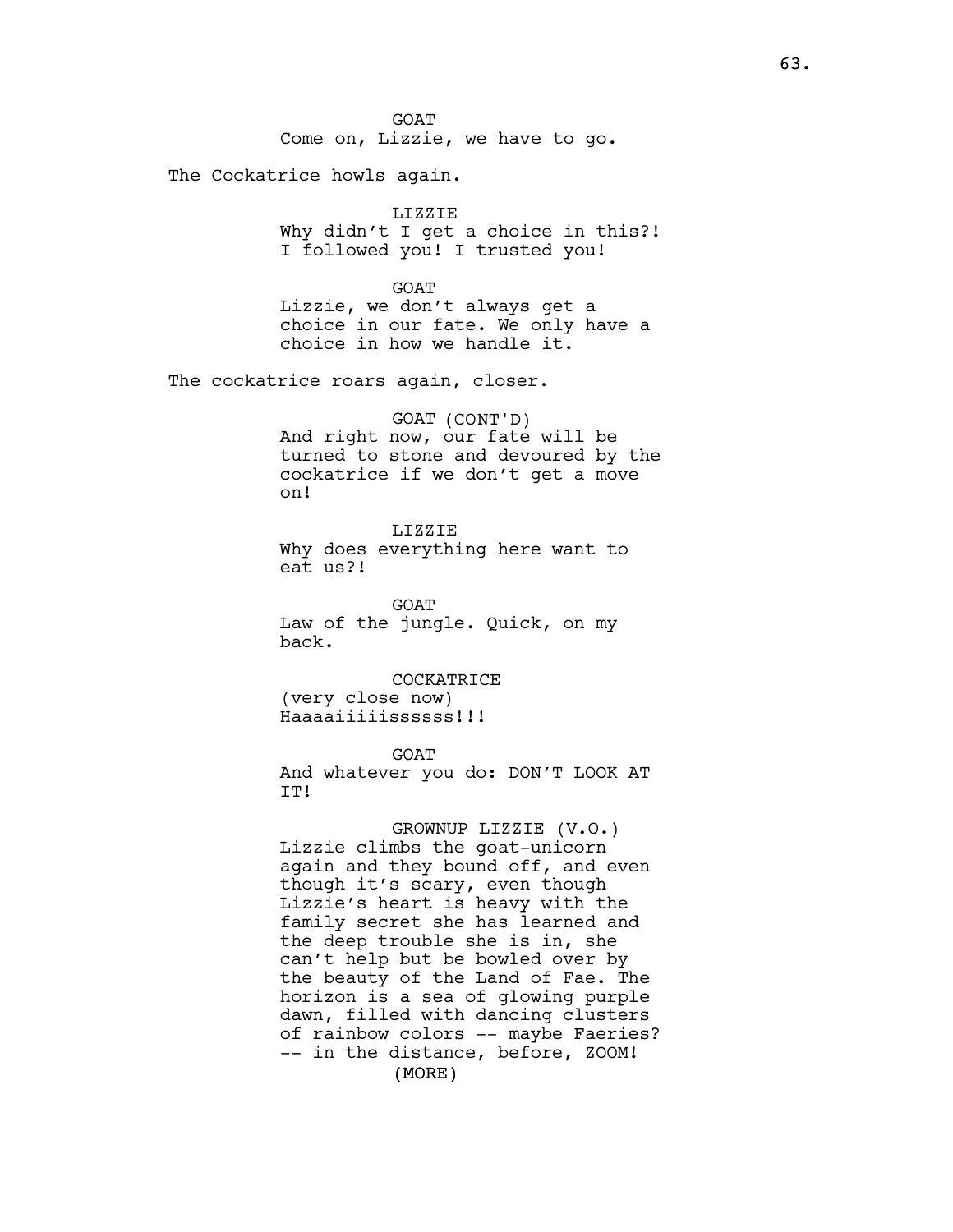# GROWNUP LIZZIE (V.O.) (CONT'D)

They're running downhill, head tipped back through the snarling black nails of the Ghoul Forest, then banking left, quickly, and charging across an open plain.

# COCKATRICE

(hhhoooowwwwwlll!!!)

## LIZZIE

It's catching up with us!

GOAT

(winded) Just hold on to me! (whistles in bird-like manner) Cheeerup! Cheeeeerip! Ip ip ip ip ip!!!

LIZZIE What are you doing?! Why are you calling out like a bird?!

A carrier bird flaps down.

BIRD (responding to Goat) Cheerup! Cheeerup! Rup rup rup rup rup!!!

GOAT Cheeeerip!!! Ip! Ip! Ip! (bird flutters off... Goat is still running)

(aside) Calling like a bird she says... No such thing... (raising voice) I'm summoning us a weasel!

MUSIC - Triumphant, up and over.

# END PART 2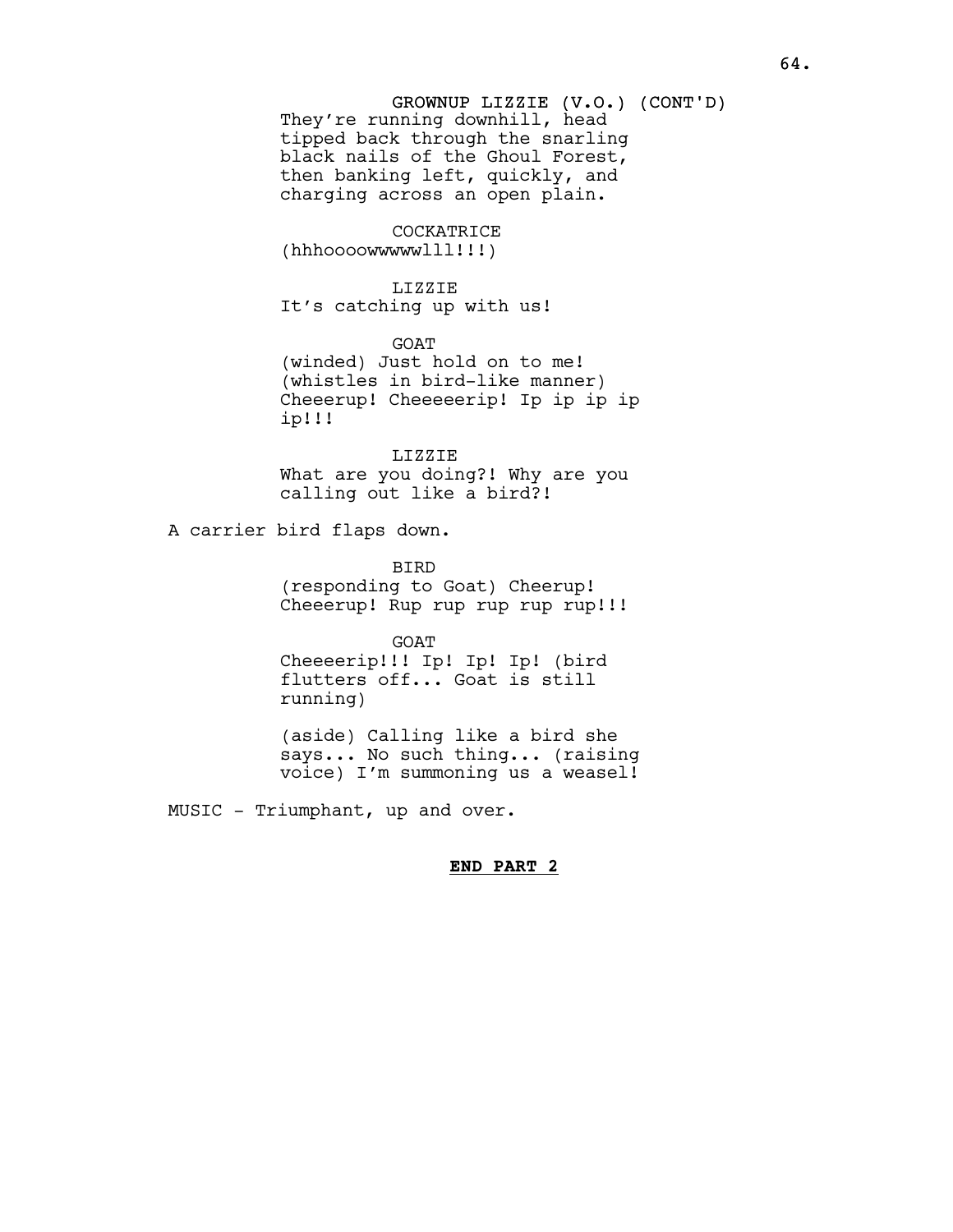# BEGIN PART 3

## 23 INT. WEASEL'S HOME, DISMAL SWAMP 23

GROWNUP LIZZIE (V.O.) As Lizzie the girl and Kyle, the unicorn-turned-goat, charged across the lower badland plains in a desperate rush to escape the cockatrice, the first rays of light pierce the crooked trees of the Dismal Swamp. The Swamp is a vast, mucky, nearly impassible mass that meanders from the reversing falls, along foothills of the wyvern mountains and to the far edge of the river of dreams on the other. It is a Swamp feared by many, and unloved by more, but it is here that the Weasel Garrett calls home, nestled in a rickety shack at the top of a cypress treehouse.

We hear the ambience of the dismal swamp through Weasel's window. Then a bird comes twittering at him angrily.

# WEASEL

(snoring)

BIRD Chirrruppp! Cheep cheep cheeep!

WEASEL (yawns, stretches) Five more minutes mum...

BIRD (alarmed) Cheep cheep! Cheep cheep cheep!

WEASEL Shussh, I said! (rolling over) I'm sleeping...

BIRD Cheep! Cheep cheep cheep!

WEASEL A uni-what? No. There are no unicorns on this side of the continent... Haven't you heard? Not since the worg --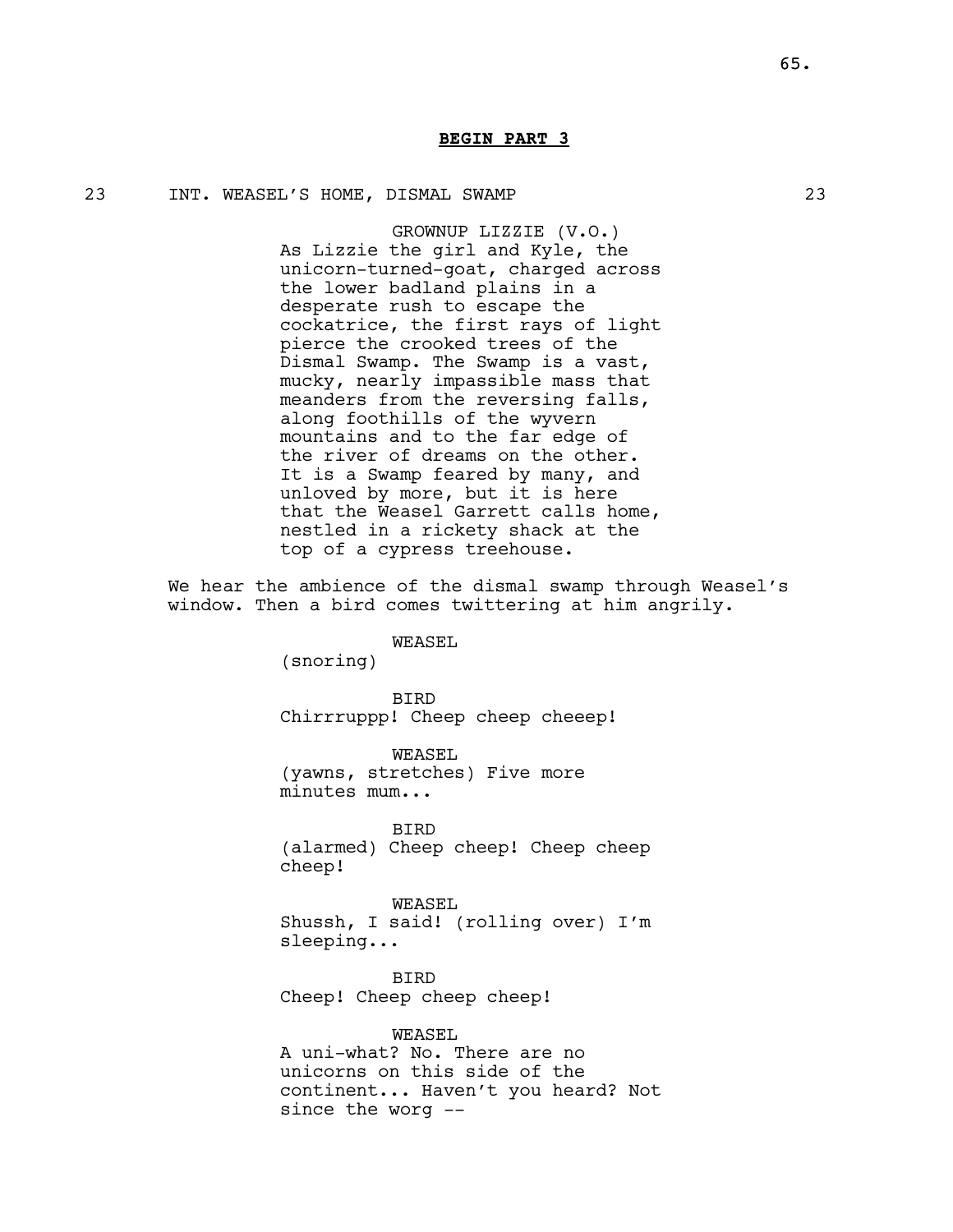BIRD Cheeer-up! Cheer rup rup rup rup rup!

WEASEL A human girl? Greenway family?! Well why didn't you say so in the first place?!

Weasel springs out of bed.

WEASEL (CONT'D) This might be the ticket to my fortune!!! Ahhhh-haa!I'll grab my rapier and meet you outside. Oh, (chuckles) and can't forget these. Cockatrice googles.

Weasel starts dressing in their swordfighting outfit

WEASEL (CONT'D) (yawns) No sleep for the wicked, they say!!! And none are more wicked than weasel.

WEASEL'S MOTHER (off) Garrett! Where are you off to?!

WEASEL (hurrying) Uh, nowhere, Mother!

Weasel's MOTHER enters the roof, glowers at the scene.

WEASEL'S MOTHER (rolls eyes) Onto another quest, I see.

WEASEL

No I'm not.

WEASEL'S MOTHER So the goggles and the rapier are for what, clearing out the snake weed?

WEASEL (conspiratorily) It's a GREENWAY child, mother. I might finally have a way to get that egg!

WEASEL'S MOTHER I've heard this before, love.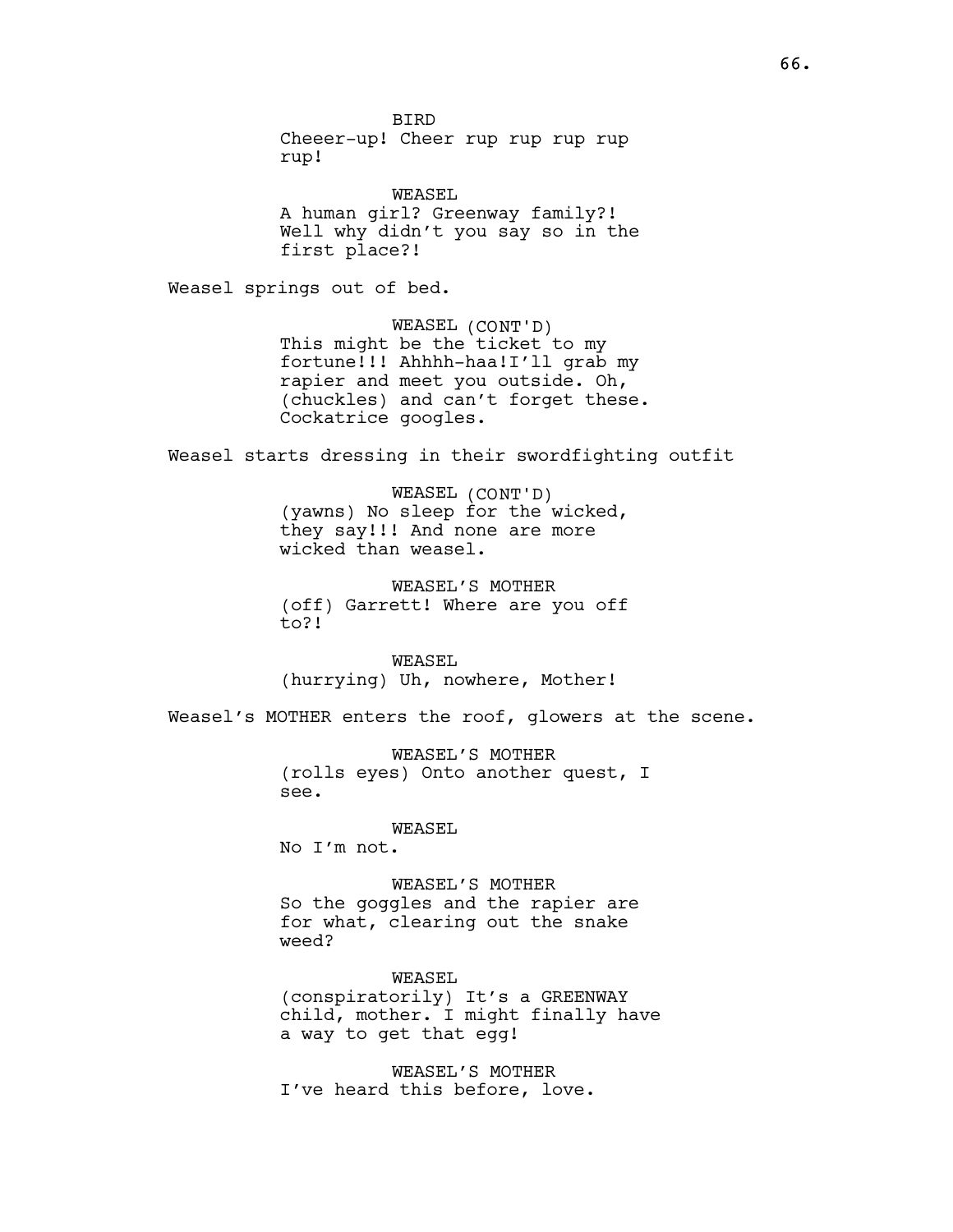## WEASEL

Perservere, follow your dreams, even if you're beaten down and battered, over and over, isn't that our family motto?

WEASEL'S MOTHER (rolls eyes) Only on your father's side.

## WEASEL

Don't you want to have our family name in the storybooks?

WEASEL'S MOTHER More likely my only child is devoured by a dragon. You remember the story of Uncle Vince --

## WEASEL

Yes, yes, yes, the four-headed dog of Smythe, look, mother, I'm a grown weasel and swordfighter by trade. You can't expect to keep me from seeking my fortune.

# WEASEL'S MOTHER

(sigh) Well, give your mum a kiss then.

Quick PECK on the cheek

WEASEL'S MOTHER (CONT'D) Will you be home for supper? No, don't even answer. I know. Get on with you now.

## 24 EXT. LOWLANDS NEAR THE DISMAL SWAMP, CONCURRENTLY 24

GROWNUP LIZZIE (V.O.) While Weasel is saying goodbye to their Mom, Kyle and Lizzie are frantically running for their lives, the Cockatrice just a half a footstep behind!

Reminiscent of the T-Rex scene in Jurassic Park.

COCKATRICE (Hissssssss!!!)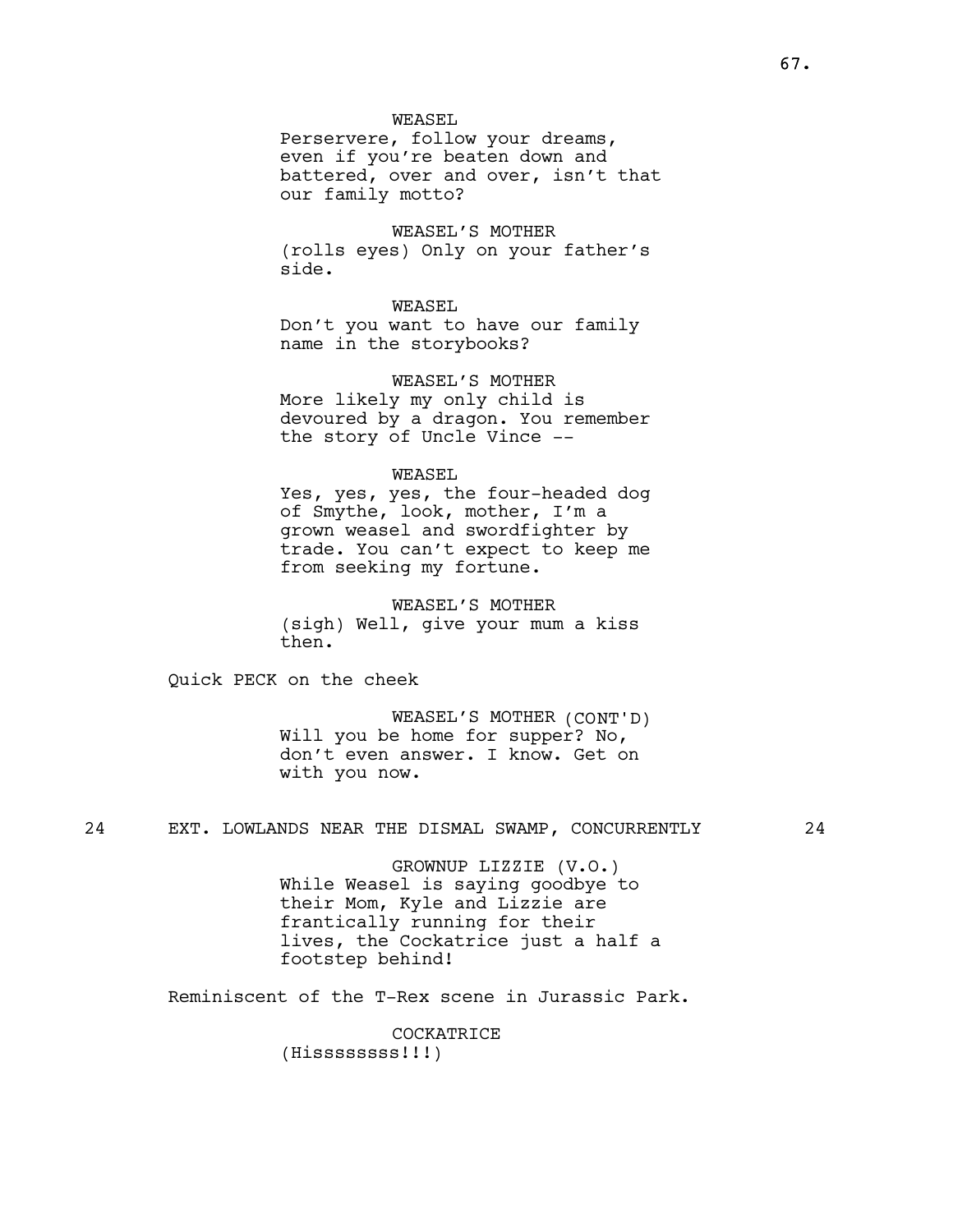LIZZIE You summoned a weasel?! How is a weasel going to help us?! GOAT It's the cockatrice's only natural predator! **COCKATRICE** (Hiisss! Snap! Snap!) LIZZIE Isn't a weasel a tiny little thing? GOAT Not over here! COCKATRICE (HIssssss!!! -- Sprays toxic breath on them) LIZZIE Ewww!!! I can feel it's breath! It's freezing!!! GOAT Plug your nose while you're at it! The smell of it can  $-$ LIZZIE Uuuuggggghhh!!! Make me puke I think! GOAT (hopeful) That's not the Cockatrice, that's the dismal swamp. Good! We're close! LIZZIE Close... To what?!

**GOAT** 

To the weasel!

COCKATRICE Hiiiiiaaaaaaaakkk!!!

As the Cockatrice moves to attack the girl and goat, Weasel the rogue leaps forward. Instantly, cockatrice recoils and hisses frantically at Weasel. The tense seen immediately turns comical.

> WEASEL Now, now, Betsy! Back you go!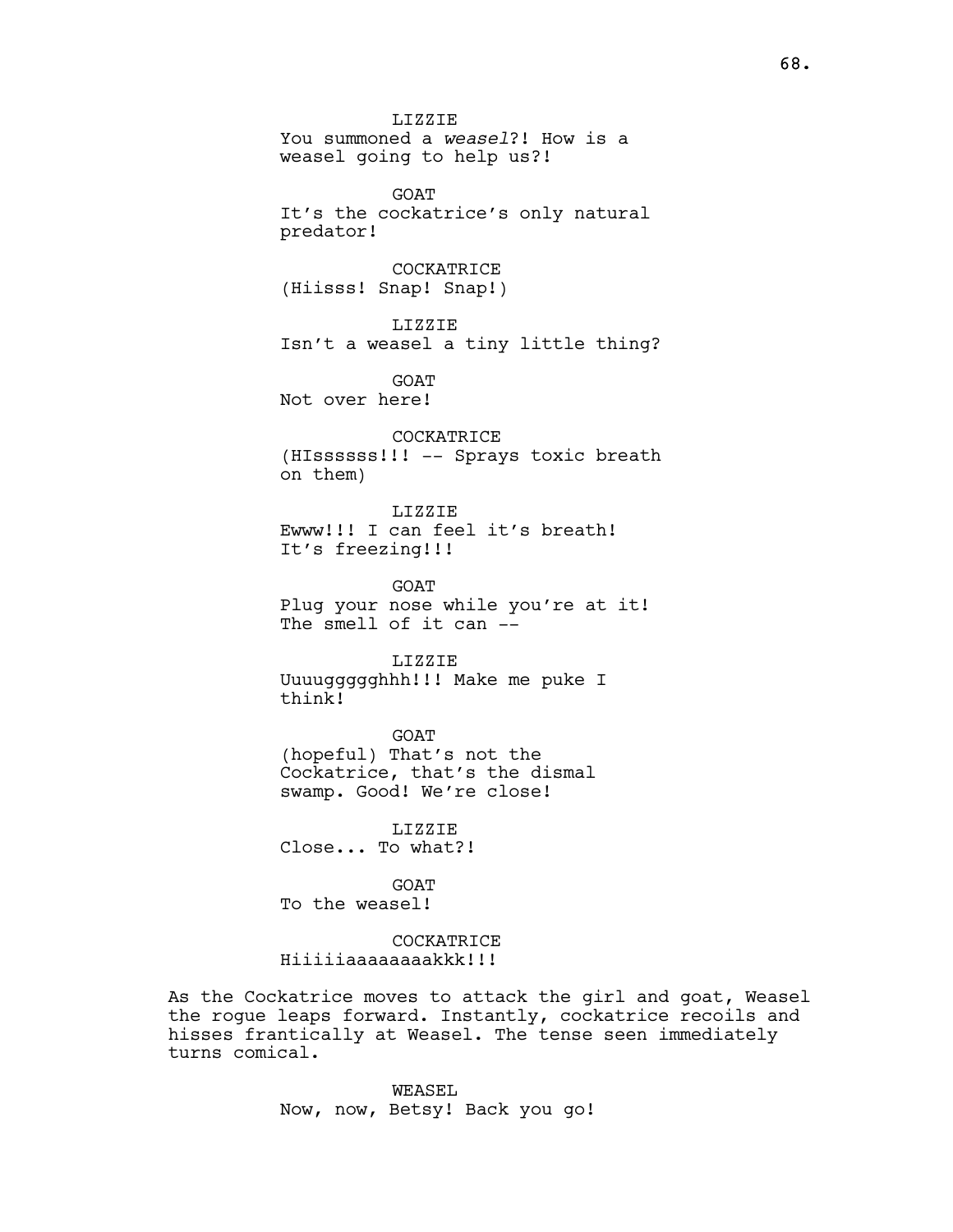COCKATRICE Haaaaaiiiiikk! Haaaik! Haaik Haaaik!

WEASEL Uh-huh. They were in your territory. They look delicious. I understand all that. However --

Weasel pulls a blade -- Cockatrice SQUAWKS in alarm.

WEASEL (CONT'D) I could still decorate my tree house with your head, it would look delightful next to the trophy of your cousin Basil, don't you think?

COCKATRICE (a little more subdued) Sqqwuaaaakk! Sqwwwwuuaaak!

WEASEL Out of here! Go! Go! You're in my swamp!

COCKATRICE (hisses, but accepts)

The cockatrice reluctantly flaps away.

WEASEL And stay out!!!

GOAT

Thank you, Weasel.

#### WEASEL

Uh-huh. Let's have a look at you then. You're the de-horned unicorn everyone's been talking about. You've already run into the worgs, I hear? (whistles) I should have let Betsy have you. You're likely trouble. Then again, I'm a fan of trouble! So perhaps we're wellpaired. And who'se this lass?

LIZZIE I'm Lizzie. Please, don't eat us.

(MORE) WEASEL (cackles) Eat you?! What? You don't look appetizing at all.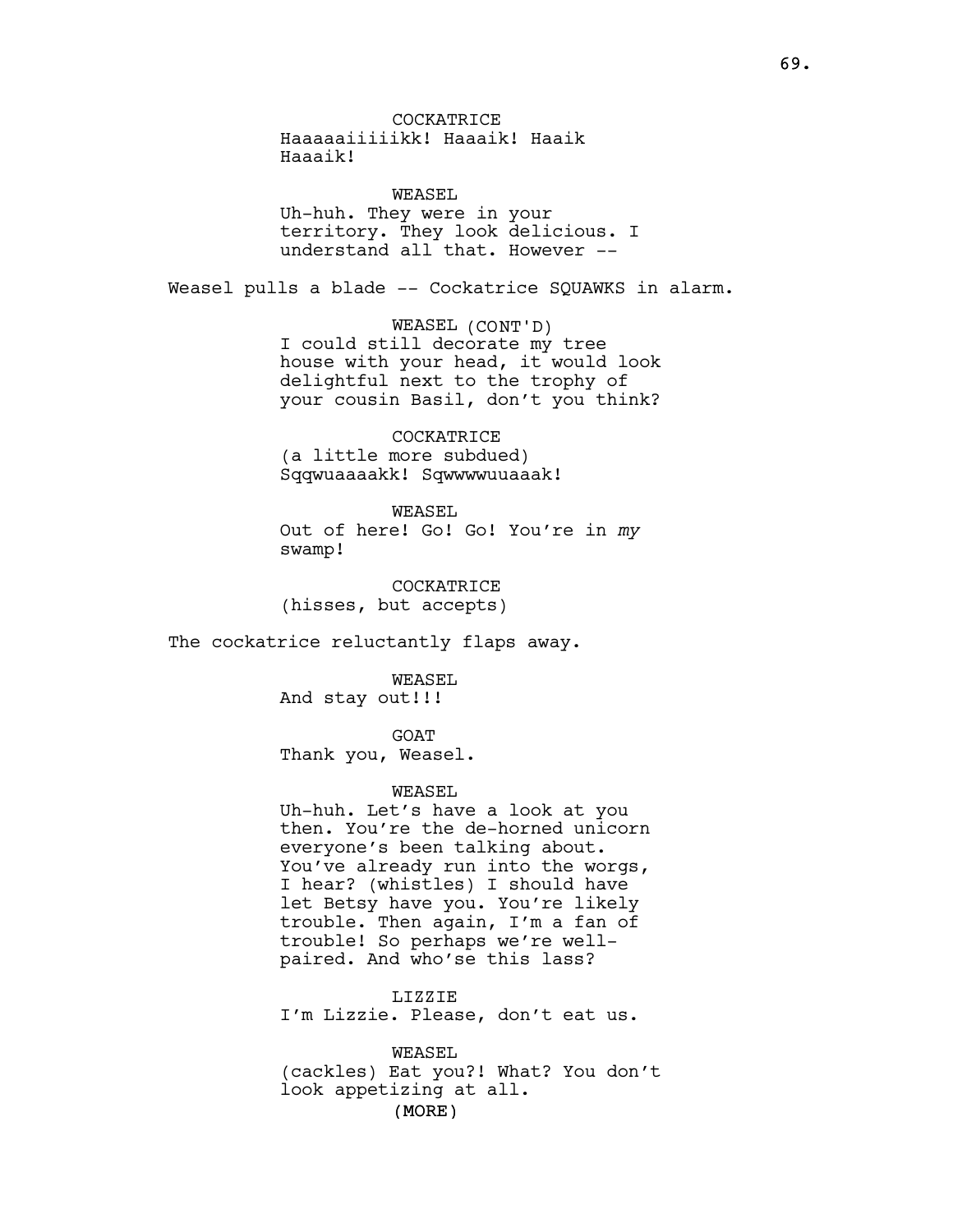## WEASEL (CONT'D)

All bone, and (steps forward, taps Lizzie on the head) maybe a little bit of brain there in your noggin, but, let's be honest, not much of a meal for me. I have a feeling you'll be of better use to me living. So! Let's get to dickering.

### LIZZIE

What?

## WEASEL

Dickering - to bargain, negotiate, haggle, make a deal. You faced certain death, I saved your bacon, and now you owe me. What'll it be? (snaps fingers) Ah! I got it! You can help me capture the wyvern egg.

LIZZIE / GOAT

Wyvern?!

## WEASEL

Oh don't make that face. It's a small dragon. Hardly more than a baby itself.

#### GOAT

A wyvern that's old enough to lay eggs is hardly a baby.

#### WEASEL

How now! For folks nearly devoured by a cockatrice and on the hit list of the dark warlock, you seem quite risk averse. Look, it'll be done in a hop, skip, and a jiffy, and I'll consider your debt to me repaid.

#### **GOAT**

Noble Weasel...

#### WEASEL

You can call me Garrett.

## GOAT

Garrett. I am Kylindrial. Seventh in the Line of Breathnach. Recall the aid the unicorns brought to the weaselkin in the flood of the ash beetles, in the time of Inira --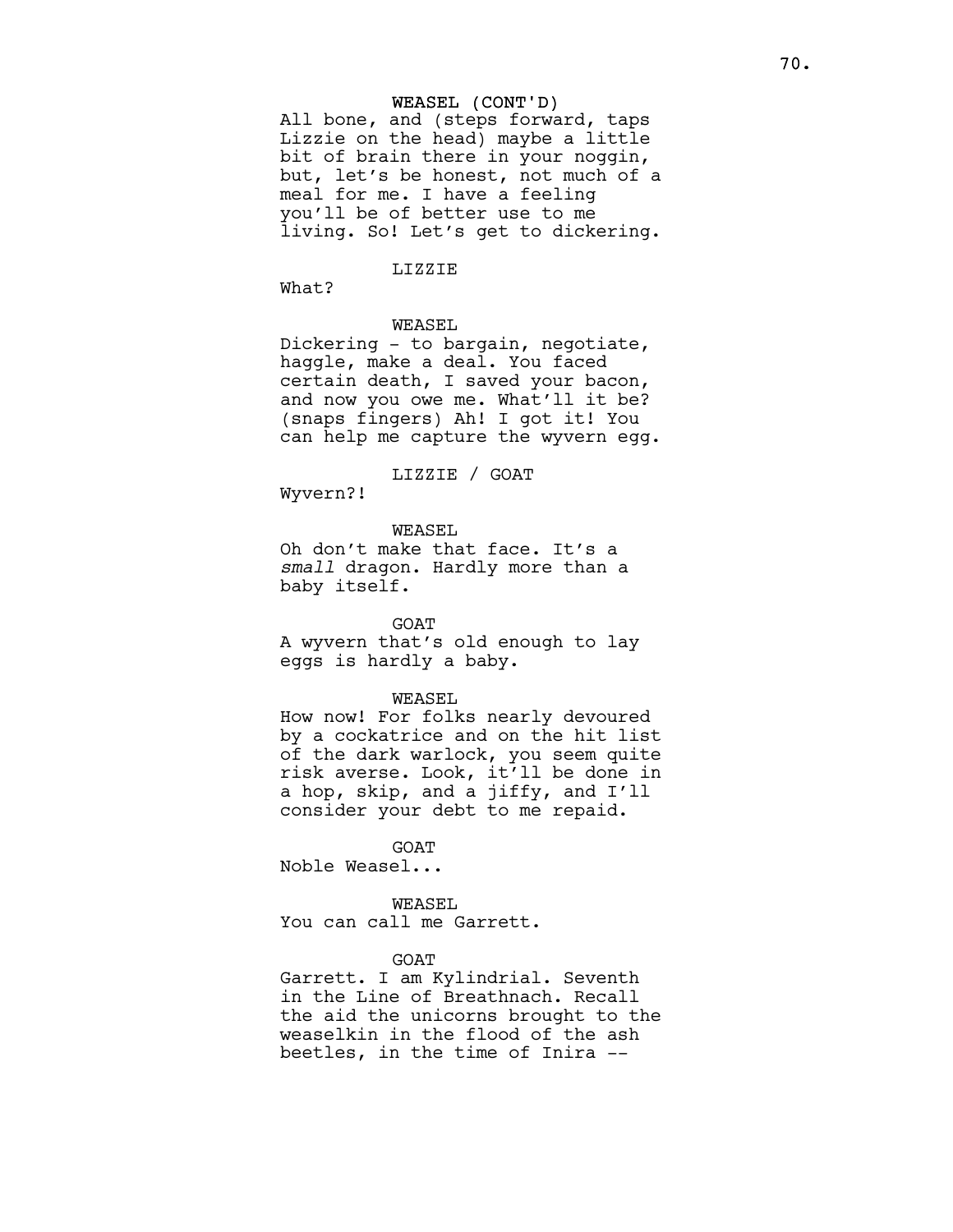WEASEL

Blah blah blah, so SENTIMENTAL you Unicorns are, always bringing up history --

GOAT

Our journey is of the utmost importance, Garrett. We seek protection from the Queen of Fae herself --

## WEASEL

Perfect! (hoots in delight) Oh! What luck for us all! My quest is none other than to visit the Queen myself, once I take care of this inconsequential errand to retrieve the Wyvern Egg. Well then, we're off!

Weasel starts bounding off.

LIZZIE

Hold up!

WEASEL (sighs) Look, darling, we don't have time for this --

LIZZIE

I'll do it.

WEASEL You'll. (beat) What?

#### LIZZIE

You did save us. Thank you. And we'll need your help, if we're not going to get eaten by other things. So I'll help you.

# WEASEL

Wait. Hold on (beat, acts theatrically) I think I must have something stuck in my ears. This. This human girl. She agreed to help me get the wyvern egg? Of her own accord?

GOAT Sing when you're winning, Garrett.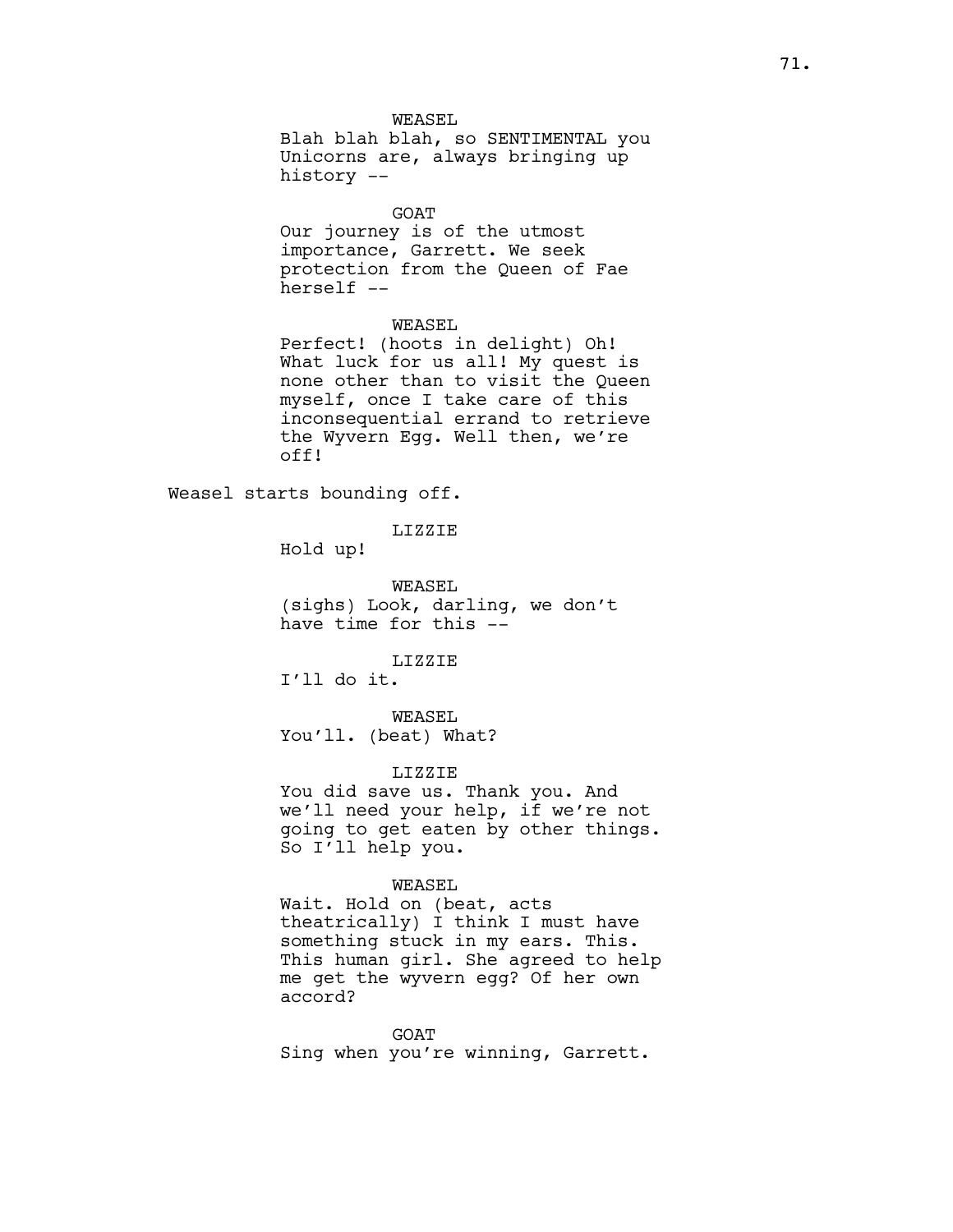WEASEL

Oh, That. I. Will! (breaks into song) There was a weasel named Garrett, fee fii fiddly eyy oohh (etc etc)

MUSIC - Transition

# 25 EXT. FOOTHILLS OF DRAGON MOUNTAINS 25

GROWNUP LIZZIE (V.O.) Lizzie said yes quickly to Garrett the Weasel's challenge, but she started to have doubts as they skirted along a boardwalk in the Dismal Swamp and into the foothills of steep, jagged mountain. As if on cue, swirling ravens greeted them.

CAW of a MURDER of RAVENS.

**GOAT** 

Garrett! I know Mistress Lizzie said yes, but I really must beg you reconsider this --

WEASEL Ssssh! Down here. Behind the rock.

Weasel motions goat and girl to hide behind a rock with him. They run behind.

> WEASEL (CONT'D) Up there. See?

GROWNUP LIZZIE (V.O.) They've snuck behind a large boulder, and now, Garrett leans out from the side of it, and points to a spot way, way up the mountain.

GOAT / LIZZIE (skeptical) There?

#### WEASEL

Easey-peasey. Just like I said. So here's how it'll go. Kyle, you can come with us most of the way, but once we get to the steepest part of the climb I think arms are a requirement, so from that point you'll be on watch.

(MORE)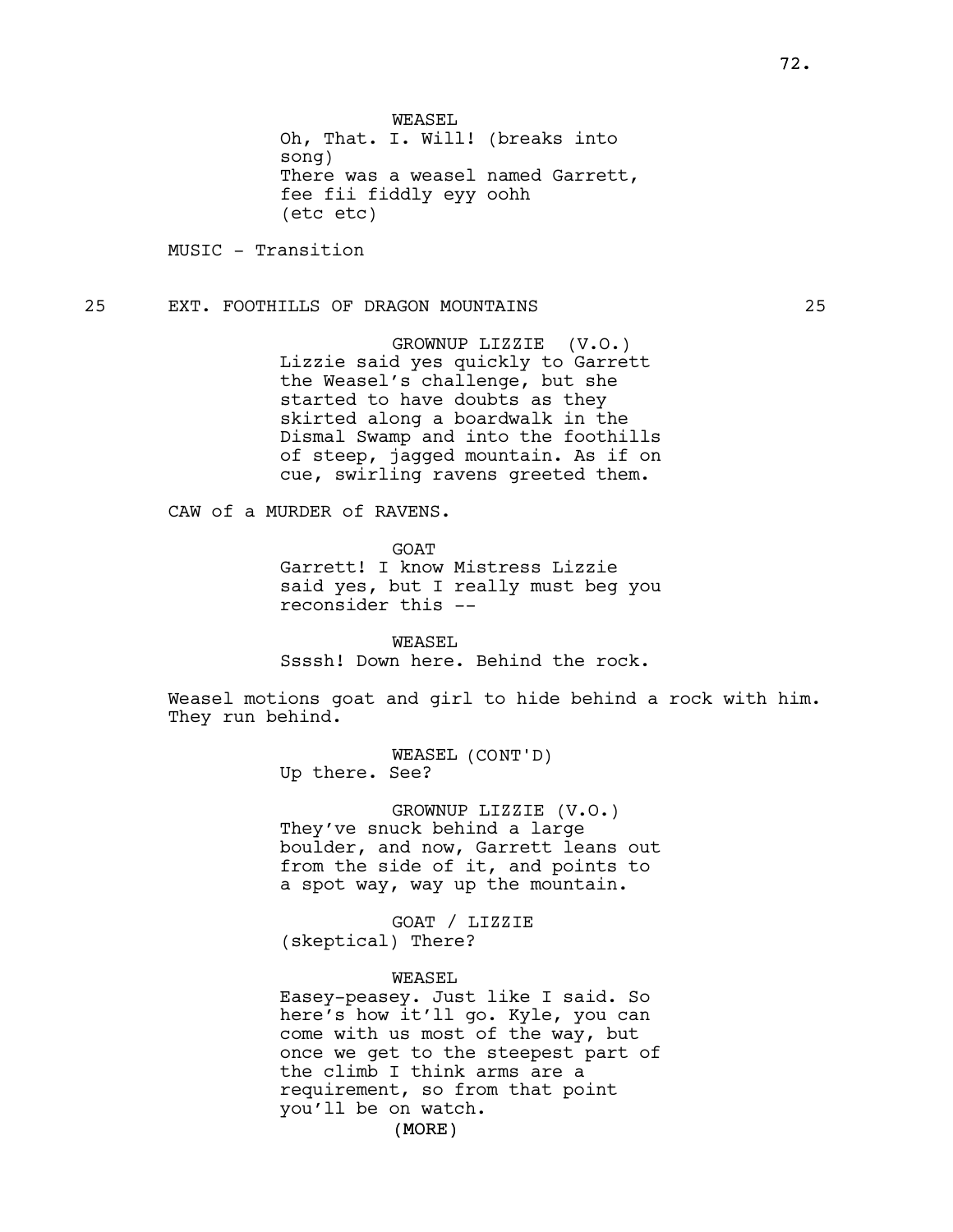## WEASEL (CONT'D)

At the first sign of wyvern -- a completely, utterly unlikely situation -- you'll give a shout and I'll run like hell and leave Lizzie as bait - um, I mean, help us both get out of there. If all goes well - as it will - then you, human girl, you just do a little dash into the cavern, grab me a little egg, and rush right out. Tick lickety split.

LIZZIE (befuddled) Wait. You want \*me\* to capture the wyvern egg?

WEASEL I did adequately explain our quest, correct?

# LIZZIE

(gulps) Oh no.

GOAT No no no no, Garrett, this in unacceptable, this child is a Greenway.

WEASEL Look here, I've thought it all through.

Weasel rummages in their pouch, produces a RING OF DODGINESS.

GOAT What's that?

WEASEL A ring, obviously.

LIZZIE

It's pretty.

WEASEL

And magical.

GOAT (raises eyebrow) You have a magic ring? Where'd you get that?

WEASEL Nowhere important. It doesn't seem to work on weasels. But for you...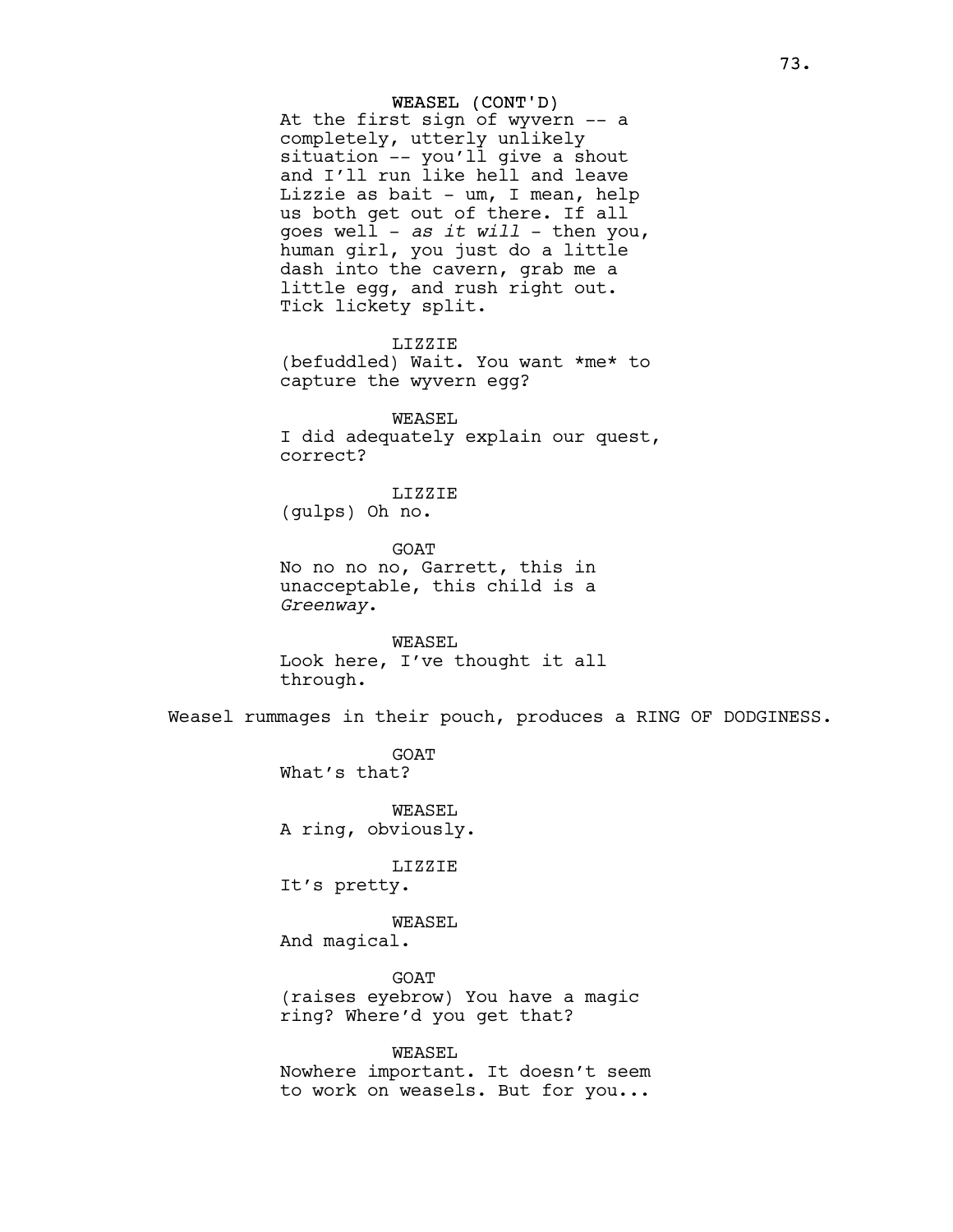With a GLIMMER, the ring of DODGINESS activates.

WEASEL (CONT'D) (giggles) Yes! That's it!

LIZZIE What happened?

**GOAT** It's a ring of dodginess. Impressive, Garrett.

With a UN-GLIMMER, Lizzie takes the ring off.

WEASEL So now you see how it'll work?

GOAT I still don't like it.

LIZZIE Please, can you explain... "Dodginess" ?

WEASEL The ring makes you harder to see. You know, "Dodgy"

LIZZIE You gave me an invisibility ring?!?!?!

WEASEL

Ahhhhhh well not exactly. If I had a ring that did that, well, it would be a whole different story.

GOAT

It's more like, you're... dodgy. Someone can look right past you if they're not looking for you, so long as you're not doing anything to call attention to yourself.

WEASEL

And nothing is going to happen! How perfect! (claps hands) Shall we get on with it then?

MUSIC - tense/adventure music... Builds slowly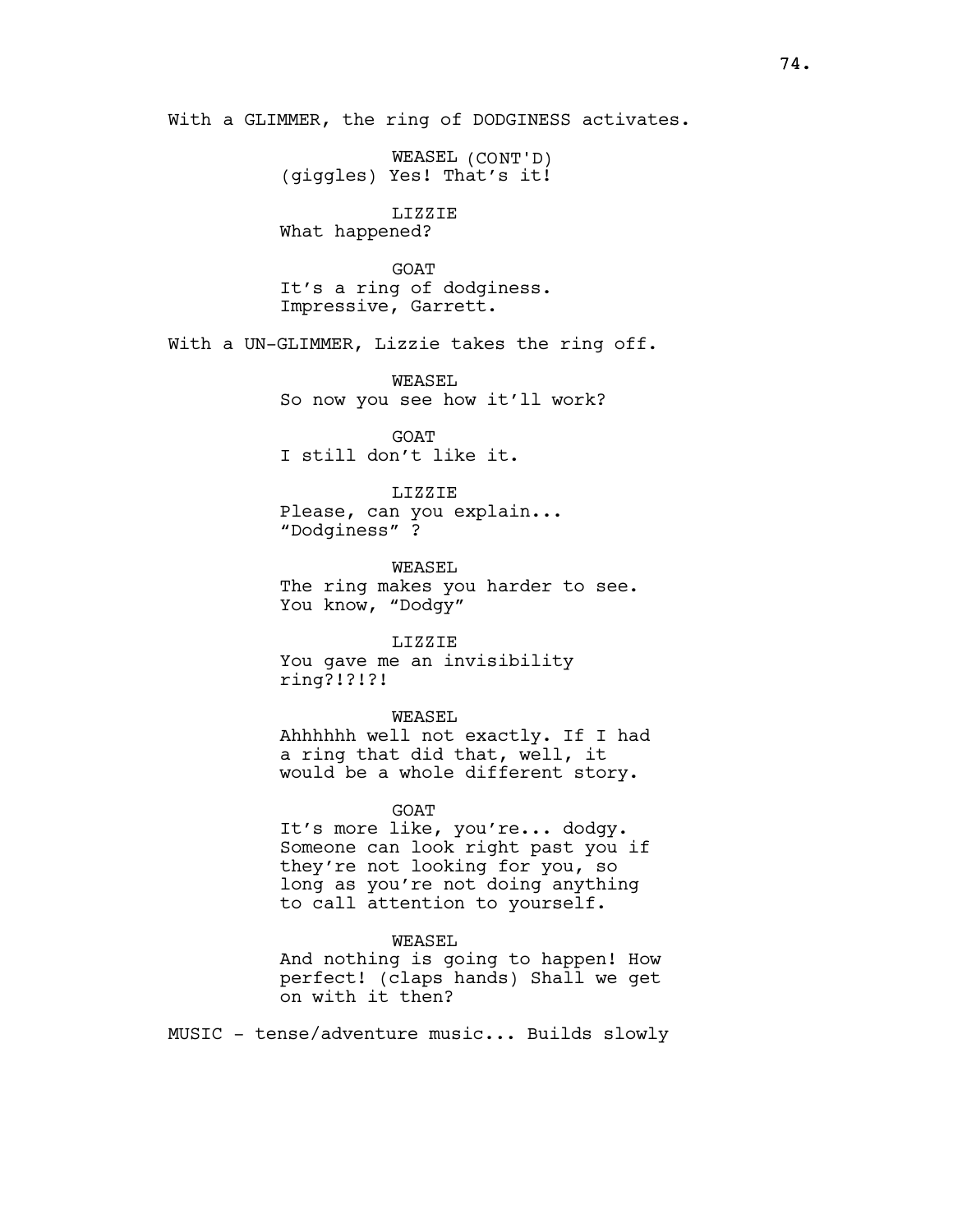# GROWNUP LIZZIE (V.O.)

Lizzie nods, then climbs up onto Kyle's back, and up they go, quickly at first, and then more slowly as the cliff gets steeper, and steeper, and steeper, until it's almost a flat rock wall.

## **GOAT**

(groans) Yeah, I think this is as far as I can go.

WEASEL Really, Kylindrial? I thought you were a goat.

## GOAT

A unicorn! Unicorns are goats are very different. (queasy) Unicorns don't like heights.

## LIZZIE

It's okay. I'm from New York City. There are all kinds of really tall buildings. Like, there's this one, where you go inside a glass elevator, up one hundred stories, and it feels like you're flying through the air --

#### **GOAT**

N n n n nno, please, Lizzie. Don't rub it in.

WEASEL Well, come on, then! Scratch one Kyle, add one Lizzie!

LIZZIE Can I, uhm, get on your back?

# WEASEL

You want to. What?

# LIZZIE

It's a tall cliff.

# WEASEL

(stunned) But I can't possibly. No. You wouldn't. Really? You mean?

## GOAT

(groans) Do you want your egg or not, Garrett?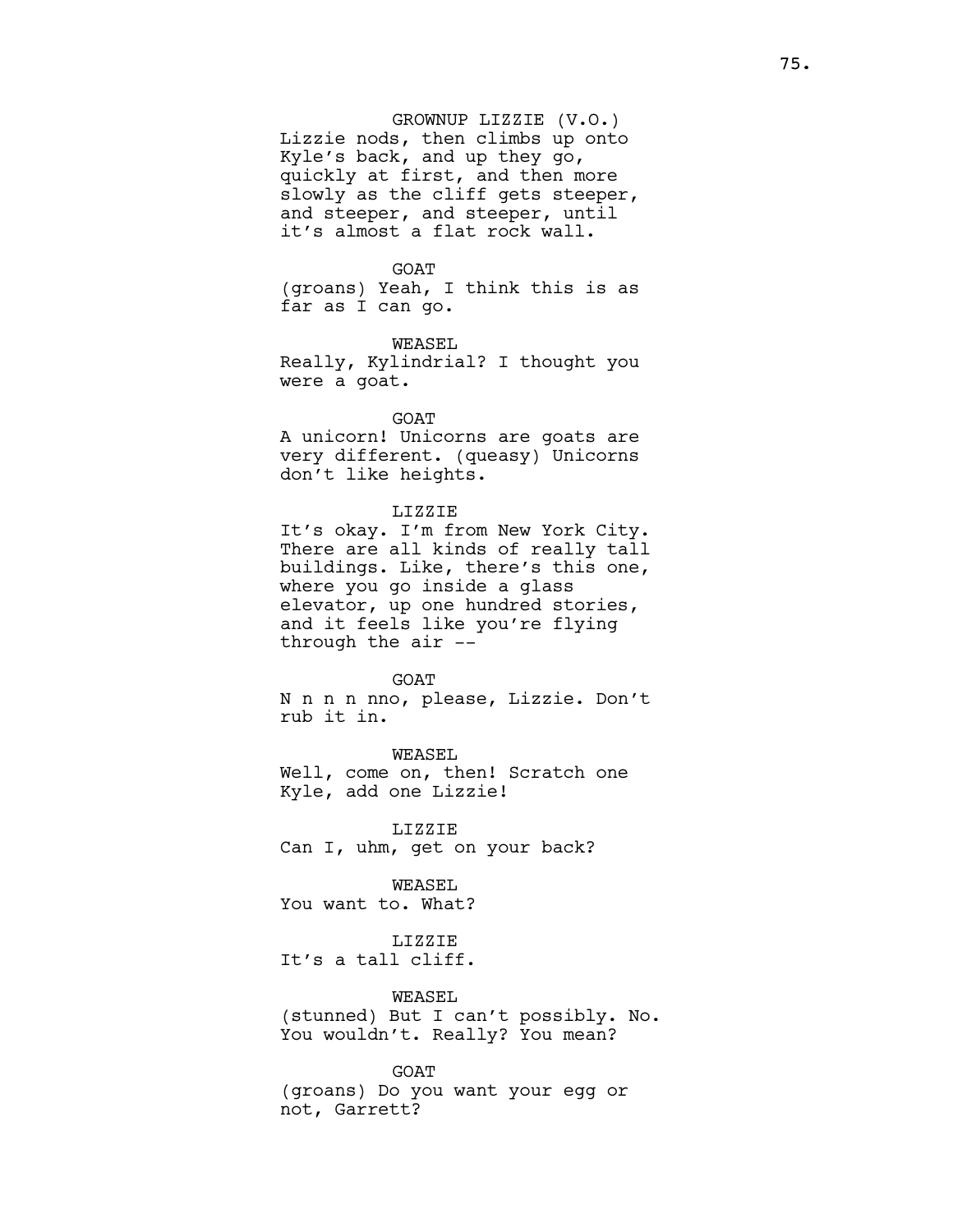WEASEL

Pah. Fine. I'll make you pay to clean my doublet for any human germs you leave behind, mind you.

LIZZIE

Thanks.

GROWNUP LIZZIE (V.O.) Lizzie climbs onto Garrett the Weasel's back, and up they go! The weasel is whip-fast, grabbing handhold after handhold, their feet a blur as they climb up, and up, and ... well, far enough up that even Lizzie who thinks she's okay with heights shouldn't be looking down.

LIZZIE Eeep! That's quite a drop!

WEASEL

(annoyed) Did you just look down? (shakes head) Rookie move!

GROWNUP LIZZIE (V.O.) They scurry further, up and up, so fast and so high Lizzie thinks the air must be getting thinner. Her lungs tighten, something that's not even gravity threatens to pull her down, but she closes her eyes and focuses on holding on to Weasel, and listening to their ridiculous song.

WEASEL

(sung, oddly) One foot, in front of the other, one foot, walk to your mother, one foot, don't make you smother, it's the only way t look down, or up, or sideways, don't look up down or sideways, if you want to be plastered into the peak you'll sneak a little peek, both otherwise, don't you look, tah-tatah!

GROWNUP LIZZIE (V.O.) And then, they're at the top.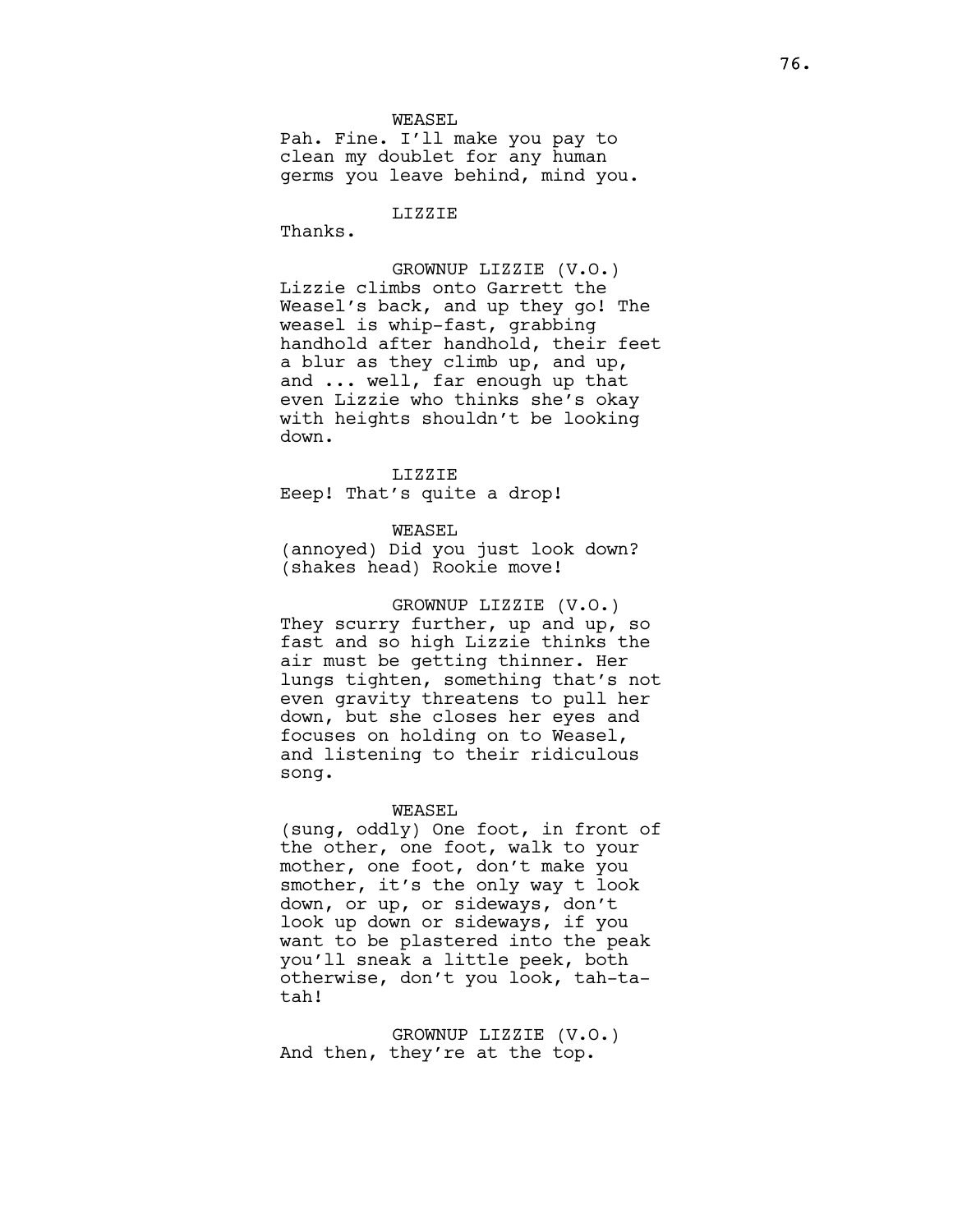WEASEL See? No big thing at all. Now just grab me an egg, and we'll be on our way.

GROWNUP LIZZIE (V.O.) Garrett nods toward a small cave, just past the cliff's edge. Inside, maybe a rock's throw from the entrance, is a nest, and inside the nest, a gigantic sparkly egg.

But that's not what catches Lizzie's attention.

LIZZIE Hey, um Garrett?

WEASEL

Yes, dear?

LIZZIE There are bones in front of the cave. LOTS of bones.

WEASEL Don't worry about those, love. Just, run along now, and grab me that egg. And don't forget the magic ring!

MUSIC - Ratchets up tension throughout the action.

GROWNUP LIZZIE (V.O.) Lizzie's not sure if it's courage, or stupidity, or not wanting to disappoint people, but she does just as the Weasel says, and honestly, not thinking about anything other than grabbing the egg makes it easier. Just one simple task. How hard could that be?

So. She climbs off of Garrett's shoulders and onto the rock outcropping. She slides on the ring of dodginess, then starts walking across the field of bones, finding Weasel's song stuck in her head. A pretty terrible song, it must be said, but it helps distract her from what's happening. At least a little bit.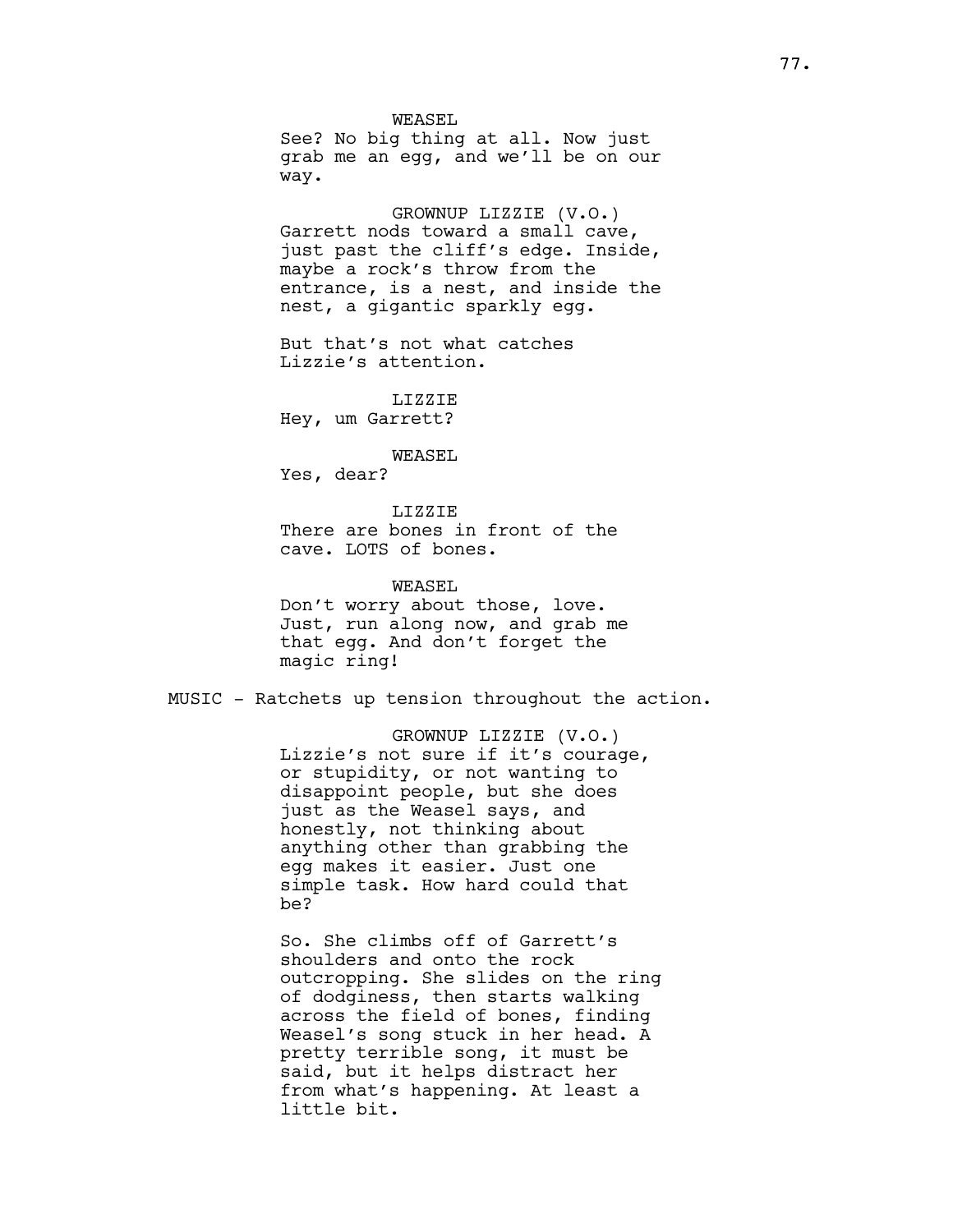LIZZIE (amping herself up) One foot, in front of the other... One front, don't make you smother...

FX - Crunch, Crunch! She steps on brittle bones!

LIZZIE (CONT'D)

Bones!

WEASEL AHEAD of you, Lizzie! AHEAD!

GROWNUP LIZZIE (V.O.) Suddenly Lizzie's seized with total, all encompassing panic. Like a spell cast upon her, she's rooted to the ground. She tries to calm down.

LIZZIE Nothing to see here... Nothing to see here... Just... B-b-b-bbones...

GROWNUP LIZZIE (V.O.) But it's not working!

GOAT (distant, bleating like mad) Hey! Heyyyyy! Heeeyyyyy!!

WEASEL

Oh, holy gnomes! Lizzie! Get out of there!

GROWNUP LIZZIE (V.O.) The sky above Lizzie turns black. For a moment, she thinks she's surrounded by thunderclouds. But it's something much scarier than that. It's a fully grown, angry, mother wyvern.

WYVERN

(bellowing shriek)

LIZZIE (V.O.)

Later, she thinks her brain must not have been working right, because instead of running away, she charge right into the cave, and right towards the gold-speckled wyvern egg.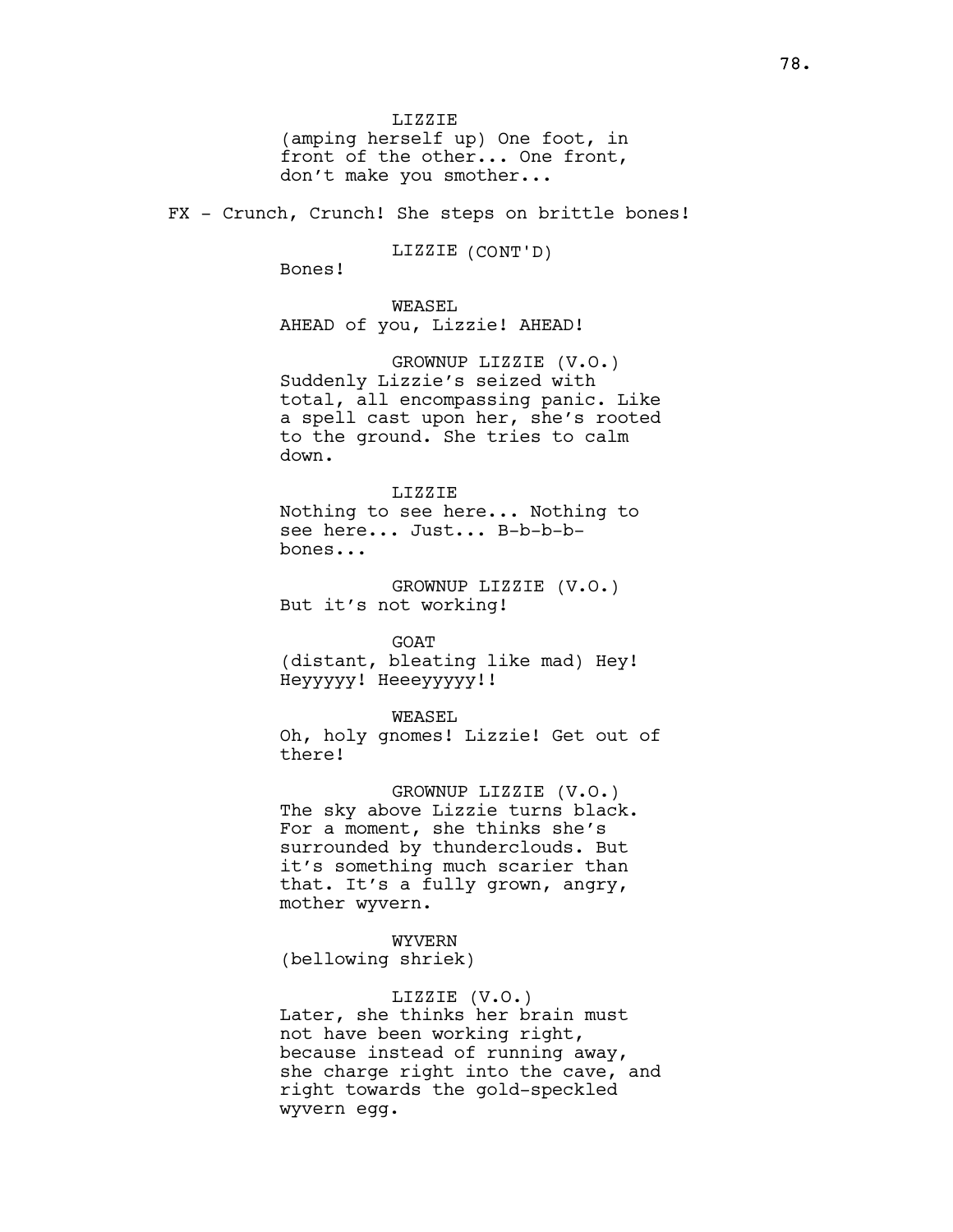(Howls!)

# GROWNUP LIZZIE (V.O.)

Was she still planning to steal it? She'll ask herself later. Certainly not, you can't steal an egg right in front of a mama. Maybe she just wanted to get a good look at it, after all, how often does one ever get to an up close look at a dragon's egg? So close you can touch it?

LIZZIE

Hi there, beautiful. Just, real quick.

GROWNUP LIZZIE (V.O.) But then a howl of hate from behind her reminds her of where she is. The Mama wyvern sticks her head into the opening of the cave... And yup, she looks like all those pictures of storybook dragons. Gigantic, hate-filled eyes and a beak like an eagle's but lined with ripping teeth. Lizzie keeps thinking... Do what Kyle said. Keep calm. Dodge into the darkness. But she's not doing a very good job keeping calm.

# LIZZIE

Hi there. I was just... checking on your egg... It's a nice egg. So big. You've cared for it so well. It's um... It's...

FX - Crack! Egg shell bursts.

LIZZIE (CONT'D) (surprised) It's cracking!

GROWNUP LIZZIE (V.O.) And then, just before her eyes, the shell cracks and out pops a little baby wyvern.

BABY WYVERN

(coos)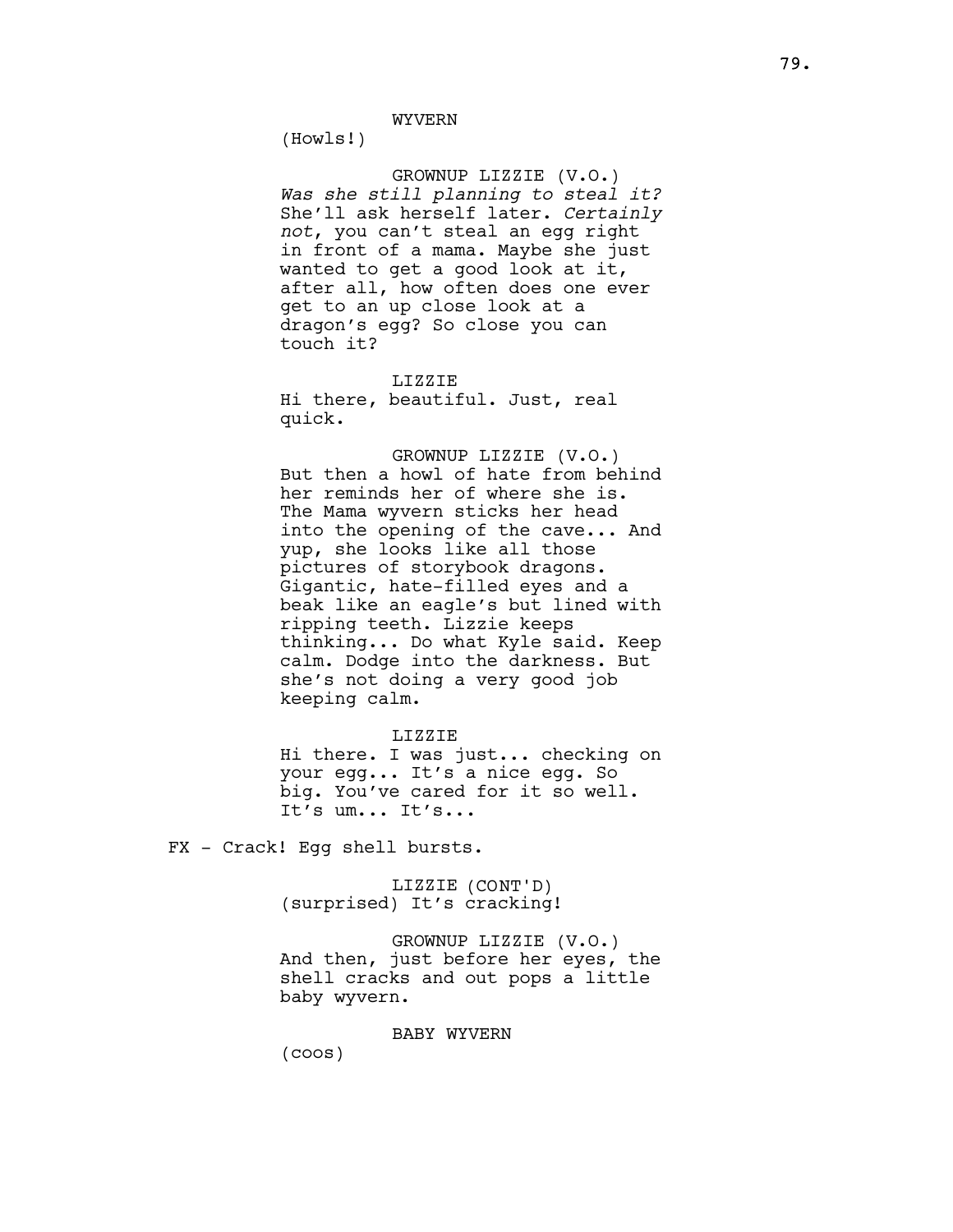GROWNUP LIZZIE (V.O.) The most impractical thing pops into Lizzie's head just then, the memory of seeing an iguana in a pet shop. The baby wyvern reminds her of that iguana, only... way bigger. As big as she is, in fact, maybe even bigger. It could probably kill her just as easily as the mama could, but the first thing it does, as it pops out its shell, is to coo at Lizzie, not kill her.

BABY WYVERN (coos affectionately)

#### LIZZIE

Hi, little guy.

# GROWNUP LIZZIE (V.O.)

The hate in the Mama wyvern's eyes only grows, but Lizzie realizes she's biding her time now, thinking about how to deal with the intruder without hurting her baby.

## LIZZIE

(to baby wyvern) Hey little buddy. Go to your mama, okay? She wants to meet you. I can't take care of you. I'm a human. I'm (gulp) Probably more likely to be your dinner.

GROWNUP LIZZIE (V.O.) Lizzie nudges the baby wyvern away from her, and towards its mama, and it makes a little sad coo as it goes. Mama's skin tenses, ready to kill, but the baby bought Lizzie the seconds she needs. Lizzie has a whole new sense of calmness and clarity, and now she sees something. There's a hole in the back of the cave. Now, there's just one thing left to do.

#### LIZZIE

You won't be needing this egg anymore, right buddy?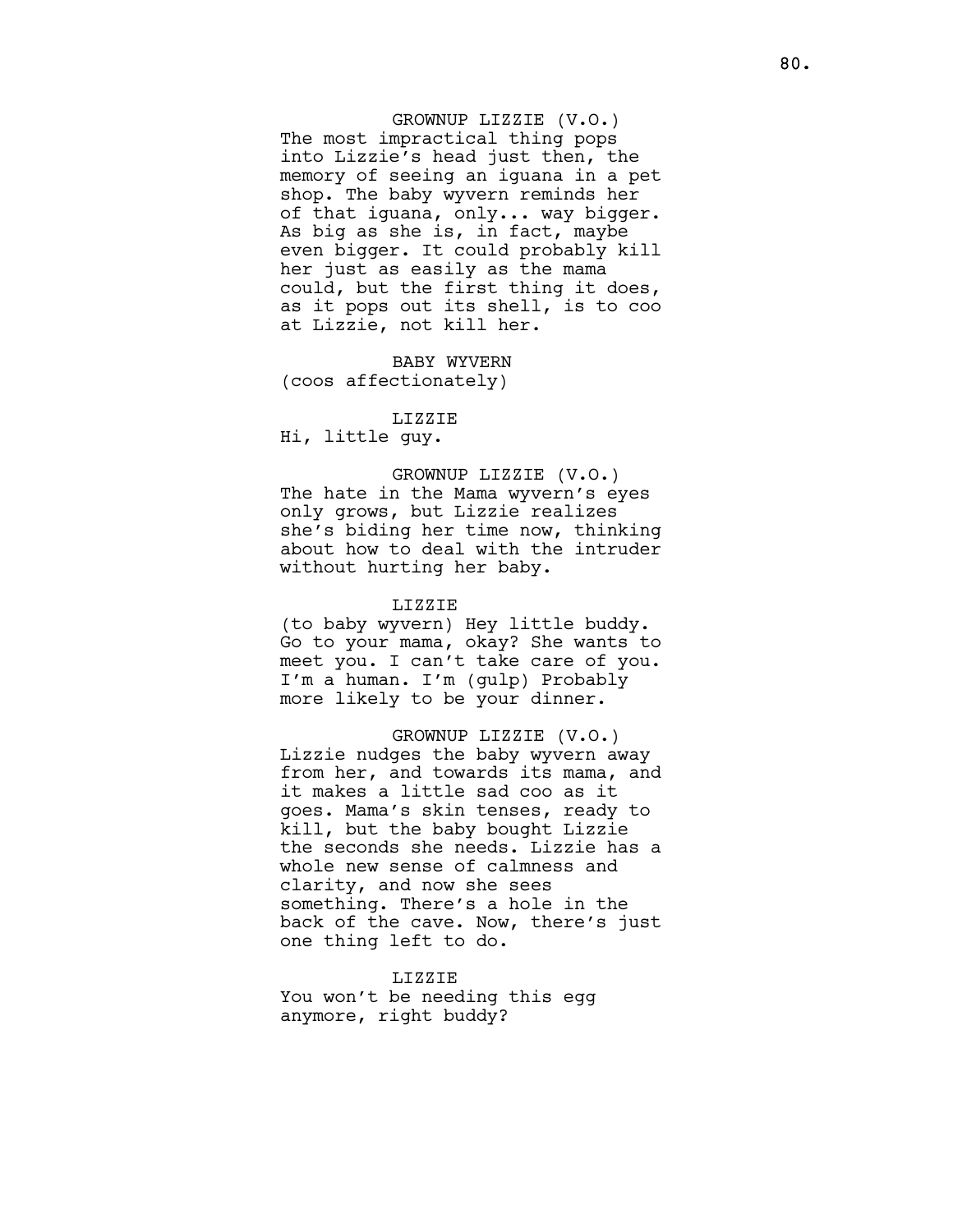# GROWNUP LIZZIE

The gall of that little girl! Lizzie fills her arms with as much of the wyvern egg shell as she can carry, then steps back calmly, ever so calmly, toward the escape hatch.

#### LIZZIE

Buh-byeee!!!

WYVERN (shrieks angrily)

# LIZZIE (V.O.)

Lizzie lunges for the hole, realizing that if she made any mistake she is wyvern grub, but, yes! She was right. It's not a deadend at all, but instead, a tunnel that leads deep, deep, into the mountain. Actually... it goes a little too deep, and a little too fast.

LIZZIE Wh, wha wha whwaaaooooooooooo!

# 26 INT. CAVERN INSIDE WYVERN MOUNTAIN 26

GROWNUP LIZZIE (V.O.) Lizzie's falling... faster and faster... banging off of walls, zipping down tunnels, flinging off the wall and then  $-$ 

LIZZIE

Waaa aaaah aaah!

GROWNUP LIZZIE (V.O.) The banging tunnels end and she's in free fall, like jumping out of an airplane it feels like, going faster, and faster, until...

WYVERN SONG (melodic, female vocal chorus)

LIZZIE

Huh?

GROWNUP LIZZIE (V.O.) The egg shells Lizzie's clutching in her arms begin to sing to her: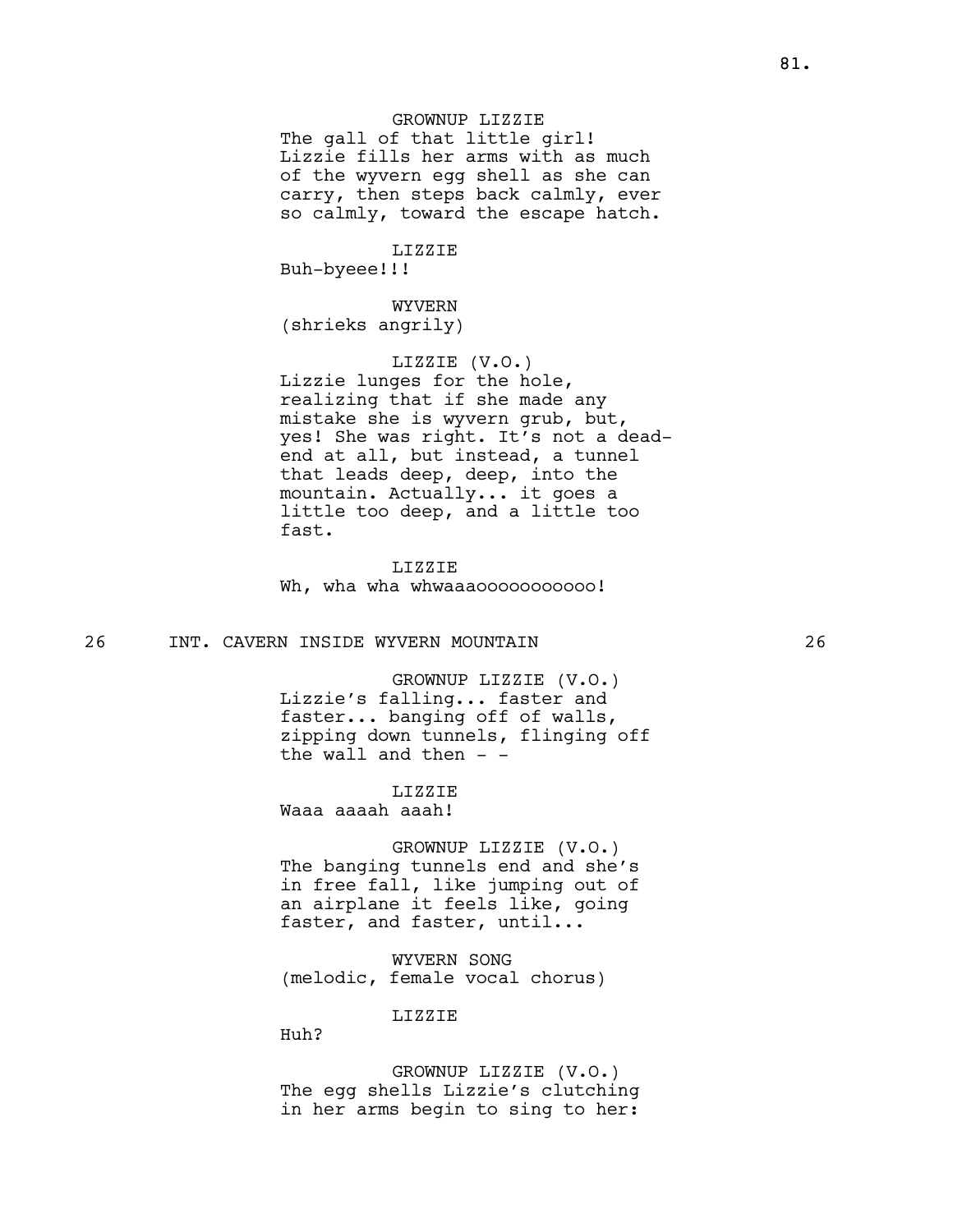WYVERN SONG (melodic chorus continues)

GROWNUP LIZZIE (V.O.) There is magic in the wyvern eggs, she knows it, and she looks inside her mind to imagine what it might be like. The image comes in a second. The mama wyvern. Her widespread wings. If only she had huge sprouted wings like that right now she'd  $-$ 

#### LIZZIE

(surprised) Wh- Wh- Whaaaaaaaaa !

GROWNUP LIZZIE (V.O.) A gust of magical wind lifts her up and slows her free fall, now, she slowly floats down, down, and --

SMACK! She crash lands rather roughly at the bottom of the cavern.

# LIZZIE

Ooofff!!

GROWNUP LIZZIE (V.O.) There's a little bit of a rough landing. But not nearly as rough as it could have been.

## LIZZIE

Ow. That... That hurt. Um... Now... Now what?! I escaped the angry mama wyvern, but now I'm stuck in the middle of a gigantic CAVE!

As she shouts 'cave' it echoes throughout.

LIZZIE (CONT'D) (moans) Ohhhh...

GROWNUP LIZZIE (V.O.) Lizzie has been a very courageous girl so far. She escaped her devious Great-Aunt, trolls, worgs, cockatrice, and wyvern. She realizes her Great-Uncle is a Warlock and determined to kill her in order to become more powerful. Her mom has deep and terrible secrets.

(MORE)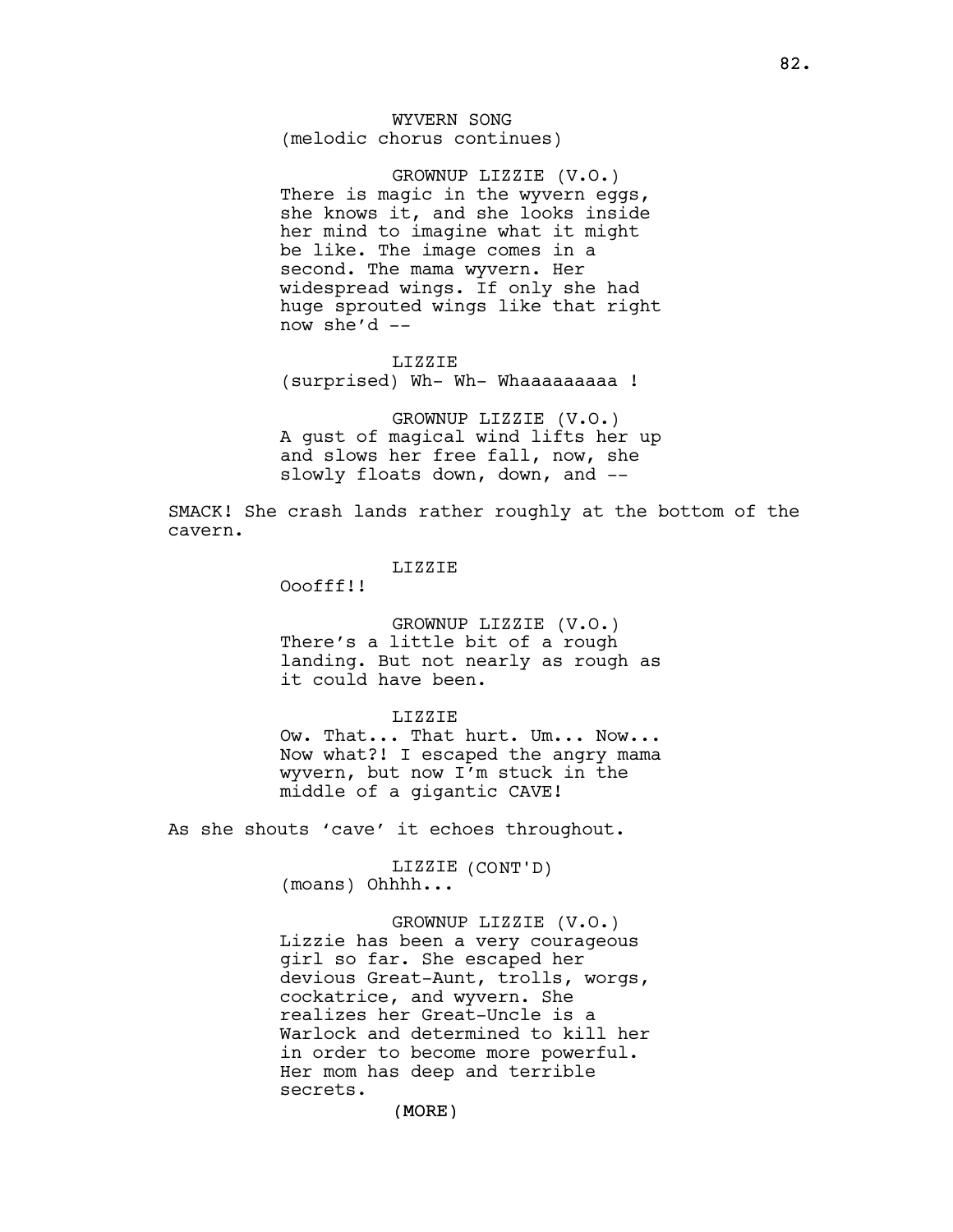GROWNUP LIZZIE (V.O.) (CONT'D) Now, Lizzie is in the bowels of a mountain so huge she can't even wrap her mind around how big it is. And it is dark, so dark here. It's from the darkness, that she feels it, the thing that eats away at her courage. There's a monster in the darkness out there, and it's called fear.

Lizzie's FEAR becomes animated, like monstrous spirits. They make ticking, insect-like hissing noises, interspersed with verbalizations of her deepest fears.

#### FEAR

(hisss hissss hisss) You'll never get out... You mom doesn't really love you... You're a bad girl... You'll be stuck here forever... The dragon will come and eat you... Carlow will take over the whole world...

## LIZZIE

(being as brave as she can be) Stay... Stay away! Whatever you are! Stay away! I'll... I'll um... I'm... (not really believing it) I'm not afraid of you...

#### FEAR

Yes... You are... (giggle, cackle, delighted) Gnaw you up, gnaw on you like a bone. Fear will eat you the farther you are from home... (giggling, cackling, then reverts to verbalizing her deepest fears)

It's your fault they took away daddy. You shouldn't have told the woman at school where he was from. You're a bad daughter. BAD! That's why they came and took him. Took big sister too because you were mean to her. You'll never see her again. You'll be forgotten about, alone, forever...

GROWNUP LIZZIE (V.O.) The fear keeps trying to get into me, and it's starting to win, when the strangest thing happens.

BLING! Of a cell phone.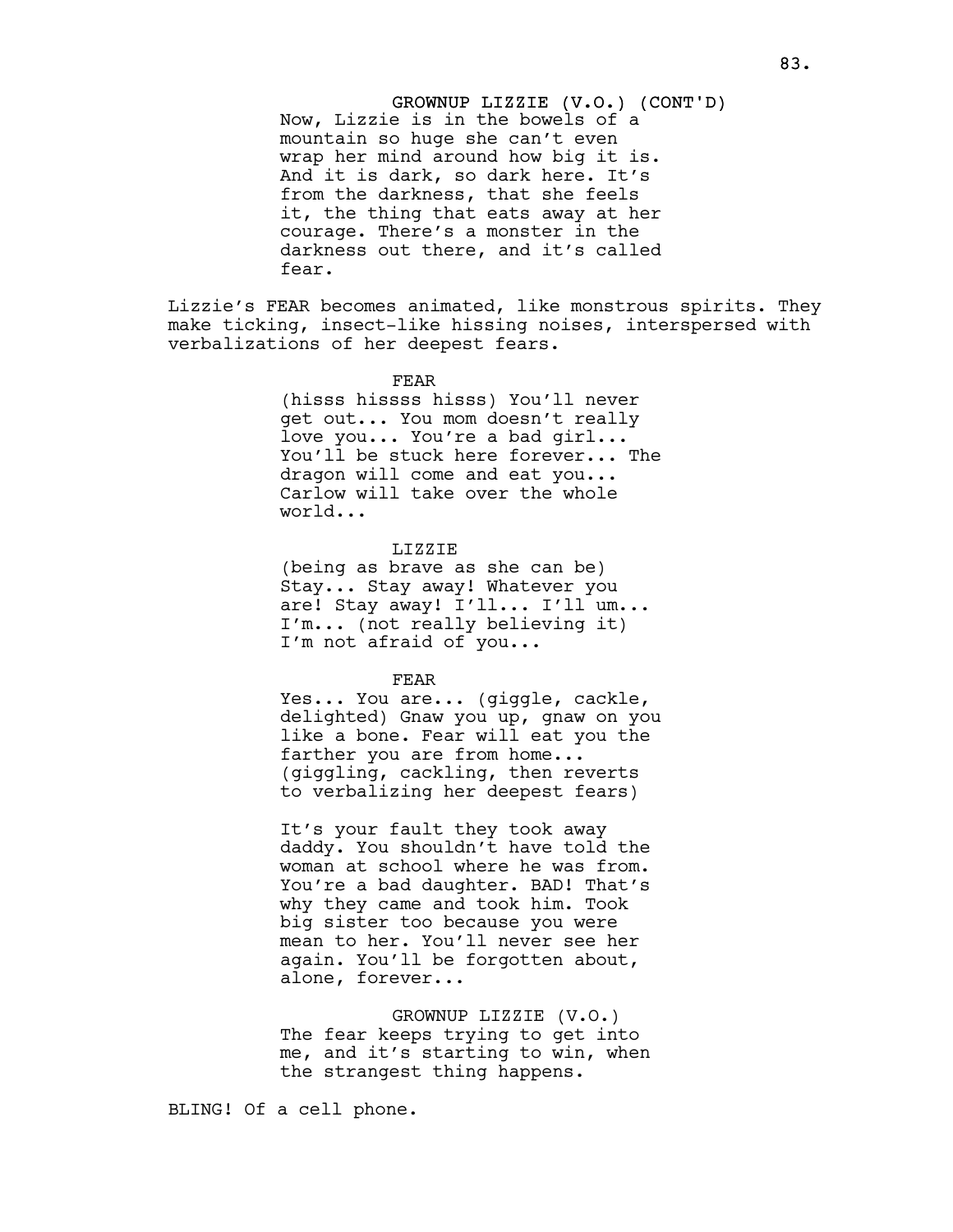LIZZIE My. What? My cell phone?

GROWNUP LIZZIE (V.O.) Lizzie digs into her pocket. Sure enough, it's the cell phone her mom left with her. She forgot she had it, but now, she looks down incredulous, and sees that her mother has send her a text message.

## CHERIE

Remember what I told you, Lizzie.

GROWNUP LIZZIE (V.O.) Remember what I told you? What could her mother possibly mean? And how is she sending text messages to a cavern in the deepest darkest mountain in Fae, when the phone didn't even work at their family's house in the real world.

BLING! Cell phone buzzes again.

CHERIE Don't panic, Lizzie. Take deep breaths.

GROWNUP LIZZIE (V.O.) Lizzie realizes that the phone is not on. The screen is cracked and the battery is dead. But somehow...

LIZZIE Okay. Don't think too hard. Just do what she told you. Don't panic. And take deep breaths. (she inhales)

CHERIE

Good. In.

FEAR (grunts) What are you doing?! Be afraid. Be afraid!

CHERIE

And out.

LIZZIE (breathes out) One... (breathes in)

**CHERIE** 

In. And out.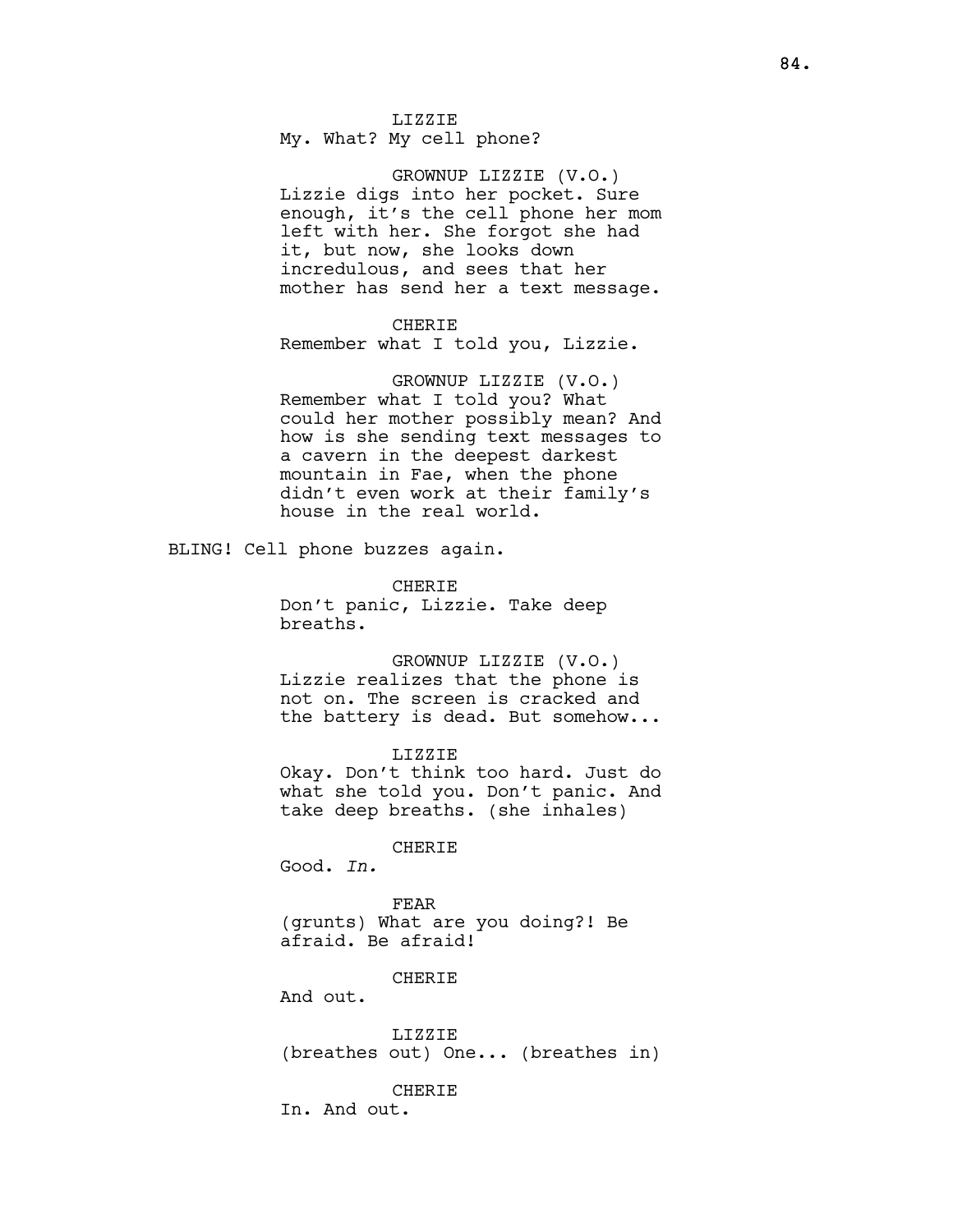LIZZIE (breathes out) CHERIE Two. LIZZIE (breathes in) CHERIE And out. LIZZIE (breathes out) FEAR This won't work, you're being stupid. You're wasting time! You should be looking for a way out, but, hahahaha!! You'll never find one! CHERIE Three. FEAR No... no... no!! You can't beat us that easily! You can't! You can't! LIZZIE (breathes in) CHERIE And out. LIZZIE (breathes out) FEAR (squeal in horror as Lizzie beats them) CHERIE See, now isn't that better? GROWNUP LIZZIE (V.O.) Lizzie opens her eyes, and sure enough. Things \*are\* better. In fact... LIZZIE There's light in here now. It's coming from... (looks around) Me?!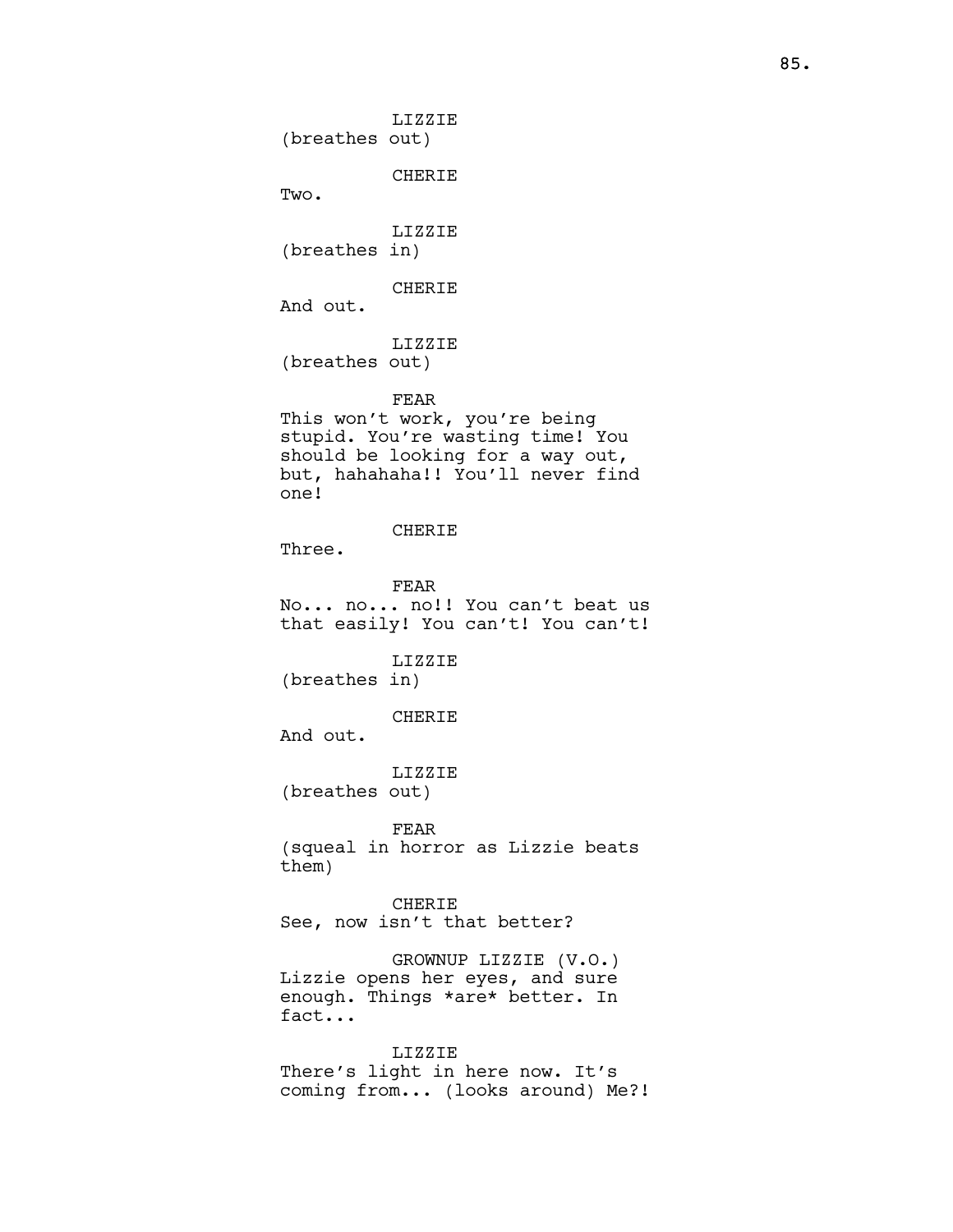# GROWNUP LIZZIE (V.O.)

To her wondrous delight, Lizzie looks down to the palm of her hand. She put the cell phone down and now she holds something much more wonderful. A pool of moonlight!

## LIZZIE

(in pure awe) wwwooooooowwwwww!!!

GROWNUP LIZZIE (V.O.) She stares at this magical wonder. Tips her hand, just so, to see what happens.

LIZZIE Oh! The water tips with it! Don't spill!

GROWNUP LIZZIE (V.O.) If she keeps her palm steady, she can see the room around her, and then, another wonder overcomes her: the cave she's in lights up red like the sunset -- but no!! Then it's glowing purple as sunset, into the blue of the fullest night sky, glimmering with stars and streetlights, then pouring Red! Red like morning, all over again! The walls are pulsing like the beat of a heart. Her Heart!

An ambient, thrumming musical landscape, vibing with the beat of a human heart, overwhelms us. Lizzie is in the HEARTSTONE cave, the literal heart of this magical mountain.

> LIZZIE (in awe) It's amazing.

## GROWNUP LIZZIE (V.O.)

Lizzie will soon learn this amazing gem that bulges out of every part of the cavern is called heartstone, and no wonder why. It throbs, and shimmers like the beating of the human heart, pulsing with color, throbbing with energy. And as she stares it, agape, a curious thought tickles the back of her mind. Surely, such a treasure, so beautiful it nearly makes her faint, would --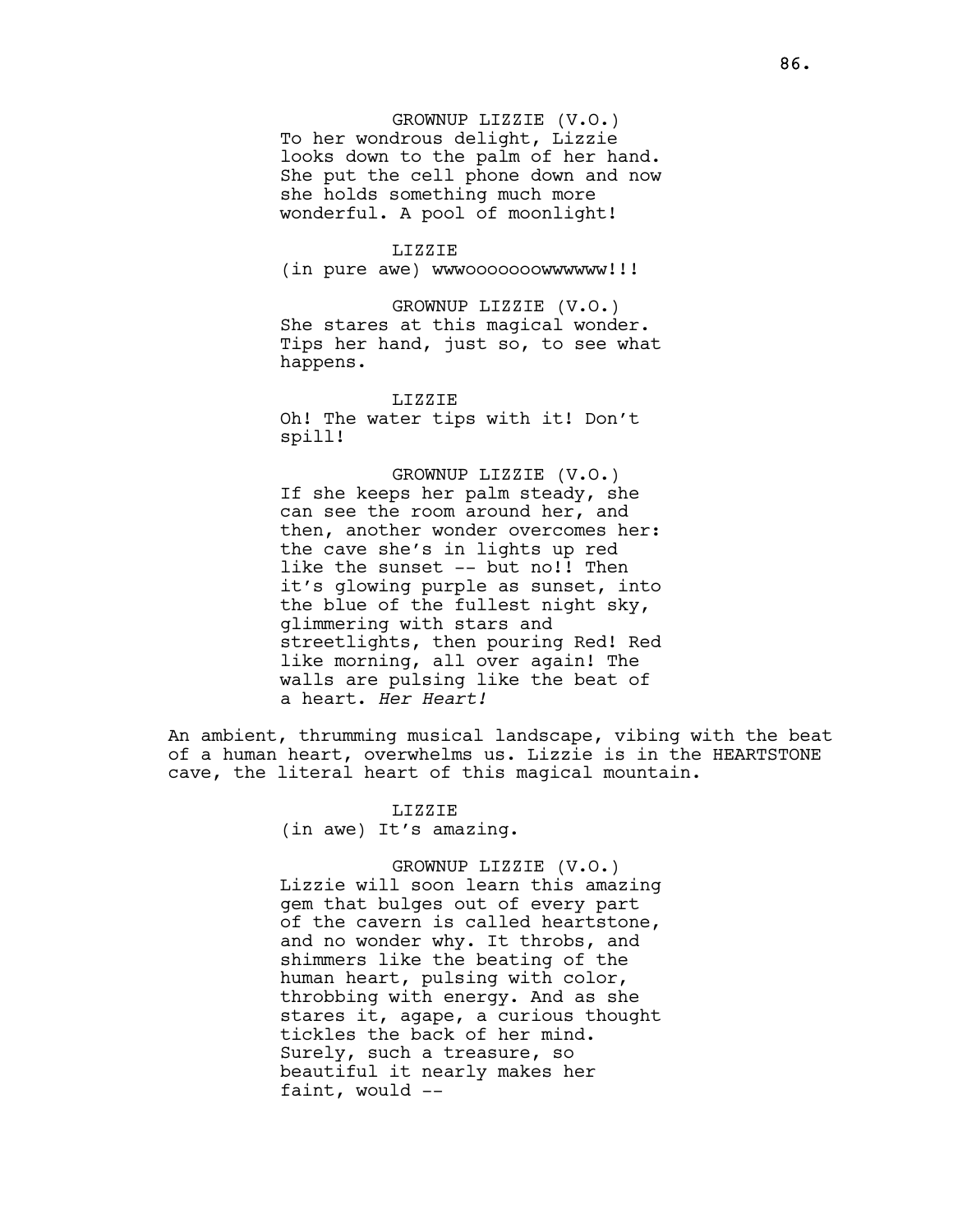GROWNUP LIZZIE (V.O.) -- Attract company!

FX - Tink! Tink! Tink! The mining pauses for a little bit and we hear a crrrruuunnncccchhh! as a distant GNOME miner pulls forth a great chunk of ore and starts rummaging through it.

> GNOME (off, evaluating his find) Hmmm... Nope... Not you... Mahhhh! Keep working!

FX - Tink! Tink! Tink! Rip! The gnome knocks off chunks of ore and thumbs through, looking for something and not finding.

# 27 INT. DEEPER IN THE CAVERN, WYVERN MOUNTAIN 27

GROWNUP LIZZIE (V.O.) Lizzie's not alone in the caves, and the idea gives her hope, not fear, since she doubts she could ever find her way out of this place by herself. So. She follows the light from her palm down a windy passageway towards the sound of the miner. Whoever they are, they're quite determined to find... something...

GNOME (annoyed) Not fit for adorning a skunk's tail! (chucks a block of stone)

LIZZIE

Hello?!

GNOME (completely shocked) Aaiiii!!!!

## LIZZIE

Oh, sorry!

GNOME

(MORE) Beee jeee jeee jeee jeeee what the who the how the what you. YOU?! Who/what/where/when/why by Mother-Hubbard are you!!! ...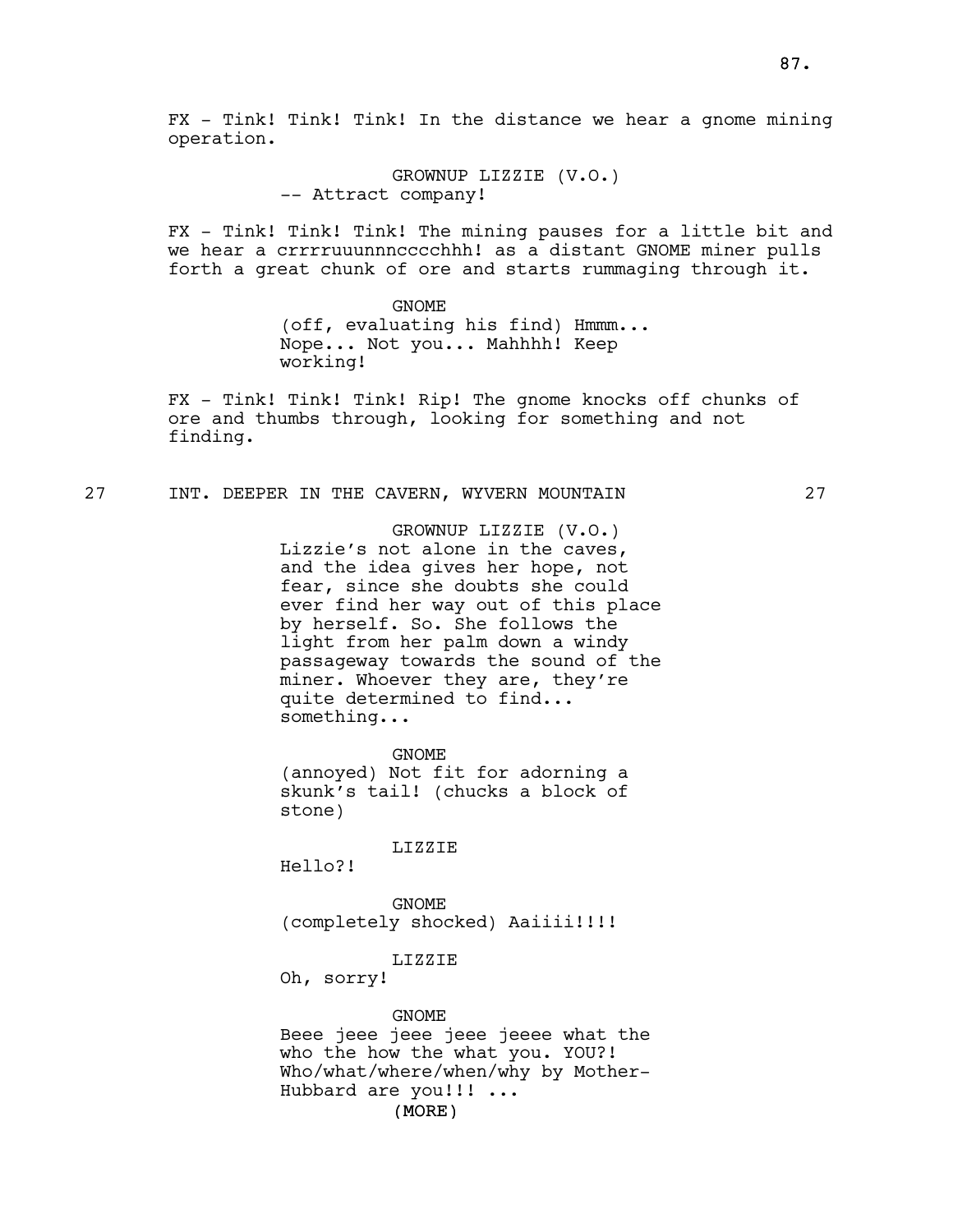# GNOME (CONT'D) (blinks) Can you put down that light?! You're blinding me!!!

LIZZIE Oh, sorry. Here, let my close my hands.

FX of "Brightness" of the moon globe going down a bit.

## GNOME

Much better... Ow... my poor eyes... Now I can see what kind of rude creature goes about sneaking up on gnomes in the dark... Let me get a look at you... (surprised) No! My eyes must be fooling me, there's no way. There's absolutely no... (blinks) By golly my eyes must be fooling me... Because I'd say, sure as Gilgamesh's hammer, you sure do look like a human.

LIZZIE

I am.

GNOME

(laughs heartily) No you're not! That's completely impossible! Come on, now! Shapeshift back into whatever your real form is!

LIZZIE

This \*IS\* my real form!

GNOME Tricky little devil, aren't you! I'll just twist your ear here and --

LIZZIE

Owww!!

# GNOME

Huh, well the ol' twist of the ear should work on nearly any magical beast. Now you have me all confused. If you aren't a shapeshifter, what can you possibly be?

LIZZIE

A HUMAN!!!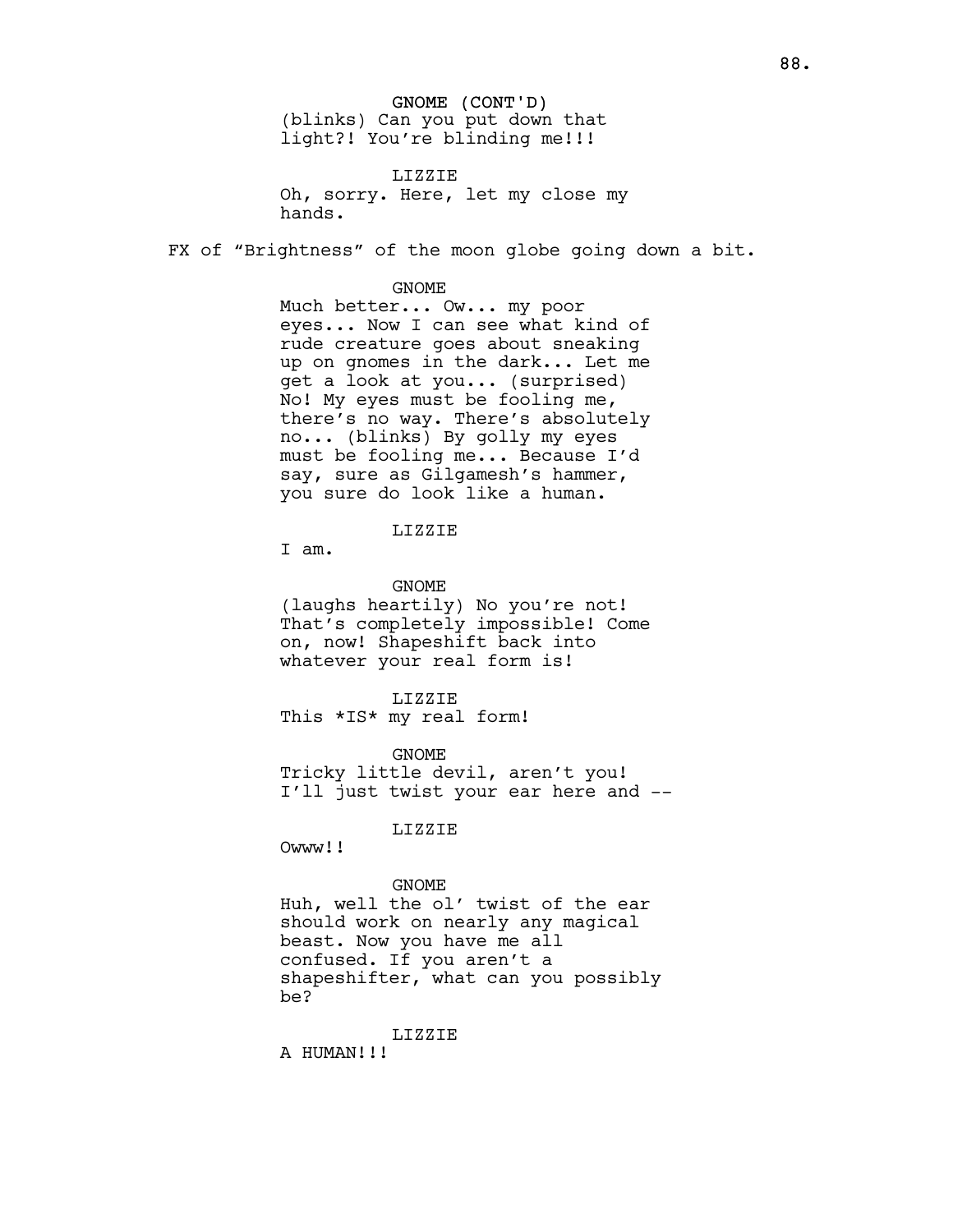But I already told you, that's impossible!

#### LIZZIE

Listen, you, I have been in Fae for only a day -- or two? -- now, and I can tell you, things that are impossible happen here all the time!

# GNOME

(considers) You have a point. So, pray tell, how does a human -- a human CHILD, no less -- end up in the bowels of Celeste's Peak, right smack in the middle of a gnome mining operation?

# LIZZIE

I was running from a Wyvern.

# GNOME

(raises eyebrow) A wyvern? You mean Old Celeste?

LIZZIE Maybe? No one told me her name.

#### GNOME

She's the meanest, touchiest wyvern any gnome has ever seen, and you believe me, we Gnomes have seen us a goodly share of wyverns in our day. You mean to tell me... you encountered Celeste, and you lived to tell the tale? What praytell were you up to?

## LIZZIE

I was trying to steal her egg.

This about knocks the Gnome on his ass.

# GNOME

No. No way. You've got to be. No... (shaking head) I can't believe it.

# LIZZIE

You better believe it, because I got away with most of the shell.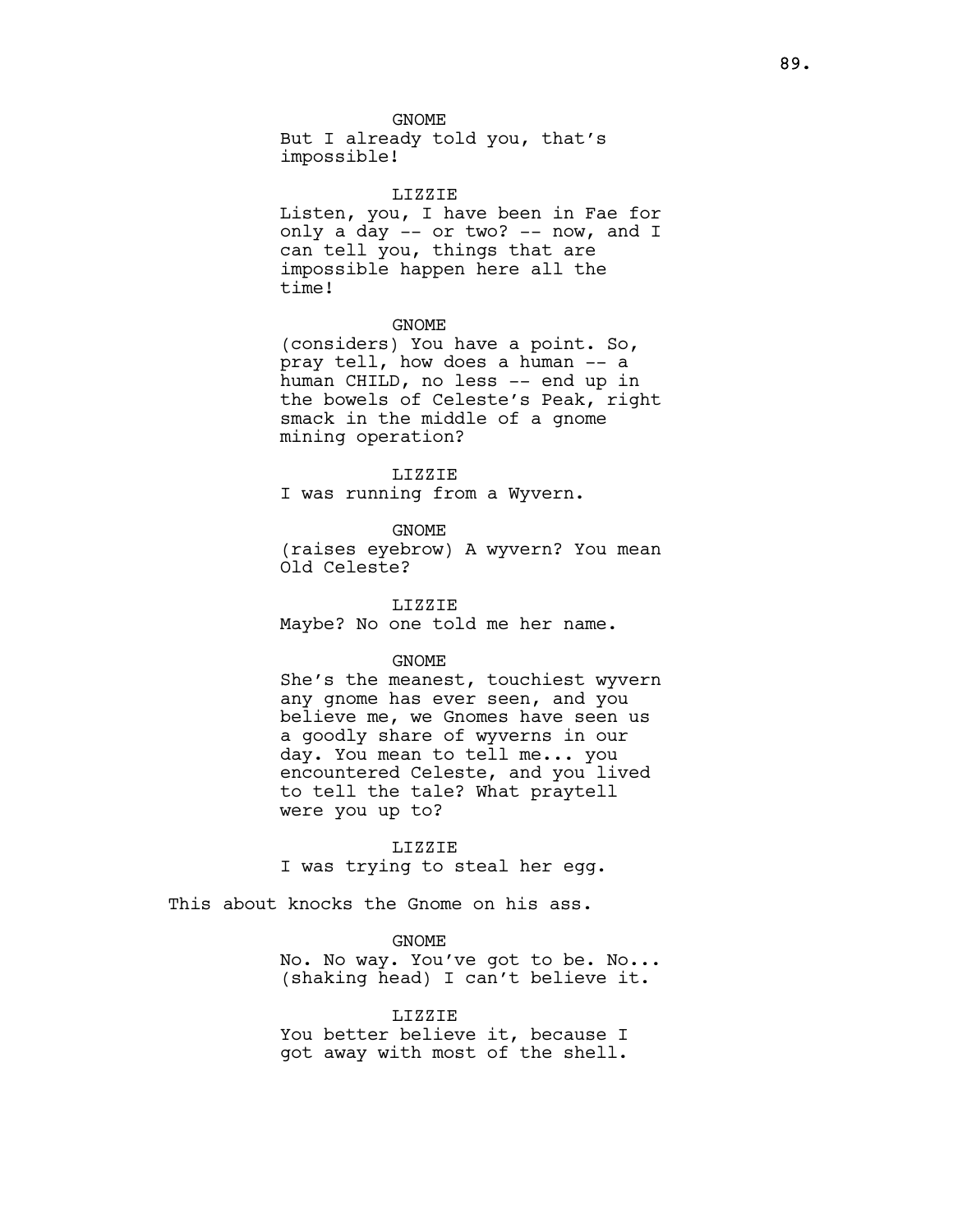Nawwww- naw naw naw naw naww you're pulling my tail, lass!

LIZZIE Am not! Look, I uh, even still have part of it with me.

GROWNUP LIZZIE (V.O.) Lizzie left most of the shell back in the heartstone cavern, but she has a chunk of shell the size of hand that's enough to prove what she needs to prove.

Gnome evaluates the wyvern shell shard.

#### GNOME

You know what just little fraction of shell is worth? (laughs) And you say you've got more? By golly you could buy half this mountain, and the next one besides!

## LIZZIE

I should hope so! It wasn't exactly easy to get.

#### GNOME

Indeed! And any fool dumb enough to enter a wyvern nest usually ends up as a pile of ash! (chuckles) Waltzing around she goes, stealing egg shells from Old Celeste... You best hold that close to your chest, lass, and don't you go showing it around to anyone who asks for a look. (shakes head) Well, human child with no business being in the deep inside of the mountain, I've got myself gems to find, and palavering with you isn't helping me meet the quota, so if you'll excuse me --

LIZZIE

Hold on.

# GNOME

Hm?

LIZZIE I'm lost down here. Can you help me get out?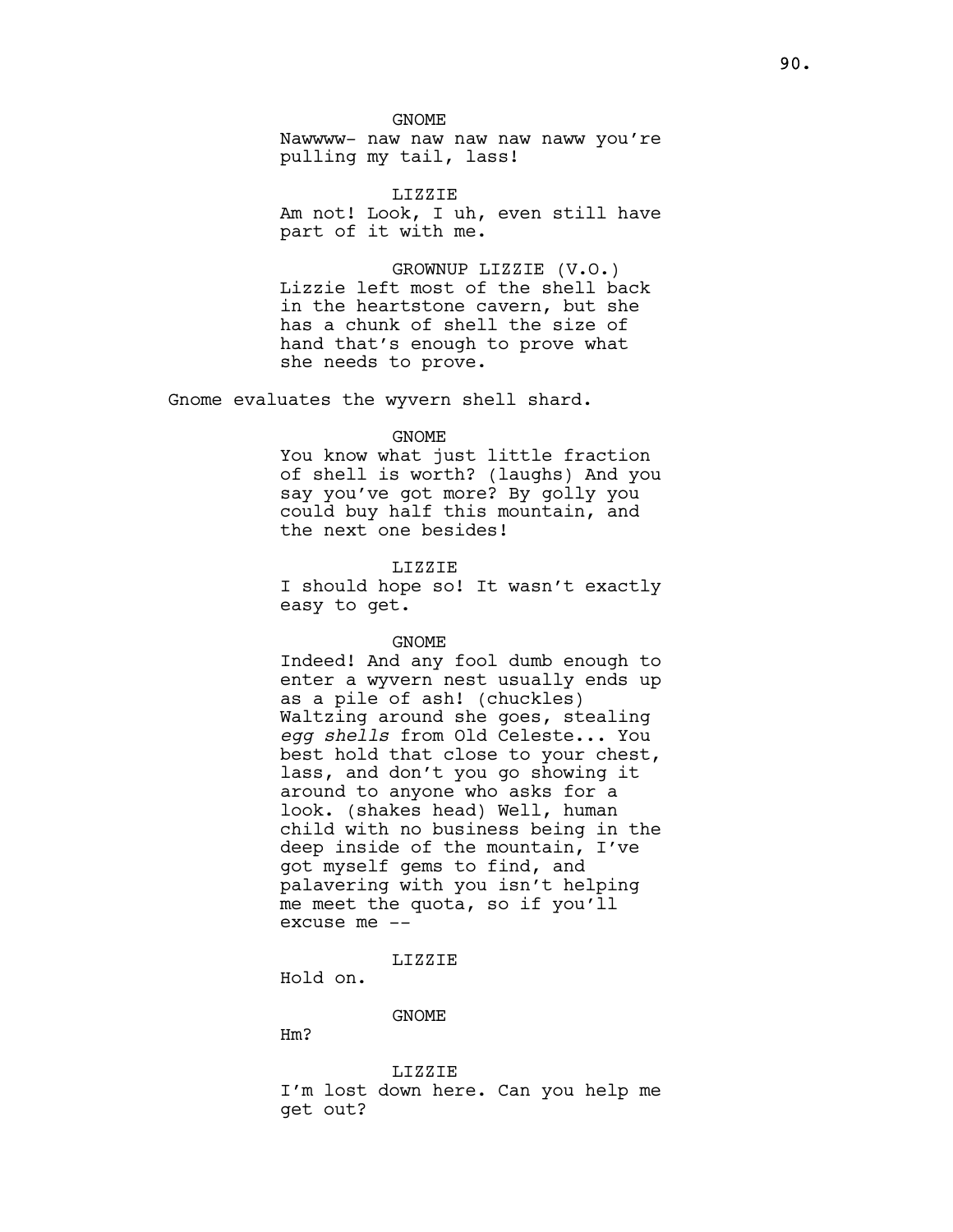(raises eyebrow) You mean to say you don't ...? (beat, then starts laughing) Of course you don't know how to get out! You don't (bellows in laughter) You don't know all the rivers. Oh... oh yes that's rich...

#### LIZZIE

Can you help me? Please?

# GNOME

I would love to, lass, but like I said, I've got a job to do --

# LIZZIE

You can keep that chunk of wyvern shell.

## GNOME

(stunned) Naw, don't tempt a gnome with something like that.

#### LIZZIE

It won't do me any good if I can't get out of here!

#### GNOME

No, I couldn't do that... Nope nope nope... But tell you what, you might be able to help me with something, and then I could maybe repay you with helping you back.

## LIZZIE

(mumbles) Oh that worked really great for me before.

# GNOME

What's that?

## LIZZIE

Okay, sure, I guess. What do you need?

GNOME See all these? These are just rocks to me.

LIZZIE "Rocks" ?!?!! Those are diamonds!

#### GNOME

That's what I said.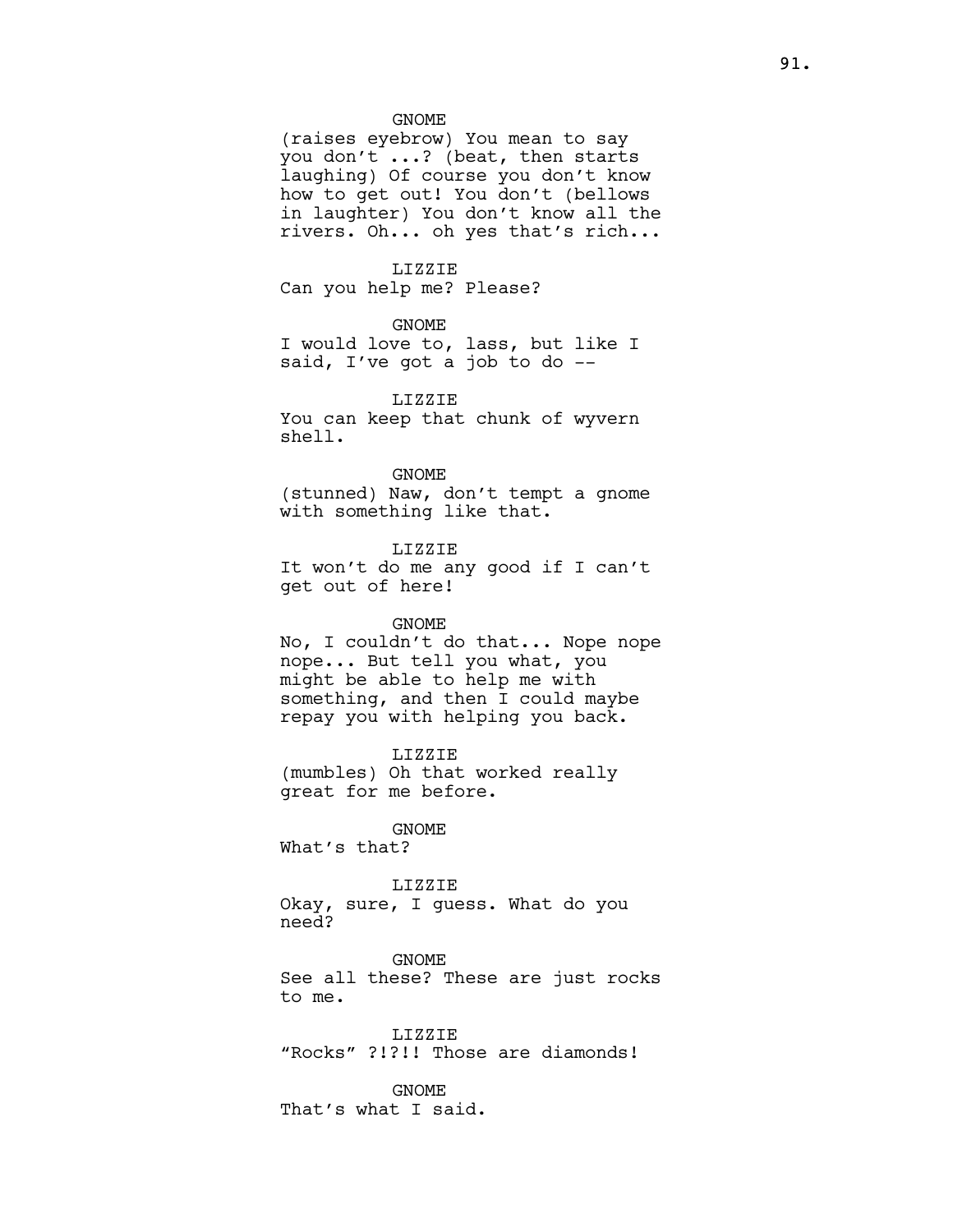They're worth a fortune in my world!

GNOME Your world doesn't do me much good, does it now? Nope, what I've been looking for - See it's on this old map.

LIZZIE I can't see it. It's too dark.

GNOME

Oh, right, hey. Let me get my goggles on, then you can use that light of yours without blinding me.

LIZZIE

Okay...

Gnome rummages through a rucksack, finds goggles, puts them on.

GNOME

That's better. Okay. Go ahead and open your hands. Take a look at the map.

GROWNUP LIZZIE (V.O.) The gnome lays out a great treasure map, stained brown, with crinkling edges, dragon pictures on the side, skulls and crossbones -- all the things you'd expect to see.

Gnome lays out an old treasure map for Lizzie. MAGIC tune, under, as Gnome goes over the map description.

#### GNOME

So you see here, this is roughly where we are, about 3 tocks widdershins from the river of dreams, which flows from the south side of the river to the north, downstream to the sea of folly out near the giant kingdom. This mountain has always been a favorite of wyverns which is a sure sign that there's heartstone buried in it. Heartstone gives off its own heat -- like a beating heart, you understand?

(MORE)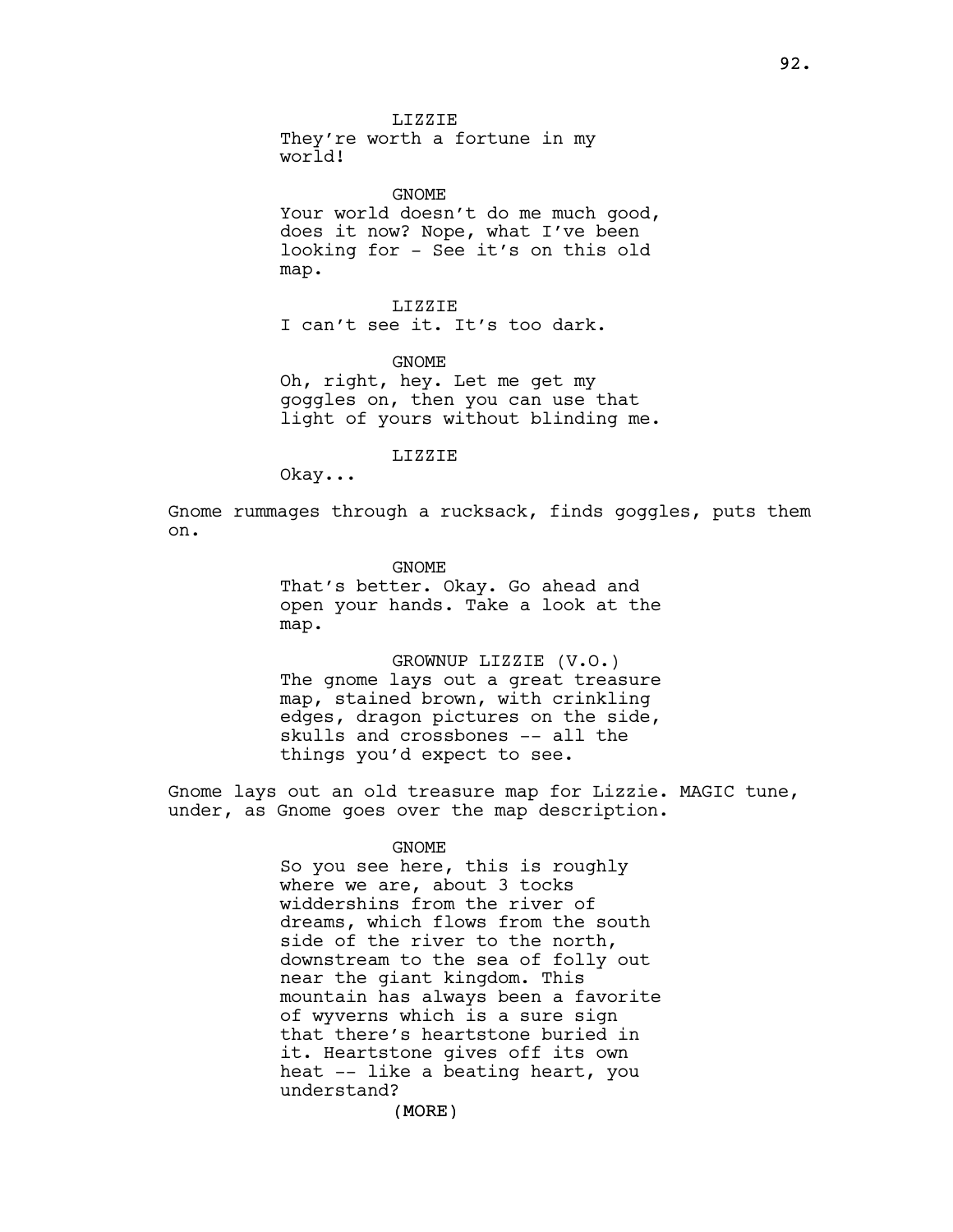# GNOME (CONT'D)

That's why it's called what it is - and wyverns and other serpents like to congregate near it to warm themselves up. So there must be some in this mountain, but it's hard to dig into the mountain too close to old Celeste's cave... She's torched at least a hundred gnomes in her time, and eaten at least that many, probably more. No other gnomes will mine this mountain, but not me! I'm not scared of Celeste. (chuckles) Okay, well I'm plenty scared, but I found a path through the river down here, you see? I come across in there, and from there I've carved across here, there, there, there and --

LIZZIE

Hey, Mr. Gnome.

GNOME

Yes?

LIZZIE I know where the Heartstone is.

GNOME

You. You what?

## LIZZIE

It's right around the corner, in fact it's where I left the rest of this Wyvern shell. The walls were filled with gems that shone from within, like the beating of a heart. Does that sound like what you're looking for?

#### GNOME

(in awe) My goodness, child, you are the luckiest thing that's ever happened to this old gnome. Show me, please!

LIZZIE Yeah, just this way.

# 28 INT. HEARTSTONE CAVERN, WYVERN MOUNTAIN 28

MUSIC - Playful, ala "In the Hall of the Mountain King"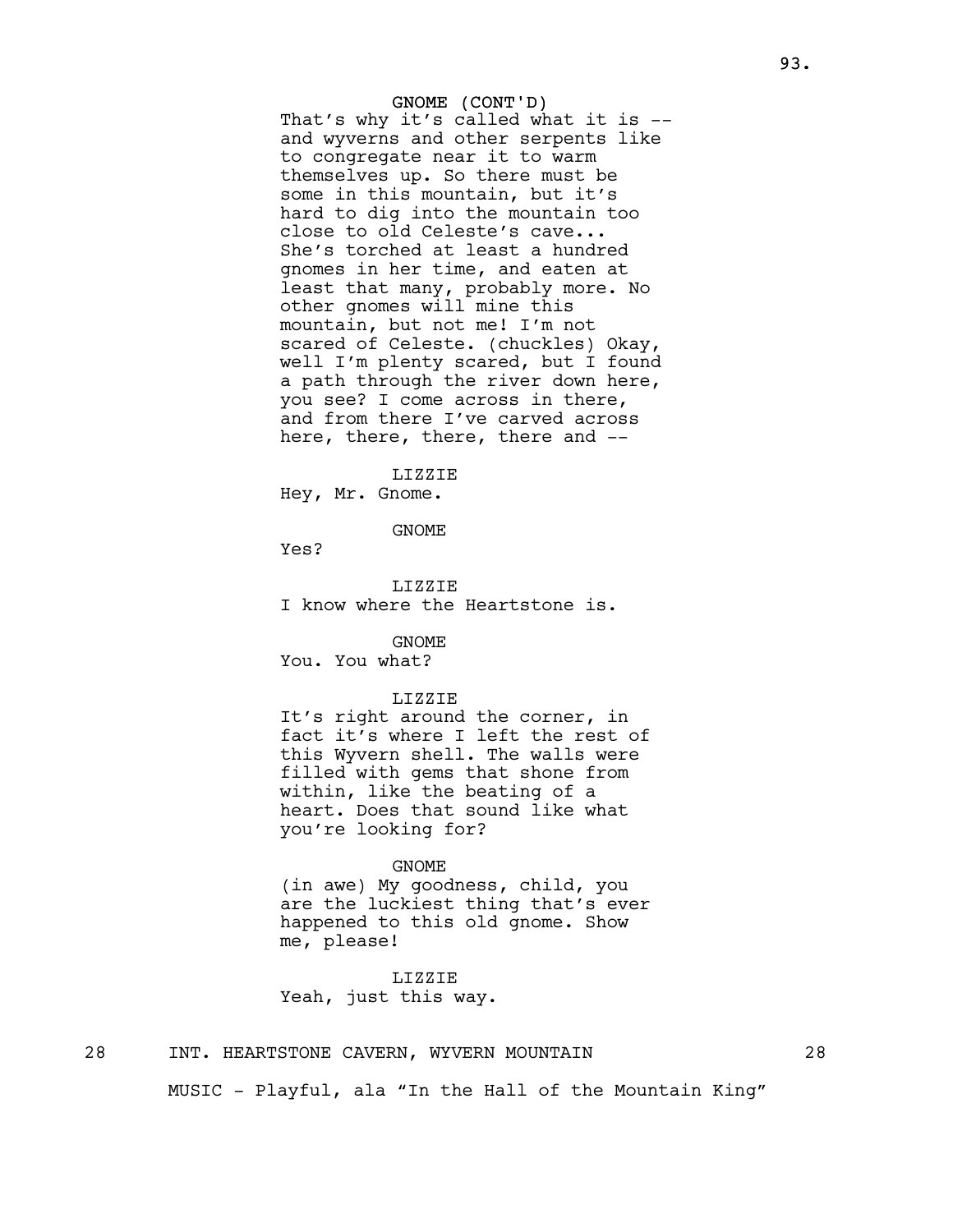GROWNUP LIZZIE (V.O.) Lizzie retraces her steps to where she tumbled through the cave. And sure enough, the gnome's eyes light up with wonder. GNOME Heartstone! Pure! Heartstone! (doubling over in delight) Heartstone! Everywhere! Hooray! Hooo ray ray ray ray!! He calls out, and his voice echoes throughout the chamber. LIZZIE Now just you remember, Mr. Gnome! You told me you would lead me out of here. GNOME Right! Yes! Just that! Of course! Alright. Let's get started. Do you need a bag of handiness for that shell of yours? LIZZIE A what? GNOME It's a bag that's bigger on the inside than it looks on the outside. It sure is handy, hence the name. Here. Gnome chucks her a bag. LIZZIE Thanks. GNOME Thank YOU, Little Lass, you just made my fortune. Oh, what is ol' Alpheus gonna say when he sees what I've come up with now -- (cackling happily) Just one little strike and

Keeerrrrrr chunk!

--

GROWNUP LIZZIE (V.O.) The gnome's pickax bites into the vein of heartstone, but things don't go the way he thinks they should.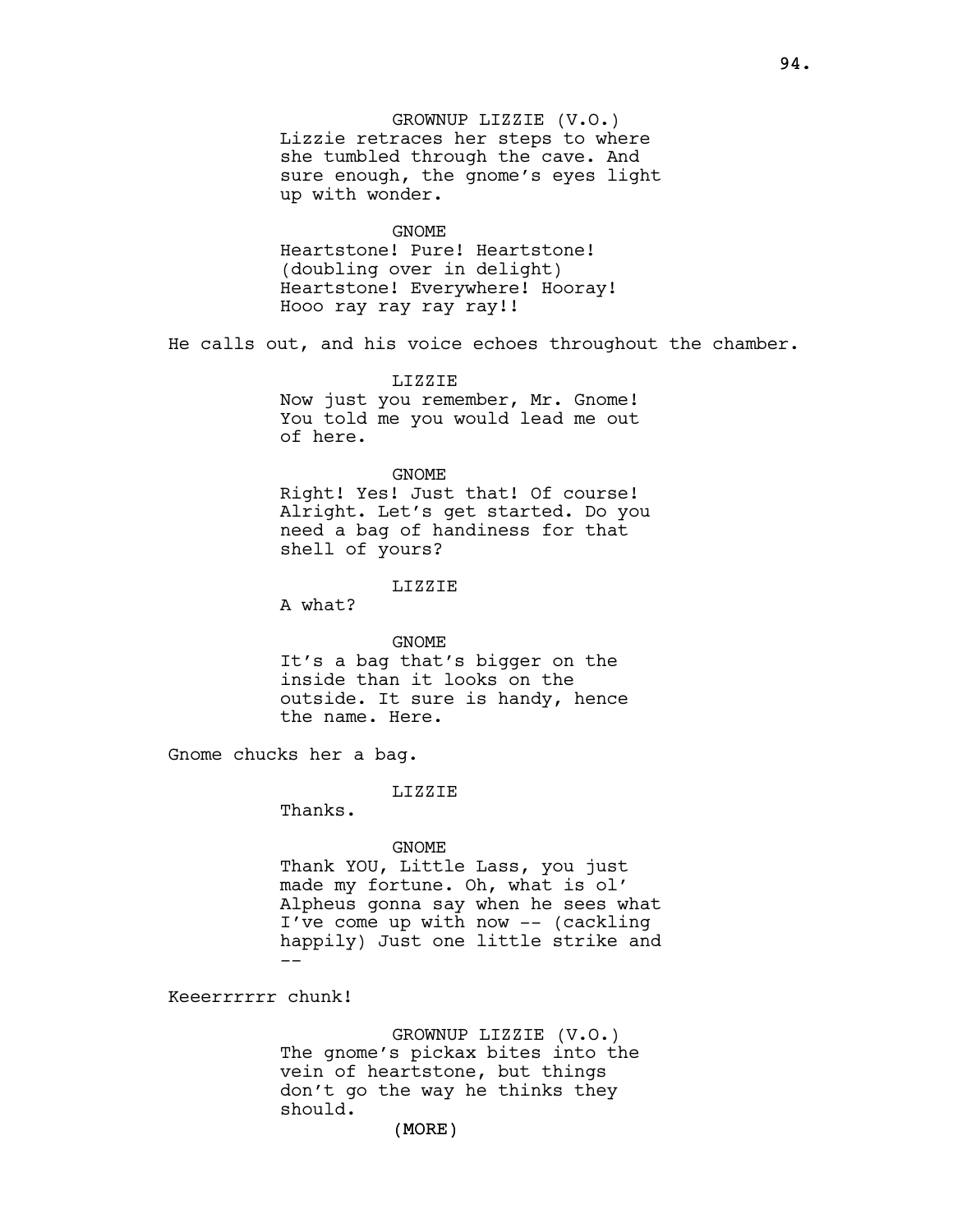GROWNUP LIZZIE (V.O.) (CONT'D) Or at least, Lizzie imagines this is now how he wants things to be. Because the vein immediately shatters into a million pieces, and heartstone gems start raining down upon them, and raining... and raining... And they soon both realize it's not going to stop.

A mist of pitter, pattering, shattering glass. The whole mountain starts to shake!

> GNOME Oh... Shoot... Oh dear. Lizzie, grab as much as you can carry!

Rumble rumble rumble rumble!!! The cavern is really moving now!

> GNOME (CONT'D) Nevermind. Run!!!!

Lizzie and Gnome run from the collapsing cave. Crunch! Smash!

GNOME (CONT'D) My whole darn tunnel system is caving in. Holy mudcreek, folly me!

29 INT. CAVERN, UNDERGROUND RIVER 29

GROWNUP LIZZIE (V.O.) Lizzie is running, again! This time from a collapsing rock tunnel instead of angry magical beasts. The gnome's legs are tiny but they're slap-slapping the tunnel double-time and Lizzie keeps up with him, dodging through the narrow passageways, hopeful that wherever they're going, it's out. Soon, she hears the rushing of water. And the gnome cries out:

GNOME

Jump!

GROWNUP LIZZIE (V.O.) As he plunges into the river below. Lizzie has no time to think about what might happen to her this time, so she just follows right after.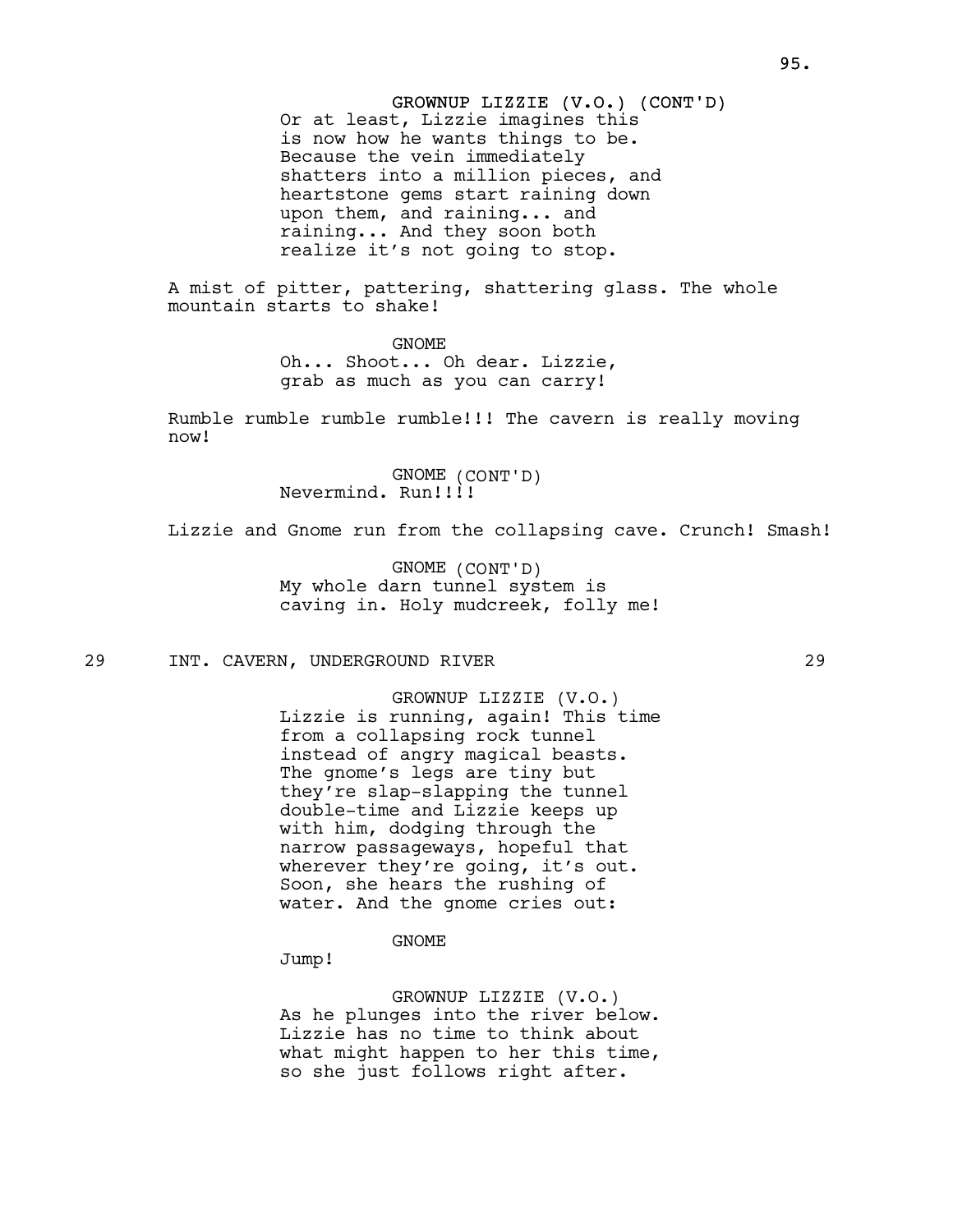LIZZIE Wwheeeeeee!!!

SPLOOSH!!! Lizzie dives beneath the surface, then pops back up again.

GNOME

(struggling to swim) The heartstone is too heavy! It's pulling me down!

LIZZIE Then drop it!

GNOME

No! Not after all these years, I'm not gonna -- (he goes under, pulls himself back up) -- Guuulllkkkk!

LIZZIE

Don't be foolish!

GNOME

(glumly) Oh, rats!

GROWNUP LIZZIE (V.O.) The gnome must drop the heartstone, because suddenly he pops back up to the surface, swimming well. And just in time, too, because the next obstacle in front of them is:

GNOME

WATERFALL!!!!

The roar of raging river approaches, up and over.

END PART 3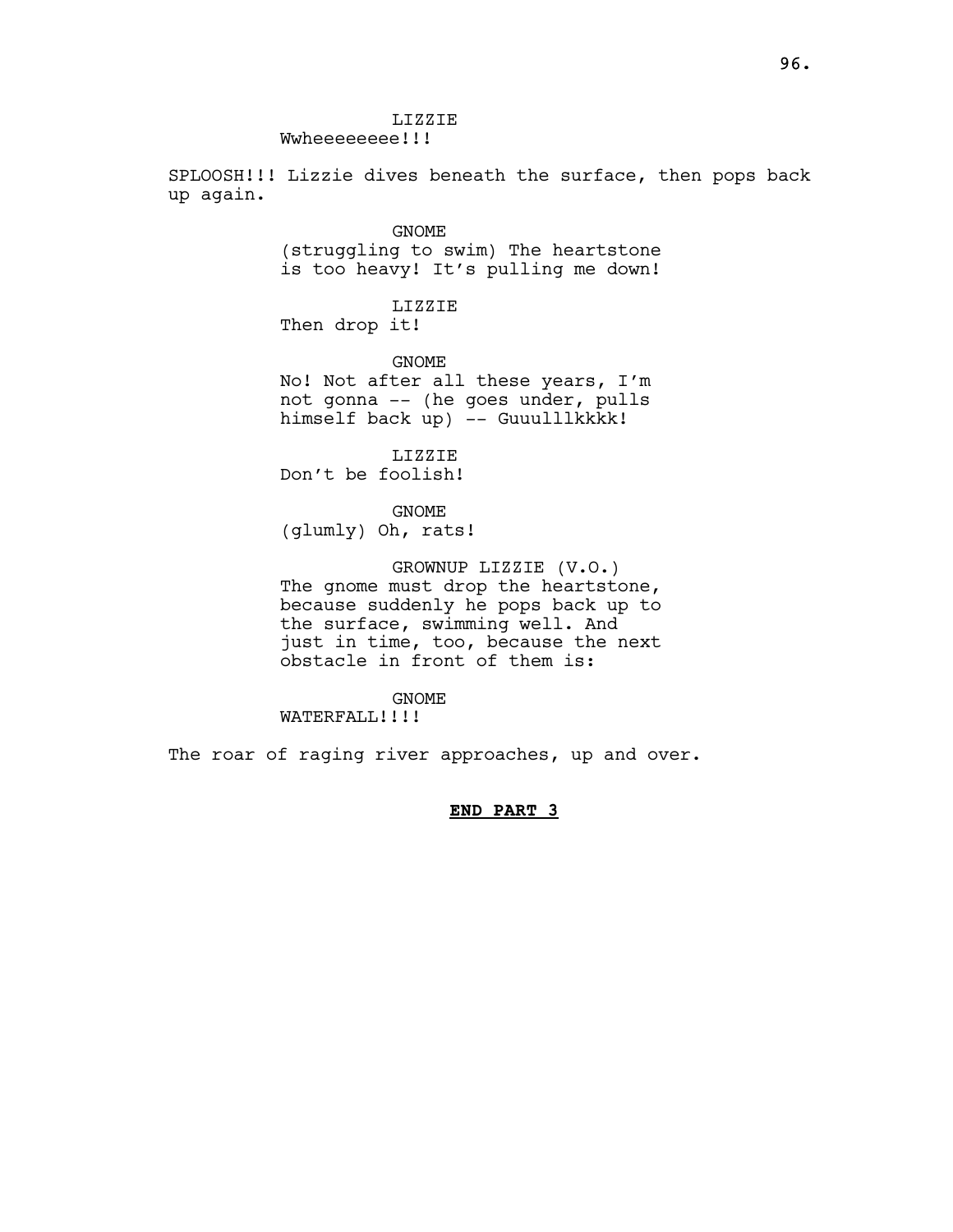# BEGIN PART 4

# 30 INT. EDGE OF RIVER BANK, CAVERN 30

GROWNUP LIZZIE (V.O.) Lizzie has seen lots of movies involving people coming to the edge of waterfalls, but she's really not sure what to do. She can swim - her mom has taken her to the Y a lot so she swims as good as a 10 year-girl can be expected to swim but what happens when she goes over the waterfall? Does she get eaten by crocodiles? Should she crawl into a barrel? But it turns out, she doesn't have much time to worry about it. Because everything that happens. Just happens.

GNOME

Go with the flow, lass! Go with the flooooooooooowwww!!!

LIZZIE

Yaaaaaaaiiiii!

# GROWNUP LIZZIE (V.O.)

The waterfall grabs Lizzie, sucking her into the powerful water and spinning her around so she doesn't know which way is up, down, or sideways. The water is in total control, so powerful that it also seems alive. Or... perhaps it is!

WATER ELEMENTAL Aren't you a curious thing?

LIZZIE Heeellp!!! Heeeelllppp!!!

WATER ELEMENTAL Don't you know how to swim?

LIZZIE Heeeelllllppppp!!!

WATER ELEMENTAL Oh, I'm coming on too strong. It's just been so lonely here.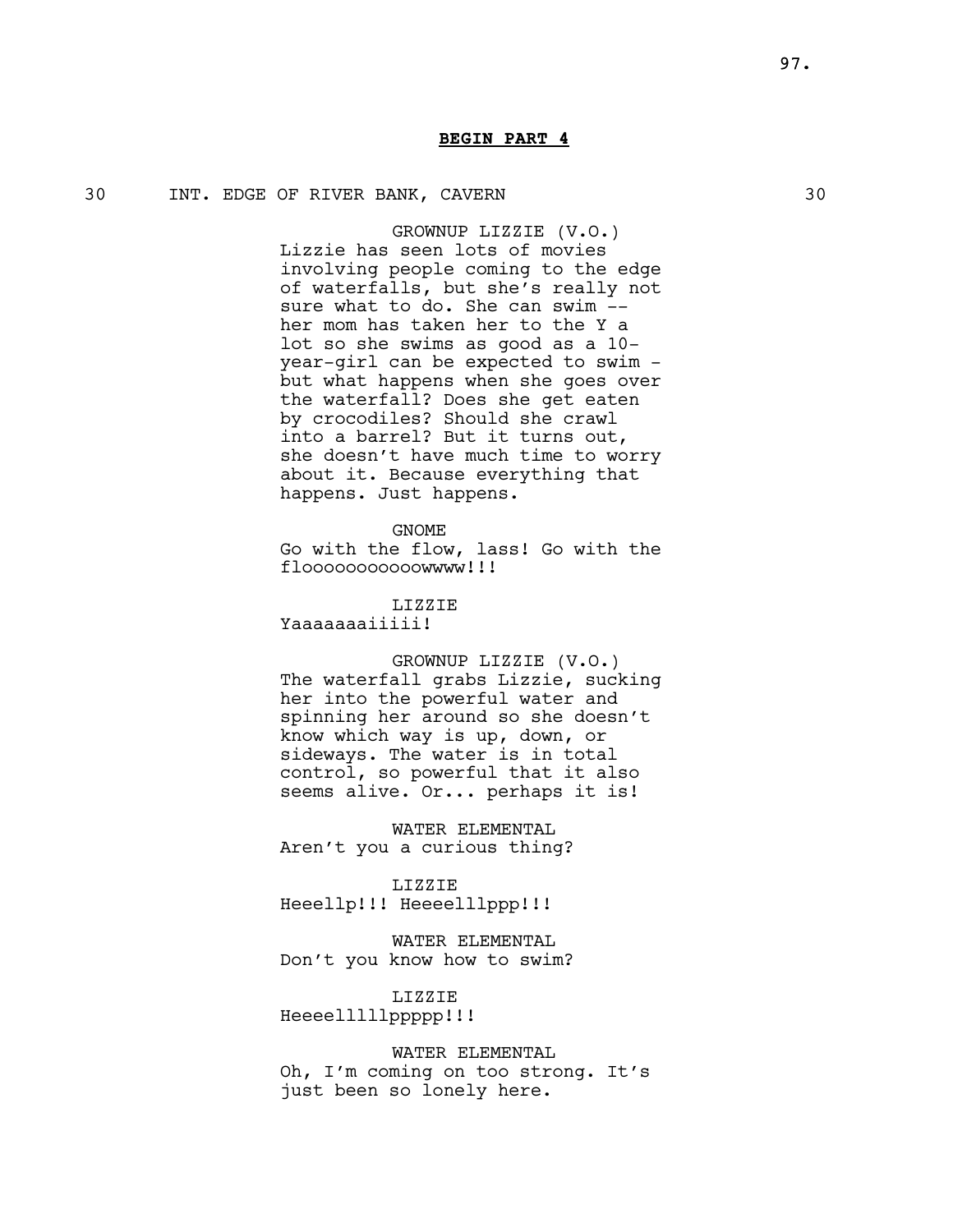LIZZIE Caannnntttt brreeaaaaaatttthhhh

WATER ELEMENTAL Sorry, dear, I can't understand you.

LIZZIE Caaannnttttt breaaatttthhhhhhhhhh

GROWNUP LIZZIE (V.O.) Lizzie struggles to swim to the surface, but the water keeps pulling her back under - into the middle - into - she don't even know where, but not out! Fear starts to grab her again, but she shoves it off. Then a thought occurs to her. The dodge spell that the unicorn cast on her. What if she just disappeared?

FWOOWSH! Lizzie "Goes Dodgy"

WATER ELEMENTAL Heellllooo? Helllooo? Where'd you go? Heeellooo? Oh no!

GROWNUP LIZZIE (V.O.) The water's pummeling suddenly stops, and Gnome and Lizzie go flying!

WHOOSH as Lizzie and Gnome spit out the bottom of the waterfall, and wash up on shore.

> WATER ELEMENTAL Soooo lonely... So... Lonely... No one wants to play. No one wants to..... Booohhhhhooooooohooohoohoohooohooo (sinks away)

GROWNUP LIZZIE (V.O.) The water elemental sinks away, and now the rage of the waterfall is gone, and it's just a calm trickling stream.

(MORE) GNOME (coughing, spitting) Yep, you just slacken up, wretched water, and wretched cavern, too!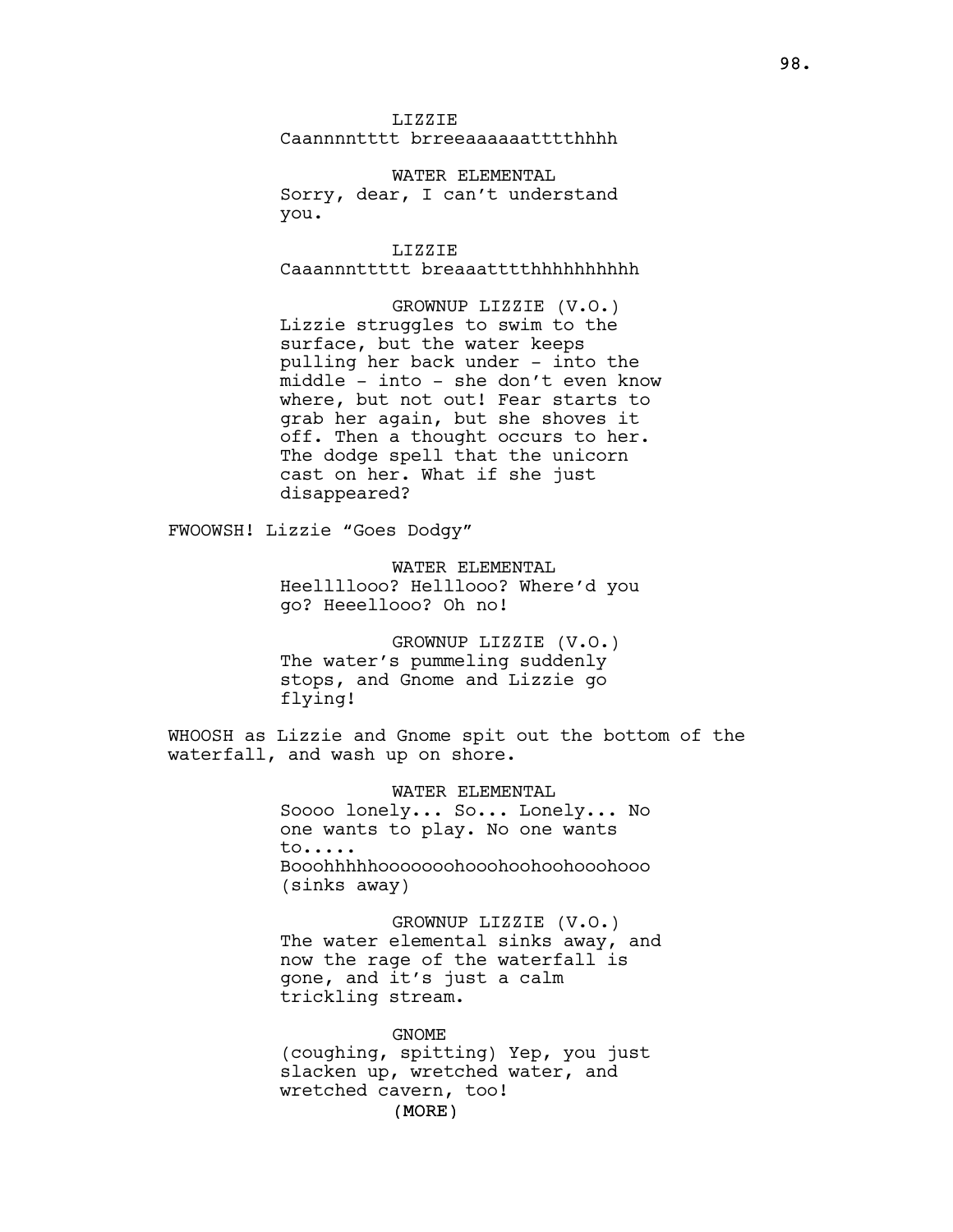## GNOME (CONT'D)

Gone collapsing itself at the very first strike! A life's work, ruined!

## LIZZIE

We were almost drowned -- and crushed -- and the first thing you worry about is your stupid heart stone?! What the heck is wrong with you?!

# GNOME

(sniffs) No need to be mean.

## LIZZIE

I'm not being mean! I'm being realistic! You're really more worried about your rock than your life?

#### GNOME

(lowers head) It's not that. It's just... All my friends and relations said I was mad to go out here and spend my life digging into a Wyvern's mountain, one that killed so many other gnomes before me. If I go home empty handed, it'll prove them right. Better to be crushed under rock while trying to win the quest, than to admit the quest was a waste of time.

# LIZZIE

(touched) Well... What about this?

# GROWNUP LIZZIE (V.O.)

Lizzie managed to get through the whitewater rapids with the bag of handiness in hand, and not only does she still have the wyvern shell, but she has a collection of fist-sized heartstone rocks in there as well. She digs out all she can carry and offers them to the gnome.

#### GNOME

(in wonder) What... Ye... You pocketed some of the heartstone?

# LIZZIE Feel them, they're still warm.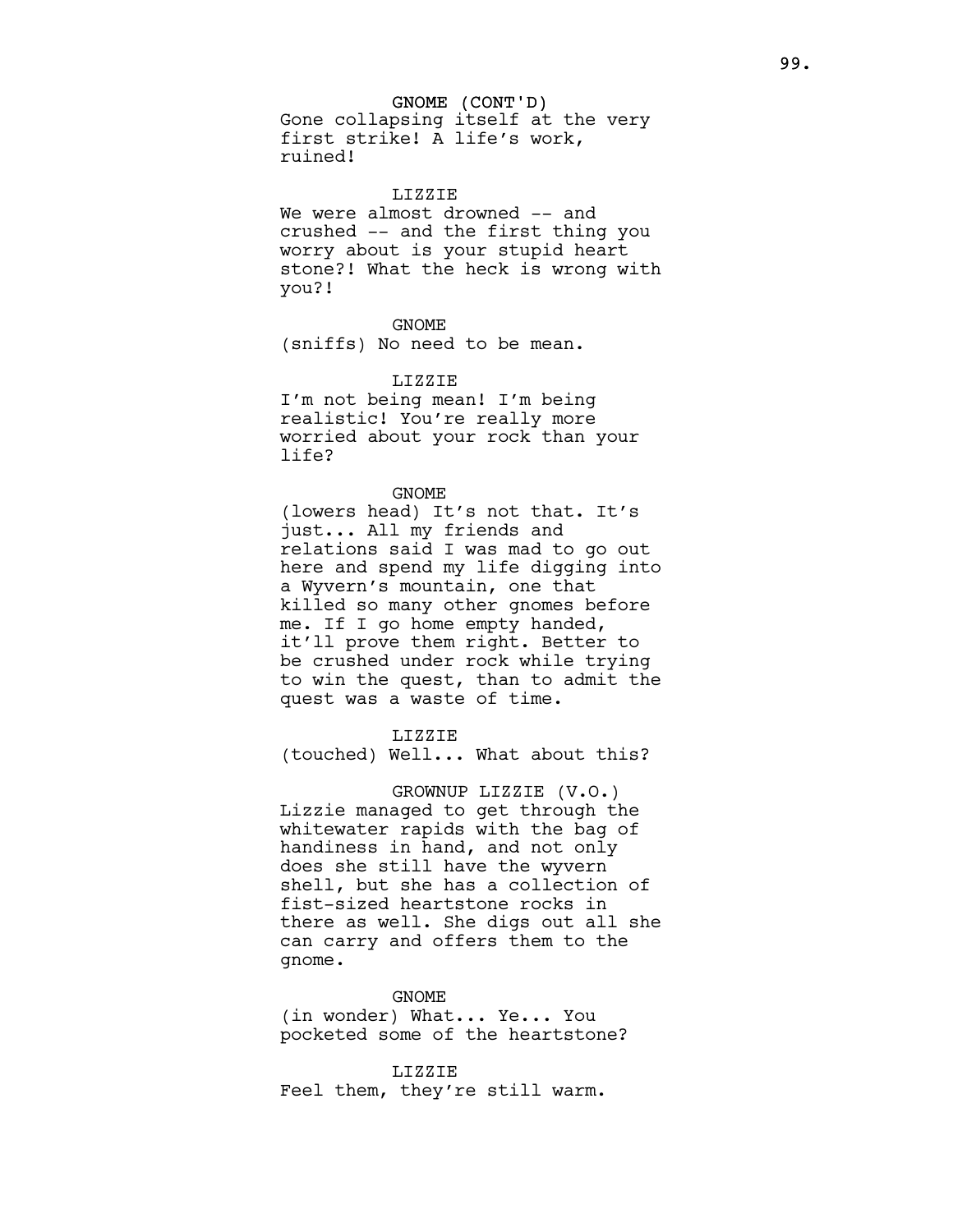Indeed they are. You. (raises eyebrow) You can't be serious. You'd give this to me?

LIZZIE Sure. Thank you for getting me out of the mountain.

#### GNOME

(twinkling) Wwwwaaaahoooooooooeeeyyyyy!!! Heartstone! Real, Wyvern-grade heartstone! Ai, this will make for a fine enchanted weapon. (thinks) You're a generous child, Lizzie, I think you deserve something as a keepsake. Let me see... What do I have...

Gnome digs around in his rucksack, which is wet and slodgy now, but he ultimately finds what he's looking for.

> GNOME (CONT'D) Claw hammer, hammer claw, claw claw, dragon's tooth, newt bait, um... Aha! Here we go.

He proffers her a thin piece of wood.

## LIZZIE

A stick?

# GNOME

A stick she says! No no no... Not just \*any\* stick, this is a sliver of the World Tree itself, and blessed by the Fae Queen. I was thinking of maybe turning it into an arrow, one that would strike through the heart of the truth of any matter. Now... let's get my whittling stick out. (rumagges in sack, finds his tool, then starts carving carefully) Okay, ye sharpen the point like so, give a little sliver of one of this here heartstone --

## LIZZIE (V.O.)

The gnome slices a thin bit of the heartstone with his knife, and tucks it into the point of the staff. Then, he offers it to me.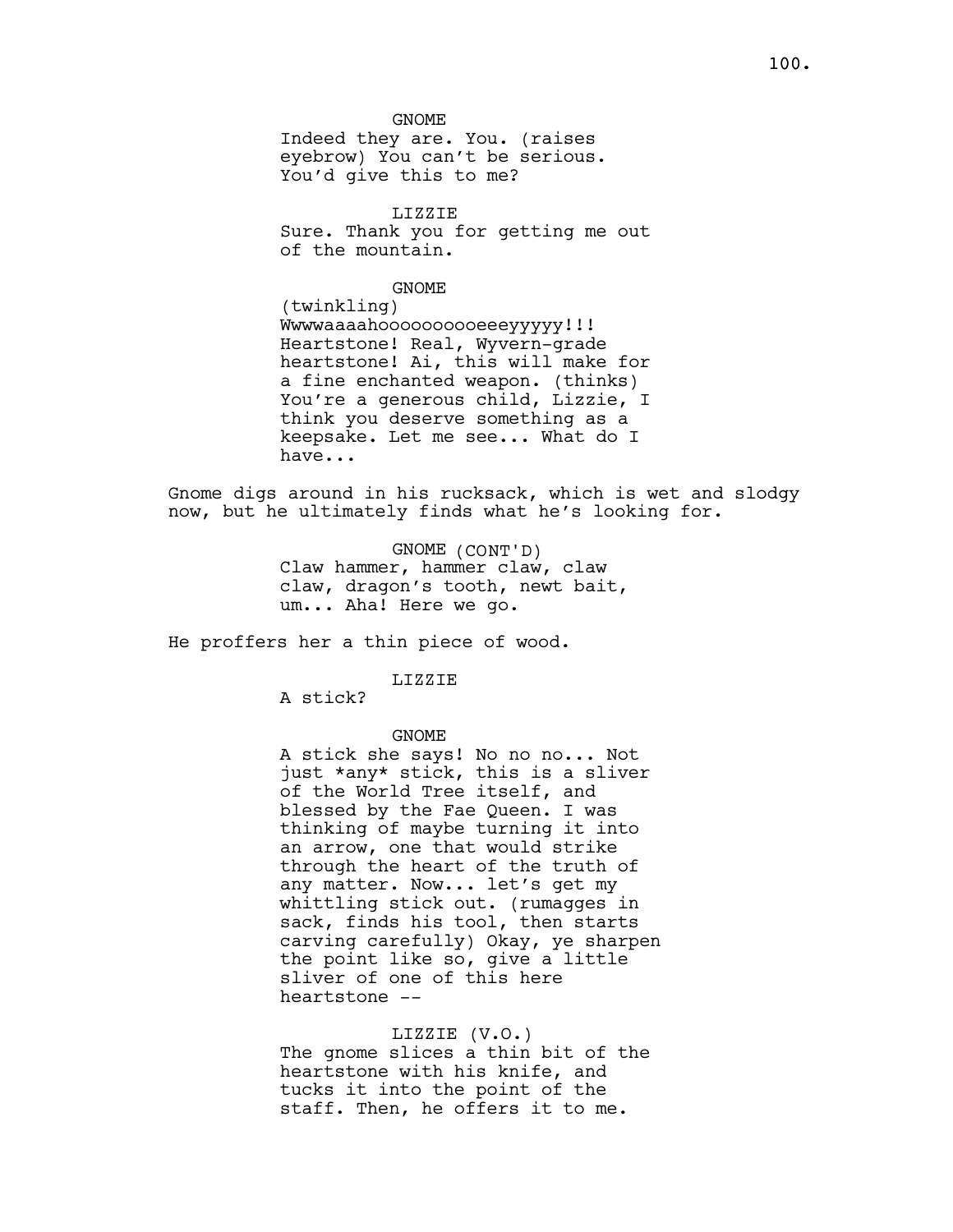Here you are, dear, with my compliments. (admires his handiwork) Look, it's even got a soft glow. Tells you it's enchanted.

LIZZIE Enchanted with what?

## GNOME

I don't rightly know. I learned how to craft enchanted things, not to figure out what kind of chants got in them or how to control them. Maybe I get an idea in my head, but that's rarely exactly how the thing turns out... The real magic, that's for the wielder to figure out. If I were to get a hunch of it, I'd say... (evaluates) It's got a hankering for the truth.

## LIZZIE

Uh-huh. Okay. Well, thank you. Um... What is your name?

GNOME Cecil will do just fine.

# LIZZIE

Thanks, Cecil. It was really lonely in there until I found you.

#### GNOME

It was lovely meeting you too, Lizzie, you helped me realize my lifelong dream. (sighs) Only to lose it a few minutes later. Well, only one way to find the heartstone again is to start looking. You follow this river up maybe another two far-sees and you'll be out of the mountains.

LIZZIE

Okay. Bye!

GNOME Till next time.

MUSIC - Transition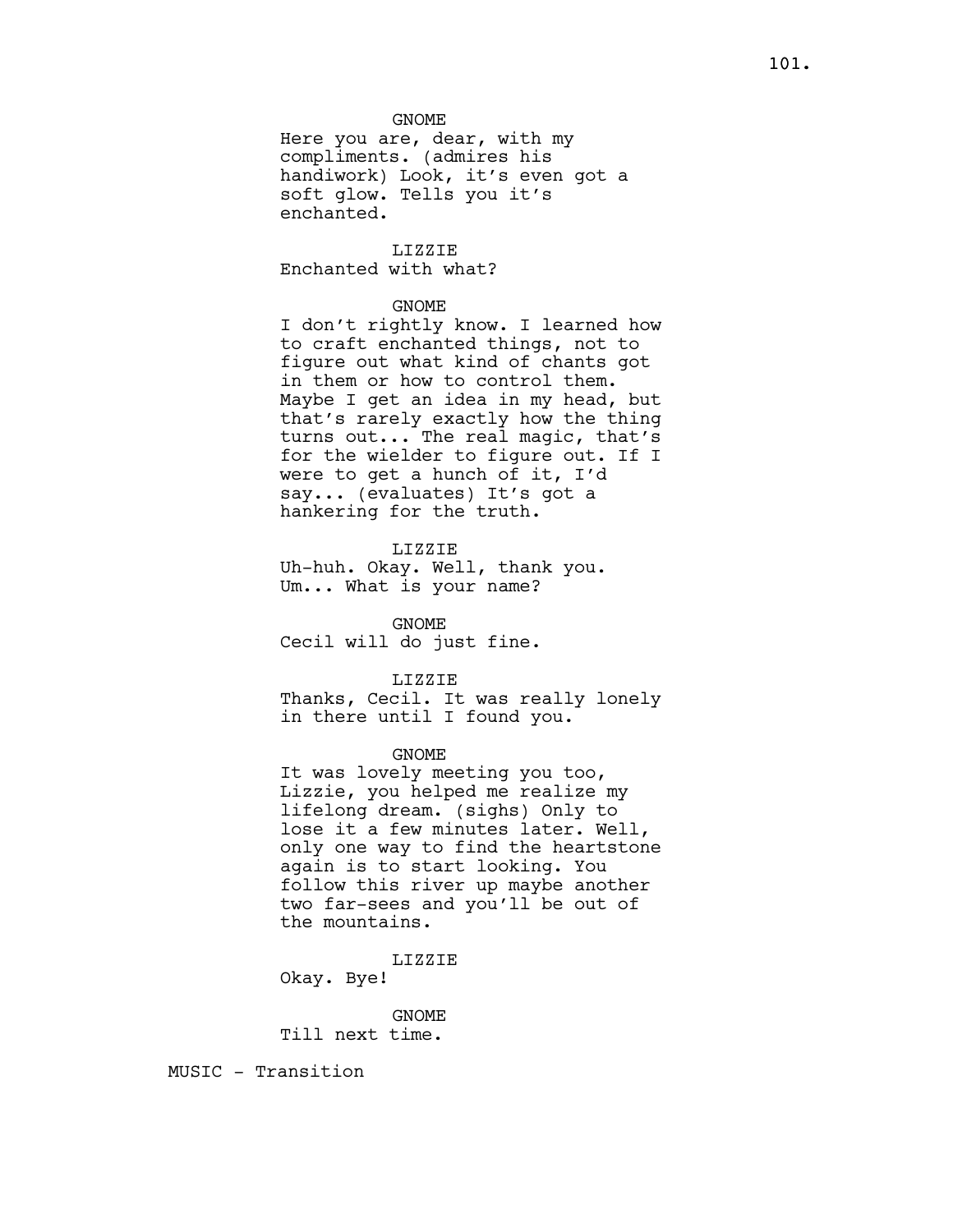# 31 EXT. MOUTH OF RIVER, FAR SIDE OF WYVERN MOUNTAIN 31

GROWNUP LIZZIE (V.O.) Now, while Lizzie was feeling pretty great about having bested a wyvern, discovered a heartstone mine, and inherited a couple of magical objects, her friends, Kyle and Garrett, were positively worried sick about her. After all, it's not many humans who get trapped in a cave with a wyvern and come out full of stories.

Catch back up with Goat and Weasel, who are trekking as quickly as possible to reach the mouth of the river, the only known entrance to the mountain.

#### GOAT

(rushing) Okay, I can see the mouth of the river, just where the wren said it was!

WEASEL I don't see why we have to be in such a blasted hurry --

GOAT

Quiet your tongue, Weasel! If it hadn't been for you she never would have been anywhere near that wyvern!

WEASEL

How was I suppose to know that --

GOAT

It's a wyvern! You know them as well as I do. How I ever got talked in to this -- Oh, Lizzie, I'm so sorry. We'll have to find some friendly gnomes about, rumor has it there's heartstone inside so surely there will be ---

## LIZZIE

Hey!

Goat and Weasel are flabberghasted.

(MORE) GOAT (delight) Lizzie! Lizzie Lizzie Lizzie! I was so worried! Oh!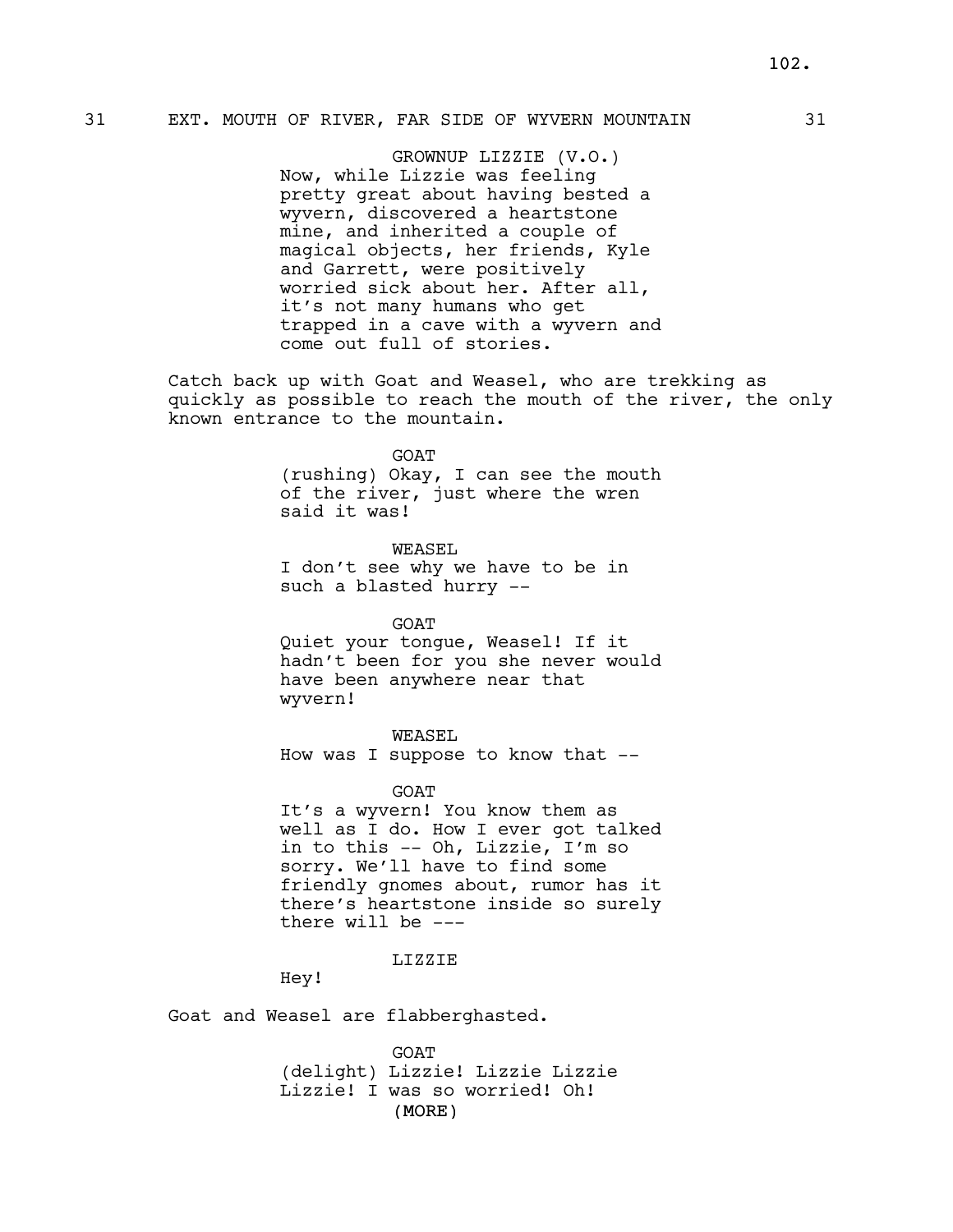# GOAT (CONT'D)

I'm so sorry - so so so sorry we ever let you go after that Wyvern!

## WEASEL

Yeah, me too (coughs) Not. You are still walking on two feet which I find impressive. And (struck with awe) is that an enchanted staff? With a heartstone gem?

#### LIZZIE

Hi! Yes and Yes. And this, Mister Garrett the Weasel, is yours.

Lizie upturns the bag of handiness and the wyvern shell spills out.

# WEASEL

The w-w-w-w-w--ww-yvern shell.

## LIZZIE

It's a little wet, I'm sorry about that, it went for a ride with me through an underground river and nearly pulled me to the ground when a water elemental was playing with me, but luckily thanks to the dodginess spell I floated to the surface.

#### WEASEL

I uh... Well I uh... I... I don't know what to say.

GOAT How about thank you, to start?

## WEASEL

Th, tha, th, hrrmmmfff... Nrrr,...raaarrrr...nnnn.... You you see. The only trouble with this whole thing is that the deal with the wyvern egg pertained to the CONTENTS of the egg. As for the shell? It's a solid "Meh."

# GOAT

Garrett!

## WEASEL

Look I'm only trying to be honest. This was a quest to seek my fortune, not collect odd bits of scientific curiosity.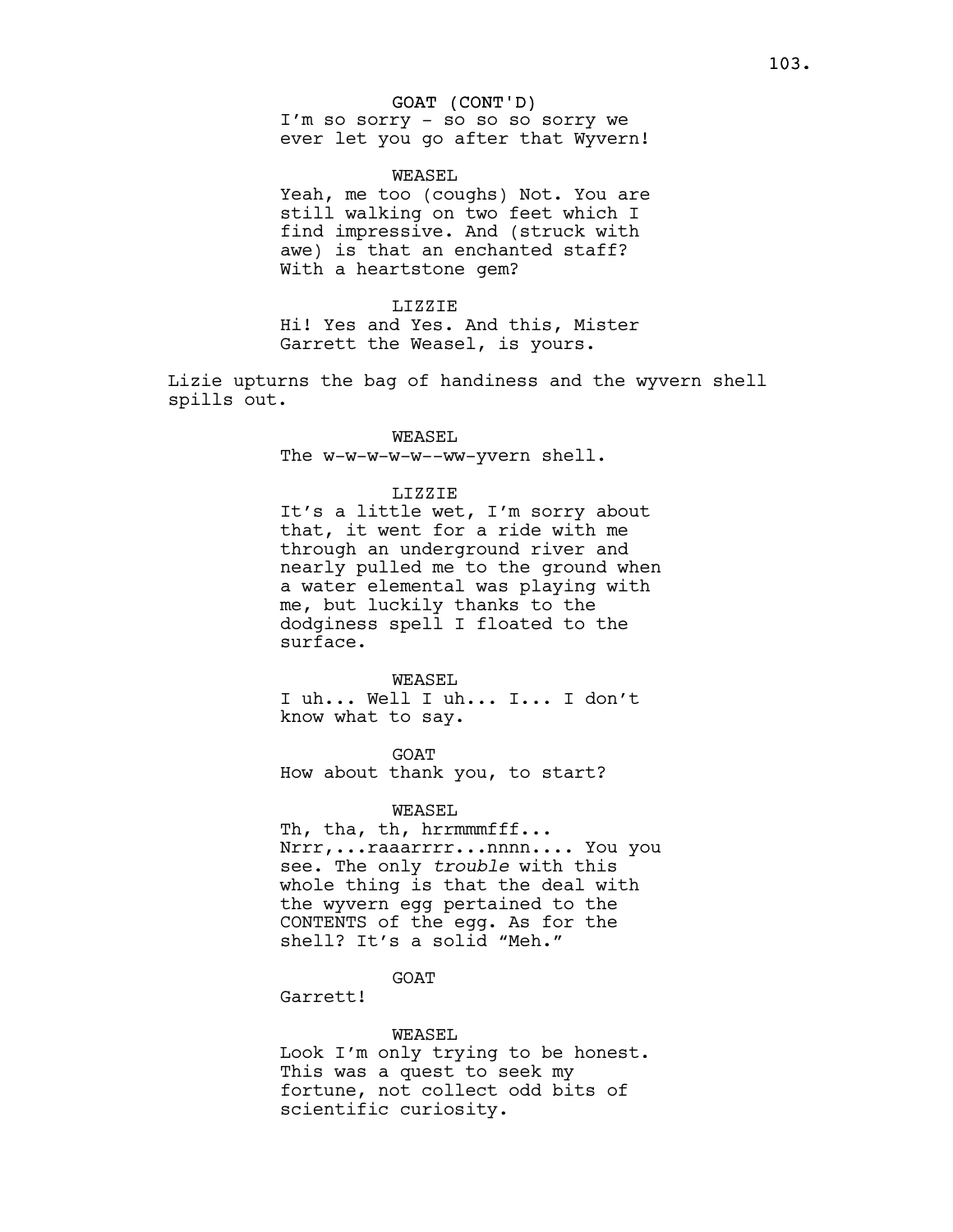GOAT

Harumpf!

WHACK! Goat smacks Weasel, hard.

WEASEL Ow! What'd you do that for?!

**GOAT** 

Say your thanks to Lady Lizzie, youngest in the line of Greenway - and our only hope of stopping the foul warlock!

WEASEL

Warlock. Who said we were going to stop the warlock?

LIZZIE

It's okay.

GOAT

Hm?

LIZZIE Weasel, you can go now.

WEASEL (hurt) Get, What, Where?

LIZZIE

You saved us, we appreciate that, and then you asked for repayment, which you've received.

WEASEL Yeah, b- b-b -but, um, hmmm --

GOAT

She's right, Garrett, according to the codes of magic, we've met our end of the bargain.

WEASEL B-b-b-b-but I thought we were pals! Buds!

LIZZIE "Pals" don't try to send their friends to their deaths!

WEASEL Death?! Who got killed? NO ONE! That's who!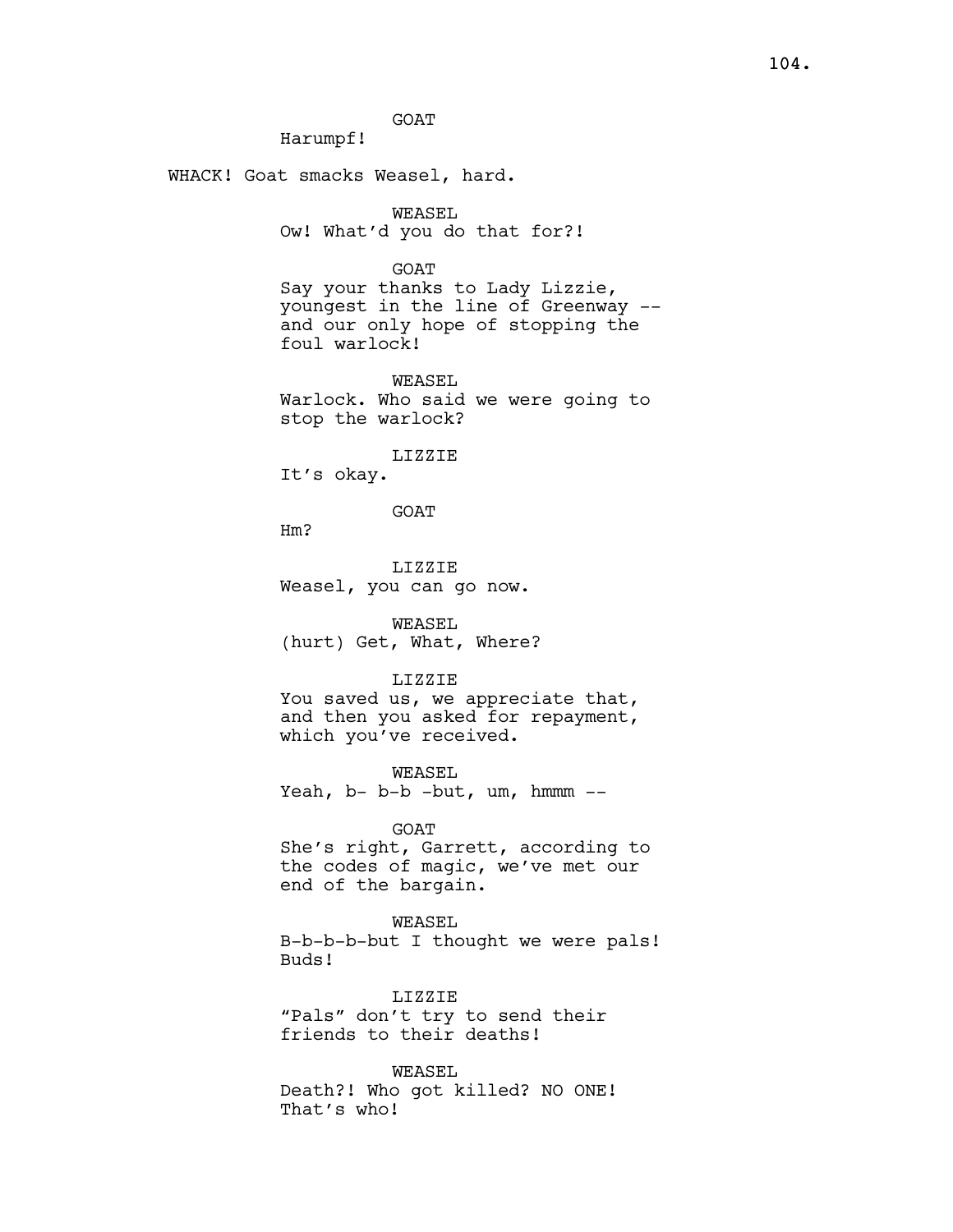LIZZIE Only because I got really lucky!

# WEASEL

So what are you trying to say, you and this... this... GOAT are going to travel to the world tree on your own? Across the back of the sleeping giant and all the way through the enchanted wood?

## LIZZIE

Yes. That's exactly what I'm saying.

Weasel is deeply hurt, but does their best to conceal their true feels.

#### WEASEL

You... You... You should go then! Get out of here! You don't need me? (snorts) Well I don't need you either. Tah-Tah! Good luck with your next cockatrice!

GROWNUP LIZZIE (V.O.) And then, with a flourish -- for who would the Weasel be without a flourish- they were gone. And it was Lizzie and the goat again.

LIZZIE

Do I do the right thing?

GOAT

It's rare that a thing is clearly right, or not, Lizzie. But was taking Garrett down a few notches worth doing? (snickers) Probably.

#### LIZZIE

So, uh... what's this about the a sleeping giant?

## GOAT

Oh, nothing to worry about. A giant feel asleep a few hundred years ago and he conveniently bridges this side of the river of dreams with the other. It's the most practical way to reach the Enchanted Wood.

# LIZZIE

But what if he wakes up?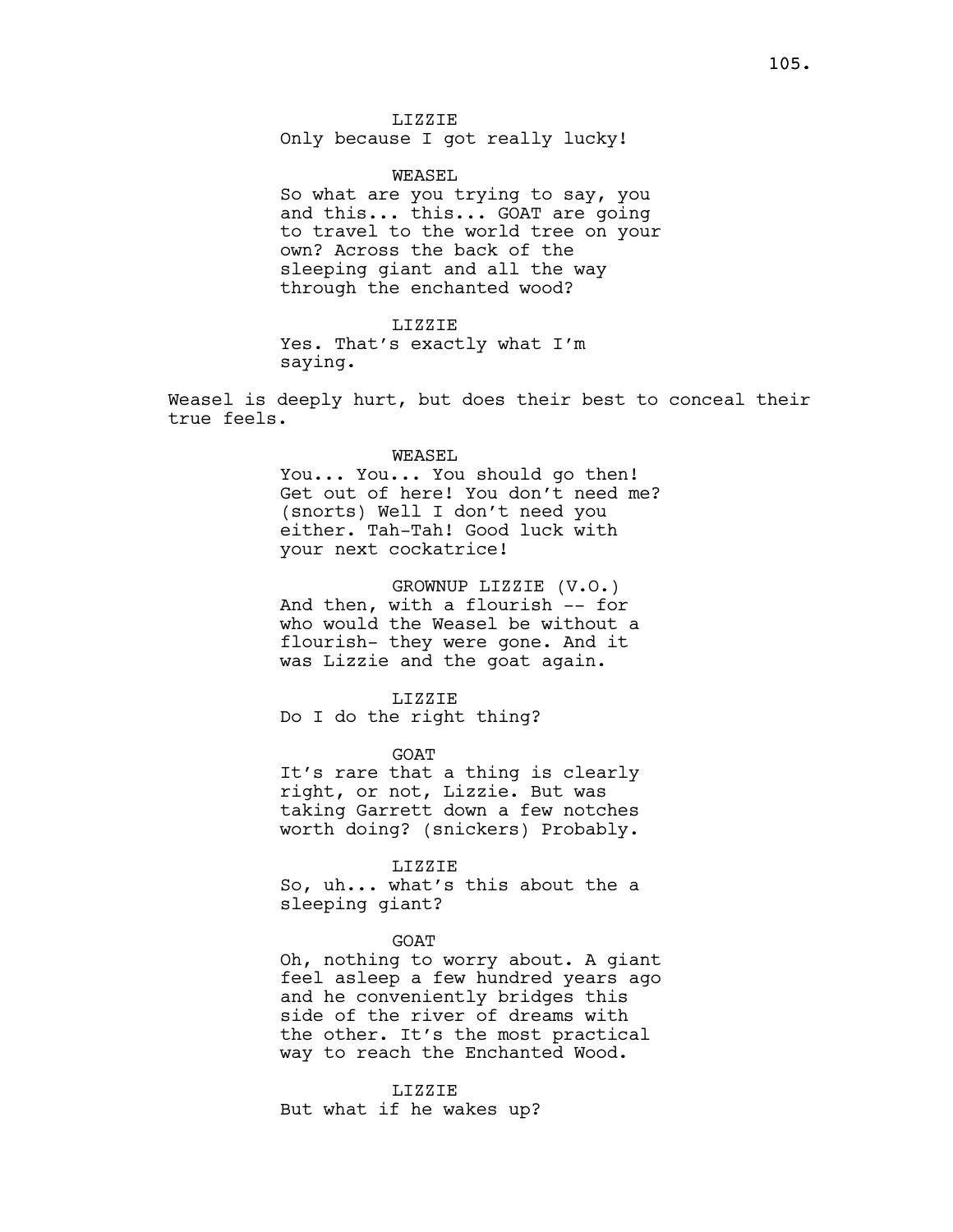**GOAT** 

Why ARE you such a pessimist, Lizzie?

MUSIC - Transition

32 INT. CARLOW'S COURT 32

GROWNUP LIZZIE (V.O.) While Lizzie and Kyle prepared for the next leg of their journey, it was just another morning in the Court of Carlow, seat of the Goblin King, epicenter of the brainworm infection. On this day, a line of supplicants from all across the goblin kingdom, desperate for relief from their terrible conditions, threw themselves before Carlow, hoping for kindness, and finding only cruelty.

MUSIC - Sinister

CARLOW (snorts) Take him away. Next!

A goblin SUPPLICANT howls as they are hauled off for execution. Another SUPPLICANT staggers forward, falls to their knees and beseeches Carlow's mercy.

## SUPPLICANT

Great Carlow, our village in the lower plains has had no water for ten years now, there is no food for the goblin people anymore and ...

CARLOW

Boring, boring, boring! Get to the point!

SUPPLICANT (losing train of thought) We, Carlow. Great King. We beseech thee --

#### CARLOW

\*I\* Beseech \*YOU\*! To pay your fair share of duties to the Goblin Empire. Your lowly tribe of herders has given NOTHING. NOTHING To the kingdom this year!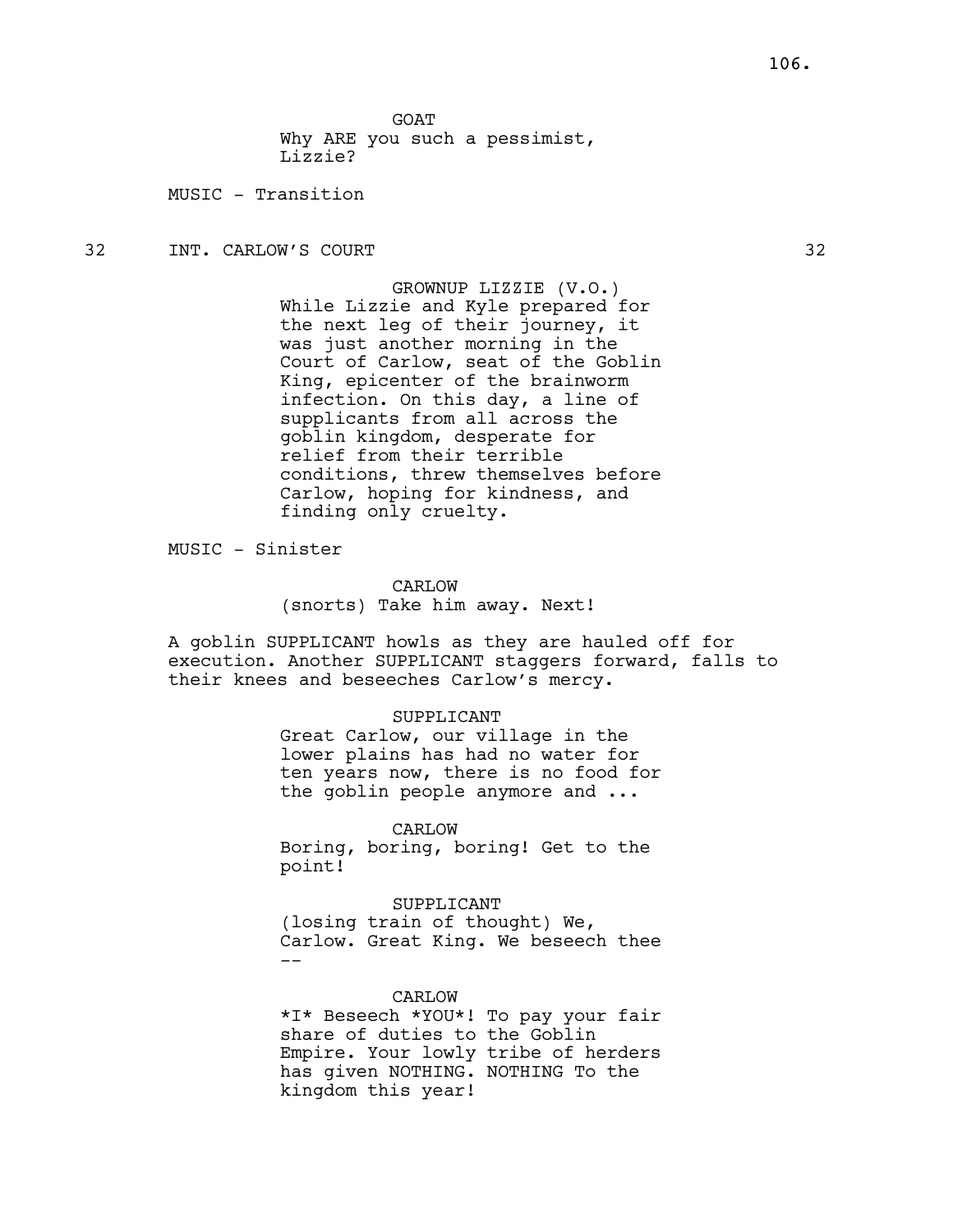# SUPPLICANT

We have nothing to give, your greatness, our people starve... Please, show your greatness by giving mercy.

#### CARLOW

MERCY! He says! (laughs) Mercy is that I shall have the Imperial Guard take only one of your hands in lieu of your tribe's payments this year.

#### SUPPLICANT

What. ? No, Great King!

## CARLOW

Keep talking and I'll take them both. Guards! Away with this fool! (cackles) Mercy... Mercy he says... Mercy is for the WEAK!

Guards come and take Supplicant away, crying:

## SUPPLICANT

We starve! We starve while you dance on that throne! You're a human! You were never meant to be there!

# CARLOW

(growls) On second thought, kill him! Somewhere away from here, we shan't have any blood staining the royal court.

GOBLIN WARRIOR Yes, Great Carlow!

SUPPLICANT You'll never -- never!!!

Goblin guard smacks supplicant

GOBLIN WARRIOR (growls) Quiet, you!

METAL SHIMMER of blade being pulled

GOBLIN WARRIOR (CONT'D) (as rote) For the Great Goblin Kingdom!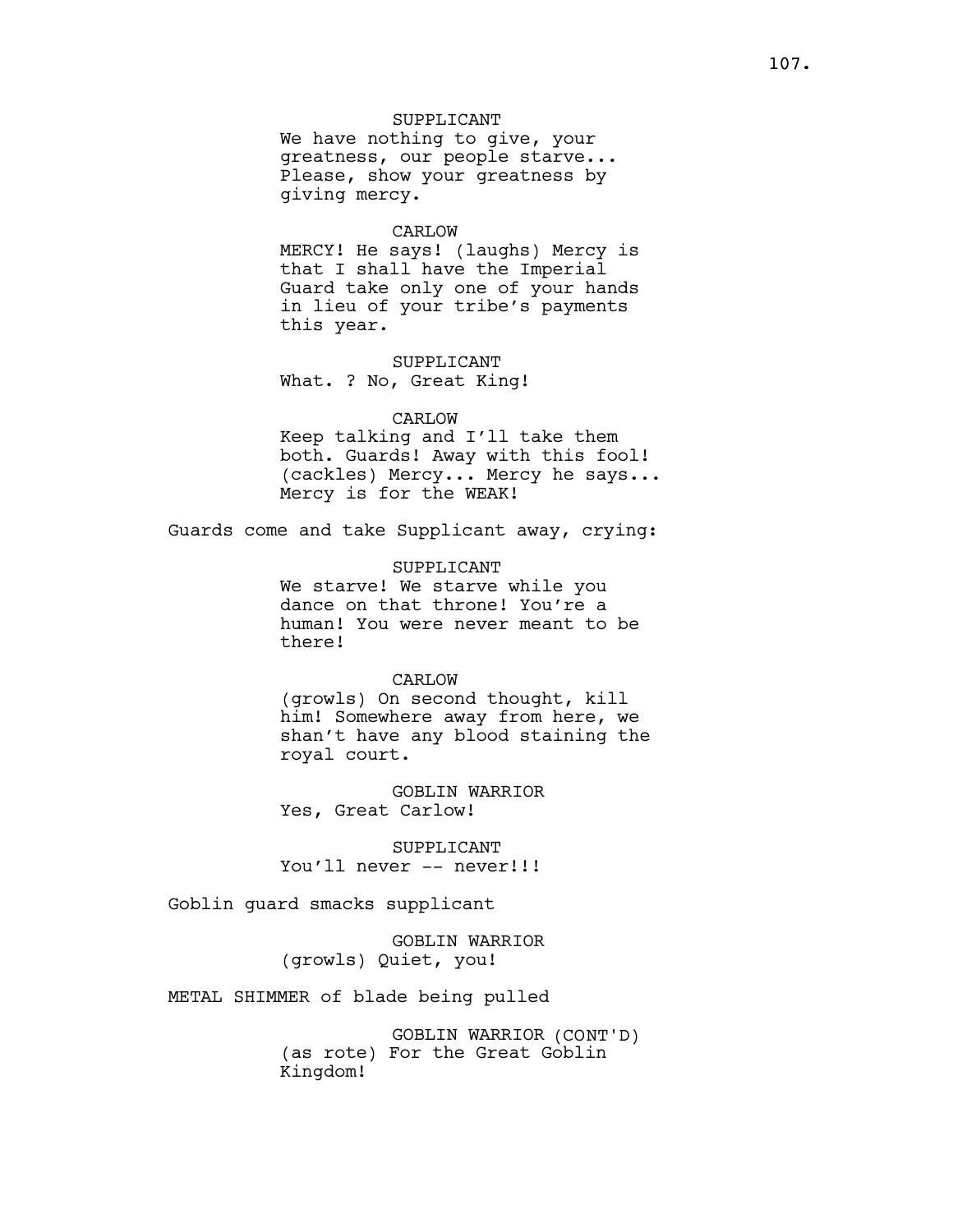GOBLINS (Crowd) FOR THE GREAT GOBLIN KINGDOM!

Chop! Supplicant screams as they are beheaded!

# CARLOW

(sitting down on the throne) Well that was tiresome. Next!

The WORGS, unsuccessful from their exploits chasing Lizzie/Goat, present to Carlow.

> CARLOW (CONT'D) (raises eyes) Ah, the worgs. I trust you have good news.

> > WORGS

(growl, mutter amongst themselves) who's talking to him -- I'm not - you do it --

# CARLOW

Cat got your tongue?!

Lead worg, from earlier, steps forth

# WORG

Great Carlow. We found the girl and her goat, right at the place where your name had been invoked.

#### CARLOW

And you are here to tell me that they sit unpleasantly in the dungeons, deprived of food and awaiting their inevitable fates?

WORG (grimaces) We were stopped.

## CARLOW

You. Were. STOPPED?!

WORG

Widdershins the Troll confronted us --

#### CARLOW

BY A TROLL?!

WORG It was outside our territory --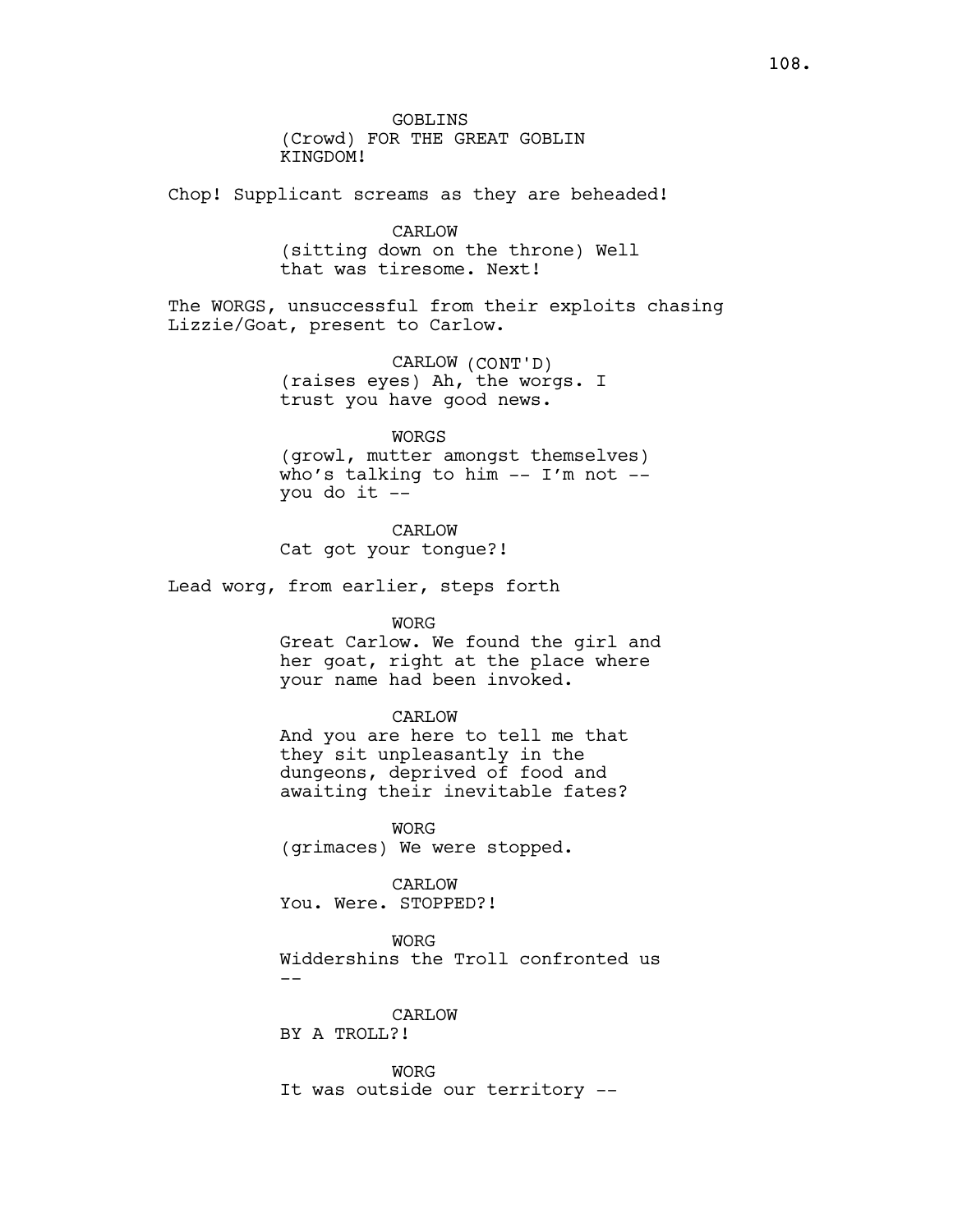CARLOW

TERRITORY!

WORG

Lord --

CARLOW

SILENCE!

Carlow steps from the chair, theatrically displays outrage.

CARLOW (CONT'D) Territory, you say? The destiny of the Goblin folk is to take ALL of Fae. From the border of the Sea of Dreams to the Unicorn Islands (extirpated though they are of unicorns) to the Distant Reach of the Dismal Swamp to the Soldier Forest and - Most. Of. All. The World Tree and every leaf and branch in the enchanted forest. It is OURS. OUR DESTINY. And you balk when a TROLL speaks of TERRITORY?!

WORG

We abide by the rules of Fae, which have provided peace for thousands  $of --$ 

#### CARLOW

You speak of peace?! You know what I hear? I hear weakness. I hear compromise. I hear. Dare I say... Slavery. You have let the righteous Faeries dictate what your lands are. What your fate is. And never questioned them. Never said. What is MY rightful place. Where is MY share of all the goods of Fae? No longer! Not with Carlow as your King!

WORG Yes, Lord Carlow. I understand.

#### CARLOW

NO! I do not ask for your understanding! I ask for your warrior spirit. No one gave you these things, instead, you must take them. WORGS!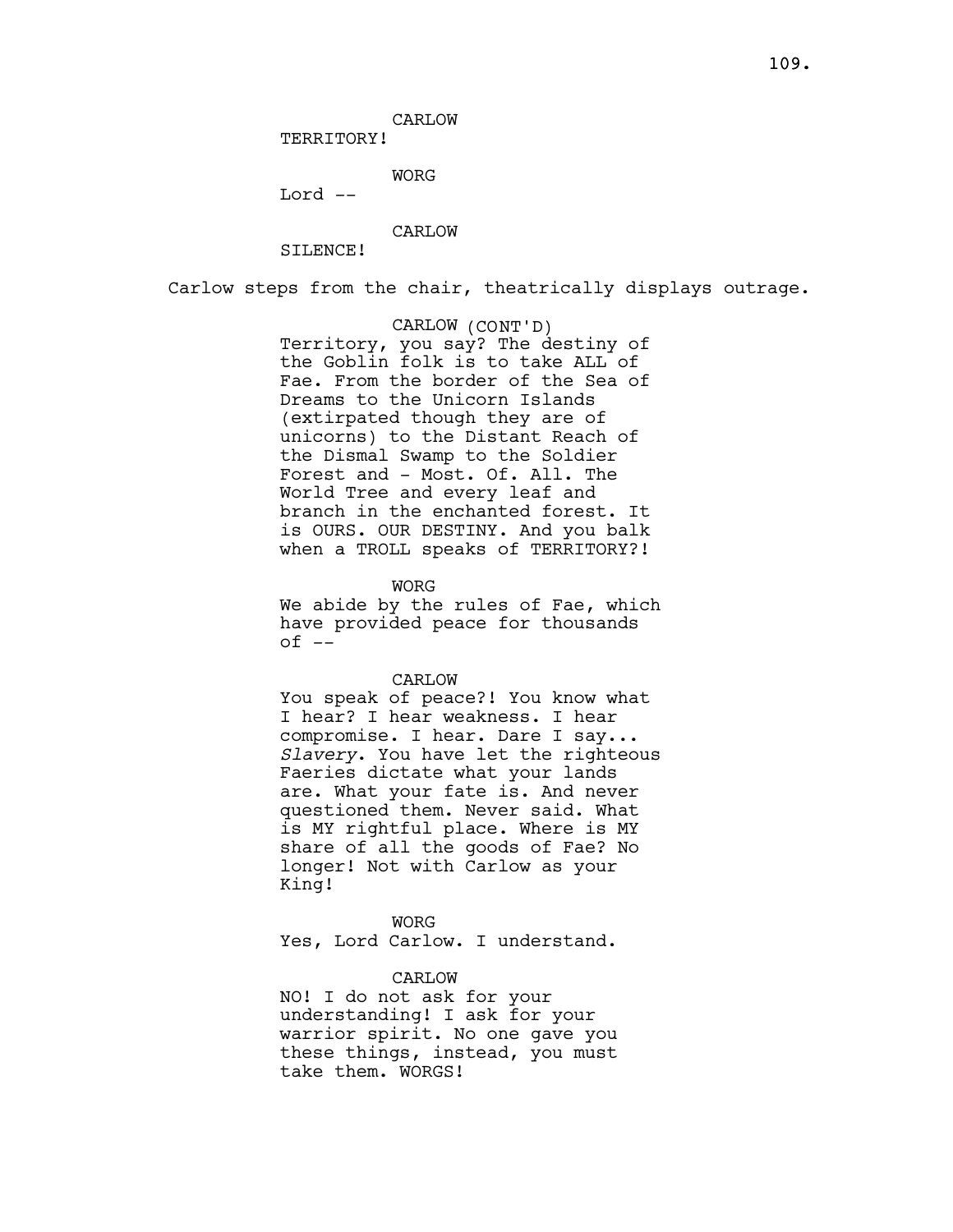WORGS

(as a whole) Yes, Lord Carlow!

CARLOW

Will you take what is rightfully yours?!

WORGS

Yes, Lord Carlow!

# CARLOW

Good. Because time is wasting. You let this child slip away from your fingers. Which means she is closer to reaching the Enchanted Wood and closer to sanctuary with the Fae Queen. This cannot be.

WORG

But we don't know where she is, Lord Carlow. She escaped...

CARLOW

Do you question my magick?

WORG

No, but  $--$ 

# CARLOW

Good. Because finding her location is a simple thing. A parlor trick. You must only find someone who is psychically tied to the girl, and will reveal their mind to us. And I know of just the one.

Carlow invokes magic (technically using the unicorn horn though we won't really experience this aurally) - He speaks in a soothing, hypnoptic tone:

> CARLOW (CONT'D) Sister? Dear Sister? It's your bosom brother. I have a favor to ask of you.

MUSIC - Dramatic peak

# 33 EXT. CLIFFS OF SLEEPING GIANT, FAE 33

Music - Transitions to more calm interlude

A low, moaning wind meanders across the sweeping bluffs.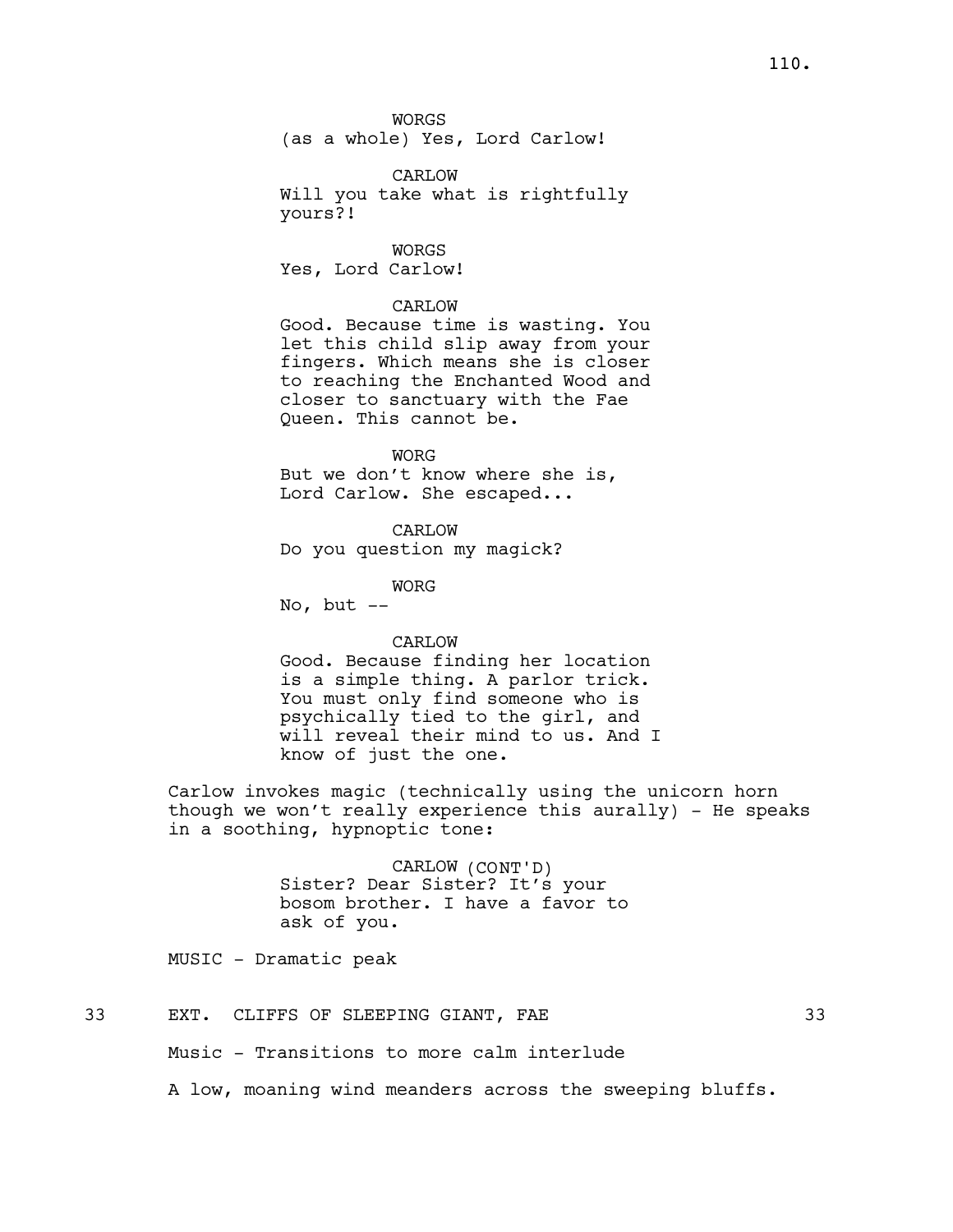## GROWNUP LIZZIE (V.O.)

Lizzie and Kyle trek down from the wyvern mountains and to the bluffs flanking the sea of dreams, a puffy, cloud-like set of cliffs that leads onto a narrow bridge, which looks almost exactly like it could be the back-bones of a sleeping giant. Which, of course, is exactly what it is.

# LIZZIE

So, about this giant waking up --

#### GOAT

Look, he fell asleep after a VERY long debate with the local dryad who had grown tired with the lack of a trade route with the gnomes of Wyrd Mountain. The enchantment is incredibly strong.

## LIZZIE

Why should I believe that? Everything that can go wrong for us, does.

#### GOAT

Honestly, this has been pretty much an ordinary couple of days in Fae. Now, just stay quiet and let me mind my footing.

GROWNUP LIZZIE (V.O.) Lizzie's reminded of a trip she took with her mom took me to Rhode Island, a place where they could climb up and see the ocean. The cliffs she's on now are sort of like that, and yet not like it at all, at the same time.

The water, to start, isn't blue. It's more... The color of your wildest dreams. You can see beneath it, just the glimmering tips of a mermaid's tale or -- is it the edge of a sea serpent turning over - and then it's gone, and a different color is washing over it.

(MORE)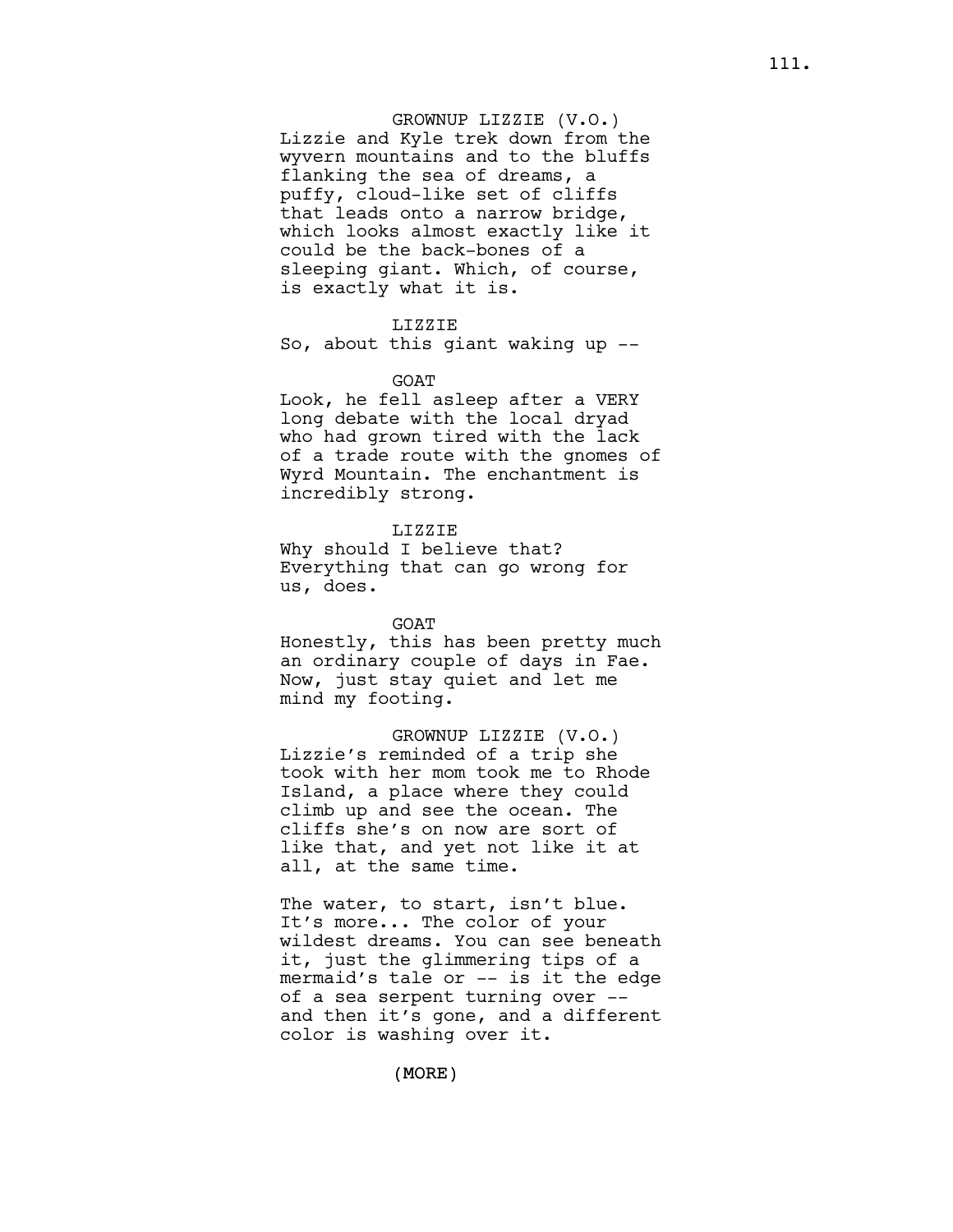# GROWNUP LIZZIE (V.O.) (CONT'D) The sky, here, is like an upside down sunset, the tapestry of colors of the ocean bleed into the sky and dance outward, into shimmering stars that, unlike the ones in our world, actually come to life, and dance together up there.

The meeting of the ocean and sky is so entrancing that Lizzie feels she could float away with it, until she realizes that it is, in fact, the wind itself speaking to her.

WIND ELEMENTAL Heeeeelllllllllllooooooooo

# LIZZIE (startled) Uh,wh-Hi Hello?

#### GOAT

Oh, hey! Greetings, Wind. (aside) It means us no harm, Lizzie. It's being, well, windlike. They're friendly.

#### WIND ELEMENTAL

Been a long time since I saw a unicorn up here.

GOAT

You know what I am?

# WIND ELEMENTAL

You don't need a horn to be a unicorn. You always are. (giggles) And a human child! I love children! They just seem to float away sometimes! Would you like to fly with me, little girl?

#### LIZZIE

(ponders) I, uh, well, mayb--

#### GOAT

Sorry we are in a terrific hurry right now, dear wind. We must get this child to the Queen of Faerie and we've had a number of ne'er do wells on our tail.

WIND ELEMENTAL (disappointed) Very well. On with you now! Toodles!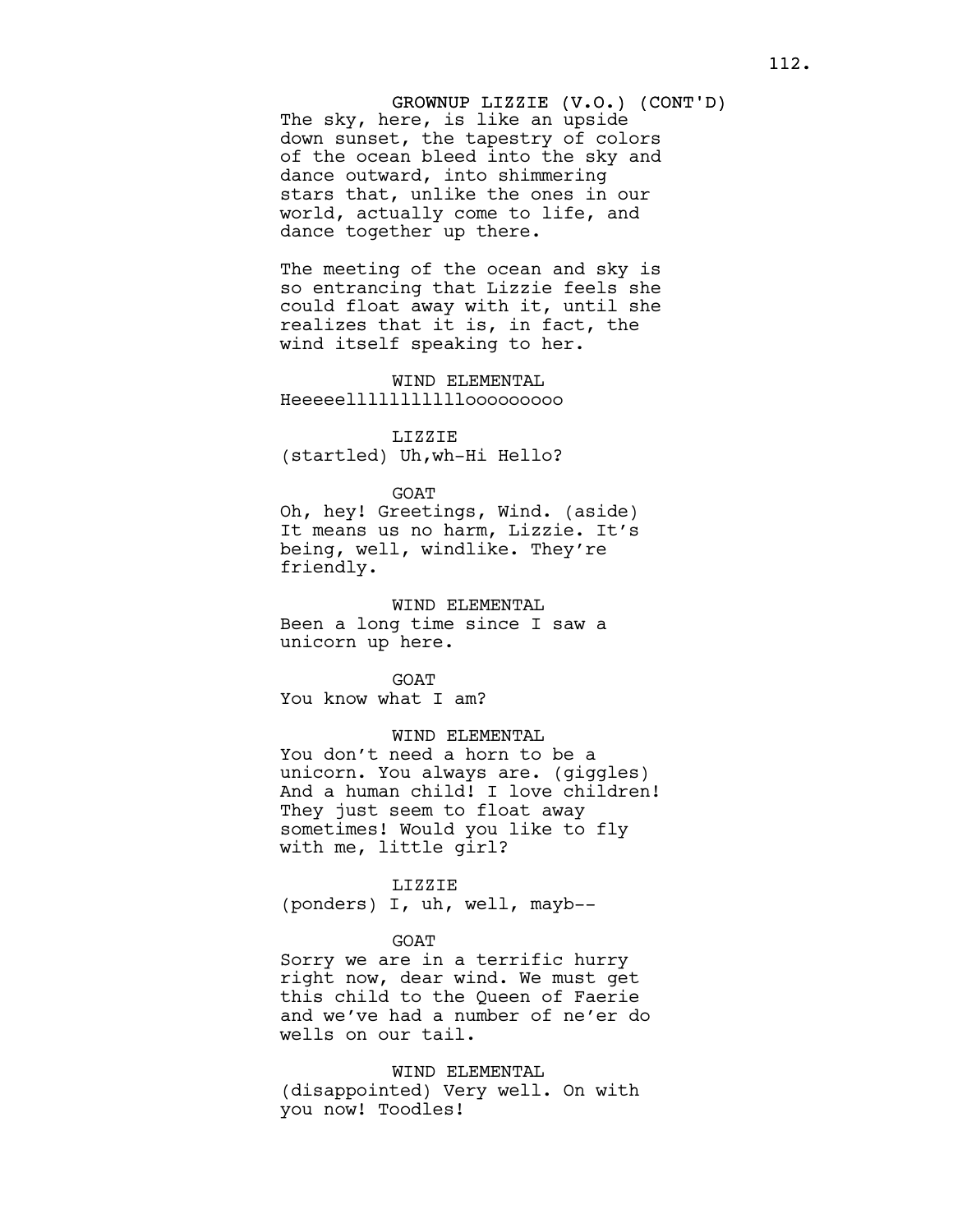# The wind elemental flies away.

GROWNUP LIZZIE (V.O.) The wind elemental flies onward, and for a moment Lizzie is a bit sad, as she imagines the adventures she could have had dancing through the clouds with the wind, flying so high maybe to try and even catch a star. Now, it's back to the matter at hand. Lizzie and Kyle stand facing the narrow bridge across the spine of the sleeping giant's back.

GOAT

How does Garrett's song go? One foot in front of the other!

GROWNUP LIZZIE (V.O.) And then they're off. Past the point of no return. But little did Lizzie know there was another drama happening, back in her own world.

# 34 INT. HOSPITAL, OUR WORLD, CONTINUOUS 34

MUSIC - Transitions from land of Fae to real world

GROWNUP LIZZIE (V.O.) As Kyle the Goat told Lizzie, time moves differently in the Land of Fae. Lizzie has experienced two full days already in Fae, where hardly an hour has passed in her world.

FX - Ambulance sirens ring, open up the doors, medics start unloading grandma and moving her into the hospital

> MEDIC Clear through we have Mrs. Greenway here.

MEDIC 2 [Medical Jargon] Pulse holding steady...

NURSE CARLY We have a room set up for her already in urgent care, Dr. Bronson is on standby.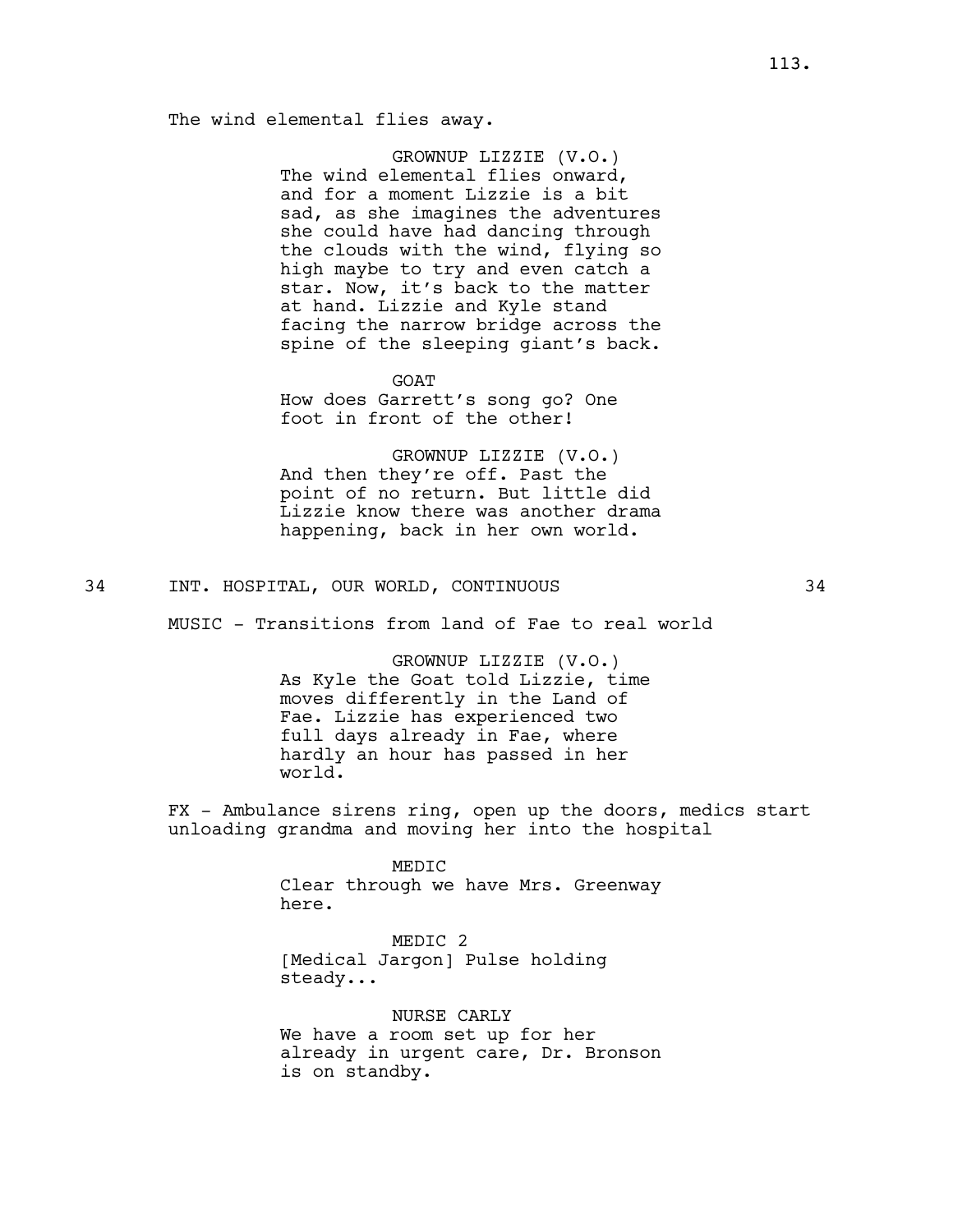CHERIE What's going on. Mom?!

NURSE CARLY Please, you'll have to wait out here.

CHERIE Wait -- What?! That's my mother!

NURSE CARLY Please, the Doctor will be with her shortly, no visitors yet.

GROWNUP LIZZIE (V.O.) Lizzie's mom, Cherie, sat in terrible loneliness in the hospital, waiting to hear anything about her own mother, Norah. It's a terrible thing, this waiting, but at last the Doctor comes out to greet her. The look on the Doctor's face says it all.

CHERIE No, don't tell me --

DOCTOR BRONSON She's alive. Just. She's in a coma.

CHERIE

How long --

DOCTOR BRONSON We don't know.

CHERIE Can I see her?

DOCTOR BRONSON Not yet.

GROWNUP LIZZIE (V.O.) The loneliness gets worse. Now, everyone knows how it feels to get sick in the body. When your body gets hot, or you hurt yourself, or food makes you feel bad, you get to lay in bed. People take care of you. But Cherie, has rarely gotten sick in the body, but she suffers from a different kind of sickness. The loneliness.

(MORE)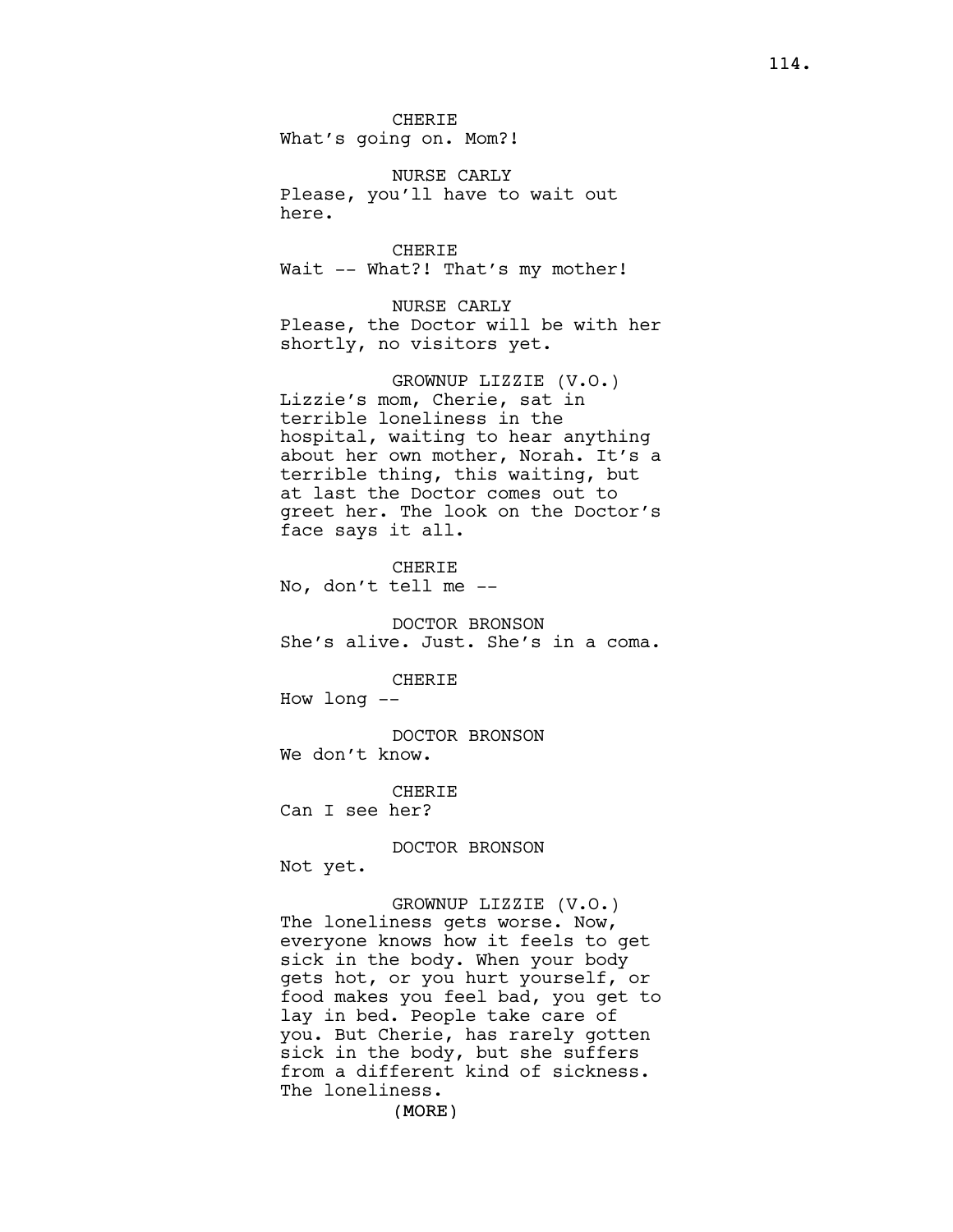GROWNUP LIZZIE (V.O.) (CONT'D) The great sense that something is missing, and she is to blame. It is a powerful sickness, and it makes her cling to tightly to her own daughter, and makes her say things she doesn't really mean to her mother. Cherie digs her cell phone out of her purse. All she has to do is pull up speed dial, and click the contact labeled: "Mom." The rotary phone in the old farmhouse starts ringing.

Ring. Ring. Ring.

**CHERIE** (under breath) Come on, come on come on come ON!

## GROWNUP LIZZIE

It's only five or six phone rings, but this time is the loneliest time Cherie has ever felt. Her mom is hurt, maybe dying, and now her Lizzie isn't answering the phone. Why isn't Lizzie answering the phone? Finally.

Flashback to scene in Episode 1, where Debbie is chasing Lizzie around. Except now it's mom's POV not Lizzie's.

#### LIZZIE

Mom?

CHERIE What took you so long Lizzie you nearly gave me a heart attack --

LIZZIE I was out in the barn, mom, with Aunt Debbie, looking for your goat.

CHERIE My (confused) Goat? What goat? Lizzie what are you --

LIZZIE Nevermind! How is grandma?!

CHERIE (freezes) Not good.

LIZZIE

Is. She...?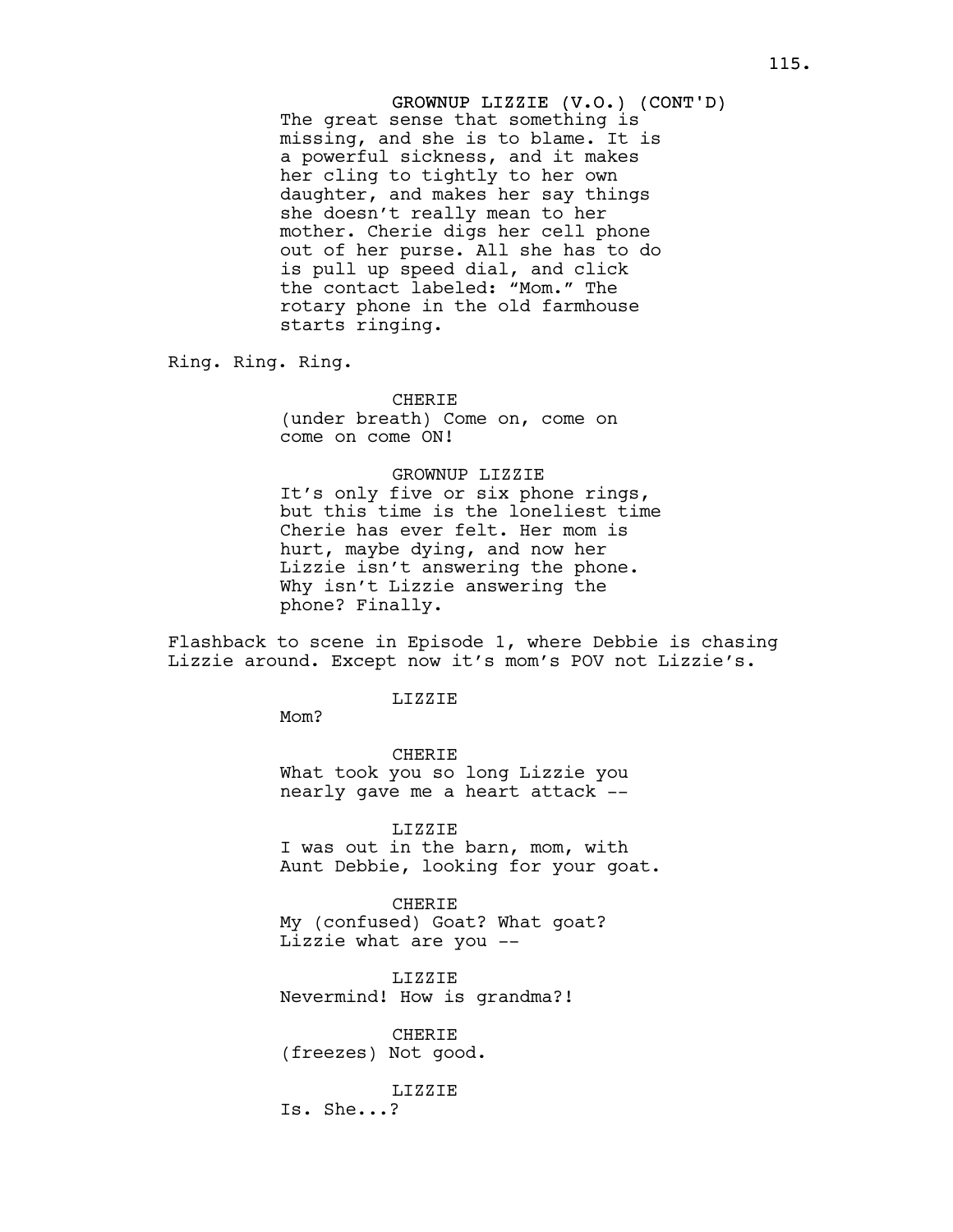CHERIE She's alive, Lizzie. She's asleep. She's in a deep sleep, she's not talking. They don't know how long she'll be asleep like this. It's probably... You should get over here. Can you have your Aunt Debbie drive you?

At this point, we hear the THUMP THUMP THUMP off Aunt Debbie charging through the hallway toward them.

> LIZZIE (scared) No! Sorry. Mom. I gotta go.

CHERIE You gotta, what?! Lizzie --

Lizzie slams down the phone.

GROWNUP LIZZIE (V.O.) Loneliness is an ocean and Lizzie's mom feels like she's drowning. She sits, alone, in the waiting room of the hospital in a home town she never wanted to return to for a very long time. So no wonder, that when someone appears into this sea of loneliness, it feels like a life raft...

Debbie rushes into the hospital, slamming the door as she goes.

> DEBBIE Oh, Cherie, thank goodness. We need to talk about Lizzie.

GROWNUP LIZZIE (V.O.) ...Even if that person is Aunt Debbie.

MUSIC - Shimmer

35 INT. HOSPITAL, OUR WORLD, CONTINUOUS 35

CHERIE Lizzie. What's wrong with Lizzie?!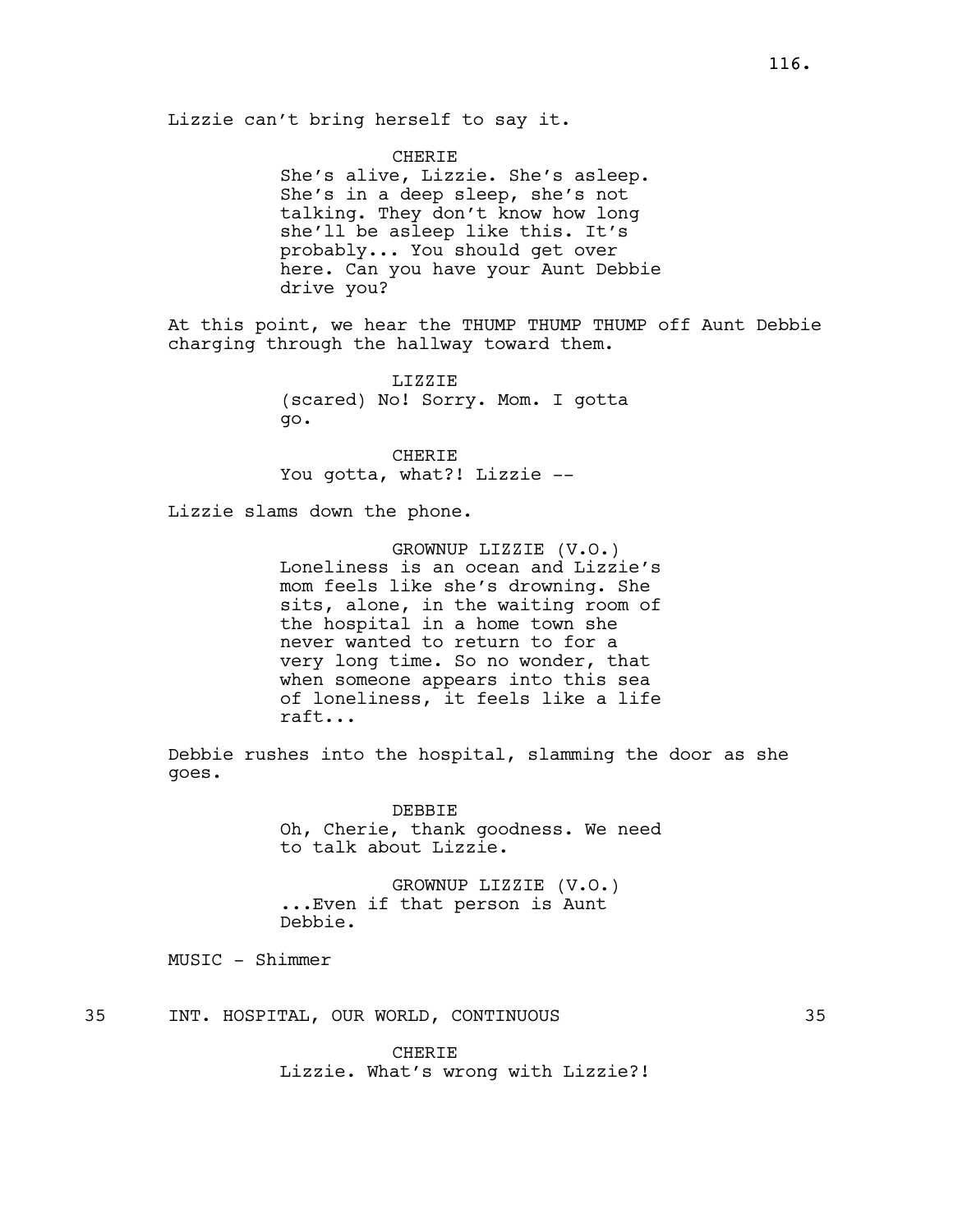DEBBIE

I tried... Tried to stop her, but something got into her. She knocked me over, ran outside and out into the woods.

CHERIE No. She didn't... No no no no no --

DEBBIE Here. Take my keys.

CHERIE (confused) What?

DEBBIE Take my car. Go find her.

CHERIE Oh. Yes. Thank. Thank you so much Aunt Debbie.

DEBBIE

Any time, Cherie. We're family.

GROWNUP LIZZIE (V.O.) Cherie takes the keys and dashes from the room. The ocean of loneliness has turned into a hurricane of fear. When you're as deep in the ocean as she is, you don't see things which should be obvious around you. You don't ask, "Why didn't Debbie just call the hospital from the farmhouse phone?" "How, in fact, did a grown woman let a ten-year old girl escape her?" "And why would Debbie stay at the hospital, rather than going back to the farmhouse to look for Lizzie?" None of these questions are asked, so only Debbie knows the answers, as she walks from the hospital waiting room into the intensive care unit.

NURSE CARLY Excuse me, ma'am? You're not supposed to be here.

DEBBIE I'm just here to see my cousin.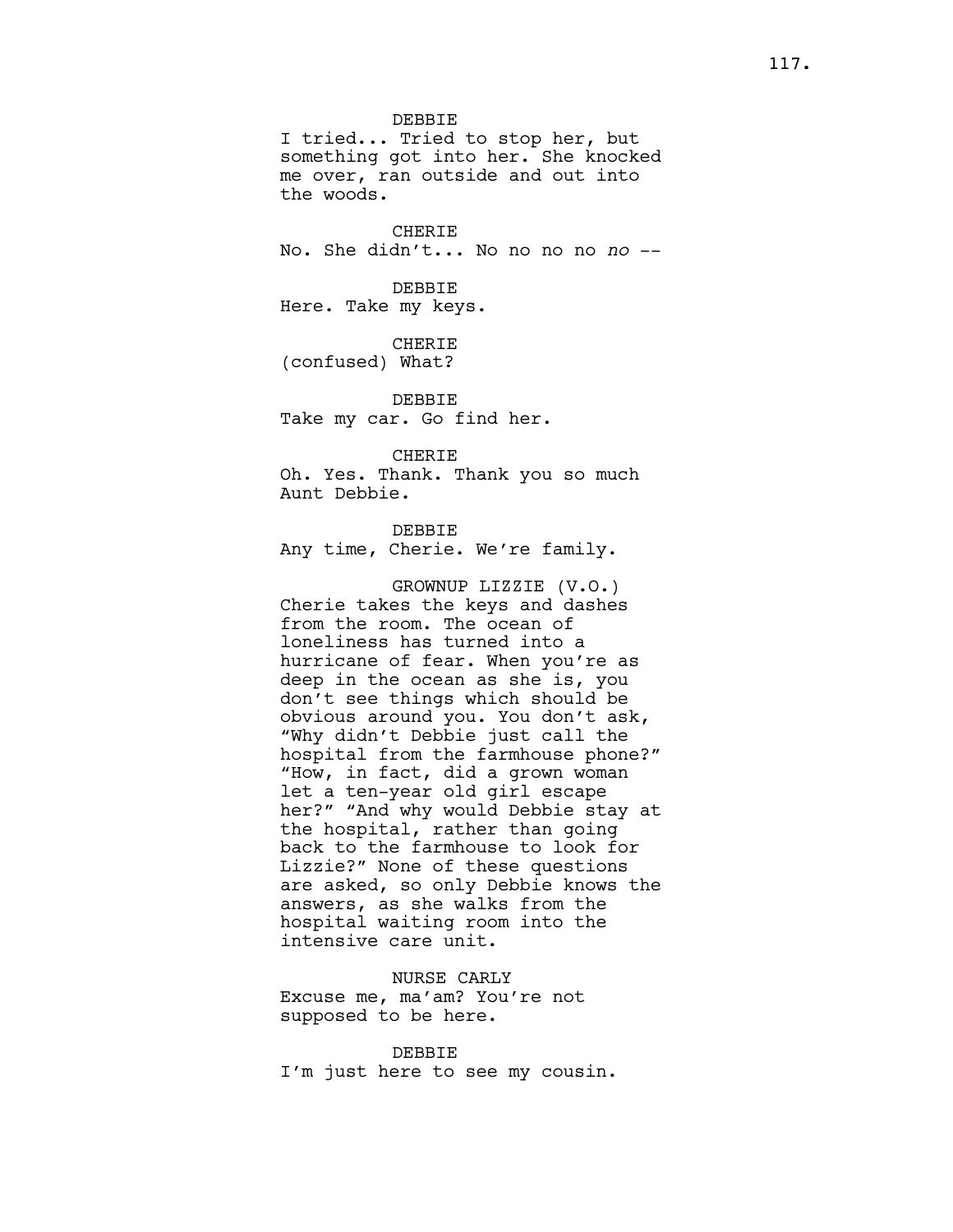NURSE CARLY (confused) You're visiting Mrs. Greenway, did the Doctor say it's okay?

DEBBIE Of course. (grinning) We're family.

36 EXT. THE FOREST, OUR WORLD, MOMEN 36

MUSIC - Desperate

Sound design follows the narration, Cherie careening down the road, SCREECHING around corners, pulling in wildly into a driveway, spinning wheels sending gravel flying, car controls being slammed into park. Door flies open.

> GROWNUP LIZZIE (V.O.) Lizzie's mom rushes back to the family farmhouse. She hasn't been in this town since she left for college but she remembers all the roads, and drives down them at speeds far too fast to be safe. She almost forgets to put the car in park as she peels into the driveway and barrels out of the car.

Cherie starts running across the grass. We hear her breathing, heavy, and the pounding of her feet through the thick grass.

# CHERIE LIZZIE! LIZZIE!

She leaps a cattle fence, which knicks her

CHERIE (CONT'D) (wincing) Aw, stupid fence --

And then charges onto the forest floor and starts running deeper into the forest.

> CHERIE (CONT'D) (slightly winded) LIZZIE! LIZZIE! (lowered) Who are you kidding... You know right where to go... The old wellspring. Where everything happened.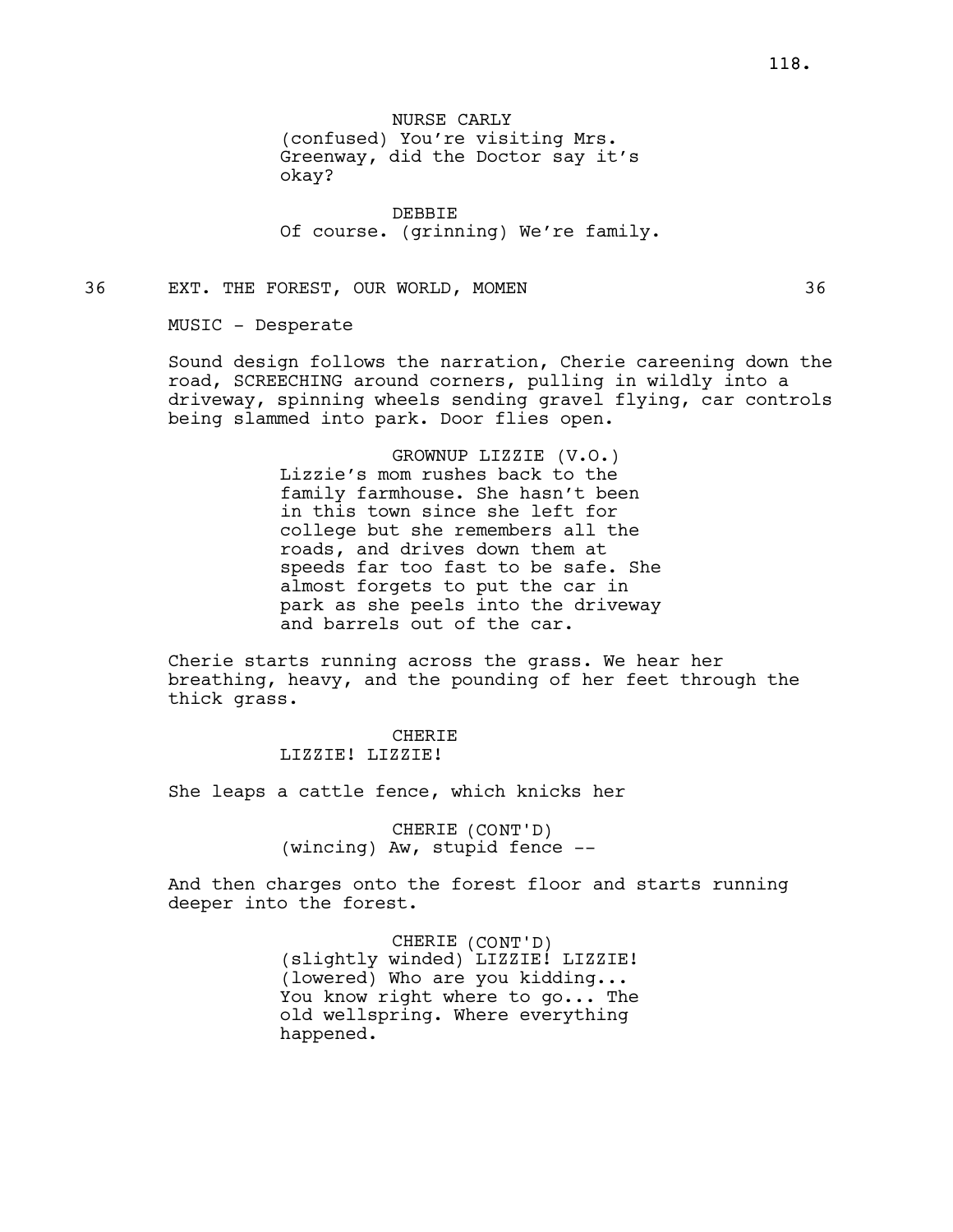# 37 EXT. APPROACHING THE WELLSPRING, NIGHT 37

GROWNUP LIZZIE (V.O.) Cherie used to tell Lizzie that the memories of what happened at the farmhouse when she was a girl, she kept 'locked in a box.' That night, thirty years to the day after those events, she's feeling that the locked box has started to come open. And she's scared of what will come out.

We return to the intense THUCK THUCK THUCK of Cherie's footsteps intensely pounding through the forest soundscape. It's night, and the nighttime woods sounds take on a haunted, spooky quality.

She slows down running, panting, takes in where she has arrived.

> CHERIE (winded) The wellspring. Lit by the full moon. Just like it was that night. (walks a bit further) Lizzie! LIZZIE! LIZZIE!

> GROWNUP LIZZIE (V.O.) Lizzie's mom starts climbing down into the spring, a dangerous thing to do in the dark. But, just like she knew all of the backroads from the farmhouse to the hospital, and back again, she knows the footholds in the rock, can find them either from memory, or from the infinite times she's climbed them in her dreams.

Crunch, crunch, as Cherie climbs down the wellspring, then lands on the bottom.

#### CHERIE

LIZZIE!!!

Cherie's cry echoes throughout the wellspring, to no avail.

CHERIE (CONT'D) This is crazy, but... I have to try...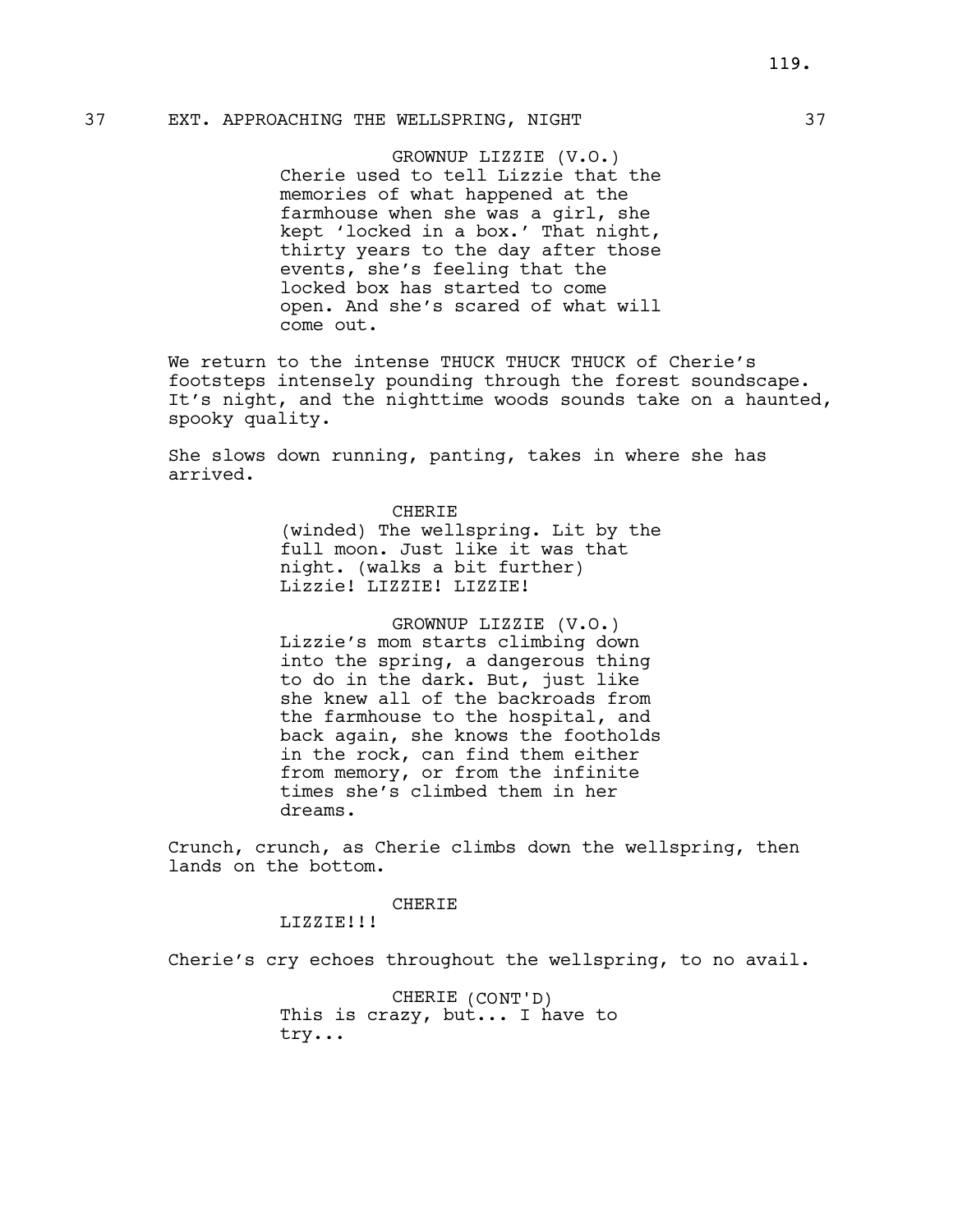# GROWNUP LIZZIE (V.O.)

The grownup part of Cherie knows that she is standing in the bottom of an empty spring, and that the only thing around her are solid rock walls. But in her child mind, the part she has kept closed up all these years, there is a glimmering, an inkling, of something else. Cherie reaches into her purse and takes out her cell phone. She pulls up speed dial again, but this time she doesn't choose MOM. She chooses, Lizzie.

FX - internal phone ring, ring, ring!

GROWNUP LIZZIE (V.O.) It shouldn't work. But it does.

LIZZIE (confused) Mom?

CHERIE (hopeful) Lizzie? Where are you?

LIZZIE Uh. Well, that's a little hard to explain, mom.

# 38 EXT. CLIFFS OF SLEEPING GIANTS, FAE 38

GROWNUP LIZZIE (V.O.) It's hard to explain because Lizzie and Kyle are standing on the spine of the sleeping giant bridge, halfway between the bluffs that flank the river of dreams. The friendly wind elemental continues to dance alongside them, hoping they'll want to play.

The bored wind elemental is flying around, dancing in circles, ala doing stunts with a kite.

> WIND ELEMENTAL Wwwheeeeeeeee!!!! Heeeeeeeeeeee!!!! Yaaaahoooooo!!

**GOAT** (tense) Lizzie, Lizzie what are you doing?!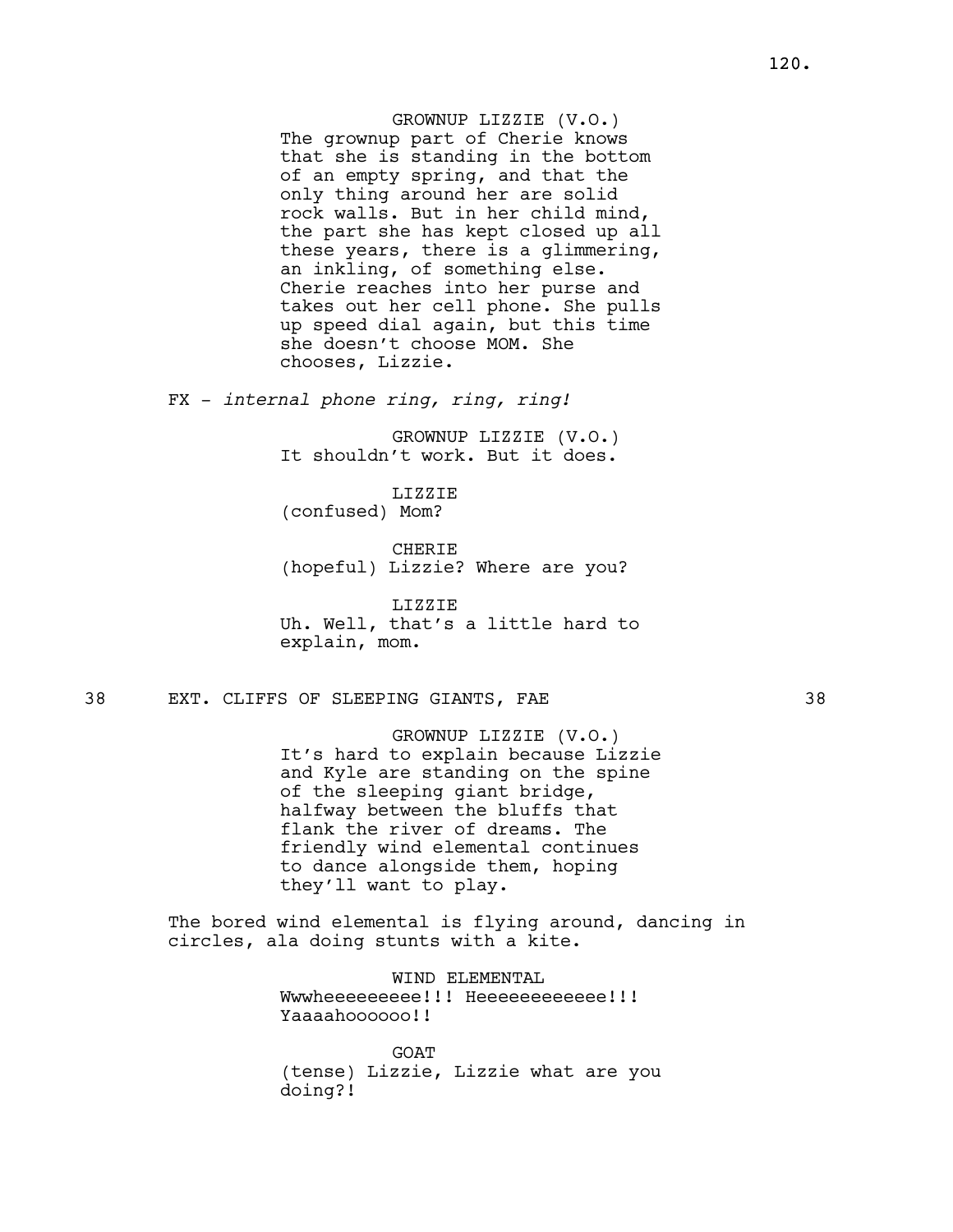LIZZIE I'm talking to my mom.

GOAT You're. What. How?!

LIZZIE On my cell phone.

GOAT But it - No. That's impossible.

LIZZIE Apparently not.

**CHERIE** (over phone) Lizzie. Where are you? You have to come back, right now.

LIZZIE That's not going to be easy, mom.

CHERIE I'm serious, Lizzie --

LIZZIE And I'm serious too, mom --

The argument starts to wake the sleeping giant. As the argument continues, the "Bridge" starts to rumble.

> GOAT (hissed) Lizzie! Keep your voice down!

CHERIE I can't take this from you, Lizzie, I don't have many rules but this one is real and I mean it. Come. Back. Now.

LIZZIE I can't mom! You don't understand!

CHERIE Stop talking back to me!

LIZZIE I'm not talking back! I'm trying to explain!

GOAT Lizzie! I'm serious.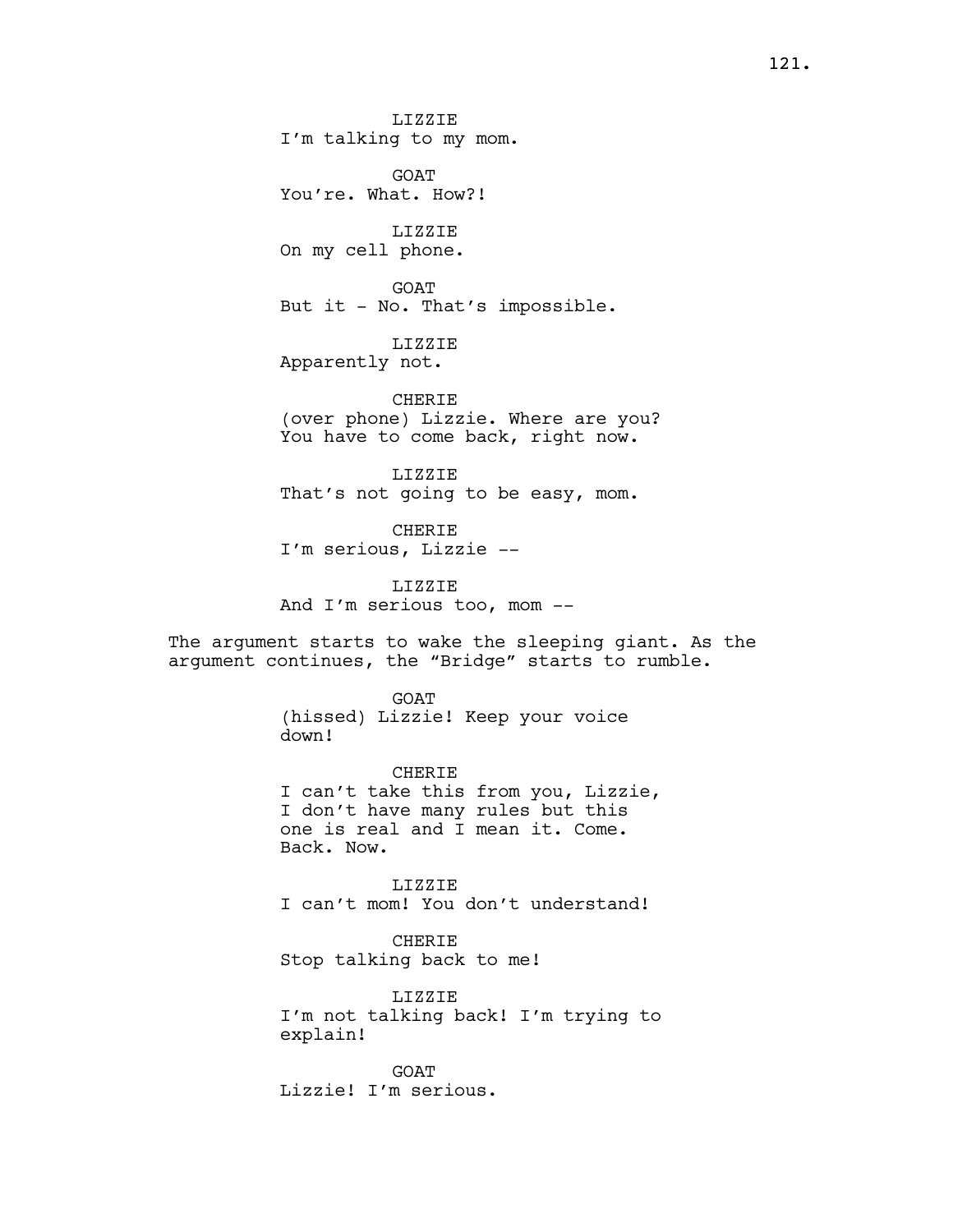CHERIE Who's that with you?! Is that a boy?!

LIZZIE No, mom! It's a goat. YOUR Goat. Your goat who you pretended didn't even exist!

#### CHERIE

You grandmother is hurt, Lizzie, we need to go to the hospital right now, something could happen. Come. Back. Right. NOW!

The ground starts rumbling out of control. As the GIANT yawns, and stretches, it is like an earthquake.

# GIANT

(Yawwwwwwnnnning)

GOAT Gotta go - Double-time!

# LIZZIE

Bye, mom!

GROWNUP LIZZIE (V.O.) Kyle starts running, and Lizzie holds onto his fur for dear life. She doesn't need to ask Kyle what's happening, because what's happening is obvious.

LIZZIE The giant is waking up!

MUSIC - Intense

## END PART FOUR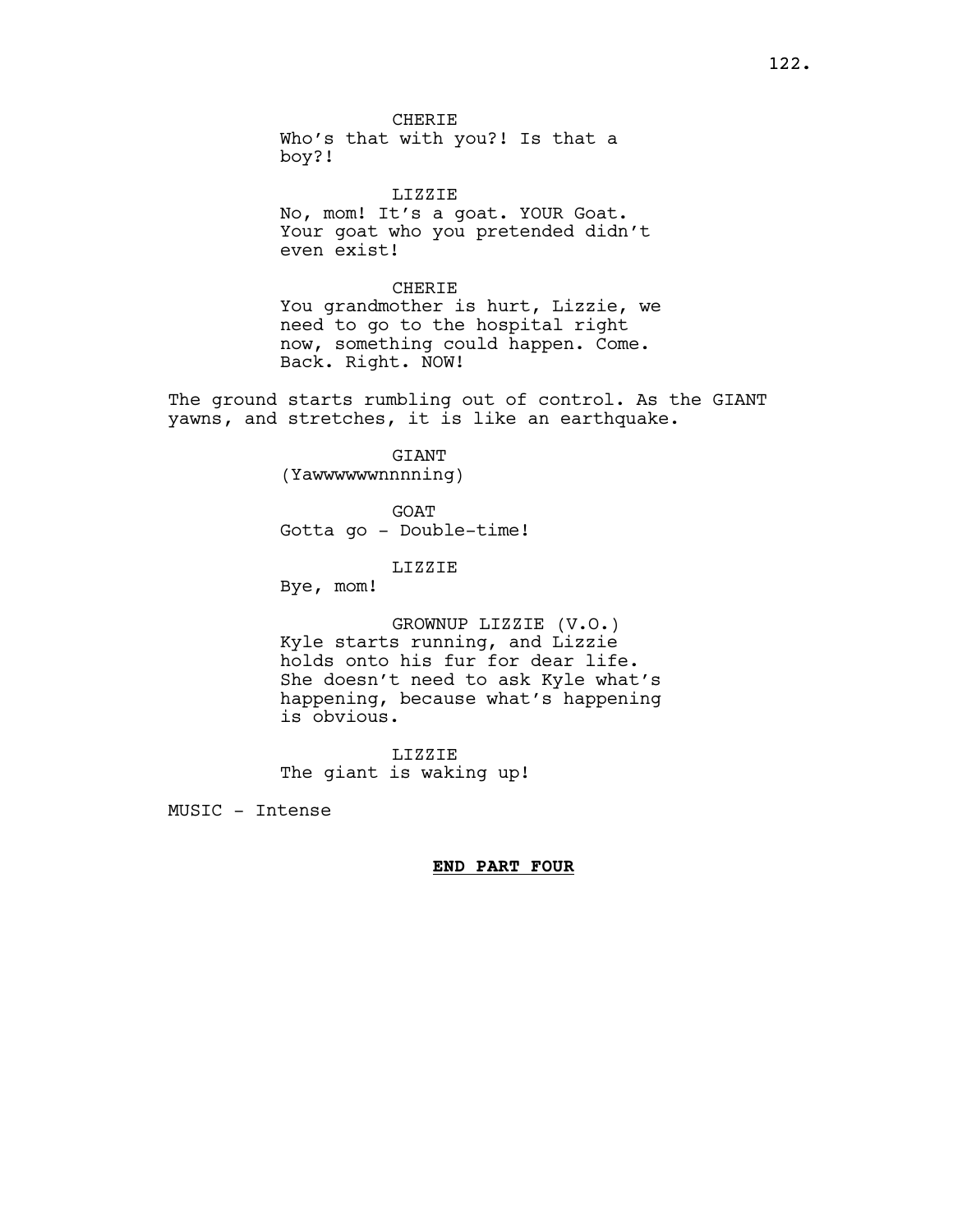## 39 INT. CARLOW'S COURT 39

GROWNUP LIZZIE (V.O.) Carlow had told his goblin court that it was a simple matter, to have Lizzie's location revealed. And now, with his court all around, he shows them the greatness of his power. Though, for anyone with an understanding of family it was no show of power at all. A mother's love for her daughter is one of the most powerful forces in the universe, it pulls with a strength like the river running to the sea. All Carlow has done, is steal that power to meet his own evil ends.

CARLOW (to his audience) Gaze into the looking pool. See the mother.

The crowd murmurs, agrees. They see a bit of the previous scene.

#### **CHERIE**

LIZZIE!!!

Cherie's cry echoes throughout the wellspring, to no avail.

CHERIE (CONT'D) This is crazy, but... I have to try...

Cherie takes out her cellphone, calls Lizzie's cell. The conversation continues per previous scene, but from Cherie's POV.

> LIZZIE (confused) Mom?

CHERIE (hopeful) Lizzie? Where are you?

LIZZIE Uh. Well, that's a little hard to explain, mom.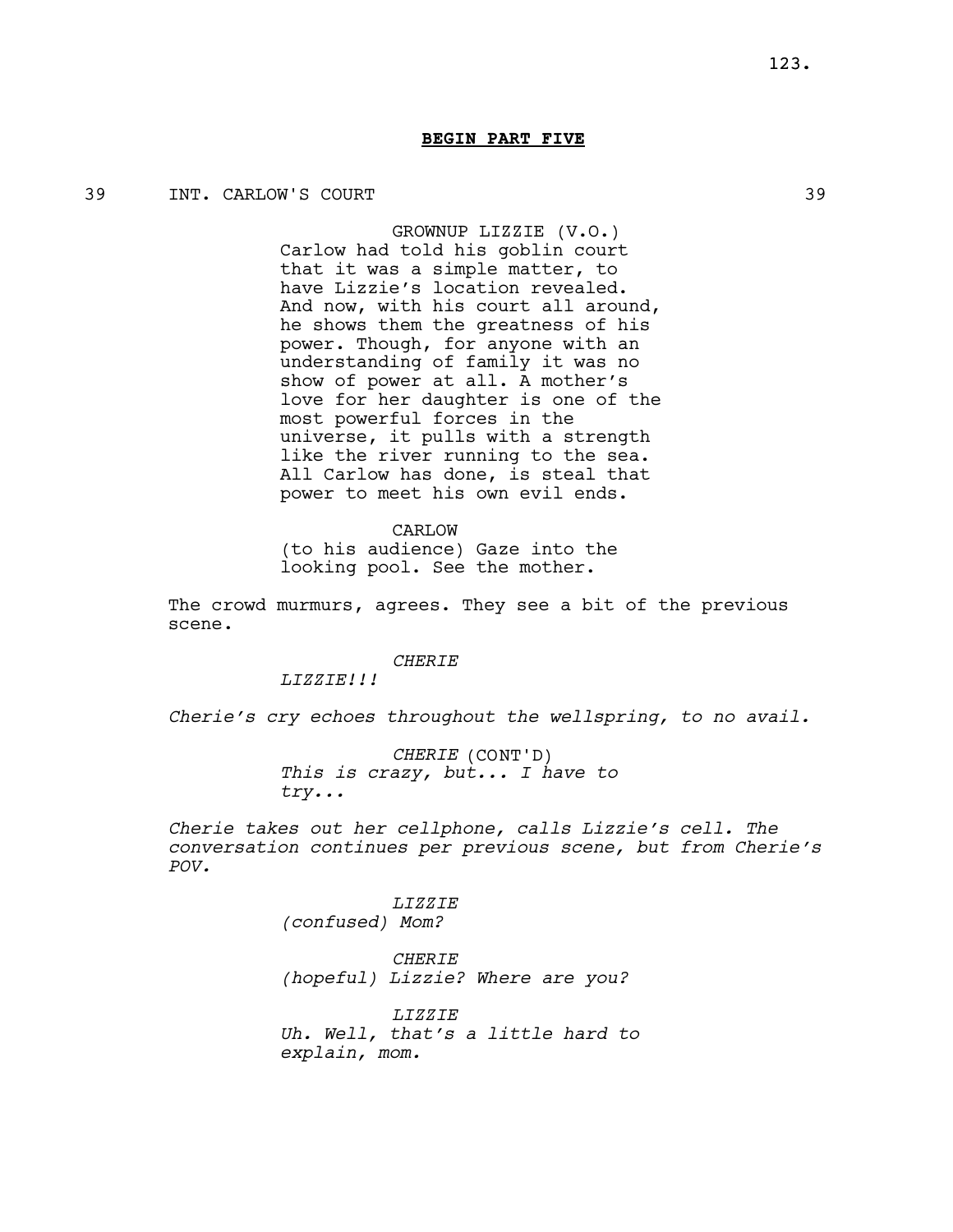CARLOW (growls) There! There! She's connected, don't you see!

GOBLIN WIZARD You are a great warlock, Carlow.

CARLOW Never doubt it.

Scene continues, now the POV switches to Lizzie

**CHERIE** Stop talking back to me!

LIZZIE I'm not talking back! I'm trying to explain!

GOAT Lizzie! I'm serious.

**CHERIE** Who's that with you?! Is that a boy?!

#### LIZZIE

No, mom! It's a goat. YOUR Goat. Your goat who you pretended didn't even exist!

#### **CHERIE**

You grandmother is hurt, Lizzie, we need to go to the hospital right now, something could happen. Come. Back. Right. NOW!

Back to Carlow.

#### CARLOW

The bridge of the sleeping giant. They're almost the edge of the enchanted forest! (raises voice) Worgs! Hurry! You must overtake them! The Roc will bring you.

**WORGS** 

(howl) Yes, Lord Carlow!!! We will not fail you again. Come, wolf brothers!

Worgs howl in celebration.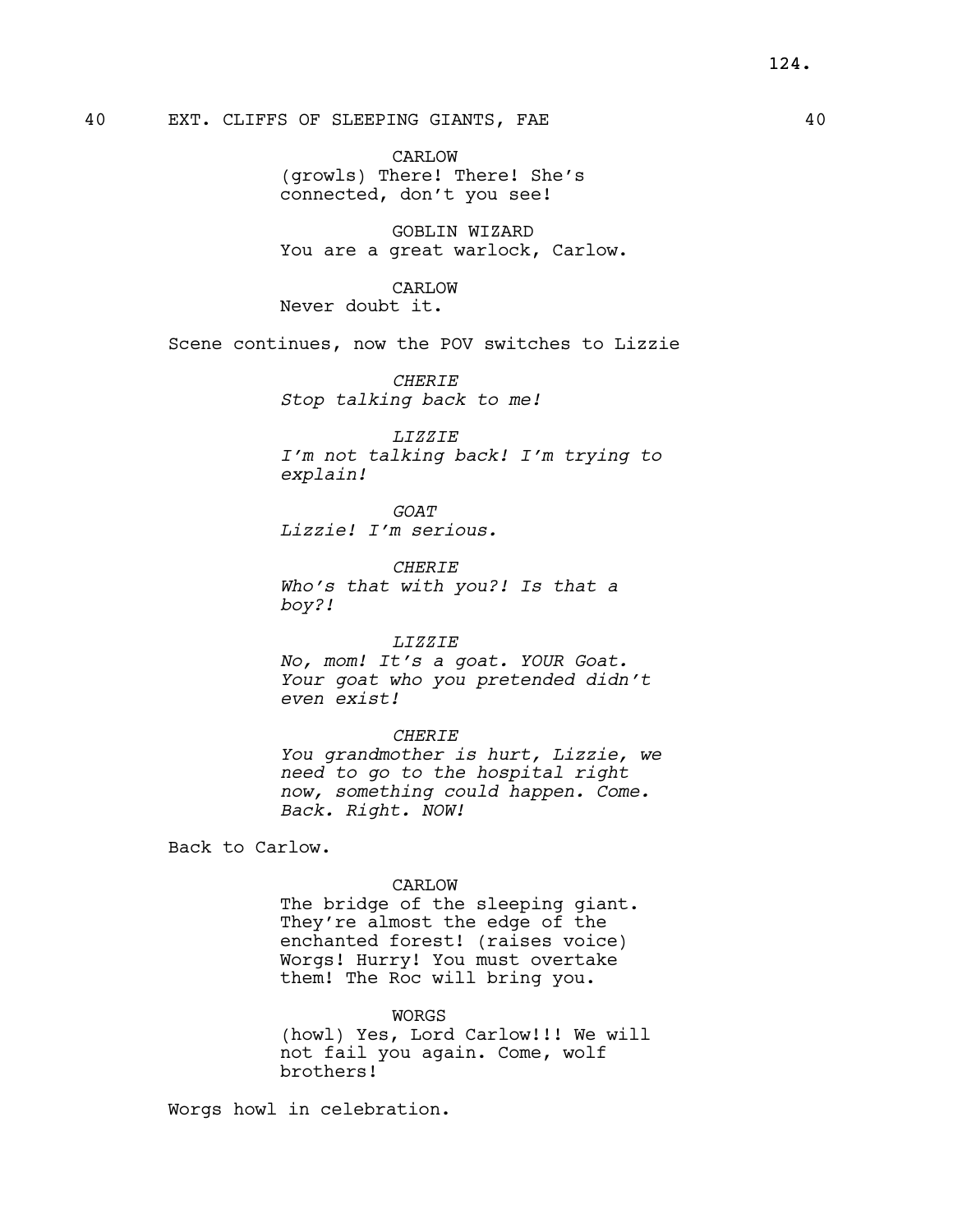## MUSIC - Intense

GROWNUP LIZZIE (V.O.) Lizzie and Kyle rush, rush, rush across the spine of the not-sosleeping giant. What used to be a bridge is starting to resemble a cliff's edge, rising, getting steeper and steeper... Lizzie struggles to hold on, her fingers start to slip from Kyle's fur, and just when they think they've made it to the far edge, the giant stands tall!

GIANT (yaaawwwwnnnn!!!)

GOAT / LIZZIE AAAaaahhhhh!!!!

GROWNUP LIZZIE (V.O.) Lizzie thinks that this is the end. After all she's been through, now is the moment they go plummetting from the giant's back, into the world below. Will they instantaneously splatter when they hit the river below them? She knows that when cats fall from super tall buildings that they can survive. But she also knows that water might seem safe but actually be as hard as a concrete floor. So she's not sure what will happen. Luckily, she doesn't need to test any of her theories.

WIND ELEMENTAL You DO want to fly with me! Oh goodie!

# LIZZIE (V.O.)

It's the wind elemental! The wind wraps Lizzie and Kyle up like a blanket and dances with them across the gap, dropping them softly onto the far end of the bluffs.

## LIZZIE / GOAT

Oooofff!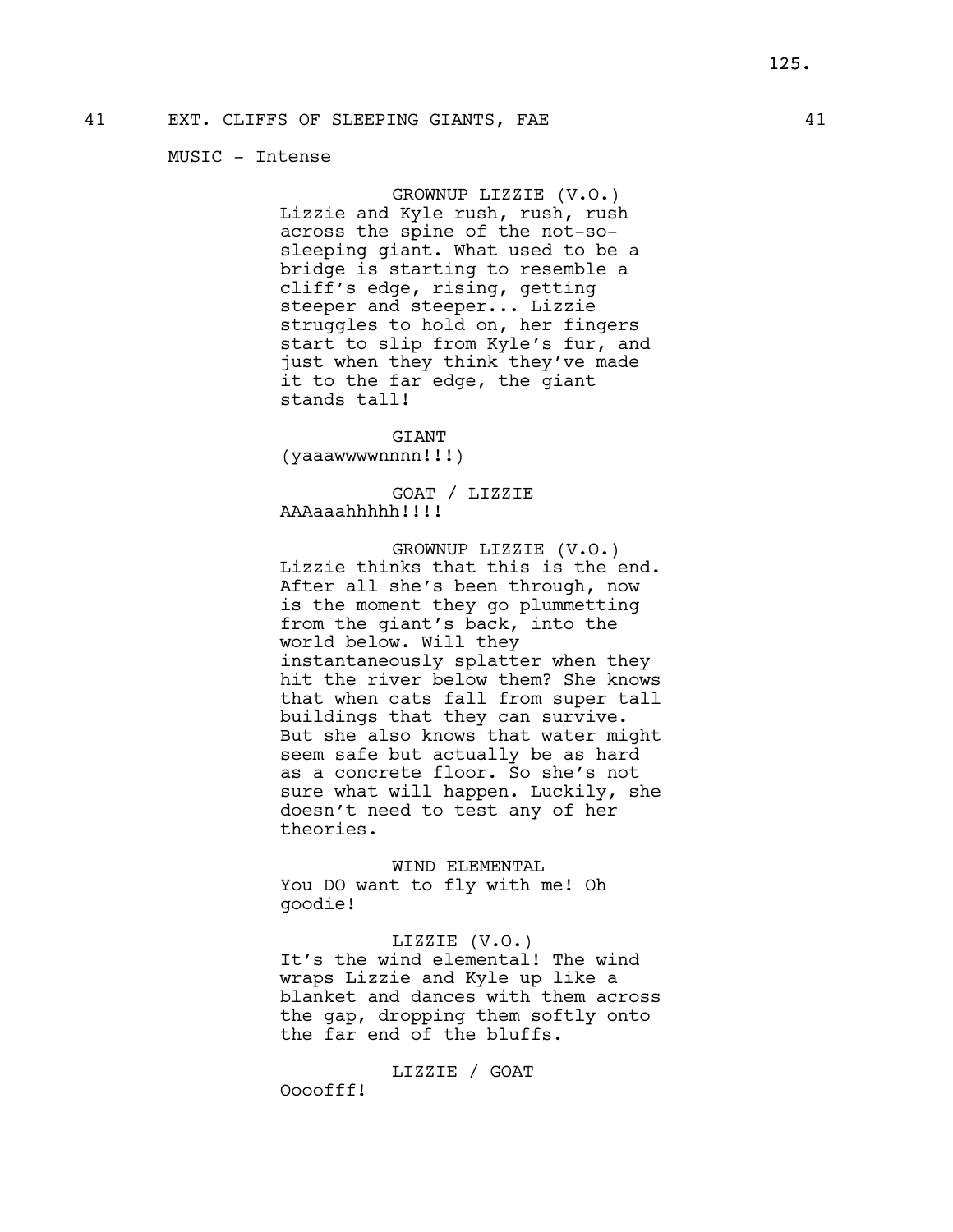GOAT (breathless) Thank you, Wind!

WIND ELEMENTAL Come play again sometime!!!

GROWNUP LIZZIE (V.O.) And with that, the wind is off, flittering away to dance with someone else. Lizzie and Kyle breathe a sigh of relief -- but they're not out of the woods yet.

Giant stands up, groans, stretches.

**GTANT** Whooooo dare wakes my sluummbeeerrrr!

Goat makes as to sneak off...

GOAT Quietly... Quietly...

GIANT Not so fast!

GROWNUP LIZZIE (V.O.) The giant cups his hand and slams it down around Kyle and Lizzie! They're trapped. Trapped from escaping, and trapped looking at his gigantic ugly mug.

GIANT (pondering) What to do with you... What to do... Eat you, I suppose.

GROWNUP LIZZIE (V.O.) The giant lifts them, ready to chow!!

WEASEL (raises voice) Now why eat them when you can have me?

GOAT / LIZZIE / GIANT Huhnh?

Weasel reappears, as haughty as ever.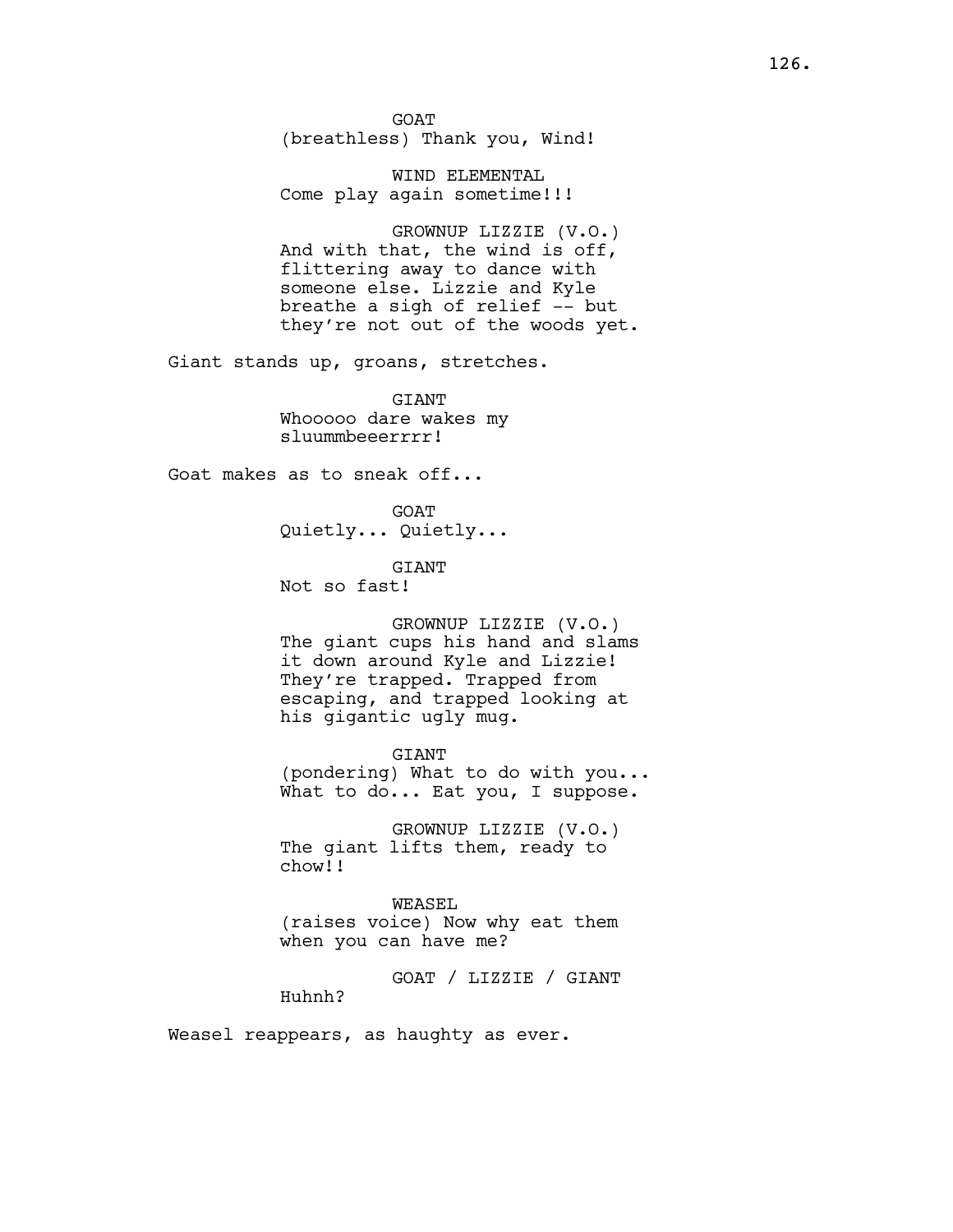## WEASEL

I mean, (nervous laughter) you've got a human girl there who is really just skin and bones, and that goat? Pahh... I know for a fact he's over five hundred years old. He'll break your teeth!

## **GTANT**

(growls) And why should I eat you instead?

WEASEL I mean, look at me! I'm handsome! I'm young! I'm supple! What kind of self-respecting giant would eat an old goat when you can have a young

**GTANT** (considering) My mother once had a saying... A goat and a girl in the hand beats a weasel in the bush... Nope. I'll pass.

Giant lunges toward Goat and Lizzie, as to eat them.

## GOAT / LIZZIE

Aiiiii!

weasel?

WEASEL But! Bbbbbbbuuttt!!! What did your mother say about Weasels who could play the fiddle?

GIANT (raised eyebrow) Fiddle?

Weasel produces a fiddle, comes up with a little ditty.

FIDDLE MUSIC

WEASEL There once was a great sleeping giant - hiddly, hiddlyai hay

He was a mighty, handsome giant hiddly hiddlyai hay

Wake up now, you ol' giant - hiddly ya

Start dancing now, you ol' giant hiddly, hiddly yai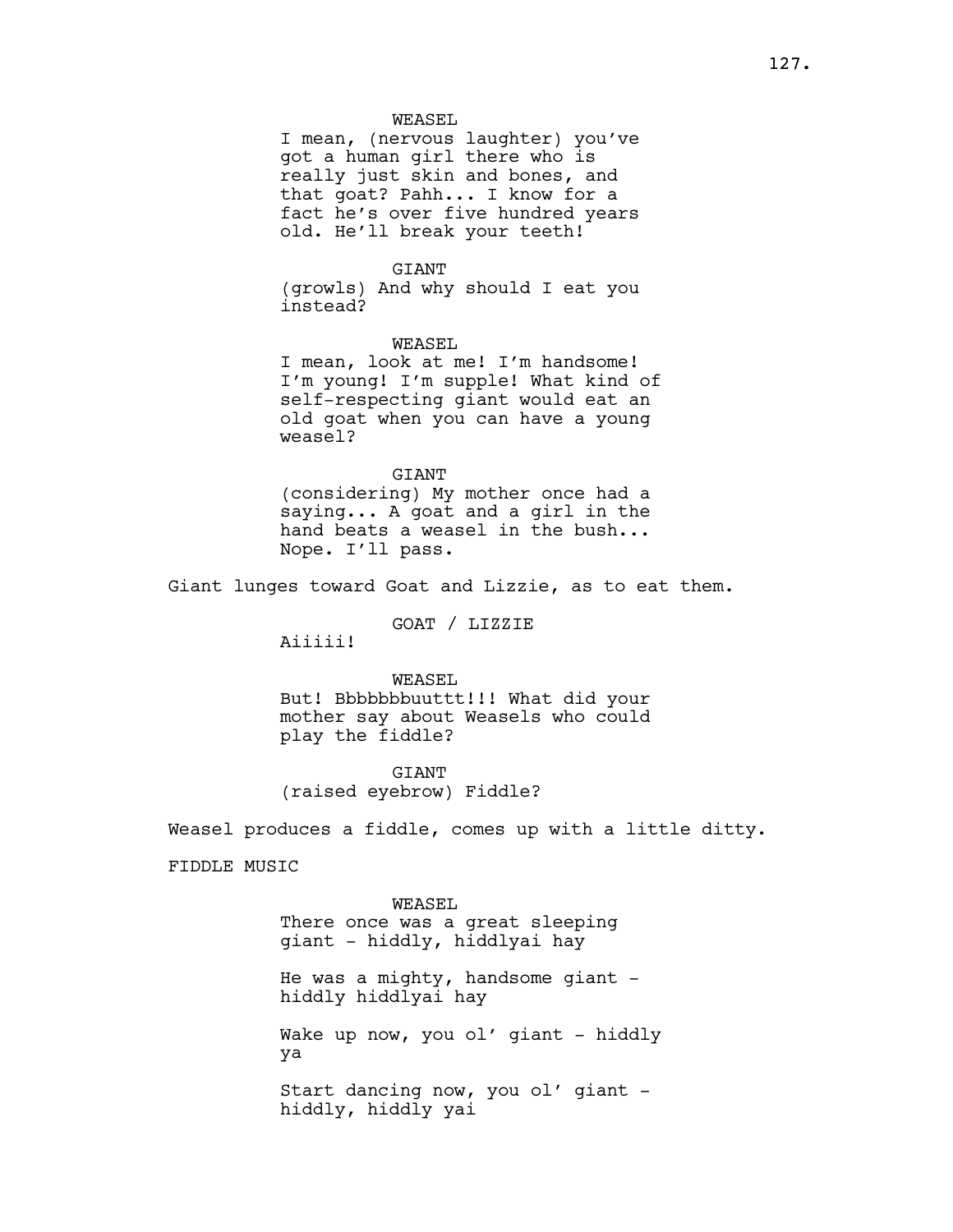GROWNUP LIZZIE (V.O.) As Garrett starts fiddling, the Giant first stares at him... Perhaps contemplating whether to eat him, after all. But then, as the song continues, the strangest thing happens... The giant starts dancing!

#### WEASEL

Hiddly ho you go dancing! Hi-ho Around this valley you go prancing hi ho hiddly-yai-yay

(lowered) Now, quick!

GROWNUP LIZZIE (V.O.) Garrett waves to Lizzie and Kyle as the Giant's hands go in the air. With the Giant distracted, they go for it!

# GOAT

Now!!!

WEASEL Giant's bridge is our landing - hi ho Nothing like this we're planning hi ho hiddly yai yay!

(putting down fiddle) Well! I hope you enjoyed the entertainment. No need to tip. Sayonara!

GIANT Hi ho hiddly yai... What?! Back here?! BACK HERE! Bacck heeerrrreee!

Giant's cries echoes as the party charges off into the boundaries of the enchanted wood.

> GROWNUP LIZZIE (V.O.) The giant's angry cries follow the three adventurers but soon die out - - the giant being much too large to climb up onto the bluff and follow them. Once again, the companions think they're safe.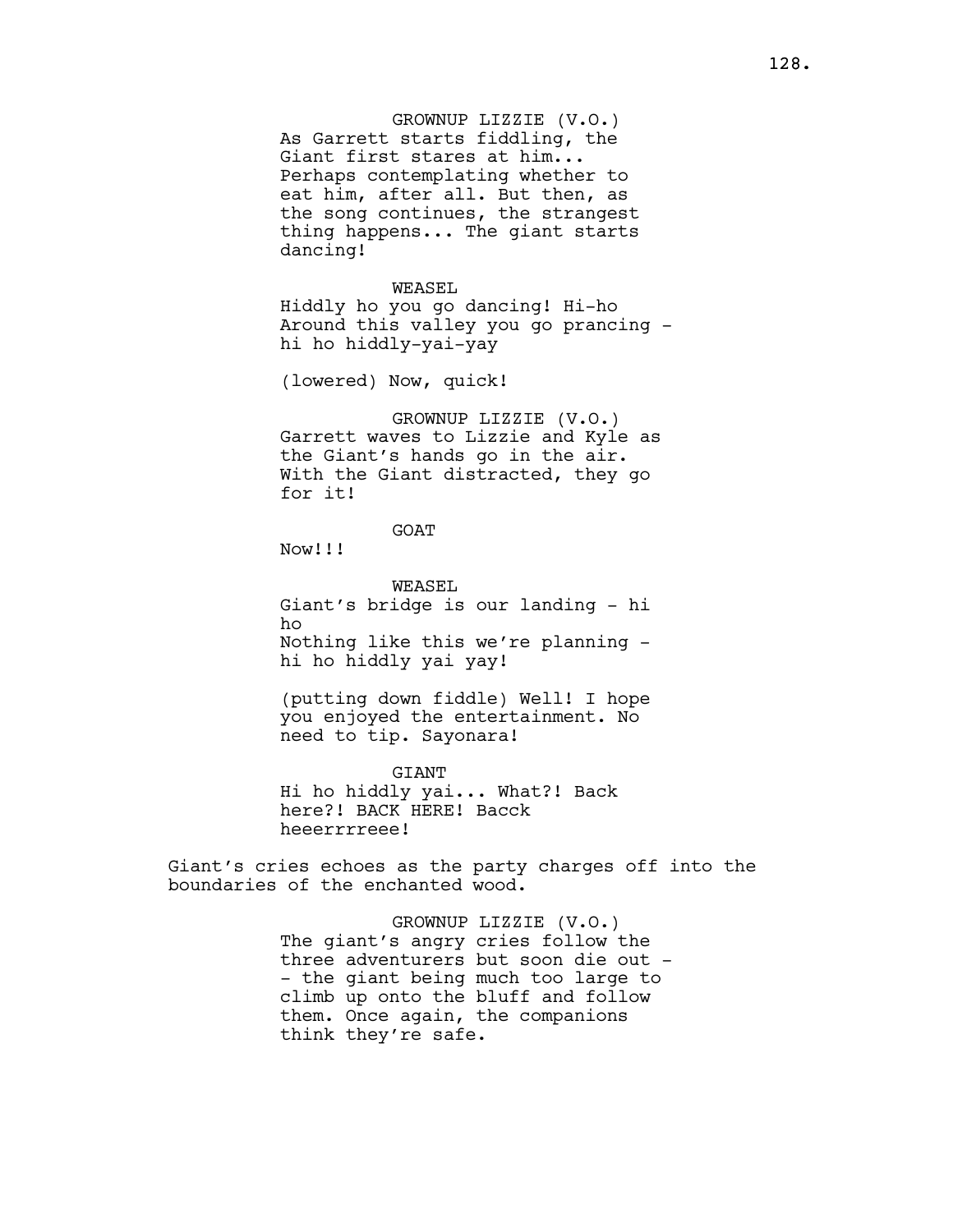# 42 EXT. BORDER OF THE ENCHANTED WOOD, FAE  $42$

The group rushes into the edge of the enchanted wood. Now the land is all a'twitter with birds chirping, etc.

> GOAT (winded) Thank you, thank you Weasel, that was very clever.

# WEASEL

Pffft! You think I did that for you? (chuckles) Look at all the gold that fell out of his pockets!

GROWNUP LIZZIE (V.O.) Sure enough, Garrett's rucksack is stuffed full of golden coins, rings, and other gemstones which fell out while the giant was dancing.

# WEASEL

I guess this is where we say goodbye again. Since YOU don't need  $ME$   $--$ 

LIZZIE Weasel -- I'm sorry.

# WEASEL

(raises eyebrows) Pardon? Sorry, let me check my ears. What did you say?

# LIZZIE

I'm sorry I told you to go away. You are a helpful member of our group. We would like to travel with you again, if you're willing.

GROWNUP LIZZIE (V.O.) Garrett pauses, and for a moment, Lizzie thinks they'll still part ways, but then --

# WEASEL

It's a deal! You two clearly need some protection, and I've yet to receive enough of a fortune that I feel respectable bringing it back to mother.

**GOAT** (blinks) Your mother?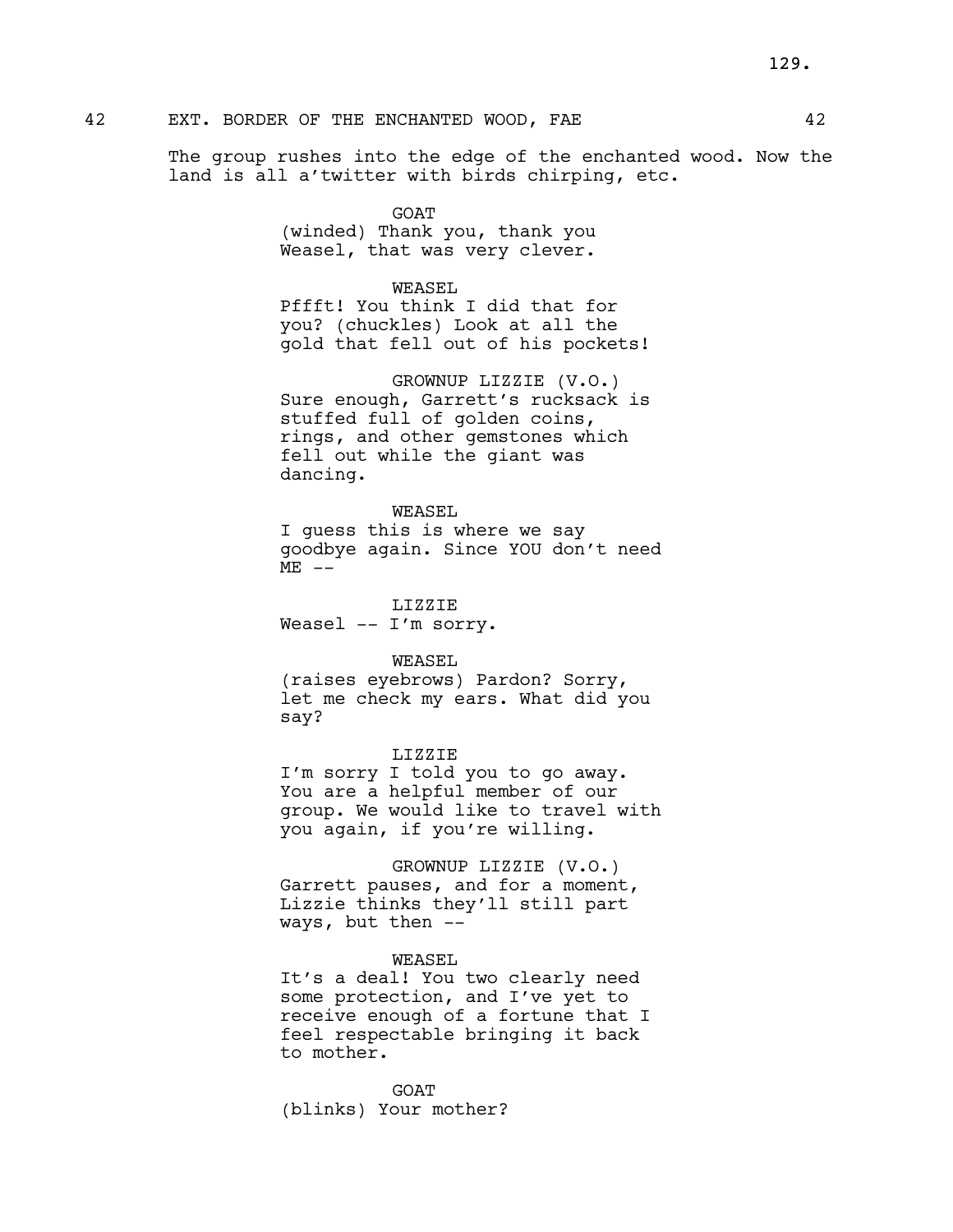#### WEASEL

(breezed through quickly) Oh yes, my dear mum, love to her death. (returns to normal pace) Now! Back to the matter at hand - How exactly did you manage to wake the Great Sleeping Giant of Kraak to begin with?

#### LIZZIE

It's kind of hard to explain. It involves this thing called a cell phone.

WEASEL

A cell. What? You were imprisoned?

#### **GOAT**

It's a tool from her world. It allows you to communicate across great distances.

## WEASEL

Oh, like a divining pool.

GOAT

A divining pool you can put in your pocket.

#### WEASEL

Oh, well how fancy. So how did this "Cell phone" wake the sleeping giant?

LIZZIE My mom called me. We got in a fight.

#### WEASEL

Your mum? ... What? I thought grown humans weren't permitted into faerie to begin with. Magic rules.

#### LIZZIE

I don't understand either. I mean, my phone hardly even gets reception in my world.

GOAT It's possible that... (stops, dawns on him what's going on) Oh dear.

WEASEL

Yes?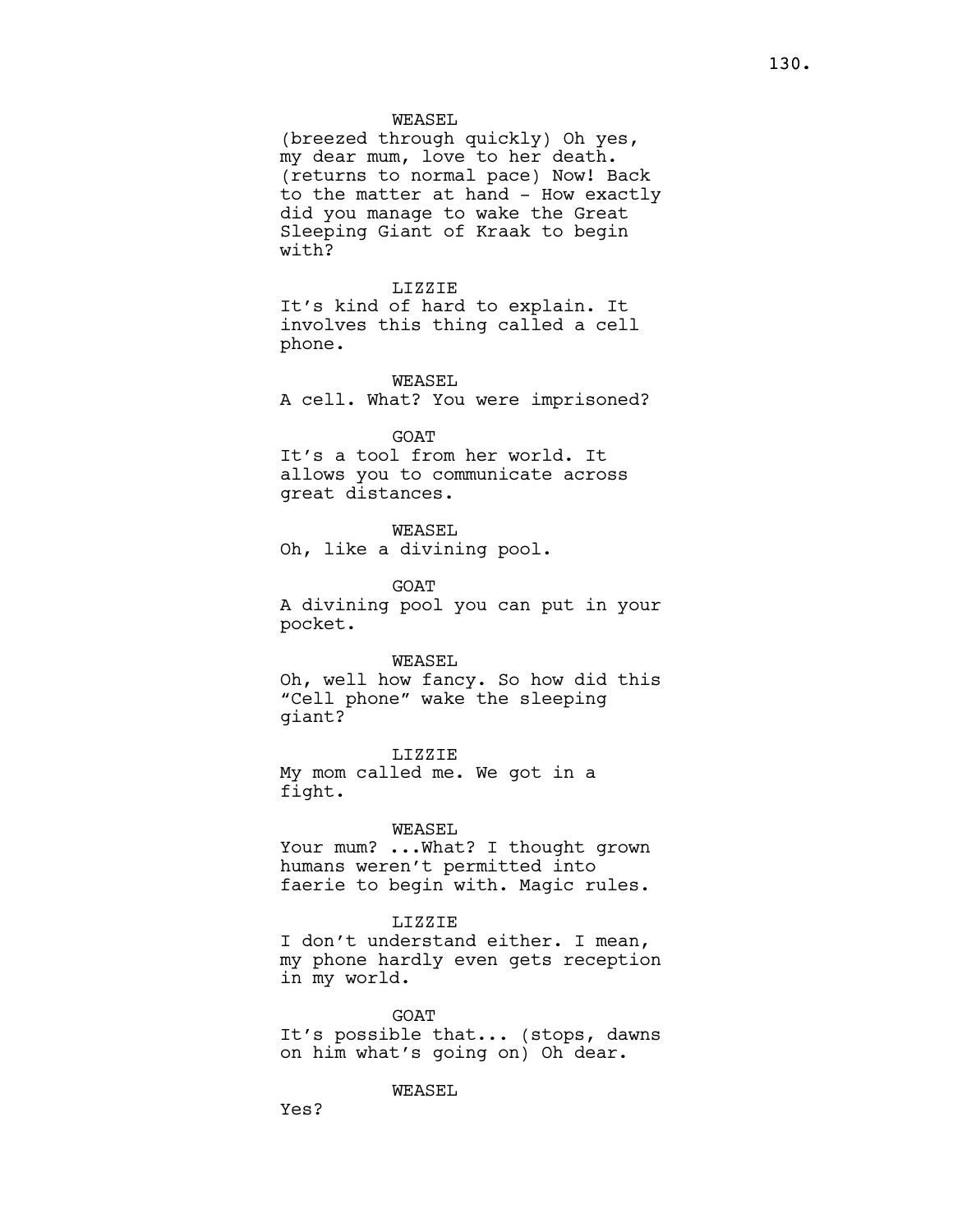GOAT

Say. Perhaps. Ah. Hm. In their world it's the night of the Summer Solstice, and a powerful one at that, 30 years to the day since Lizzie's mom called me to their world where I was attacked by the warlock.

#### WEASEL

Sounds um... Yes I think there are words for this. "Ill Omened"? "Inauspicious?" "Inopportune" or how about just. A bad night to be traipsing about?

#### GOAT

The cell phone is a piece of metal and glass, nothing magical about it at all, except, it seems like it kinda got used like an amplifier. As if Lizzie's mom went somewhere where there was an incredibly powerful magical signal. Like... ah... Lizzie. Do you get a glimpse of your mom in your mind when you talked to her on the phone?

# LIZZIE

I. Um. Maybe?

GOAT Please, concentrate, it's important.

#### LIZZIE

(ponders) Maybe. I think... She might have been at the bottom of something. A well?

GOAT

(trying not to freak out) Oh no. That's what I thought.

## WEASEL

(uneasy) What are you getting at, Kylindrial?

FX - Howl of the ROC, the great winged beast.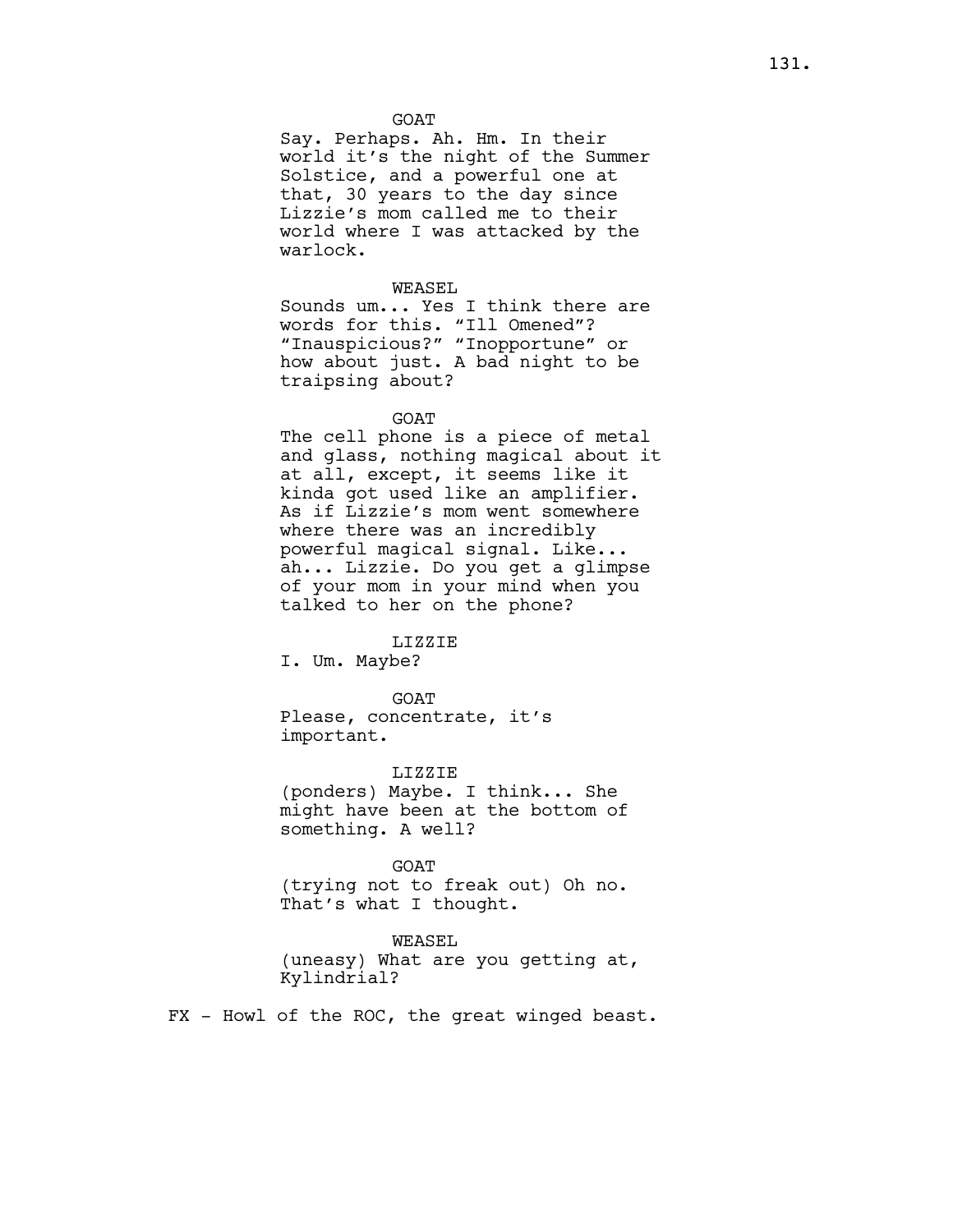WEASEL (CONT'D) As I work through my mental sonic bestiary of the Creatures of Fae, that call identifies as the - let's see

Weasel attempts a few different bird monster calls

WEASEL (CONT'D) (Squeeakkk!) No, that wasn't it, was it? That's Hippogriff.

How about ... (Squeeeakkk!!) Hmmm no match. Lucky, too, that's Manticore.

Maybe...

Weasel and creature both howl

(SHRIEEKKS!!!) Bingo! It's the ROC, a massive bird of prey that calls the northwest badlands its home. Unlike the cockatrice it is NOT a prey species of the weasel, nor like the Wyvern is it known to maintain a home range nearby a warm blooded mountain. Furthermore, the Roc have been companion species with the goblin, used for transport of various goblin allies...

FX - Howl of the WORGS.

WEASEL (CONT'D) ... Such as worgs.

GOAT

Carlow used your cell phone like a GPS unit, Lizzie. Once you connected with your mother, all he needed to do was look into his divining pool, and pow.

WEASEL Perhaps my fortune is as big as it needs to be, after all.

GOAT We've got to get to the World-Tree. Now!

MUSIC - Urgent action, up, over, out.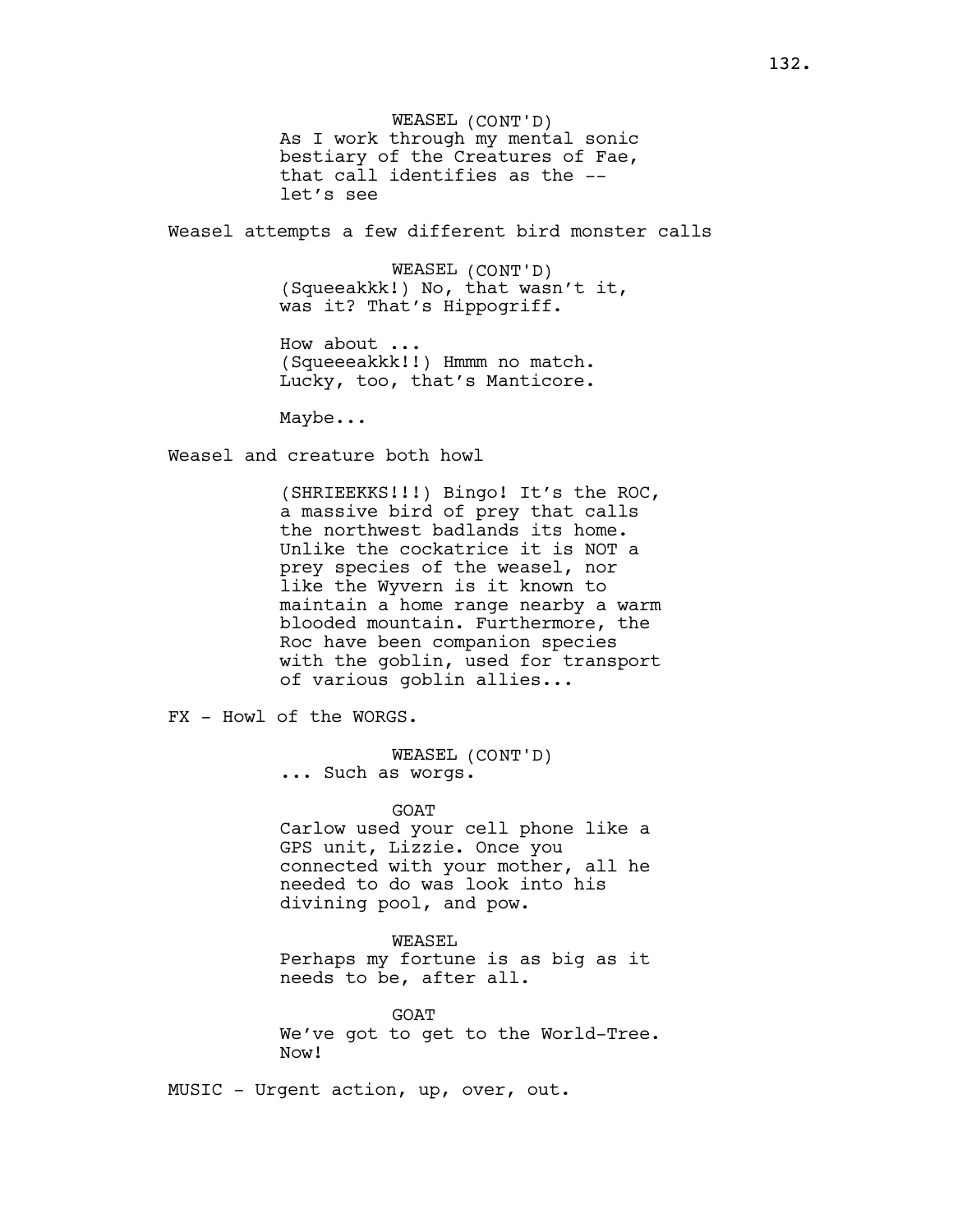GROWNUP LIZZIE (V.O.) As Lizzie and her friends started running, again, Carlow was still up to nonsense. Setting his worgs on Lizzie wasn't good enough: He also wanted to get her mom.

CHERIE (stunned) Lizzie! Lizzie! How dare you hang up on me?!

Cherie starts fighting with the cell phone.

CHERIE (CONT'D) Come on. Stop being stupid. What do you mean no service. You were working a second ago!

CARLOW Now, now, Cherie. What worries you so?

Cherie stops cold.

CHERIE

Y-y-y-y-you.

CARLOW (big smile) Me. How you've grown, niece.

CHERIE Stay away. Stay away from me, stay away from her.

CARLOW

Too late.

CHERIE What. No. You couldn't.

CARLOW

I did. Would you ever like to see your little girl again?

CHERIE Don't you dare hurt her.

CARLOW

Or what?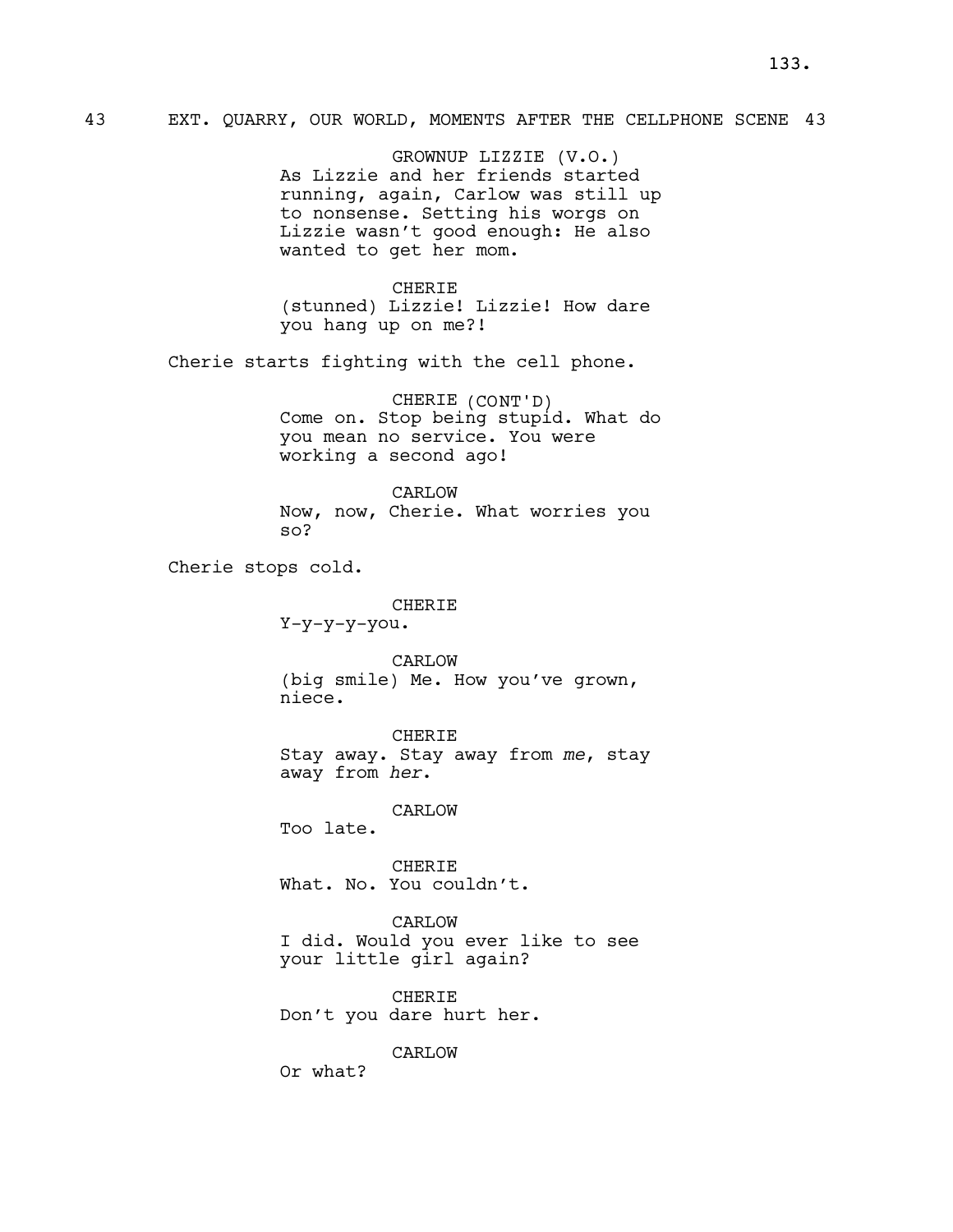CARLOW That's what I thought. Now, come along.

## **CHERIE**

What?

# CARLOW

This way. Into the quarry. Into my world. (raises eyebrow) Why else do you think I brought you here?

CHERIE You. Brought. What? (beat) I'm losing my mind, losing my mind --

CARLOW

You're not losing anything other than your one and only daughter unless you walk with me into the doorway. NOW.

#### **CHERIE**

You monster.

CARLOW I'll take that as a compliment. Now. Shall we?

#### CHERIE

Okay.

A magical whiiiiiirrrrrrrr raises up, then FWOOSH! Cherie is transported to Goblin Land!

44 EXT. FAERIE FOREST, FAE 44

MUSIC - Dramatic, rises back up.

GROWNUP LIZZIE (V.O.) The second Lizzie's mom steps through the portal, the sky in Faerie where Lizzie, Kyle and Garrett stand explodes into technicolors. Like fireworks on the fourth of July, but swirling, in dizzying, twirling motion!

The cry of the angry ROC.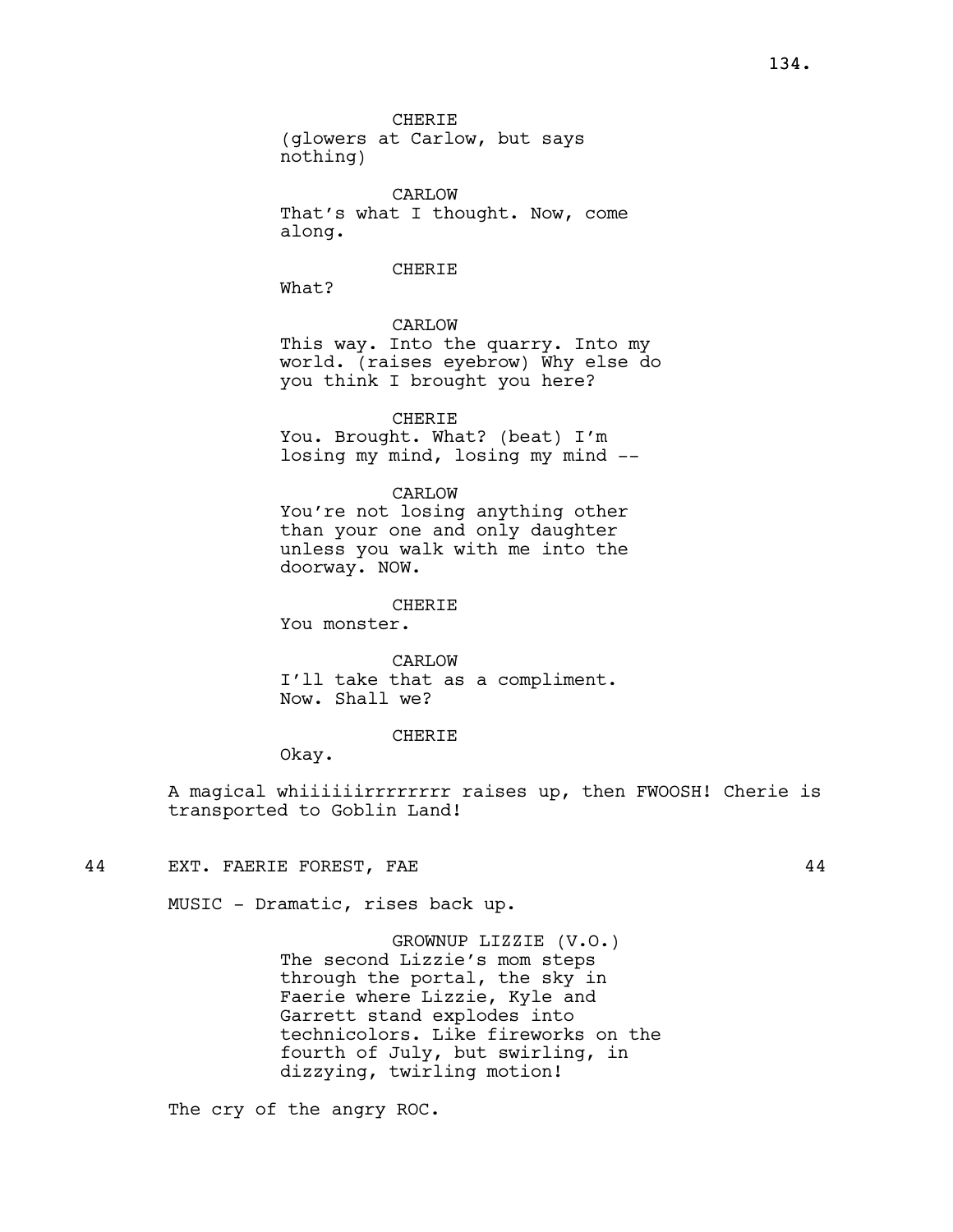WEASEL

There's a family story from my cousin-in-law-thrice-removed Chesla about a time the sky turned this color. The happenings were not good!

GOAT It's not far now! We'll be safe as soon as we enter the enchanted wood! Hurry!

GROWNUP LIZZIE (V.O.) It's a familiar routine now, Lizzie grabs onto Kyle's fur with all she's got, hoping against hope they don't get devoured. But the terror only lasts a minute, they run past a ring of trees and into the edge of the forest. Lizzie expects the feeling to change, but it doesn't.

WEASEL

That should do it, shouldn't it, Kylindrial?

**GOAT** (not sure) It should... But... Something's not right.

#### WEASEL

(glancing around) The lack of Fae Guards, perhaps? Or the fact that the sky is still a warring mess of blood red and purples?

#### GROWNUP LIZZIE (V.O.)

Now Lizzie realizes that something is different. Garrett's chipper delivery hides something beneath, something that disturbs Lizzie very much.

#### LIZZIE

Kyle, we're safe now, right? Carlow can't come into the enchanted wood, right?

Worgs enter the forest. HOWL in delight.

**GOAT** 

I'm sorry, dear, it seems I was wrong.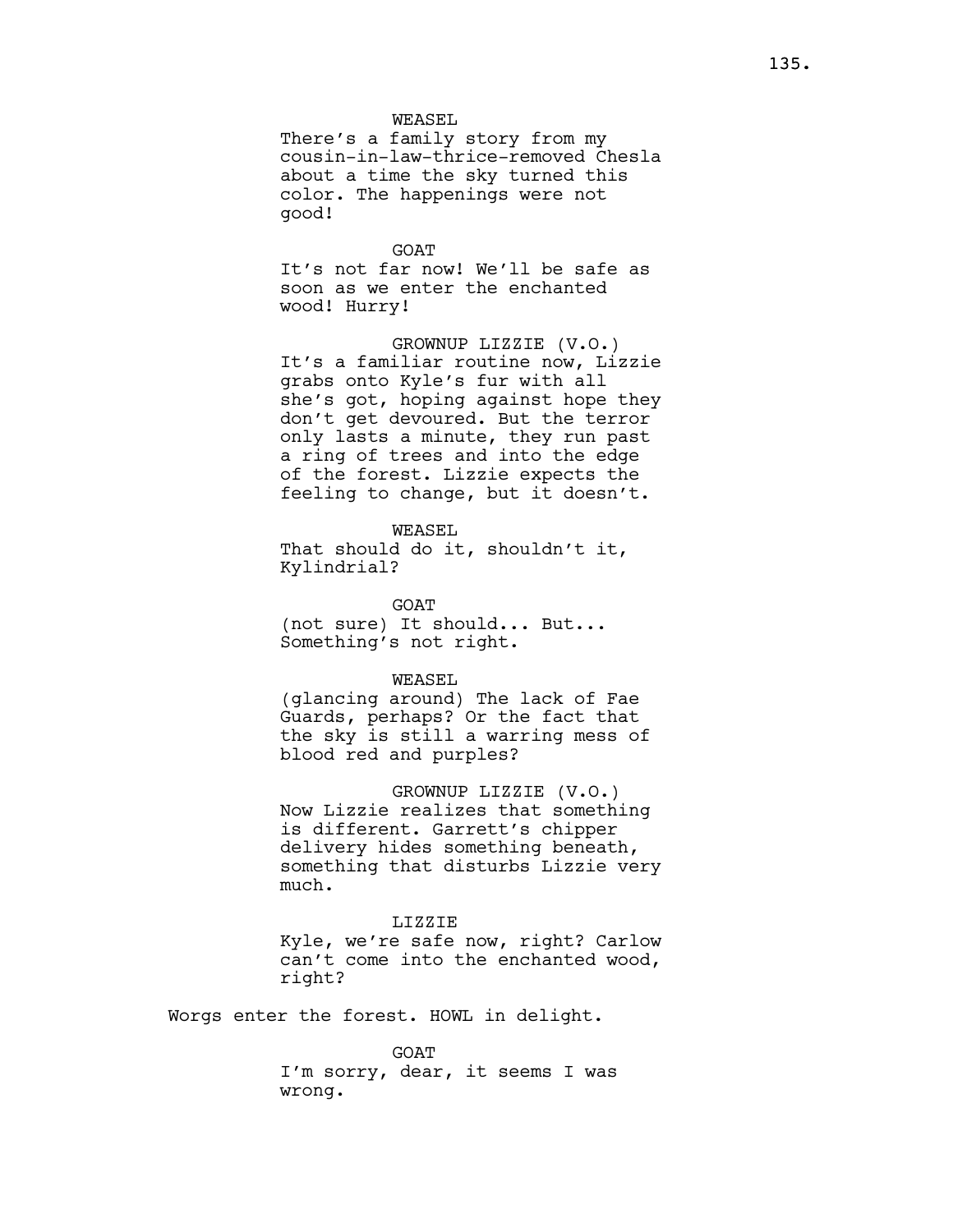### WEASEL

(chuckles unhappily) Really quite a rookie error, Kylindrial. The rules of magic are very specific. Introducers can't come into the Forest to attack the Fae -- but perhaps that leaves a loophole.

## **GOAT**

They can attack us!

WEASEL

Quite so.

WORG 1 Heeeeeelllooooo! Worg greeting service has come calling!

#### WORG 2

All your least convenient body parts, conveniently devoured, free of charge!

WORG 1 Come one, come all!

GROWNUP LIZZIE (V.O.) The three companions look around in terror. The worgs are just out of sight, but their voices are closing in. They don't have long. Kyle looks towards the nearest tree.

GOAT We'll never outrun them. They're too fast, and they'll surround us. We have to go up.

WEASEL Why are you looking at me like that?

GOAT I'm a unicorn. I can't climb a tree.

WEASEL You can jump from limb to limb.

GOAT If I get to a limb.

WEASEL Ah. So what you're saying is ---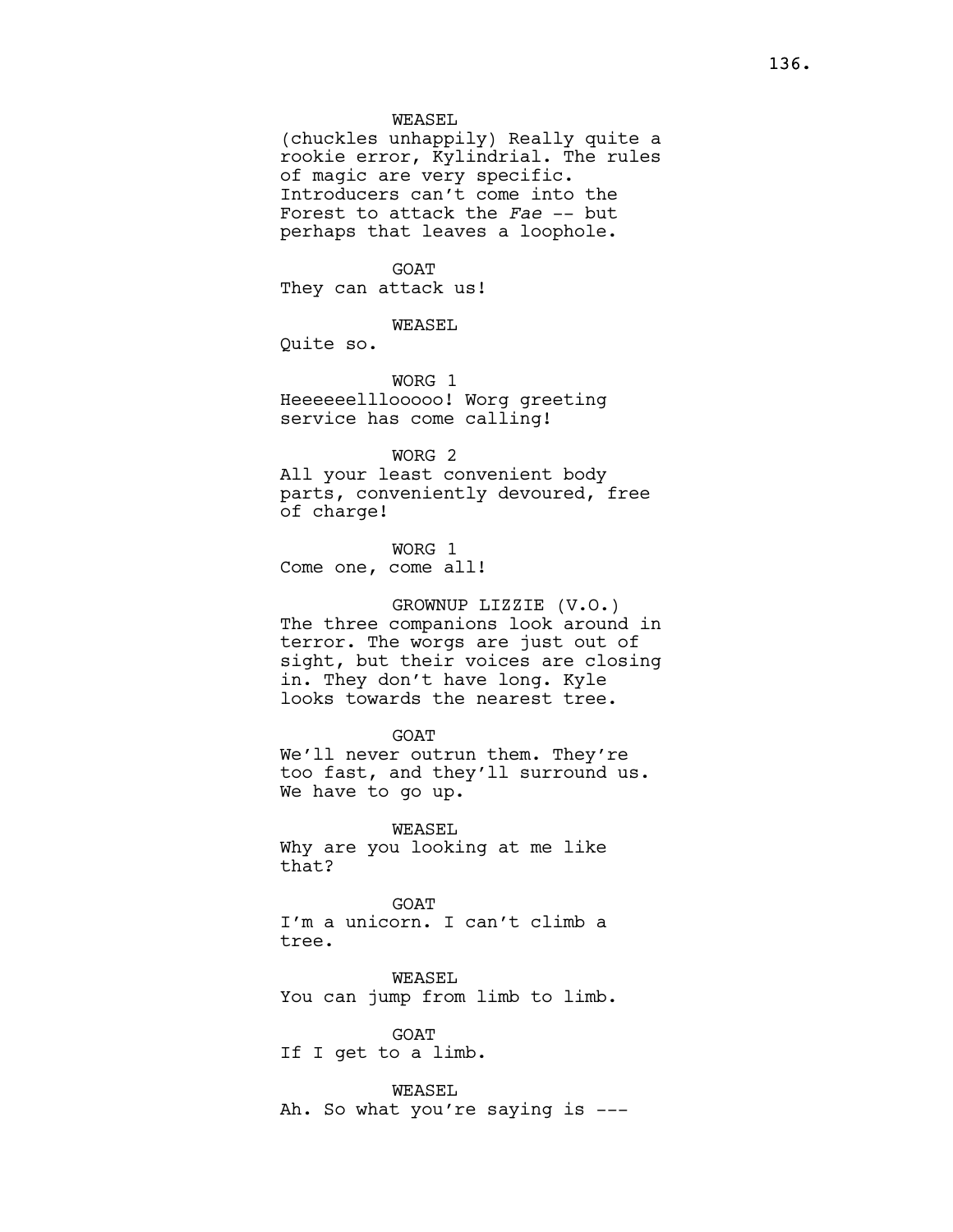GOAT Just give me a little lift. Quickly! WEASEL Very well! Weasel and Goat struggle, struggle -- GOAT Errrrrnnngggggg - yah! Goat leaps up to a low branch. GOAT (CONT'D) Okay! Lizzie, next! WEASEL What? Her? Surely I -- GOAT Shut up and help her! WEASEL (groans) Come on, up you go! GROWNUP LIZZIE (V.O.) Lizzie climbs onto the weasel's arms for a boost, and as they hoist her up, she can just about grab the tree branch -- LIZZIE Yaaaauuugggg--- GROWNUP LIZZIE (V.O.) She nearly fall, but, weasel pushes more, and now, Lizzie's fingers go for it, she grabs hold of a branch! LIZZIE Got it! WEASEL Okay, up up up up up!! GROWNUP LIZZIE (V.O.) Lizzie pulls herself up into the tree, Garrett just behind her, and they scurry as high as they can get, Kyle jumping as fast as he can go -- and it is quite a sight to see a goat jumping through a tree - and not a moment too late.

(MORE)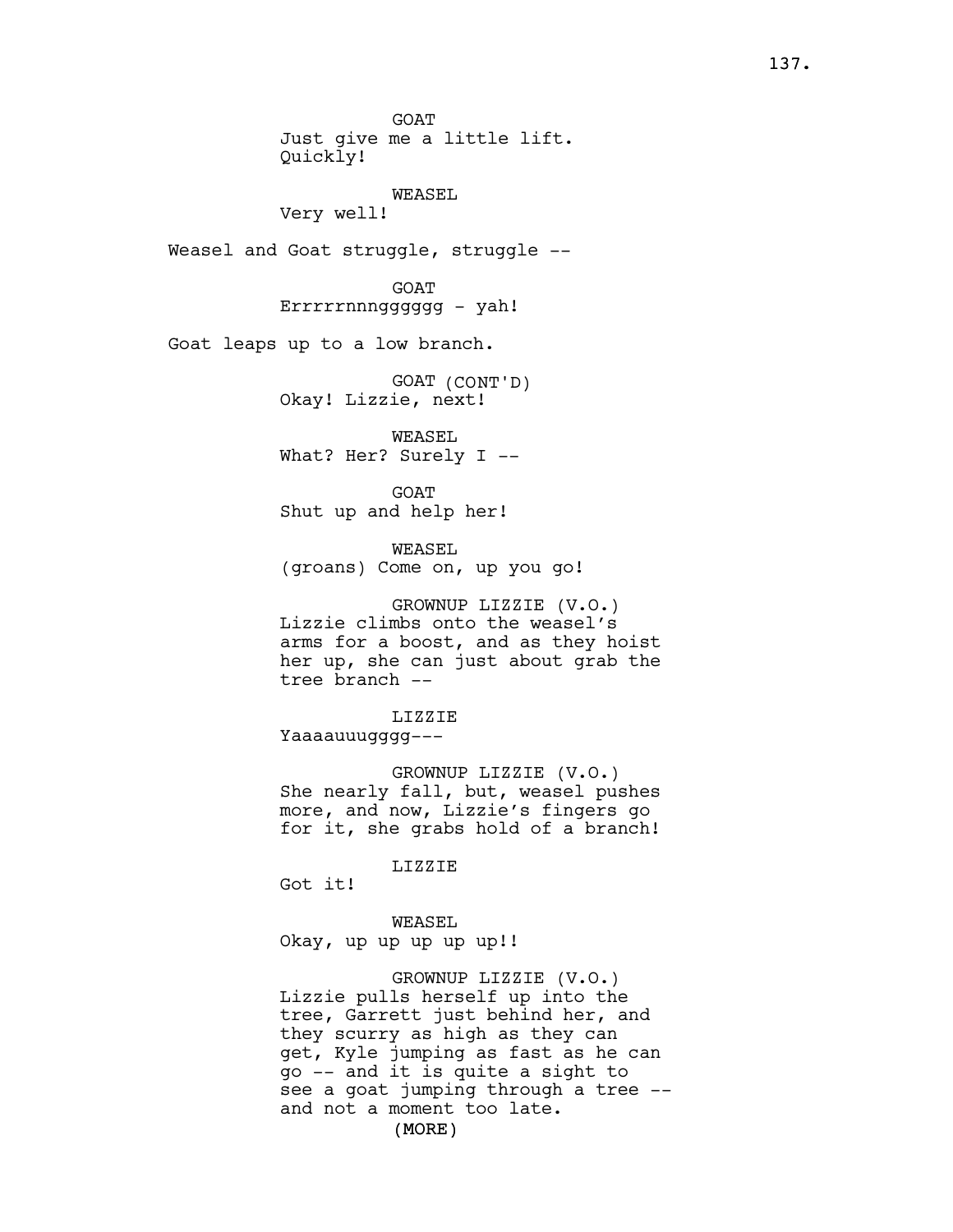GROWNUP LIZZIE (V.O.) (CONT'D) The worgs saunter along right behind them.

**GOAT** (urgent) Lizzie, you still have that ring?

LIZZIE

Oh, yeah.

SHIMMER

GOAT Stay close, I can pull its magic over Garrett and I, too, like a cloak.

WEASEL

(under breath) Perhaps weaving, mother said, or embroidery, fine trades, and far less dangerous than your father's work...

The worgs dash into the nearby area.

WORG 1 Hellllooooo! Helllo dear Lizzie!

WORG 2 Lizzie! Lizzie dearest! Come to your bosom friends.

The worgs circle the area, knowing their quarry is close but not exactly sure where.

> GROWNUP LIZZIE (V.O.) There are two massive worgs, nearly the size of boulders, who Lizzie can see too close for comfort on the ground below. They stop, sniff the air, know their quarry is nearby. But not exactly sure where.

Worgs do a little red riding hood routine which they find unbelievably funny.

> WORG 1 Come now, I only want to show you the great eyes I have!

WORG 2 The better to see you with!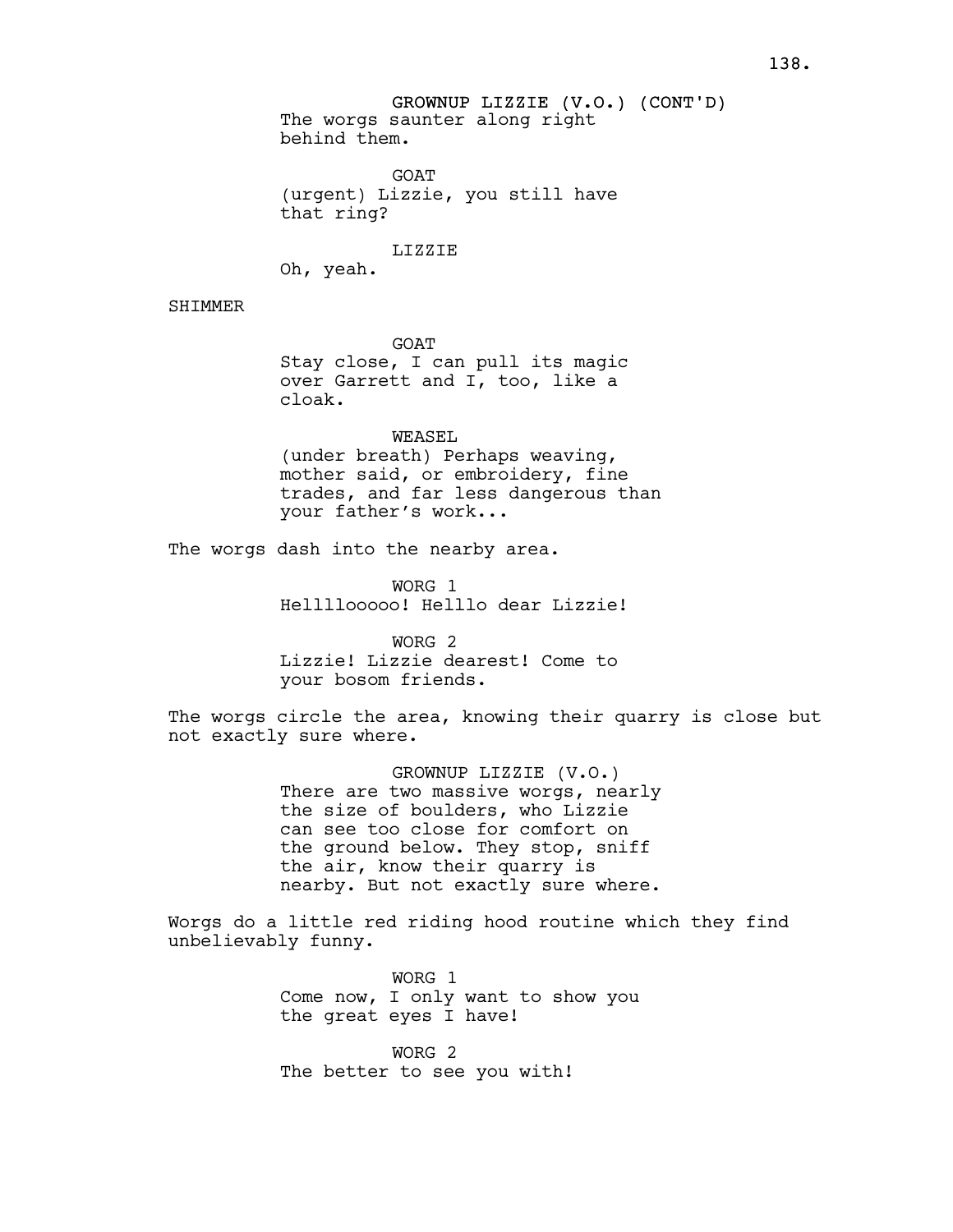WORG 2 To hear your every move.

WORG 1 And this most handsome snout.

WORG 2 To smell you... (approaching) In this tree.

WHUMP! The worg smacks against the tree.

LIZZIE

Aiii!!

GOAT / WEASEL (lowered) Sssh.

WORG 2 Did you hear something, brother?

WORG 1 Indeed I did. That, or my gigantic ears are acting up on me.

## WORG 2

Mayhaps, whatever you heard, would be interested in getting a good view of those beautiful teeth of yours?

WORG 1 Oh, yes, these. (smiling broad) This exquisite set of gnashers blesses this positively outrageously large jaw, designed by the gods of wolf-dom to rend flesh of the largest beasts of Fae.

WORG 2 Mmmm... The Giant Ox of Vildebrandt.

WORG 1

Quite.

WORG 2 And the Centaur Tauren.

WORG 1 Delicious, that one.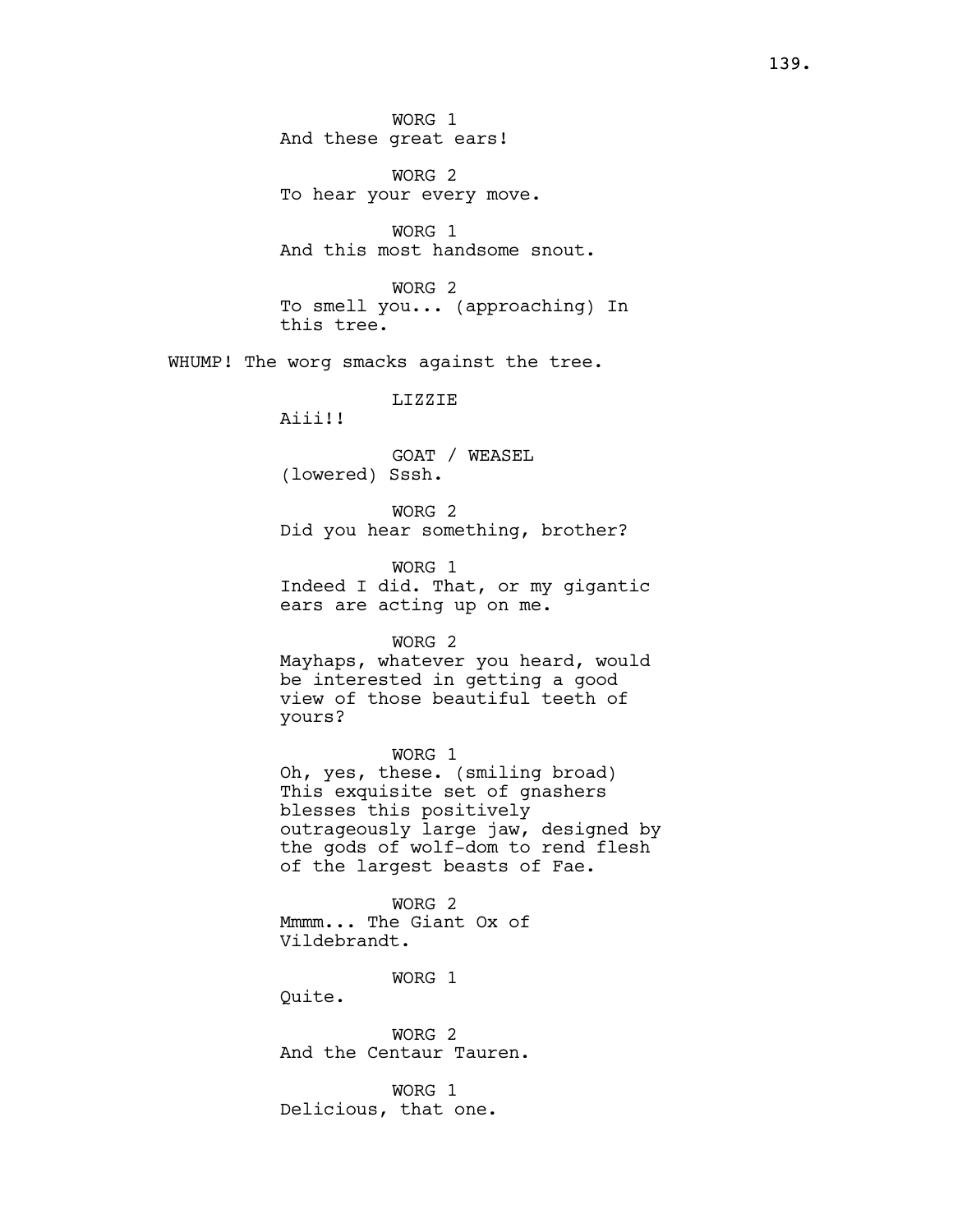WORG 2 The Phoenix!

WORG 1 Terrible acid reflux.

WORG 2 Even the errant ogre or two.

WORG 1 Even the beasts of night must be taught their lesson.

WORG 2 So to think. One little goat. And one little girl... Maybe a weasel for good measure.

WORG 1 Short work, brother, short work. Shall we get to it?

WORG 2

Oh yes!

GROWNUP LIZZIE (V.O.) The worgs lunge! They leap up the tree, smashing the limb the companions used to scale the tree with a massive forepaw! Then, another leap, and CRASH! The worg has stuck his mighty claws into the tree, and is climbing it, gnashing at with his teeth. Kyle and Garrett look at each other, terrified, but it's Lizzie who has her eyes closed, who thinks she may have a way out of this. She remembers the thing that worked in the heart cave.

CHERIE (V.O.) Inhale. One. Exhale. Two.

GROWNUP LIZZIE (V.O.) Lizzie finds her calm place. She remembers how calm is important to magic. How if she lets herself panick, the power of the dodginess ring will break. And when she gets there, she realizes she has all sorts of powers.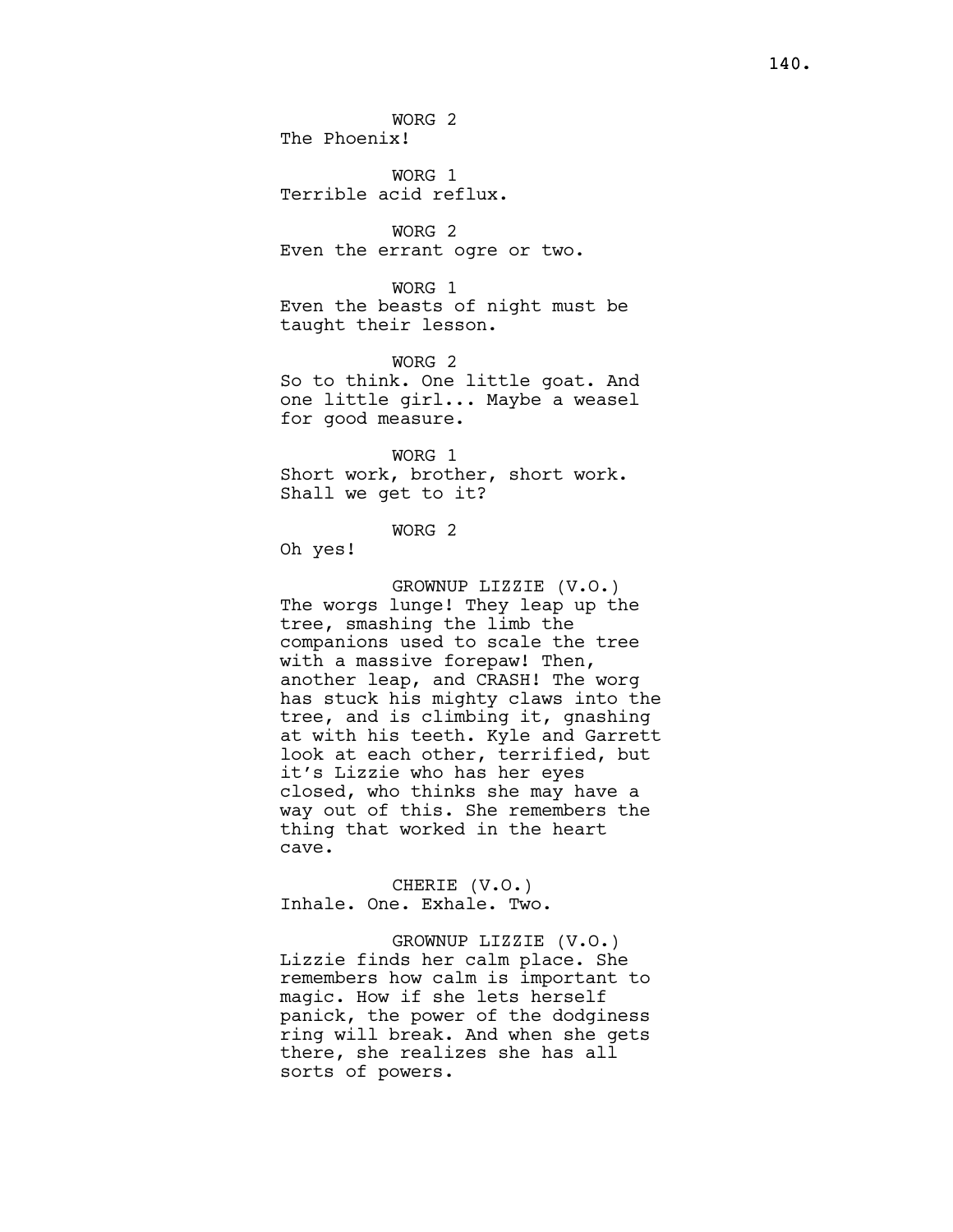CHERIE (V.O.) Three... Exhale. Now don't you feel better?

GROWNUP LIZZIE (V.O.) Calm is an extraordinary power, in all worlds, and even more powerful in Fae, where one can use the calm to pluck magic from the enchanted land. Lizzie pictures in her mind's eye the furious, burning craziness in the sky above the Fae Forest, the flames that exploded out when Carlow captured her mom, and she pulls them out of the sky, balls them into her fist. She feels their magic through her whole being. Not the illuminance of the moon, this time, but the great, boiling, heat of the sun.

LIZZIE

Yeeeeouch!

GROWNUP LIZZIE (V.O.) The heat in Lizzie's hands burns like nothing she's felt before. She spreads open her hands and the heat pours out, like a kettle turned upside down.

# LIZZIE

Aaaiiiiiiiii!!!!

GROWNUP LIZZIE (V.O.) And when she opens her eyes, she sees it take form. It's a fireball!

A roaring WHOOOMPPPFFFFF as Lizzie casts a fireball spell, immolating the unsuspecting worgs.

> WORGS (Whining like the torched dogs they are) Aii! Aii! Aii! Aii!

They fall from the tree. BOOM! BOOM! And the tree itself is engulfed in flame.

> WEASEL. Whoa! Remind me not to get on your bad side!

**GOAT** Way to go Lizzie!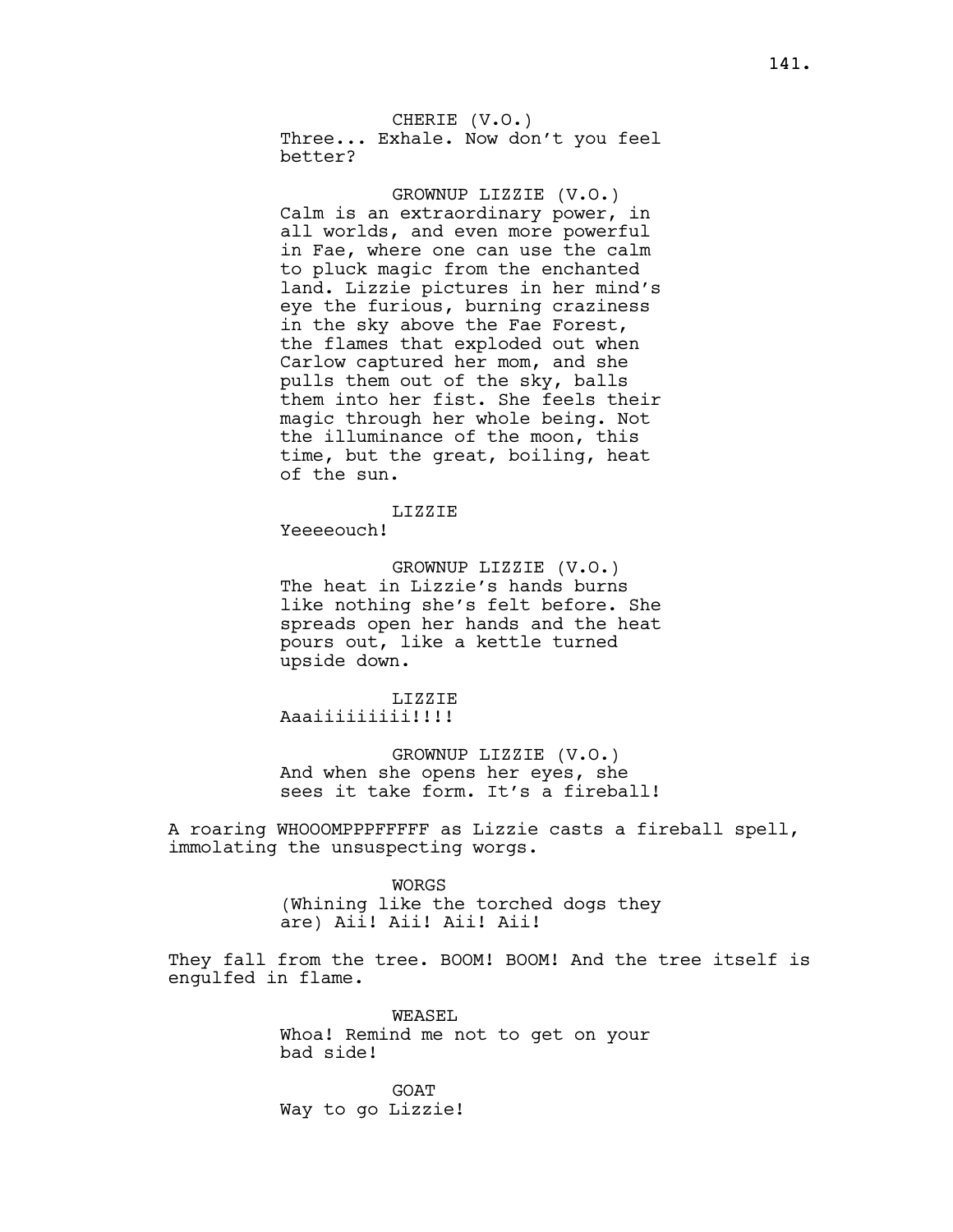**GOAT** Up! Up! Up!

GROWNUP LIZZIE (V.O.) The companions can't jump from the tree, because the worgs are still there, scorched but still ready to chomp.

So instead they go up, up, up, from precarious branch to precarious branch, even as the tree starts shifting, bending left, leaning right. Still they scale, nearing the top, hopeful they'll find perhaps another tree to jump to, before the fire completely engulfs everything. And then --

#### FAE ALTHEA

ENOUGH!!!!

A great swhoosh of magical thunder, followed by intense magical rain.

> GROWNUP LIZZIE (V.O.) A thundercloud appears over their heads in an instant, and dumps a river of water upon our heads. The flames extinguish. And there, glowering at the three of us, floating over the great oak tree, is the most amazing thing Lizzie has yet seen in Fae...

LIZZIE (in awe) A faerie.

GOAT A very, angry faerie.

FAE CASSANDRA Make that two faeries!

WEASEL Angry faeries. The worst.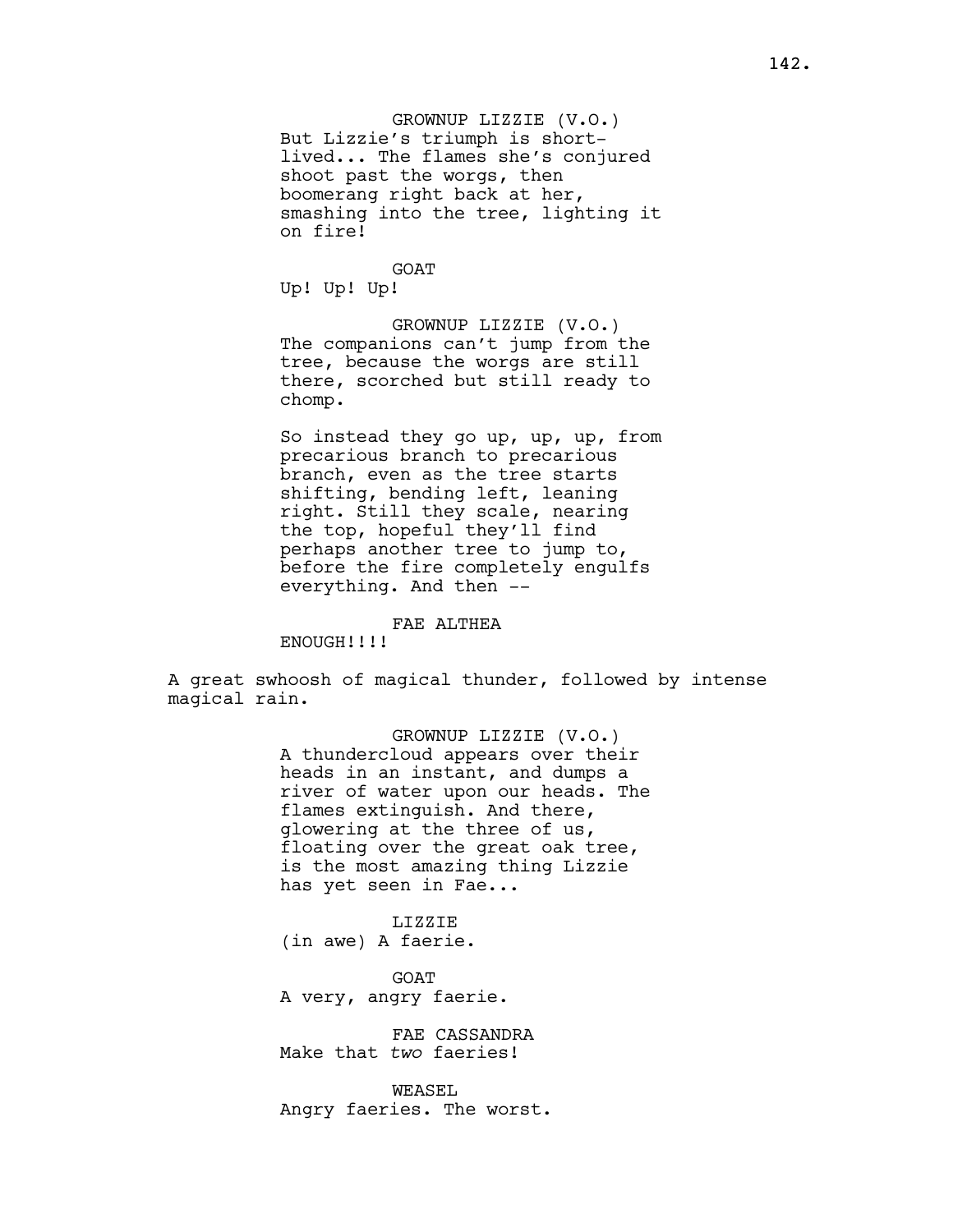FAE CASSANDRA They'll burn this whole place down, mark my words, Althea.

FAE ALTHEA Don't be such a Cassandra, Cassandra. (sighs) But we do have to get them to Melvina, don't we.

FAE CASSANDRA Worgs, Althea! They brought worgs!

FAE ALTHEA Shush, Cassandra. You two! There is one rule in the enchanted wood, and you both know it.

GOAT / WEASEL (meekly) Yes Master Fae.

FAE ALTHEA And as for you... (evaluating Lizzie) We'll see what the Queen has to say about this.

MUSIC - Dramatic up, over, out.

# END PART FIVE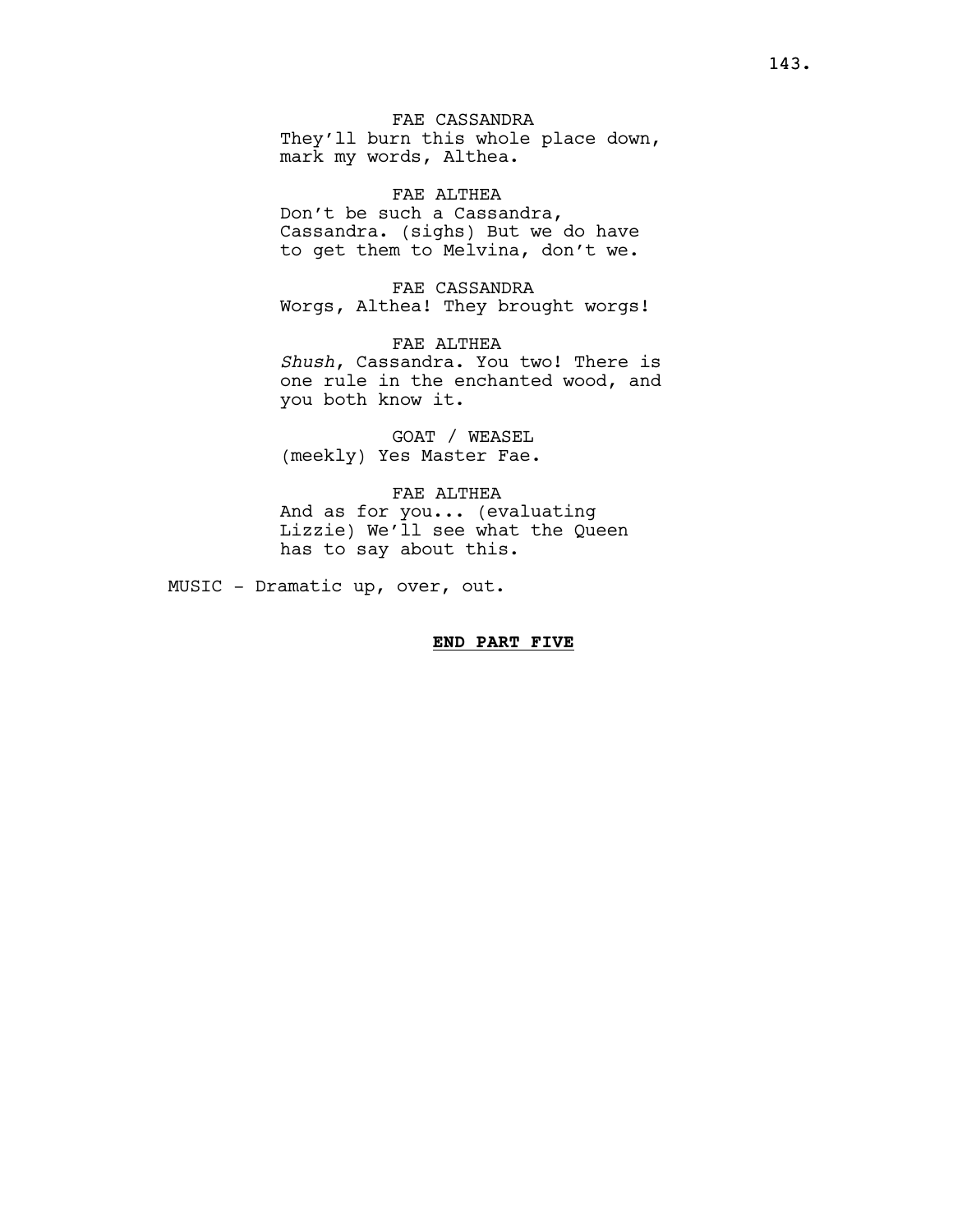# 45 EXT. APPROACHING THE WORLD TREE, FAE 45

GROWNUP LIZZIE (V.O.) Lizzie has had so many funny, mixedup emotions since she journeyed into Fae, that she almost forgets to notice that she has the strangest ones of them all, right now. Scared. Confused. Homesick. All of that. But, most of all, the feeling that comes over her: is, Amazed. She is seeing something that few, if any, human kids ever get to see: a real, honest-togoodness faerie.

Now, in all the stories, faeries are made out to be a sort of wispy, stringy person, but that's not true at all.

Actually, the faerie Lizzies sees now is more like a magical insect... kind of a combination of a dragonfly -- with its shimmering lean body and inquisitive eyes - and a butterfly -- with its spectacular rainbow colored wings, flittering so fast they blur to the eye and leave a trail of sparkling dust -- and a lightning bug except instead of just their rump, its whole body shimmers with green light.

Lizzie and her mom live in New York City, in a place called Brooklyn, and sometimes Lizzie's mom will bring her all the way to her favorite place in the whole world, Central Park. Lizzie's favorite days are when they have no plans, and she and her mom plop down in the grass. Her mom will read a book, and Lizzie gets to just play in the grass and look around at the world. And Lizzie doesn't look at the whole big world, she likes to look at the little things in the world. Like grasshoppers.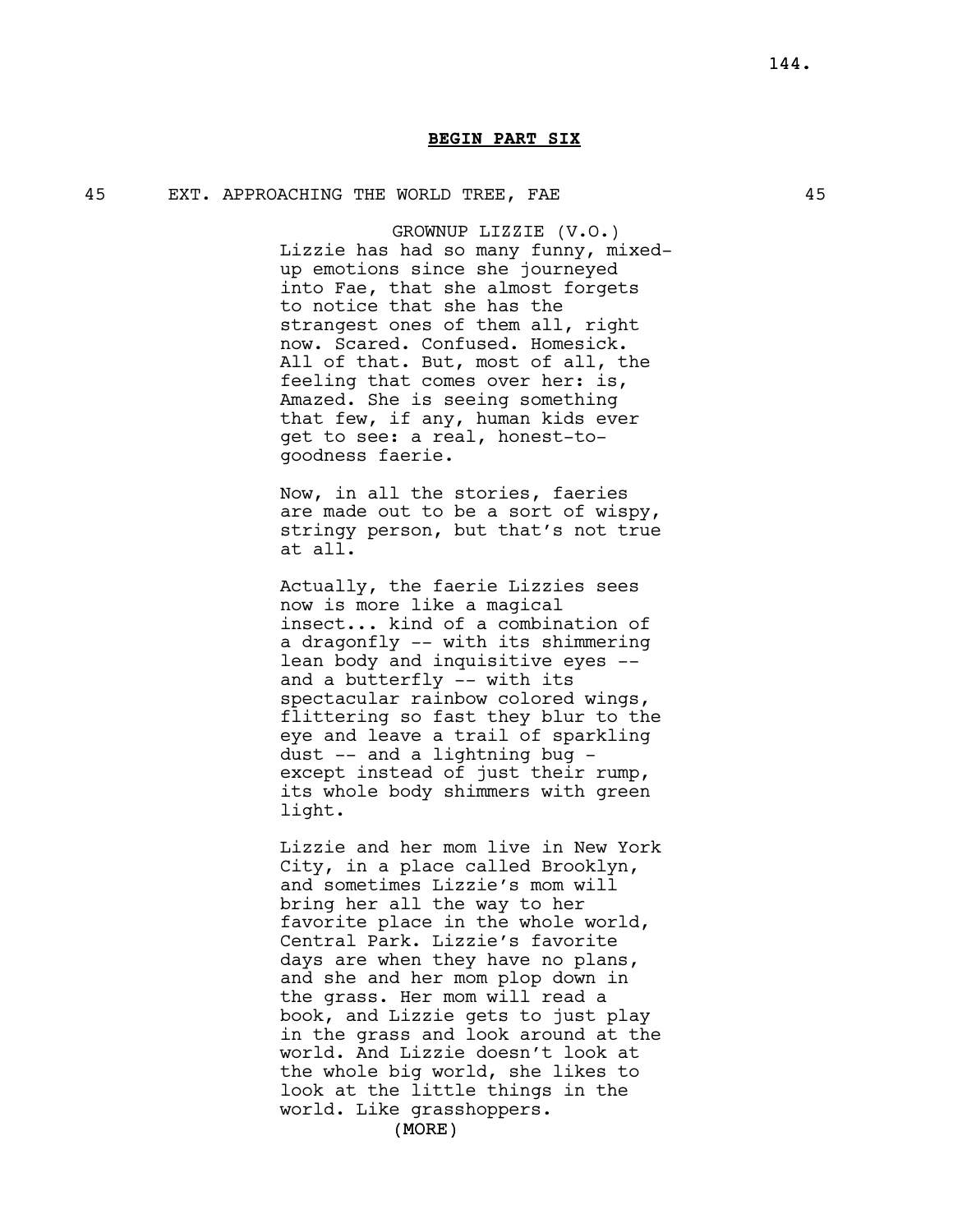GROWNUP LIZZIE (V.O.) (CONT'D) In Fact, right now, Lizzie is remembering a particular grasshopper, a green one, that hopped onto Lizzie's hand while she played with a dandelion. Lizzie stared at its eyes, the great huge compound eyes that allow the grasshopper to see in so-manydifferent directions, and Lizzie recalls wondering if the grasshopper was staring at her back.

So many questions filled Lizzie's mind at that moment. She wondered if the grasshopper was thinking.

Was it thinking:

What is this hand that I have landed in and what is this creature looking at me? What is this great gigantic world around me, so huge and loud and noisy and dirty but also beautiful and filled with things that can hurt me? What is the purpose that makes me hop, ceaselessly, day in and day out, eating and getting stronger and hoping one day to make more grasshoppers, for what is it all for?

Or maybe it was thinking none of those things. Maybe it was really, truly, present, just sharing a moment with Lizzie, not between a tiny thing who is vulnerable and gigantic thing who can crush it, but simply as two beings, two creatures staring at each other and sharing a moment on a lazy summer afternoon that might just stretch on forever.

And then, it hopped away.

(MORE) All of these things flooded Lizzie's mind just then, as she ponders what it means to meet a Faerie and learn that so many things are true that you are just old enough to have thought your learned that they can't be true.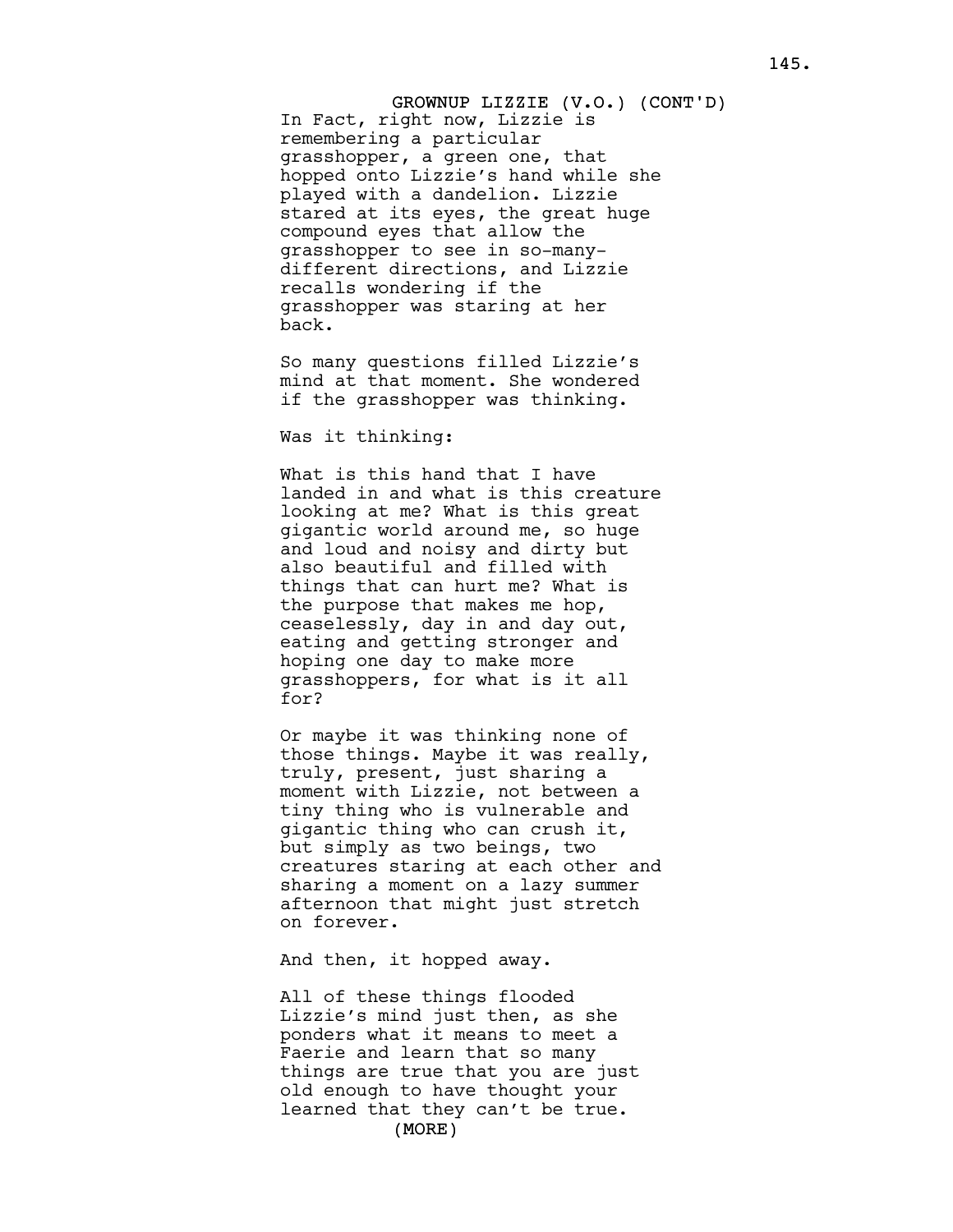# GROWNUP LIZZIE (V.O.) (CONT'D)

And then the Faerie Althea speaks, and the moment is gone.

Back to the moment. Buzzzzzing as the faerie guard and entourage carry a trapped Lizzie to an audience with the Fae Queen.

> FAE ALTHEA Okay! Off with you lot! (whistles)

FAE CASSANDRA (muttering) Trouble, disaster, destruction, annihilation...

Fae chucks Lizzie, Weasel, Goat down to the ground at the base of the world tree.

Thumpf!

WEASEL Great! Just great! Ten minutes in the enchanted wood and we get thrown around like a bunch of baggage mishandled by Griffin Air --

GOAT Sorry, Weasel, I'll have to cast a mute spell on you --

Magical twinkle, MUTE weasel.

WEASEL Yrnrnnnffff!! Nrrrft fairrrr nrrffft fairrrr!!! Hwwoowww ccudddlfffff --

**GOAT** It's not my preference, but we do need something to ensure you mind your tongue.

GROWNUP LIZZIE (V.O.) While Weasel cries about, Lizzie has recovered enough from being chucked on the ground to finally notice where they are, and how amazing it is. The moment with the Faerie guards opened her brain up, and now it explodes a thousand times bigger.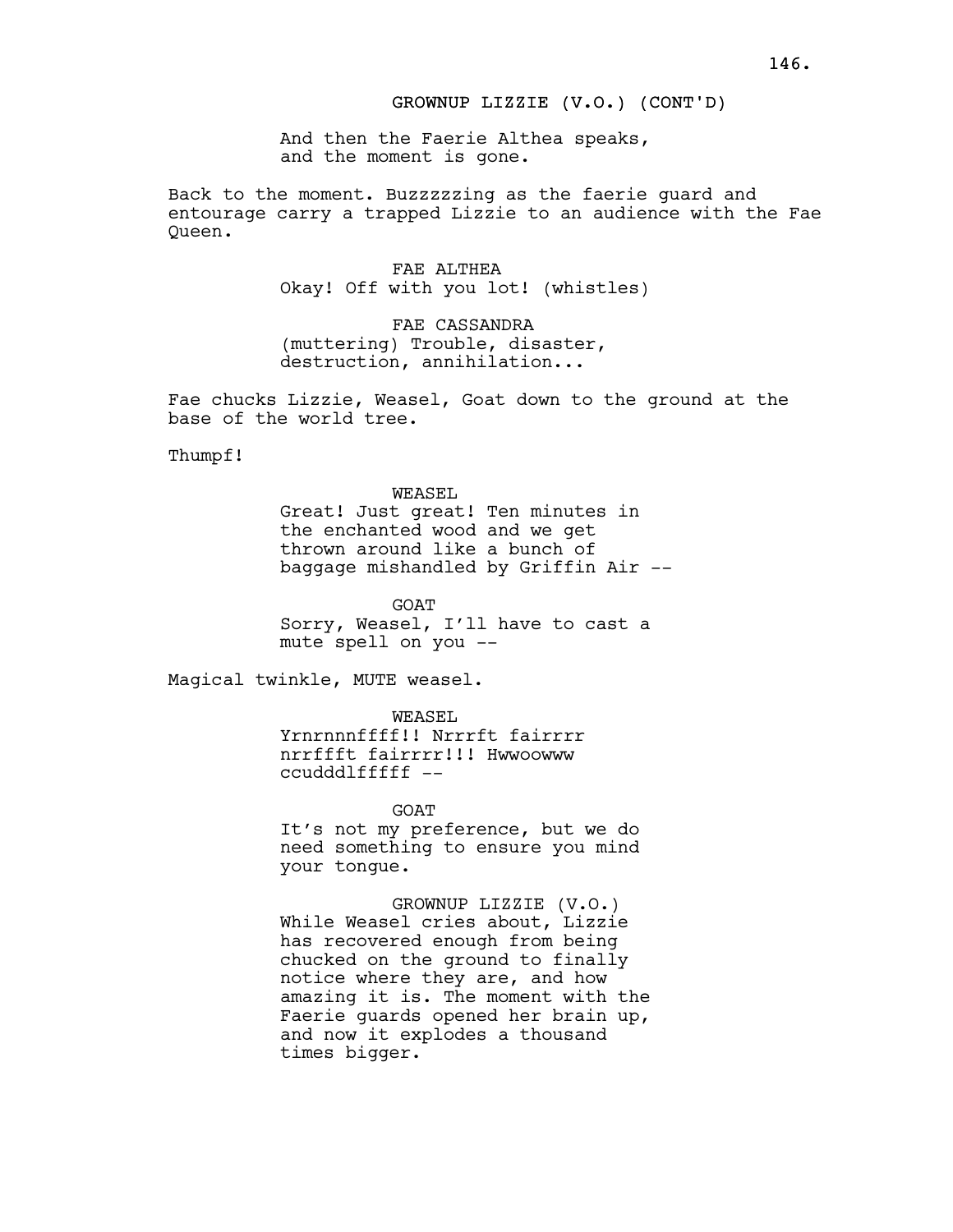LIZZIE (lowered) Oh my gosh, Kyle, is this...

**GOAT** Yes. This is the World Tree.

GROWNUP LIZZIE (V.O.) (in awe) The World Tree. The seat of the Faerie Queen. The tree that connects Fae to our world, and, according to Kylindrial at least, to many other worlds... It is, to start, the largest tree Lizzie has ever seen. In fact, it's so large she can't see the whole tree in one look. She can't even see the whole edge of it if she looks all the way to the left, then all the way to the right. It's like going to the ocean, but instead of water, it's tree, as far as the eye can see.

The thing many people don't understand about trees, is that they don't really sit there doing nothing. Trees are full of life, with animals coming and going, other plants growing on them or near them, and the tree itself leaning with the wind or stretching to the sun. Even the smallest tree in the park is a whirlwind of activity, and this tree, this gigantic tree, is a million times busier than all that.

Faeries in the hundreds - the thousands maybe? - buzz around, going about their ways. There are doorways carved into the tree, little houses built here and there, nests for birds and squirrels, great ladders made of moss, and any number of fruits bearing heavy on the tree. Looking at it, it's like this tree is its own kind of New York City. A New York City of the forest.

(MORE)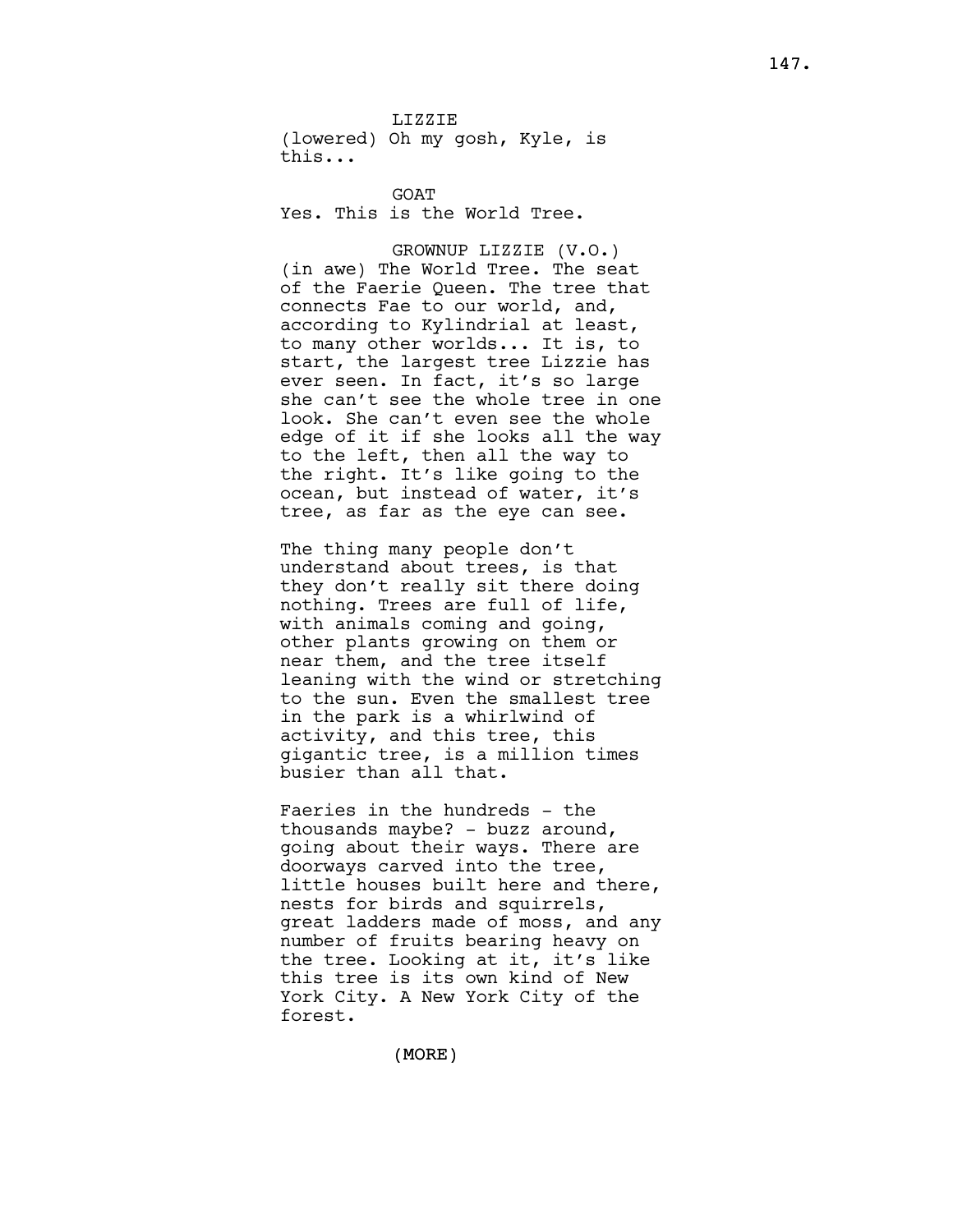GROWNUP LIZZIE (V.O.) (CONT'D) Then, more faerie guards flutter to the ground in front of the companions, laying down an open seed pod, large enough to fit Lizzie, the goat, and the weasel. And clearly this is the intention. Another Faerie arrives [looking fancier than others]

FAE ALTHEA (showing deference) Lady Melvina.

FAE LIEUTENANT (miffed) These are the intruders?

FAE ALTHEA

They are!

FAE CASSANDRA We caught them (gasp) Burning a tree!

All the faeries GASP.

FAE ALTHEA (rushing to correct things) I put it out, no worries! There's no lasting damage.

The faeries brief a sight of RELIEF.

FAE CASSANDRA And worgs, they brought worgs!

The faeries all suddenly are SOCKED.

FAE ALTHEA

 $C$ assandra  $-$ 

FAE LIEUTENANT

Worgs?

FAE CASSANDRA Delivered by Roc Air!

More SHOCKED sounds.

FAE CASSANDRA (CONT'D) Is this true, Althea?

FAE ALTHEA Yes, Lady Melvina.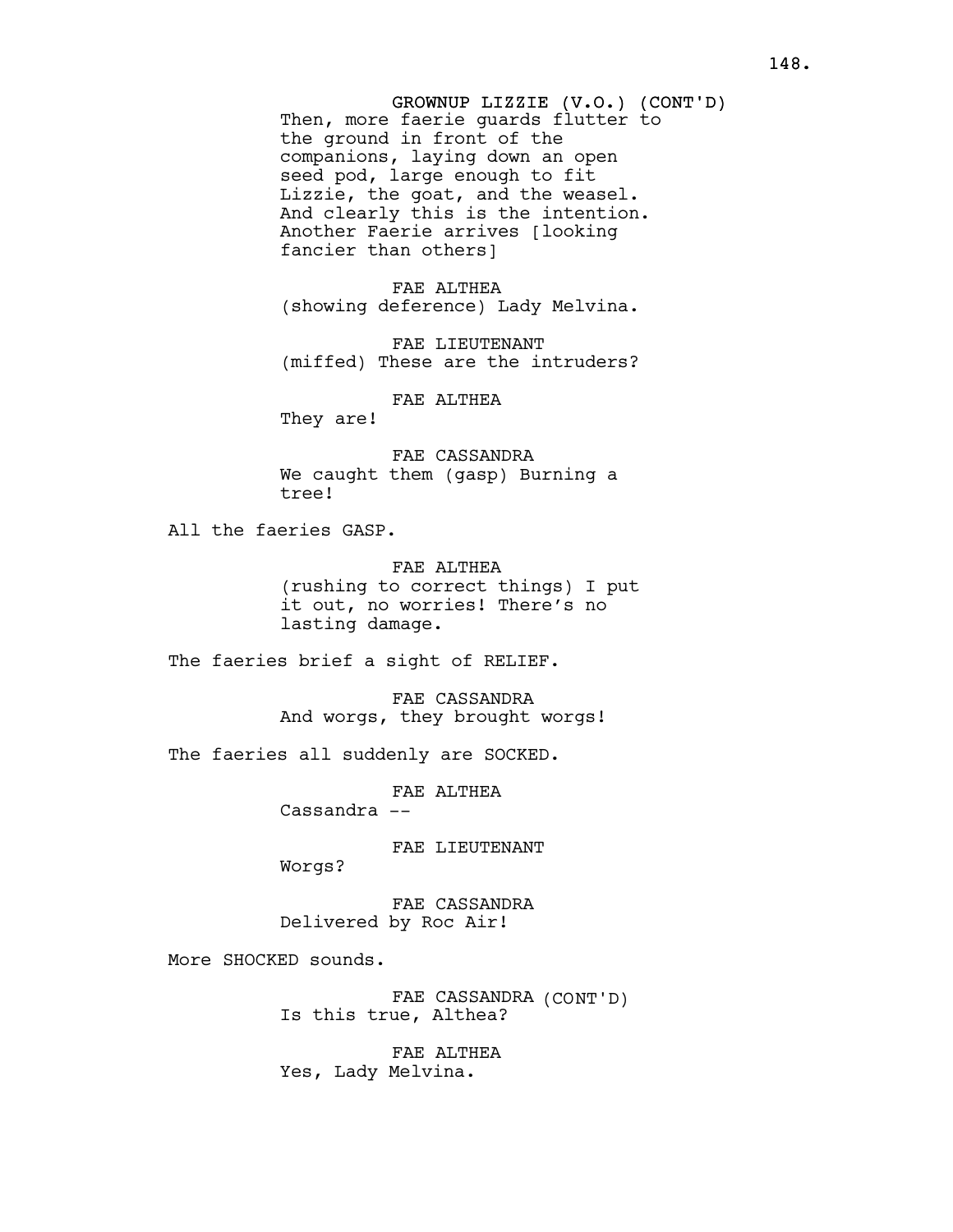FAE LIEUTENANT Then we must get them to the Queen, poste-haste. (looks to the companions) Okay! Follow me! Don't try anything funny!

GOAT We never would, Lady Melvina.

FAE LIEUTENANT Who are you to call me --(finally takes a good look at the group) You're... you're a unicorn! (stunned) You're Kylindrial!

**GOAT** My friends know me as Kyle. But, yes. That's me.

# FAE LIEUTENANT

How did you escape the -- no forget that, what happened to your... Oh... Oh dear... You mean... Your horn. It's \*the\* horn. You're the cause of all this trouble.

#### LIZZIE

Hey! It's not Kyle's fault a warlock stole his horn!

This causes a ripple of HORROR through the Fae Guards.

FAE LIEUTENANT (through gritted teeth) What did you say?

GOAT Lady Melvina, young Lizzie is new to the Fae Court --

### LIZZIE

And I meant what I said! Kyle was attacked. You can't blame him for what happened.

FAE LIEUTENANT (scowls, but concedes) Of course not. Now, let's get on with it. We must've keep our Queen waiting.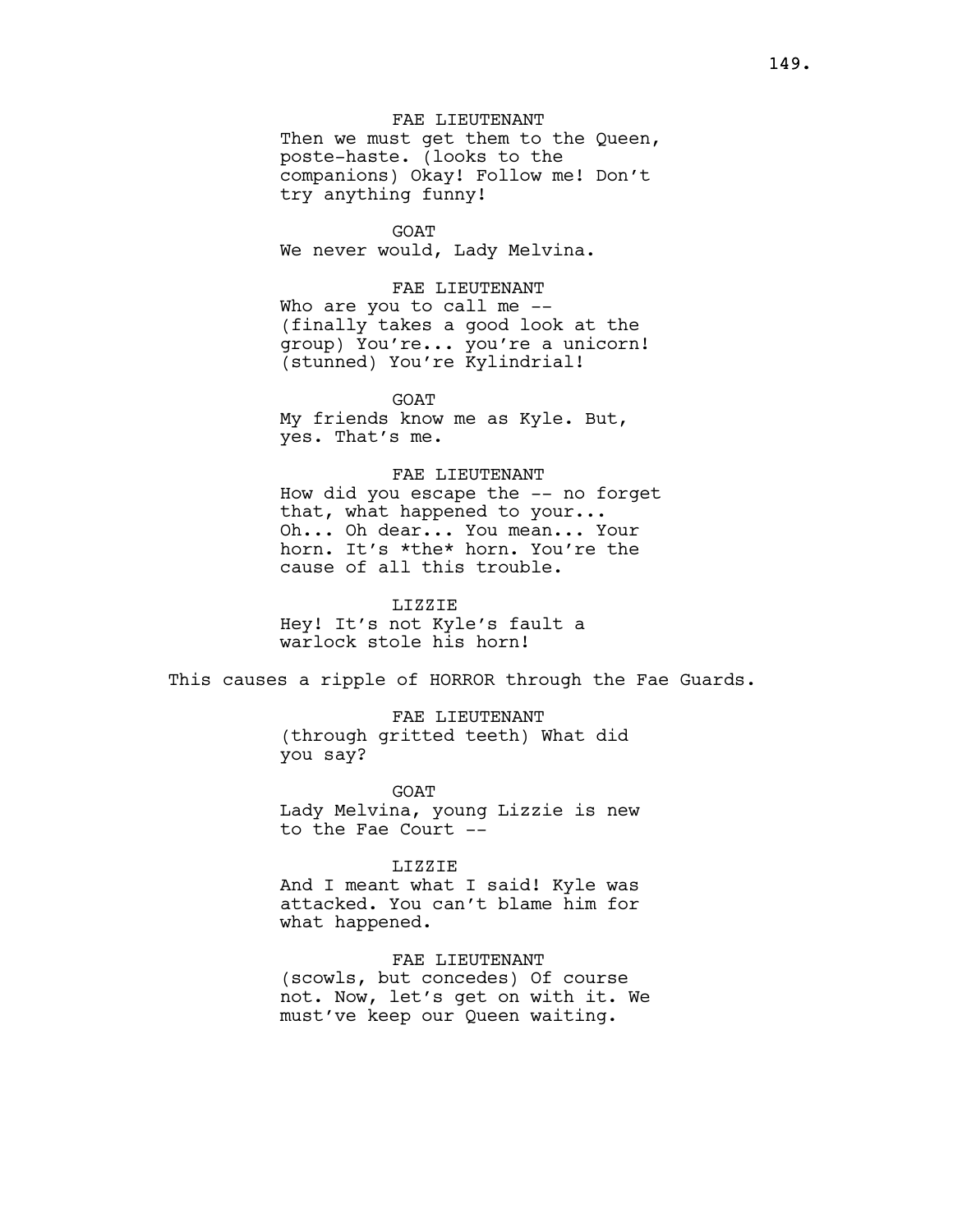# GROWNUP LIZZIE (V.O.)

The head guard, Lady Melvina, shuffles the companions into the open seed pod, and the rest of the Faerie guards grab the edges of it, and with a flutter of wings, they are floating, flying, rising! Up into the arms of the magnificent world tree!

MUSIC - Magical transition

# 46 INT. WORLD TREE INNER SANCTUM, FAE 46

GROWNUP LIZZIE (V.O.) All the wonders Lizzie saw from the ground are only multi-fold now that they're flying up. Faeries are everywhere, along with other creatures she could only imagine to name... creatures with horns and creatures with tails. Lizard-like things and flying things, talking birds and creatures made of shimmering air. The tree is so vast Lizzie imagines it has its own neighborhoods, parts of the tree that creatures live in every day and never even need to leave since everything they could want is right there. And farther, farther up they go. To where her breath almost grows short, as if they're climbing a mountain, but it's no mountain. It's the peak of the tree, it's a shimmering bubble of a palace. It's the home of the faerie queen.

The hum of the faerie honor guard carrying Lizzie and the party to the peak of the World Tree. They're dropped off, standing before the Queen of Fae's palace.

> FAE LIEUTENANT You've been here before, Kylindrial?

GOAT With my mother, a few centuries ago.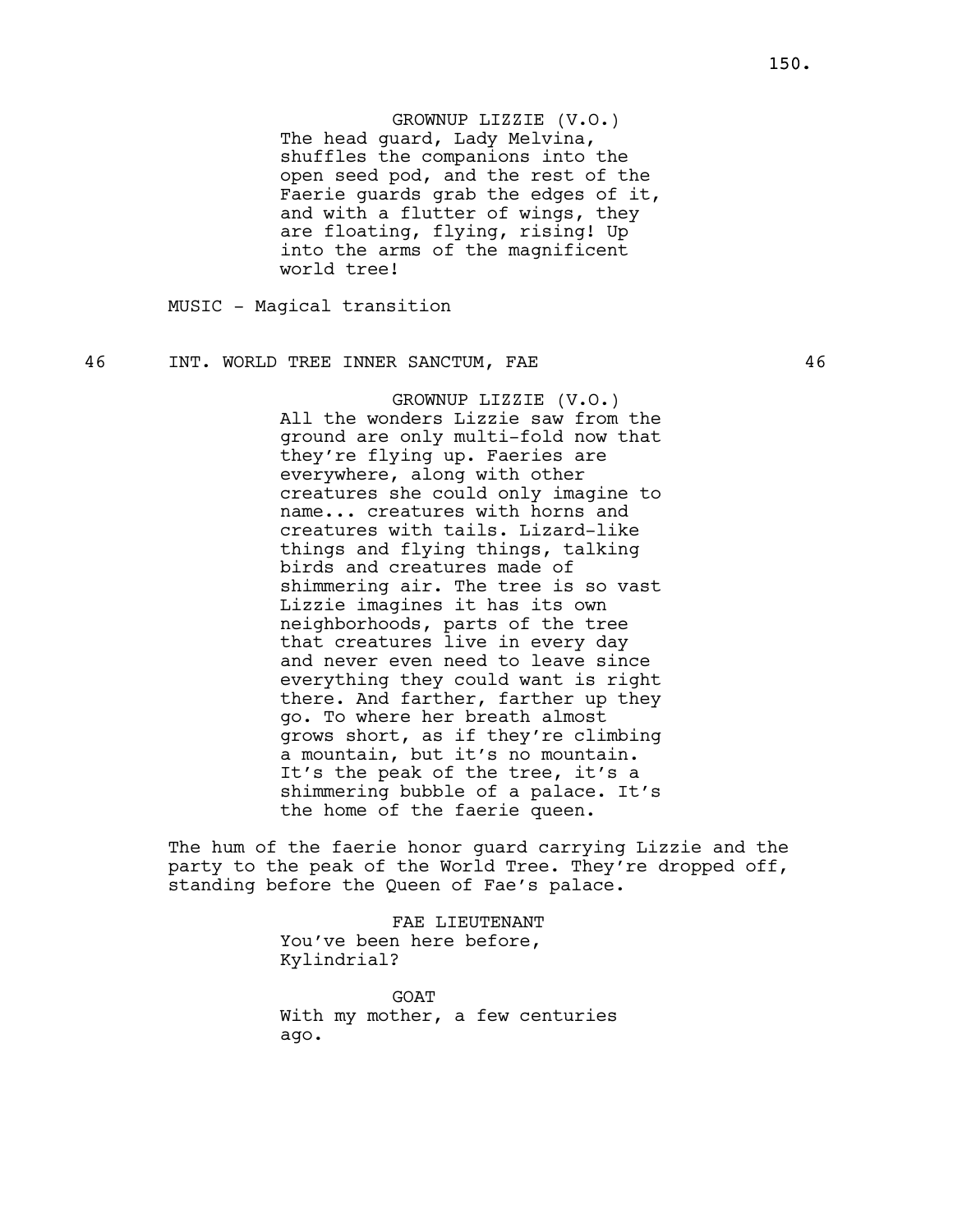FAE LIEUTENANT Queen Glendora holds a soft spot in her heart for unicorns. Even for those... Damaged.

GOAT I'm not damaged. I'm just as much a unicorn as I've ever been.

FAE LIEUTENANT Sorry, I meant no offense.

GOAT Then know that every part of me is unicorn. Horn or not.

FAE LIEUTENANT Yes, of course. Just, you're a unicorn that travels with a weasel?

WEASEL (still muted) \*A\* Weasel you say?! \*A\* weasel?!

FAE LIEUTENANT (puzzled) Can they not ... ?

GOAT

I'll unmute him.

Magical twinkle, UNMUTE Weasel.

WEASEL

Pffftttt!! Finally! Kylindrial! I thought we were friends! And you go around casting MUTE spells on people? Fah!! (flabberghasted) And as for you... "A" Weasel, you say?! "A" WEASEL?! I am none other than Gareth the Guiled, denizen of the tallest rickety stack in all of the dismal swamp, thiever of gold from giants, possessor of the one-andonly shell of a Wyvern egg, and absolutely definitely most tolerable spooker and occasional slayer of the Cockatrice.

GOAT You can see why we need to occasionally mute them.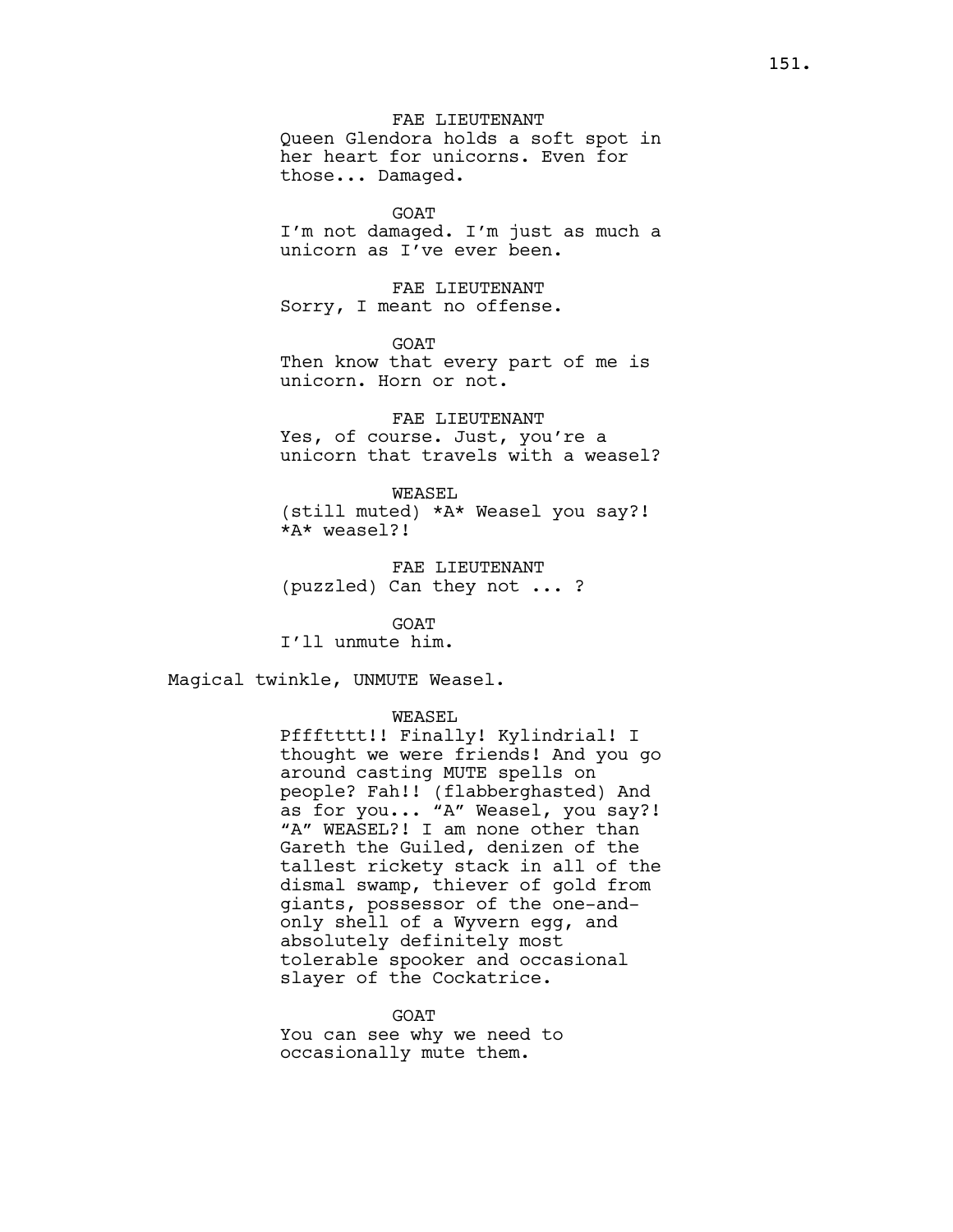FAE LIEUTENANT Plus a human girl. An odd batch you all make, that's for sure. Very well. Onward.

GROWNUP LIZZIE (V.O.) The shimmering globe that sits atop the branches of the world tree cracks open for the companions to enter, and then, they are in somewhere else entirely.

Lizzie's mom once brought her to an observatory, a place where all you could see in all directions was the great infinity of the dark sky, cascading with stars, giving you a sense of just how big the universe is, a feeling of bigness that swept over you, carried you away.

It's like that inside the Fae Queen's palace, except... even bigger. The stars don't stay in one place, politely twinkling. They dance, they dart, they create shapes and break apart, re-form. A manticorn chases a buffalo across the horizon, then splits into the many heads of a hydra before settling into the shell of a mighty turtle, lazing about dreamily through the ocean of stars.

At the center of this great bubble, not neatly on the floor, but floating up, midway through the chamber, is a throne of knitted vines, shaped like the celtic knot necklace Lizzie's mom wears. This knot stretches out to all sides of the bubble - top left right bottom diagonal - like a ball of twine that ties the whole wide world together.

And there. In the center of it all, the heart of the knot, the head of the world tree, is She.

The Faerie Queen.

**GOAT** (reverant) Mistress.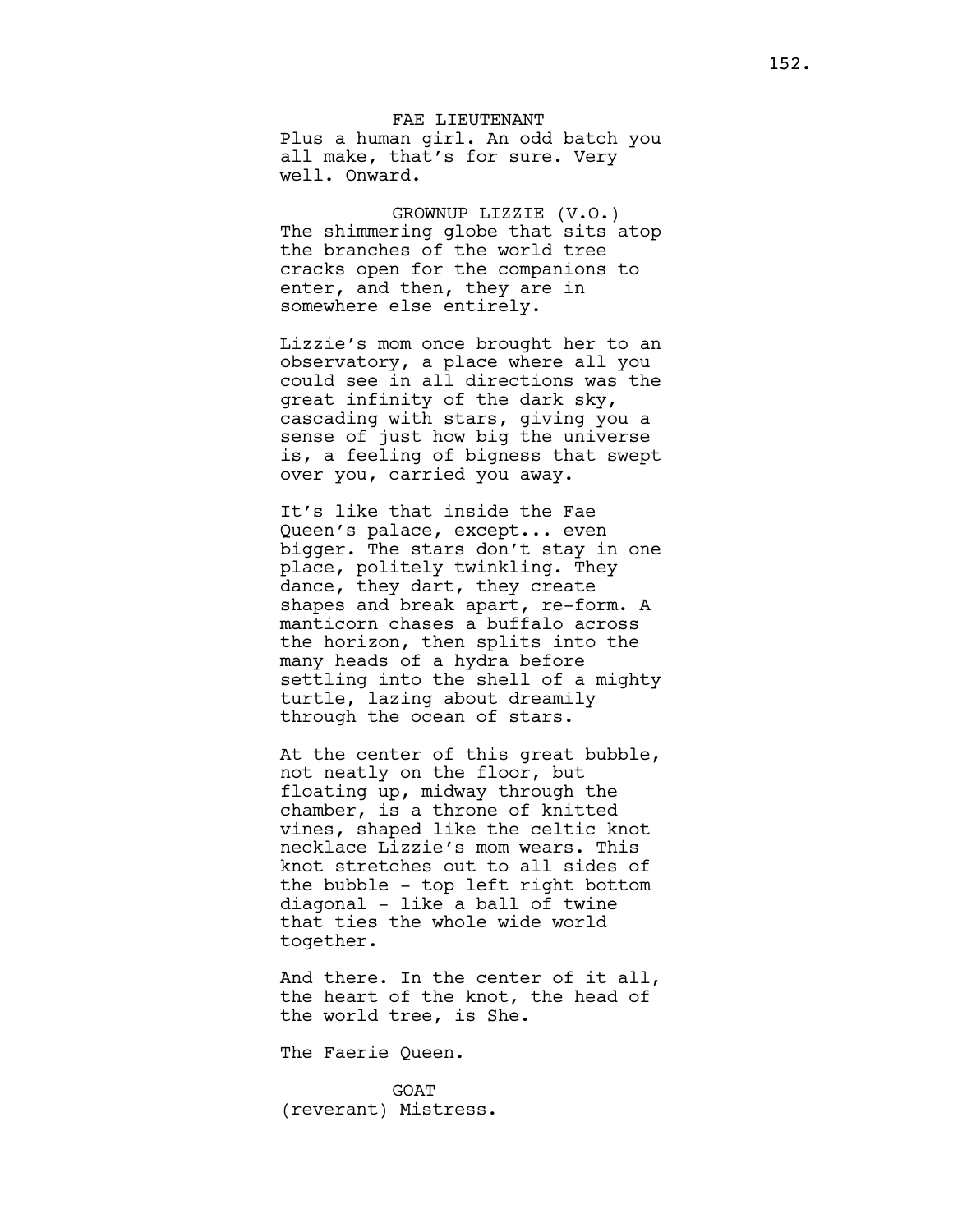WEASEL

My Queen.

# LIZZIE

Hi.

Through this sequence, sound design riveting in tension that gives sense of Lizzie being swept away and out to sea.

> GROWNUP LIZZIE (V.O.) Lizzie, Kyle, and Garrett all kneel, though the Queen's attention is turned elsewhere. For a long moment they wait there, enough time for the peace that lives in the center of the world tree to enter Lizzie. The Quiet is not emptiness, no, far from it. It the void, in the absence of racing thoughts and worries and fears and conversations, there is Magic. It trickles up from this place like water from a well, and suddenly, Lizzie is swimming in it.

> > LIZZIE

Whoaaa...

### LIZZIE (V.O.)

Lizzie looks down at her hands, and for a moment, she thinks they're glowing! But, no. It's not that they're glowing -- it's that Lizzie can see right through them!

LIZZIE (amazed) Wowwwwwww...!

GOAT

(hissed) Lizzie, not here!

# GROWNUP LIZZIE (V.O.)

Lizzie can't help herself, the pull of the magic has grown from a well, to a spring, to a river, to the mightiness current in the ocean, pulling her out to sea, away from the banks of the known and into a distant place, a place where she does not her own name anymore.

LIZZIE Wwwoooowwwwww!!!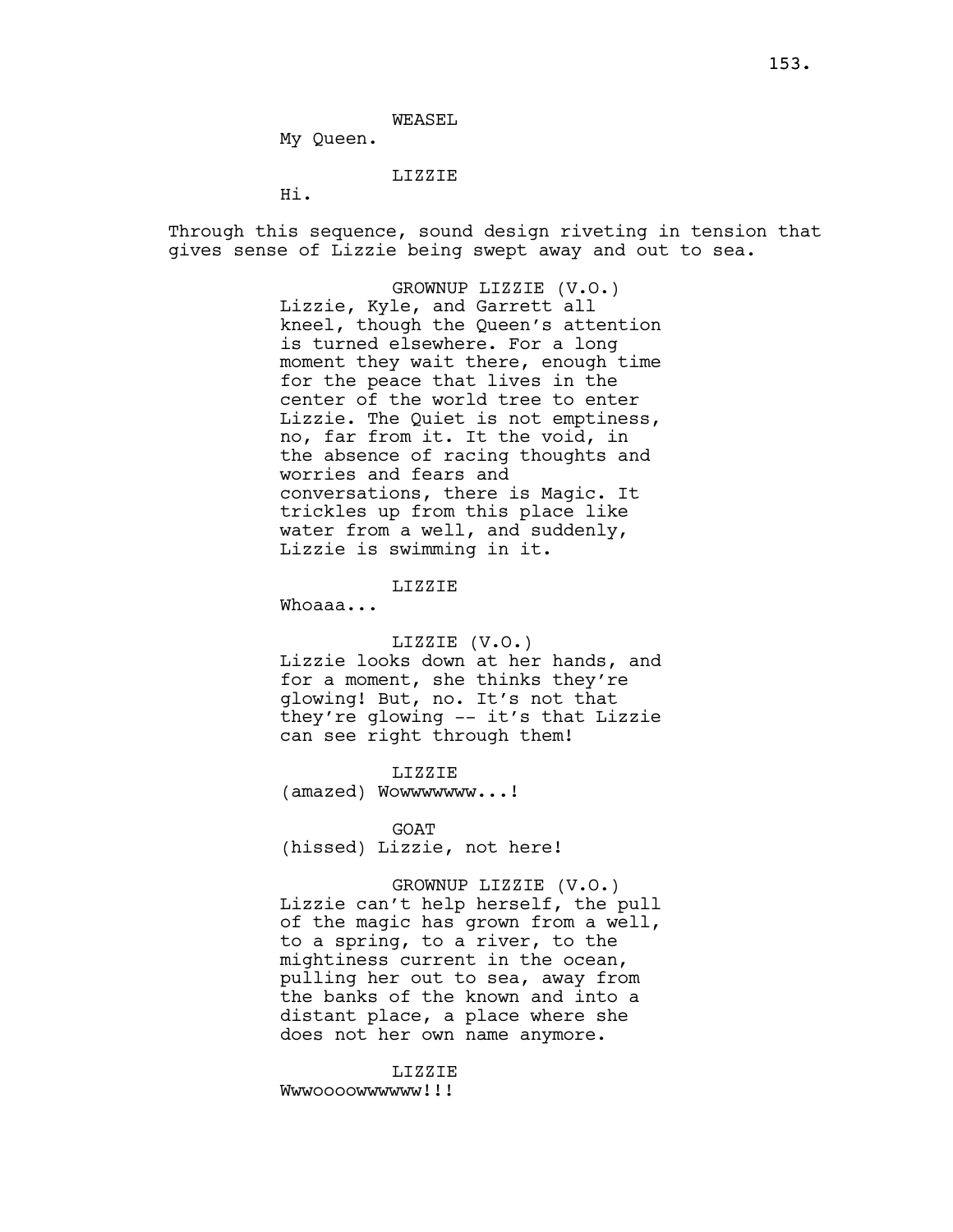# GROWNUP LIZZIE (V.O.)

In this place, Lizzie's name is not important. In this place, her sense of self is nothing more than any drop of water's importance in the crashing waves of the sea. She's arrived at a place where she is not a perform swimming in the ocean. She has become one with it. She is the ocean itself.

And then. A voice.

FAE QUEEN She is of the bloodline. Very good. Come back to us, Elizabeth.

GROWNUP LIZZIE (V.O.) The Queen of Fae's voice is like another current, pulling Lizzie back. And for a moment, Lizzie doesn't want to go. Out here, there is so much peace, everything just makes sense. No confusion. No fighting. And then the tide pulls her so fast, she's washed back up on shore. Back to -- well, not her own world, but at least a world where she has two feet that stand on something solid. She opens her eyes.

### FAE QUEEN

Your mother never chose to develop her gift, but you... ? Perhaps. And is that a heartstone wand you carry? (considers) There is so much to ponder here. And Kylindrial. You've returned.

GOAT

Yes, Queen.

FAE QUEEN You have a question in your eyes, say it.

GOAT Ah, no, my apologies Queen, it is not the matter at hand --

FAE QUEEN

Say. It.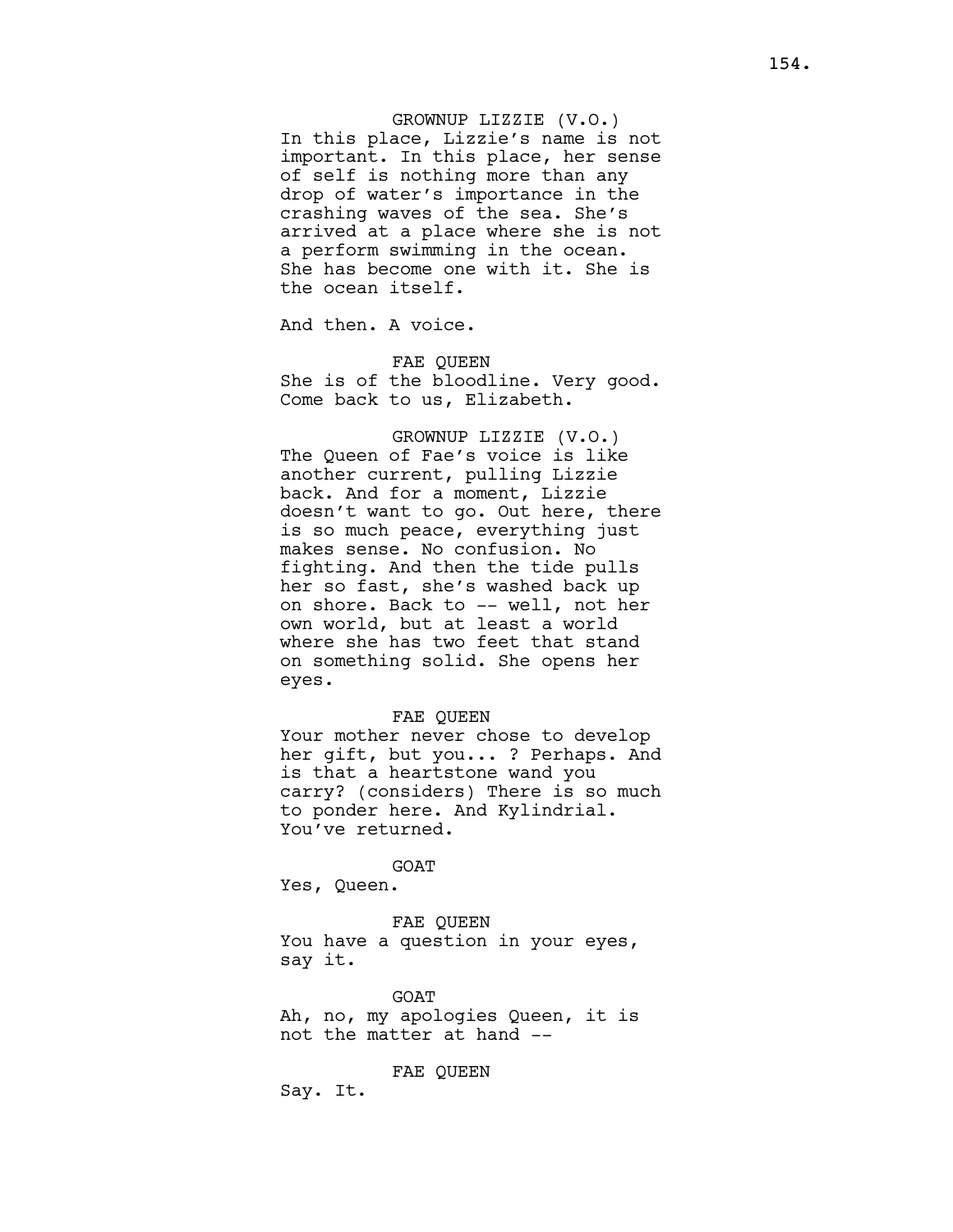Just -- (hesitates) I have heard things, people have said, terrible rumors --

# FAE QUEEN

Kylindrial?

#### **GOAT**

Why are people telling me I'm the only unicorn?

# FAE QUEEN

We are preparing a great feast tonight, Kyle. Music from the elves and the darkest ale from the dwarves. Fruits served from the world tree of every sort of sweetest you could imagine. Are you sure you wish to hear this story now?

GOAT

(anxious) Queen, my heart can bear waiting for the answer no longer.

FAE QUEEN (looks around at the guards) Guards! Leave us.

# FAE ALTHEA

Queen, they were caught burning an enchanted tree --

FAE QUEEN An accident. Go now. They are my guests. You too, Lady Melvina.

# FAE LIEUTENANT

Yes, Queen.

FAE CASSANDRA And what are we to do?

FAE QUEEN Join the elves in preparing the great feast.

FAE ALTHEA You want us to help... the... elves...

FAE CASSANDRA As you wish, my Queen.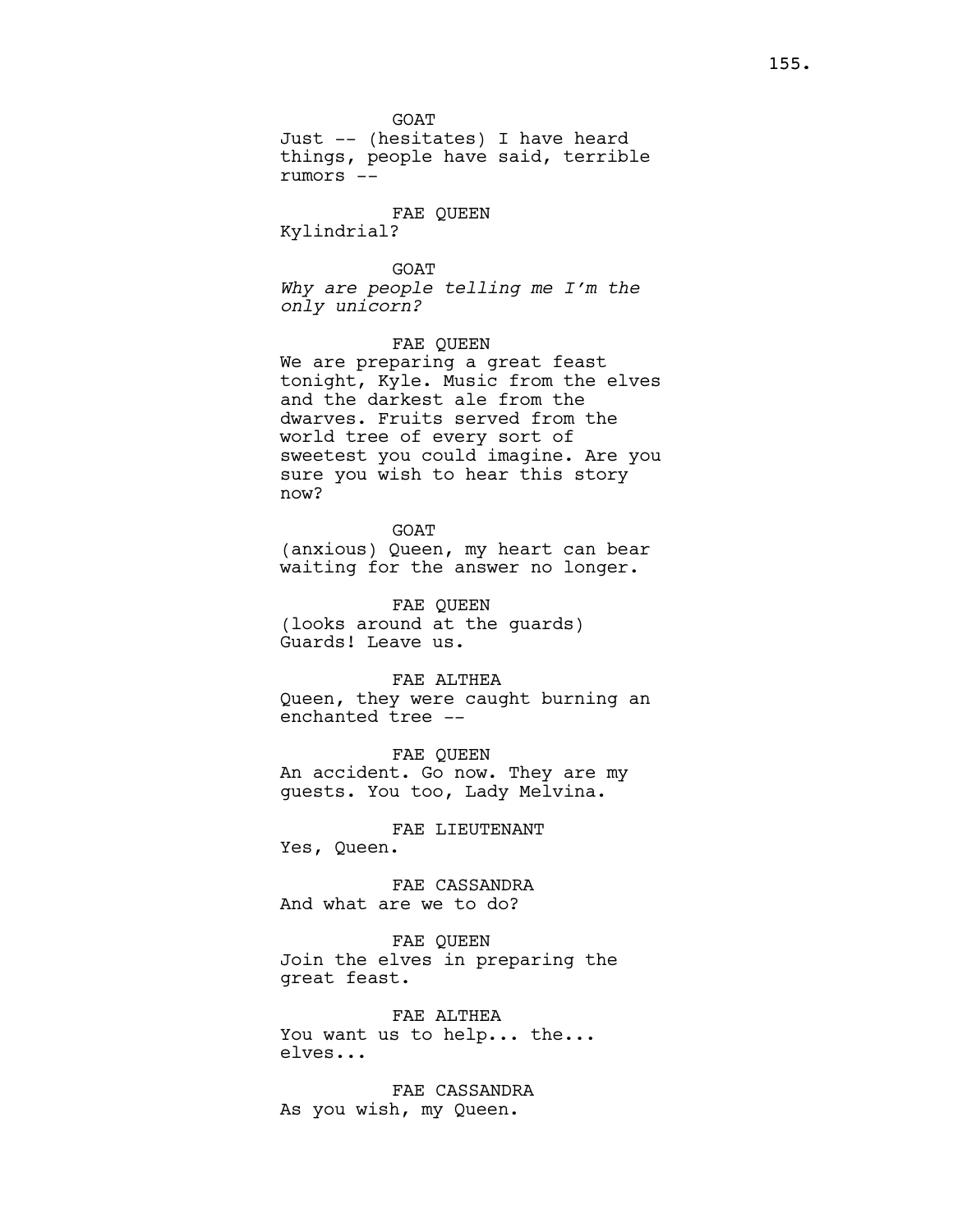FAE QUEEN And take the weasel.

WEASEL / CASSANDRA / ALTHEA What?!

FAE QUEEN Bring him to the royal treasury, and allow him to take whatever treasure he wishes.

WEASEL / CASSANDRA / ALTHEA Truly?

#### FAE QUEEN

Honorable, Garrett, you have done Fae a great service by bringing us Lizzie and our lost unicorn, Kylindrial. You deserve a reward for your efforts.

WEASEL

(elated) Yaaa-haaa!! What did I tell you, mom?! Fortune for your only child, that's what!

GOAT Congratulations, Garrett. The Queen is right. You helped us a lot, thank you.

WEASEL Well, peace y'all!

# FAE ALTHEA

(grumpy about it) The Weasel gets the treasure, and I get to help the elves. Uh-huh. Understood. Goodbye.

FAE CASSANDRA Doom, doom I tell you...

The faerie guard contingent leaves.

GROWNUP LIZZIE (V.O.) The Fae Court empties quickly, and soon it is Lizzie, Kyle, and the Queen. Kyle is trying to be respectful to the Queen, but he can't keep his feelings to himself.

GOAT My heart is near to bursting, Queen. Please, tell me --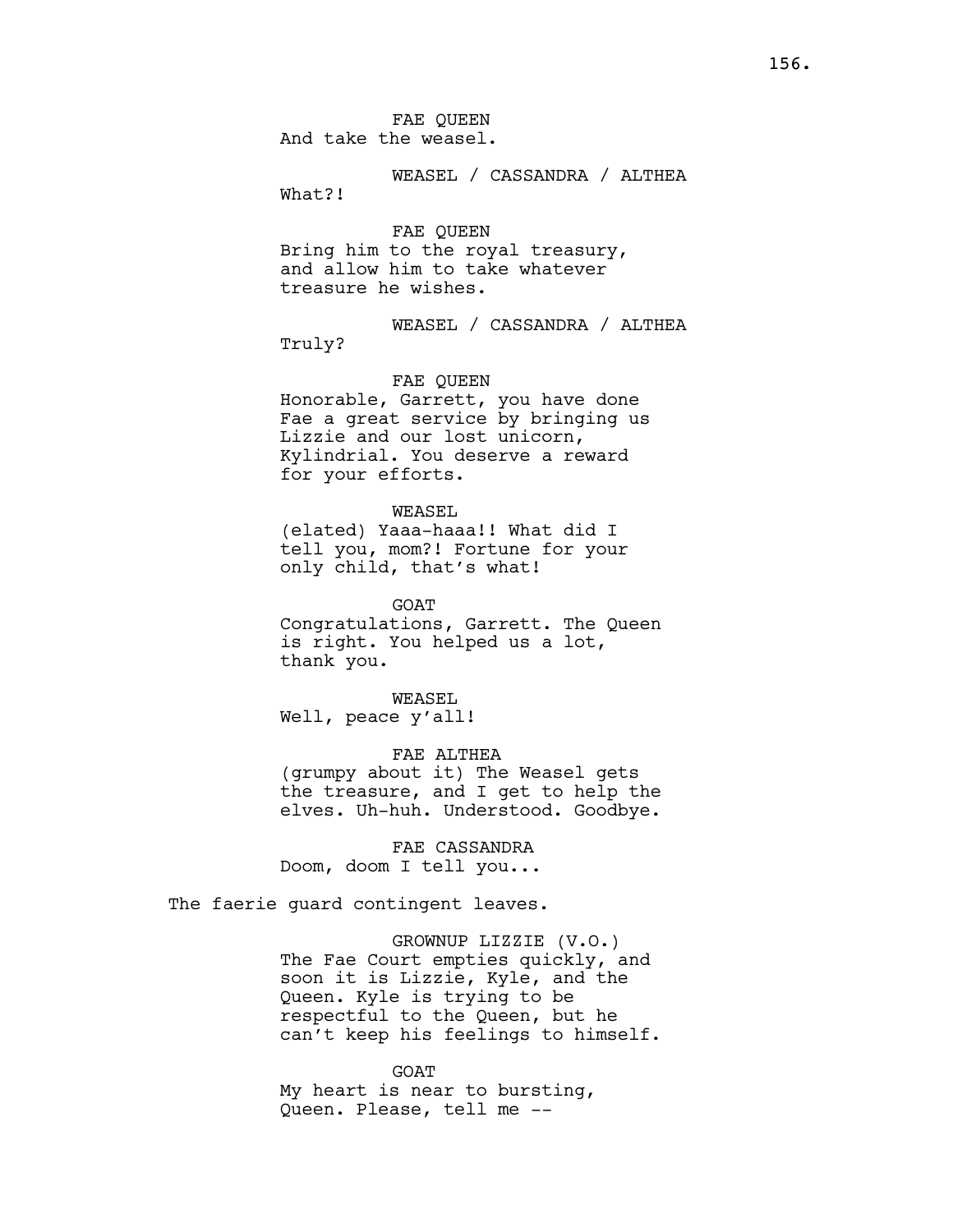# FAE QUEEN

Kylindrial, take a bite of spirit root, to calm your nerves and recover your spirit after such a long journey.

#### GOAT

Queen -- it's my favorite! -- but, truly, I cannot deign to bite food when my heart weighs already knowing you have ill tidings.

FAE QUEEN You turn away my gift?

#### **GOAT**

Ah, no. Of course not. For you, my Queen. (Goat munches on a spring of spirit root) Ahh... It is as splendid a root as I remember. I feel the weariness of the road leaving me already.

#### FAE QUEEN

Then you may more easily carry the weight of what you are about to hear.

Carlow has set the worgs upon your species.

GOAT

(gasps) No!

#### FAE QUEEN

Who has fallen, who is left, we Fae do not know this. We know that during that dark night, so many years ago, Carlow returned to this world with the horn of a unicorn your horn - but not with the blood of a child. He could not create a tunnel to burrow through the worlds like he wished. Nor could he break the spell which banished him to the land of goblins. But his agents, the worgs, could traverse these lands. And so he sent them to punish the unicorns.

(MORE)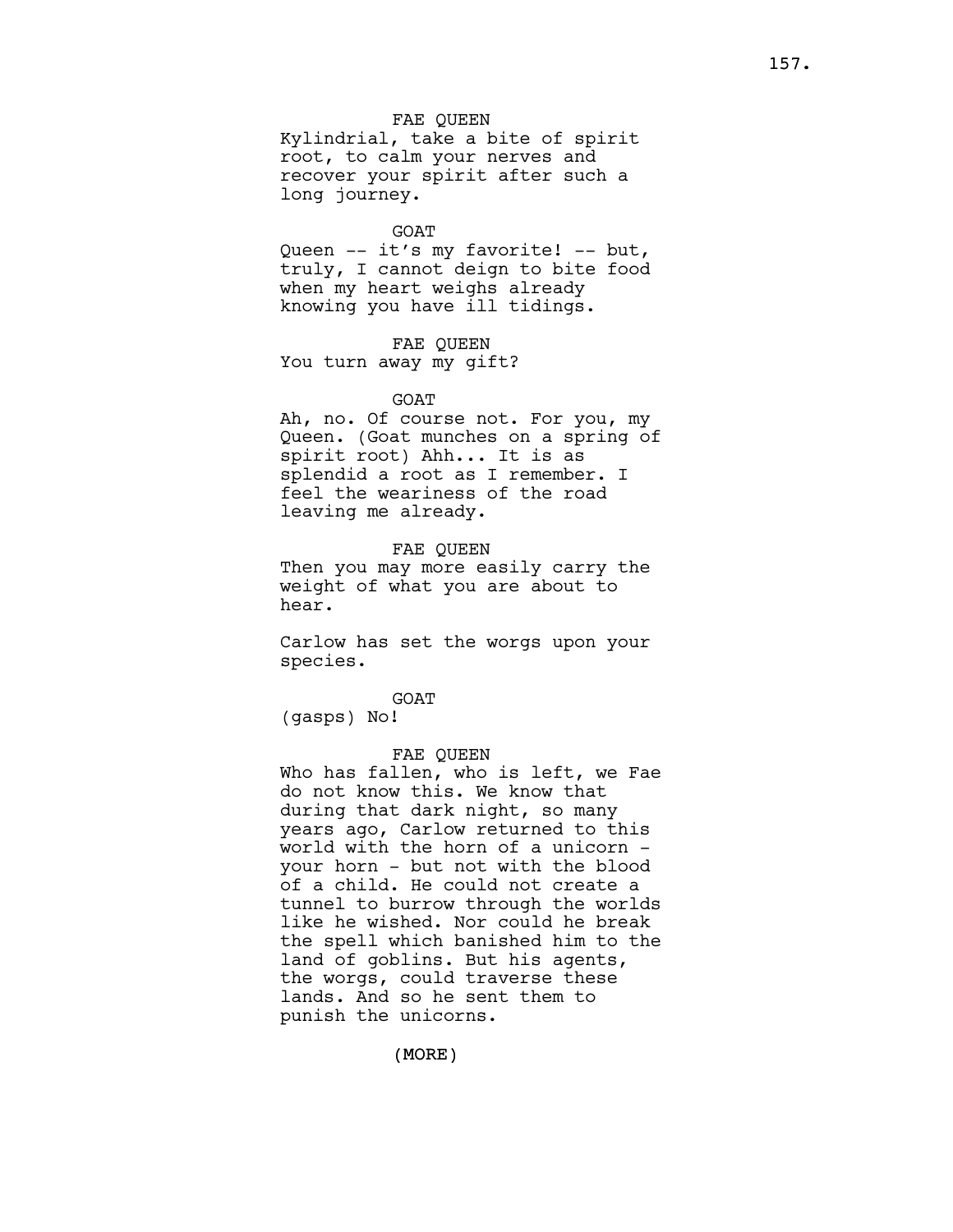#### FAE QUEEN (CONT'D)

As you know, the horn of the unicorn is connected with its people, and with Carlow's dark eye the worgs hunted the unicorns mercilessly. The unicorns fought, but the worgs appeared so suddenly, and with such ferocity, that many were slain before they knew what was happening.

#### GOAT

And where were you, Queen? How did the faeries help protect us?

FAE QUEEN

We did not.

GOAT

What?

# FAE QUEEN

(sorrowful) We believed it was best to stay out of these matters. I did not wish to upset the balance --

#### GOAT

The balance! A warlock slaughtered my kind and you worried about balance! I -- (realizes what's happening) I am sorry, Queen, I did not mean to raise my voice.

#### FAE QUEEN

It is only fair that you did. What we did - or, more truthful, what we did not do - was terrible. Someone needed to stop the worg, and we did nothing. We thought the equilibrium of Fae would fix things. We thought any further action would further upset the balance. What we did not realize, is that the brainworm is not like any creature of Fae. It is a Fiend, a monster with an appetite that is never sated. You cannot reason with such a thing.

GOAT

(scarce a whisper) So all the unicorns are dead?

(MORE) FAE QUEEN No. I mean. Perhaps. I don't know. I don't think so.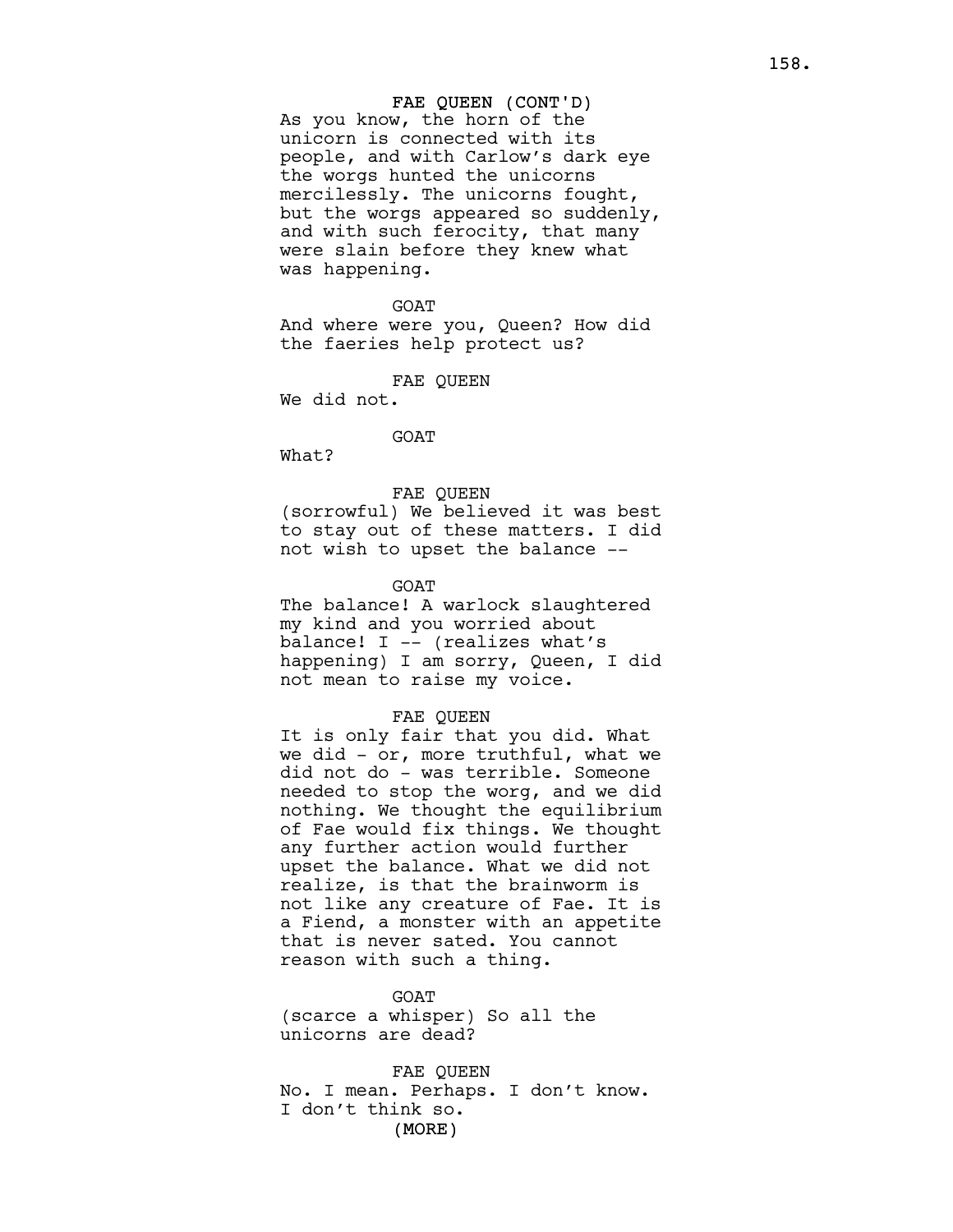# FAE QUEEN (CONT'D)

I think some went into hiding. Perhaps they are hiding here in the Enchanted Wood, in plain sight. Perhaps they took refuge across the ocean. Perhaps they ascended to the angel kingdom. But are the unicorn families still free here in the enchanted wood, walking about? No. The worgs saw to that.

#### GOAT

Then there is only one solution. We must destroy Carlow.

### FAE QUEEN

No.

GOAT What?! You just said --

#### FAE QUEEN

It is too late. We saw the destruction wrought merely by the worgs, but Carlow's strength is a hundred-fold that now. The entire goblin kingdom is aligned with him. They have turned their farm tools into weapons, re-trained their magick of the land into magick of war. Faerie cannot bear the cost of starting a war with such a man. We might not win.

GOAT

(aghast) And so instead you will stay here, hiding? Letting him conquer all?

### FAE QUEEN

He still cannot break the spell of the enchanted wood --

**GOAT** 

What about tonight! Worgs waltzed into the Great Wood like it was nothing!

### FAE QUEEN

It was loophole in the enchantment that I will fix.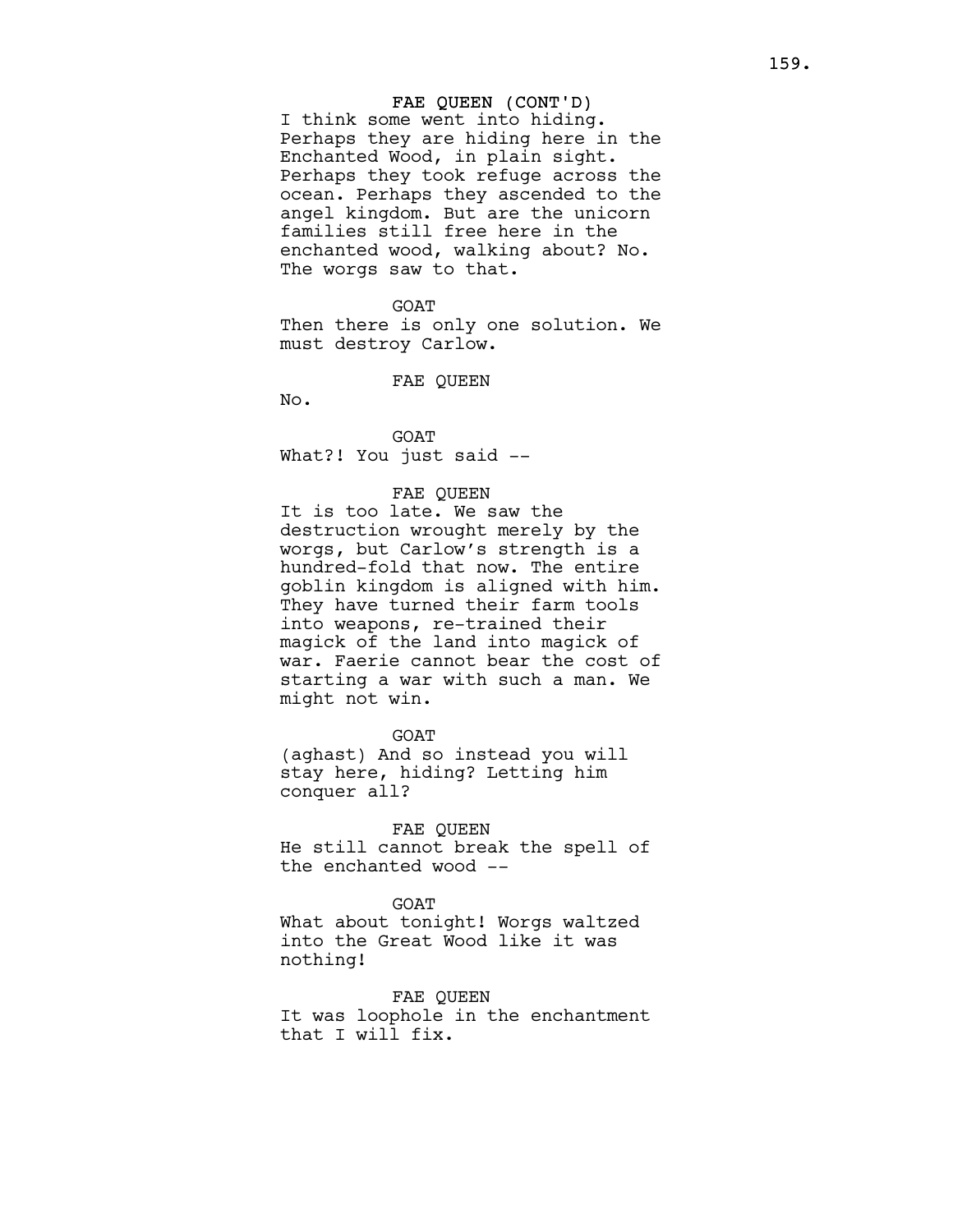### GOAT

The Great Wood is withering! Maybe you do not see it because it has been so many years in coming, but I have been in the human world for all these years, and see it clearly. Carlow does not need to raise a finger to destroy Fae. He only needs to wait.

# FAE QUEEN

Mind your words, Kylindrial. You may be a unicorn, but your sense of time is by a raindrop in a hurricane compared to the infinite deep of the World Tree.

# GOAT

I know time, Queen. I have felt thirty human years pass like three thousand, protecting the Greenways, waiting for Lizzie to grow old enough to fight her Great-Uncle. I may not know infinity but I know what a toll this has cost me. And after all that, you tell me now that the Faerie are not willing to take up arms against the warlock?

#### FAE QUEEN

Carlow's magick cannot touch us, so long as our enchantment holds strong. The only danger to us, is her.

All eyes on Lizzie.

GROWNUP LIZZIE (V.O.) A terrible feeling strikes Lizzie, as the Queen of Fae turns to look at her.

FAE QUEEN Lizzie, Dearest Lizzie... We must get rid of you.

MUSIC - Transition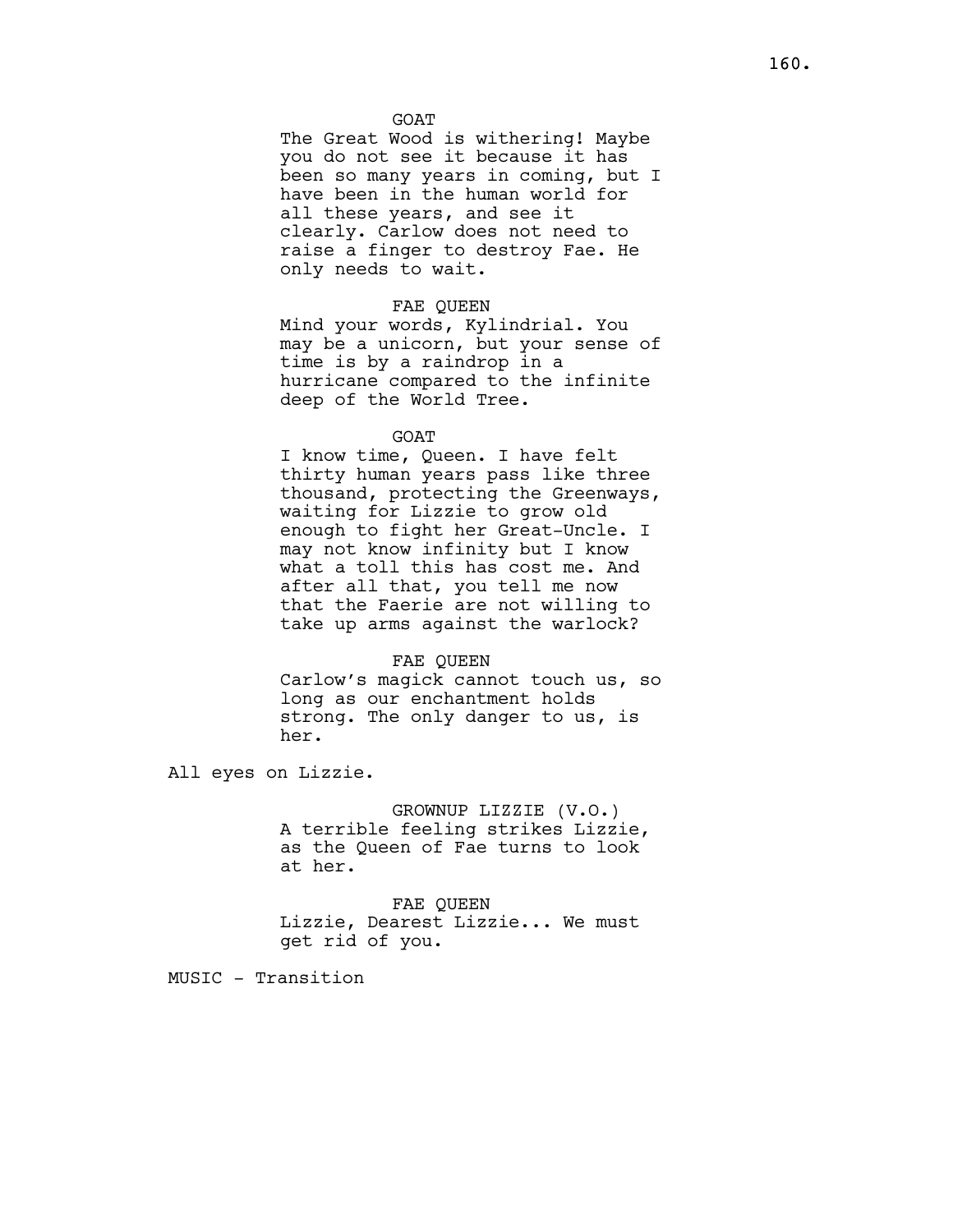# 47 INT. WORLD TREE, DUNGEON (NOT THE TREASURY) 47

GROWNUP LIZZIE (V.O.) While Lizzie and Kylindrial were debating with the Fae Queen, Garrett was being led by the Fae Guards to the World Tree treasury. Or, at least, so they think...

#### WEASEL

(chuckling) Ohhohohoh Garrett! Wait till mother hears of this! Treasure from the Queen of Fae's inner sanctum. Oh dear mum, no more rickety shack in the dismal swap, we are talking PALACE here, we're talking being waited on foot and paw by our own private brownies, we're talking EVERY storybook in Fae hand-scribed for our retelling!

# FAE ALTHEA

Through here, noble Weasel.

#### WEASEL

Garrett! You can call me Garrett! A weasel honored with a gift from the Queen of Fae's personal treasury deserves that much respect, I should think.

# FAE ALTHEA

(through gritted teeth) Yes. "Garrett." Right this way.

GROWNUP LIZZIE (V.O.) The Fae Guard gestures to a vast chamber, filled with all the treasures one could ever imagine the World Tree would be filled with. Clothing woven from liquid gemstones and weapons carved from legendary metals. Flutes, mandolins, animal carvings, and so many more wonders, that the eye could scarce take it all in.

#### WEASEL

(over the moon) Oh! These... These must all be enchanted! Look how they glow!

FAE ALTHEA Shall I hold your rapier for you?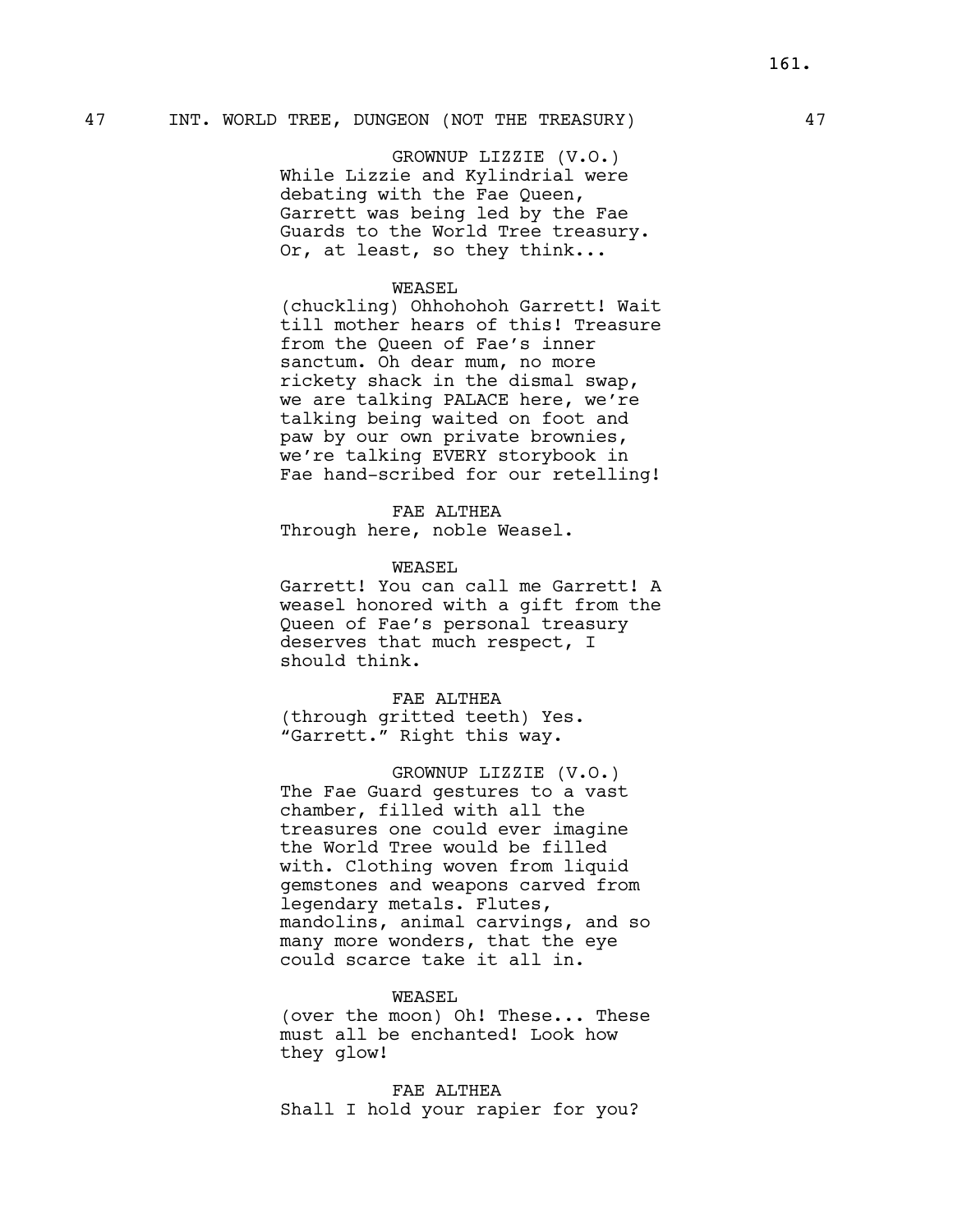# WEASEL

Oh, ah, certainly. More hands for the treasure hunting!

FAE ALTHEA Please, make your pick, we have other duties to attend to. (rolls eyes) Like helping the elves.

#### WEASEL

(considering) Hmm... well here is a splendid crossbow. Oooh oooh! Rings. Hmm I wonder what magic spells these might cast. Or perhaps gems? You can never go wrong with precious gems. What else have you got here. Oh! A cloak! I do love me a good cloak!

Weasel grabs a cloak, spins it around.

WEASEL (CONT'D) Hey! Invisibili-mility! Ahhh, bummer. No invisibility spell. I wonder if maybe the cloak makes me invulnerable to heat? Or the cold? What do you think?

FAE ALTHEA I think you'll have a few centuries to figure it out.

WEASEL I'll... What?

BOOM! SLAM! LOCK! The Weasel is trapped.

GROWNUP LIZZIE (V.O.) The door slams to the room Garrett is in, and suddenly they realize the trick. They are not in the treasury at all. They're in the dungeon.

# WEASEL

Hey! What happened to the treasure?! This is... This is moss! And twigs! And rocks! Hey. Faerie Dude! Faeries! Come back. COME BACK!!!

Weasel's cries echo vainly in the Faerie's dungeon.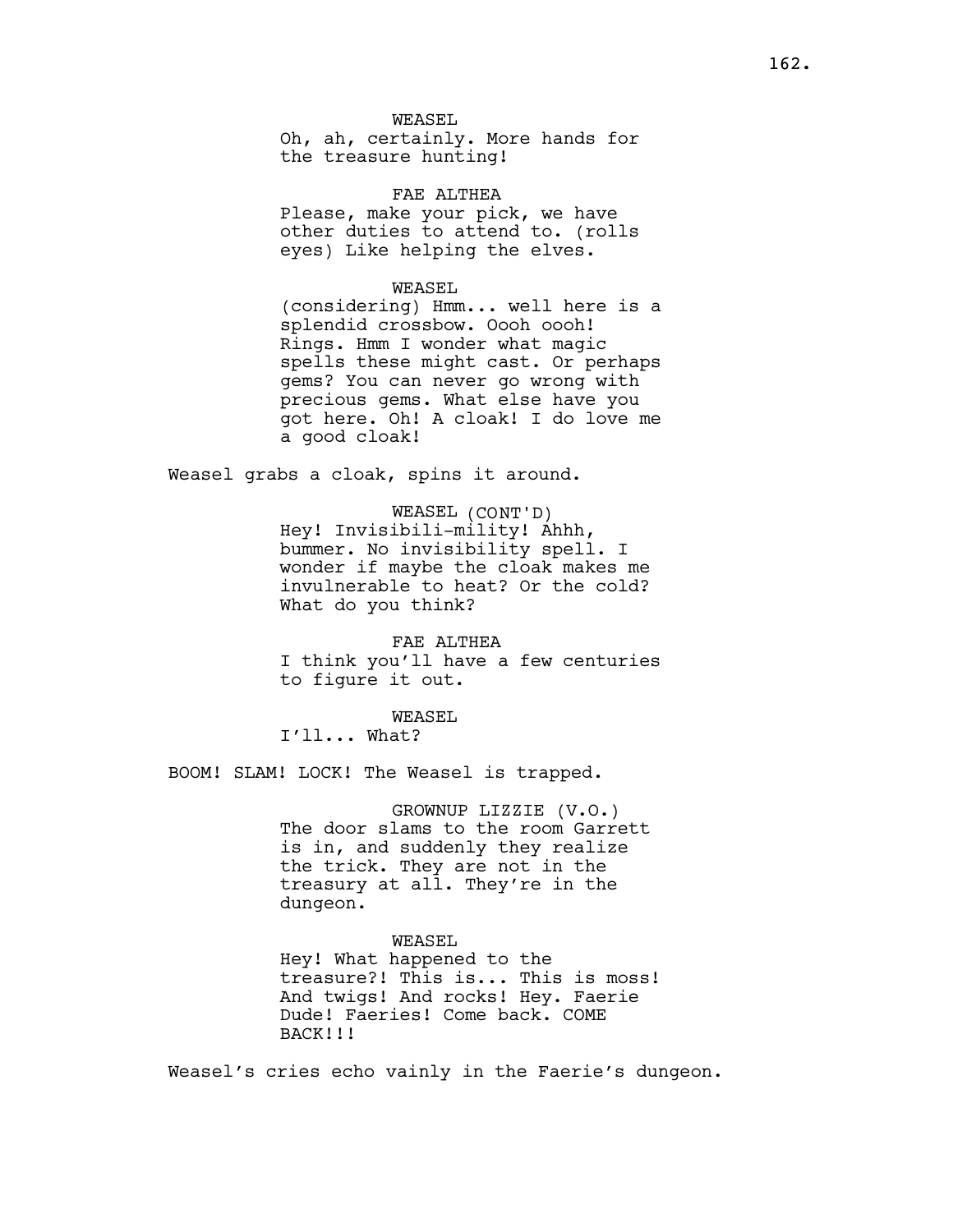# 48 INT. WORLD TREE INNER SANCTUM, FAE 48

Return to the scene, in progress, as Queen Fae reveals her dubious aims with Lizzie.

> GROWNUP LIZZIE (V.O.) Lizzie stands before the Queen of Fae, and she feels her feet above to collapse beneath her. She feels like she's in the magical ocean again, and now something wants to pull her down, down, down.

LIZZIE Queen. I don't understand.

# FAE QUEEN

I'm sorry, Lizzie. You are but a girl. You did not ask for this, but through a curse of birth, you are the center of it. We must keep you hidden away for your safety. For ours.

LIZZIE Kyle. KYLE! Tell her she can't do this. KYLE?!

The Goat is snoring.

GOAT (snoring, murmuring dreamily) Save the unicorns...

LIZZIE What happened to Kyle?!

FAE QUEEN Kylindrial is tired. Imprisonment in your world is murderous on a unicorn. A deep, dreamless slumber will do him well. As it will for you.

LIZZIE No. Get away.

(MORE) GROWNUP LIZZIE (V.O.) Up till now, the Fae Queen has been compressed, a thin, skinny creature, like a monarch butterfly perched on a piece of milkweed.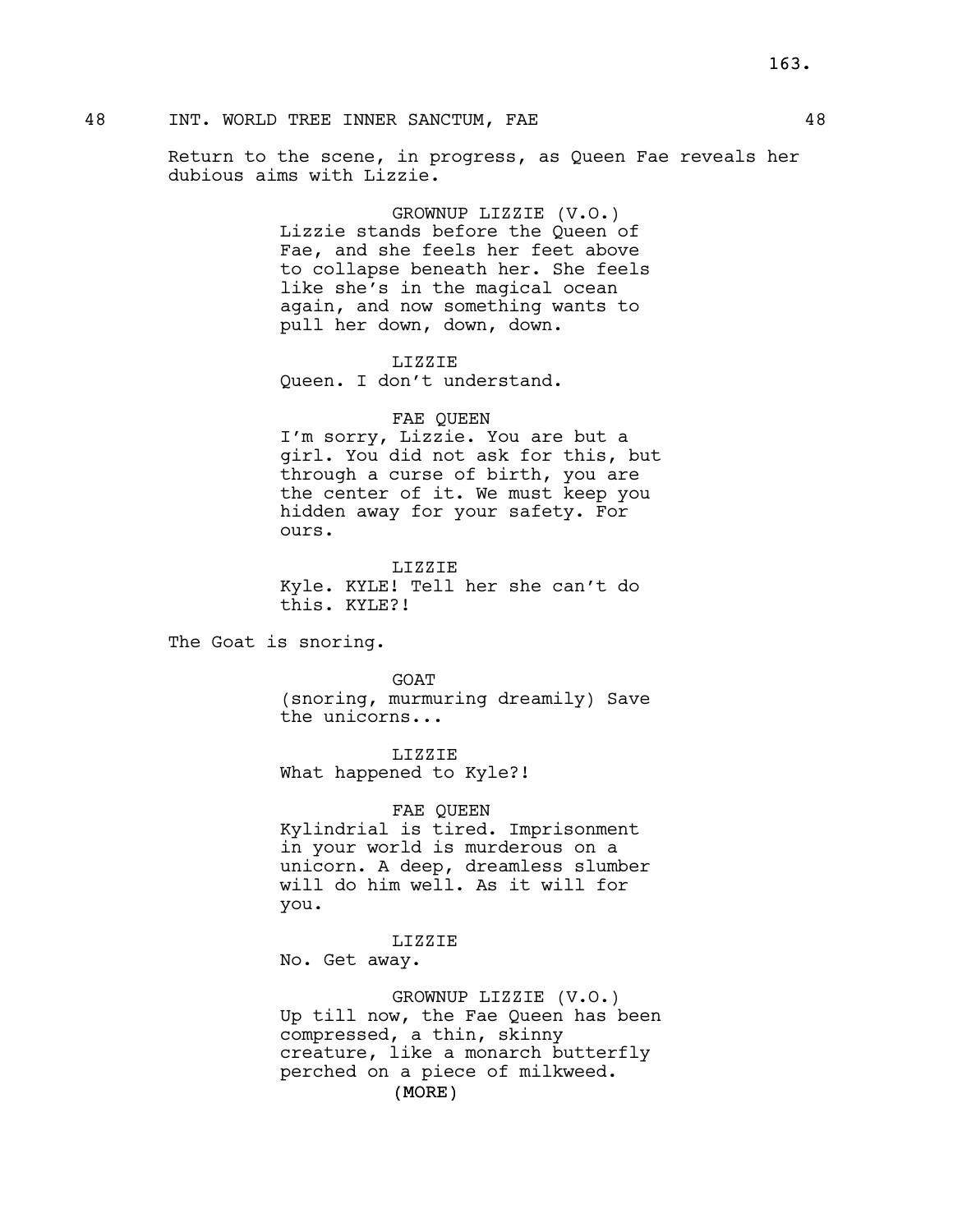# FAE QUEEN

(terrifying) Listen to me, little Girl!

GROWNUP LIZZIE (V.O.) The Fae Queen offers Lizzie a silver apple which glows from within.

FAE QUEEN (kinder) Take a bite, Lizzie, to protect all of Fae.

LIZZIE

What will happen to me?

# FAE QUEEN

You know the story told in your world, of Sleeping Beauty? It's an enchantment of that sort.

#### LIZZIE

I don't want to sleep forever and ever, waiting for someone to come and rescue me.

### FAE QUEEN

We need you to. The alternative is to put you in the dungeon and then you'll be awake for the next few centuries, growing old here and desperately lonely. You don't want that.

#### LIZZIE

Those are my choices?!

# FAE QUEEN

Carlow cannot last forever. We Fae are patient. We will wait until his flame extinguishes. Then order will be restored. I do not wish to compel you, Lizzie. Please. Take a bite. For all of us.

#### LIZZIE

(shakes head) No. There has to be another way.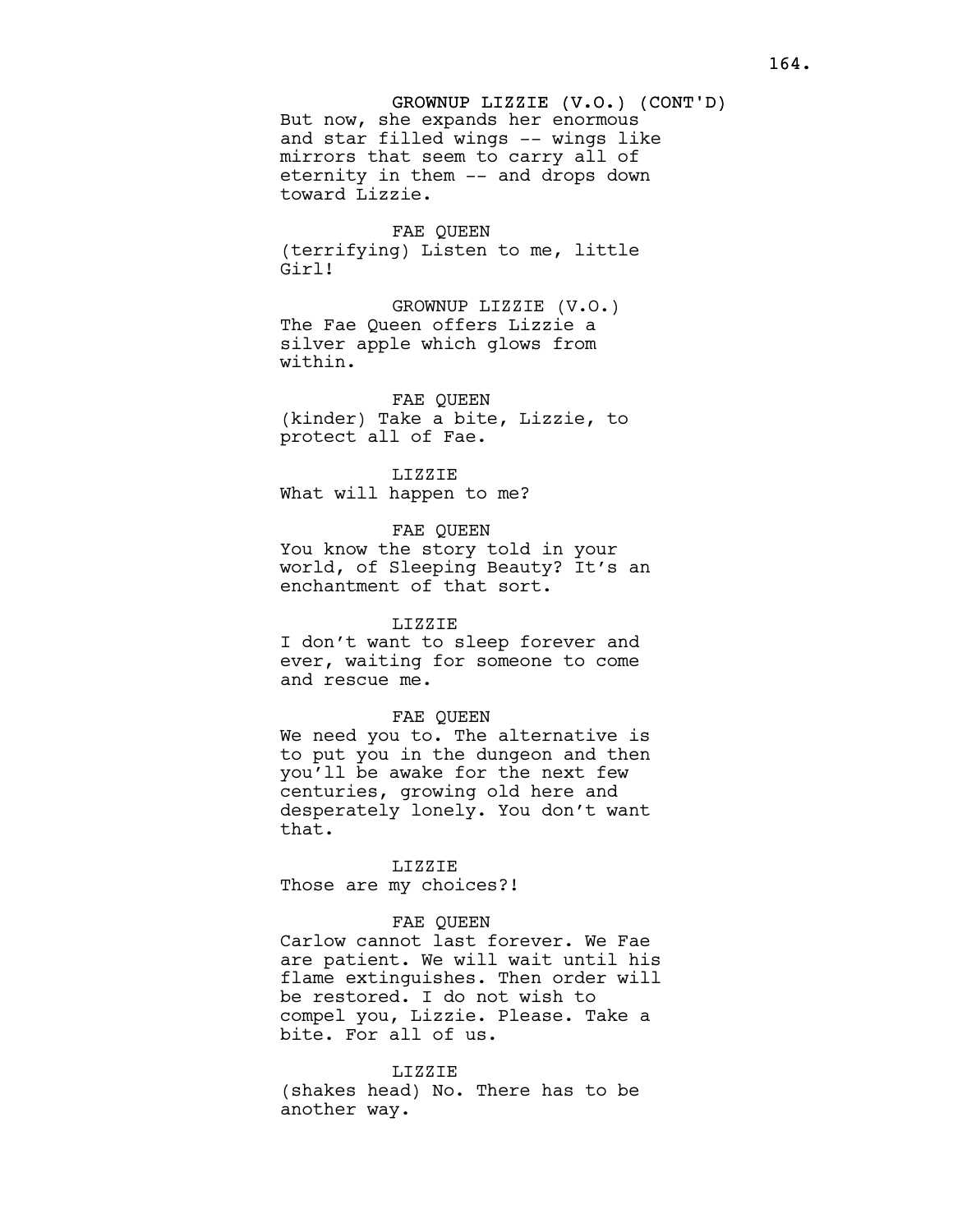# FAE QUEEN

(furrowing her brow) I do not \*wish\* to compel you, but if you force me to, you will feel the power of my gaze, Lizzie. I am the Queen of Fae. The guardian and nexus of the World Tree, the center of worlds. I am we, a line of Queens that extends from now until forever, and retracts from then until before then. Before time. Beyond it. You cannot refuse me.

GROWNUP LIZZIE (V.O.) The Queen locks eyes with Lizzie, and her eyes are power, cutting torches into Lizzie's very soul. Lizzie feel her arms go limp, and her will starts to melt like warming ice. Lizzie looks at the apple offered to her, and the choice seems inevitable. What is one precious life to save all of Fae?

But then, deep within the Queen's eyes, she sees it. Just a little twitch. A brainworm! And the spell is broken. Lizzie can hear other things. She hears her mother's voice.

CHERIE (alarmed) LIZZIE!!!

GROWNUP LIZZIE (V.O.) And Lizzie knows her mom is in trouble. Terrible trouble. And Lizzie starts to remember all that things her mom taught her, even without intending to. She finds her inner calm.

Lizzie's voice takes on a larger than life quality.

### LIZZIE

NO!

(MORE) GROWNUP LIZZIE (V.O.) It surprises her, her voice. It is like stormclouds. It is like earthquakes. It is like the end of the world. Or the beginning.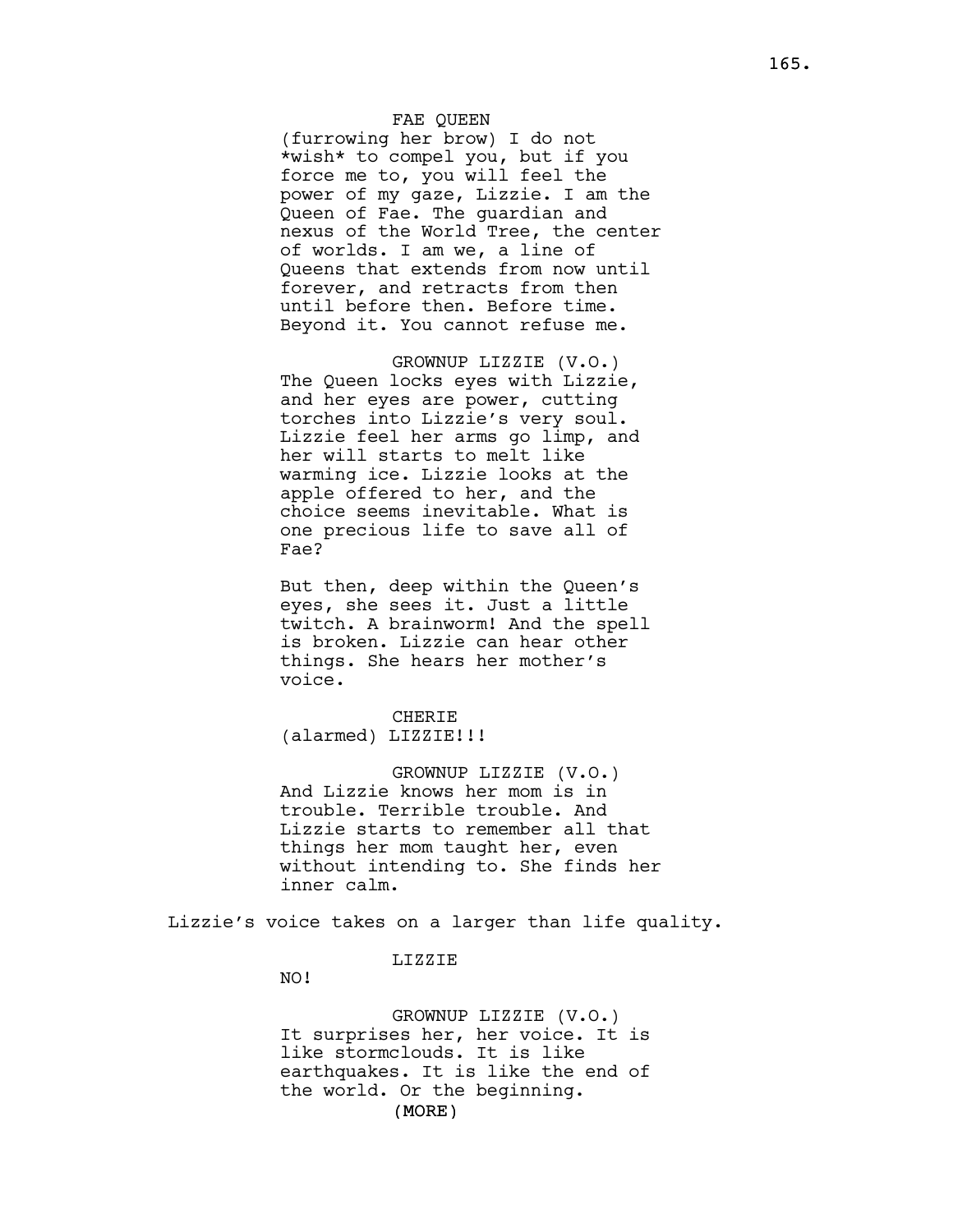GROWNUP LIZZIE (V.O.) (CONT'D) Lizzie realizes she's been holding the heartstone wand aloft, and now, the heartstone catches on fire, blue fire, and the blue fire expands to a glowing blue orb, an orb which orbits toward the Fae Queen, and the Queen must face down what is inside of it. What it reveals: The Truth.

FAE QUEEN (terrified) Take it away! Take it away!

There is a great uneasy quality as the power of Lizzie's magick upsets the balance in the world tree inner sanctum.

> GROWNUP LIZZIE (V.O.) Lizzie can't see what the Queen sees, but she glimpses a reflection, reflected in the Queen's alien, grasshopper eyes. She see goblins expelled from their homeland. She sees Carlow, expelled to the same place. She sees the slaughter and suffering wrought by these actions. She sees the blind eye that the Fae have turned on the suffering of others.... Their betrayal of unicorns. The power of this truth fries the brainworm inside the Queen of Fae's mind. But the brainworm doesn't go down without a fight.

The burning ball of blue light explodes outward, like a sonic BOOM! And an explosion of glass as the bubble crumbles.

FAE QUEEN

(screaming)

GROWNUP LIZZIE (V.O.) Lizzie scoops Kyle up in her arms. Kyle seems to weigh a thousand pounds, but she summons strength she don't know she had and picks Kyle up anyways. Lizzie runs, or, rather, staggers, toward the edge of the world tree, and breaks through the doorway of the sanctum, which is now flashing in and out of existence.

(MORE)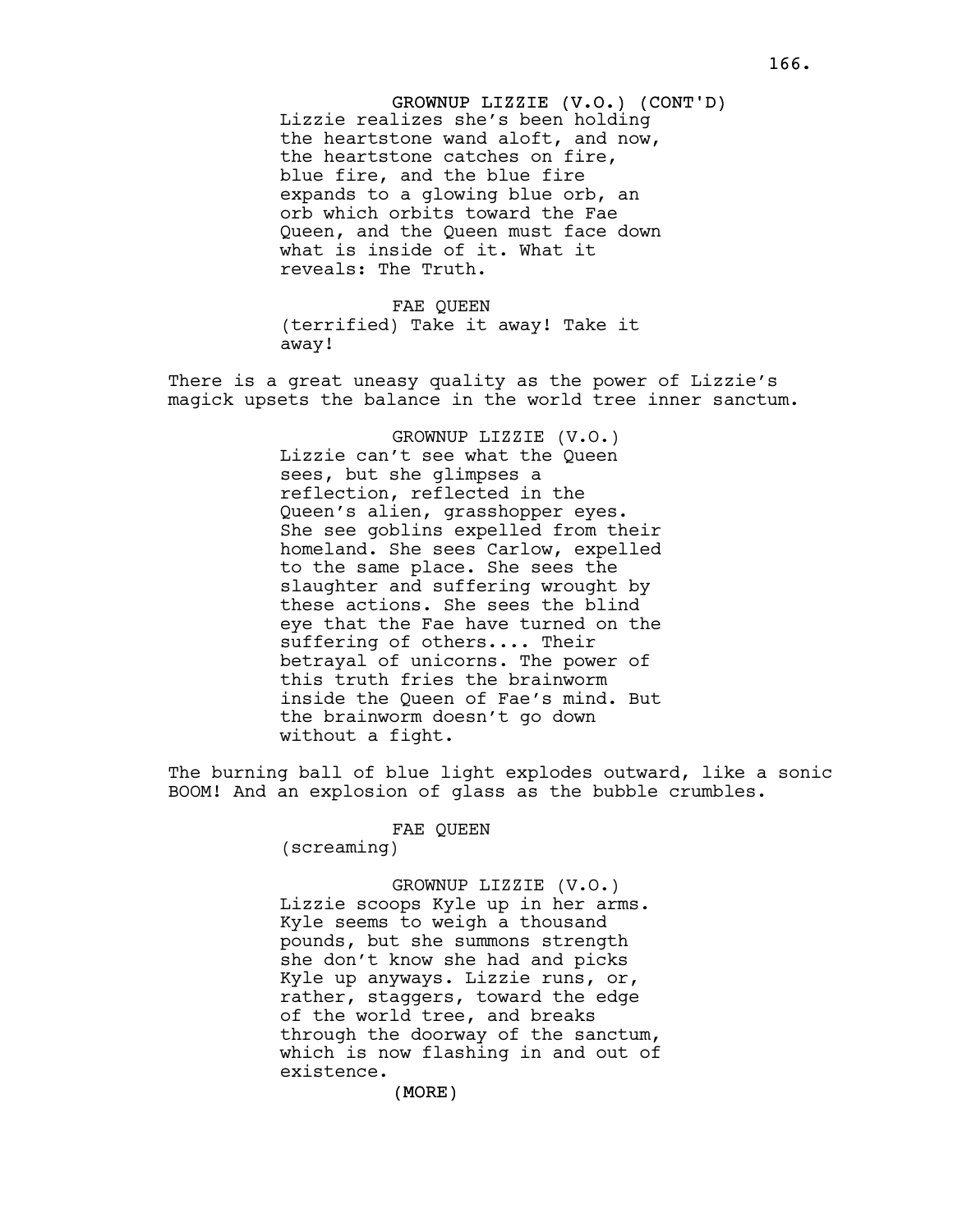GROWNUP LIZZIE (V.O.) (CONT'D) There is a terrible gale at the top of the tree now - branches are flying and the the tree is bending and bowing. Lizzie charges to the edge, peers off into the great infinity of the endless wood... and she jumps.

MUSIC reaches a pinnacle - up, over, out.

# END PART 6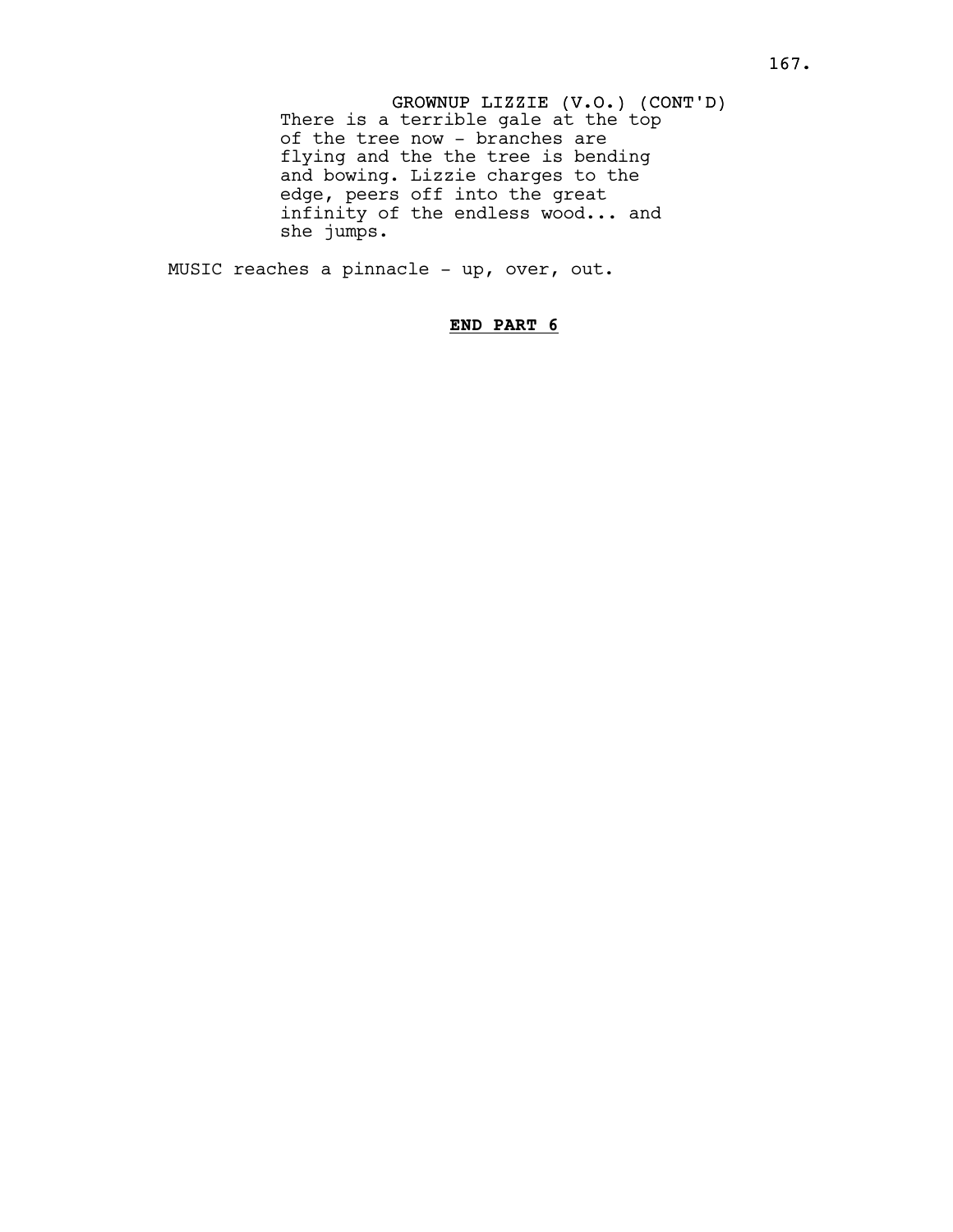# BEGIN PART 7

# 49 INT. FAE DUNGEON, CONTINUOUS 49

GROWNUP LIZZIE (V.O.) As Lizzie escapes the grasp of the Fae Queen, Garrett contemplates their fate, banished into the dungeon of the World Tree, their rapier taken by the Fae Guards.

### WEASEL

(winge-ing to himself) "Yes Father, I'd love to learn swordplay like my forebears in the line of the Walterson Weasels. I agree, mother's more modest pursuits - they're for the birds! What could a weasel want, other than to live a life of danger, facing certain death for paltry amounts of gold, and the remotest chance of being put in a story? Certainly not a warm bed to sleep in at night."

(moans) Stuck in an enchanted cell in the world tree, trapped here until --

Suddenly the dungeon starts rumbling. The tree is shaking.

WEASEL (CONT'D) What the? (approaches door) You can't possibly --

CLANK! The door shakes loose. Weasel stands, approaches, pushes at the door, and sure enough it CRACKS open at a touch.

> WEASEL (CONT'D) The door's open? (ponders) Huh. I guess the faeries are getting rusty.

Weasel heads out of the Dungeon, onto the limb of the World Tree.

# 50 EXT. WORLD TREE, BRANCH 50

It's total chaos outside on the world tree. FAERIES all crying, screaming, etc.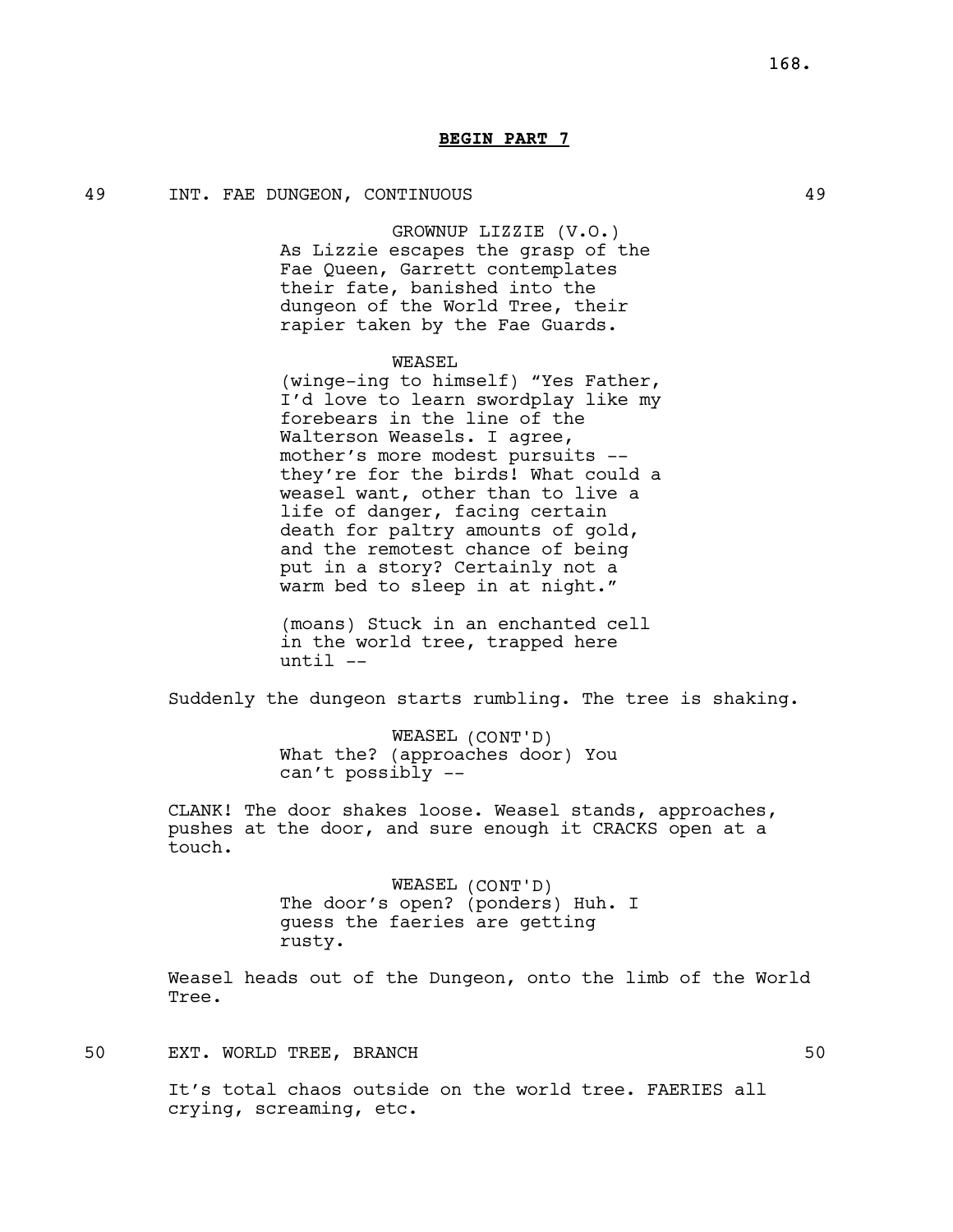FAE CASSANDRA The tree is breaking! The tree is breaking! Run for your lives!

WEASEL Wow, leave this place for five minutes and all Hades breaks loose. Did I hear that right? The tree is \*Breaking\* ?!

FAE CASSANDRA I told everyone this would happen and they didn't believe me!!!

WEASEL.

Ah. Such a shame.

# FAE CASSANDRA

(flying away) If you're smart you'll run! Run ! Run away EVERYONE!!!!

# WEASEL

Run. So that's useful advise, excepting the fact that I'm really high up off the groundda---aaaakkk!

A gigantic CRUNCH as branches start cracking, slamming down in front of the Weasel. The tree resettles for a moment.

> WEASEL (CONT'D) (deeply concerned) Oh, that's bad. Very, very bad. (looks around) On the other hand, that means that the \*real\* armory is probably completed unattended. Ha! What luck! Hey you! You!

FAE CASSANDRA What are you still doing here?!!!

### WEASEL

I got lost on the way to the armory, can you point me the right way?!

FAE CASSANDRA Armory? Are you mad?!

WEASEL I need something to defend you from the invaders.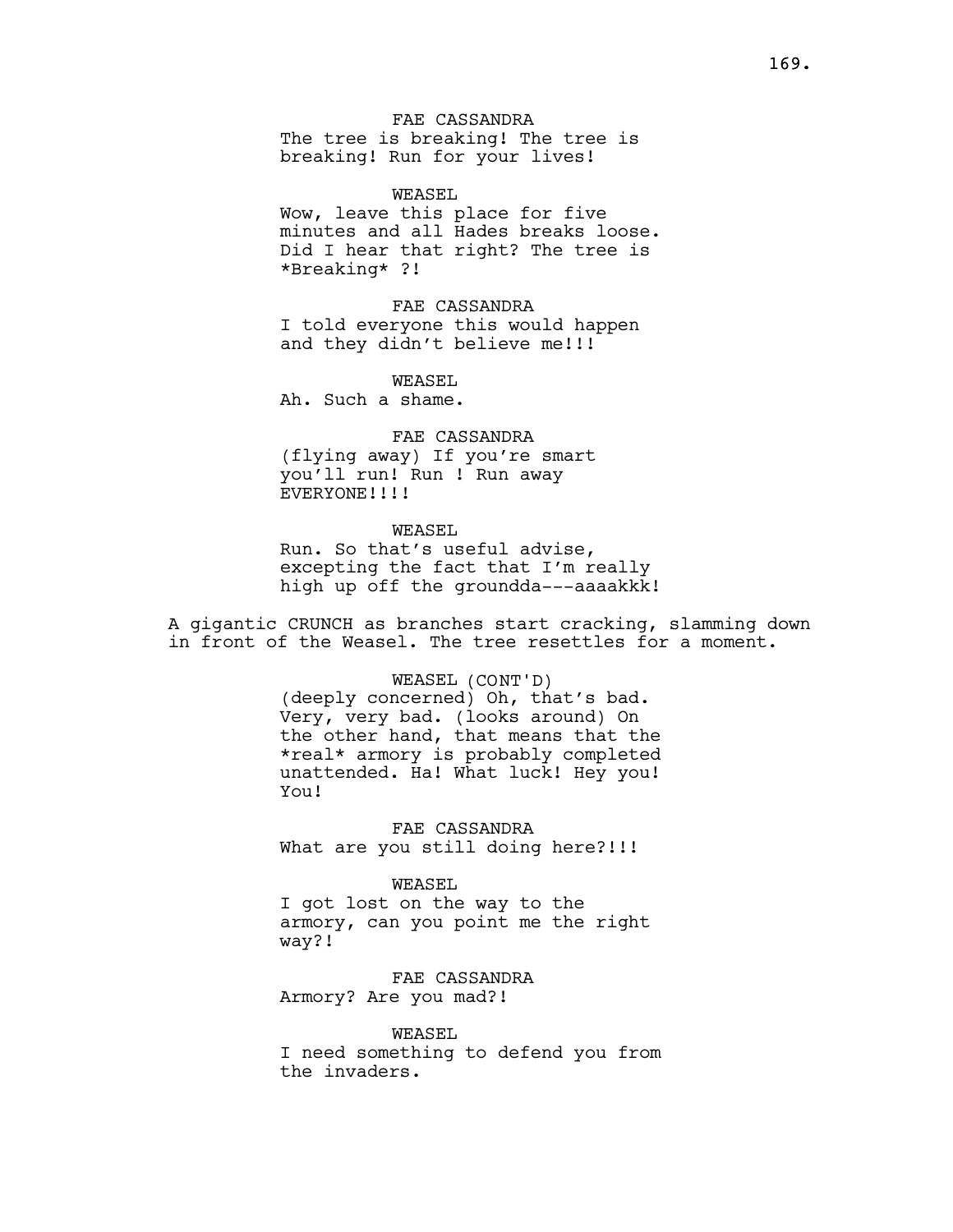FAE CASSANDRA Invaders?!?!?! There's invaders?!

WEASEL. Yes! Very nasty Invaders! Be a dear and point me to where I can find a sharp thing!

FAE CASSANDRA There! Down there! Be fast! Or else you'll get cruuuusshed!

BOOM! Another branch falls.

FAE CASSANDRA (CONT'D) I'm out of here!

WEASEL. (under breath) As am I.

GROWNUP LIZZIE (V.O.) Garrett takes off along the collapsing world tree, dodging branches as they go, determined to find a replacement to their trusty rapier.

SMACK! CRUNCH! CRUNCH! Branches of the world tree collapse. Faeries flee for their lives

> FAE CASSANDRA Run for your lives! The world tree is breaking! THE WORLD TREE IS BREEAAAKKINNNGGG!

Weasel is running along, dodging branches, leaping from limb to limb.

> WEASEL Excuse me! Pardon me! Excuse me! Nothing to see here, going nowhere important, nope! Just going to try this here door --

FX - Weasel pushes open a door, peers in.

WEASEL (CONT'D) YESSS!!!!! Letting the weasel into the proverbial hen-house!

GROWNUP LIZZIE (V.O.) As they'd hoped, Weasel finds the doorway into the World Tree Armory - - the REAL one this time.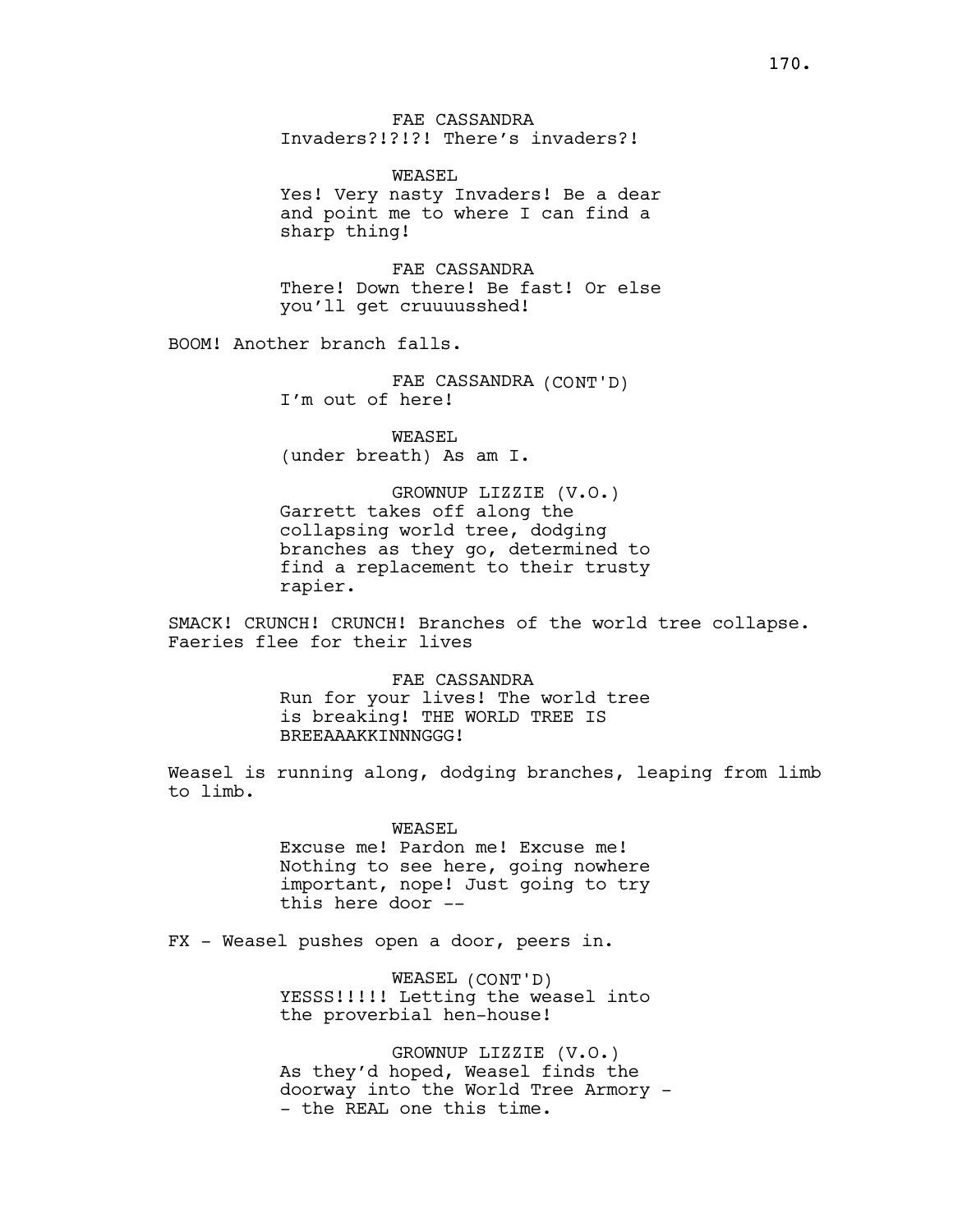WEASEL Let's see what we've got here... (peers about, then, in awe) What... is... this! Oh yes, you'll do fine.

GROWNUP LIZZIE (V.O.) Garrett grabs a gem-studded Fae Sword, which looks comically small in the hands of a weasel.

Weasel SWISH SWISHES and zings with their new weapon.

WEASEL Hahahaha! Yes! Yes yes yes yes yes!! (swings the sword around a couple times, zing! Zing!) A Faerie two-handed sword may be a little small for a Weasel, but it makes a fantastic dirk. (swish! Swish!) I wonder what sort of enchantment you might have, hmmm... Now what else --

SMASH! A large branch collapses right in front of weasel.

WEASEL (CONT'D) (chuckles) Okay... Maybe best to not get greedy. We can work on accumulating the fortune bit later. Now, let's try to avoid finding ourselves in a pile at the bottom of a collapsed world tree. It is time... For a daring escape!

Though, I wonder what happened to that girl and the goat?

From off-stage, Lizzie comes careening through.

LIZZIE Wwwhooooooooaaaaaa!!!

WEASEL. Aha. That explains it. Bombs away!

GROWNUP LIZZIE (V.O.) And with a flourish (that no one is paying enough attention to see) Garrett leaps off the world tree after Lizzie.

CUT TO: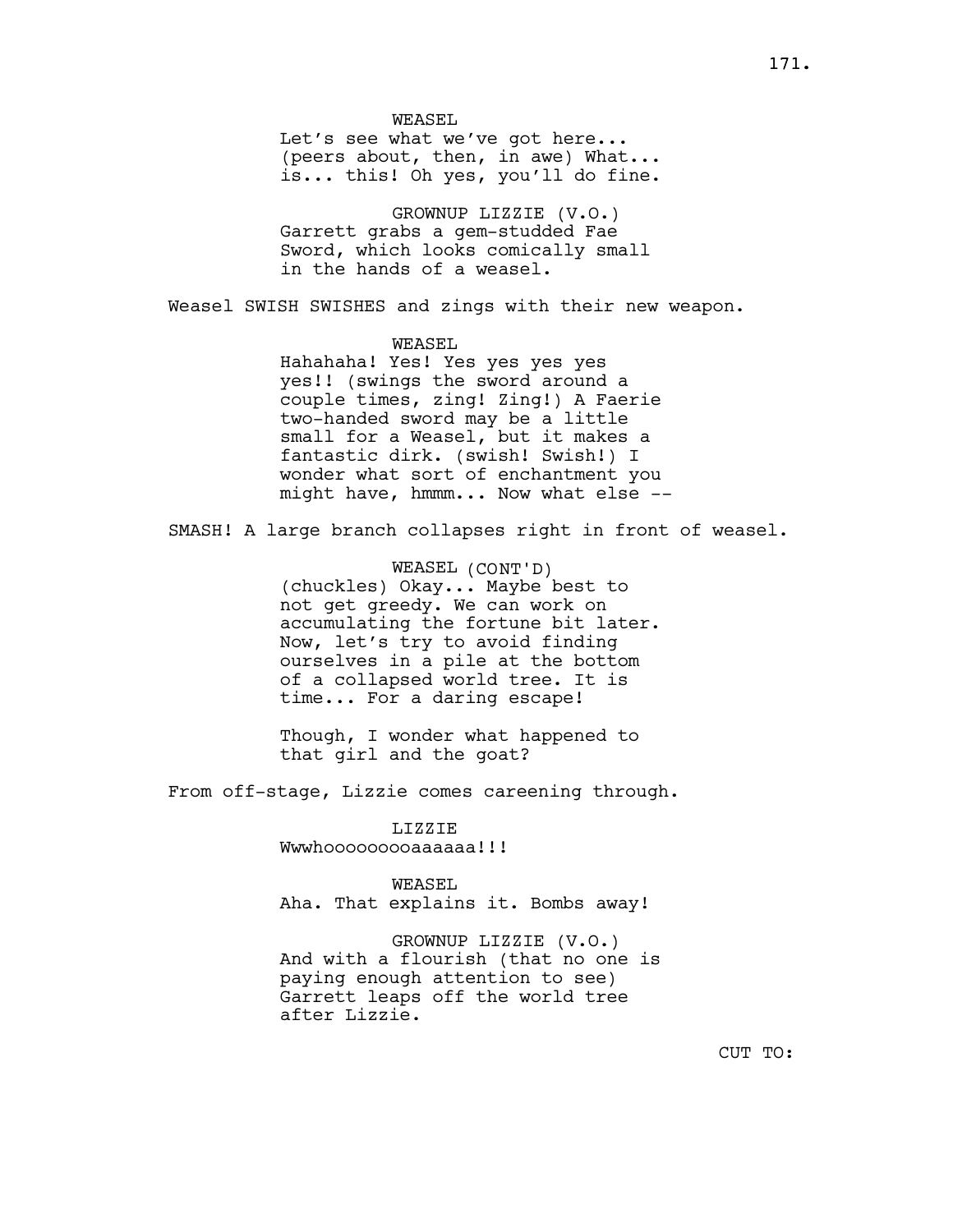# 51 EXT. TUMBLING DOWN FROM THE WORLD TREE, FAE 51

Wind whips past as Lizzie, Sleeping Goat, and Weasel all plummet down from the World Tree.

# LIZZIE

Wwwwhhhoooooooaaaaaaaaa!!!

GROWNUP LIZZIE (V.O.) Lizzie's riding down in the pod that carried her and her friends up to the top of the world tree, though the pod is a much faster and crazier ride without a contingent of Fae Guards flying it around. She's learned that she can lean left and ride to navigate the branches, sort of like the way a sled works. She's getting faster, and faster, totally out of control, until --

WEASEL Heeeeeeeeyyyyy yyyooooouuu!!

LIZZIE

Garrett!

WEASEL Grab onto me!

# LIZZIE

I can't  $--$ 

WEASEL Come on! Lean in!

LIZZIE

Okay!!

GROWNUP LIZZIE (V.O.) Lizzie leans toward Garrett, the pod getting faster all the while. She reach out her hands, almost, almost... Then... she has them!

LIZZIE Okay! Now what?!

WEASEL Can you help me get this thing working?!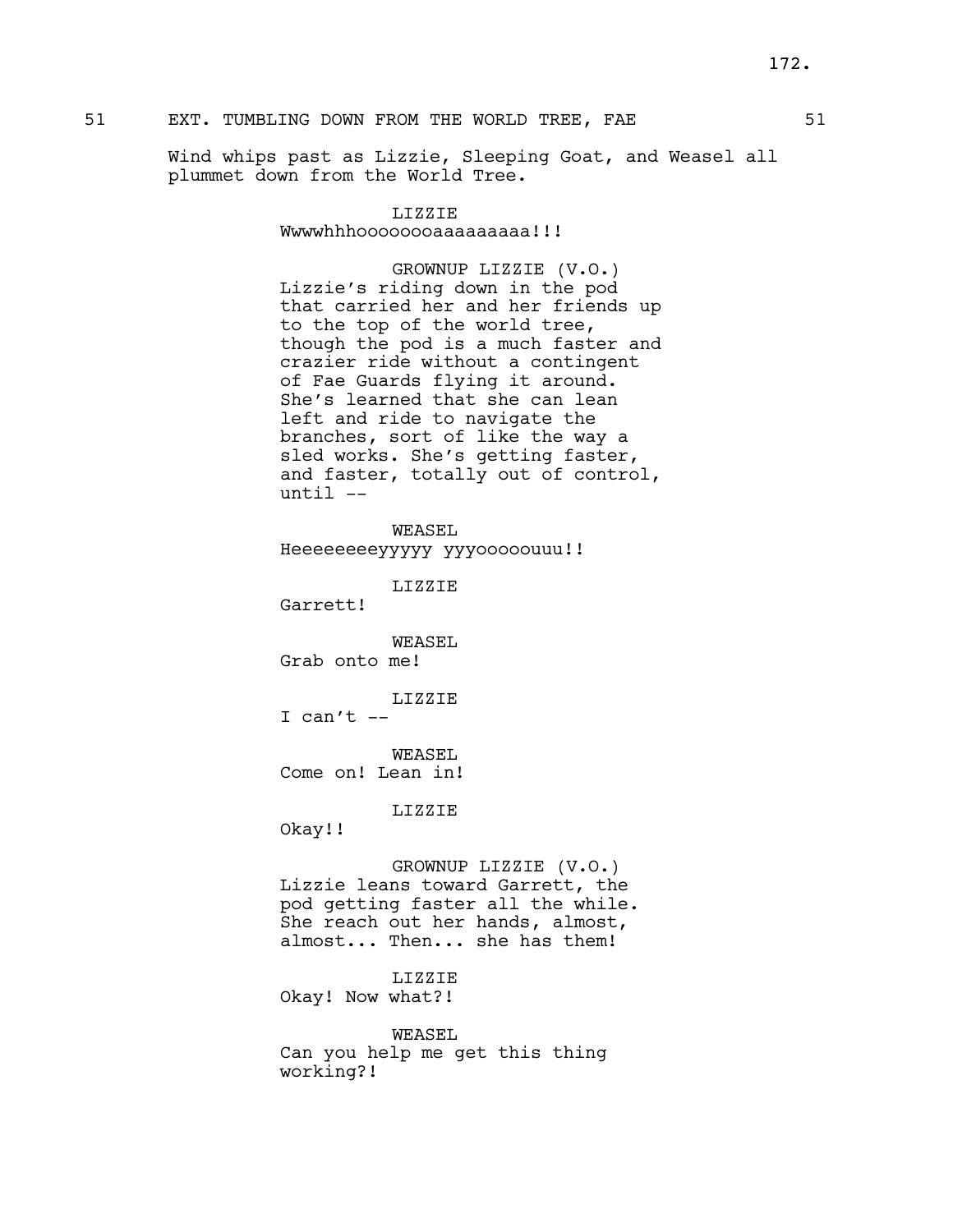GROWNUP LIZZIE (V.O.) Garrett pulls the wyvern shell out of their bag.

LIZZIE What's wrong with it?

WEASEL

Apparently doesn't work for Weasels! Can you, you know, try to stop us from an untimely demise!

LIZZIE

Oh yeah, of course!

GROWNUP LIZZIE (V.O.) Lizzie grabs the pieces of the wyvern shell, now completely losing control and putting the pod into a tailspin. They see the ground now, coming at them like a terrifically hard and unmoving object. Lizzie holds the pieces of the shell, trying to remember the wyvern song that made it work the first time.

WEASEL (yelling over the wind) Any time now, love! Any time!

LIZZIE I'm working on it!

GROWNUP LIZZIE (V.O.) Lizzie starts humming, it takes her a moment, but, she finally finds it.

LIZZIE (sings the wyvern song)

GROWNUP LIZZIE (V.O.) And. Poof! Like a parachute, the wyvern song slows the pod down to a float.

WHOOMPF! the sheer velocity of Lizzie/Weasel/Goat immediately slows, and they start drifting down more gradually

> WEASEL (panting) Man, it's nonstop neardeath experiences with you around. What happened to Kyle?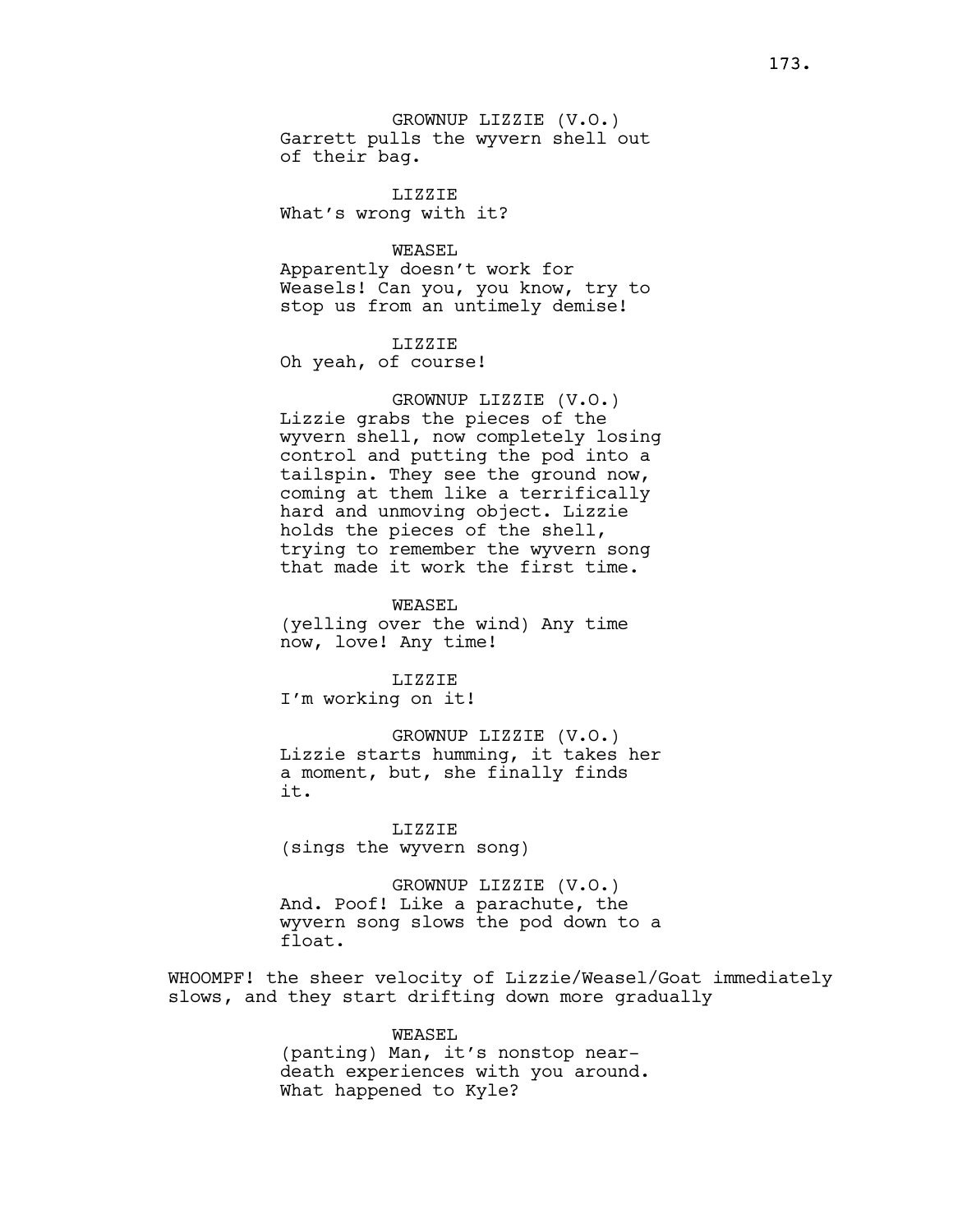WEASEL (grimace) He may be out for a while then. Pfft! Eating food while in the court of the Fae. That's amateur-hour. Lucky this earthquake hit, huh?

LIZZIE Yeah, uh... I sorta caused it.

WEASEL

You what?

LIZZIE

Incoming!

Thud! Thud! Thud! They land on the ground. Down here, it's chaos. The GOBLIN HORDES have broken free from the root tunnels and are charging up the world tree.

> GROWNUP LIZZIE (V.O.) They crash land into a scene of total chaos - there is a huge hole in the ground, bathed in green light and swirling like a whirpool. Green creatures are crawling out of it with bladed weapons, then climbing the world tree and attacking faeries.

GOBLIN FIGHTER Arrrrrgh! Die Faeries!

FAE LIEUTENANT Goblins! Goblins everywhere! Protect the queen!

WEASEL. Goblins attacking the world tree?! I never thought I'd see the day. Lizzie, darling, \*you\* had something to do with this?!

A goblin warrior comes charging past

GOBLIN FIGHTER (hissing) Give us the girl!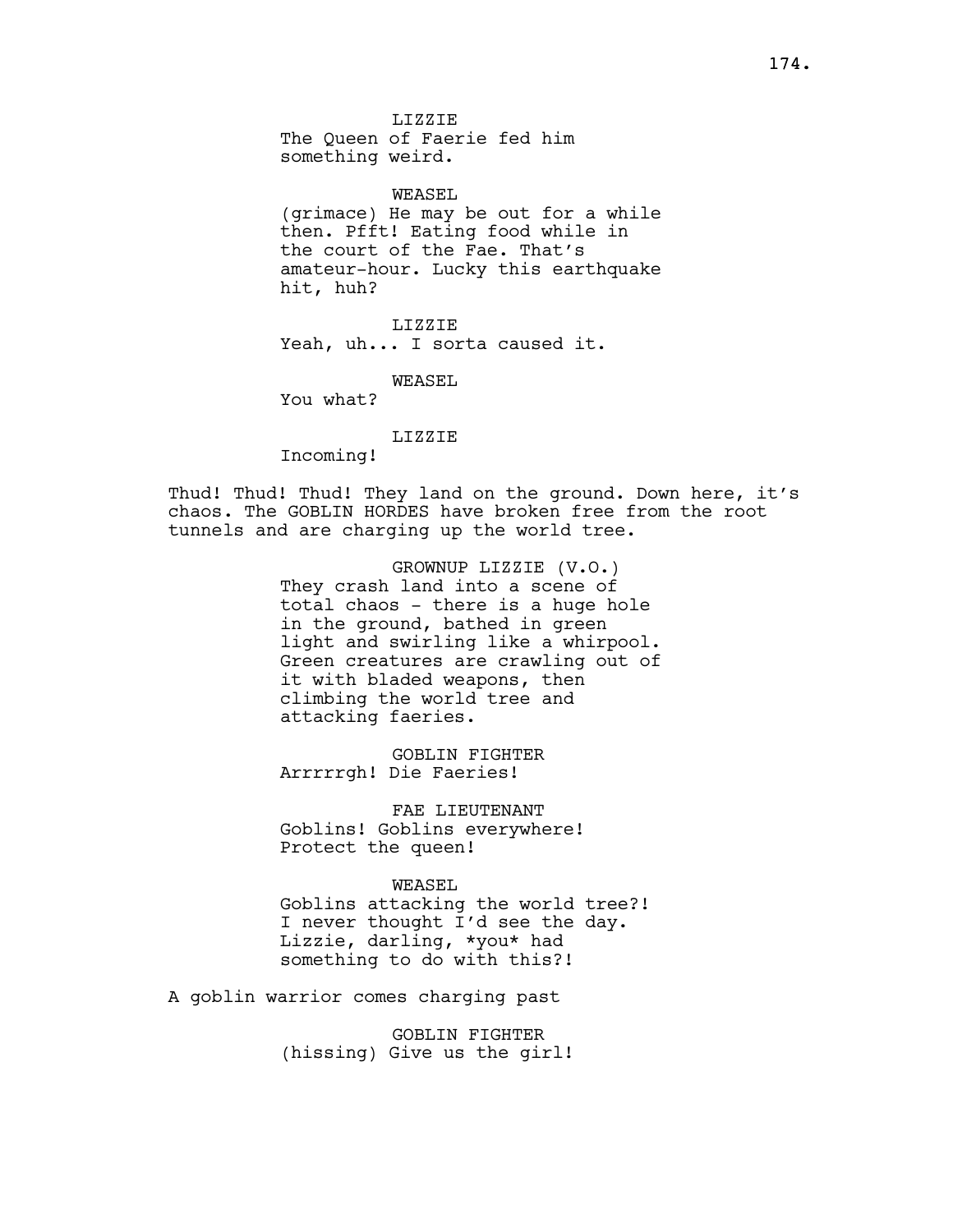Weasel pulls the enchanted blade.

WEASEL (CONT'D) Come on! Come on! It's an enchanted sword and I'm not afraid to use it!

GOBLIN FIGHTER 2 Leave him be! We're scaling the World Tree! Faerie Heads for all of us! Go! Go! Go!

The goblins scurry off. BG Fae vs. Goblin battle continues in background.

### WEASEL

Yeah! You better run! You don't want a piece of Garrett the Guiled! (to Lizzie) So, tell me you didn't shatter the enchantment which protects Fae from invading armies.

LIZZIE

I didn't mean to!The Queen of Faerie was going to put me under a spell!

WEASEL (raises eyebrow) And don't you think you deserved it?

LIZZIE (offended) No I did not! She thought it'd be easier to curse me to sleep for eternity than to go fight Carlow.

WEASEL Sounds reasonable.

LIZZIE It was the brainworm, Garrett. I saw it in her eyes!

WEASEL The Queen of Fae is infected by the brainworm?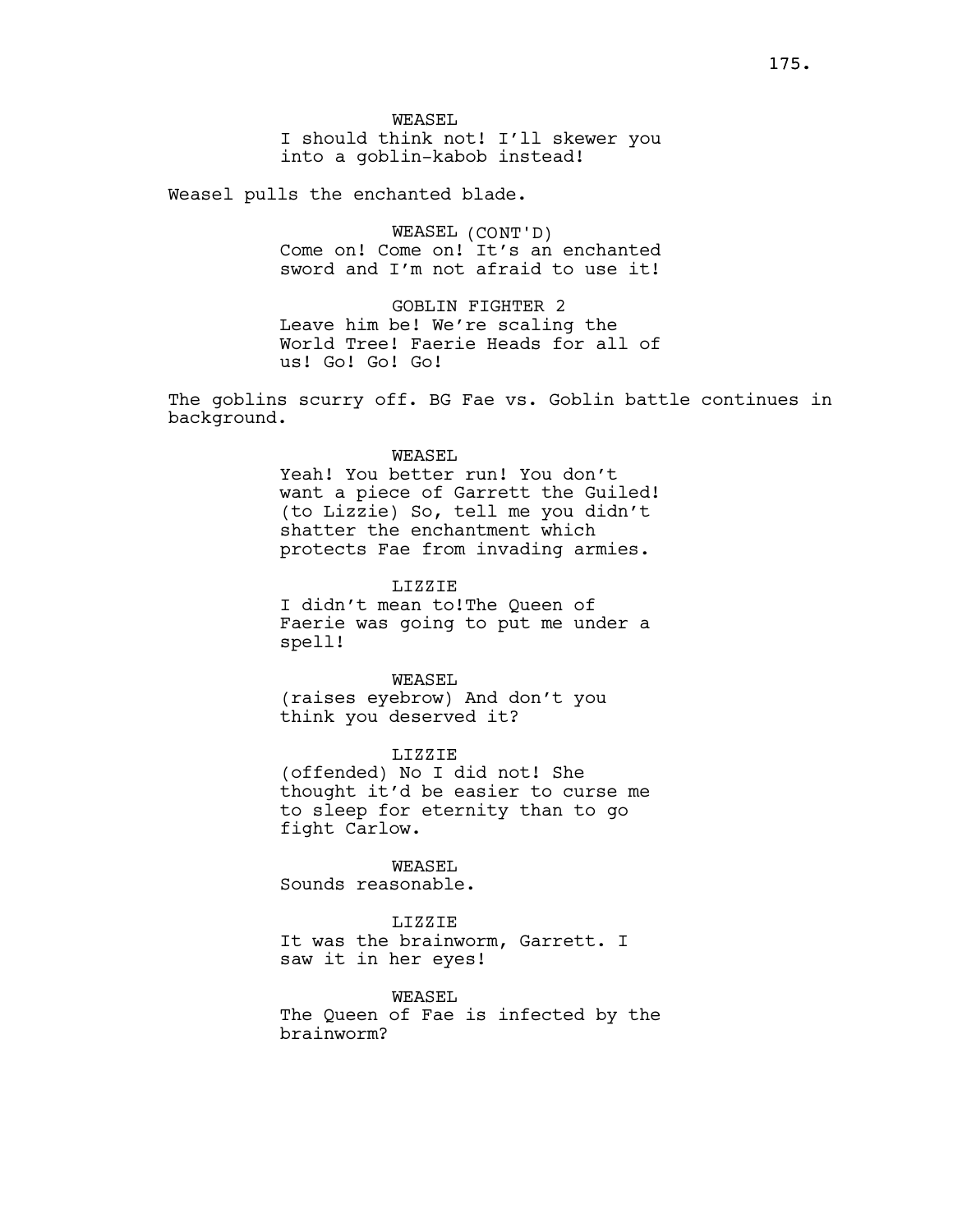LIZZIE Yes. No. Was. I fried it by using the heartstone. But it kind of made everything go kooky!

#### WEASEL

Yes, well, you cured them of a brainworm, only to allow your Great-Uncle Carlow to open a portal to ---

LIZZIE Did you just say his name?

WEASEL Who - Carlow? (beat) Oh.

As if on cue, the Worgs HOWL

LIZZIE

Worgs!

WEASEL We are so, SO doomed. Send me back to the dungeon!

MOM (warbled, across dreams) Lizzie! Lizzzieee!

WEASEL (Confused) What's that?

LIZZIE Um, it's my mom.

WEASEL How are we hearing your mom from your pocket?

LIZZIE It's the cell phone! It's connected with her!

WEASEL Didn't we go over this? It's impossible for you mom to connect with you using this 'cell' phone, unless -- well, no.

LIZZIE Unless what?

WORGS howl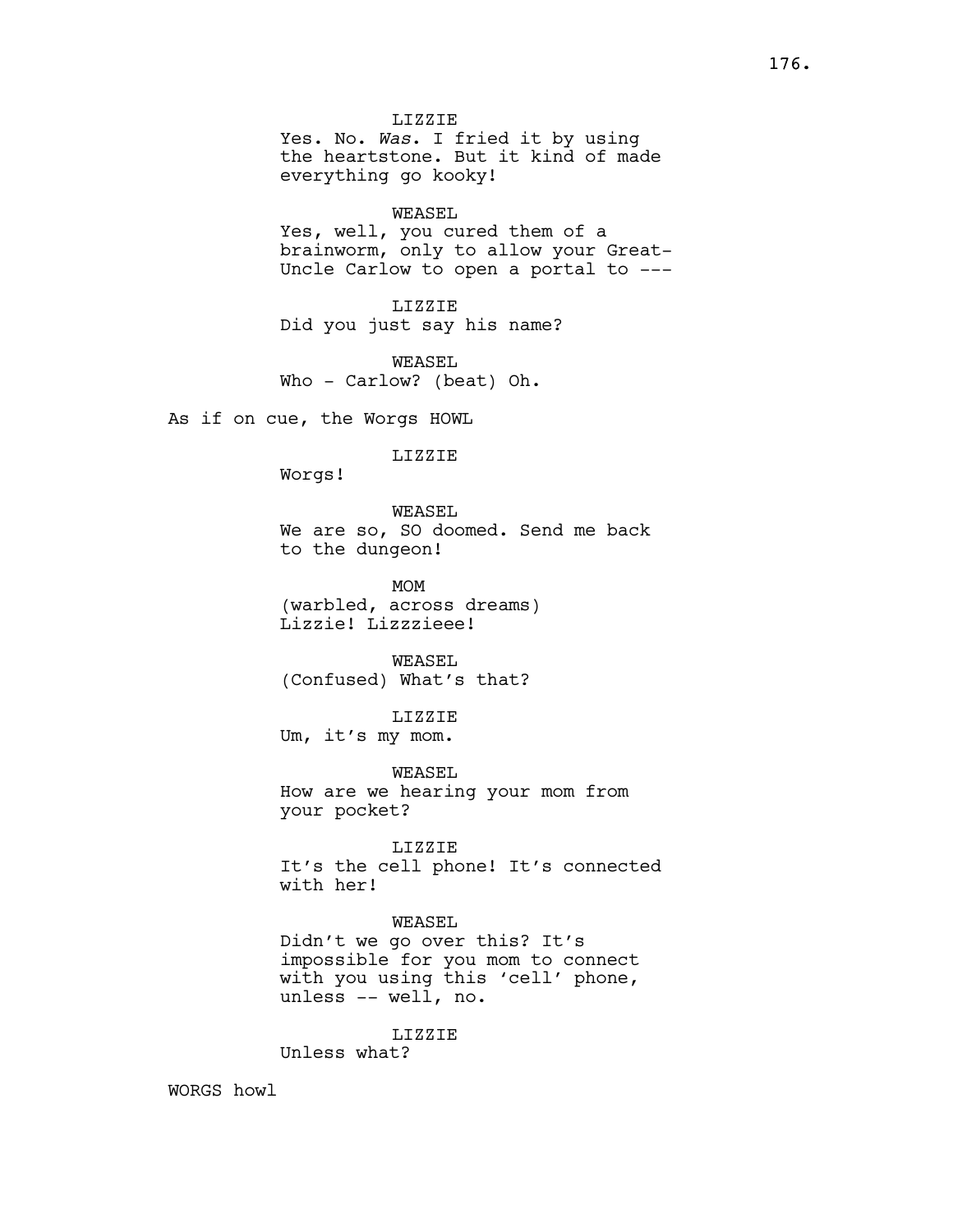WORG 1 (snarling) Look who we have here.

WORG 2 The girl who singed my fur.

WORG 1 I'm pretty sure it only made my teeth sharper.

WORG 2 And my belly hungrier.

The two worgs approach, snarling. Weasel produces their enchanted sword again.

WEASEL

Back off, you wee pups, or I'll spear you with my enchanted sword. (Weasel zings it around) I've been looking for an excuse to use it!

WORG 1 That puny toothpick? I'll use that to clean your bones out of my teeth.

WEASEL Do you know what this girl just did? She looked into the Queen of Faerie herself and melted the

brainworm.

WORG 2

Fah. No one can hurt the worm. The only hope is to give into it, before it drives you crazy.

WEASEL

Well, um, (chuckles) Surely you're intimidated by us, we (zings the sword) we are very serious adversaries.

WORG 1 Appetizers? Is that what you just said?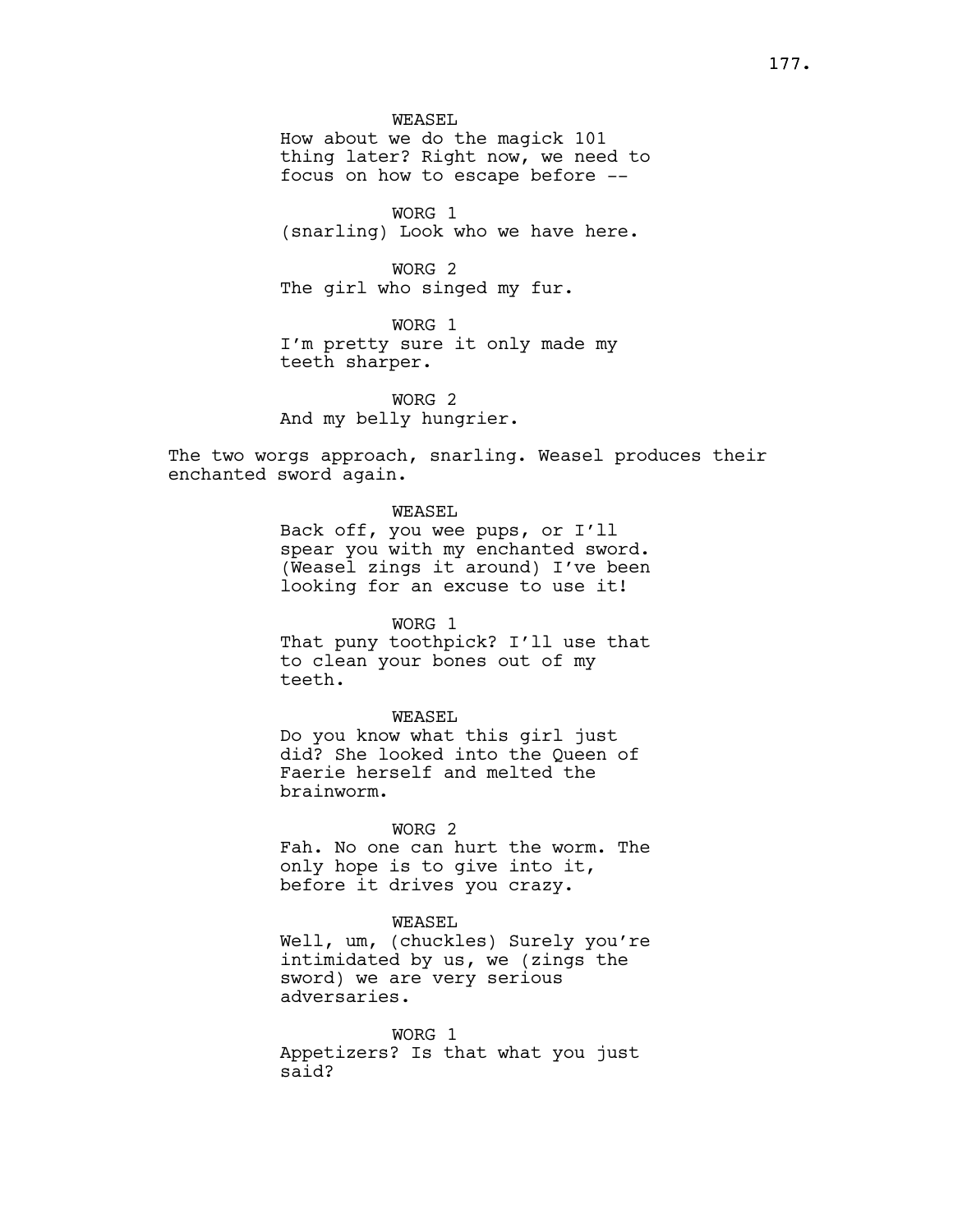The Worgs snarl, circling in.

GROWNUP LIZZIE (V.O.) Garrett swishes with the shining sword, pretending to be brave as the worgs circle in. But Lizzie's not paying attention to any of them, because she can still hear her mom, and the strangest idea pops into her mind. She looks at the green whirlpool where the goblins are pouring out. It's a doorway, and she thinks she can make it go somewhere else.

CHERIE (distant) Liiiizzzzziieee!!

LIZZIE Coming, Mom! (over her shoulder) Garrett, grab Kyle!

WEASEL Grab. What?! What are you doing?

GROWNUP LIZZIE (V.O.) Lizzie ignores Garrett, her full attention turned toward fighting the tide of the whirlpool. First, she has to grab ahold of the magic spell making it appear, then, she has to start spinning the whirlpool in the opposite direction. As she does this, the remaining goblins scatter and new ones stop popping out.

WORG 1 (snarling) Stop her! She's disrupting the portal!

WORG 2 Stop playing tricks, little girl! You'll get hurt!

(MORE) GROWNUP LIZZIE (V.O.) The worgs and their taunts might as well be a thousand miles away.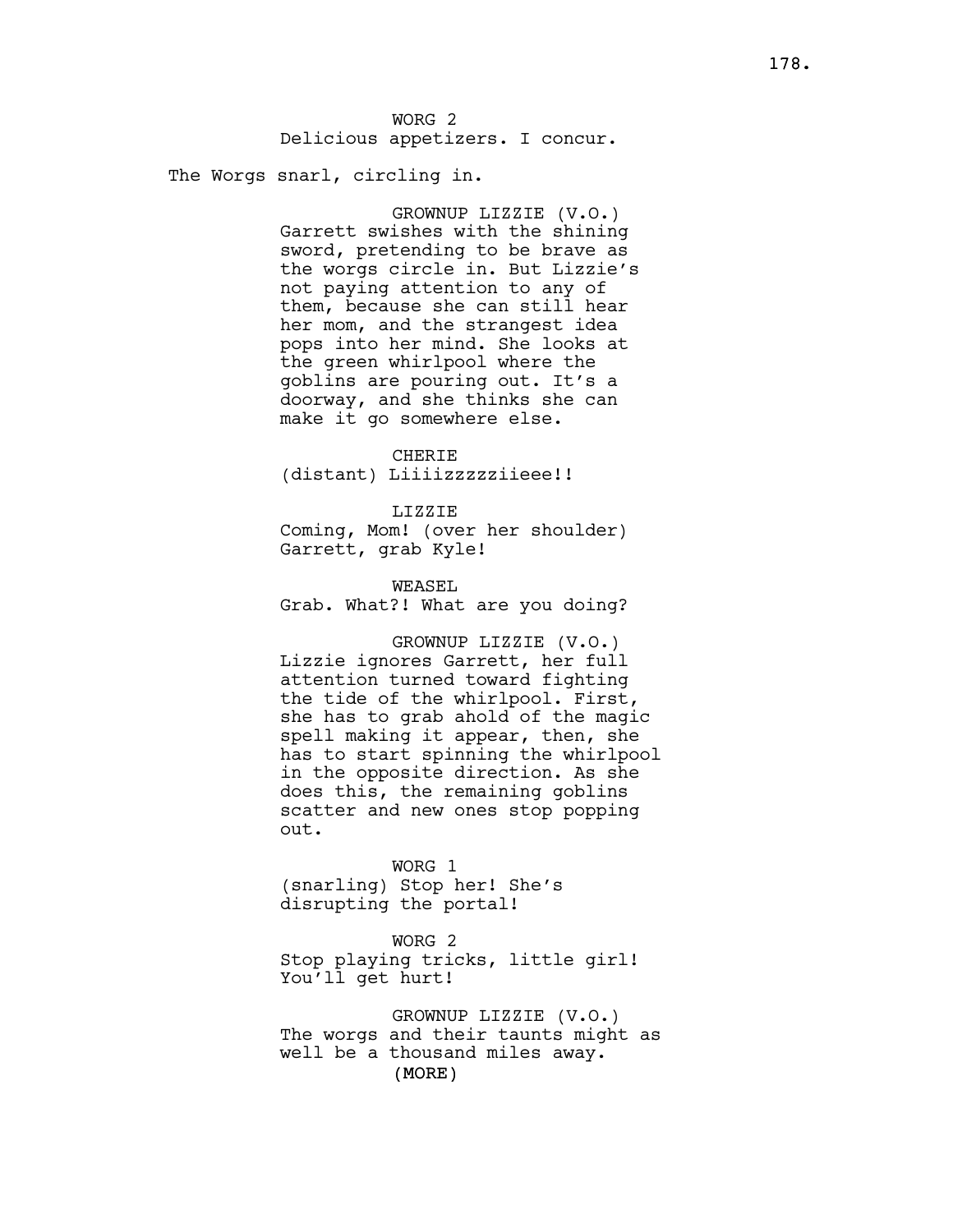# GROWNUP LIZZIE (V.O.) (CONT'D) Lizzie locks her mind with her mother's using the cell phone to connect them, and she sees, in her mind's eye... A prison cell, a great maze, all sorts of round steps, a castle. And now, the whirlpool, which is now glowing purple, opens up again with a doorway to another place.

LIZZIE Down here! Quick!

WEASEL Hunh? -- Auf Wiedershen!

GROWNUP LIZZIE (V.O.) Garrett wastes no time, they grab Kyle over their shoulder and dives into the tunnel, Lizzie following a heartbeat later.

WORG 1

Get them!!!

FX - WHOOOOOSSSSHHHH!!!!

52 INT. TUNNEL BETWEEN WORLDS 52

WEASEL / LIZZTF Whooooooooaaaaaaaaa!!!

# GROWNUP LIZZIE (V.O.) Garrett and Lizzie are sliding through a magic portal, which, on this side, looks like sort of a long hallway with a door on one side leading back to the World Tree, and one on the other side which goes to the mouth of a cave, a cave Lizzie is sure will lead to her mom. It should only take 10 seconds to walk down the hallway, but, like all things in Fae, nothing is ever that simple. The worgs charge in after them, jaws snapping just inches behind.

### WORG 1

We'll eat you here, we'll eat you there, we'll be happy to eat you anywhere!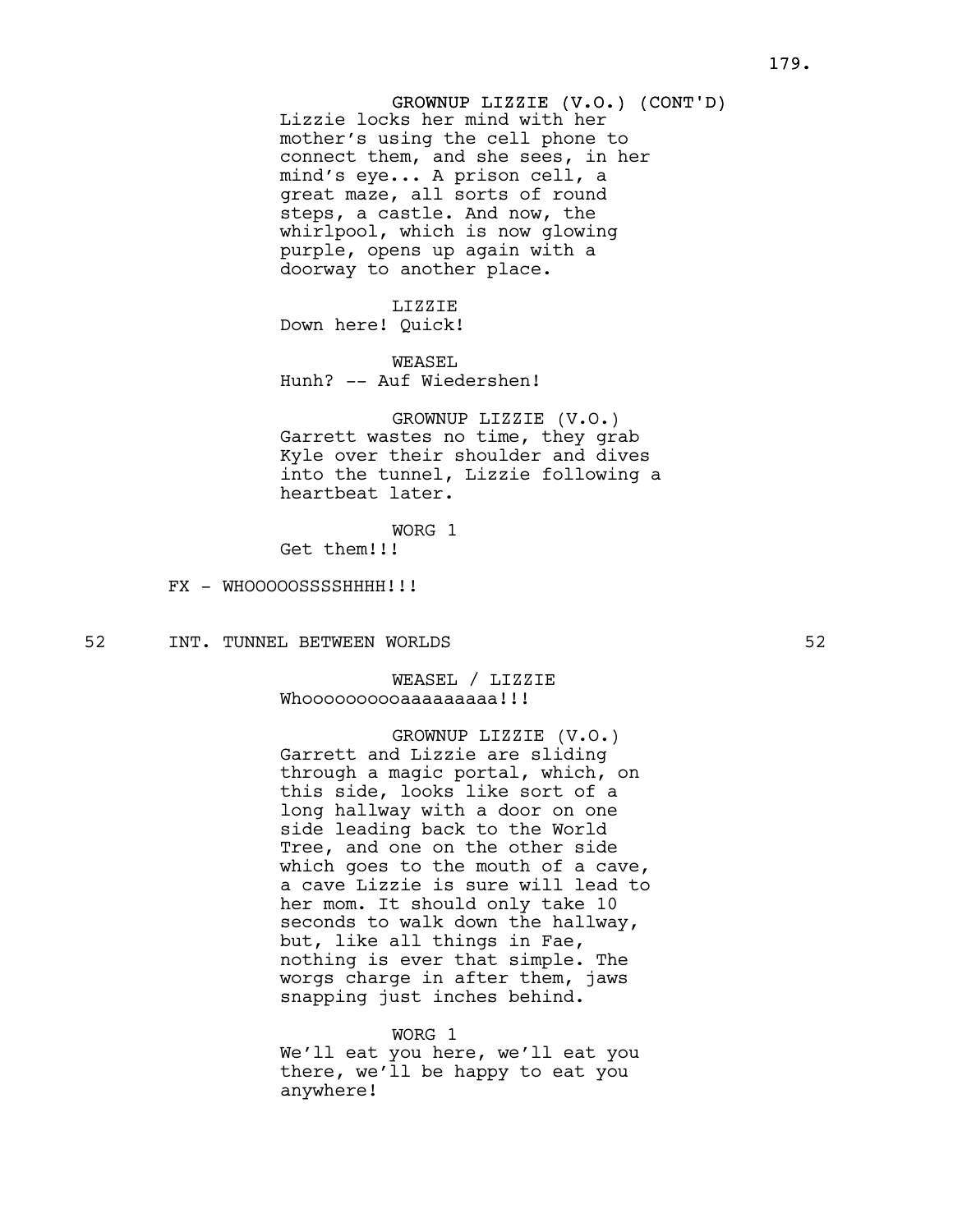# GROWNUP LIZZIE (V.O.) The worgs are monstrous creatures, so huge that Lizzie doesn't think if she punched one as hard as she could, they would even feel it. But she doesn't need to punch them, because for the moment, they're not in the physical world. They are in the world of magic. And here, she is the giant. She is the one they should be frightened of.

LIZZIE I don't think so!

WEASEL Lizzie? What are you doing?!

LIZZIE

Get out of here, Garrett, I'm right behind you.

WEASEL

No!

LIZZIE

Just go!

GROWNUP LIZZIE (V.O.) Garrett refuses to walk through the other edge of the portal, but again, Lizzie has super strength here. With a little push, she sends Garrett and Kyle through the far end.

WEASEL Whaaa--ooooo!

LIZZIE Now as for you!

GROWNUP LIZZIE (V.O.) The worgs leap at Lizzie! Or at least, they try. Their feet seem to have been glued to the spot.

WORG 2 What?! What did you do?!

WORG 1 You're a little girl! You can't do this!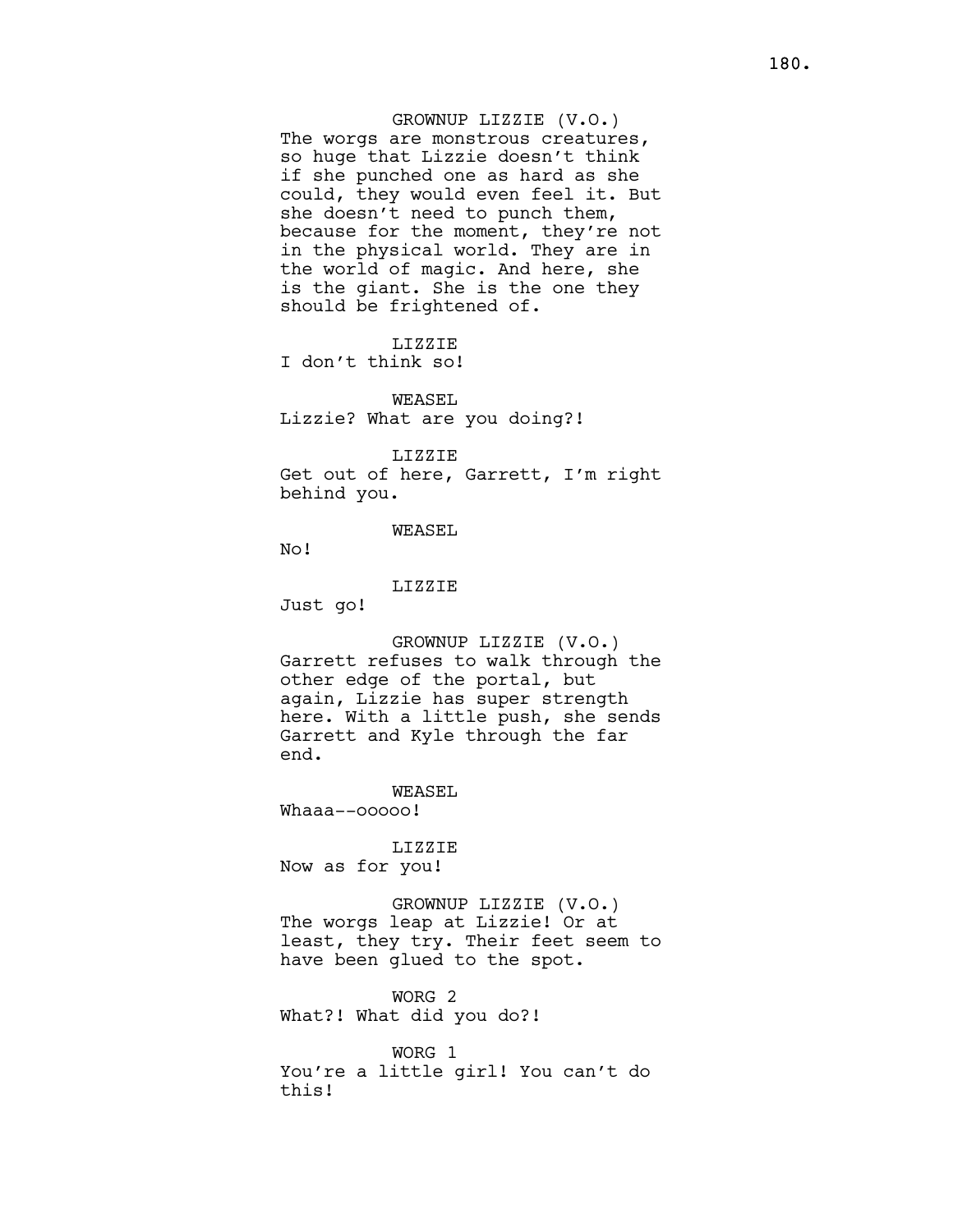LIZZIE

I may be a little girl, but I am a Greenway. And that name has power here. I hope you enjoy living in this portal for the rest of eternity.

WORG 1 What? No, you wouldn't --

WORG 2 You can't! Hey! Hey! Heeeyy!

GROWNUP LIZZIE (V.O.) The worgs scream in protest as Lizzie walks calmly through the far end of the tunnel, and in front of the doorway to the cave. Then, her power goes out. The portal closes forever behind her.

LIZZIE Ohhhhhhhh I'm not feeling so good.

GROWNUP LIZZIE (V.O.) And she collapses to the ground.

FWOOMPF! Lizzie collapses.

53 INT. DREAM WORLD (LIZZIE'S MOM'S NIGHTMARE) 53

GROWNUP LIZZIE (V.O.) Lizzie's eyes open, and she's in a big round room made out of crooked stones that go up as high as you can see. In the middle of the room, there's a free-standing mirror. Facing the mirror, her back turned to Lizzie, is Lizzie's mom, Cherie.

LIZZIE

Mom?

CHERIE Lizzie, is that you? Oh, I was so worried!

LIZZIE I can explain, mom.

(MORE) GROWNUP LIZZIE (V.O.) Lizzie's mom stays staring at the mirror, not turning around.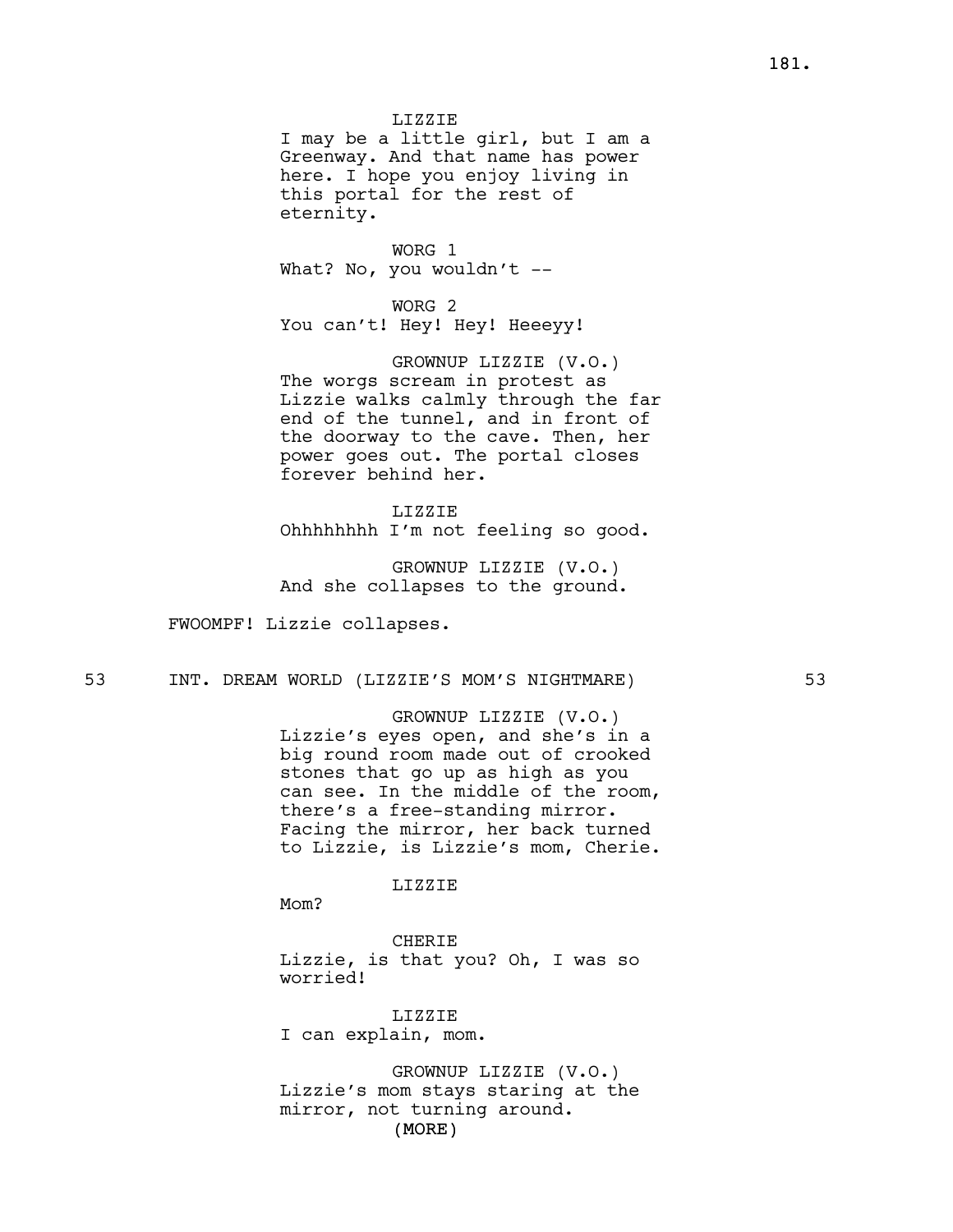# GROWNUP LIZZIE (V.O.) (CONT'D) Lizzie walks closer. From this angle, she can't see what's in the mirror, what's so interesting.

#### LIZZIE

I'll tell you all about it, mom, about my friend Kyle, who everyone thought was your goat but was actually a unicorn -- and Garrett, the weasel, who makes out like they're really this big deal but they're actually really nice, and, am, um... mom?

CHERIE I've missed you sweetie, it's so scary without you.

GROWNUP LIZZIE (V.O.) Lizzie is close enough to touch her mom now, but her mom still isn't turning around.

LIZZIE It's okay, mom. I'm here now.

**CHERIE** I know, that makes me so, so happy.

GROWNUP LIZZIE (V.O.) Cherie starts to turn around.

Cherie's next line is manipulated weirdly in post

CHERIE We'll stay here from now until the end of time.

GROWNUP LIZZIE (V.O.) And her face is covered in worms!

# 54 INT. LABYRINTH, FAE 54

LIZZIE (screams in panic!)

GOAT Lizzie! Lizzie you're okay!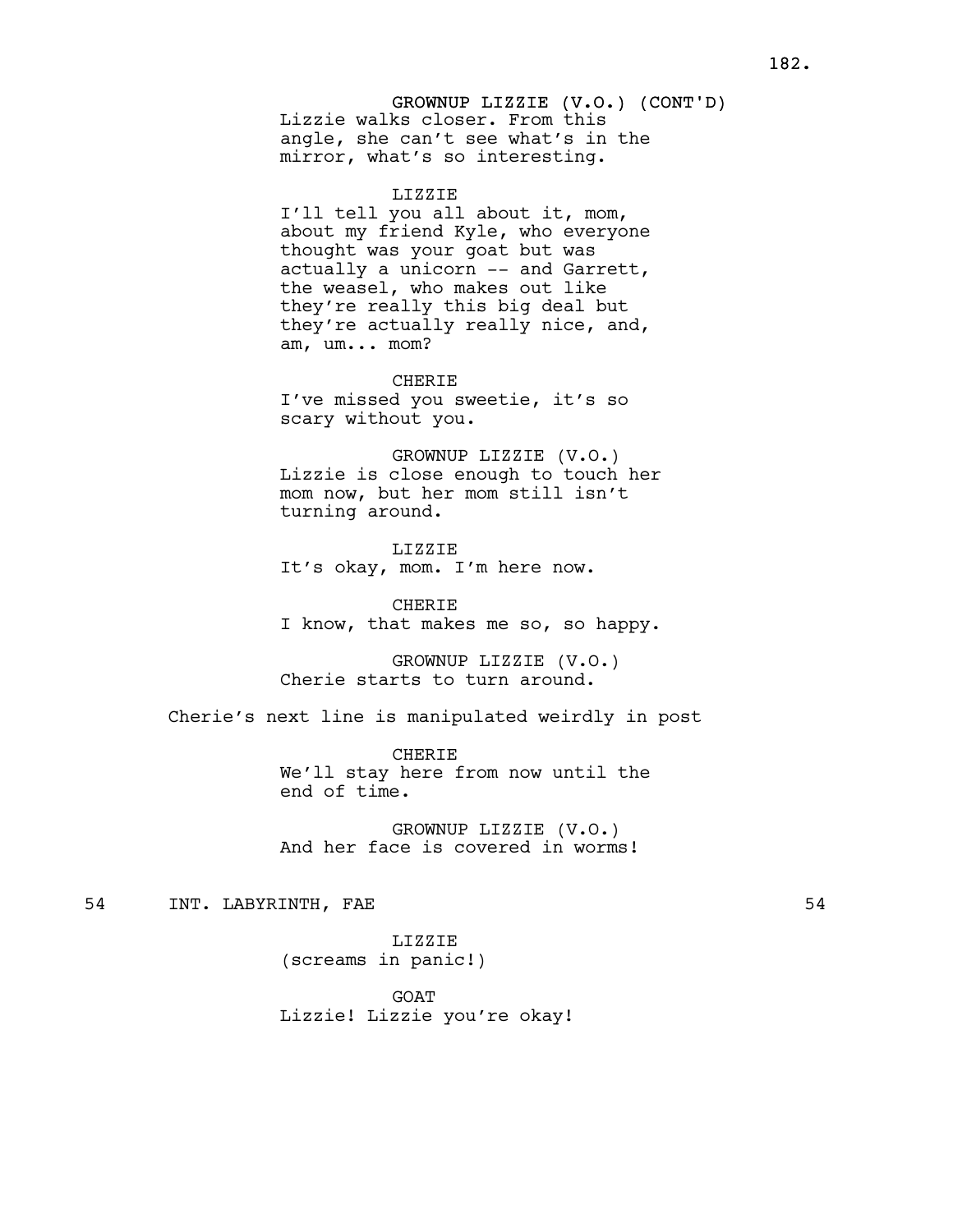## WEASEL

Sssh love, you're safe. Well, maybe not entirely "Safe" but you're not currently being eaten, so take the win.

## LIZZIE

It was so real... so real... so real...

GOAT Just a dream, Lizzie, just a dream.

LIZZIE What happened? How long was I asleep?

GOAT

I think Garrett could answer that a bit better than me.

## WEASEL

(rolls eyes) Where to start? After you exploded the world tree and allowed Carlow to open a portal from his goblin castle to the center of the Great Wood, you managed to take power over said portal, enter it, and apparently lure in the worgs only to strand them there until the end of eternity. This great act of magical prowess left you looking like you'd just finished seven days of partying at Beltane and you fell to the ground. That's when I woke up Kyle. A little dash of sniffing salts did the trick.

#### GOAT

Whatever you did, Lizzie, put you in a sleep almost as deep as what the Fae Queen tried to do to you. Luckily I was able to use some of the power from my horn to wake you back up.

#### WEASEL

Which brings us up to the present. Care to fill us in as to why exactly we're standing before the entrance to the Cursed Labyrinth of the Goblin-King?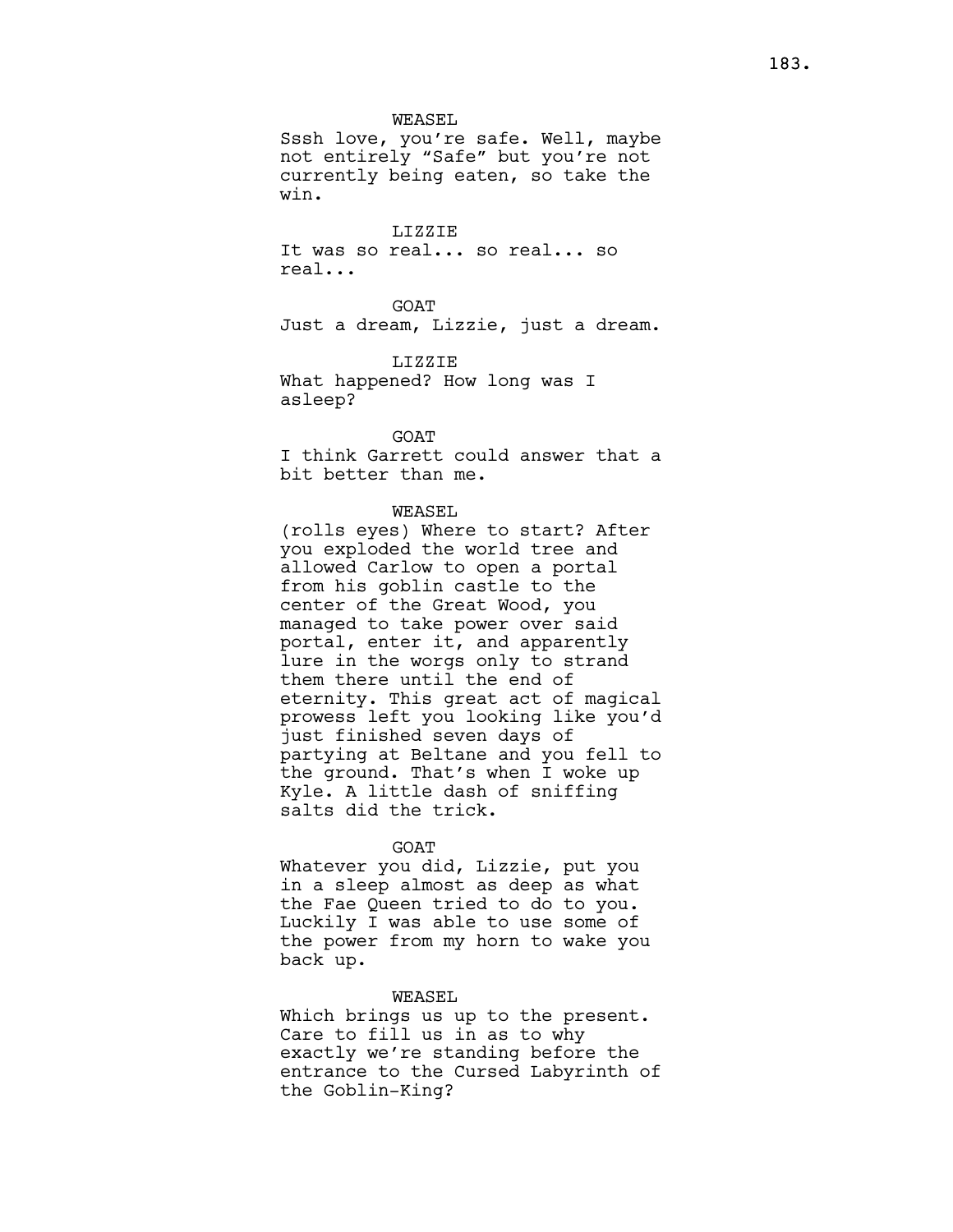## LIZZIE

(still a bit woozy) I focused on my mom's voice. I could hear her. I saw her, she's on the other side of the labyrinth, I think, but I couldn't make the portal go all the way through.

## WEASEL

Of course not, the labyrinth would be protected from invasion by errant magic portals, naturally.

GOAT Sshh, Garrett! Lizzie. Your mom is nearby. \*In\* Fae?

LIZZIE That's what I saw.

GOAT But why? How did she get here?

Kyle collapses.

GOAT (CONT'D) It's obvious, isn't it. Carlow did it. He lured her here.

LIZZIE Then it's time to stop him, once and for all.

GOAT Lizzie, don't be silly.

LIZZIE I'm not scared of him, Kyle.

GOAT You should be.

LIZZIE He's taken my mother captive!

GOAT And why do you think he did it? For one reason, Lizzie, to get you.

LIZZIE Garrett, did you say that this is the "Cursed Labyrinth of the Goblin King?"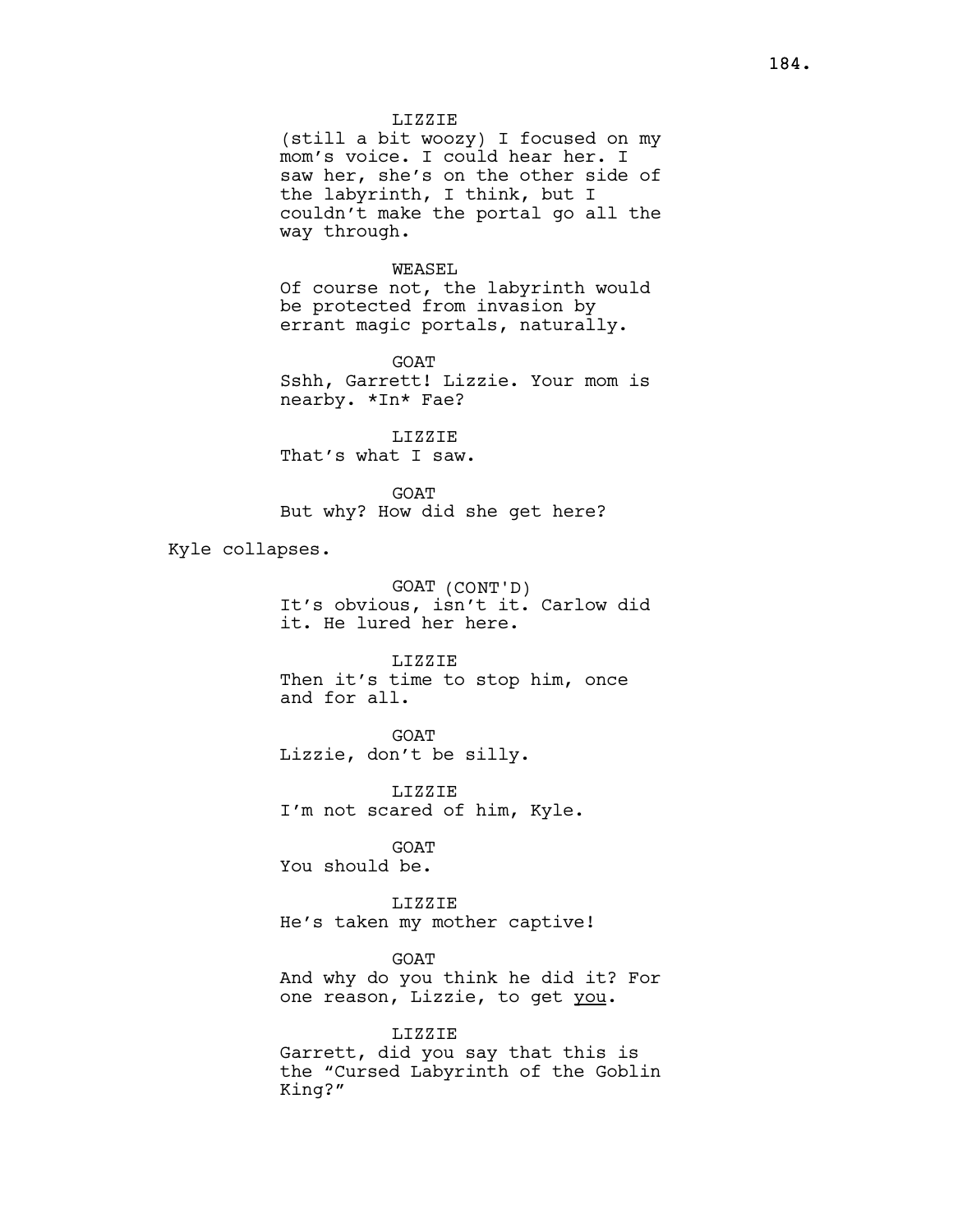WEASEL

Yes...

# LIZZIE

Which means -- we're below the goblin king's castle, right? And Carlow IS the Goblin King?

# WEASEL.

These are facts.

# LIZZIE

So we're close! We only have to get into the castle, rescue my mom, and then we attack Carlow?

WEASEL Whoa whoa whoa now, slow down --

**GOAT** Don't be silly, Lizzie.

LIZZIE

I'm not being silly! Don't talk to me like I am!

GOAT You're just a child --

#### LIZZIE

I am a \*Greenway\* and the Greenway are the stewards over the enchanted wood, or don't you remember?

GOAT

Lizzie...

## LIZZIE

You told the Fae Queen Carlow has to be stopped. You told her you've been defending my family for what feels like hundreds of years. If we don't take on Carlow, he'll win. What's changed, Kyle?

GOAT

I said that when I thought we would have all the power of Fae, Lizzie, not just me and a fast-talking weasel.

WEASEL

Hey!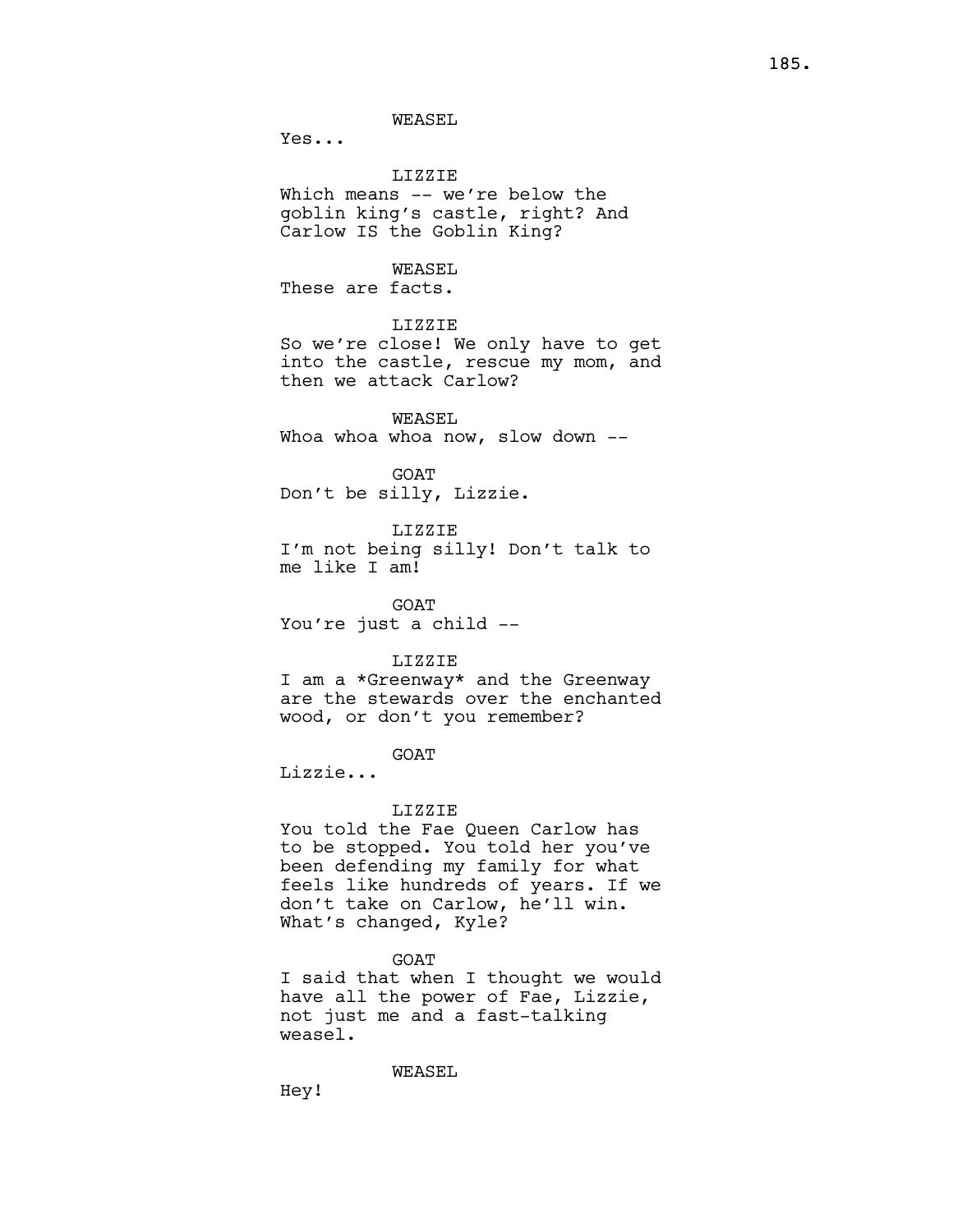**GOAT** 

Look at me. I'm a shadow of what I once was. I was a young, vibrant, powerful unicorn. Now I am old, scruffy goat. All because of Carlow. I can't possibly face him again. I was stronger then, and he cut my horn off. What could he do to me now?

# LIZZIE

That's not how I see it! I see my friend Kyle. A friend who helped me escape my evil great-aunt and taught me how to move between the worlds. You've never been scared, despite all the things that have tried to eat us. What makes this any different?

## GOAT

If Carlow catches you, he'll kill you, Lizzie. And if he does that, he'll be able to create a portal between the worlds that will never close. Imagine what he could do, if he got back to your world, Lizzie. If he was able to combine his black magic and the power of the brainworm --

#### LIZZIE

Being scared isn't a reason not to fight!

GOAT

(sighs) I admire your drive, Lizzie, I really do, but no. Our best course, is to hide. We can backtrack into the caves here, find a way out onto the surface of goblin land. We'll be targets, sure enough, but I think we could find --

## LIZZIE

No! Garrett, tell Kyle we need to fight!

WEASEL \*we\*? You think I'm part of this?

## LIZZIE

Of course you are!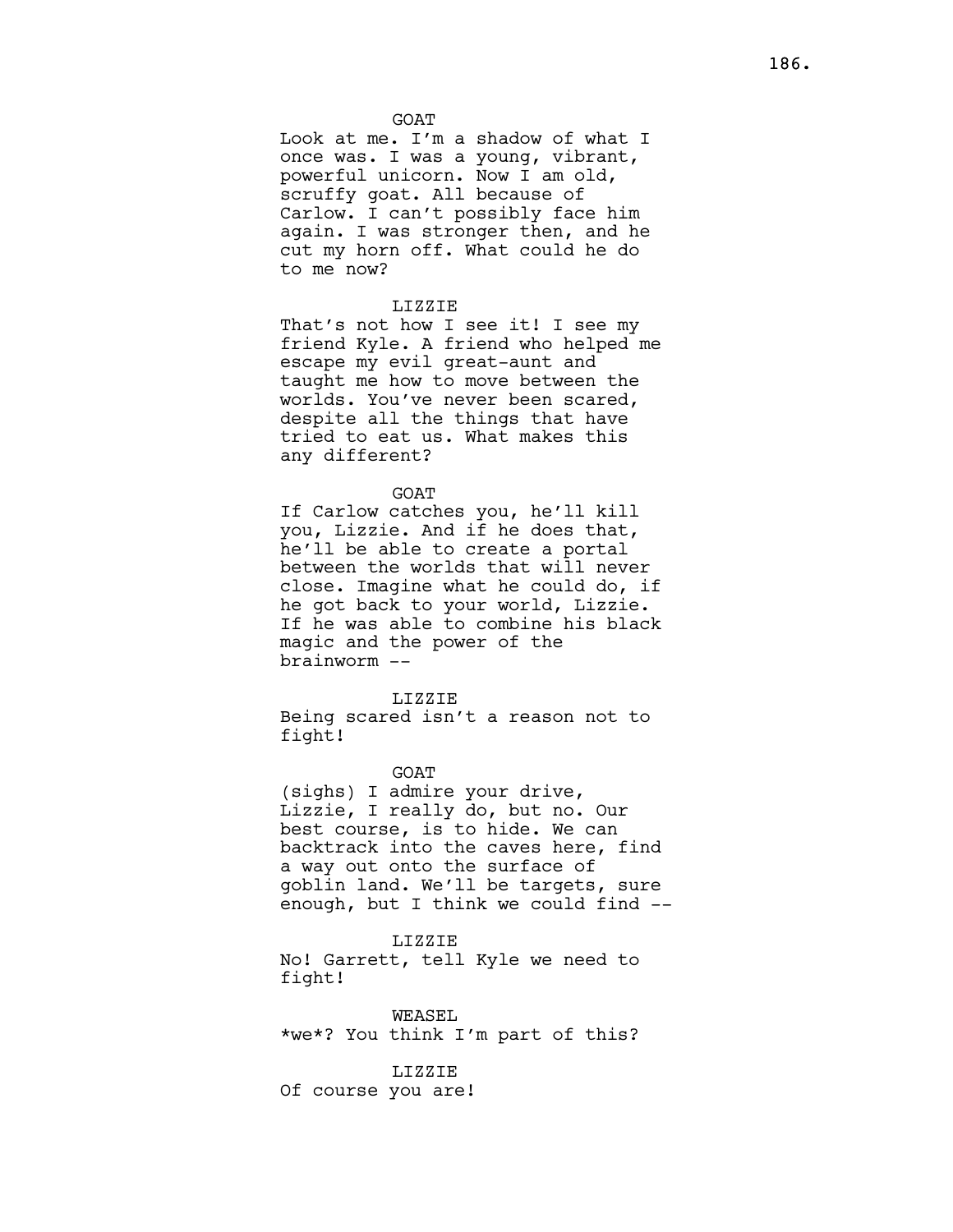WEASEL

Why?

# LIZZIE Because you're my friend!

Weasel is about to make a sarcastic remark before he realizes the import of Lizzie's words, and is genuinely moved.

> WEASEL "Because I'm your" -- (blinks) I'm your friend?

> > LIZZIE

Yeah. Of course.

# WEASEL

I thought (considers) well I. I. Um. (chuckles) I was just thinking about how to most easily sneak off and -- now. (thinks) Friend. Oh! I rather like the sound of that.

# LIZZIE

Talk to Kyle!

# WEASEL

I, huh? (thinks) Right. Kyle. Pull yourself together! The young mistress Lizzie considers you a friend! Don't you know what kind of honor that is?

GOAT

Stop playing with me, Weasel. Go ahead and leave us. Your services are no longer required.

## WEASEL

I'm going nowhere. Mistress Lizzie says I'm her friend. (aside) Am I really your friend?

# LIZZIE

You are.

WEASEL Even after I tried to get you killed?

LIZZIE You only tried to get me killed once.

(MORE)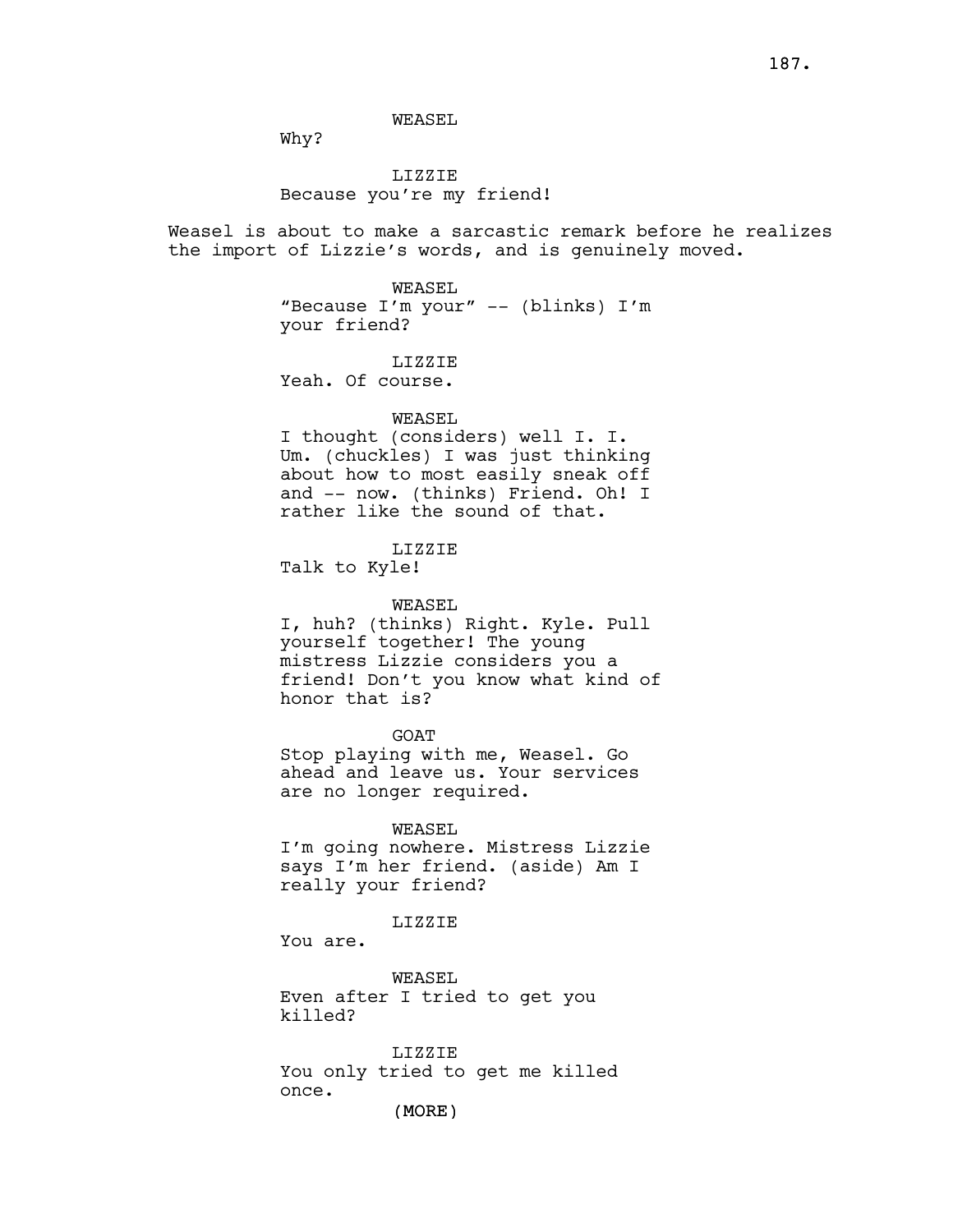# LIZZIE (CONT'D) And you saved our lives a bunch of times. So I think we're at least even.

## WEASEL.

Hear that, Kyle? Do you have \*any\* inclination how many quests I've been on? How many unicorns have exploited me for cockatrice-saving expeditions and then left me high and dry as soon as they got what they needed from me? Best case scenario, I can convince someone to help thieve a valuable gemstone to repay my troubles. But... Friend! No one has considered me a friend before! So! Onward. Be it a slow death wandering until we starve in the labyrinth, nutritionally deprived of anything other than our own fingernails, or a quick death by incineration at Carlow's fiery fingertips, I'll prefer a grisly and glorious fate with you two fools over a mediocre one on my own.

#### GOAT

(groans) Are you perhaps of the bardic line of weasels, Garrett?

#### WEASEL

A long, long line. Shall I tell you the story of my great-great-granddy Altheizhar?

#### GOAT

Maybe later. (groans) This is a fool's errand, Lizzie. As Garrett says, we almost certainly will be lost in the great labyrinth forever.

## LIZZIE

I have an answer to that, I think. (listens) I can hear my mother's voice.

**CHERIE** (distant) Liiiizzzzzzziieeeeee!!!

# LIZZIE Won't you help me find her?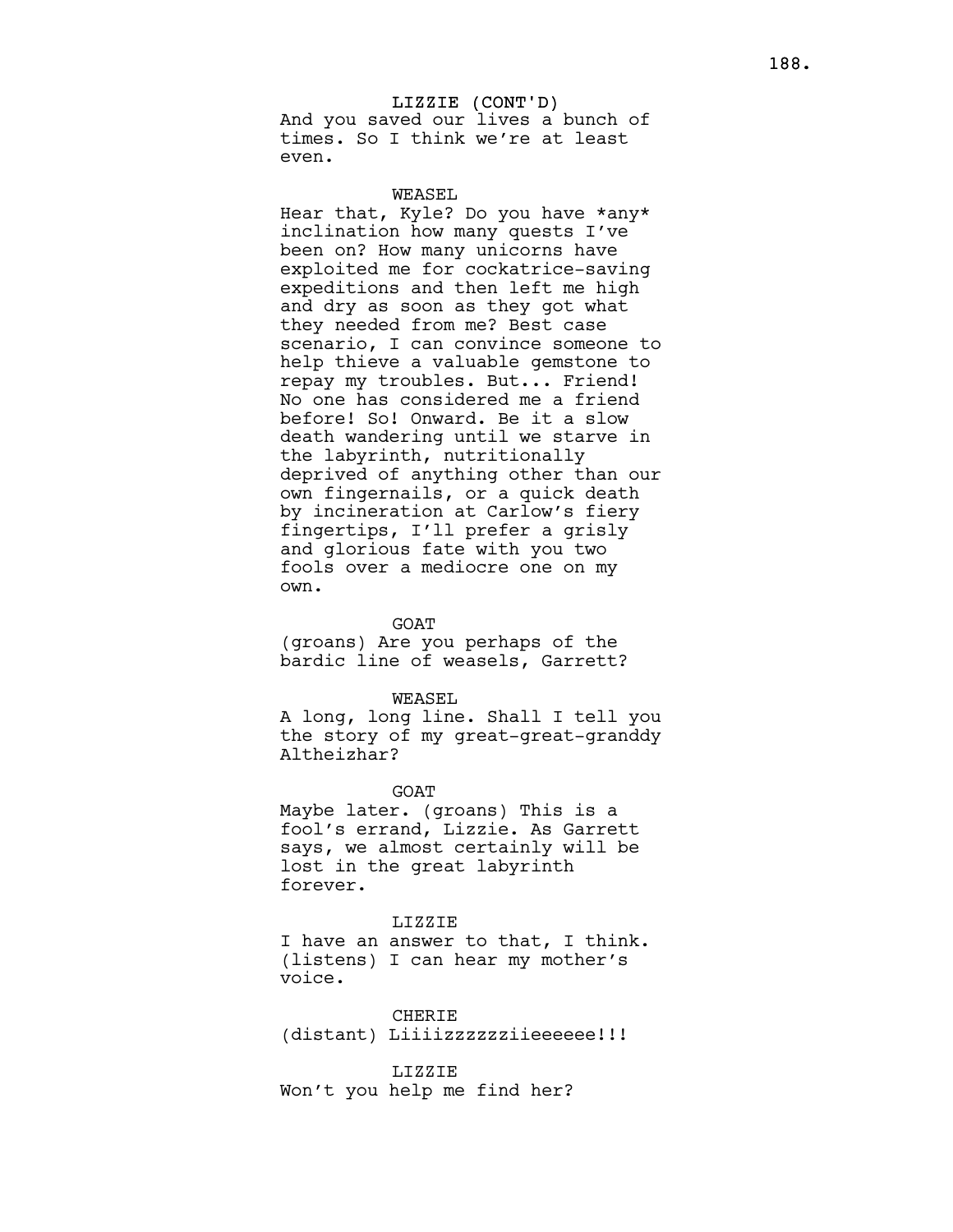GROWNUP LIZZIE (V.O.) But Lizzie doesn't wait for Kyle's response. She takes a step into the Cursed Labyrinth.

MUSIC - Transition to darker note

55 INT. CARLOW'S COURT, MOMENTS EARLIER 55

GROWNUP LIZZIE (V.O.) As Lizzie charged into the Cursed Labyrinth, Carlow and his court watched the destruction of the World Tree from the hands of his goblin army.

Carlow's court. They watch the desolation of the world tree from the divining pool. SCREAMS of Faeries, etc. resonate throughout, the cackling of the Goblins as they conquer. All are in awe, delighted at the results.

# GOBLIN WIZARD

Amazing! Lord Carlow! Having our army ready by the root tunnels was a masterful move!

#### CARLOW

(growls) I said never to doubt me, Grand Vizier, and now you know why. In one fell swoop, we have defeated the Fae folk with nary a blade lifted, and as we speak, the key to unlocking the doorway between Fae and the human world is working her way to me, thinking herself clever for the idea. Victory will be delivered to the goblins by your faith in Carlow. Never doubt this.

FX - with a swooshing SPLOT! The diving pool shatters.

## GOBLIN WIZARD What's this?

CARLOW (growls) No important matter.

GOBLIN WIZARD There is a counter-magic, Carlow, which has shattered your spell.

CARLOW I said it is of no matter!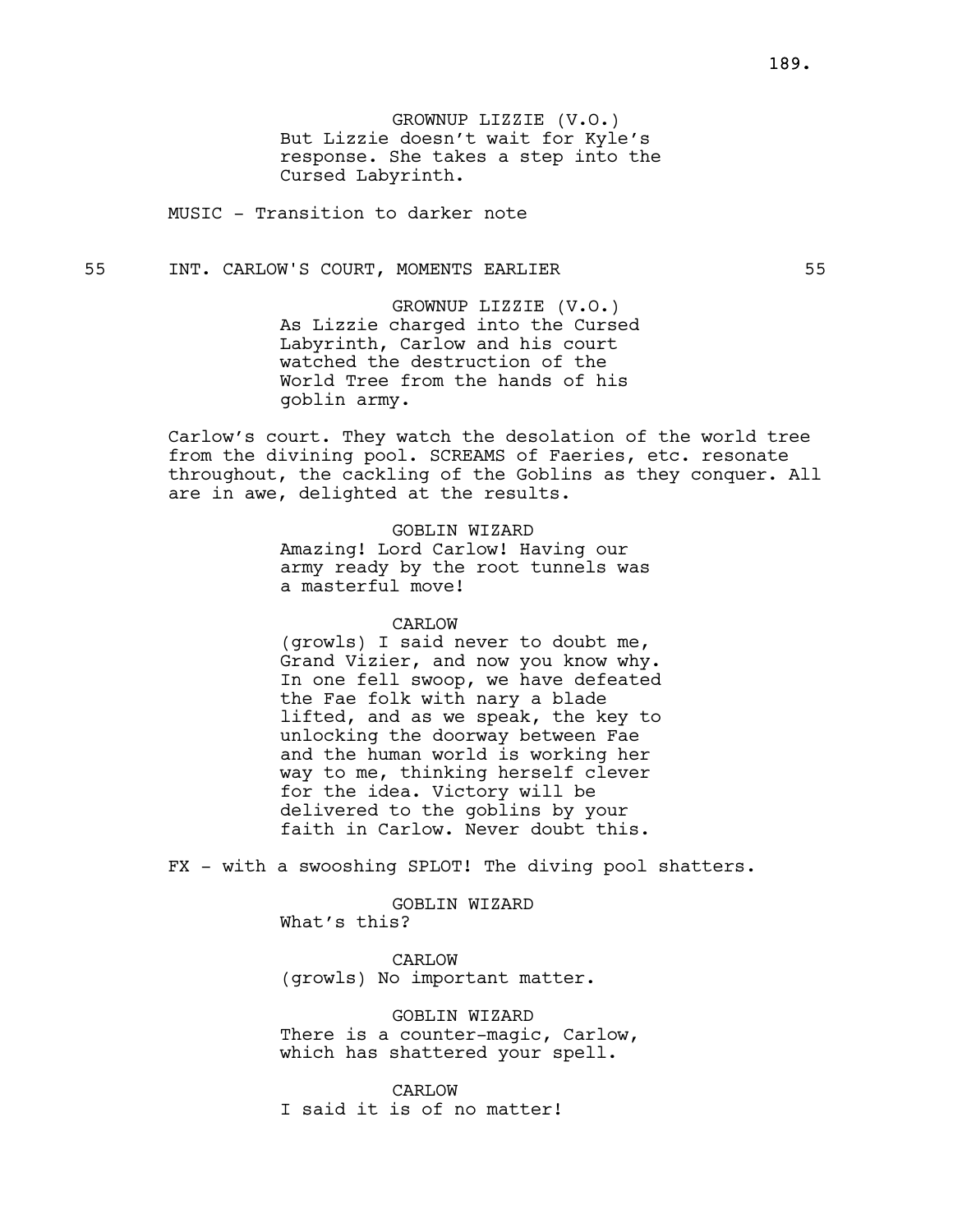But how --

# CARLOW

Silence, Grand Vizier! Before I turn you into a pile of charcoal that I give to the goblin children for purposes of drawing doodles.

GOBLIN WIZARD (cowering) Of course, Lord Carlow. You \*are\* the one true Master.

CARLOW I like the sound of that. Please repeat.

GOBLIN WIZARD You are the one true Master, sire!

## CARLOW

Again!

GOBLIN WIZARD You are the one true Master!

CARLOW (to the onlookers) All of you!

GOBLINS

You are the one true Master, Lord Carlow!

# CARLOW

(cackles) Indeed, I am. Those who doubted, died, and you who live watch our ascent to greatness. The restoration of the Goblin Kingdom! Now, you balk at a little bit of counter-magic... So what if my grand-niece is a bit precocious? She is but a babe, and the more powerful she thinks she is, the faster she's drawn to me. If you doubt me, watch now.

GROWNUP LIZZIE (V.O.) Carlow waves his hand over the divining pool, and the surface now shows Lizzie, running through the Cursed Labyrinth.

Shimmer sound as divining pool is restored, goblins are all impressed.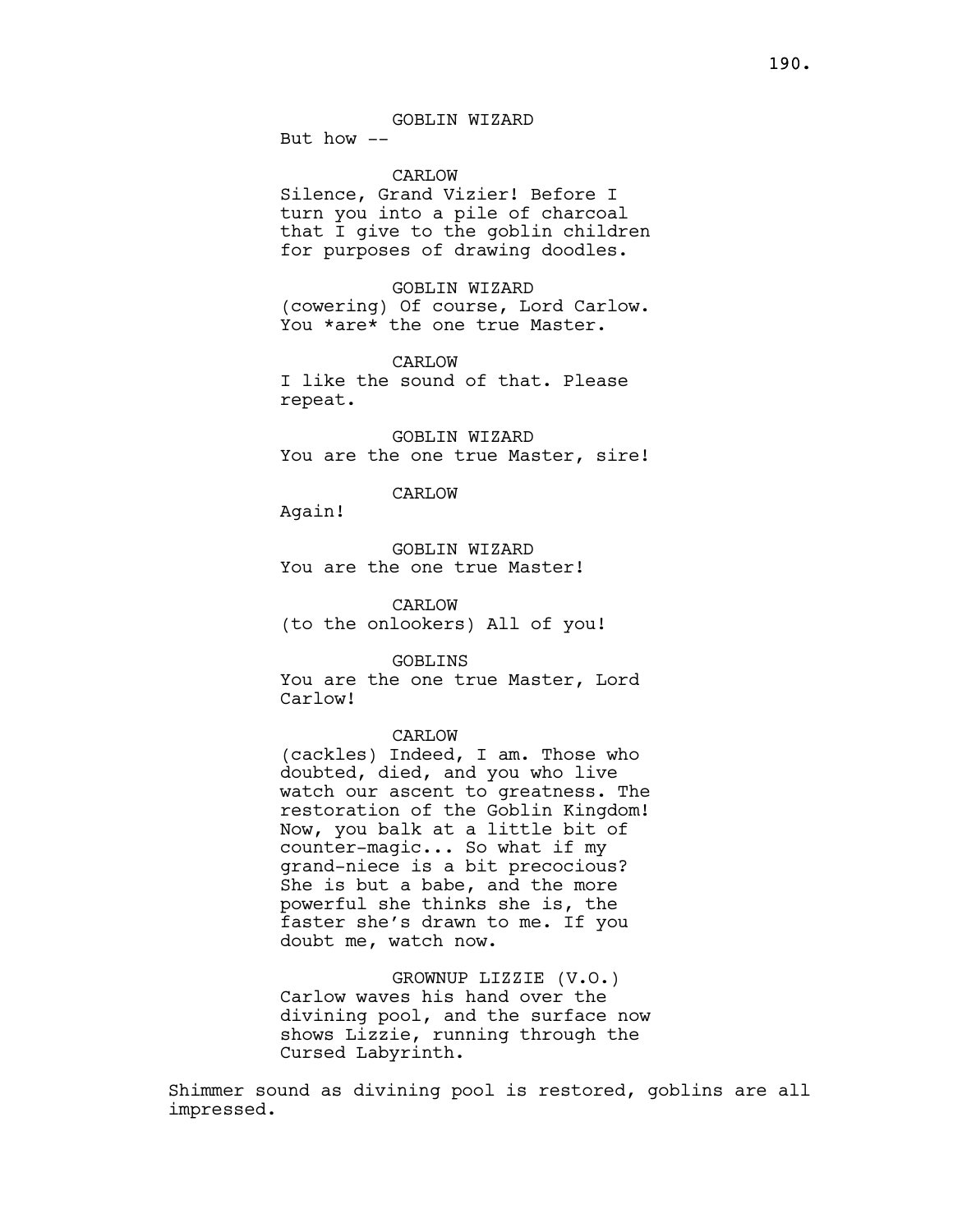CARLOW

Now, watch closely, Grand Vizier. We'll soon witness a heartwarming family reunion.

MUSIC - Transition

56 INT. LABYRINTH, MOMENTS LATER 56

MUSIC - Great dread.

LIZZIE Mom!!! Mommm!!

**GOAT** (worried) Lizzie! Lizzie slow down!

WEASEL Mistress Lizzie! On this matter, Kyle and I agree!

GROWNUP LIZZIE (V.O.) Lizzie's friends call to her, but her mother's voice is stronger. Lizzie follows it deeper into the Labyrinth.

Lizzie perks up her ears, listening.

CHERIE (distant) Lizzie! Lizzie!

LIZZIE

This way!

GROWNUP LIZZIE (V.O.) Lizzie doesn't wait for a response from her friends. Instead, she dashes farther... First left, right, right, left, straight... Left again, right, straight, toward the heart of the Labyrinth she goes.

GOAT Lizzie! Lizzie!

WEASEL Mistress Lizzie! We're losing track of you!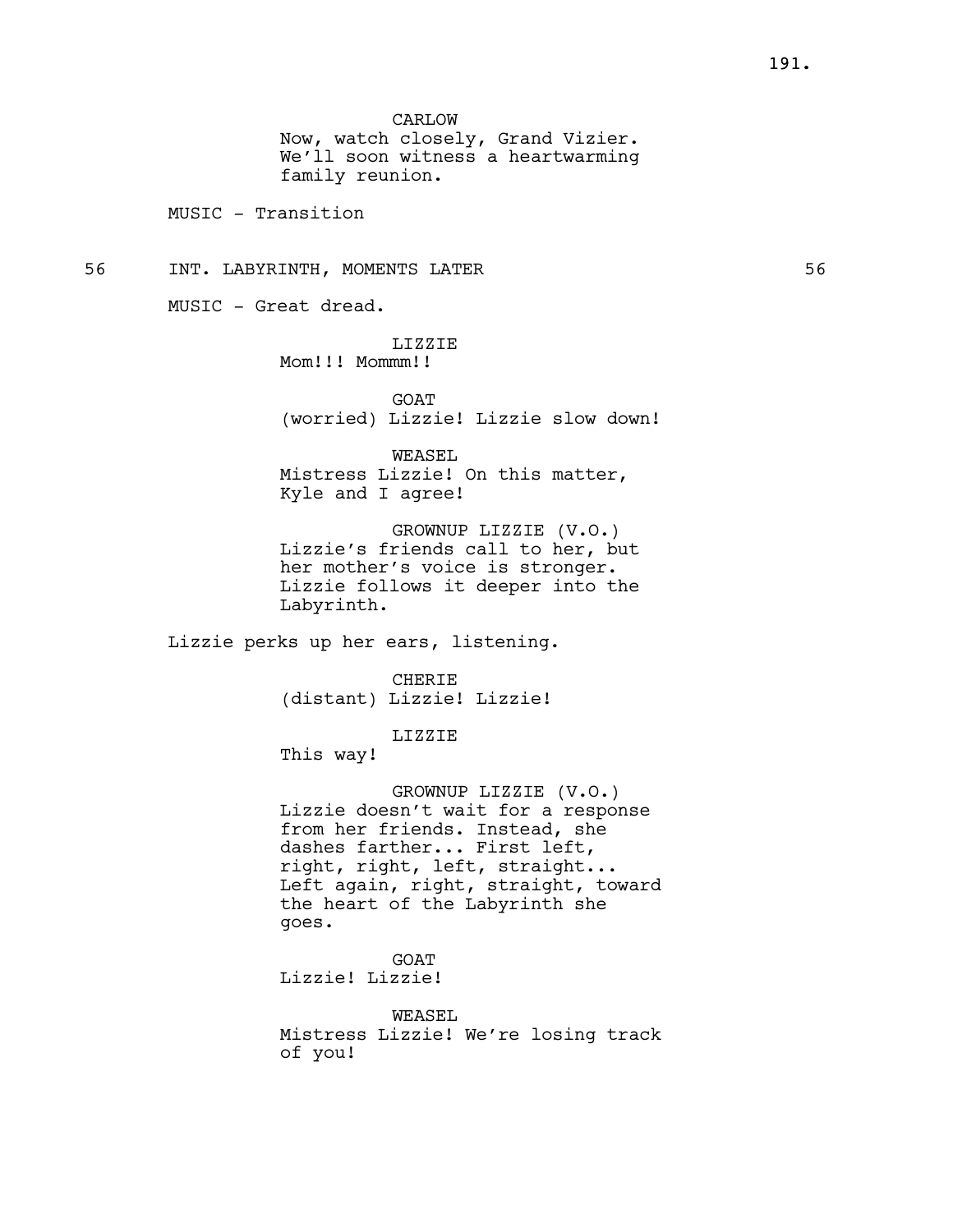GROWNUP LIZZIE (V.O.) Lizzie moves fast, the sound of her mother's voice so powerful it's drowning out her friends. But she also knows that if she loses track of her mother's voice, it'll be just as Garrett fears -- they will all be lost forever. Lizzie knows that they'll get through the maze, but only if she listens. So she ignores everything else but the sound of her mother's voice.

**CHERIF** 

Lizzie?!

## LIZZIE

Mom!

GROWNUP LIZZIE (V.O.) Lizzie's getting close now!! So close she can feel her mom, the same way she felt the warmth growing in her hand before I let out the fireball, the way she felt the ball of moonlight in her palm. She knows her mother is only around a couple more turns...

LIZZIE

Left... Right... And... there!

# 57 INT. CENTER OF THE LABYRINTH 57

GROWNUP LIZZIE (V.O.) The tunnels end in a huge circular chamber. And there in the middle, standing at the foot of a spiral staircase...

LIZZIE

Mom!

# CHERIE

Lizzie!

Lizzie and Cherie are reunited.

MUSIC - Triumphant!

CHERIE (CONT'D) Oh I never thought I'd see you again, Lizzie. I was so worried...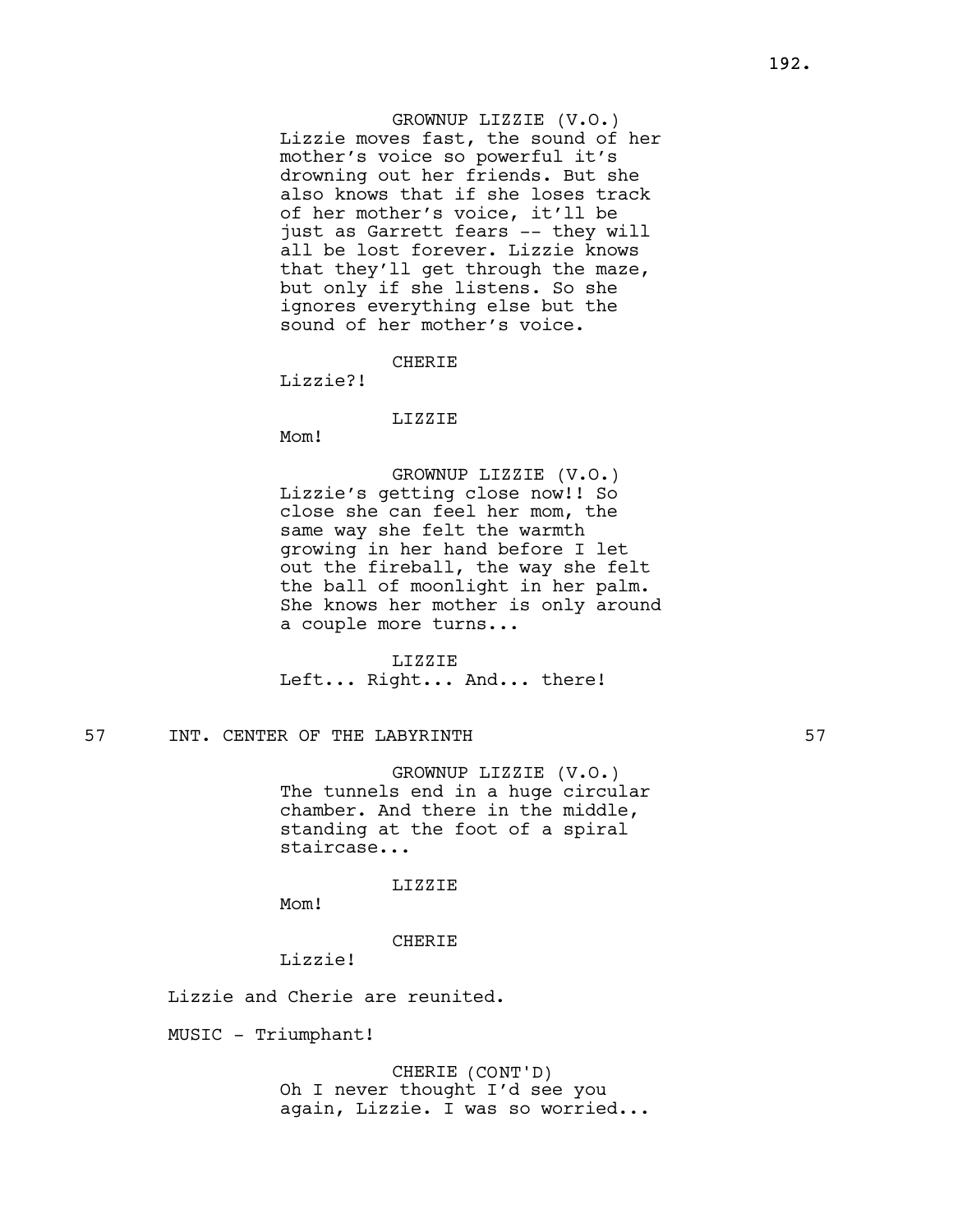LIZZIE

It was scary, but I had friends. Right, Kyle? (beat) Kyle? Garrett? Kyle? Garrett?!

CHERIE Mmmm... I could just hold you forever.

# LIZZIE

(being squeezed) MMmmmfff. It's okay, mom, hey, could you let go a little bit... you're squeezing...

# CHERIE

(nodding, kind of dazed) Ssssh sssh sssh Lizzie, it feels so good... So good that it stopped... Finally... after all these years... It's stopped.

# LIZZIE

(confused, also struggling to breathe a bit) What stopped, mom?

# CHERIE

In my head... So loud, in my head. You know that feeling you get when you're on the subway? Ch-chunk, chchunk, the scrape of the subway car along the rail, the way it sends a lightning-bolt blast right up your spine, right into your head, making you all ... bleary and confused? That sound gets into you, it makes the world fog up like you're breathing on cold glass... My whole life it's been like that, just the ch-chunk, ch-chunk of everything, scraping at me, fingernails on chalkboard style, ever since... (mournfully) that day.

# LIZZIE

(alarmed) Mom, what are you talking about?

#### CHERIE

I need to hold you, Lizzie. Hold you so close, that I will never let you go...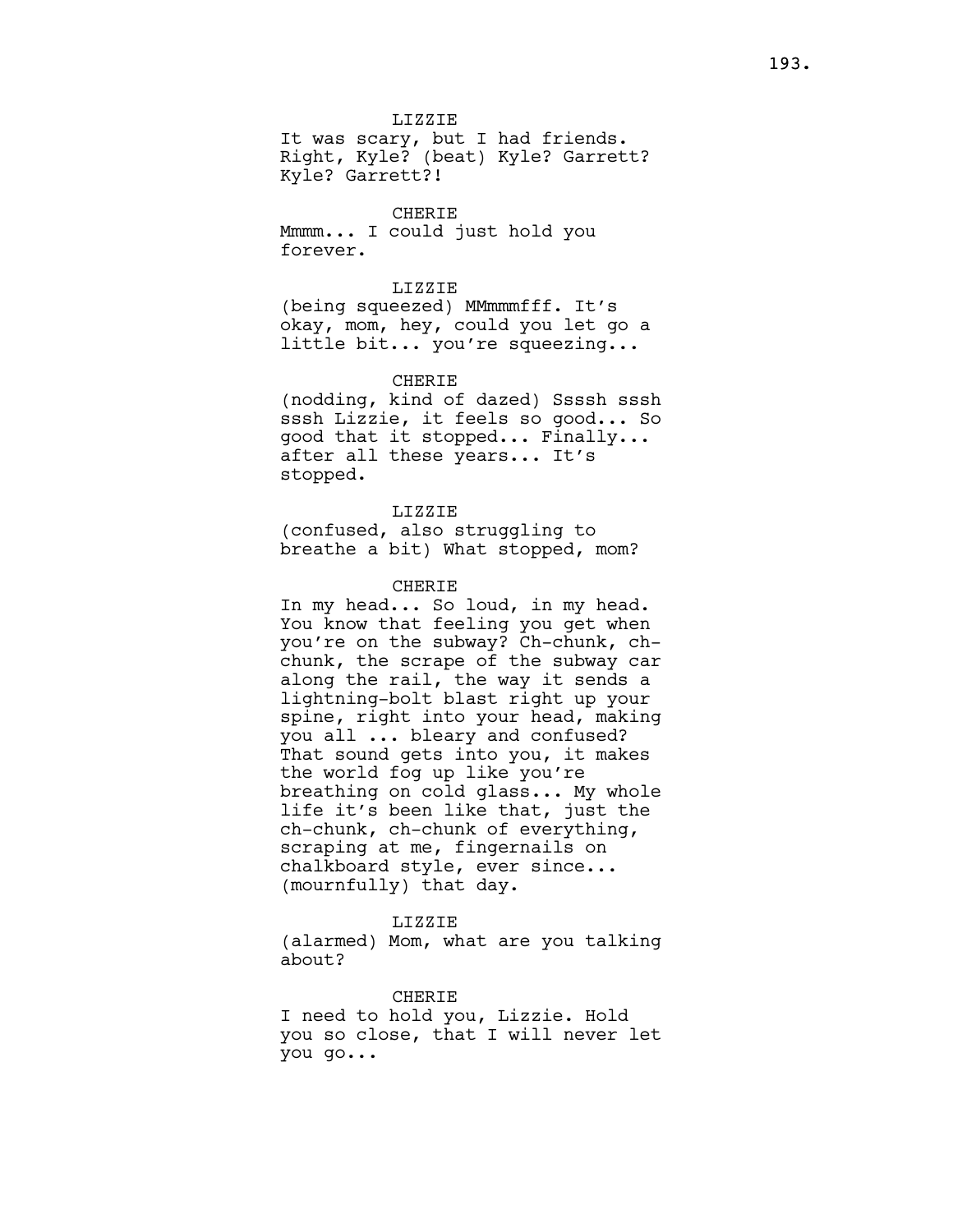GROWNUP LIZZIE (V.O.) It's just then that it hits her, that her mom... She doesn't \*smell\* right. And then her mom's fingers, which were holding her in such a tight embrace, turn sharp, like nails, and she pulls Lizzie closer to her chest, except, it's not her belly, it's a tooth-lined, gaping maw...

GOAT and WEASEL enter the room, but it's too late.

GOAT (in sheer terror) It's the mother brain worm!

GROWNUP LIZZIE (V.O.) The mom that is not Lizzie's mom fills the entire room! Drowning everything else, growing huge! Lizzie stares into what used to be her mom's eyes, but are now the rattling jagged teeth of a monstrous worm...

MOTHER WORM Hi there Lizzie. Mother's been waiting for you.

GRONWUP LIZZIE (V.O.) And then it swallows her!

LIZZIE

(Screams)

GOAT / WEASEL LIZZIE!!!

MUSIC - Horrifying, up, over, out.

END PART 7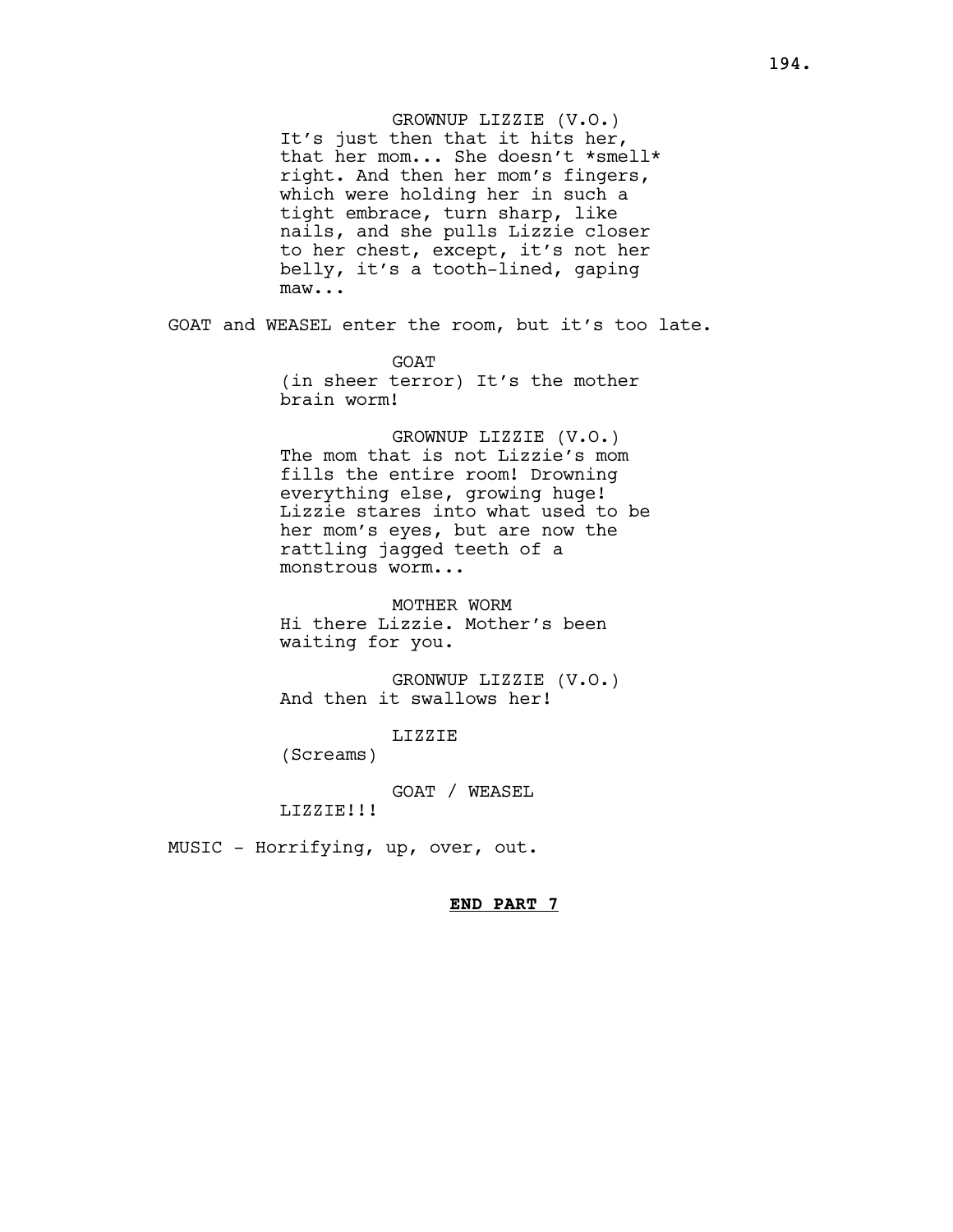# BEGIN PART 8

# 58 INT. HOSPITAL, OUR WORLD 58

GROWNUP LIZZIE (V.O.) Far away from Fae, there's a different spell being cast, this one in the hospital room where Lizzie's grandma, Norah, lays unconscious. Aunt Debbie sits at Norah's bedside, where Cherie should be waiting instead, if she hadn't been tricked into going to Fae. Aunt Debbie leans over and tries to get a new brainworm growing in Grandma Norah's head.

Hospital ambience, Norah flits in and out of consciousness.

## DEBBIE

Hi Norah. Let me tell you a story. It's a scary one. It begins with your grand-daughter, Lizzie. She follows that old goat you kept around over into the land of Fae. The goat does his best to show the kid around, and the kid, being from the line of Greenway, manages to survive being in Fae. She even gains a few magical parlor tricks, enough to build up her confidence. To make her feel like she can fight my brother. She feels emboldened because she can hear the voice of her mom, Cherie.

You know, your one and only daughter? The one who Carlow almost killed that time? Are you wondering why she's not hear with you? Why, it was no thing at all to get her to leave you. All I had to make her do was worry about sweet little Lizzie.

Who can resist their mother's voice? It worked for Cherie, didn't it? She swore she never would come back here, but, who you her to. Then, setting the rest of this into motion was the easiest thing.

(MORE)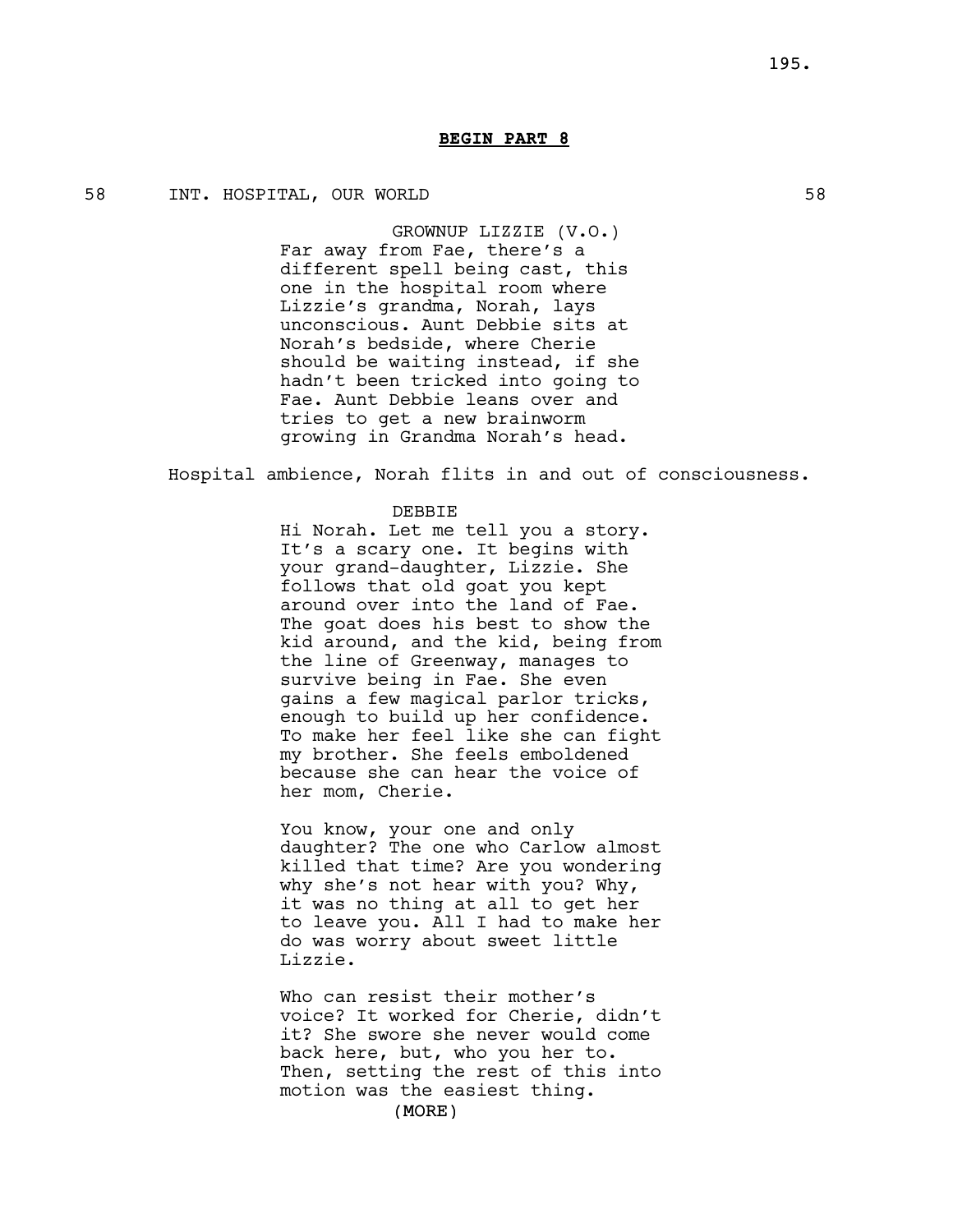# DEBBIE (CONT'D)

Your granddaughter let me in, Norah, and then your little Greenway spells were no longer any good. There are so many ghosts in that house they got in line trying to figure out how to help me. All it took was one little push. Gravity did the rest.

MUSIC - Eerie transition

59 INT. CENTER OF THE LABYRINTH, MOMENTS EARLIER 59

GROWNUP LIZZIE (V.O.) Back in Fae, Kyle and Garrett try ferociously to stop Lizzie as she careens through the labyrinth.

Goat and Weasel tear ass, trying to keep up with Lizzie who is moving ever faster through the labyrinth.

> **GOAT** Lizzie! Lizzie, slow down!

WEASEL Lizzie! Mistress Lizzie!

**GOAT** Garrett, what is going on?!

WEASEL It's like she's possessed.

GOAT She said she's hearing the voice of her mother. But what if it's --

They burst through the edge of the labyrinth and into the center.

> GOAT (CONT'D) (in horror) It's a mother brain worm!

The mother brain worm rises up, howling, and snatches Lizzie

LIZZIE

(screams)

GOAT / WEASEL

LIZZIE!!!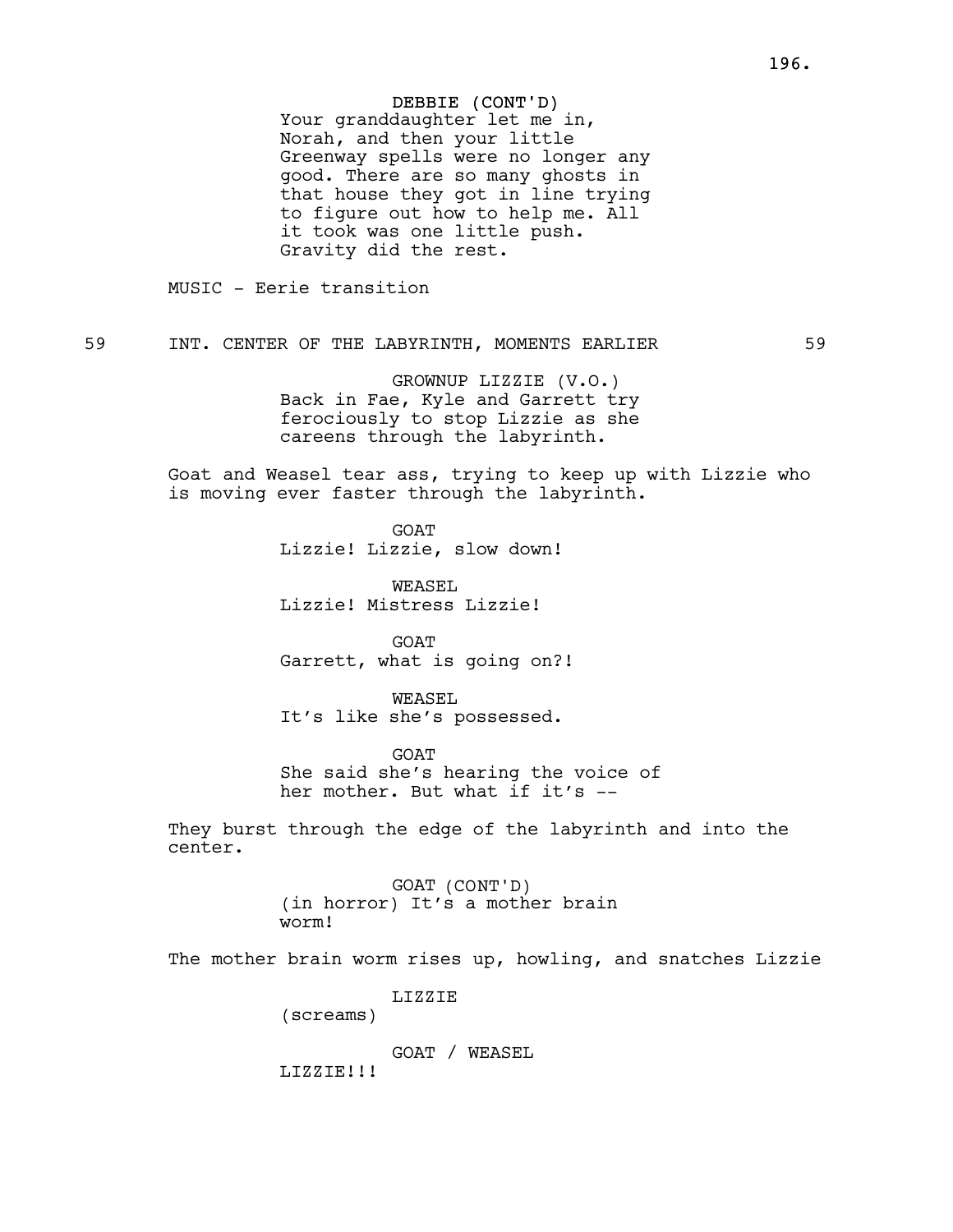MOTHER WORM (snarling, slurping, then swallows) GULP! (turns to look at Goat and Weasel) HISSSSS!!!!

GOAT It just... it just... just... just...

WEASEL Back you monster! Spit her up before I cut you from front to rear! I'll --

MOTHER WORM (roars, dinosaur-like, throwing Weasel backward)

WEASEL

Nnyuuunnnkkk!

GOAT

Get away from him, worm! Get away! My horn may be short but I'll still -- Nyaaaakkk!

Goat attempts to be brave, but the worm turns on him and swings tail, knocking goat clear to the ground.

> MOTHER WORM (snorting and cackling) I curse you with despair! Feel your flaws. And suffer!! (snarls happily, then shuffles off)

The worm slithers off, farting as it goes.

60 INT. LABYRINTH CENTER, CONTINUOUS 60

GROWNUP LIZZIE (V.O.) The Brainworm has many weapons, but one of its most powerful is hopelessness. If it cannot twist your brain around to being on its side, it will take your mind, which knows it should fight the infected idea, and make it feel like it cannot. It makes it feel like fighting isn't worth it.

(MORE)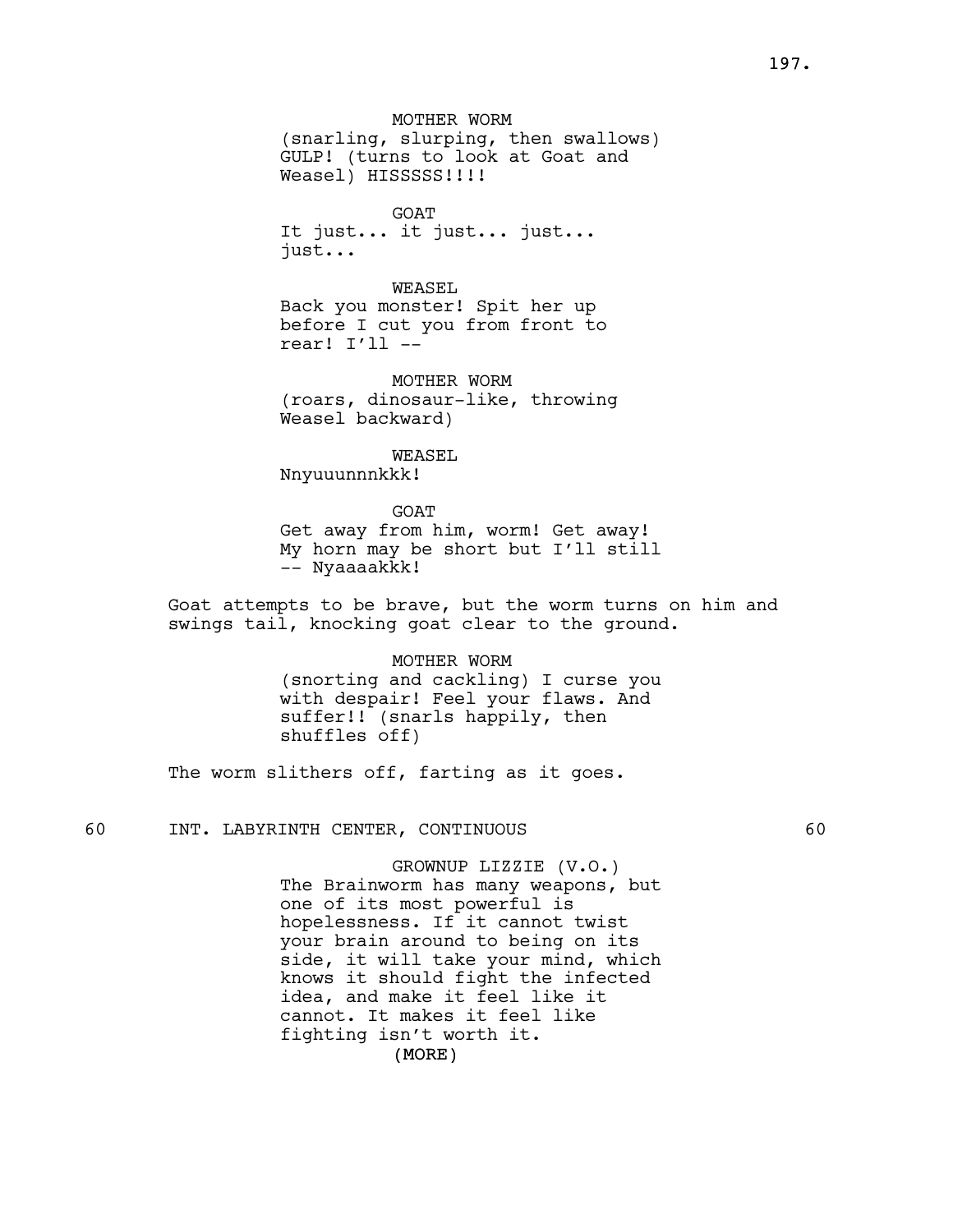# GROWNUP LIZZIE (V.O.) (CONT'D) It makes you forget about the things that make you strong and focus only on the things that make you weak, taking away your will to fight and your ability to move. And now it's cast this spell on Kyle and Garrett.

MUSIC - Sorrowful tune.

WEASEL

(groaning) I'm sorry, Mistress Lizzie... I wanted to save you, but I'm no good. I'm just a no good weasel... Good for nothing but double crosses, petty schemes, and getting my friends hurt.

#### GOAT

I tried, Lizzie, but I told you... I'm no good. I'm tired. I'm old. Carlow is too powerful. You should've stayed away from here. We should have hidden.

MOTHER WORM (distant) (ROARS!)

WEASEL

There's no way we can beat it, Kyle.

GOAT

We should just stay here. Eventually the goblins will come and kill us. That's what we deserve.

Moment passes.

#### WEASEL

Just like the no-good weasel that I am -- Lizzie made friends with me, and I couldn't keep up my end of the bargain. A good friend wouldn't... Ohhhhhhhhh (Weasel moans and breaks down)

GOAT

What, Weasel?

WEASEL (can barely bring himself to say it) L- lll lll looook.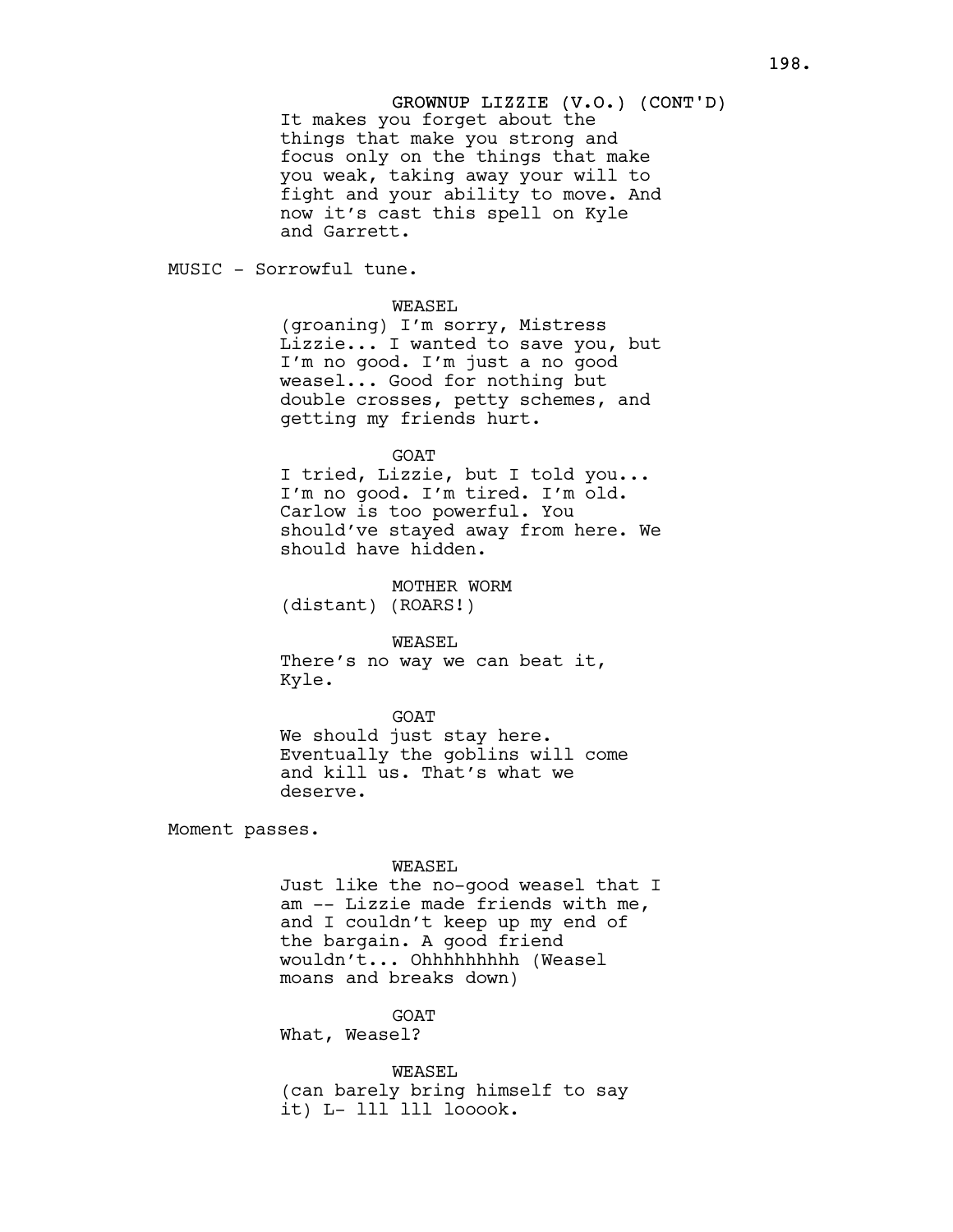GOAT Look at -- oh... (sadly) Lizzie's magic wand.

WEASEL Do you remember? (sniff) She almost died getting that wand! And now because of us she's really going to die!!! (moans)

GOAT

Made it out of real heartstone, and everything. Heart... Stone...

GROWNUP LIZZIE (V.O.) The heartstone flashes, almost red, for just a moment, before fading again. But in his depths of despair, Kyle can almost feel something.

The heartstone comes alive, but just barely. Flickering, casting a dull glow into the room.

> GOAT I'm such an old useless goat! If I wasn't so tired, I could... Maybe I could... connect with it... I could use it...

> WEASEL (sniffs) You can't ask me to do it, I'm just a lousy weasel.

**GOAT** You're a weasel with an enchanted sword.

WEASEL What does that have to do with anything?

GOAT Say we were brave enough to go for the stone.

WEASEL

We're not.

## GOAT

But. Hypothetically... You could use your sword, touch the heartstone, and connect it with me. There might be a magic circuit.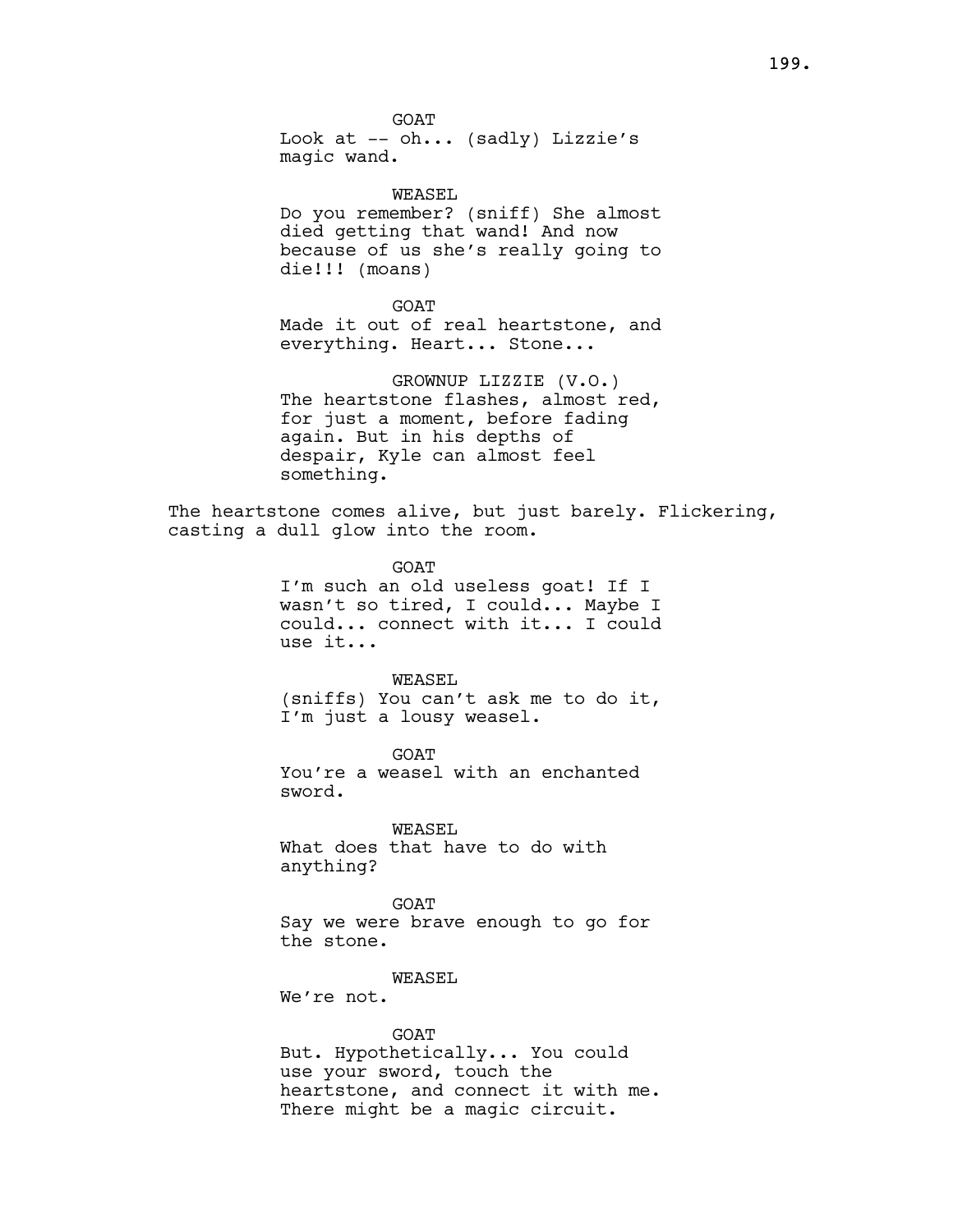WEASEL

And what would the magic too? Remind us how useless we are?

**GOAT** You're right. It's too much of a bother. Better to let ourselves die.

WEASEL.

Better to die down here than to live in the world Carlow's trying to create.

GOAT

Carlow... That's right... I don't like him... Maybe I should... I should try.... (groans) But it's so much work...

WEASEL

Work! You complain about work! At least your work is worth a dingle! I'm just a no-good cutthroat!

GOAT

I'd rather be a cutthroat than an impotent unicorn! At least you have all your parts!

WEASEL

At least you had parts worth having in the first place!

GOAT (sighs miserably) Time to sleep.

WEASEL

Mmm... Agreed. (beat) It's hard to sleep with that heart stone glowing, isn't it?

GOAT

The heart stone. (brightens) The heart. Stone. Yes... Just... My mind is so heavy, hard to lift it enough to... To focus... Focus on... Heart... Stone...

# WEASEL

She did call me her friend. That was nice. Even if I didn't deserve it.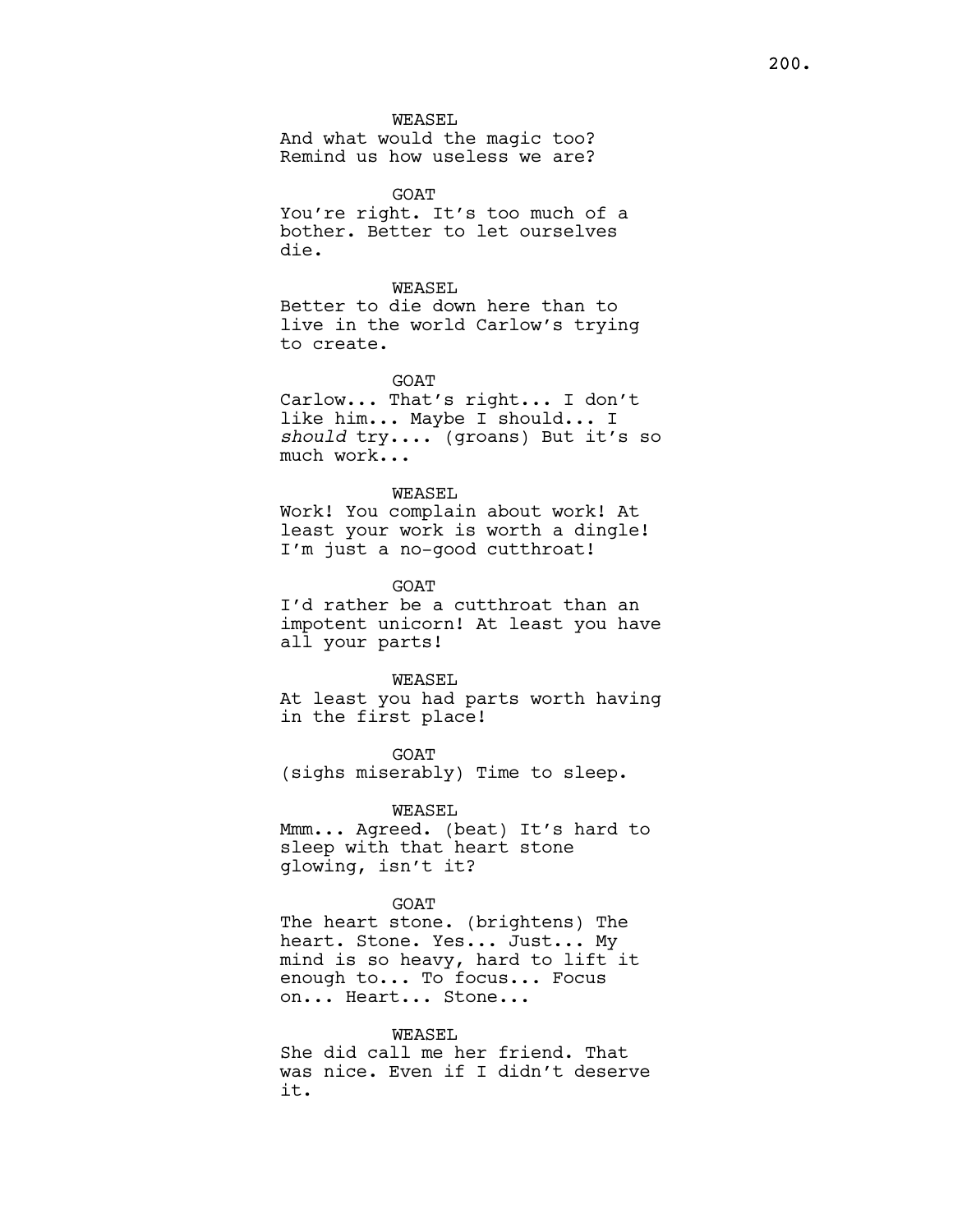GOAT Heart... Stone... What was Lizzie said... with the Queen... The Queen... Something happened... WEASEL Something about a worm, I think. A worm... A worm got in... Into... GOAT Her brain... The thing got into her... Right... Even the Queen of Faerie couldn't... (trails off) WEASEL What about the Queen of Faerie? GOAT Oh, just, the worm, got into her. WEASEL The worm. What? GOAT The brainworm. Got into her. The Queen. WEASEL Huh... The worm got into the Queen of Faerie... Meaning... Even the Queen... The Queen... Then... Is it so bad... A weasel... GOAT And a goat... WEASEL Lizzie... GOAT Our friend... WEASEL Needs our help. GOAT Yes. WEASEL (tired) We should do something, shouldn't we?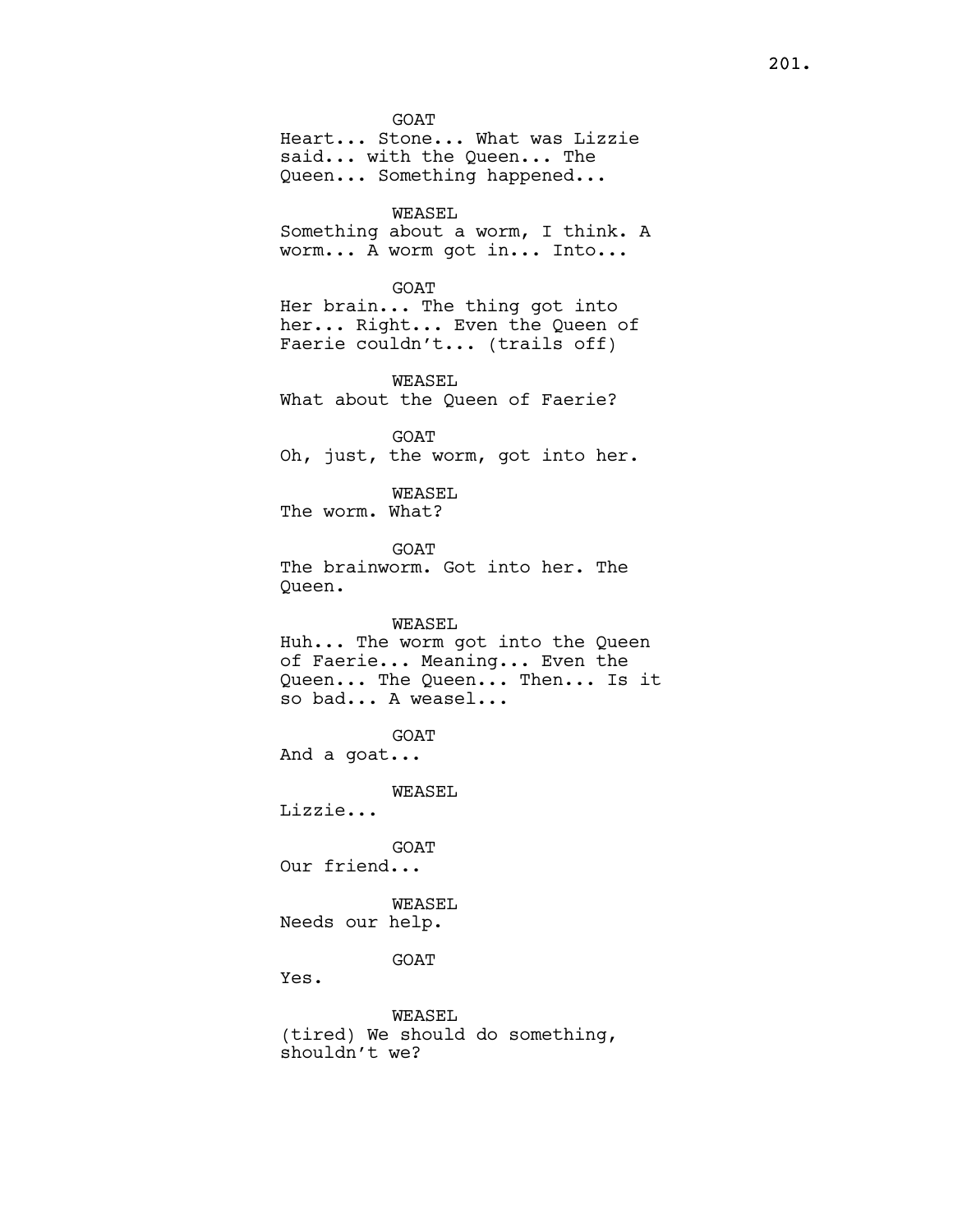GOAT

Reach for it, Garrett? Hold my stump in one hand and -- (sniffs) Oh my stump, what a useless excuse for a unicorn I am -- (pulls himself together) and reach with your sword. Connect us.

# WEASEL

(wails) She trusted me! She did what I told her! Went into a wyvern cave and was almost eaten!

GOAT Garrett! Quickly! Focus!

WEASEL (disconsolate) Okay... There's no point, but I might as well try --

GOAT

Now!

GROWNUP LIZZIE (V.O.) Kyle's persistence pays off, as Garrett at length touches the heartstone with the tip of his enchanted Fae blade, setting off a magical circuit that rocks through the sword, through Garrett, and into Kyle through the stump of his magical horn. The power of this magic is so powerful that for a brief moment, they can speak directly to the Fae Queen herself.

FX - with magical sonic WHOOSH! The heart stone activates and the blue light of TRUTH bathes Goat and Weasel. Their sense of purpose is restored!

#### FAE QUEEN

(powerful) You do have meaning, dear Kyle and Garrett. Your meaning is thus: Stop the Queen Worm before she aids Carlow in destroying everything we hold dear. Be braver than we Faeries.

Magic pulses up, over, OUT!!! Then dust starts to settle. Weasel and Goat are back to normal!

> WEASEL (gasps) Wha-whawhahahahahaaaaa! Wow! I feel delightful!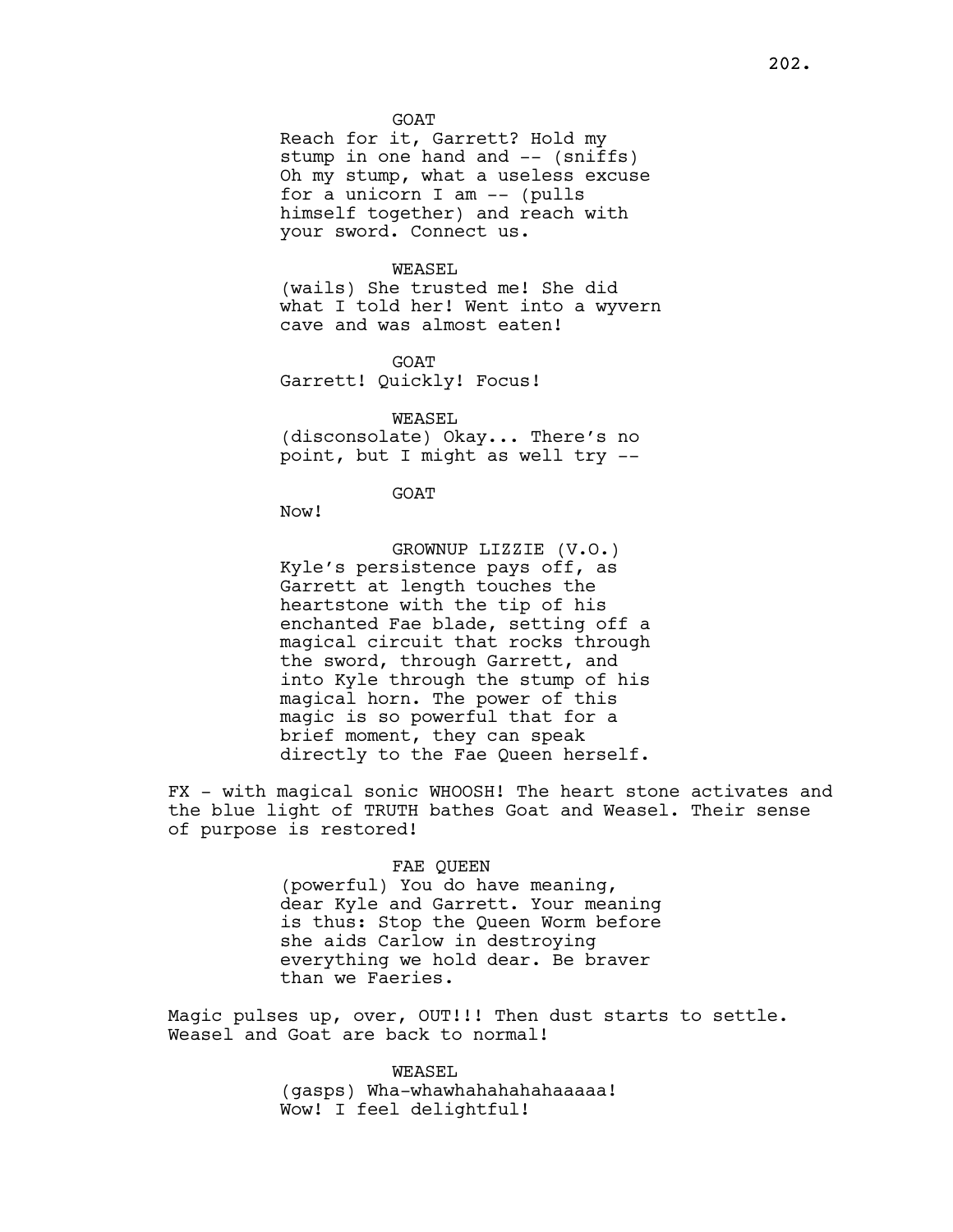GOAT (panting) The heartstone. It told me the truth.

WEASEL Same here. I. AM. AWESOME! YAAAAAHHOOOO! And you know why I'm awesome, Kyle? I'm awesome because I am Lizzie's Friend! (stunned) Ohmigosh that's it. My fortune. A friend!

GOAT Yes! Which means. We need to hurry. We need to save her!

WEASEL (suddenly sobers) Oh right. True that. Let's move it, Kyle. (beat) Kyle?

GOAT Lizzie was wrong. It's not that I'm not scared. It's that I've learned to be scared, and still fight for what's right. I think I forgot that for a little while. Now, hopefully it's not too late.

WEASEL One way to find out. Onward!

MUSIC - Triumphant, then transitions into dark/ominous

61 INT. CARLOW'S COURT, MOMENTS LATER 61

GROWNUP LIZZIE (V.O.) Now, the scene is Carlow's court, where the highest legion of goblin wizards and warriors await the arrival of the mother brainworm, and Carlow's sacrifice... Lizzie.

Back in Carlow's court, he returns from his detour to the dungeon. We hear Lizzie's mom shrieking faintly in the background.

> CARLOW Ah, mother! Nice to see you, you look well fed.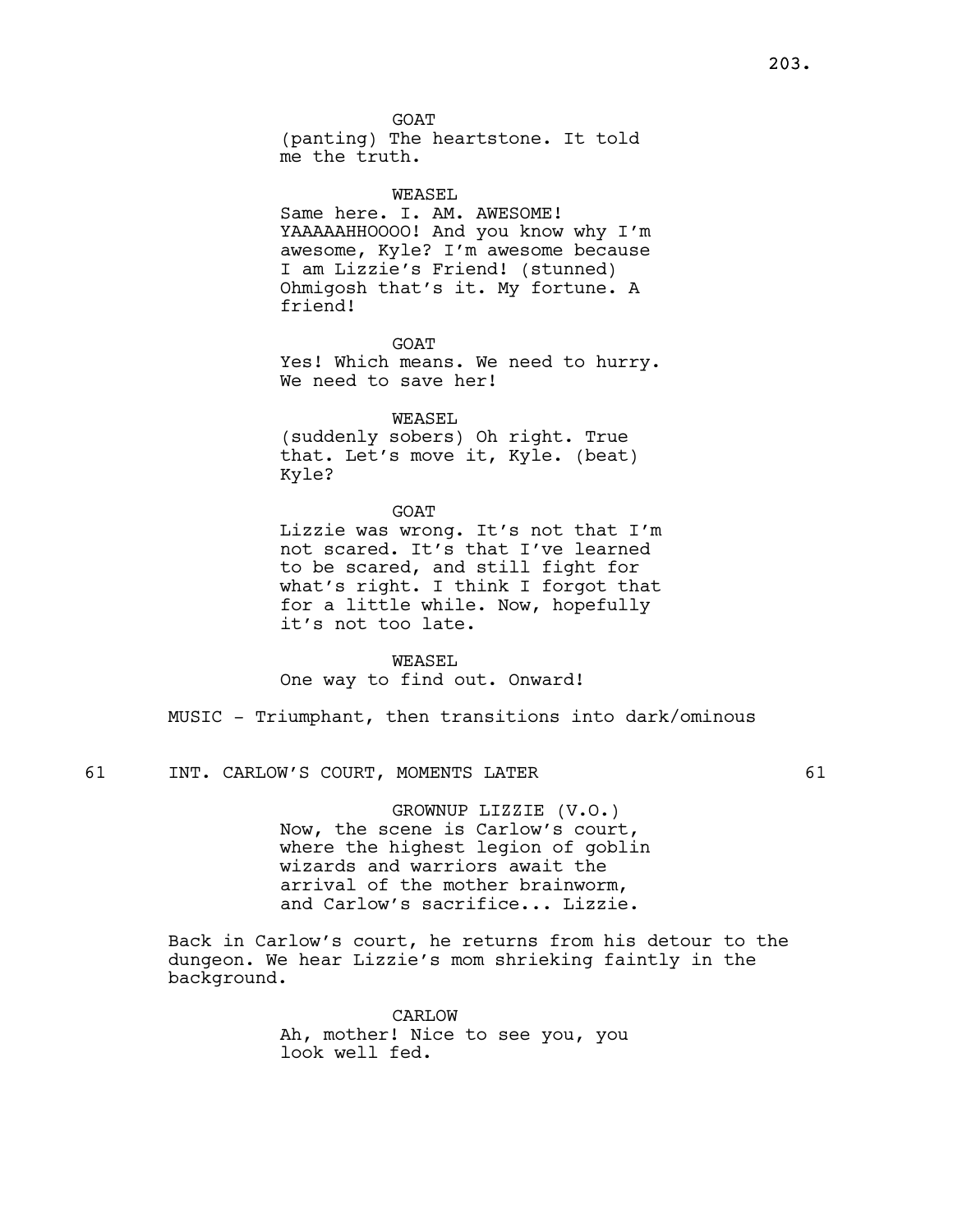GROWNUP LIZZIE (V.O.) The mother brainworm slithers to the center of the room, where the goblins have left strange symbols in a spiral pattern. Carlow strides down from the Goblin King's throne and greets her. The brainworm is angry.

Carlow strides to the center of the room, where a pentagram stage is made in preparation for the ceremony which will open a permanent gate to our world.

MOTHER WORM

(shrieks)

# CARLOW

What do you mean, you're keeping her? We have a deal.

MOTHER WORM

(hisses)

# CARLOW

You are nothing without me, worm, remember that! You were stuck in the unimaginative brains of the lowest rung of goblins, before I devised a plan to infect all of the goblin kingdom. Never forget. We. Have. A. Deal!

MOTHER WORM (grunts, unsatisfied, then barfs)

In a slurpy, gooey mess, Lizzie plunges out onto the prepared dias.

> GROWNUP LIZZIE (V.O.) The brainworm barfs Lizzie up and out onto the floor.

## CARLOW

Good girl. (turns to Lizzie) Ahhhhhh you. My darling grandniece. So nice to finally meet you. Bittersweet, though. As it will be a short reunion.

LIZZIE

(sniffs)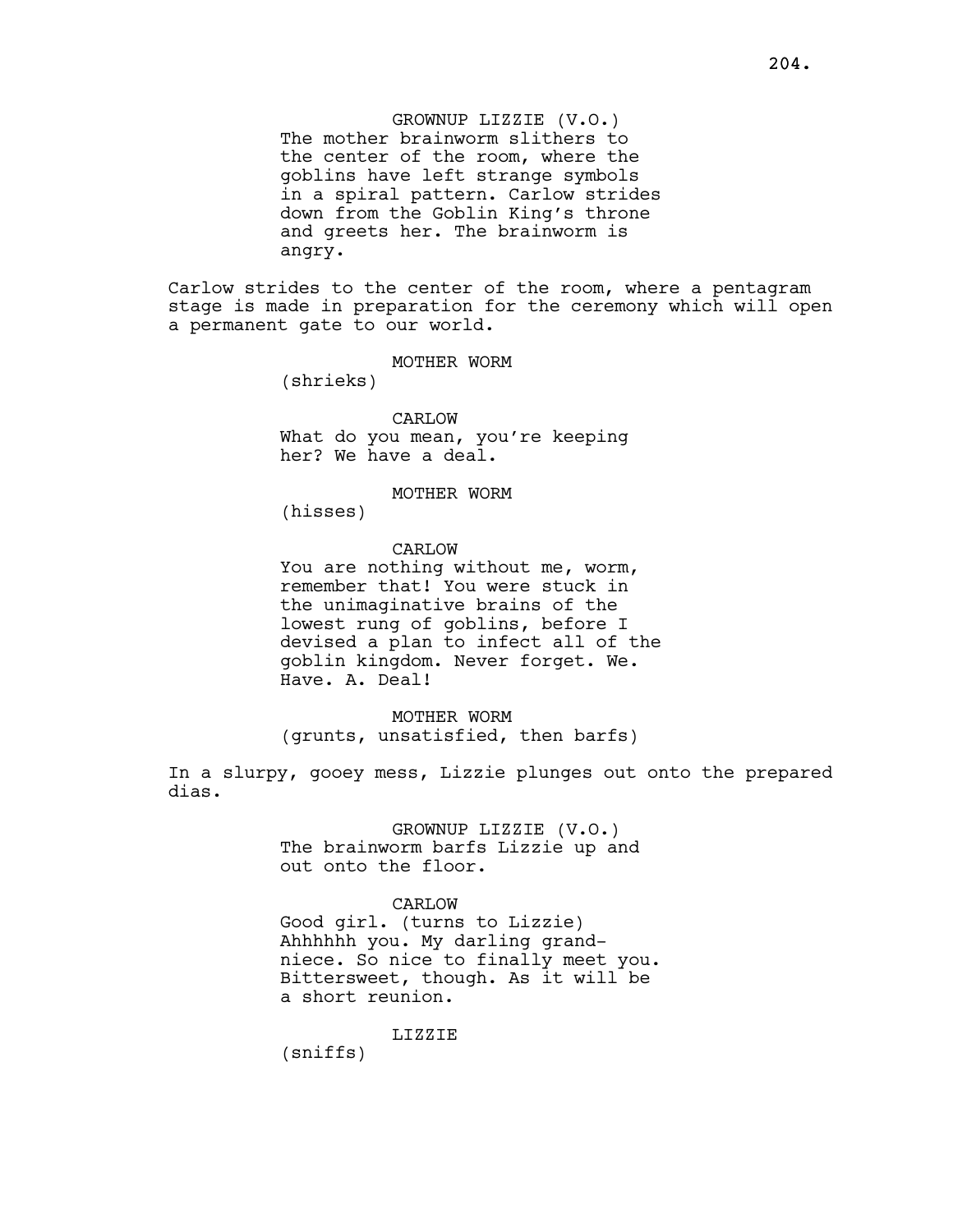Pardon me? Couldn't hear you. Wait... is that... is that you weeping... like a little girl? Such a shame. I thought you were a strong Greenway, capable of fighting back dark magic?

GROWNUP LIZZIE (V.O.) But Lizzie wasn't crying. She was getting ready to clean the worm snot out of her nose.

# LIZZIE (blows snot rocket)

Lizzie blows a nasty snot rocket onto Carlow. SPLAK!

CARLOW Gahhh! You dirty! Dirty! Dirty little girl!

Despite their best efforts not to, a few of the goblins chuckle.

> CARLOW (CONT'D) (Bellowing) SILENCE!

All becomes silent again.

GROWNUP LIZZIE (V.O.) The goblins all shut up and Carlow returns his glare to Lizzie. Finally she gets a good look at him, and she can't quite understand what she's looking at. On the one hand, she know he's the age her grandfather would be if he was still alive, but he doesn't look any older than her mom. At least, not at first. If you look at him ever so slightly sideways, the old man inside him peeks through. It's the old man part of him that makes him dress as he does, in a night black cloak and a grand top-hat. It's the old man part that makes him lean on a dragon-head cane, even though he seems too young to need one. The old man part of him looks like it could be nice. A nice old man you might meet at church. But the look in his face is not nice. Not at all.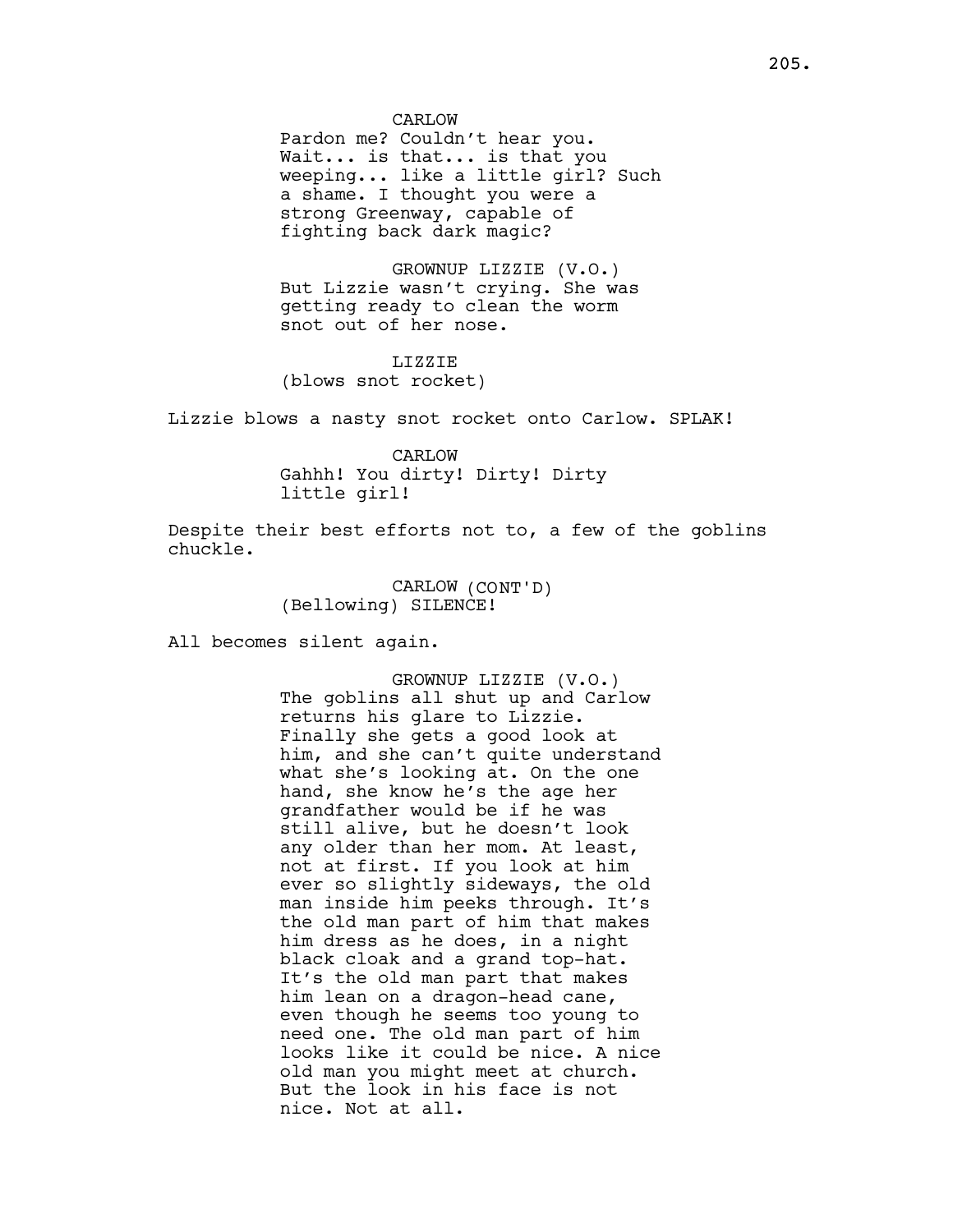# CARLOW

I would threaten you with a despicable end you miserable little girl except I don't need to threaten all I need to do is promise, and it will be a promise soon kept. You see the circle you lay on now? Where my dear mother brainworm has deposited you? This circle will serve as our faerie ring this evening, a ring that will soon be carved out of your blood. Your blood, spilled from this horn!

GROWNUP LIZZIE (V.O.) Carlow swings up the dragon-head cane and Lizzie's realize it's not a normal cane at all. It's the horn of a unicorn. Kyle's horn!

#### CARLOW

What started must be finished, Lizzie. Your grandfather tried to interfere, your mother chickened out. But unseemly events have a way of reaching their conclusion. Debts pass down across generations. And I have come at last to collect.

Carlow locks eyes with the Grand Vizier.

CARLOW (CONT'D) Grand Vizier!

GOBLIN WIZARD Yes, Master Carlow.

CARLOW It's time to prepare the sacrifice.

MUSIC - rumble, uneasy, up and over.

62 INT. HALLS OF THE GOBLIN KING 62

Weasel and Kyle rush up to try and stop Lizzie's untimely end.

> GROWNUP LIZZIE (V.O.) Lizzie's friends rushed to save her, leaping two, three steps at a time. Hoping and praying they're not too late.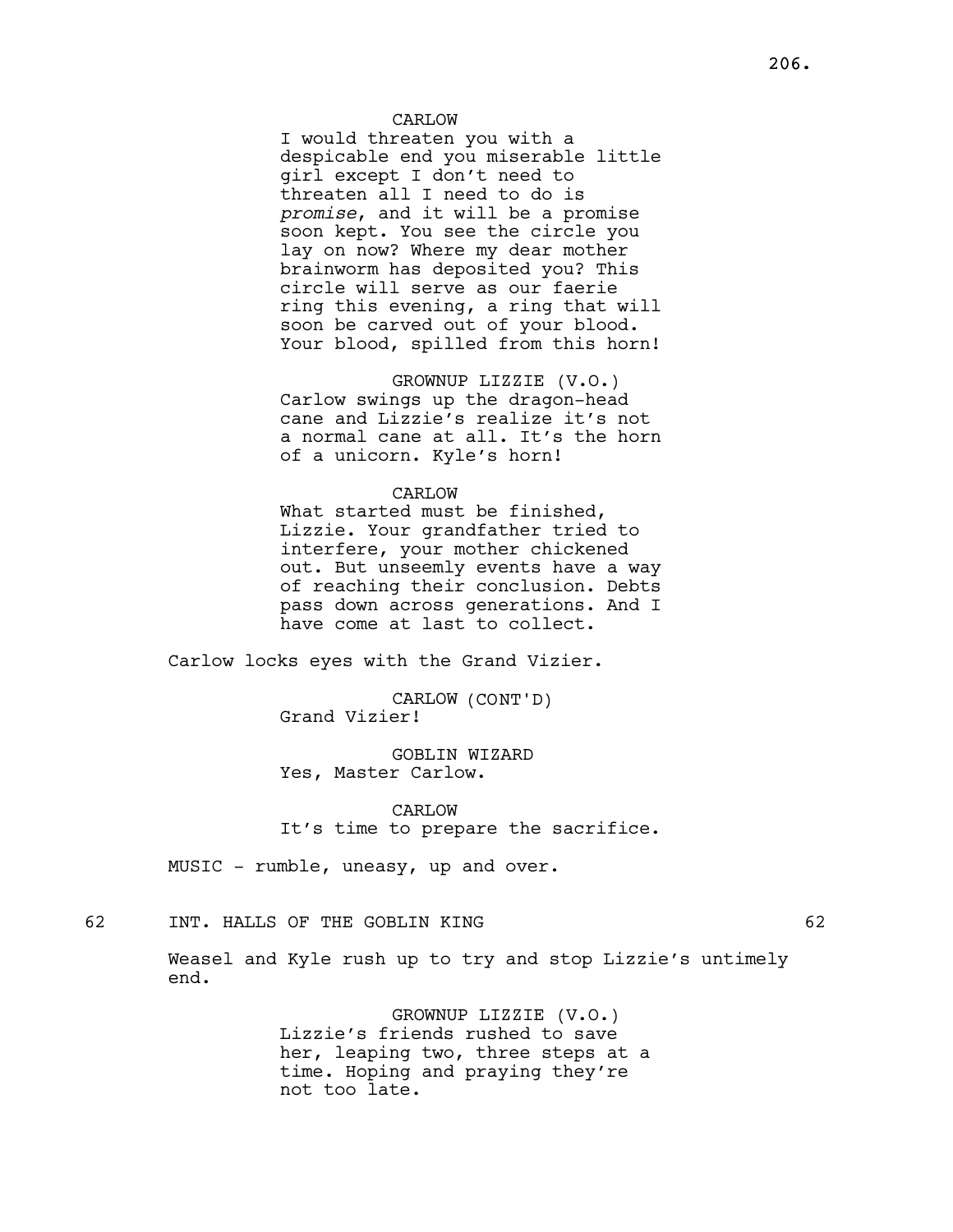WEASEL (huffing) Why did they build this castle so deep in the ground?

GOAT Stop squeaking and run, Garrett!

WEASEL Yeah. Just one foot, in front of the other, one foot, one foot, one foot, one foot, and --- (exhausted) here we are!

GROWNUP LIZZIE (V.O.) The spiral staircase from the Cursed Labyrinth ends in a large hallway. Garrett puts his hand on the pommel of his enchanted sword.

They arrive at a landing, approaching the throne room.

WEASEL (panting) Alright. Time to storm the throne room.

GOAT

What? How?

## WEASEL

There's the trail of the brain worm's sludge. It leads us right to it.

GOAT

I didn't mean we can't find the place. I meant. Look around. There's not a guard to be seen.

WEASEL

Fool on them!

## GOAT

No! That means that every guard - every mage -- every goblin in the entire king's court is in there. Which means that \*we\*, as undesired interlopers, are unlikely to get very far.

WEASEL Hmpf! Haven't you seen my magical sword yet?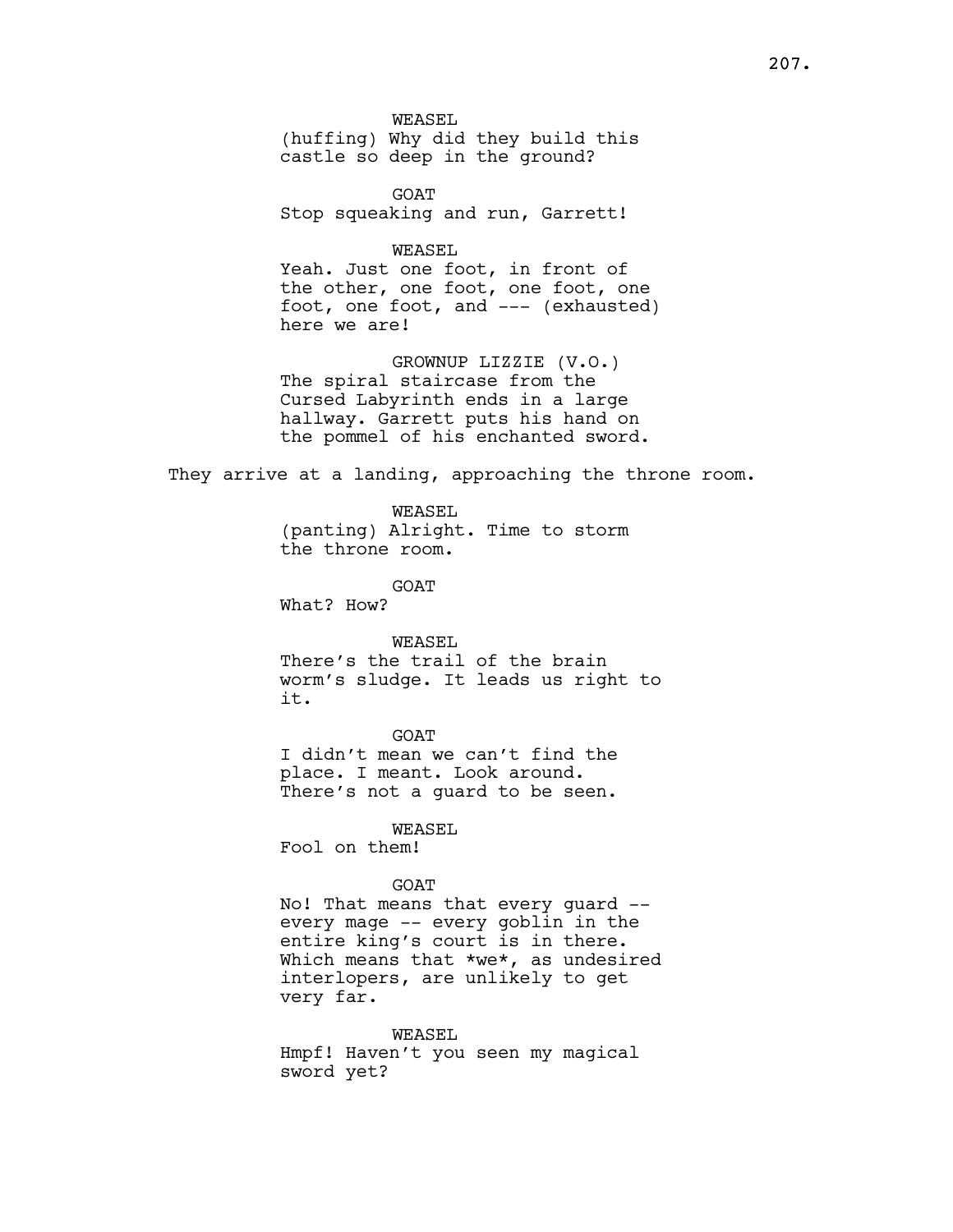Weasel pulls out the faerie blade, zings it a few times for effect.

# GOAT

(sighs) Yes, it's a most impressive magic blade. Will it really get us past several hundred goblin guards?

#### WEASEL.

Only one way to find out.

GOAT

Even if we did, it's only going to help us so much. What we really need to do, is to get the heartstone wand back into Lizzie's hands.

WEASEL

And why is that?

GOAT

The heartstone creates a magic truth mirror - the only thing that can truly hurt the brainworm. We need to get it to Lizzie. Somehow...

## WEASEL

Fah! We stand here dickering, while Lizzie faces certain death from her  $evil$  --

GOBLIN KID Pssst! Over here!

WEASEL

Huh, what's that?! (peers) It's a goblin! Oh, I'll show you!

With a zing! Weasel produces his enchanted blade, dices it around.

GOBLIN KID

Yikes! I mean you no harm! Please put your sword away!

## WEASEL

You can't stop us from saving Lady Lizzie, not you, or a hundred goblin guards, nay, not a thousand! Now! Put up your pike! Let's dance the swordfighter's dance!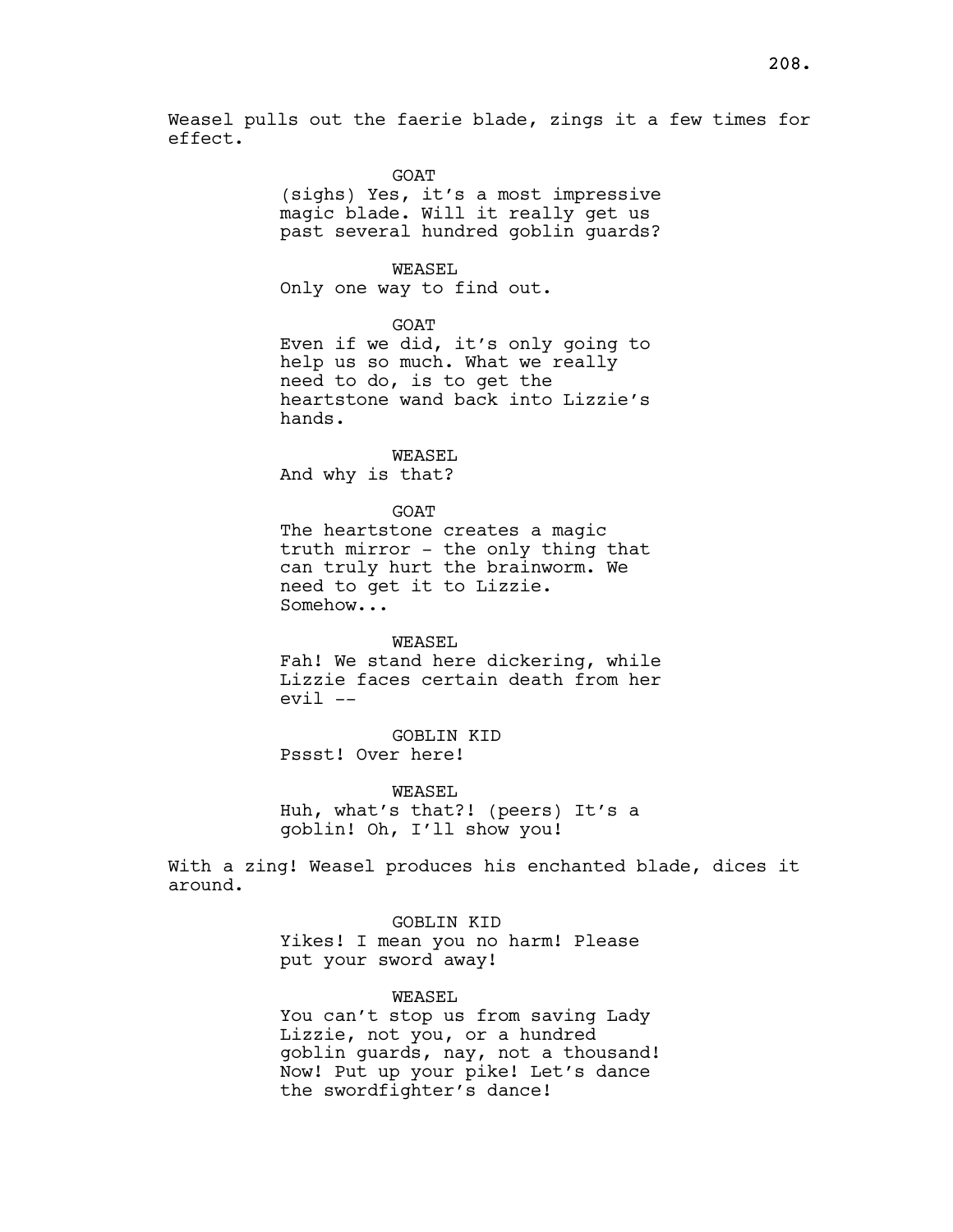GOBLIN KID No! Stop! I don't want to fight you!

WEASEL

You don't... What? (curious) Kyle I fear this goblin is trying to get me to let down my guard.

## GOAT

He, uh, hmmm ... Let me get a good look at you... (raises eyebrow) Garrett I'm not seeing a brainworm in this one.

# WEASEL

Then why are they trying to stop us, and defend the treasonous warlock?

## GOBLIN KID

I was hiding in the hallway, and I overheard what you were talking about. You're right, every grownup goblin in the place is in there --

# WEASEL

That won't stop me, I'll go in, I'll slice, dice, stab my way through, and I'll grab Mistress Lizzie --

## GOBLIN KID

No! Please! Don't! My dad is in there. And my friends. They didn't mean for it to go this far.

## WEASEL

All the same, they stand with Carlow, do they not? They are enemies to Fae. And, more importantly, my friend Lizzie. No get out of my way --

GOBLIN KID There's another way to do this!

WEASEL I've heard enough --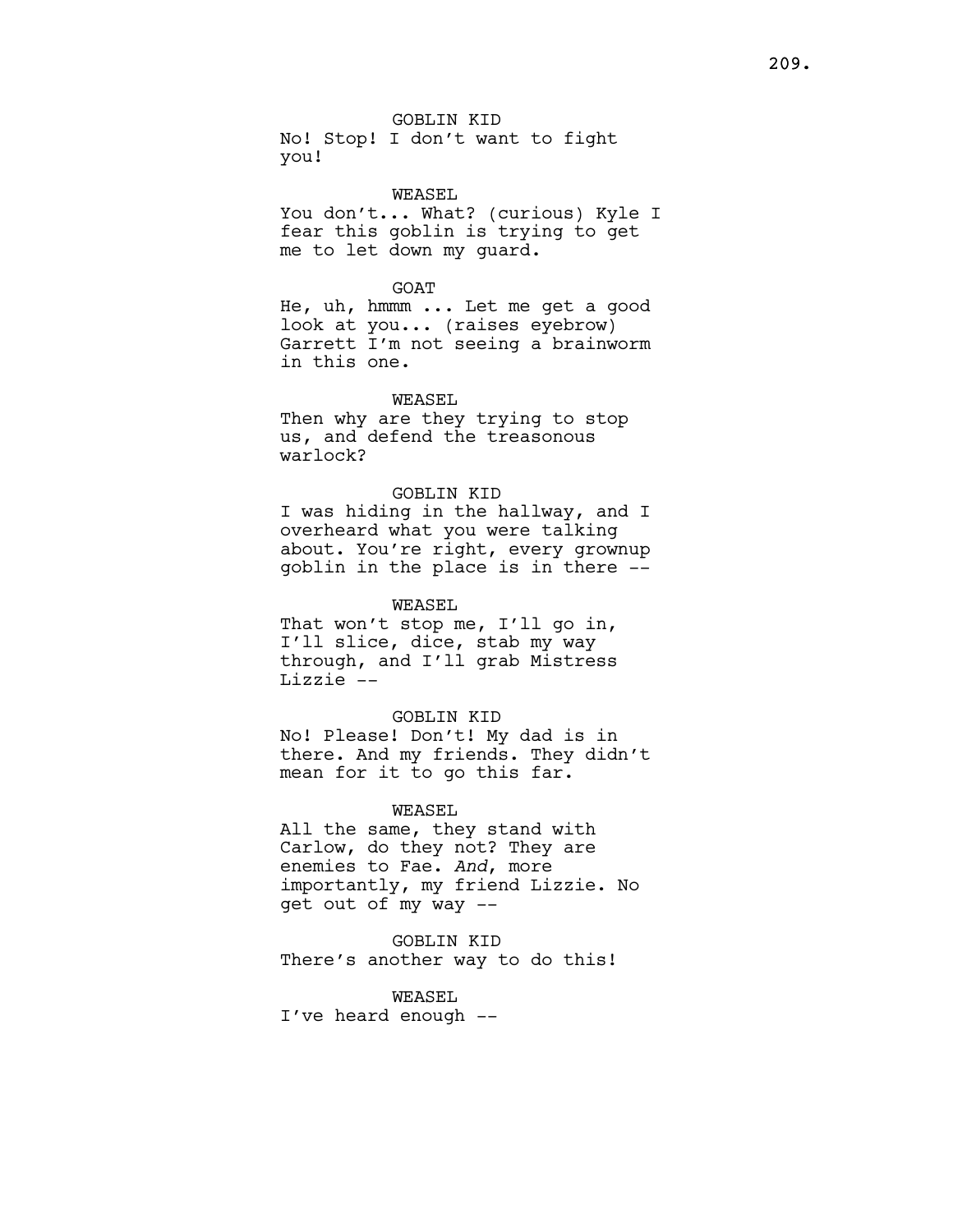SHUSH, Garrett! The remains of the last war are what left the food for the brainworm to begin with. We don't need to start another one.

WEASEL

Hmpf.

GOAT We're listening.

GOBLIN KID

I heard you saying you needed to get something to the girl they took in there. I can do that.

WEASEL

No way!

GOAT

Ssh! How?

GOBLIN KID

They never pay attention to me! I'm invisible to them. The grownups never pay attention to what kids are doing. It's how I've survived this long.

WEASEL

I don't like it.

GOAT What don't you like?

WEASEL You're going to give the magic heartstone wand to a \*goblin\*?

GOBLIN KID Please, I can help.

GOAT I don't think we have a choice, Garrett.

WEASEL There's always a choice!

(MORE) GOBLIN KID I want to kill the brainworm more than anybody.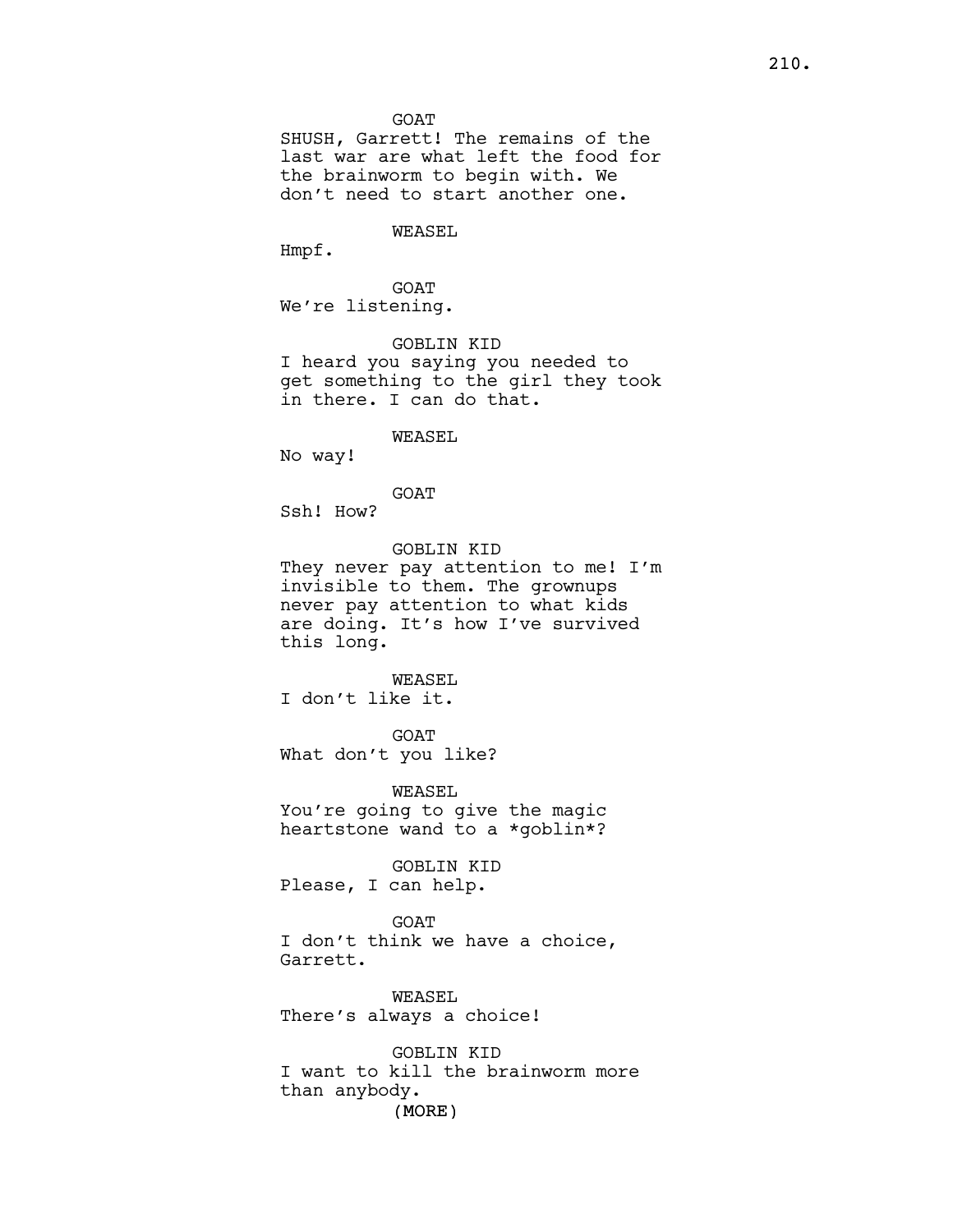GOBLIN KID (CONT'D) Things have been wrong here in goblin land my whole life. I know it can be different, if we can just get rid of that thing. Please let me help.

WEASEL

This jabberwocking has sure been fun, but if you'll please excuse me --

GOAT Let's do it.

WEASEL Wait. What. Kyle?

**GOAT** Give the kid a chance.

WEASEL And if it's a trap?

**GOAT** We'll be no more dead than if we stormed in with blades in the first place. Are you ready to do this?

GOBLIN KID Yes. Thank you! I won't let you down.

MUSIC - Mysterious, up over.

63 INT. CARLOW'S COURT, CONCURRENTLY 63

MUSIC - Deeply grim, the bad guy is going to win type music.

The great goblin court is assembled for their moment of victory.

> GROWNUP LIZZIE (V.O.) Lizzie's friends hope their plan will go fast enough, because even as they speak, Carlow has pinned Lizzie to the ground and is asking the Grand Vizier -- his second in command -- to start the spell that will create a permanent gate from our world to the World of Fae, a spell which ends with stabbing Lizzie through the heart.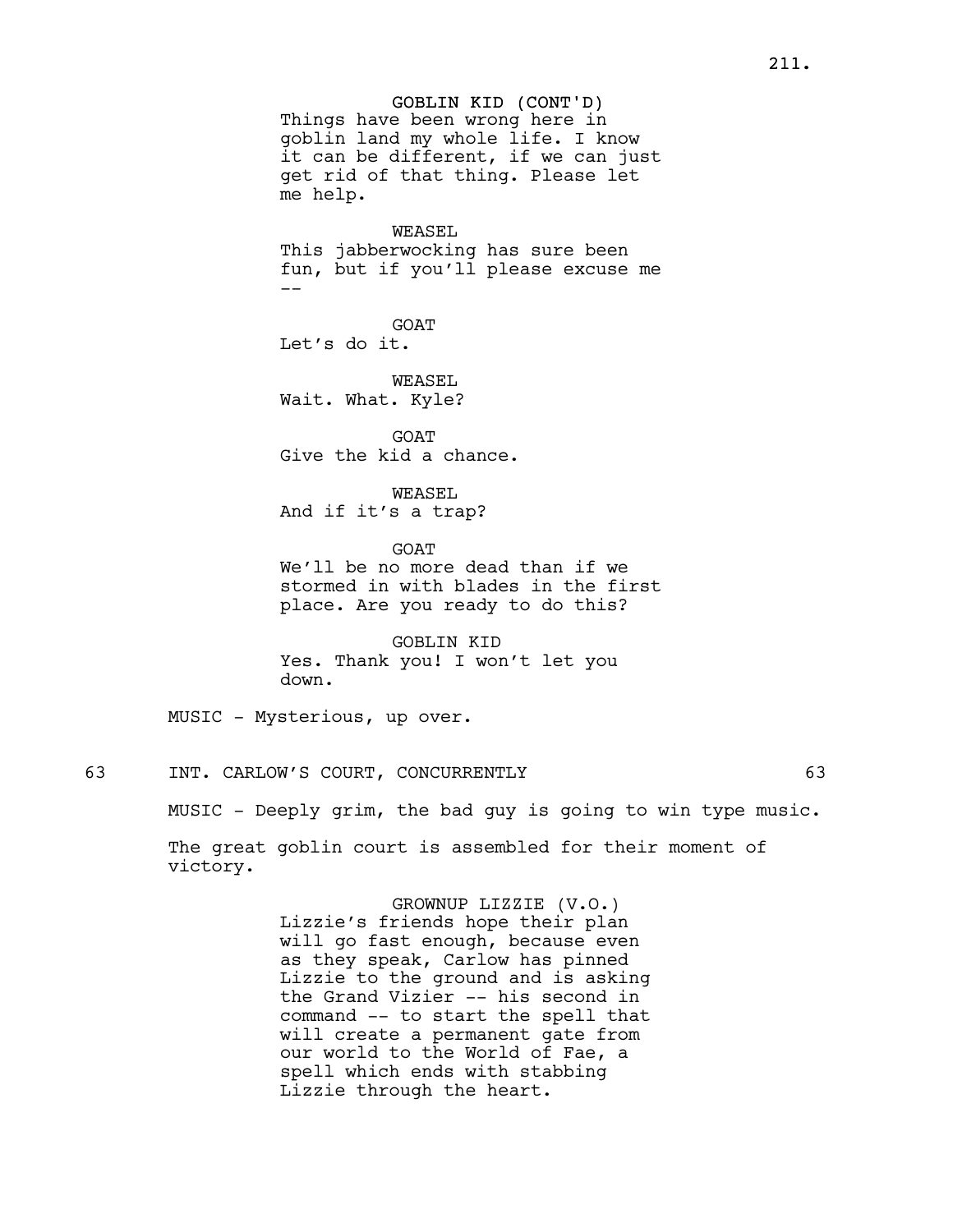Grand Vizier, start the ceremony!

## GOBLIN WIZARD

Yes, Master Carlow. Circles are the power that drive Fae. All things pass in circles. Time. Lives. History. All things can be understood by understanding their position on the circle.

# CARLOW

(grumpily) Unless of course they're in three dimensions. Come on, come on...

## GOBLIN WIZARD

(undeterred) The circle is perfect except at certain times, where the circles of other worlds come close to Fae, and nudge the turning of our worlds, ever so. And at these turnings, gateways may be opened. Not just a crack like what happens when creatures steal away through the Fae trees, but a passage through which great armies may ride, or mighty dragons. It is a thing of legend, that it is possible to open one of these great gateways forever. To cut a hole between worlds and pass through freely. To do such a thing requires a warlock of incredible talent. And a powerful sacrifice. The blood of a child, and the horn of a unicorn.

## CARLOW

At last.

GOBLIN WIZARD At last indeed, Great Master.

GROWNUP LIZZIE (V.O.) Carlow walks to Lizzie, grinning, the man who should be her doting grand-uncle, and now intends to murder her.

LIZZIE

Why?

GROWNUP LIZZIE (V.O.) He stops.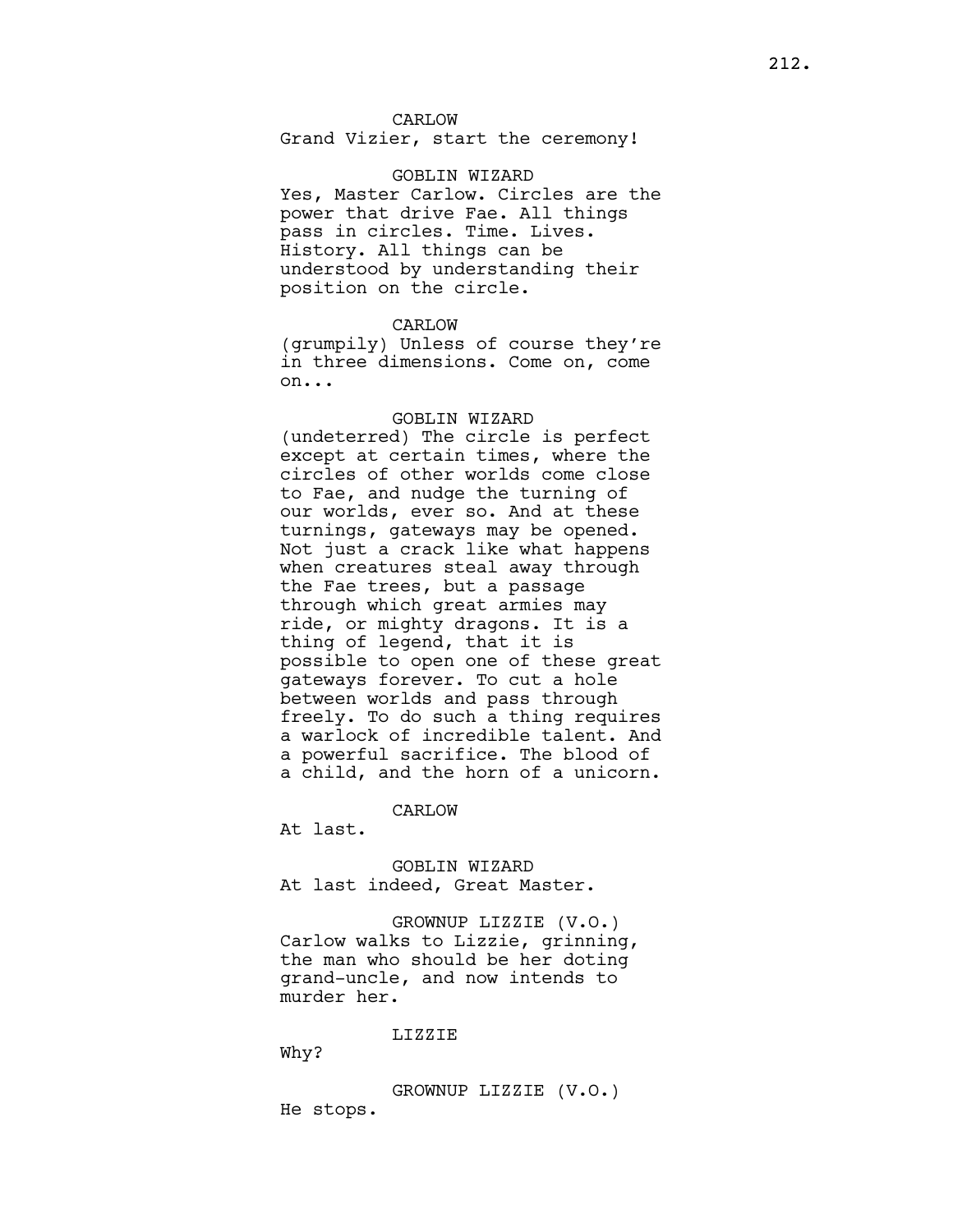## CARLOW

Why? The unicorn horn is imbued with the essential magic of the beast, especially in a younger unicorn where the rate of growth is strong, and the chemical nature of children's blood is known to -- (beat) Oh. You were wondering. Why. Why am I doing this? Why would your blood kin want to spill one of their own? (thinks) I suppose I could tell you it was because of the beatings. I was the youngest child, the runt of the litter and mother hit me because my daddy hit her. Was it that? Or was it because of the jealousy? Oh, your smug line always walked about town so much better than us, with all your gifts from the Fae, while our family's farm had cursed ground and fallow fields... Perhaps that was it. (sighs) I suppose we'll never know. That's the problem with family secrets.

LIZZIE Noo nooo nooo nooo --

GROWNUP LIZZIE (V.O.) Carlow raises the horn high above Lizzie's head, and she struggles to move, but she can't. She thinks oh - if only there was some kind of calm in her head that would work, but her mind won't focus, it's racing too hard. Lizzie's eyes dart around looking for something someone - anything to save her --

GOBLIN KID (pssst) Here, Lizzie!

GROWNUP LIZZIE (V.O.) A small figure in a dark robe appears from the corner of her eye, thrusting something at her. Her wand! She raises it high, aiming it towards Carlow's face.

CARLOW What?!  $--$ 

213.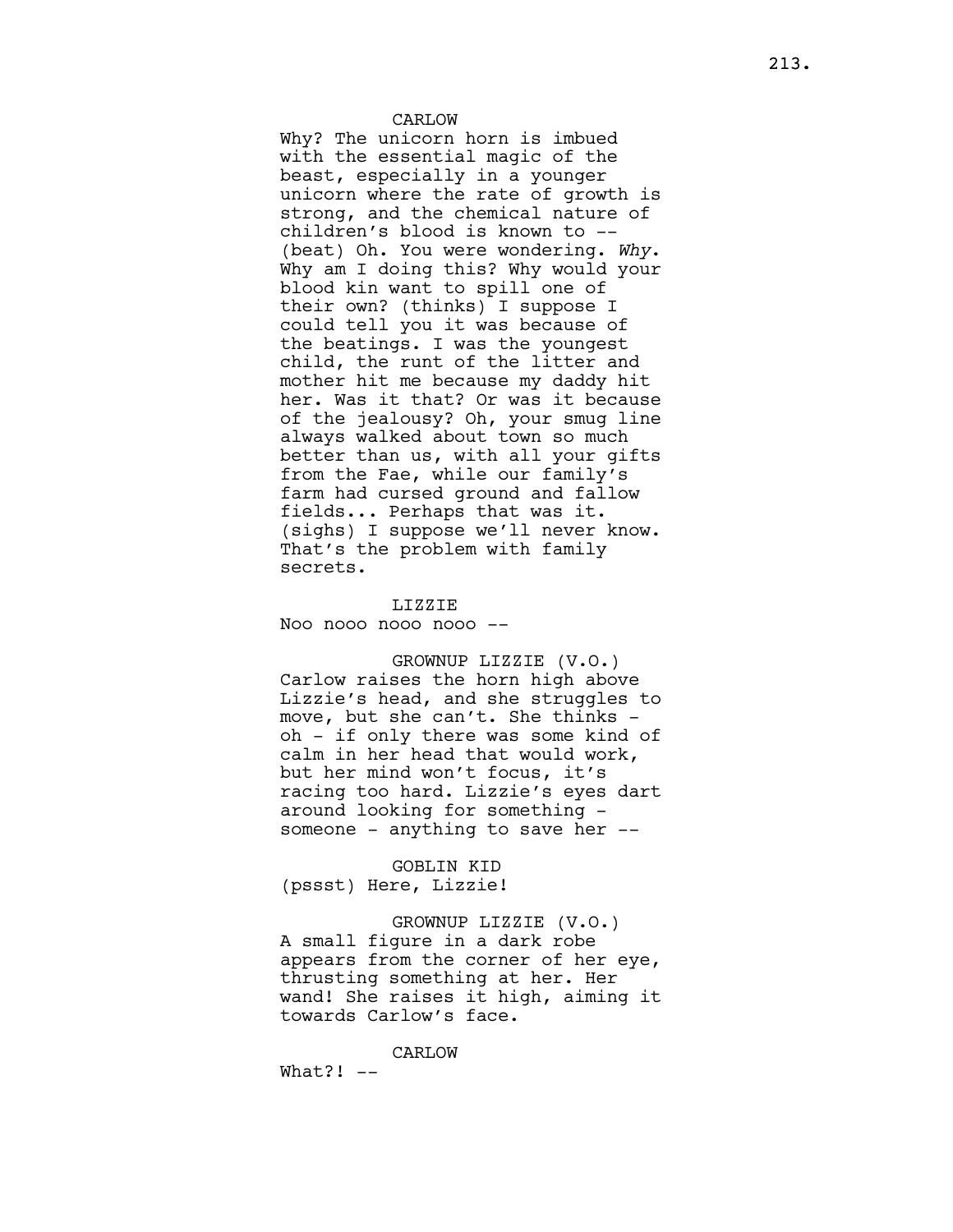# GROWNUP LIZZIE (V.O.)

Carlow pauses for a second, just a second, but it's enough for Lzzie to find her inner quiet place. To calm herself and find her mother's voice - the calm voice, her real mother. The, she can channel the power of Truth that worked so well against the Fae Queen.

FX magical boom as mirror spell is cast.

GROWNUP LIZZIE (V.O.) A blue circle of light shoots out in front of Lizzie, pushing light onto Carlow's face, making images flicker by, showing him all that he is and all that he's done. This is what broke the Fae Queen, and this is what will break the spell the Brainworm has cast on him.

Or so Lizzie think. But instead, he smiles.

## CARLOW

(grinning) Oh, darling, darling grand-niece. You think the truth will hurt me. But I told you already. I know what I am and I am proud of it. I was just born bad.

GROWNUP LIZZIE (V.O.) To Lizzie's horror, he raises the horn again, and as she struggles to move, the doors to the grand chamber burst forth --

#### WEASEL

Hey! That horn belongs to my friend Kyle, and he wants it back!

GROWNUP LIZZIE (V.O.) As Garrett's words ring out in the chamber, Carlow's distraction is broken for just a moment, a moment long enough to give Kyle the opening he needs.

GOAT I don't think so!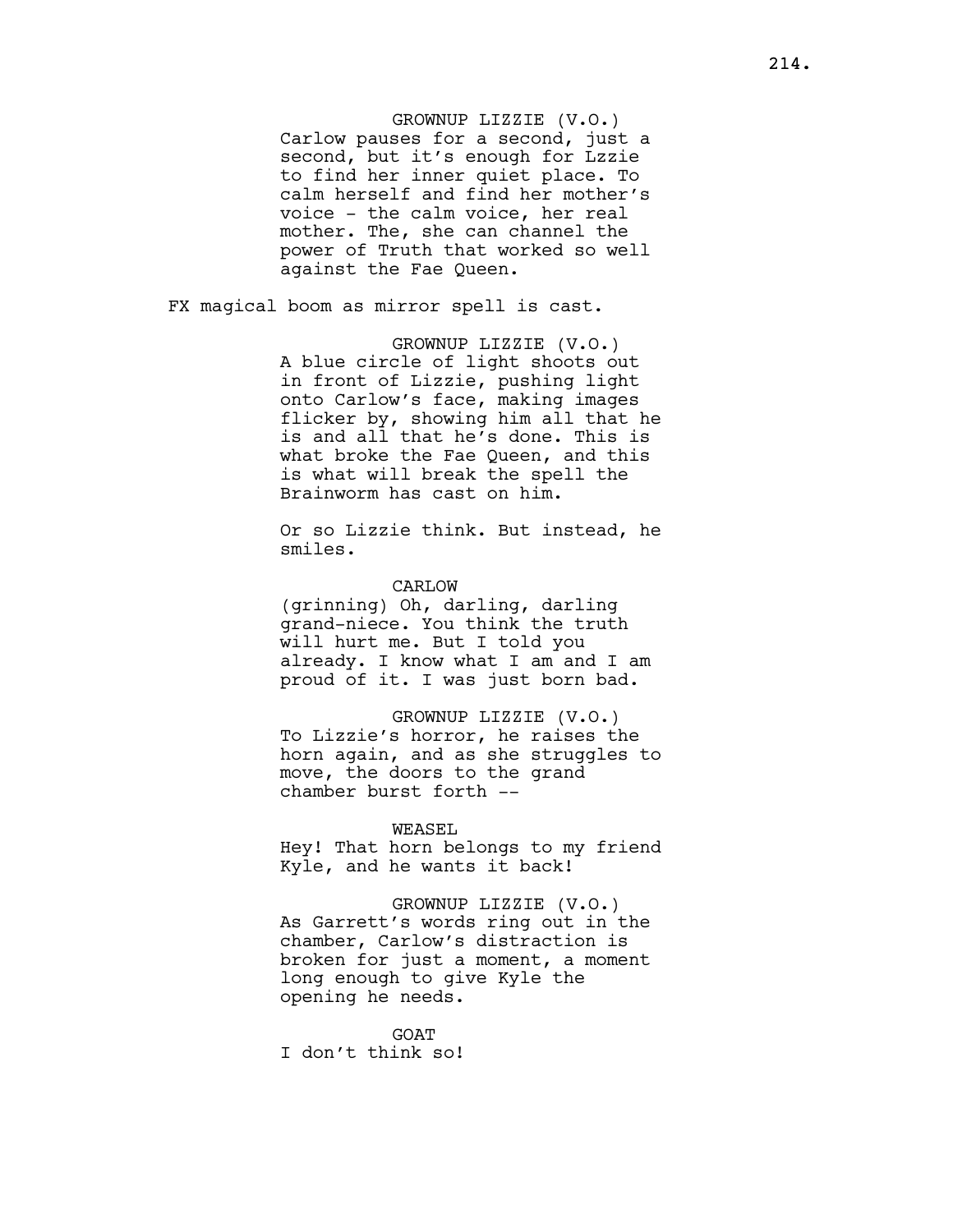# GROWNUP LIZZIE (V.O.) Kyle dodges out from underneath the goblins, smashing his forehead into Carlow, who staggers, the horn flying from his hand. In a blink, Garrett is standing next to Kyle in the inner ring, brandishing their faerie sword.

# WEASEL Nuh-uh-uh! No goblins in the circle, not unless you'd like to be skewered!

GROWNUP LIZZIE (V.O.) The goblins hesitate only a moment, before they descend on Garrett. Garrett dodges, weaves - moving so fast they're nearly a blur - but Garrett's not hurting the goblins, he's slicing their spears in half, cleaving their swords - leaving them disarmed even as they mob him.

There are so many goblins, and just one weasel! Any moment, Garrett will be overwhelmed. And then, Lizzie looks to where Carlow is standing back up, his hands balled up into two burning fists, about to throw them at Kyle.

# LIZZIE

Nooo!!!

GROWNUP LIZZIE (V.O.) Lizzie grabs the unicorn horn - Kyle's horn - and in one smooth movement hurls it towards Carlow. She never was much at playing catch in school but in this moment the horn flies true.

WEASEL / GOAT Lizzie, No!!!!

FX - Thack! Lizzie stabs Carlow.

(MORE) GROWNUP LIZZIE (V.O.) Carlow spins around to stare at his grand-niece, stunned, as the horn pierces his chest.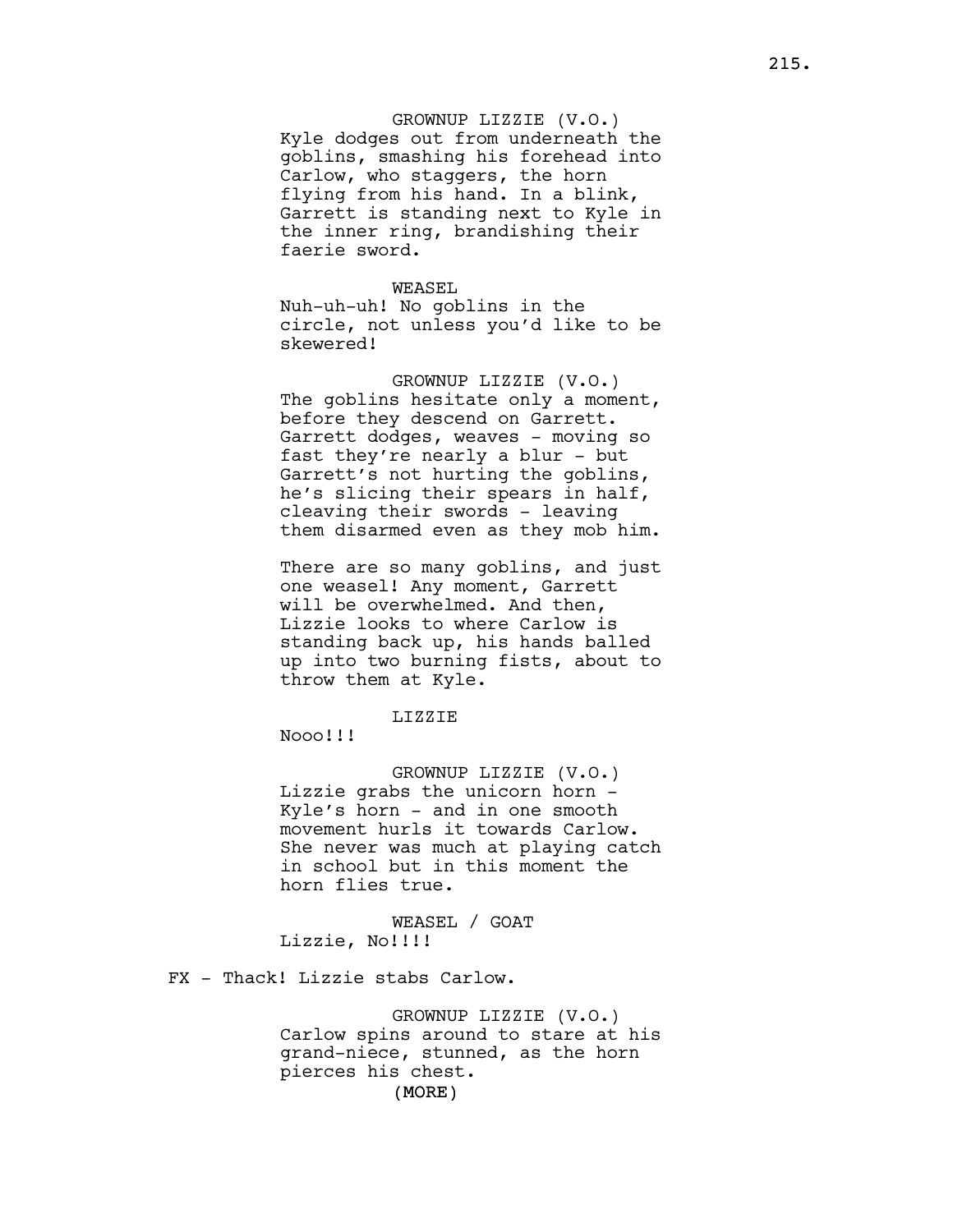# GROWNUP LIZZIE (V.O.) (CONT'D) His glowing red burning fists fizzle, and he sinks to his knees, looking at his chest in puzzlement.

CARLOW That's not... How it was supposed... To work...

GROWNUP LIZZIE (V.O.) Carlow's blood spills onto the symbols meticulously laid out on the floor, and as it does, the ring starts to glow.

MOTHER WORM (Hisses in delight) Yesssss!!! Yessssss!! Yeeessssss!!!

GROWNUP LIZZIE (V.O.) And it's at that moment Lizzie realizes she's been focusing on the wrong bad guy all along.

CARLOW (puzzled) This won't work. It can't work! You said I needed a child!

MOTHER WORM Emotionally, you're a child, Carlow. You'll work well enough.

Carlow, betrayed and confused, turns a tirade on Mother Brainworm.

> CARLOW (enraged) We had a deal! I was to be emperor! I was to be a god!

MOTHER WORM (cackling, snarling) All mortals think that.

CARLOW You promised me! You promised me!

MOTHER WORM I only promised one thing: that you would be mine in the end.

GROWNUP LIZZIE (V.O.) And then, so fast Lizzie can hardly register, the queen brain worm dives down, and swallows Carlow whole.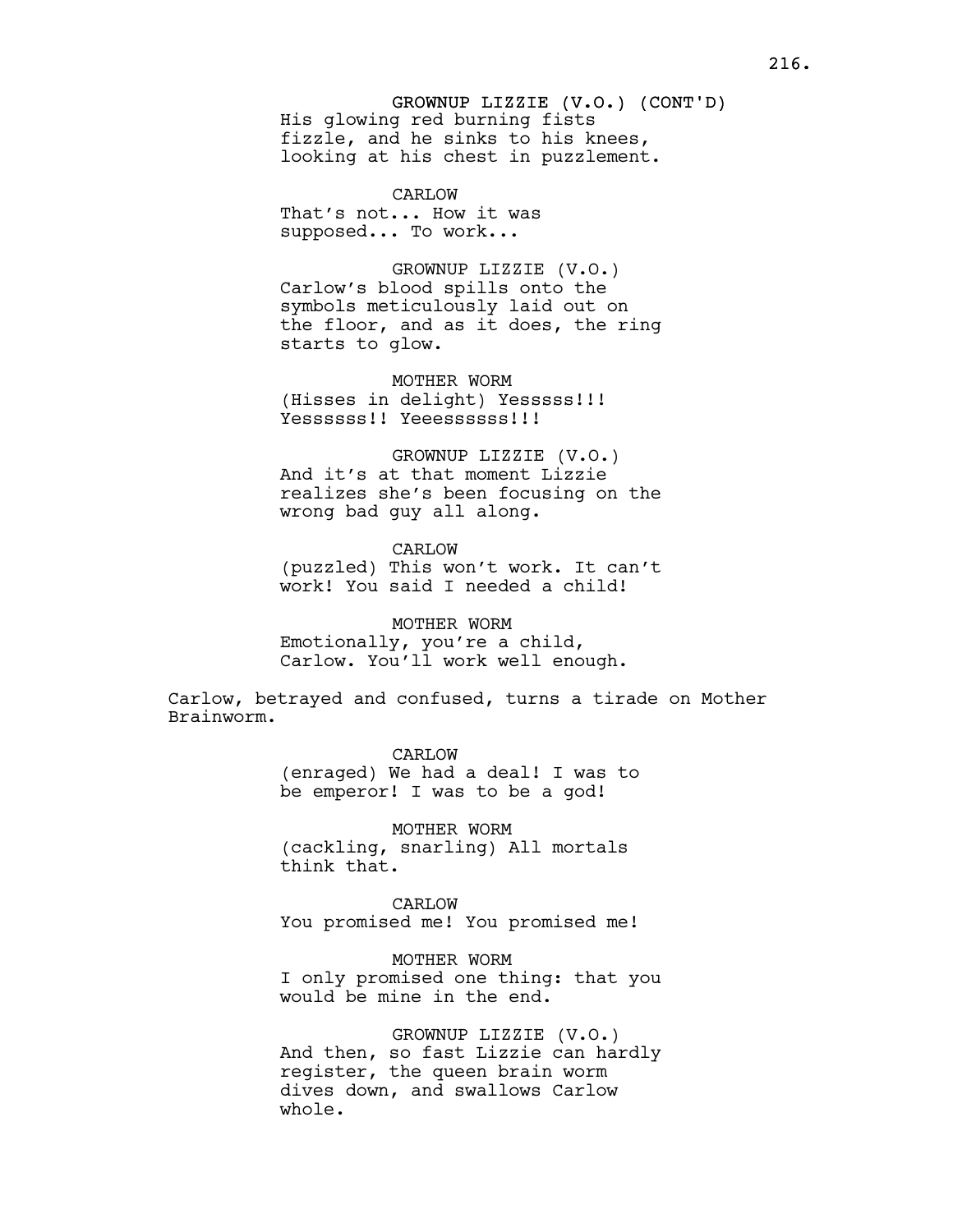CARLOW (howling) Aaahhh! Auuuuuukkk!!

Grotesque slurping noise as the mother brainworm consumes Carlow.

> MOTHER WORM (smacking lips, then burp)

GROWNUP LIZZIE (V.O.) The mother brainworm turns to look at Lizzie, speaking from its mouth ringed with teeth upon teeth upon teeth upon teeth.

MOTHER WORM Thank you, Lizzie. You made this very easy for me.

GROWNUP LIZZIE (V.O.) The ring of blood around us flashes fire. The center of the floor opens up, and a door is opened to another world -- my world. And the mother brainworm slithers through.

FX - Fwooosh!!

MUSIC - Deeply terrifying music, rise up, over, out.

# END PART 8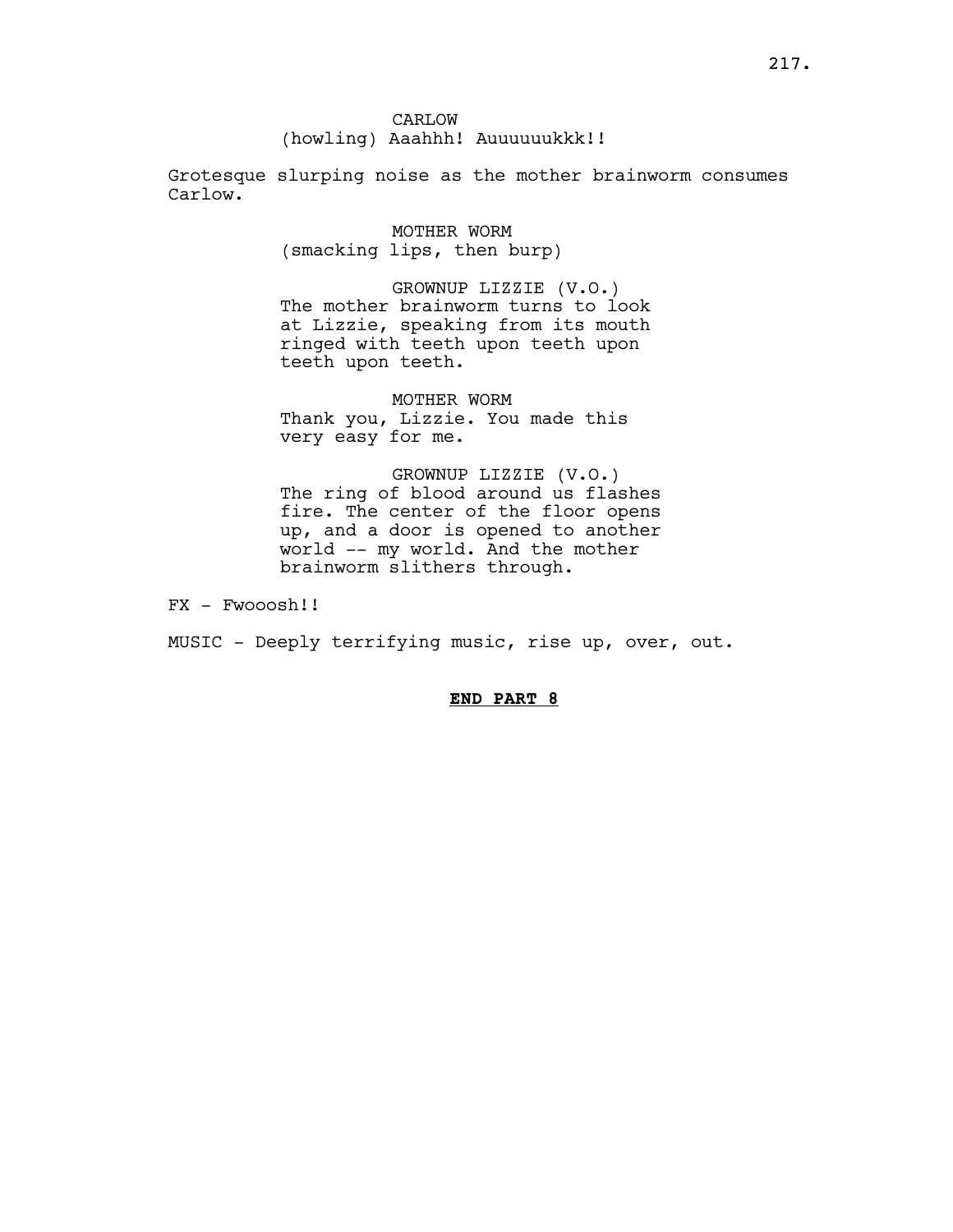# BEGIN PART 9

## 64 INT. HOSPITAL, OUR WORLD - PRESENT DAY 64

GROWNUP LIZZIE (V.O.) It's five minutes before midnight in our world, and Aunt Debbie sits next to Grandma Norah's hospital bed trying to get Grandma's mind messed up so that the Mama Brainworm will have an easier time taking over.

See, Debbie has thought about this night for a very long time. When the gate opens, it will be Debbie, not Carlow, who will lead the goblin armies from the realm of Fae into our world. It will be Debbie who will combine Fae magic with the power of the brainworm to rule both worlds, Fae and human. She will imprison the Fae Queen and take the World Tree for herself. She will take New York, London, Cairo, Beijing, Melbourne, Sao Paolo.

The thoughts of how she'll use her coming power have kept Debbie entertained for nearly sixty years. But now that the moment has nearly arrived, Debbie gets sentimental. She tells Grandma Norah a family secret.

#### DEBBIE

You know, before your fair Jack passed away I told him a story a lot like the one I'm telling you now.

NORAH (Grunts) What?

#### DEBBIE

Oh, you didn't know I was there? Of course I was, I'd be a fool to miss the show, don't you think?

(MORE)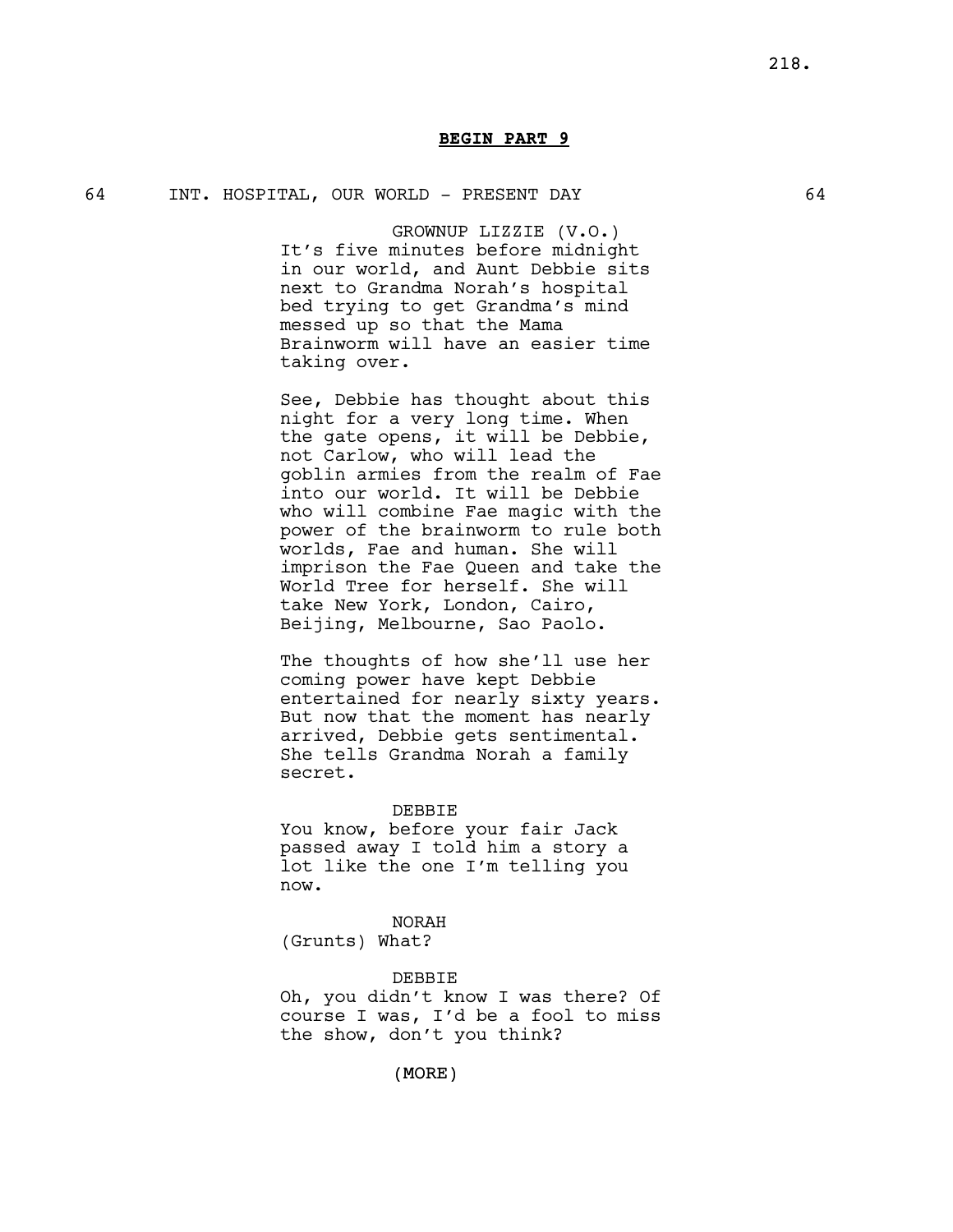DEBBIE (CONT'D) Why, there were a good ten minutes we just sat there together, quiet in the woods, while his blood drained out.

Oh I told him stories -- I love spinning a good yarn -- I told him about how the Greenway side of the family always had the gifts of the Fae, but that our side of the family had the gifts of another kind.

We had the gifts of the worms that lived underneath our fallow fields, ever chewing through the plant roots, worming their way into our cows and pigs and sucking their life blood dry.

I told Jack how what happened to Carlow that night, all those years ago, was really my idea. Carlow had the glow in his eyes, that's for sure, but he needed someone to plant the idea in his head. And that was me. I promised Carlow to the worms, and the worms got to go to Fae, a place they'd wanted to go to for a long, long time. (chuckles) You didn't think it was coincidence Carlow came across brainworms in the goblin king's court, do you?

Oh, you should've seen the look in his face, when he realized how badly he'd been had. He even -- do you believe this -- asked me to help him. And I could have, you know. The worms love to devour things but they can also fix things up. After all, how do you get things clean unless you have worms to eat up the decay?

(MORE) But I wasn't giving him to those kinds of worms. I was going to let him finish bleeding out as I finished my story.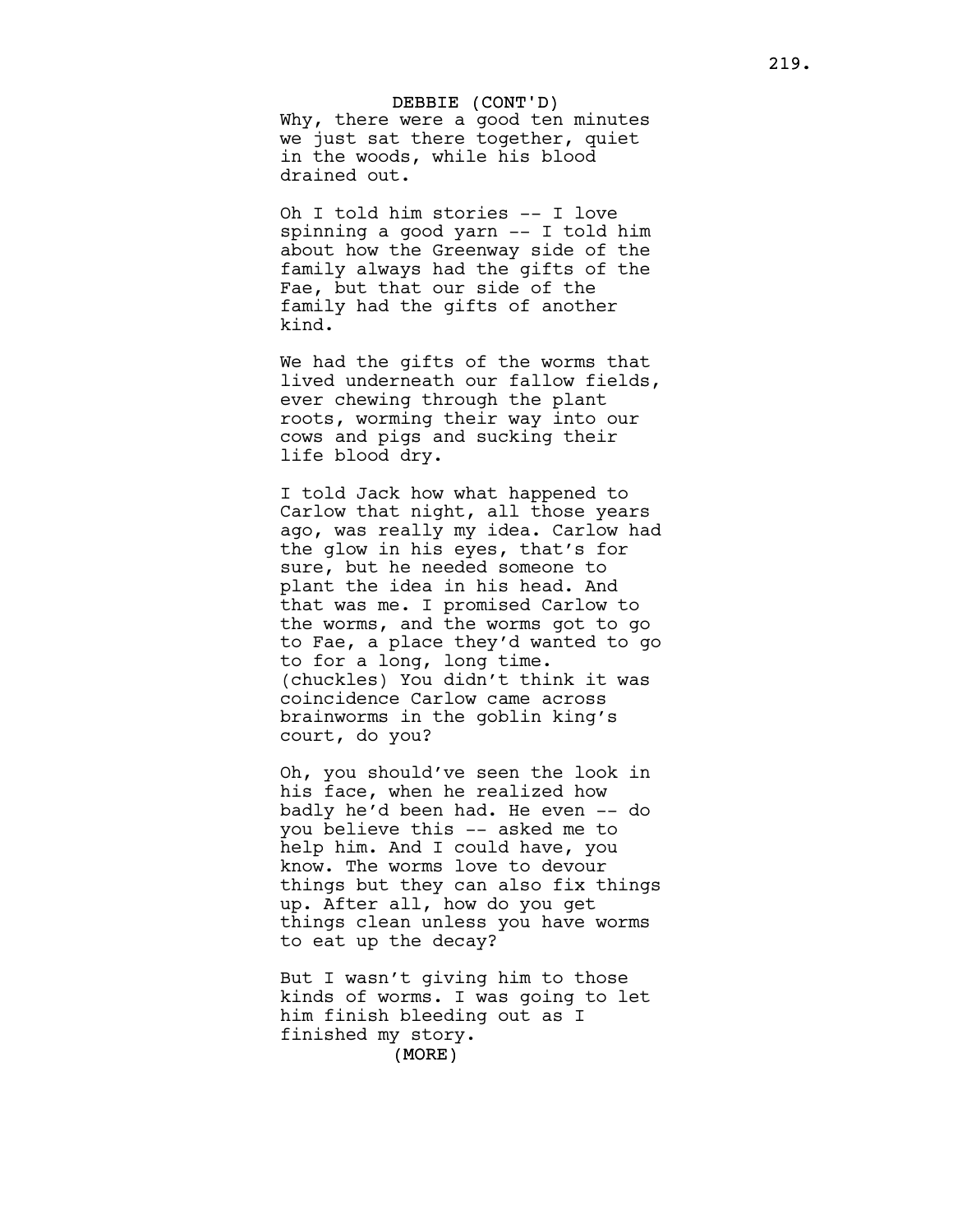How I would spend the next decades of my life biding my time, watching over his widowed wife and daughter, waiting for the right time to murder them both, and give the worms what they always wanted. And you should've seen the look in his eyes when his heart finally gave out. Ah, that man...

(smiling) Now, dear Norah, we can put all this waiting behind us. Look at the clock, a few more minutes to go. Mother is almost here.

# 65 INT. CARLOW'S COURT, MOMENTS EARLIER 65

Replay of scene from Episode 8 (sans Lizzie's VO). Grotesque slurping noise as the mother brainworm consumes Carlow.

> MOTHER WORM (smacking lips) Thank you, Lizzie. You made this very easy for me.

FX - Fwoom fwoom fwoom! The ring of Carlow's blood bursts forth in flames, and a doorway opens, warbling to our world. The mother brainworm slithers through. Fwooosh! The gate slams shut behind them.

> WEASEL What... What just happened?

GOAT (bleak) Oh no... No... No... No...

GROWNUP LIZZIE (V.O.) Lizzie, Kyle, and Garrett stare at the center of the ring of symbols. Seconds ago this held a gateway to Lizzie's world, but now it's closed, just bare boring stone again. No worm, no Carlow. When the three friends get over their shock and look up again, they see the hundreds of goblins staring at them.

GOAT Lizzie. Step close to me.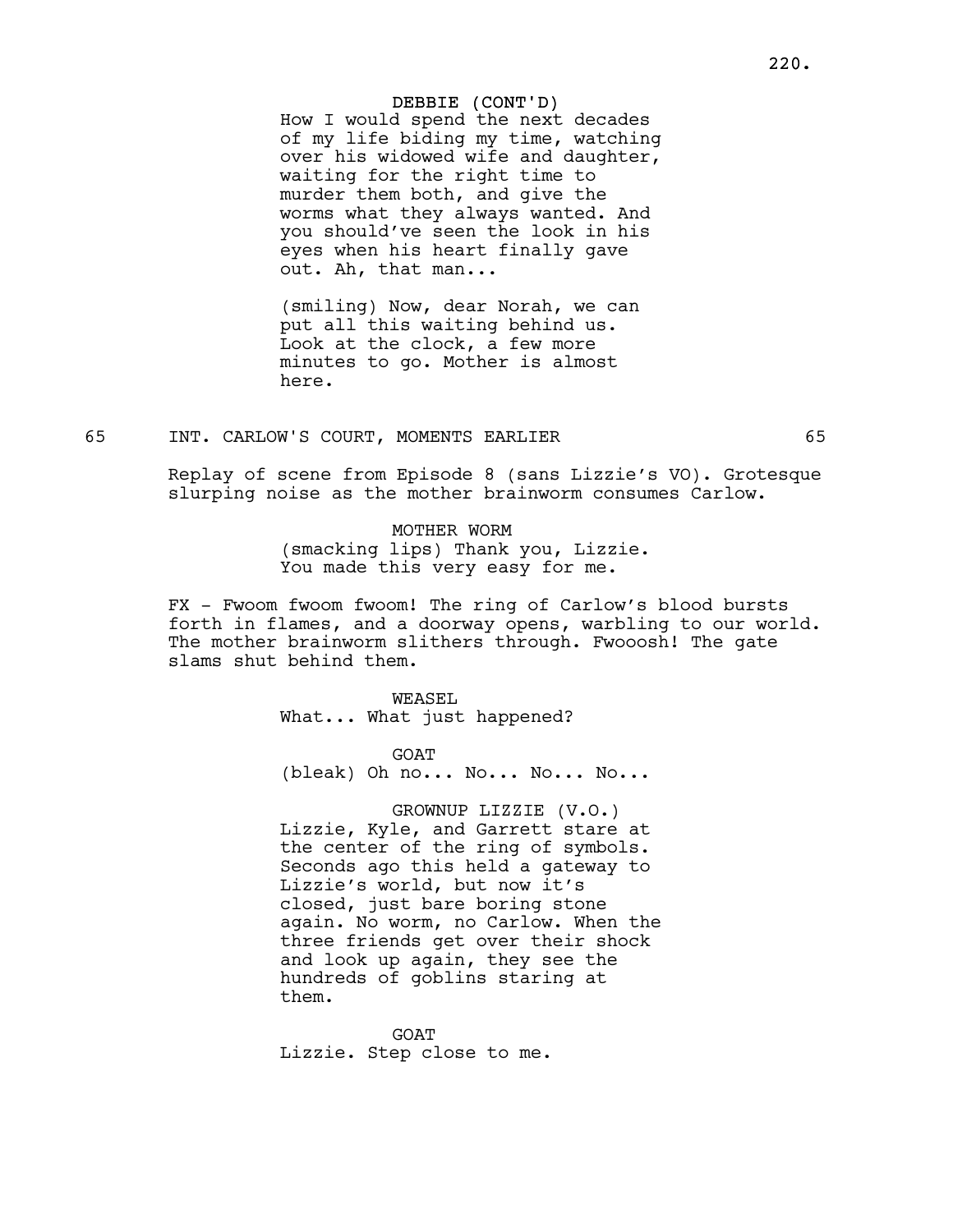WEASEL (losing some of his nerve) Don't any of you... Don't move... I've got a sword...

GROWNUP LIZZIE (V.O.) With cold certainty, Lizzie realizes this is the end. They thought Carlow was the bad guy, but by being so focused on him, they instead helped turn him into something much worse, and that worse thing got away. And now they're about to be killed by the Goblins. Except...

GOBLIN WIZARD

It's gone.

LIZZIE / GOAT / WEASEL What?

GOBLIN WIZARD (laughing) Do you feel it? It's gone! Everyone! The thing in your head! Gone!

There is a brief moment of celebration before the Goblin Warrior (head of king's guard) butts in.

> GOBLIN WARRIOR And who brought it here to begin with, Grand Vizier?! Your schemes against the rightful king Llrahadnath (EEL-RA-HAD-NATH) provided fertile ground for the fiend to take over --

> GOBLIN WIZARD Our past King had his faults, we only used our right to protest --

GOBLIN WARRIOR Fah! By protest you mean take secret meetings in the dark and talk of betrayal! Llrahadnath never sought to sell us out to a warlock, nor to turn the Fae into enemies! It's high time the magic-users be exterminated from the goblin keep. Warriors, join me with your blades --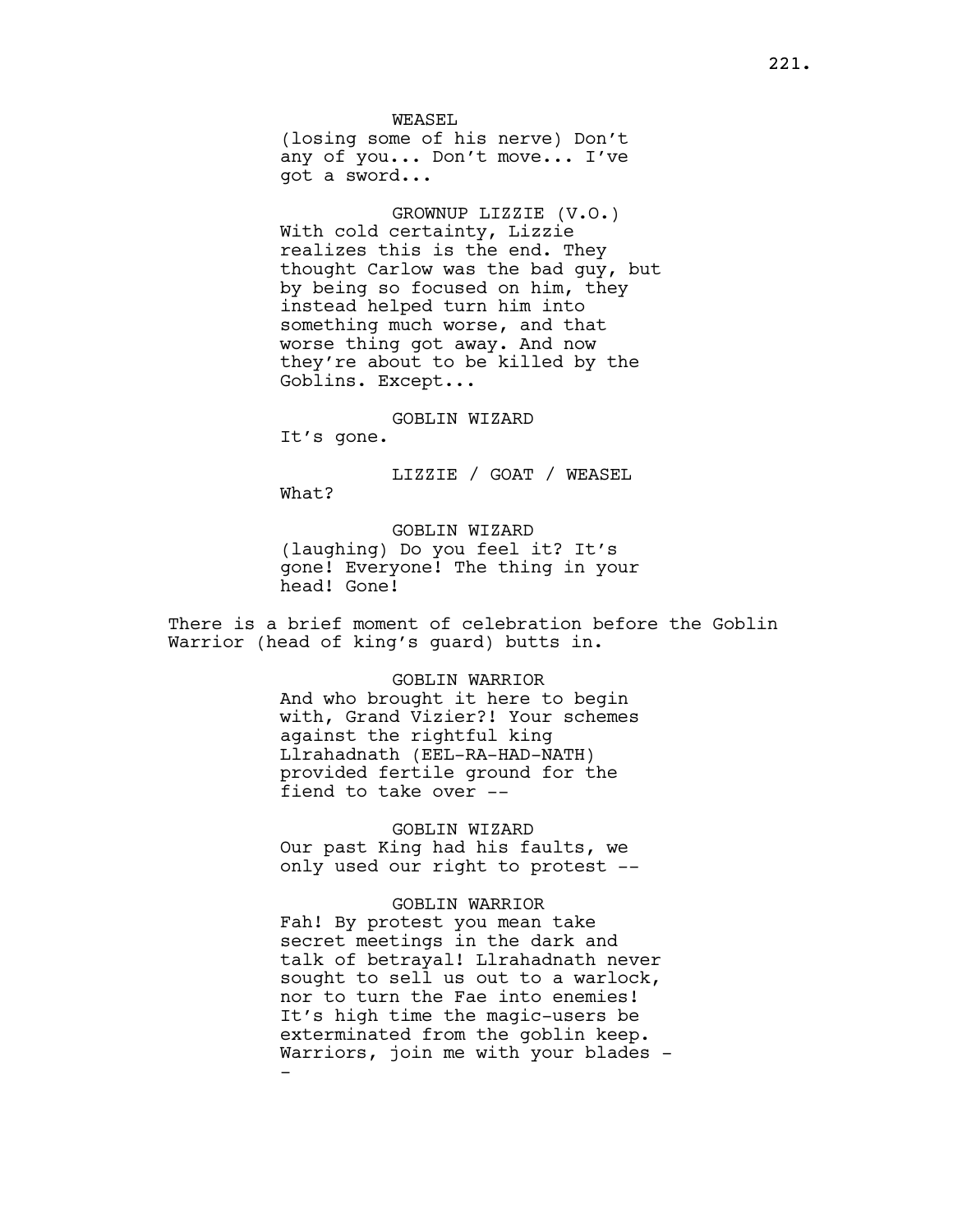## GOBLIN WIZARD

If it must be so, then warlocks! Stand beside me with your spells! It will not be the first time we have fought for a throne!

# GOBLIN KID

STOPPP!!!

Goblin kid's voice rings out, temporarily pausing the rift between goblin factions.

> GOBLIN KID (CONT'D) Carlow is gone, and the brain worm is out of all of your heads. What else does it matter? Plus, the worm escaped.

> GOBLIN WIZARD (snarls) What of it? Let that other world burn.

GOBLIN WARRIOR For once, we agree.

GOBLIN KID Don't you see? Our worlds are connected. If we let the worm destroy their world, it'll come back to ours next. It needs to be stopped, for good.

GOBLIN WIZARD Who are you to speak to the Grand Vizier and the King's Guard anyways?

## GOBLIN WARRIOR

Indeed!

GOBLIN ELDER This is my child!

Heads turn as one of the guards walks forward from among the crowd.

> GOBLIN ELDER (CONT'D) And they speak the truth. Doesn't your mind feel clearer, without the worm inside of it? Can't you see what it's been doing to us?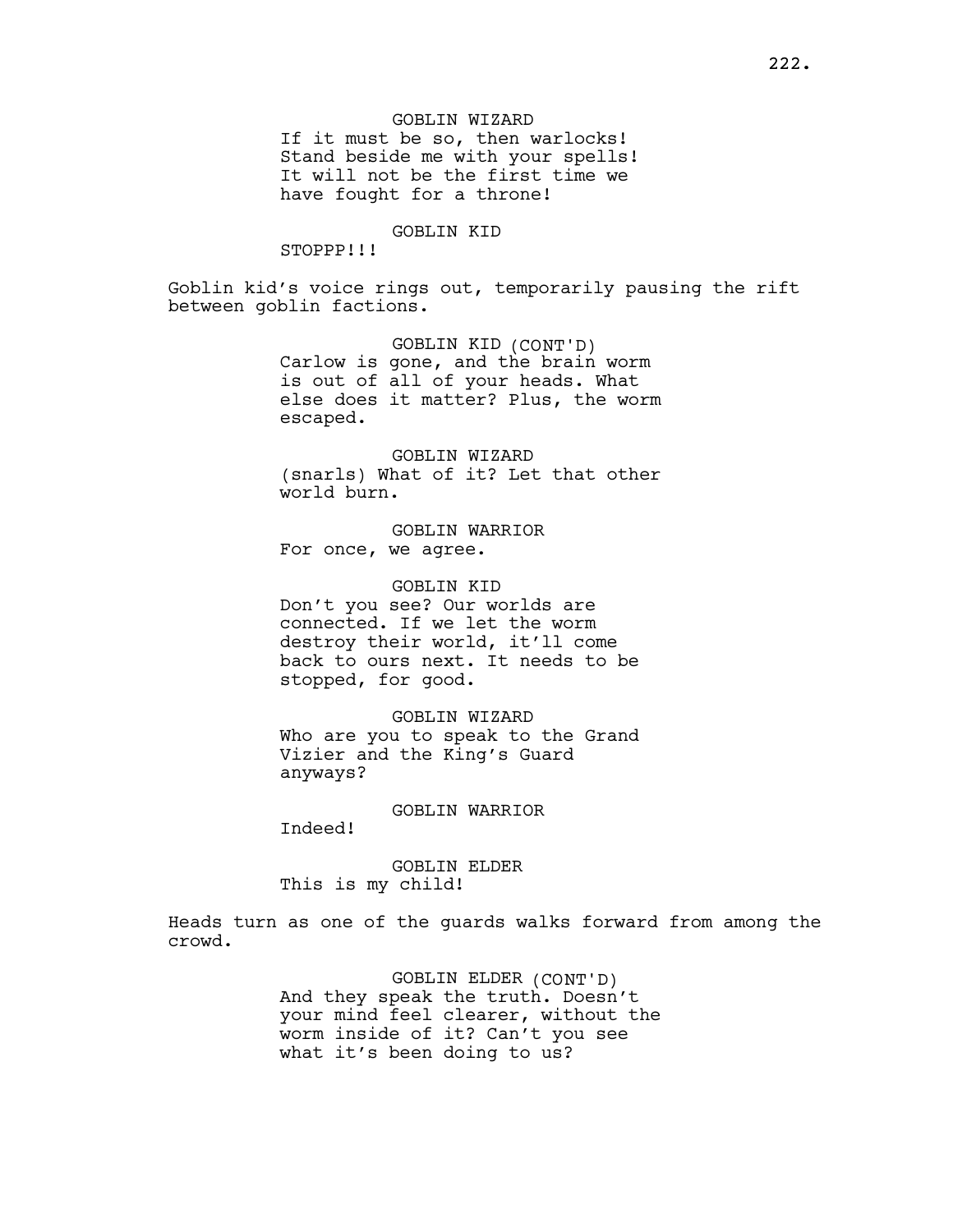# GOBLIN WIZARD

We are gladly rid of the pest, but that does not mean we get involved in the affairs of these creatures.

FAE LIEUTENANT I would say you are all fairly involved.

GROWNUP LIZZIE (V.O.) The room silences as another creature enters, not goblin, not unicorn, not human, not weasel - but Faerie.

GOBLIN ELDER

A Faerie...

GOBLIN WIZARD How did you get here --

GOBLIN WARRIOR Our warriors conquered you! --

## FAE LIEUTENANT

And were defeated. When the worm's power broke, the goblin legion in the Fae kingdom laid down their arms. The World Tree is ours again. This girl Greenway left a magical trail so obvious that a novice could have followed her portal back. I came on behalf of our Queen, to seek safe passage for her honored guests.

GOBLIN WARRIOR (shrugs) They are yours.

# GOBLIN WIZARD

Wait a minute! We suddenly forgive the Fae all their transgressions?! Were we not just moments ago locked in combat?!

# FAE LIEUTENANT

(bristling) Your ill-advised attack on the World Tree was defeated, you best accept it, before out attitude becomes less forgiving.

## GOBLIN WIZARD

I hope you're prepared to fight anew  $--$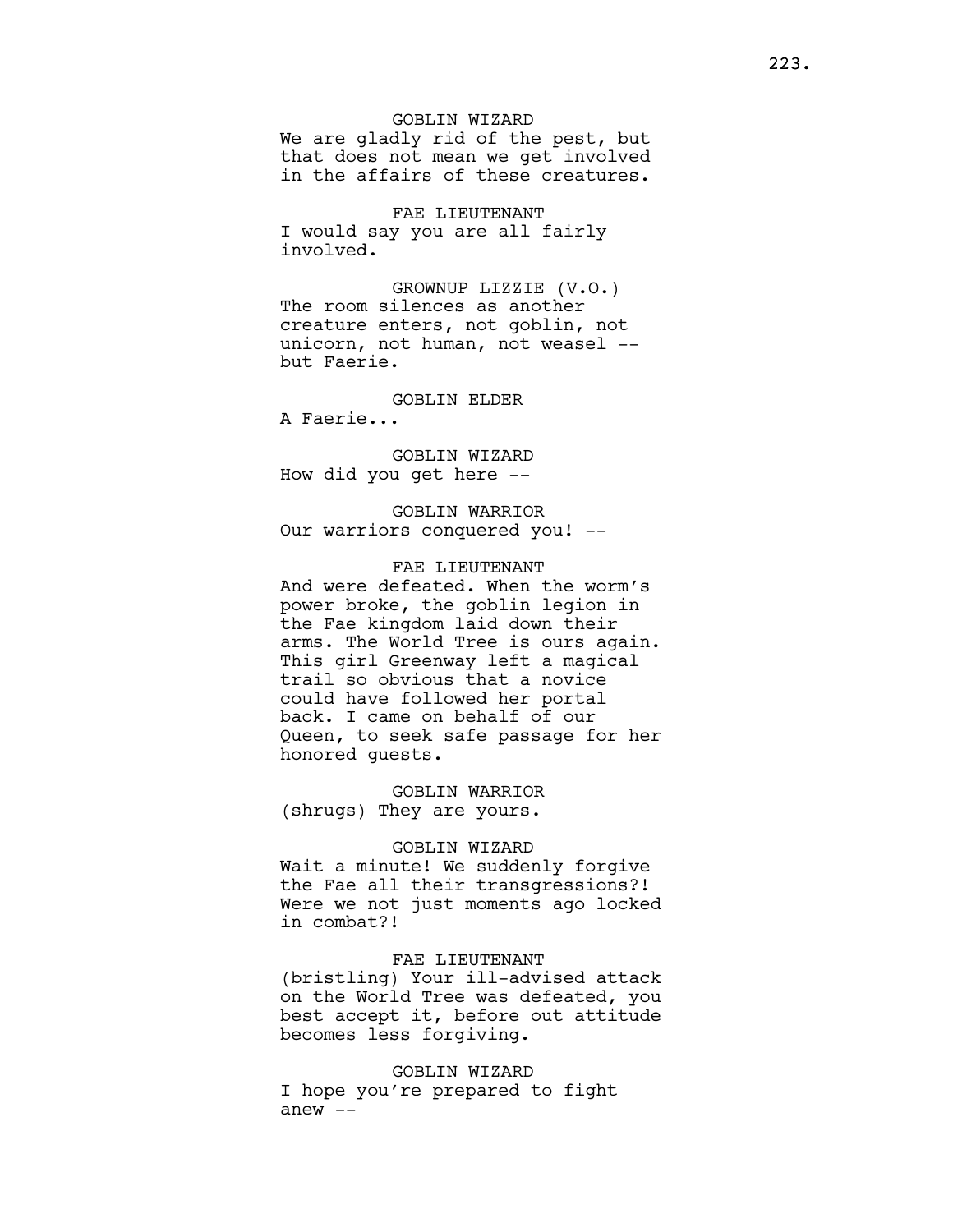FAE LIEUTENANT I will raise an army here so fast that you goblin kind will never --

With a sudden, shifting groan, the room starts shaking

GOBLIN WARRIOR What's that?

GROWNUP LIZZIE (V.O.) The portal which closed behind the Mother Brainworm re-opens, and suddenly creatures are pouring through. They're brain worms, but not like the hidden, shadow things that live in people's minds. These ones are huge, snarling monsters, like the Mother worm herself, all rings of teeth with slithering, snarling bodies.

The scene moves almost in slowmotion. The goblin warriors move to raise weapons, but nary a hand reaches a handle before the worms swallow them. The wizards start to cast spells, but they don't have enough time to speak their magic words before the worms overtake them, as well.

The Grand Vizier and the King's Guard are among the first to fall. Garrett moves to grab his blade but Kyle stops him. The Fae envoy snatches all of us, before we have a chance to join the fray.

FAE LIEUTENANT Come, heroes, this is not our fight.

CHERIE (distant) Lizzie!!!

GROWNUP LIZZIE (V.O.) Lizzie hear's her mother's voice - her real mother this time -- and suddenly it's all quite clear. It is not her friend's fight, but it's hers.

LIZZIE

M<sub>O</sub>m!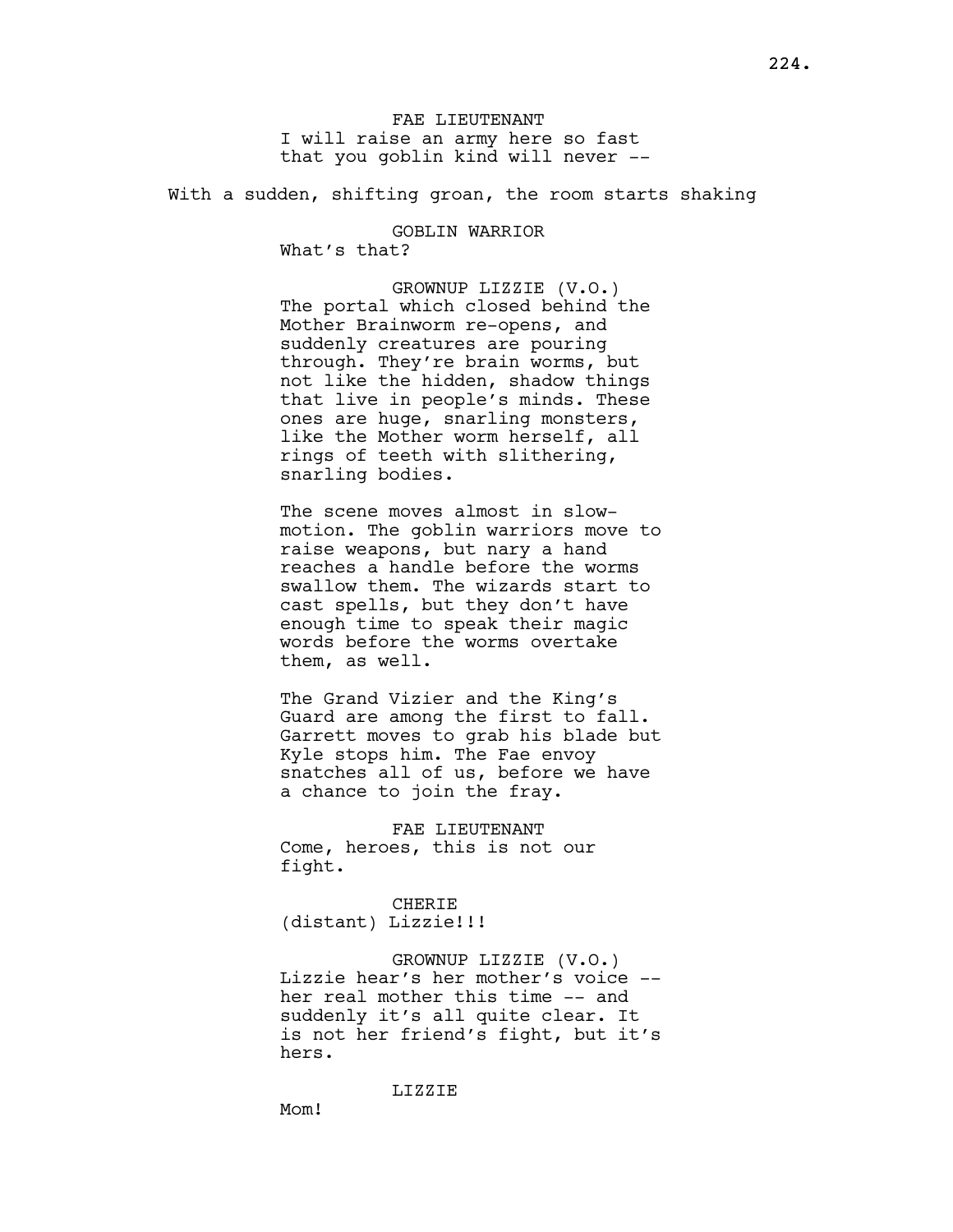## GROWNUP LIZZIE (V.O.)

Lizzie darts out of the Fae Lieutenant's arms, past the brain worms, and into the portal. She doesn't know where she's going or how she'll find her mother, but she knows for sure this is the only way to save her.

## LIZZIE

Mom!!!

Which magical SWOOSH -- Lizzie descends into the portal.

GOAT Dammit! Not again!

WEASEL

Well, Kyle, it's time to try this enchanted blade on for size. Hey! Worm breath! Come get some!

MUSIC - Huge battle music, up, and over.

66 INT. THE 'TWEEN WORLDS, MOMENTS LATER 66

Tense music, continuous, underneath...

# CHERIE

(ethereal) Lizzie! Lizzie!!! Here!!!

GROWNUP LIZZIE (V.O.) Lizzie's running down a flight of stairs, not unlike the spiral staircase that led up from the Cursed Labyrinth, except, she's not in the Goblin King's castle anymore. She is in the world between worlds, a place where the Brainworm already has absolute power. As she runs down the stairs, worms fly by her, in the hundreds, the thousands. Any of them could devour Lizzie, yet they rush right past her.

CARLOW (disembodied) They're saving you for mother.

LIZZIE You're... You're dead...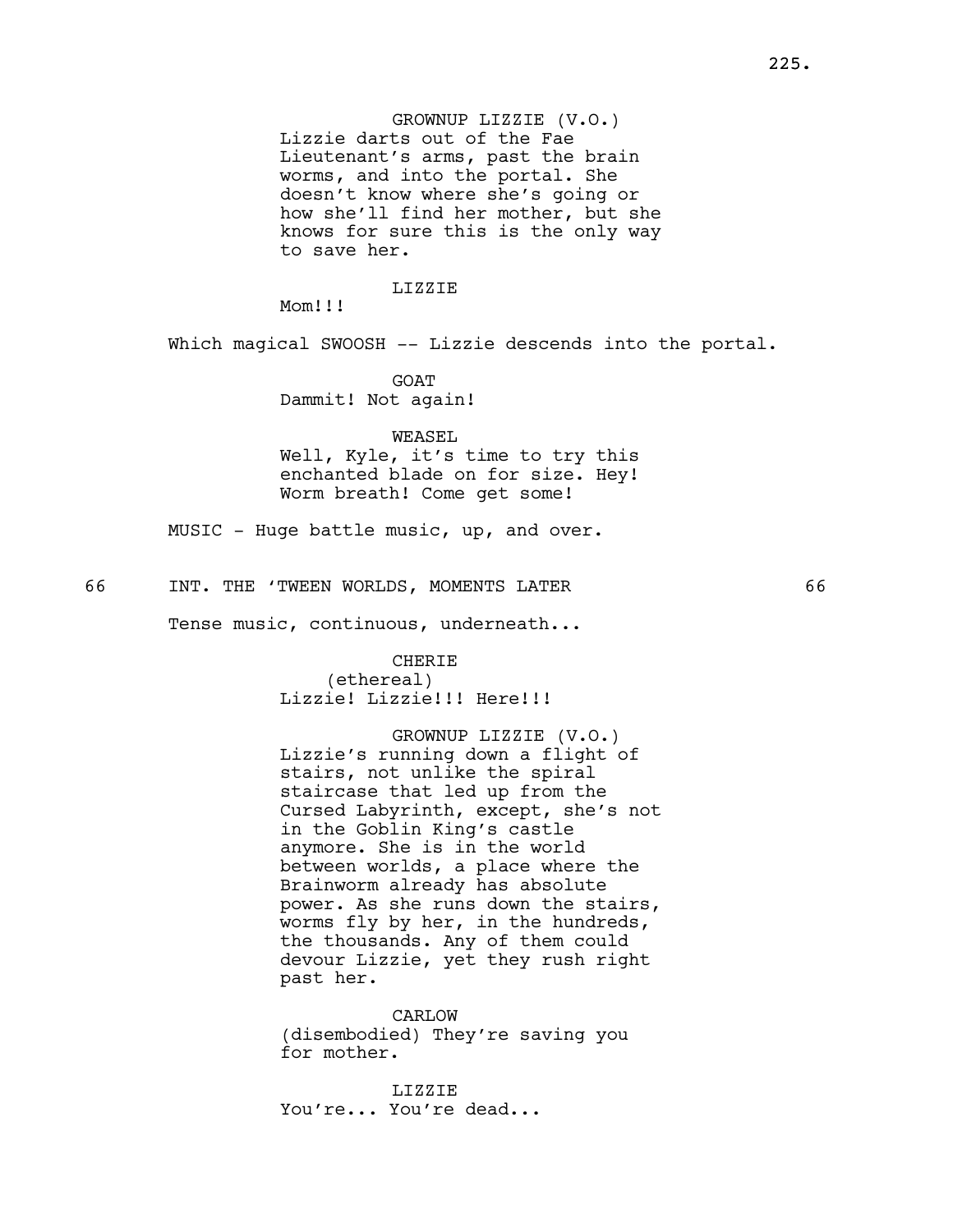When mother takes you, you live forever.

LIZZIE Get out of my head, Carlow!!! (snarls, with magical force pushes her Uncle's dark thoughts away)

GROWNUP LIZZIE (V.O.) Lizzie closes her eyes, and with great force pushes her Great Uncle Carlow back out of her head.

CARLOW No, I won't! I belong! You're mine!

LIZZIE No! No! Noooo!!!!

# CARLOW

Arrrrgggghhh!!!

GROWNUP LIZZIE (V.O.) Lizzie's head is clear again, and she opens her eyes, and she's not on the staircase anymore. She's at the bottom of the wellspring, the empty wellspring, where this story started and where this story will end, one way or another.

## LIZZIE

Mom?!

CHERIE (distant) Lizzie!!!

GROWNUP LIZZIE (V.O.) Lizzie looks at her hand and realizes she's holding the heartstone wand like a sword. For a moment, she hesitates. How can this tiny little stick and a sliver of rock do anything against what she has to fight? But she knows she has to go on, she has to save her mom.

CHERIE

Lizzie, oh dear, dear Lizzie, please... Let me see your face...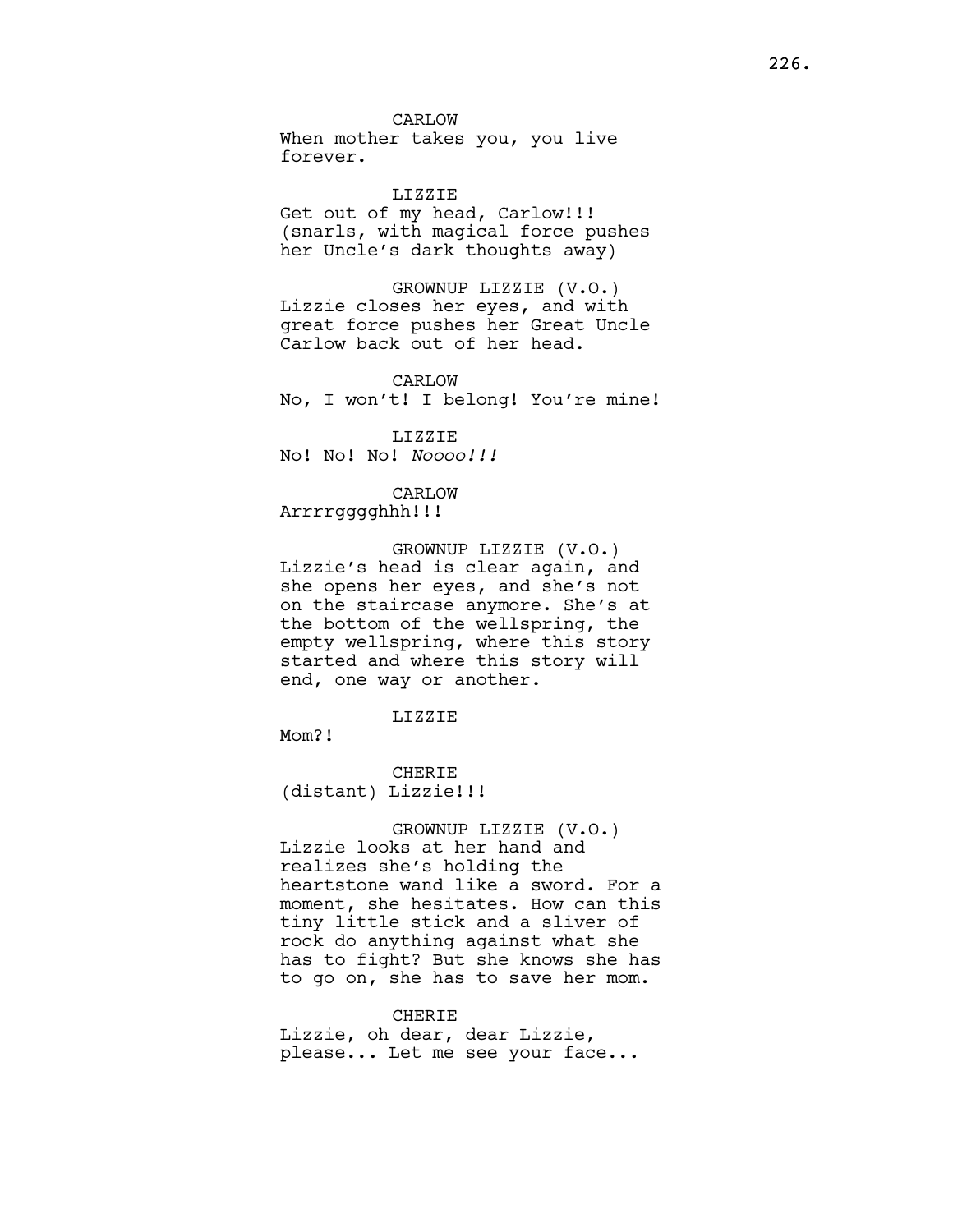## GROWNUP LIZZIE (V.O.)

Lizzie's at the bottom of the wishing well, but it's not the wishing well from the real world. It's one from her mother's dreams. The one that has haunted her mom all these years and kept her from coming back. She sits at the bottom of the well, holding the dead body of her dada Jack -- Lizzie's grandpa -- in her lap.

# CHERIE

(sniffs) I could have stopped it, Lizzie, it if I was a good girl, if I'd only done what he told me, none of this would have happened, he'd still have been alive...

## LIZZIE

Mom...

## MOTHER WORM

(squeals like a horrific monster banshee)

LIZZIE Mom, we've got to go...

#### CHERIE

Dr. Sparrow told me none of this was real, but he lied. I told him this would happen. I've been dreaming about it all my life. We're stuck at the bottom of this place, I'm holding onto Dad, wishing I could wake him up. Then we hear a fiend from down the halls. It's screaming. We have nowhere to run to. Then, we hear another voice --

#### DEBBIE

(raised voice) Cherie! Sweet Cherie! Where are you, honey? Your Aunt Debbie has some parting wisdom for you. (aside) I told you, mother, we'd find her down here, there is only one place she was ever going to go.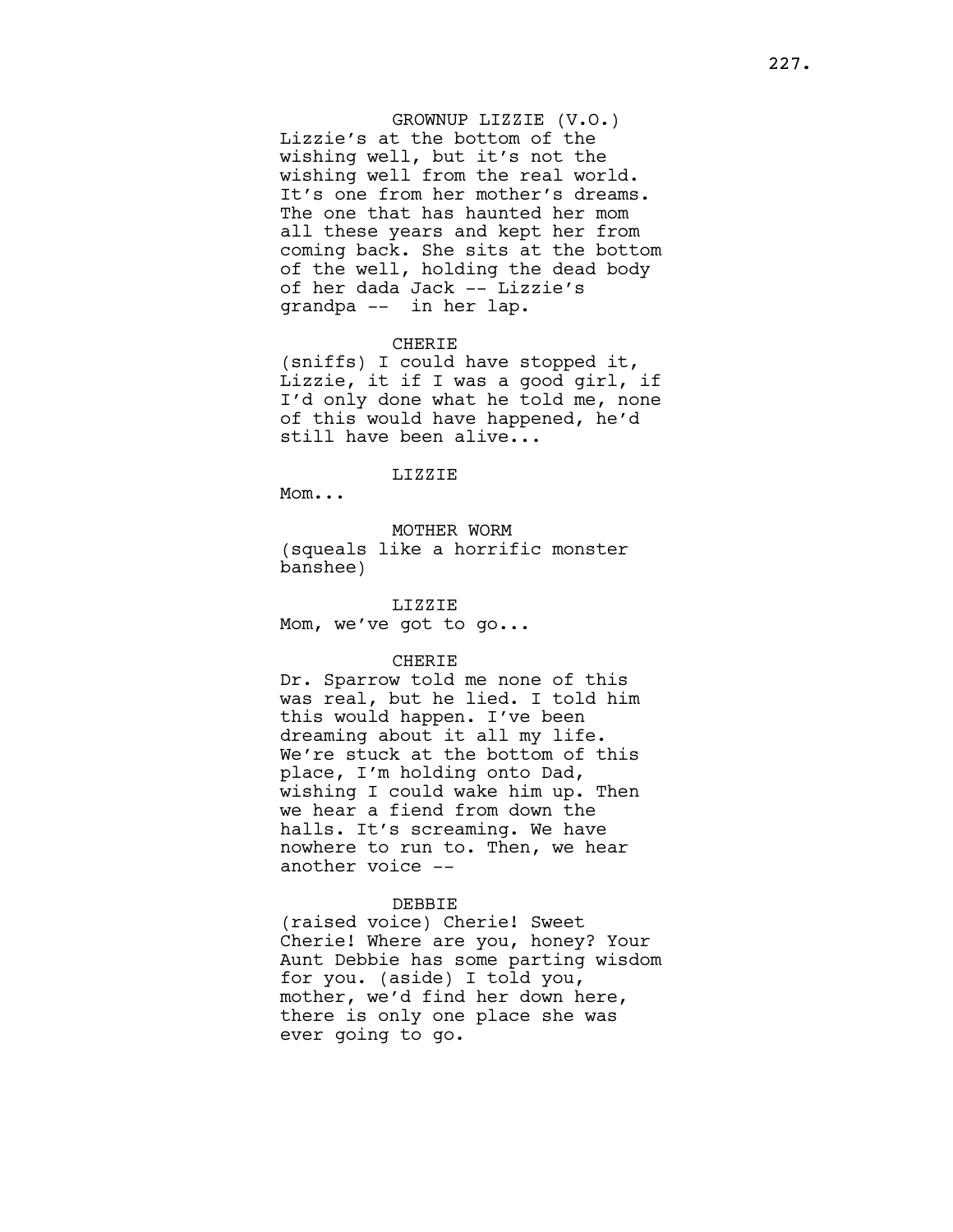## CHERIE

I told him how we cower in here, with nowhere to go, I put down the thing in my arms and take you in them instead as they come closer, and I can hear the slithering of the worm creature, slock, slock, slock, and the footsteps of my aunt, my aunt who could have made things different.

In my nightmares this is the part where I wake up, but I know that one day, it's going to be real, and I'm not going to wake up. I'm going to have to watch everything that happens.

GROWNUP LIZZIE (V.O.) "Everything that happens." This is the moment where Lizzie decides everything will, everything must change.

LIZZIE Mom. Stop feeding it.

CHERIE

What?

LIZZIE Stop feeding it!

CHERIE

What... How?

#### GROWNUP LIZZIE (V.O.)

It's then that Lizzie realizes that the calm place she's found which powers the heart stone wand, isn't her mother at all. It's grandma.

### LIZZIE

(calmly) What did grandma always tell you to do? If you lost each other?

#### DEBBIE

(close) Cherie! Sweet Cherie! It's time for you to meet mother, up close and personal.

## **CHERIE**

I don't know, Sweetie...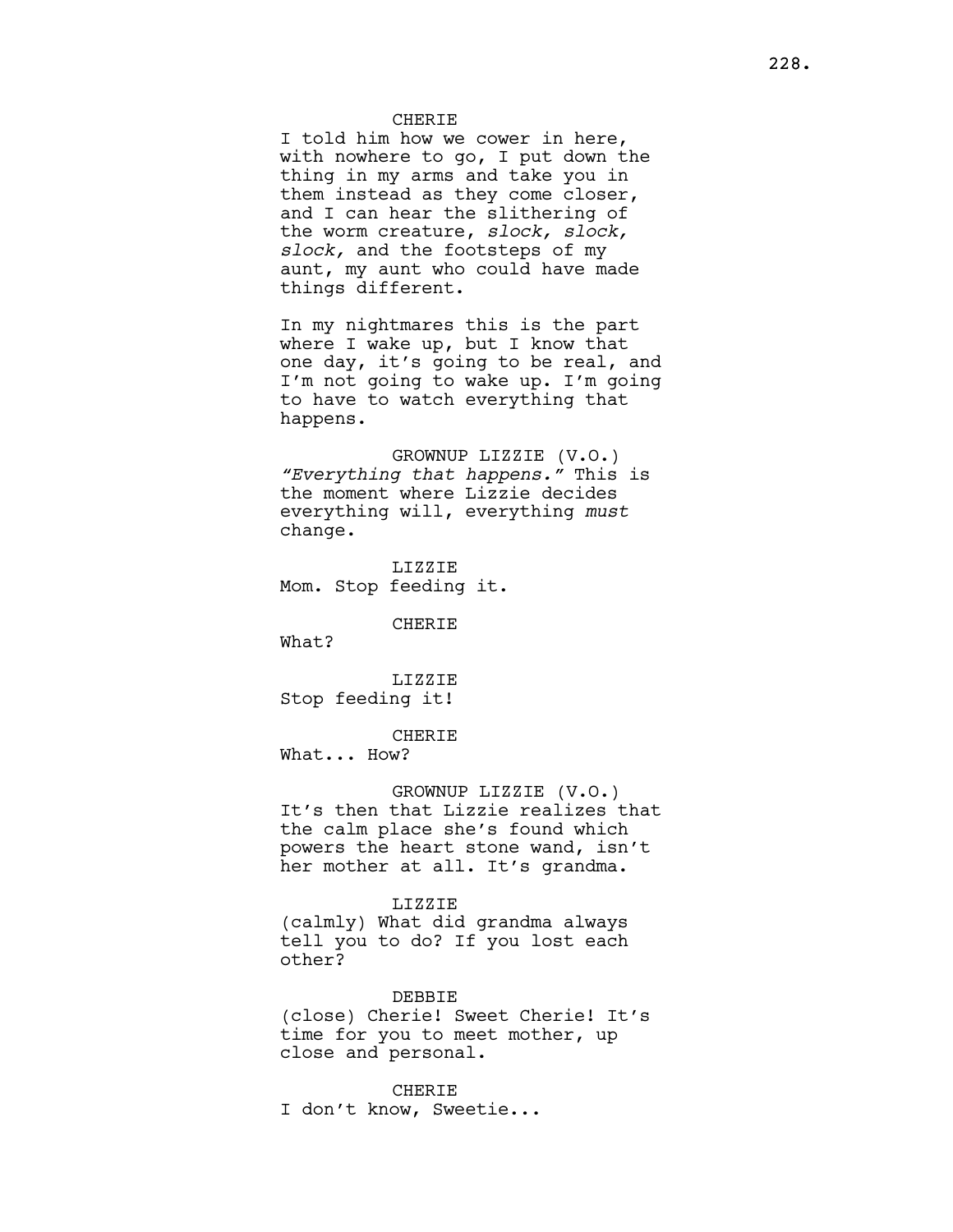Where did she tell you to go?

# CHERIE

She... she told me... She... (takes a deep breath, raggedly slows her breathing) She told me it couldn't hurt me. But she was wrong, Lizzie, it can.

### LIZZIE

It can hurt you, but it can't devour you. Not if you don't feed it.

CHERIE What happens, Lizzie, it's so terrible... So terrible...

## LIZZIE

You can change what happens. It doesn't have to happen again.

MOTHER WORM

# (Squelches in horrific dragon noise)

#### LIZZIE

(raises voice) You hear that! You can scream at us all you want! You can gnash your teeth! You can put whatever you want into our brains, BUT YOU CAN'T HAVE US!

MOTHER WORM

(squeals in anger) I will! I will have have have! Eat eat eat! You WILL BE MINE!

# GROWNUP LIZZIE (V.O.)

Lizzie holds the heartstone wand aloft, it's shaking, shimmering, glowing hot red, so hot it burns her hand and she would drop it if not for the iron will that keeps her holding it aloft.

## LIZZIE

No!

DEBBIE Who are you to say No to Me, little girl?!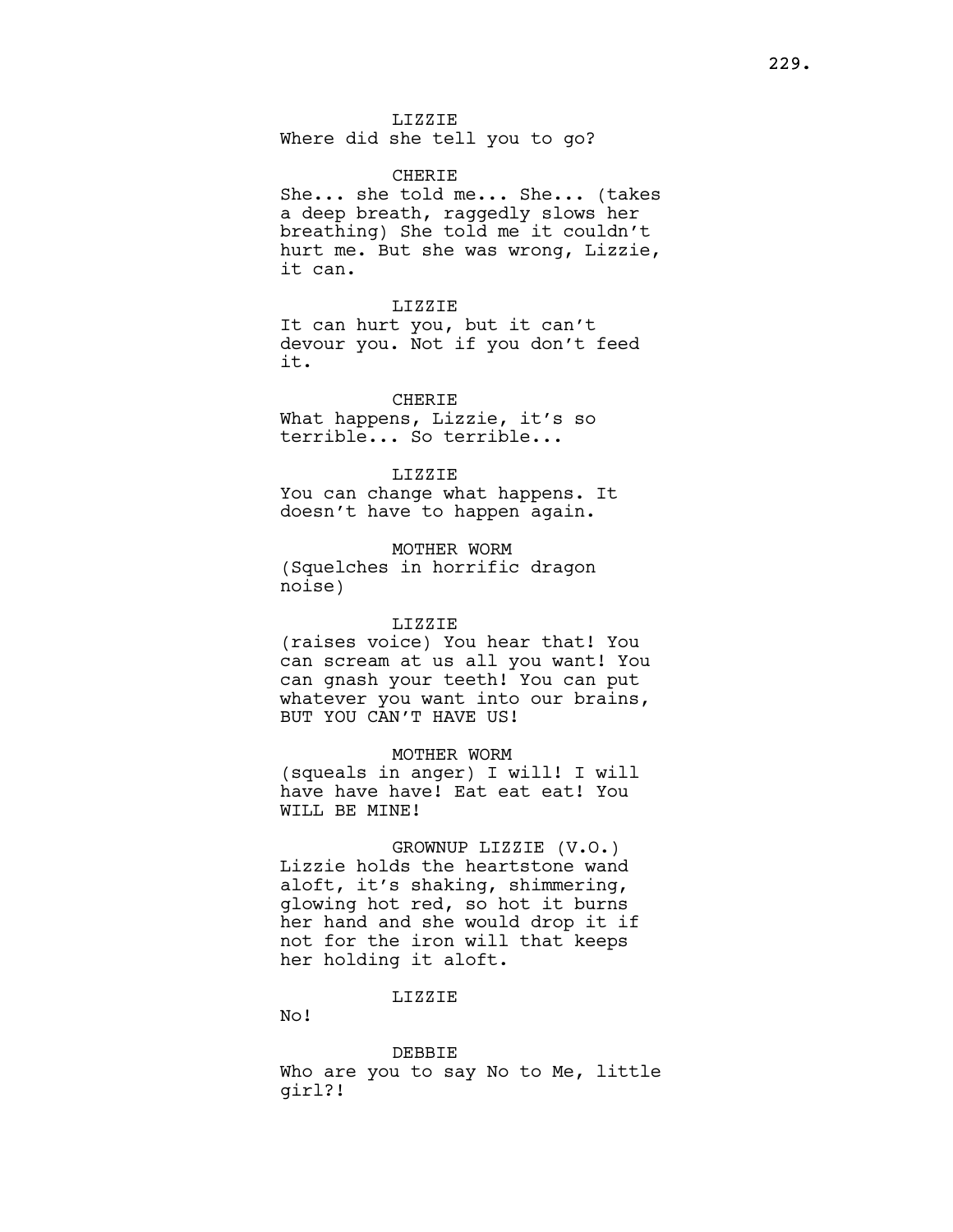DEBBIE (scoffs) Cherie is lying there helpless, Norah's in a coma, and you are but a little girl. What can the Greenway clan do to stop this?

NORAH (unearthly) We can do plenty.

With a fizzling WHOOMPF! Grandma Norah appears on the scene.

GROWNUP LIZZIE (V.O.) It's grandma Norah, looking as strong as she ever has, staring defiantly at Aunt Debbie.

DEBBIE

 $Wha - No - How?$ 

NORAH

You opened gates between worlds. Not just brainworms can get through. (looks to Lizzie) And you held up a bright torch for me to see. Cherie, my darling girl, stand up and join your mother.

CHERIE (distraught) I can't, mom, look what I did.

NORAH

Hear me, Cherie, and hear me well and with the full power of this place and the truth burning in your daughter's heartstone wand. It was not your fault. You didn't kill daddy. It was an accident. We loved Jack but you've got to let that body go, you have to come out of this well once and forever.

CHERIE

I, mom...

NORAH Take my hand, Cherie.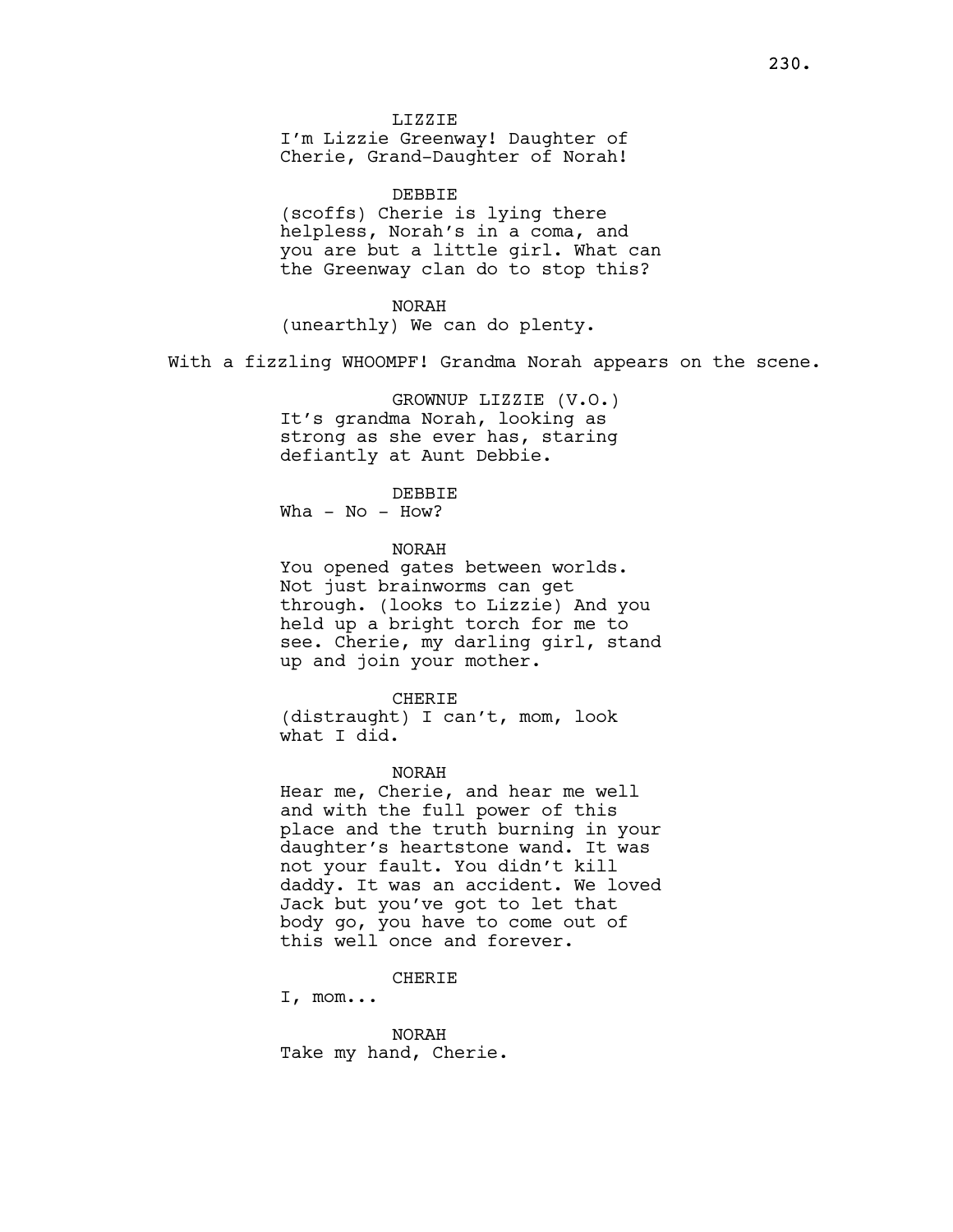# GROWNUP LIZZIE (V.O.)

For what seems like the longest time - though it's probably only a second - Cherie hesitates, but then, the magic works, the body of her father vanishes beneath her and she stands, strong, taller than Lizzie has ever seen her. Cherie walks forward, and joins hands with her mother on the one, her daughter on the other.

NORAH Now, Debbie, attempt to strike us. Let's see what you can do against the Greenway clan.

GROWNUP LIZZIE (V.O.) Now, the brainworm lunges attempting first to devour Cherie, but its mouth doesn't work, it simply passes through her like a ghost. It goes for Norah next, then Lizzie. But it cannot feed on them anymore.

MOTHER WORM (howling) Screeeeeeeeeek! Screeeeeeeeek!!!

DEBBIE

(freaked out) What did you do?! What did you do?!

GROWNUP LIZZIE (V.O.) Debbie and the worm start screaming, ripping that in-between world apart at the seams, and Lizzie, mom, and grandma all realize their moment in the inbetween place is at an end. They share a smile, a happy smile, and then the world around them explodes.

Cacophony of noise rises to a fever pitch, then WHOOMPF!

The battle with the worms is over. The Goblin King's court is a terrible wreck. With a warbling huuuuummmmm the portal momentarily re-activates, just long enough to spit Lizzie out.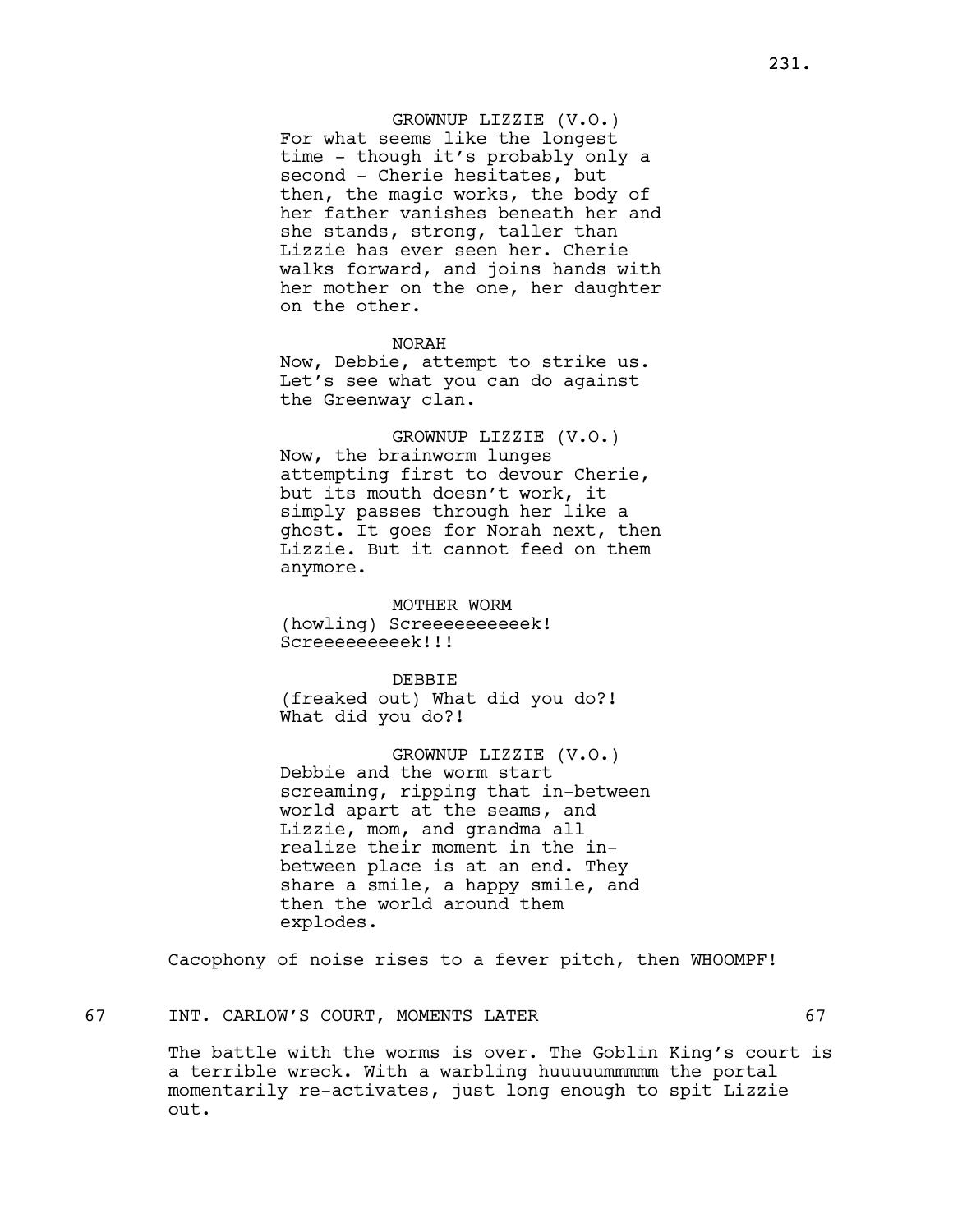GROWNUP LIZZIE (V.O.) The gate in Carlow's court opens long enough to spit Lizzie back through it again, then dims, forever.

GOAT Lizzie! Ohmygosh, Lizzie!

#### LIZZIE

(gasps) I... I... I'm back... I'm back... (looks around) What happened? Where is everyone?

#### GOAT

You missed a battle for the ages. The goblins and the fae quickly forgot their differences once the armies of the brainworms came through. There is so much blood spilled, no one knows from which species it came, nor does it matter. What matters, is that Fae is saved. The portal closed. And that is thanks to you.

WEASEL

Humpf, I'd say my fancy sword-work had something to do with it, as well.

GOAT Shut up, Garrett.

### WEASEL

(sighs) I'll compose my own ballad, then, since I clearly won't be included in \*yours\* (whistling as he moves off-stage) The great battle of the worms began, and through the bladed sword of Garrett they ran... It was the weaselprince's deering doo, that won the war of goblin too -- (fading)

LIZZIE

I'm sorry, Kyle.

**GOAT** Sorry. Sorry why?

LIZZIE Your horn. It's gone.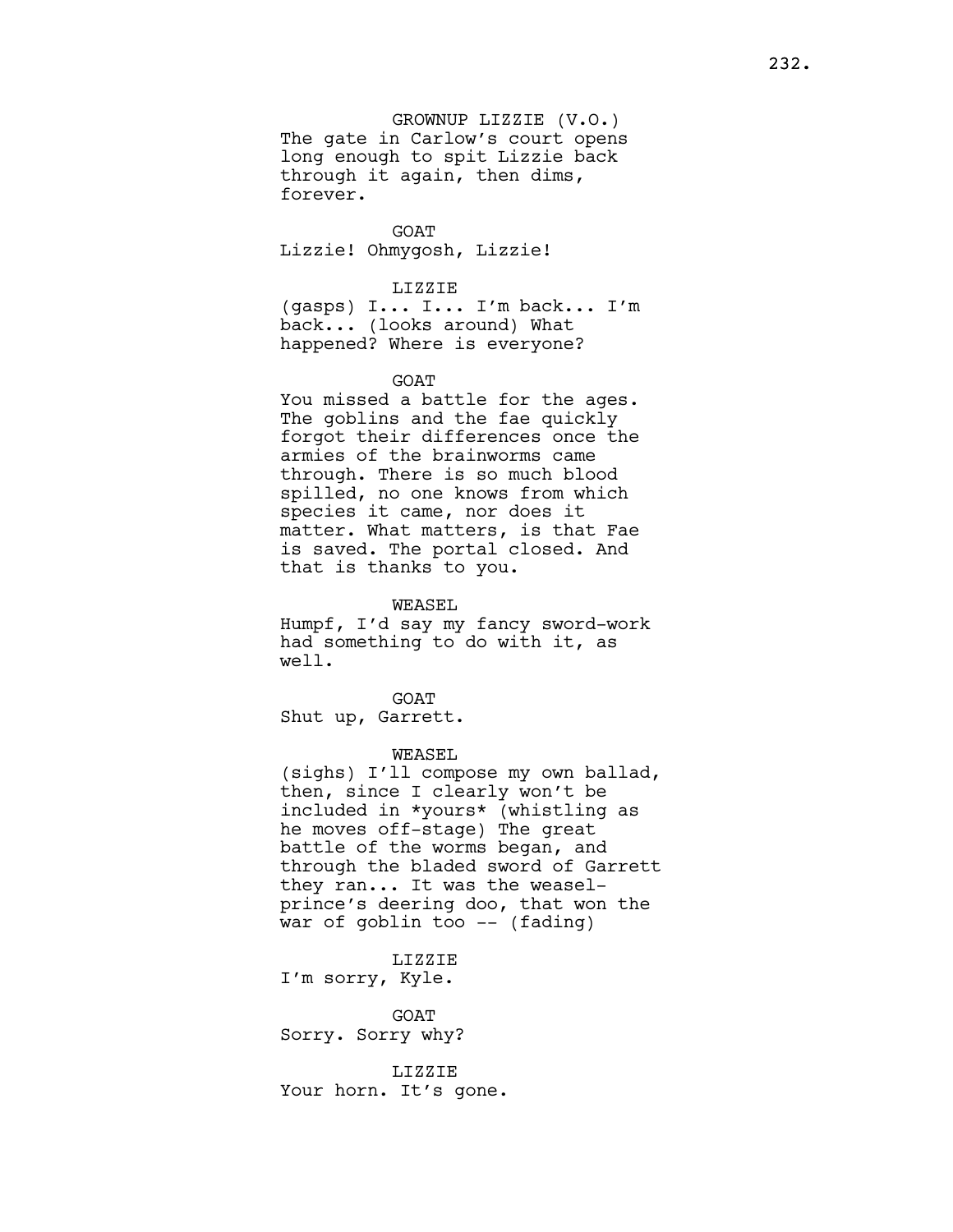GOAT Gone? (looks around) I suppose it is. I've lived so long without it, I hardly miss it.

#### LIZZIE

But I used it to kill Carlow, my own Great-Uncle! Even if he was a bad person, I hurt him, and opened up a portal for the worm monster.

GOAT

It's okay, Lizzie. We made things right in the end, didn't we?

LIZZIE

But you'll never be a unicorn again!

## GOAT

I've been thinking about that. I never was \*not\* a unicorn. I was missing a horn, sure, but did that make me ever less a unicorn? I still did magic. I still helped people. I still made friends with a wonderful girl. You.

#### LIZZIE

And you get to stay in your world now.

#### GOAT

That's right. And we got to get you back to yours. Uh, somehow. There's someone I know who might be able to help us.

#### LIZZIE

Yeah?

## GOAT

She's really special, this one. Most people in Fae, consider her a Goddess.

GOBLIN KID Can I meet her too?

GOAT Oh, hey. You made it.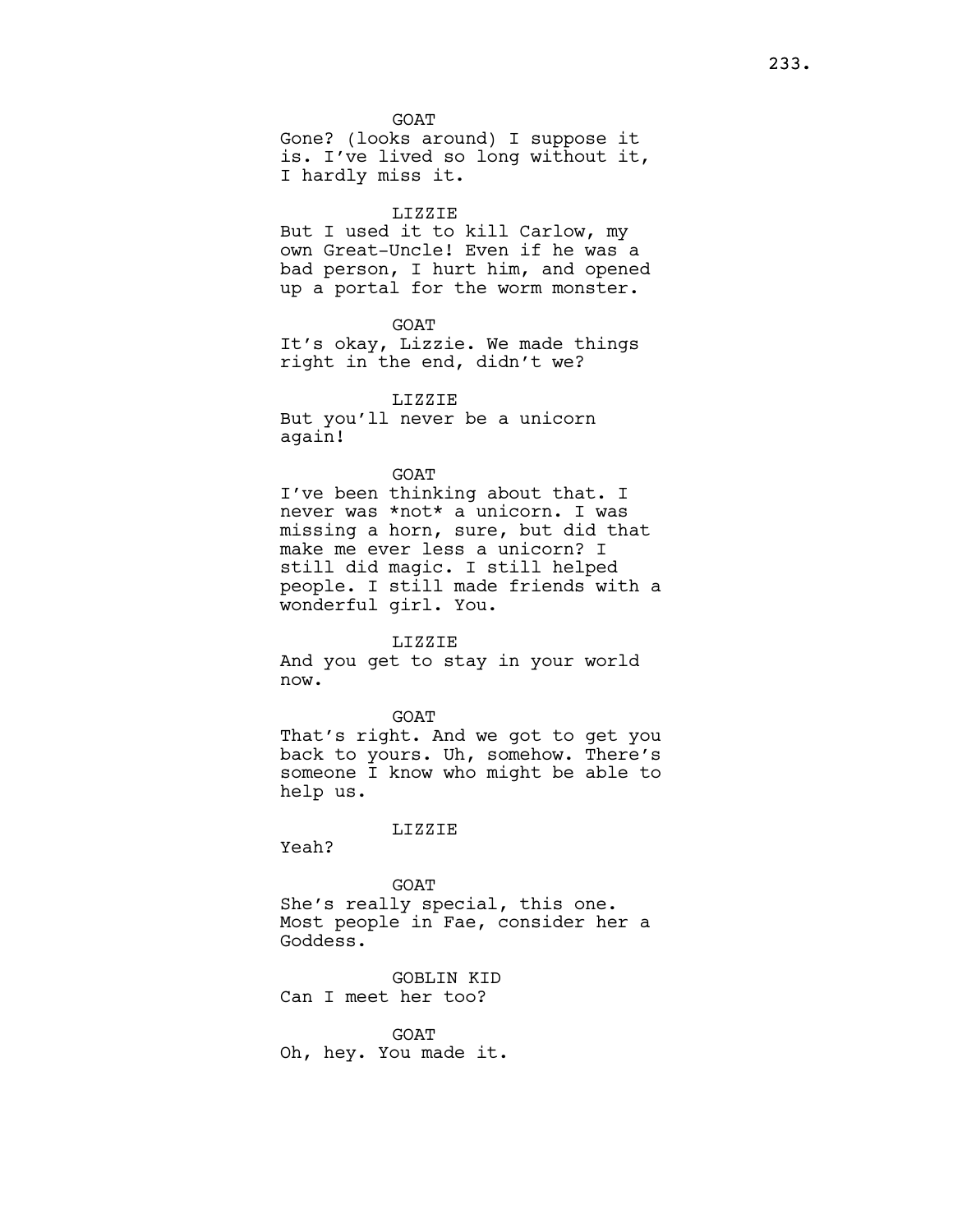GOBLIN KID

I found a bag of handiness and hid inside of it. Do you want it back? It has some pieces of heartstone in it.

LIZZIE

Please, take it. I don't think I bring it with me, where I'm going.

GOAT

Then, that settles it. We have a long journey ahead of us.

LIZZIE We can't just use a magic portal?

**GOAT** Not this time.

MUSIC - Interlude

# 68 EXT. TRAVELING THE FAE FOREST 68

GROWNUP LIZZIE (V.O.) I would like to tell you all about the friend's journey back to the World Tree, about all the adventures Lizzie had with Kyle, and the goblin kid, Larry, who quickly became her friend too. Larry helped them through the barren border lands of the goblin kingdom and taught them foods that were good to eat -- even for humans -- and it wasn't long before they came across Garrett again... This time when the weasel saved them from being nabbed by a desert salamander.

The beauty of Fae you can hardly describe. There are colors there which don't exist in our world, things more vibrant than the sunset and deeper than the ocean. There are creatures there that speak a language that resembles the wind, and many places, if you are quiet, will teach you a magic spell.

(MORE)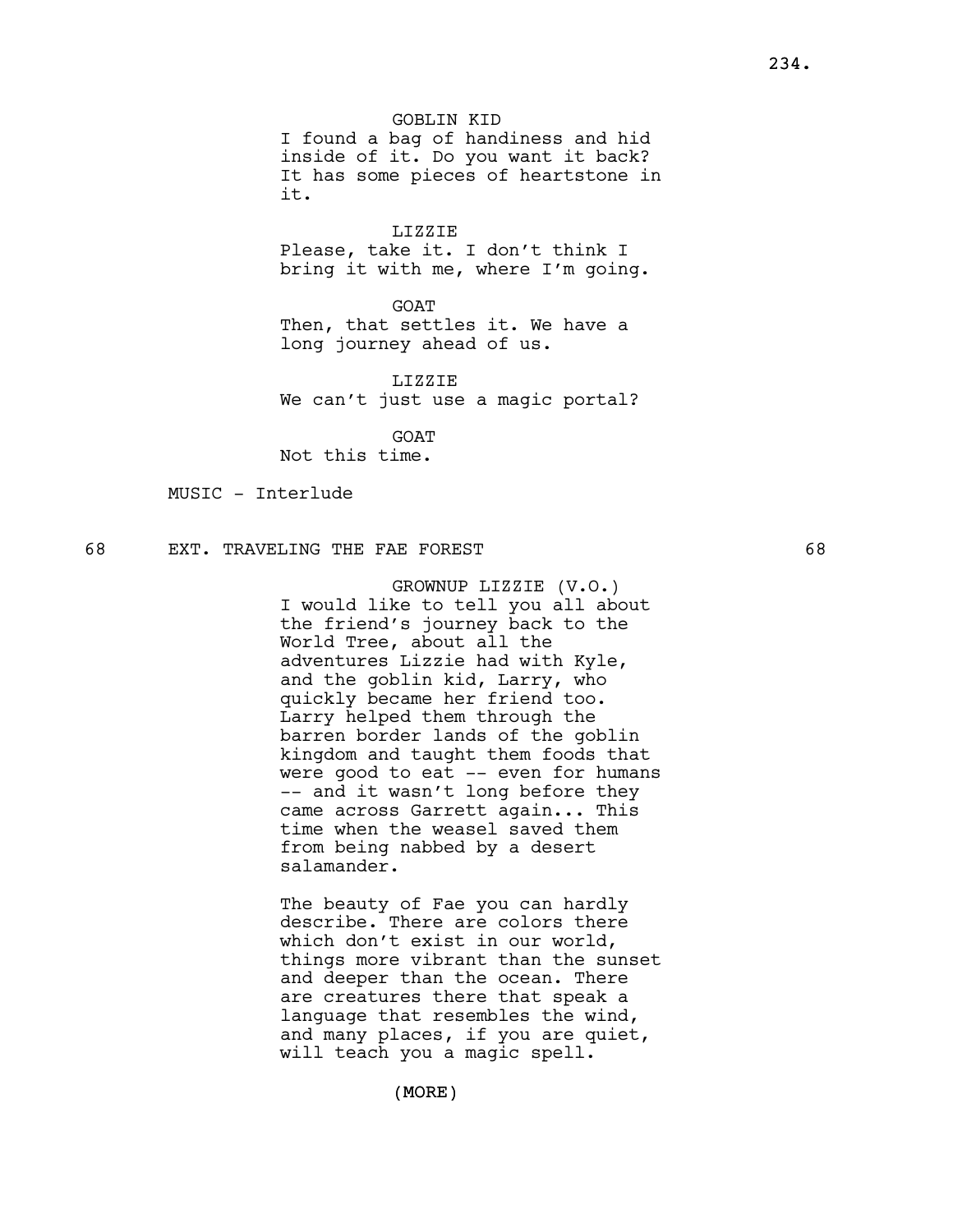GROWNUP LIZZIE (V.O.) (CONT'D) I would like to tell you of all the adventures they had -- the skirmish with the dragon (a small one) and the riddle match they had with the troll, Widdershins - oh yes, they met him again - and how all of these things paled in comparison with their return to the Great Wood, and to the World Tree. To the beating heart of Fae.

I would like to tell you all this, but, our time now is nearly at an end, and there are things I need to tell you yet. So we go now to Lizzie's second visit with the Faerie Queen, the one who holds dominion in the court of the World Tree. The one whom the Fae folk consider a goddess. And so do I.

## 69 INT. COURT OF THE FAE QUEEN 69

Cut to where they are already in the Queen's court, with the assembled gentry of Fae society. Kyle, Larry, Garrett, Lizzie all kneel before the Queen, but she's having none of it. Ever since she was saved from the brain worm stuff, she's much more humble.

### FAE QUEEN

You may all rise. It is I who should bow to you, Dear Lizzie. Your actions saved all of Fae.

LIZZIE

But I let the goblins in. The goblins nearly destroyed the World Tree.

## FAE QUEEN

The roots of the World Tree had grown rotten. Our ideas had turned us into fiends as horrible as those we feared. Larry, you are the goblin envoy, I understand?

GOBLIN KID I'm but a shepherd, Queen.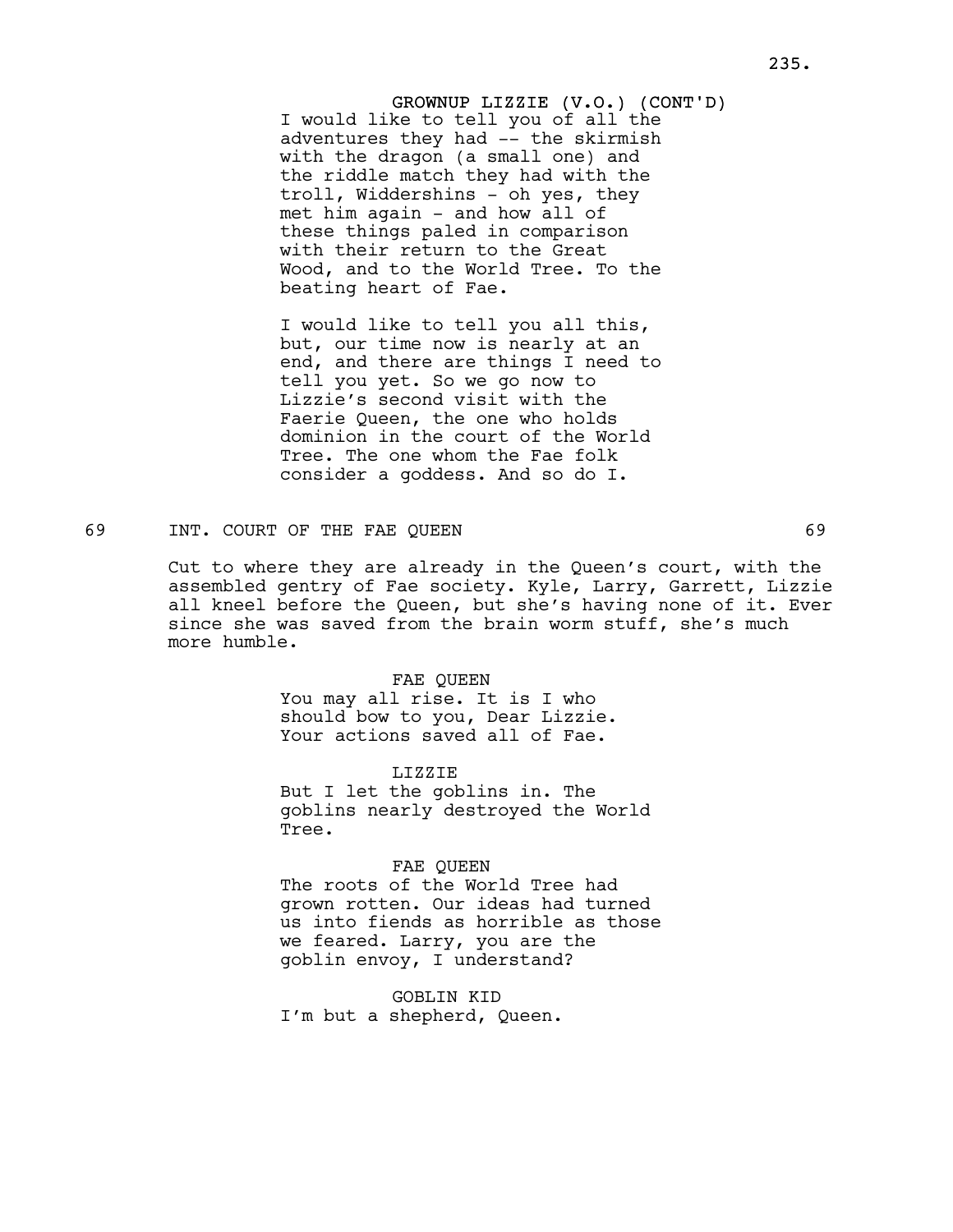## FAE QUEEN

You are much more than that. The Fae will escort you back to your land and help to rebuild, after the terrible loss caused by Carlow, and the brain worms. I hope that in this rebuilding, we will also rekindle friendship. The journey will be slow, as we still must take the mountain route, but I have spoken to the dwarves and gnomes, who are excited to build a new bridge across the chasm, so that travel between our realms will be easier. My hope is one day the realms will feel as one. Fae and Goblin, Troll and Wyvern, Gnome, Dwarf, Elves... We must be vigilant against monsters like the brainworm, and protect the realm that feeds us and brings life.

# GOBLIN KID

Thank you, Queen.

#### FAE QUEEN

Yes... Queen... That is a title I won't hold much longer. I think it is time for Queens and Kings to be gone. But, one thing at a time. Garrett, fair weasel? You're owed a gift from the treasury --

## WEASEL

Nay, Queen, I have found fortune enough. My friend Lizzie.

FAE QUEEN (smiles) Indeed. May I offer you something else then? Your name in a song?

WEASEL What's that?

FAE CASSANDRA (approaches, sulkily) Hi.

WEASEL Oh, you. Cassandra.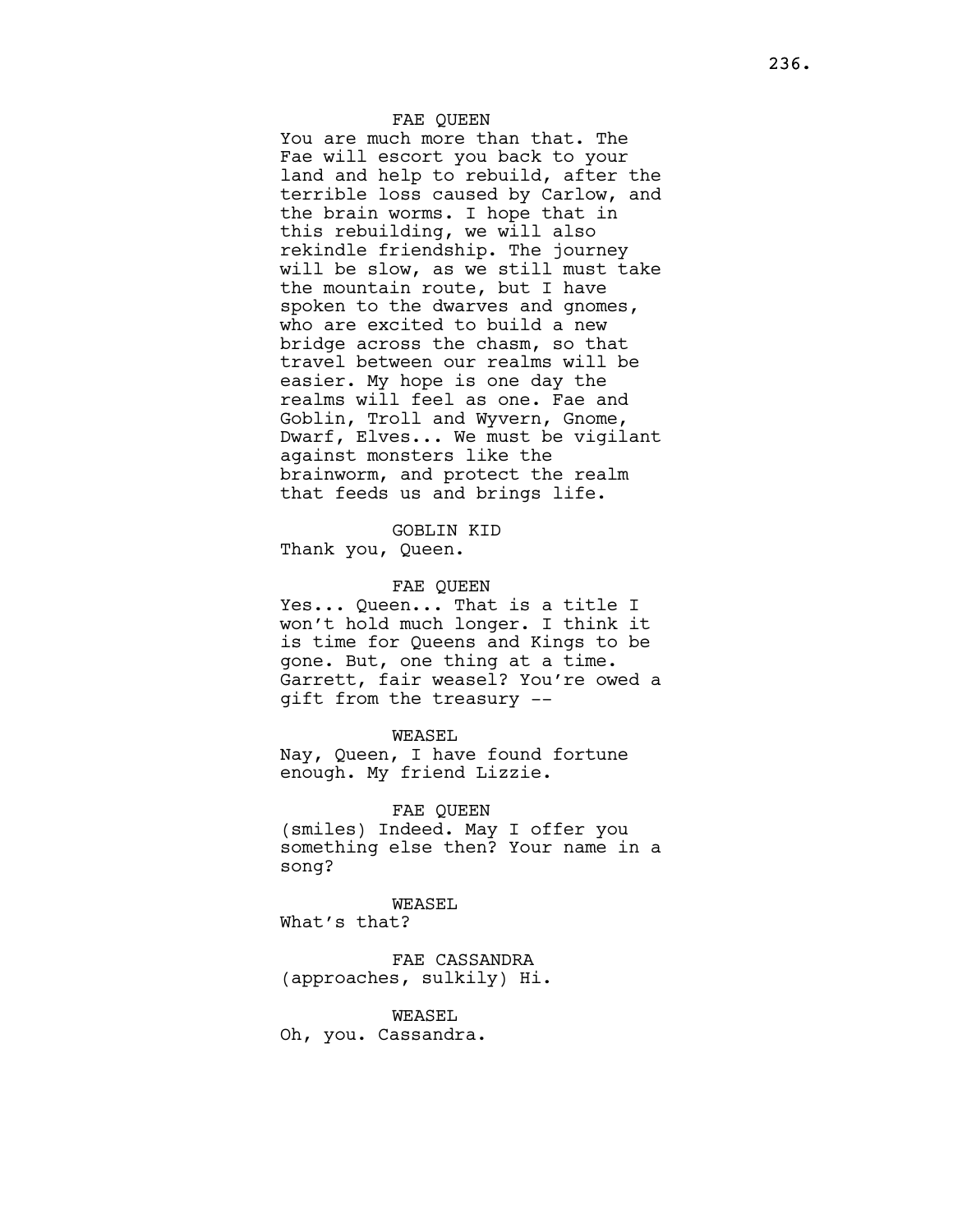You set the world tree alight, yet I'm told they want me to craft a chapter for you in the great Fae Storybook.

# WEASEL

(in awe) Truly?

FAE QUEEN Your contribution shall not be forgotten, Garrett.

WEASEL Why! Wheee-hee-hee-heee-heee!!! Delightful! Oh, wait till mother here's of this one!!!

FAE CASSANDRA Yes... Yes indeed...

Weasel / Cassandra depart.

FAE QUEEN Now you, Kyle... The unicorn.

**GOAT** I know I cannot have my horn back. I have made my peace with this.

FAE QUEEN It's not about your horn. It's about your relations.

GOAT

My... what?

FAE QUEEN

We have been searching high and low throughout Fae for sign of the unicorns, and I believe we know where you may find them. It is a long, difficult journey, but with time --

GOAT Yes! Yes yes yes yes yes!!! I shall go straight away.

FAE QUEEN Excellent. Which leaves you, Dear Lizzie, the Fae's heroine. I wish I could tell you what you wish to hear.

(MORE)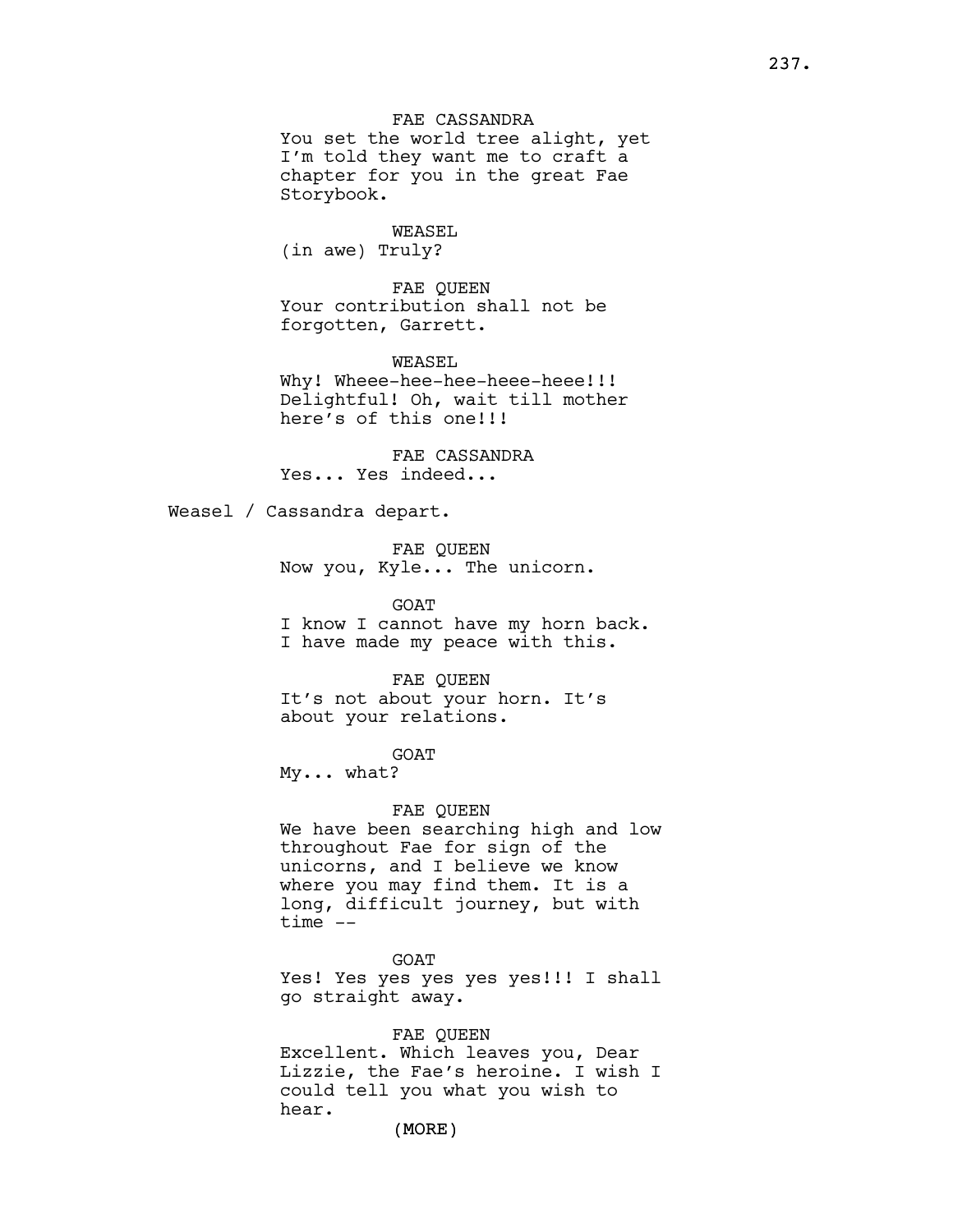FAE QUEEN (CONT'D) The gateway between your world, and ours, grows thin at the solstice, and the sacrifice of your uncle carvesd a large hole through our worlds. A hole which you sealed back up. Which means... Getting back to your world, will be difficult. Without the steardship of the Greenways, the roots of the tree portals already had grown weak and brittle, and what with the battle with the goblins... (sighs) I don't know how crossing into your world is to be done. Other than to ask you to wait.

#### LIZZIE

Wait... For how long?

Fae Queen changes subject...

# FAE QUEEN

You may have anything you wish from our world... Treasures... land... training in any variety of magic. We can give you all of these things. Perhaps they will help make the passing of time less painful.

### LIZZIE

How. Much. Time?

GOAT (softly) It will feel like a century, Dear.

LIZZIE

A... Century...

## FAE QUEEN

I'm sorry, our hero, we can offer you any gift from the realms, save passage home.

# NORAH

Then perhaps I can help.

All murmurs in the court shush. Lizzie spins.

## LIZZIE

Grandma?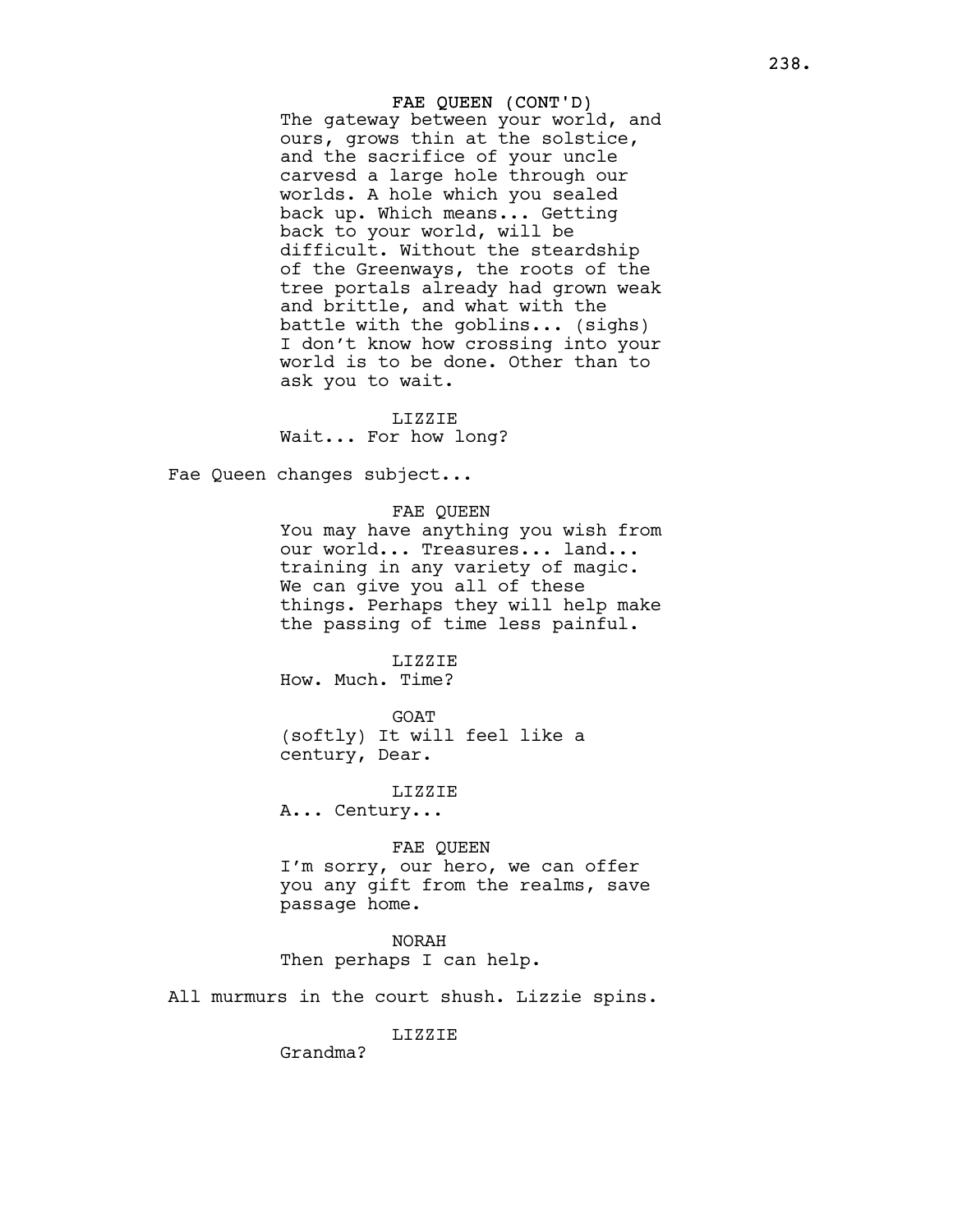## NORAH

My body is leaving our world, Lizzie, which means there is a narrow window, a slight crack in the veil. I haven't gone all the way back to your world since we fought off Debbie, so instead, I've been here, listening for your voice. I can help you cross back over. Just this once.

## LIZZIE

And that's it. I won't be able to come back here anymore?

### NORAH

You might be able to visit, some years from now, if you help feed the wellspring. In thirty years if you guard it well, you might even be able to cross over again, at least for one night.

## FAE QUEEN

It is your choice, Lizzie. Our offer is true, you may stay in our world with all the gifts we offer, or take your grandmother's invitation.

### LIZZIE

I can't leave mom by herself. I have to... I have to grow up. (sniffs) But I'm going to miss you. All of you. Especially you, Kyle.

GOAT Thanks, Lizzie. Thank you for everything.

#### LIZZIE

Thank you, too. And you too, Garrett. I'm still glad I went for that Wyvern Egg.

WEASEL Go on. Get out of here. People will miss you.

LIZZIE Yeah. They will. Goodbye. Goodbye everybody.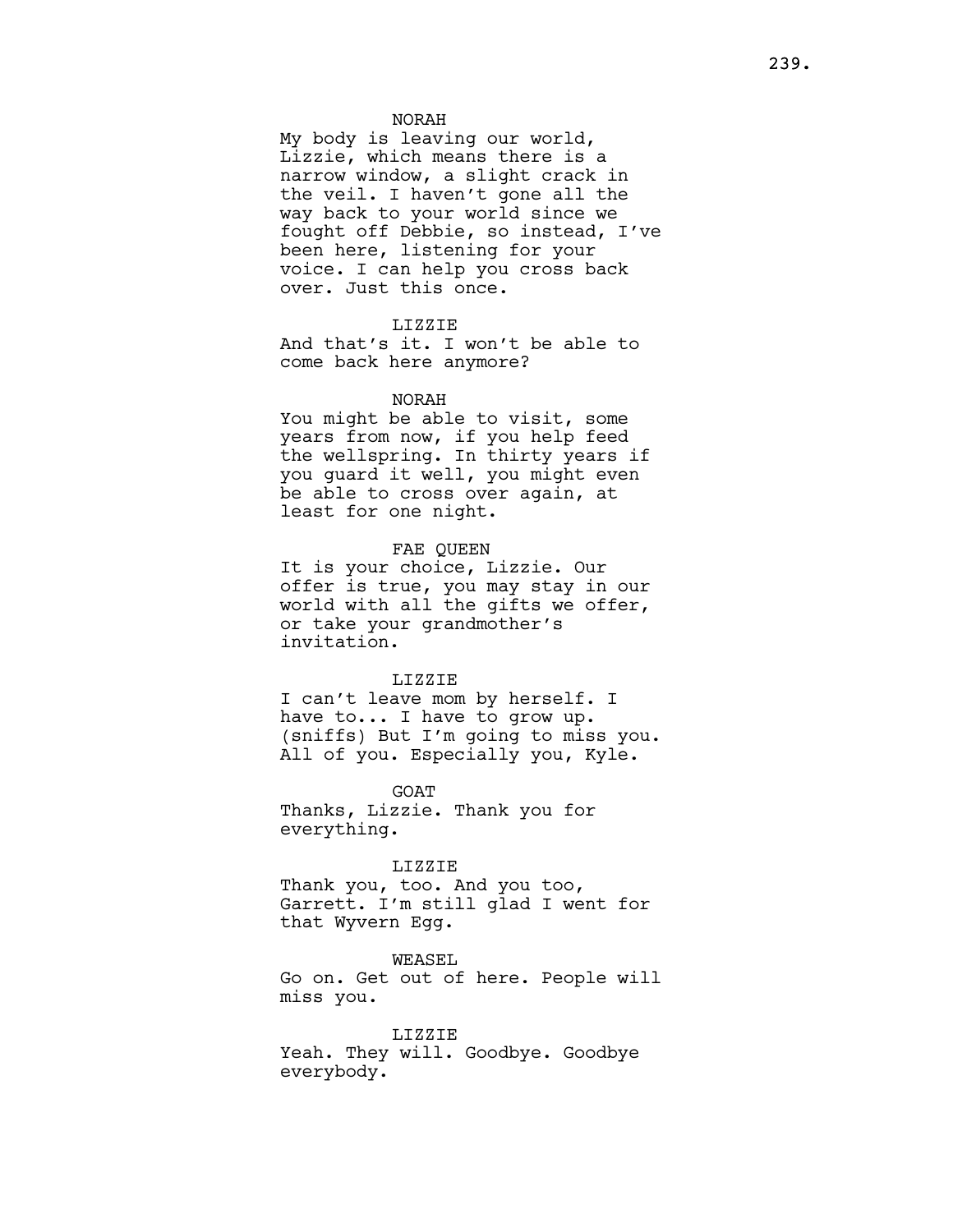GROWNUP LIZZIE (V.O.) Lizzie took her grandmother's hand, and with it, one last look at all her friends, at the majesty of the Faerie Queen, and then... she was home again.

# 70 INT. HOSPITAL, OUR WORLD 70

Steady beeeeeep of the hospital equipment.

LIZZIE Bye, grandma...

**CHERIE** (startled) Lizzie, when did you get here?

LIZZIE I've been here all along.

CHERIE You - have - of course. Of course.

(sniffs) Sorry, I'm not thinking right. Here. Give me a hug.

### LIZZIE

Thanks, mom.

## CHERIE

We're gonna miss her. It's okay. Somehow, I feel like she's not gone that far away. Like part of her is in a place that I know really well.

LIZZIE Yeah. I feel that way too.

#### CHERIE

Things are going to be different, Lizzie. I made a big mistake keeping you away from here, from home. I'm sorry. It's time for us to remember who we are.

GROWNUP LIZZIE (V.O.) For all of the adventures that happened in Fae, Lizzie remembered that moment, most of all, when Grandma Norah really did cross over from our world to their world where Grandpa Jack already was.

(MORE)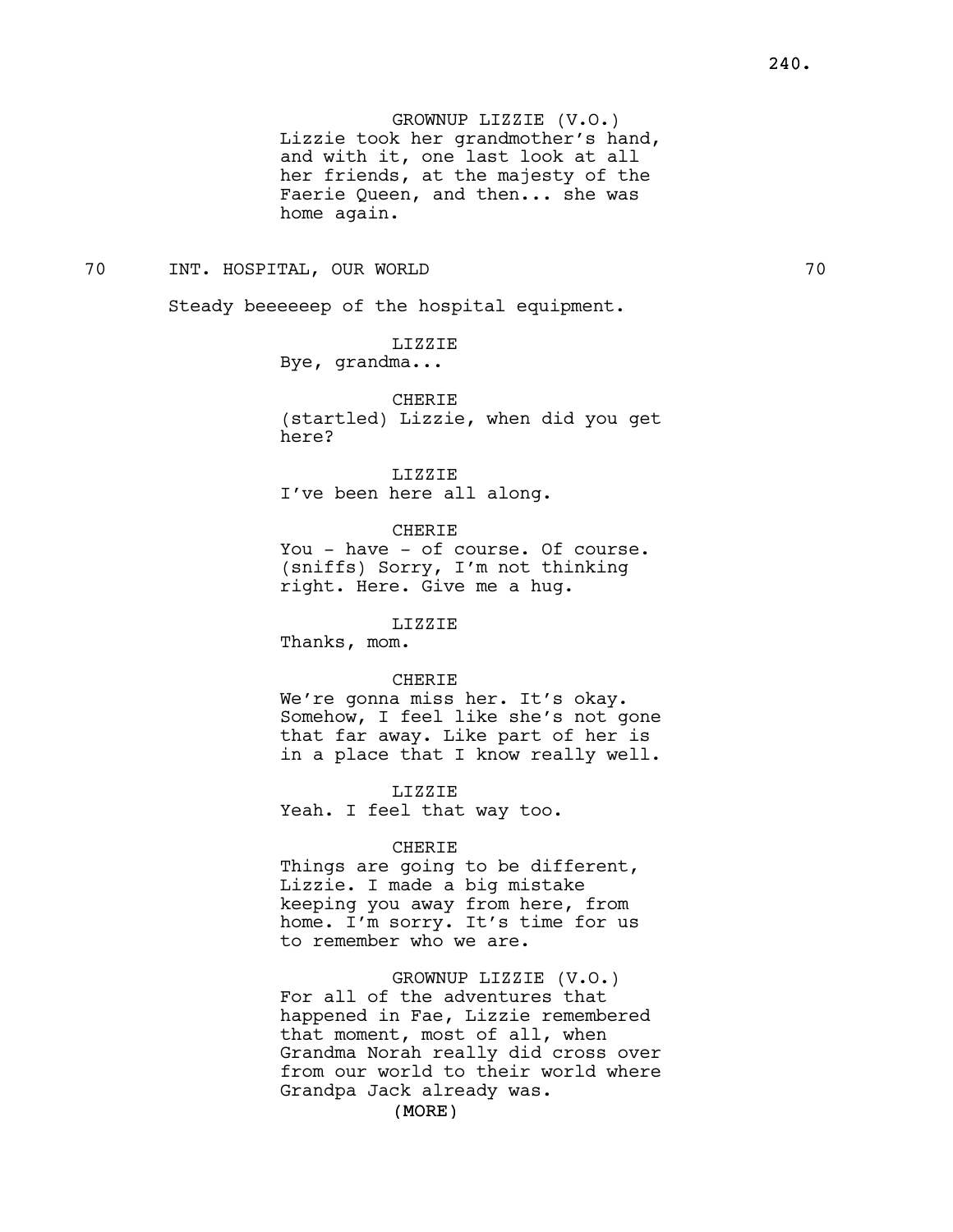GROWNUP LIZZIE (V.O.) (CONT'D) She remembers that moment like a photograph. The smell of the hospital bed sheets and the really strong cleaner they use on it. The sound of the medical equipment. The sharp squeak of wheels out in the hallway. It is the opposite of Fae, a place that is sharp, bright, and sterile, but it is the place where goodbyes are made, so Lizzie remembers it down to the very last detail.

MUSIC - Interlude.

71 EXT. FARMHOUSE GROUNDS, OUR WORLD, YEARS LATER 71

It's now thirty years later (2049). Lizzie prepares to bring her own daughter to Fae.

> GROWNUP LIZZIE (V.O.) Once upon a nearby time, a girl named Lizzie who was just your age, and her mom, said goodbye to their grandmother, and moved back in to their family's old farmhouse. I could like to tell you all about all the years Lizzie and her mom lived in that old house, and all the times they brought offerings to the portal to Fae, which had been abandoned in Lizzie's mother's time and closed off in the battle with Carlow. I could tell you so many things, but, I think you know already why I am telling you this story, now. Tonight is the full moon, on the summer solstice, thirty years to the day since I came back from my first strange journey, the day I have made preparations for since that time so long ago, when I was your age, and I was forced to fight my family's fiends. I've realized I've spent all the years between then and now preparing for tonight, for the night a Greenway might be able to return once more to Fae.

Forest ambience. Grownup Lizzie brings her daughter, GLENDORA (10), into the woods to the portal to Fae.